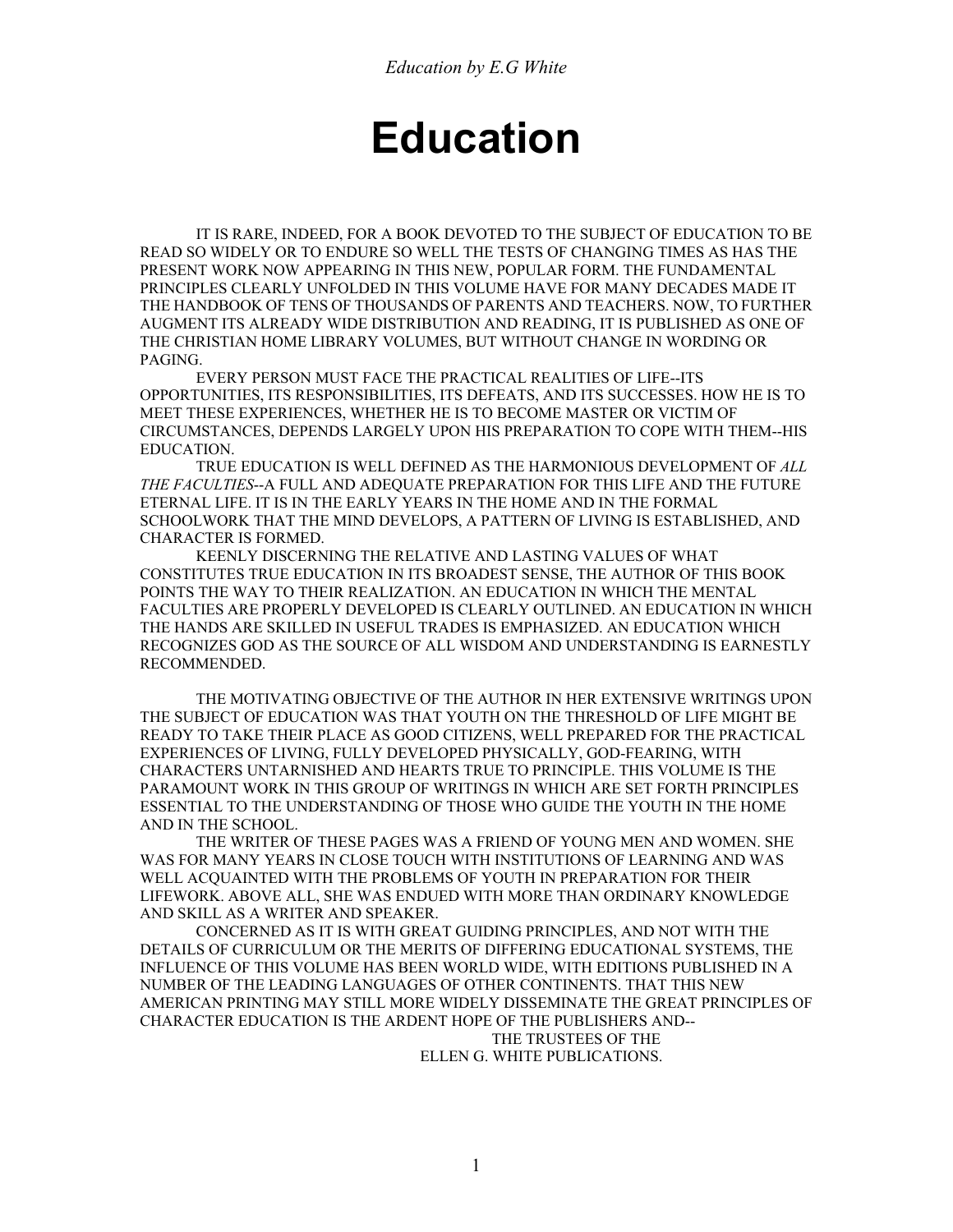## **Table of Contents**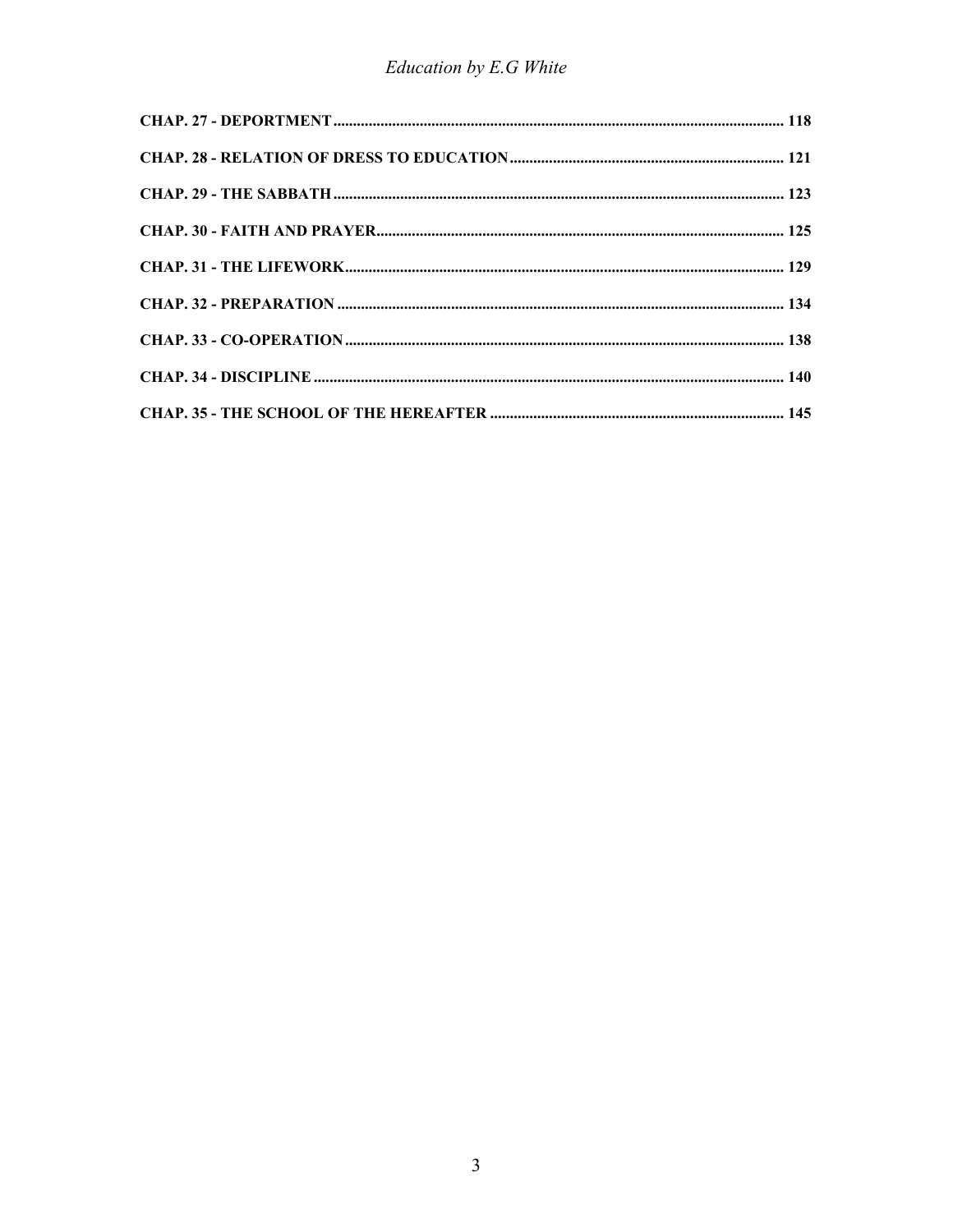### <span id="page-3-0"></span>**Chap. 1 - Source and Aim of True Education**

 Our ideas of education take too narrow and too low a range. There is need of a broader scope, a higher aim. True education means more than the pursual of a certain course of study. It means more than a preparation for the life that now is. It has to do with the whole being, and with the whole period of existence possible to man. It is the harmonious development of the physical, the mental, and the spiritual powers. It prepares the student for the joy of service in this world and for the higher joy of wider service in the world to come.

 The source of such an education is brought to view in these words of Holy Writ, pointing to the Infinite One: In Him "are hid all the treasures of wisdom." Colossians 2:3. "He hath counsel and understanding." Job 12:13.

 The world has had its great teachers, men of giant intellect and extensive research, men whose utterances have stimulated thought and opened to view vast fields of knowledge; and these men have been honored as guides and benefactors of their race; but there is One who stands higher than they. We can trace the line of the world's teachers as far back as human records extend; but the Light was before them. As the moon and the stars of our solar system shine by the reflected light of the sun, so, as far as their teaching is true, do the world's great thinkers reflect the rays of the Sun of Righteousness. Every gleam of thought, every flash of the intellect, is from the Light of the world.

 In these days much is said concerning the nature and importance of "higher education." The true "higher education" is that imparted by Him with whom "is wisdom and strength" (Job 12:13), out of whose mouth "cometh knowledge and understanding." Proverbs 2:6.

 In a knowledge of God all true knowledge and real development have their source. Wherever we turn, in the physical, the mental, or the spiritual realm; in whatever we behold, apart from the blight of sin, this knowledge is revealed. Whatever line of investigation we pursue, with a sincere purpose to arrive at truth, we are brought in touch with the unseen, mighty Intelligence that is working in and through all. The mind of man is brought into communion with the mind of God, the finite with the Infinite. The effect of such communion on body and mind and soul is beyond estimate.

 In this communion is found the highest education. It is God's own method of development. "Acquaint now thyself with Him" (Job 22:21), is His message to mankind. The method outlined in these words was the method followed in the education of the father of our race. When in the glory of sinless manhood Adam stood in holy Eden, it was thus that God instructed him.

 In order to understand what is comprehended in the work of education, we need to consider both the nature of man and the purpose of God in creating him. We need to consider also the change in man's condition through the coming in of a knowledge of evil, and God's plan for still fulfilling His glorious purpose in the education of the human race.

 When Adam came from the Creator's hand, he bore, in his physical, mental, and spiritual nature, a likeness to his Maker. "God created man in His own image" (Genesis 1:27), and it was His purpose that the longer man lived the more fully he should reveal this image--the more fully reflect the glory of the Creator. All his faculties were capable of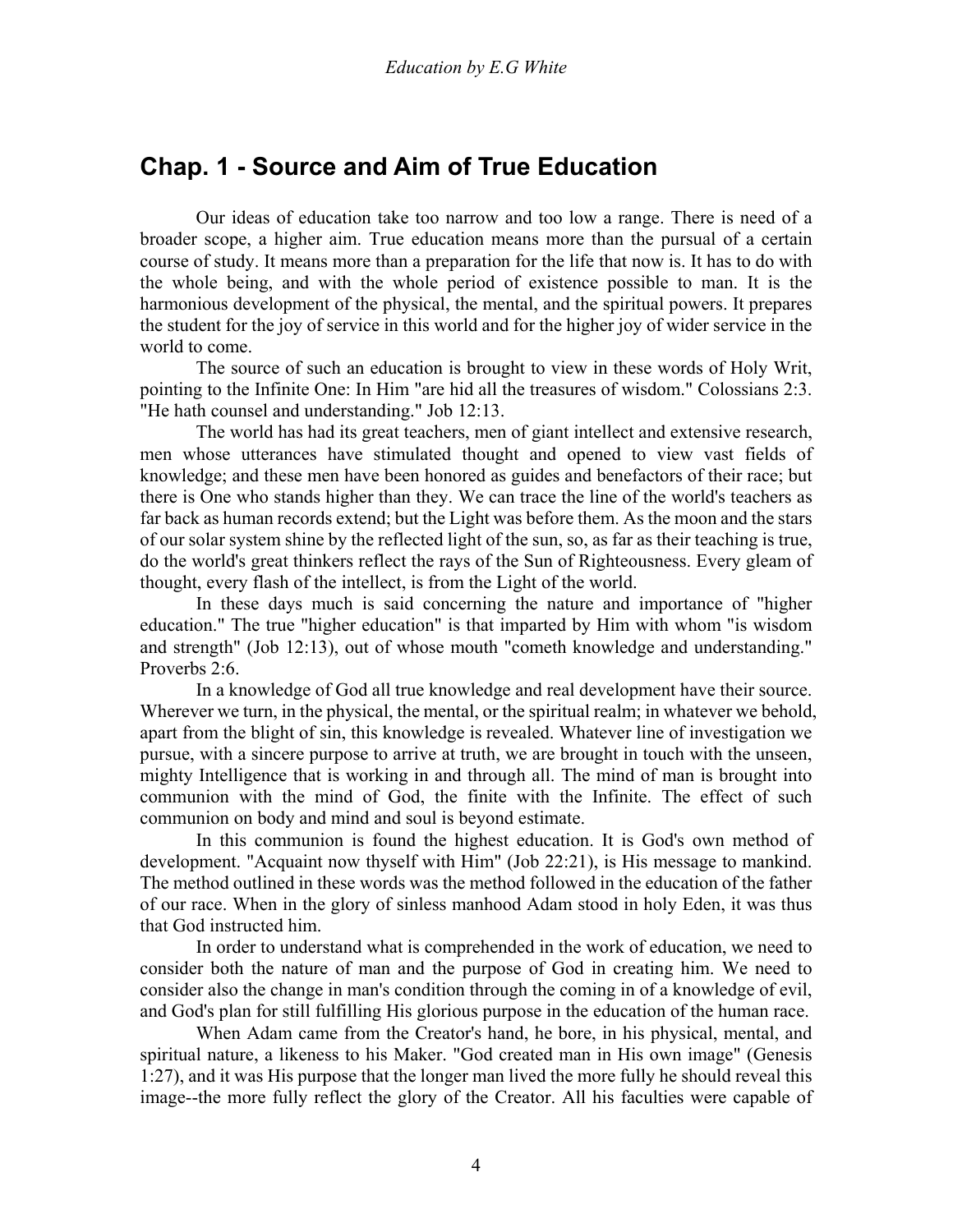development; their capacity and vigor were continually to increase. Vast was the scope offered for their exercise, glorious the field opened to their research. The mysteries of the visible universe--the "wondrous works of Him which is perfect in knowledge" (Job 37:16)--invited man's study. Face-to-face, heart-to-heart communion with his Maker was his high privilege. Had he remained loyal to God, all this would have been his forever. Throughout eternal ages he would have continued to gain new treasures of knowledge, to discover fresh springs of happiness, and to obtain clearer and yet clearer conceptions of the wisdom, the power, and the love of God. More and more fully would he have fulfilled the object of his creation, more and more fully have reflected the Creator's glory.

 But by disobedience this was forfeited. Through sin the divine likeness was marred, and well-nigh obliterated. Man's physical powers were weakened, his mental capacity was lessened, his spiritual vision dimmed. He had become subject to death. Yet the race was not left without hope. By infinite love and mercy the plan of salvation had been devised, and a life of probation was granted. To restore in man the image of his Maker, to bring him back to the perfection in which he was created, to promote the development of body, mind, and soul, that the divine purpose in his creation might be realized--this was to be the work of redemption. This is the object of education, the great object of life.

 Love, the basis of creation and of redemption, is the basis of true education. This is made plain in the law that God has given as the guide of life. The first and great commandment is, "Thou shalt love the Lord thy God with all thy heart, and with all thy soul, and with all thy strength, and with all thy mind." Luke 10:27. To love Him, the infinite, the omniscient One, with the whole strength, and mind, and heart, means the highest development of every power. It means that in the whole being-- the body, the mind, as well as the soul--the image of God is to be restored.

 Like the first is the second commandment--"Thou shalt love thy neighbor as thyself." Matthew 22:39. The law of love calls for the devotion of body, mind, and soul to the service of God and our fellow men. And this service, while making us a blessing to others, brings the greatest blessing to ourselves. Unselfishness underlies all true development. Through unselfish service we receive the highest culture of every faculty. More and more fully do we become partakers of the divine nature. We are fitted for heaven, for we receive heaven into our hearts.

 Since God is the source of all true knowledge, it is, as we have seen, the first object of education to direct our minds to His own revelation of Himself. Adam and Eve received knowledge through direct communion with God; and they learned of Him through His works. All created things, in their original perfection, were an expression of the thought of God. To Adam and Eve nature was teeming with divine wisdom. But by transgression man was cut off from learning of God through direct communion and, to a great degree, through His works. The earth, marred and defiled by sin, reflects but dimly the Creator's glory. It is true that His object lessons are not obliterated. Upon every page of the great volume of His created works may still be traced His handwriting. Nature still speaks of her Creator. Yet these revelations are partial and imperfect. And in our fallen state, with weakened powers and restricted vision, we are incapable of interpreting aright. We need the fuller revelation of Himself that God has given in His written word.

 The Holy Scriptures are the perfect standard of truth, and as such should be given the highest place in education. To obtain an education worthy of the name, we must receive a knowledge of God, the Creator, and of Christ, the Redeemer, as they are revealed in the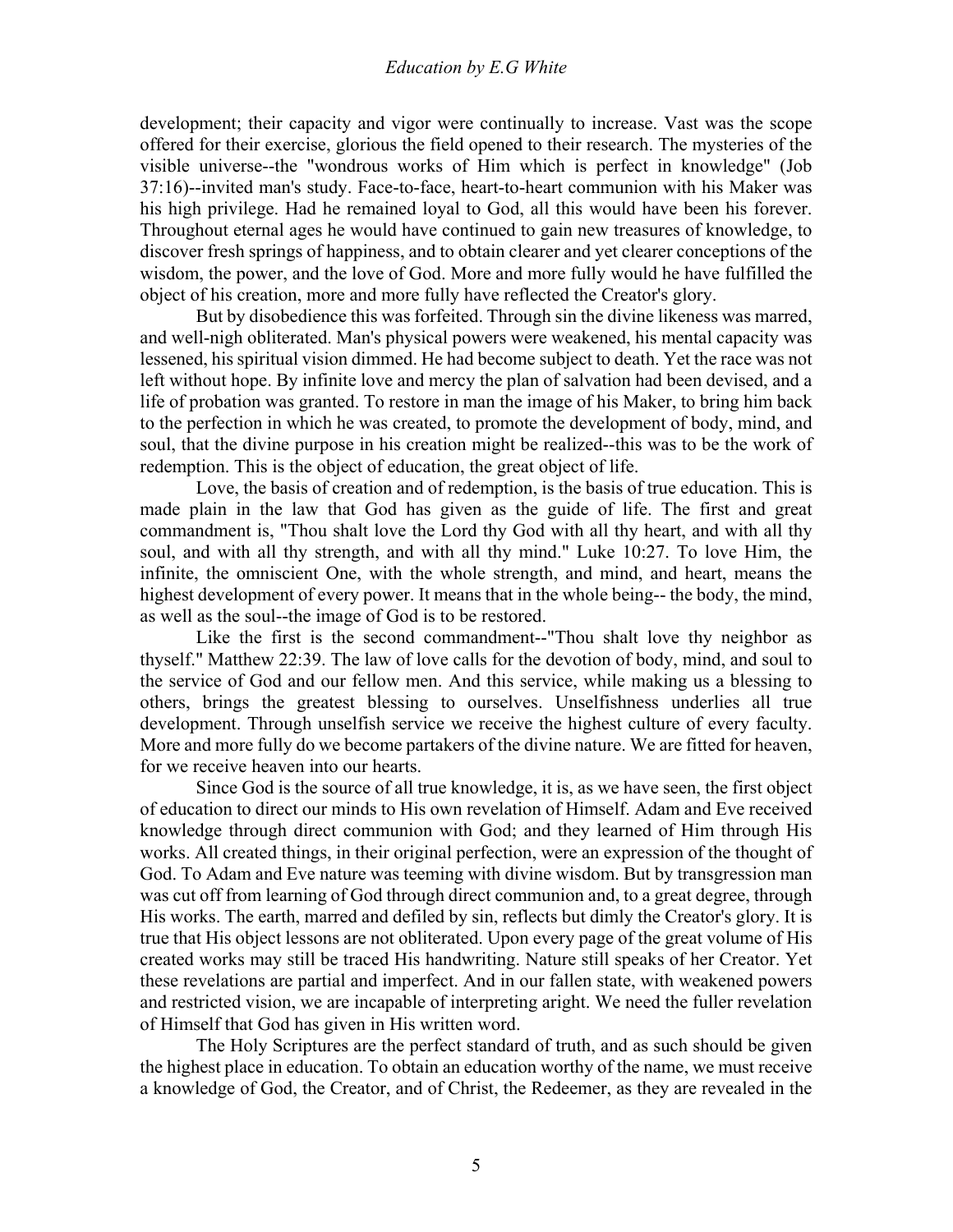sacred word.

 Every human being, created in the image of God, is endowed with a power akin to that of the Creator-- individuality, power to think and to do. The men in whom this power is developed are the men who bear responsibilities, who are leaders in enterprise, and who influence character. It is the work of true education to develop this power, to train the youth to be thinkers, and not mere reflectors of other men's thought. Instead of confining their study to that which men have said or written, let students be directed to the sources of truth, to the vast fields opened for research in nature and revelation. Let them contemplate the great facts of duty and destiny, and the mind will expand and strengthen. Instead of educated weaklings, institutions of learning may send forth men strong to think and to act, men who are masters and not slaves of circumstances, men who possess breadth of mind, clearness of thought, and the courage of their convictions.

 Such an education provides more than mental discipline; it provides more than physical training. It strengthens the character, so that truth and uprightness are not sacrificed to selfish desire or worldly ambition. It fortifies the mind against evil. Instead of some master passion becoming a power to destroy, every motive and desire are brought into conformity to the great principles of right. As the perfection of His character is dwelt upon, the mind is renewed, and the soul is re-created in the image of God.

What education can be higher than this? What can equal it in value?

"It cannot be gotten for gold, Neither shall silver be weighed for the price thereof. It cannot be valued with the gold of Ophir, With the precious onyx, or the sapphire. The gold and the crystal cannot equal it And the exchange of it shall not be for jewels of fine gold. No mention shall be made of coral, or of pearls: For the price of wisdom is above rubies." Job 28:15-18.

 Higher than the highest human thought can reach is God's ideal for His children. Godliness--godlikeness--is the goal to be reached. Before the student there is opened a path of continual progress. He has an object to achieve, a standard to attain, that includes everything good, and pure, and noble. He will advance as fast and as far as possible in every branch of true knowledge. But his efforts will be directed to objects as much higher than mere selfish and temporal interests as the heavens are higher than the earth.

 He who co-operates with the divine purpose in imparting to the youth a knowledge of God, and molding the character into harmony with His, does a high and noble work. As he awakens a desire to reach God's ideal, he presents an education that is as high as heaven and as broad as the universe; an education that cannot be completed in this life, but that will be continued in the life to come; an education that secures to the successful student his passport from the preparatory school of earth to the higher grade, the school above.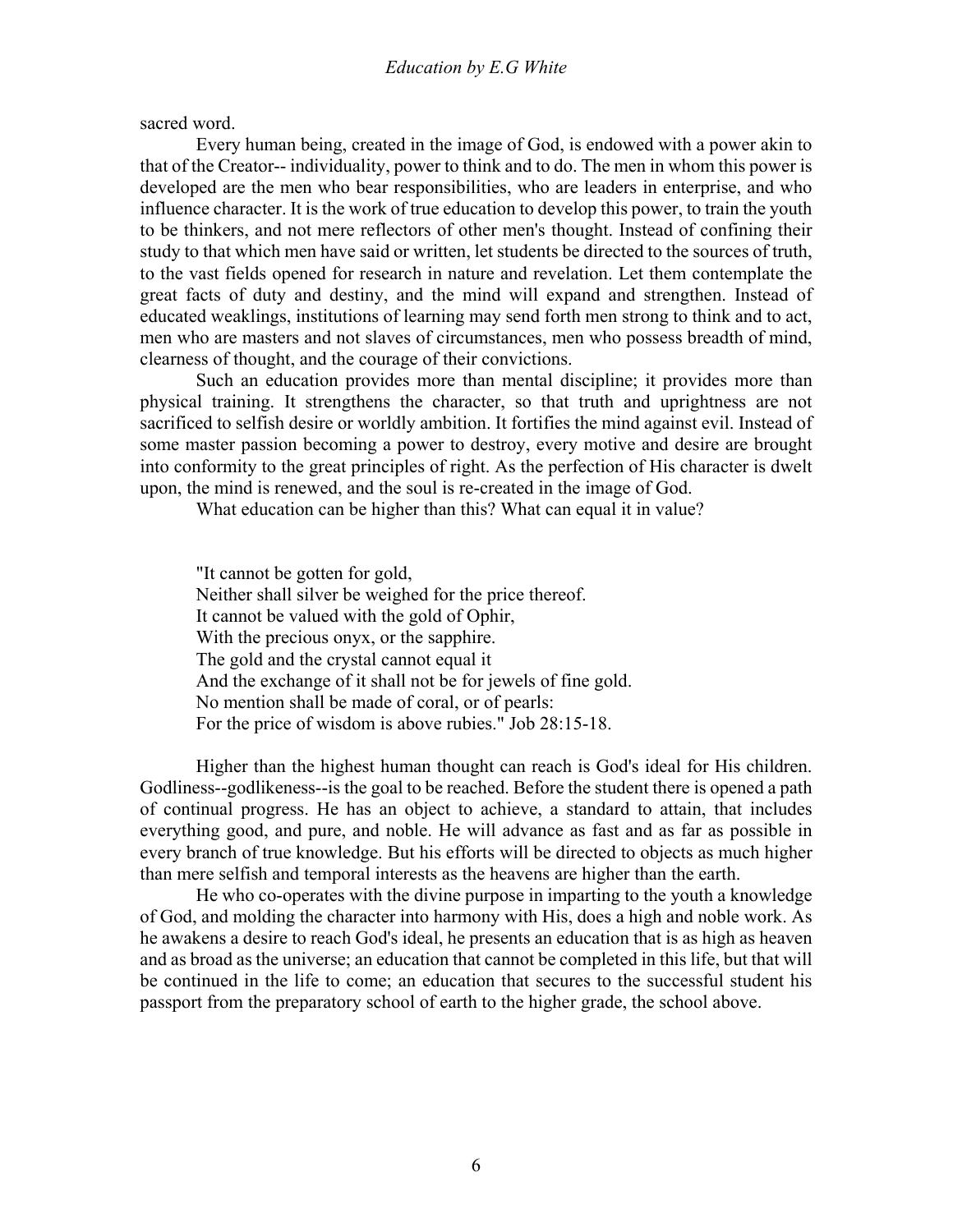### <span id="page-6-0"></span>**Chap. 2 - The Eden School**

 The system of education instituted at the beginning of the world was to be a model for man throughout all aftertime. As an illustration of its principles a model school was established in Eden, the home of our first parents. The Garden of Eden was the schoolroom, nature was the lesson book, the Creator Himself was the instructor, and the parents of the human family were the students.

 Created to be "the image and glory of God" (1 Corinthians 11:7), Adam and Eve had received endowments not unworthy of their high destiny. Graceful and symmetrical in form, regular and beautiful in feature, their countenances glowing with the tint of health and the light of joy and hope, they bore in outward resemblance the likeness of their Maker. Nor was this likeness manifest in the physical nature only. Every faculty of mind and soul reflected the Creator's glory. Endowed with high mental and spiritual gifts, Adam and Eve were made but "little lower than the angels" (Hebrews 2:7), that they might not only discern the wonders of the visible universe, but comprehend moral responsibilities and obligations.

 "The Lord God planted a garden eastward in Eden; and there He put the man whom He had formed. And out of the ground made the Lord God to grow every tree that is pleasant to the sight, and good for food; the tree of life also in the midst of the garden." Genesis 2:8,9. Here, amidst the beautiful scenes of nature untouched by sin, our first parents were to receive their education.

 In His interest for His children, our heavenly Father personally directed their education. Often they were visited by His messengers, the holy angels, and from them received counsel and instruction. Often as they walked in the garden in the cool of the day they heard the voice of God, and face to face held communion with the Eternal. His thoughts toward them were "thoughts of peace, and not of evil." Jeremiah 29:11. His every purpose was their highest good.

 To Adam and Eve was committed the care of the garden, "to dress it and to keep it." Genesis 2:15. Though rich in all that the Owner of the universe could supply, they were not to be idle. Useful occupation was appointed them as a blessing, to strengthen the body, to expand the mind, and to develop the character.

 The book of nature, which spread its living lessons before them, afforded an exhaustless source of instruction and delight. On every leaf of the forest and stone of the mountains, in every shining star, in earth and sea and sky, God's name was written. With both the animate and the inanimate creation--with leaf and flower and tree, and with every living creature, from the leviathan of the waters to the mote in the sunbeam--the dwellers in Eden held converse, gathering from each the secrets of its life. God's glory in the heavens, the innumerable worlds in their orderly revolutions, "the balancings of the clouds" (Job 37:16), the mysteries of light and sound, of day and night--all were objects of study by the pupils of earth's first school.

 The laws and operations of nature, and the great principles of truth that govern the spiritual universe, were opened to their minds by the infinite Author of all. In "the light of the knowledge of the glory of God" (2 Corinthians 4:6), their mental and spiritual powers developed, and they realized the highest pleasures of their holy existence.

As it came from the Creator's hand, not only the Garden of Eden but the whole earth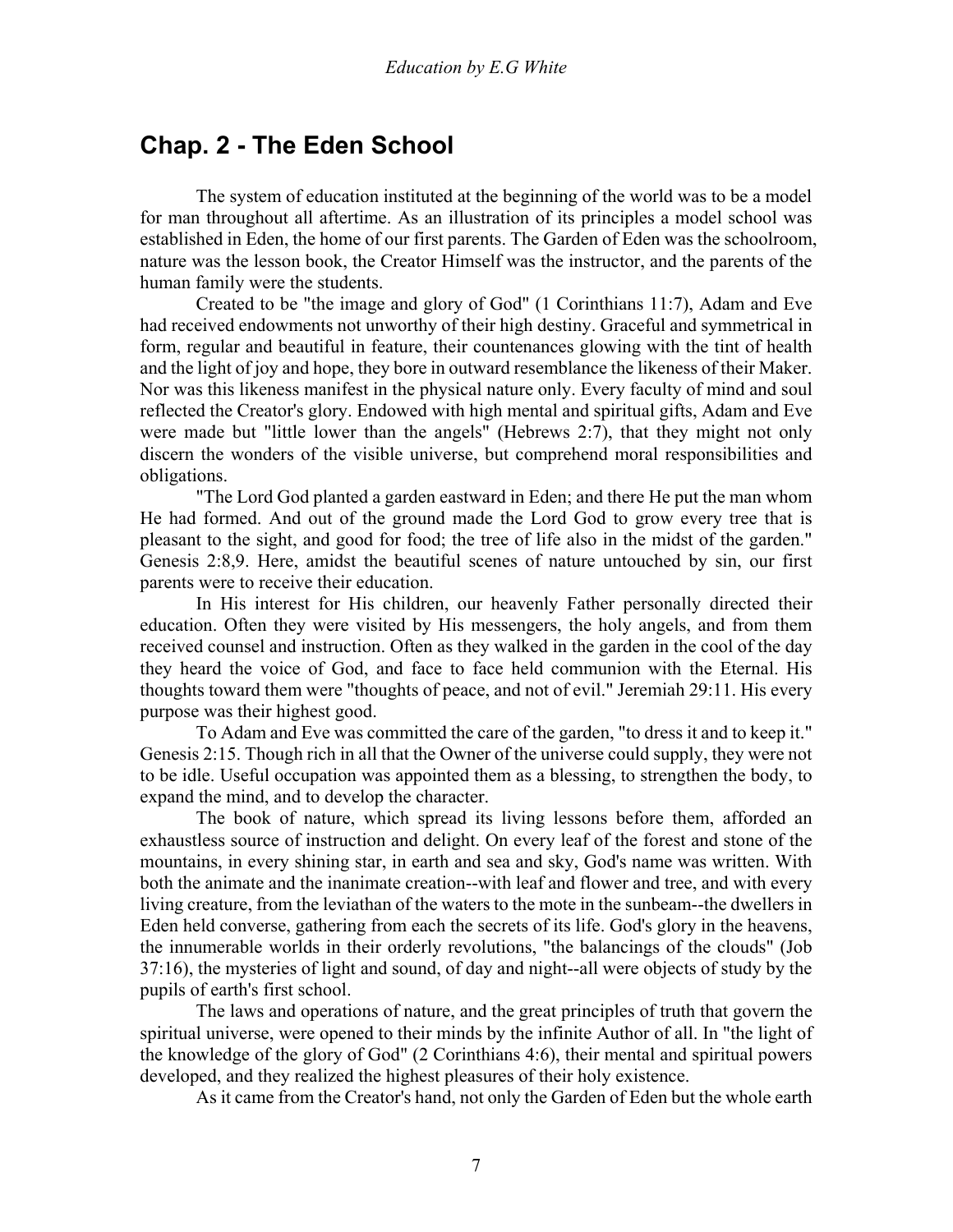was exceedingly beautiful. No taint of sin, or shadow of death, marred the fair creation. God's glory "covered the heavens, and the earth was full of His praise." "The morning stars sang together, and all the sons of God shouted for joy." Habakkuk 3:3; Job 38:7. Thus was the earth a fit emblem of Him who is "abundant in goodness and truth" (Exodus 34:6); a fit study for those who were made in His image. The Garden of Eden was a representation of what God desired the whole earth to become, and it was His purpose that, as the human family increased in numbers, they should establish other homes and schools like the one He had given. Thus in course of time the whole earth might be occupied with homes and schools where the words and the works of God should be studied, and where the students should thus be fitted more and more fully to reflect, throughout endless ages, the light of the knowledge of His glory.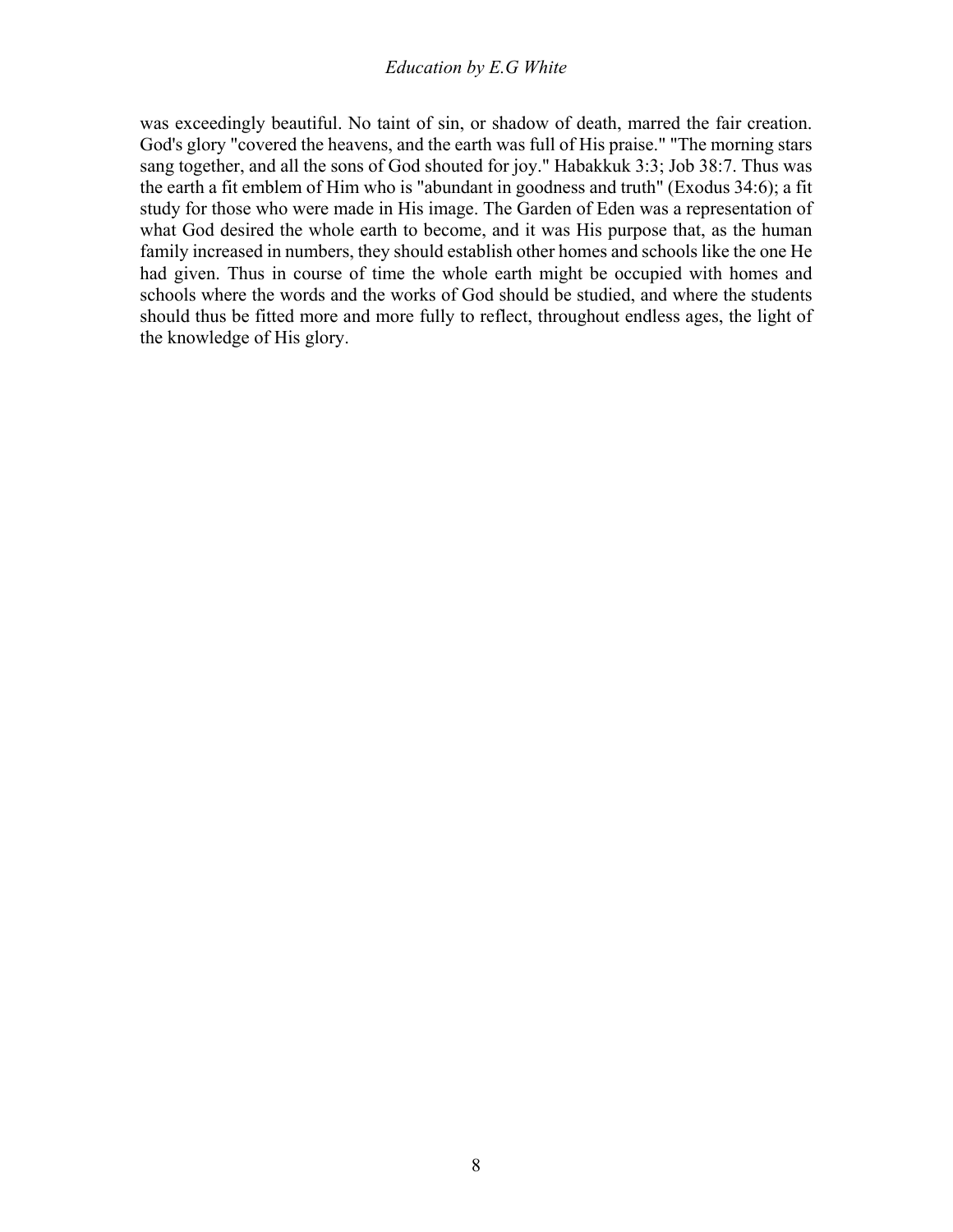### <span id="page-8-0"></span>**Chap. 3 - The Knowledge of Good and Evil**

 Though created innocent and holy, our first parents were not placed beyond the possibility of wrong-doing. God might have created them without the power to transgress His requirements, but in that case there could have been no development of character; their service would not have been voluntary, but forced. Therefore He gave them the power of choice--the power to yield or to withhold obedience. And before they could receive in fullness the blessings He desired to impart, their love and loyalty must be tested.

 In the Garden of Eden was the "tree of knowledge of good and evil. . . . And the Lord God commanded the man, saying, Of every tree of the garden thou mayest freely eat: but of the tree of the knowledge of good and evil, thou shalt not eat." Genesis 2:9-17. It was the will of God that Adam and Eve should not know evil. The knowledge of good had been freely given them; but the knowledge of evil,--of sin and its results, of wearing toil, of anxious care, of disappointment and grief, of pain and death,--this was in love withheld.

 While God was seeking man's good, Satan was seeking his ruin. When Eve, disregarding the Lord's admonition concerning the forbidden tree, ventured to approach it, she came in contact with her foe. Her interest and curiosity having been awakened, Satan proceeded to deny God's word, and to insinuate distrust of His wisdom and goodness. To the woman's statement concerning the tree of knowledge, "God hath said, Ye shall not eat of it, neither shall ye touch it, lest ye die," the tempter made answer, "Ye shall not surely die: for God doth know that in the day ye eat thereof, then your eyes shall be opened, and ye shall be as gods, knowing good and evil." Genesis 3:3-5.

 Satan desired to make it appear that this knowledge of good mingled with evil would be a blessing, and that in forbidding them to take of the fruit of the tree, God was withholding great good. He urged that it was because of its wonderful properties for imparting wisdom and power that God had forbidden them to taste it, that He was thus seeking to prevent them from reaching a nobler development and finding greater happiness. He declared that he himself had eaten of the forbidden fruit, and as a result had acquired the power of speech; and that if they also would eat of it, they would attain to a more exalted sphere of existence and enter a broader field of knowledge.

 While Satan claimed to have received great good by eating of the forbidden tree, he did not let it appear that by transgression he had become an outcast from heaven. Here was falsehood, so concealed under a covering of apparent truth that Eve, infatuated, flattered, beguiled, did not discern the deception. She coveted what God had forbidden; she distrusted His wisdom. She cast away faith, the key of knowledge.

 When Eve saw "that the tree was good for food, and that it was pleasant to the eyes, and a tree to be desired to make one wise, she took of the fruit thereof, and did eat." It was grateful to the taste, and, as she ate, she seemed to feel a vivifying power, and imagined herself entering upon a higher state of existence. Having herself transgressed, she became a tempter to her husband, "and he did eat." Genesis 3:6.

 "Your eyes shall be opened," the enemy had said; "ye shall be as gods, knowing good and evil." Genesis 3:5. Their eyes were indeed opened; but how sad the opening! The knowledge of evil, the curse of sin, was all that the transgressors gained. There was nothing poisonous in the fruit itself, and the sin was not merely in yielding to appetite. It was distrust of God's goodness, disbelief of His word, and rejection of His authority, that made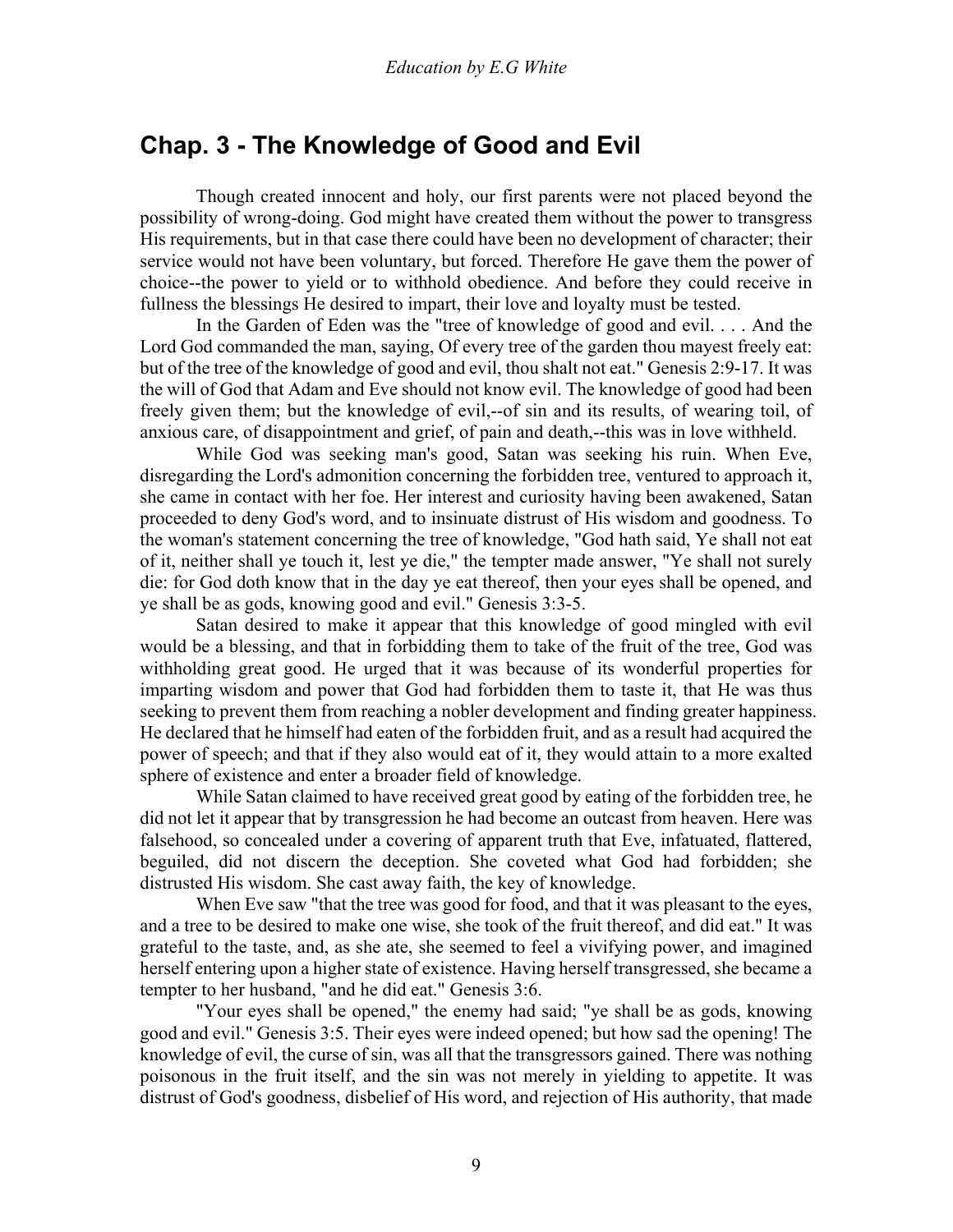our first parents transgressors, and that brought into the world a knowledge of evil. It was this that opened the door to every species of falsehood and error.

 Man lost all because he chose to listen to the deceiver rather than to Him who is Truth, who alone has understanding. By the mingling of evil with good, his mind had become confused, his mental and spiritual powers benumbed. No longer could he appreciate the good that God had so freely bestowed.

 Adam and Eve had chosen the knowledge of evil, and if they ever regained the position they had lost they must regain it under the unfavorable conditions they had brought upon themselves. No longer were they to dwell in Eden, for in its perfection it could not teach them the lessons which it was now essential for them to learn. In unutterable sadness they bade farewell to their beautiful surroundings and went forth to dwell upon the earth, where rested the curse of sin.

 To Adam God had said: "Because thou hast hearkened unto the voice of thy wife, and hast eaten of the tree, of which I commanded thee, saying, Thou shalt not eat of it: cursed is the ground for thy sake; in sorrow shalt thou eat of it all the days of thy life; thorns also and thistles shall it bring forth to thee; and thou shalt eat the herb of the field; in the sweat of thy face shalt thou eat bread, till thou return unto the ground; for out of it wast thou taken: for dust thou art, and unto dust shalt thou return." Genesis 3:17-19.

 Although the earth was blighted with the curse, nature was still to be man's lesson book. It could not now represent goodness only; for evil was everywhere present, marring earth and sea and air with its defiling touch. Where once was written only the character of God, the knowledge of good, was now written also the character of Satan, the knowledge of evil. From nature, which now revealed the knowledge of good and evil, man was continually to receive warning as to the results of sin.

 In drooping flower and falling leaf Adam and his companion witnessed the first signs of decay. Vividly was brought to their minds the stern fact that every living thing must die. Even the air, upon which their life depended, bore the seeds of death.

 Continually they were reminded also of their lost dominion. Among the lower creatures Adam had stood as king, and so long as he remained loyal to God, all nature acknowledged his rule; but when he transgressed, this dominion was forfeited. The spirit of rebellion, to which he himself had given entrance, extended throughout the animal creation. Thus not only the life of man, but the nature of the beasts, the trees of the forest, the grass of the field, the very air he breathed, all told the sad lesson of the knowledge of evil.

 But man was not abandoned to the results of the evil he had chosen. In the sentence pronounced upon Satan was given an intimation of redemption. "I will put enmity between thee and the woman," God said, "and between thy seed and her seed; it shall bruise thy head, and thou shalt bruise his heel." Genesis 3:15. This sentence, spoken in the hearing of our first parents, was to them a promise. Before they heard of the thorn and the thistle, of the toil and sorrow that must be their portion, or of the dust to which they must return, they listened to words that could not fail of giving them hope. All that had been lost by yielding to Satan could be regained through Christ.

 This intimation also nature repeats to us. Though marred by sin, it speaks not only of creation but of redemption. Though the earth bears testimony to the curse in the evident signs of decay, it is still rich and beautiful in the tokens of life-giving power. The trees cast off their leaves, only to be robed with fresher verdure; the flowers die, to spring forth in new beauty; and in every manifestation of creative power is held out the assurance that we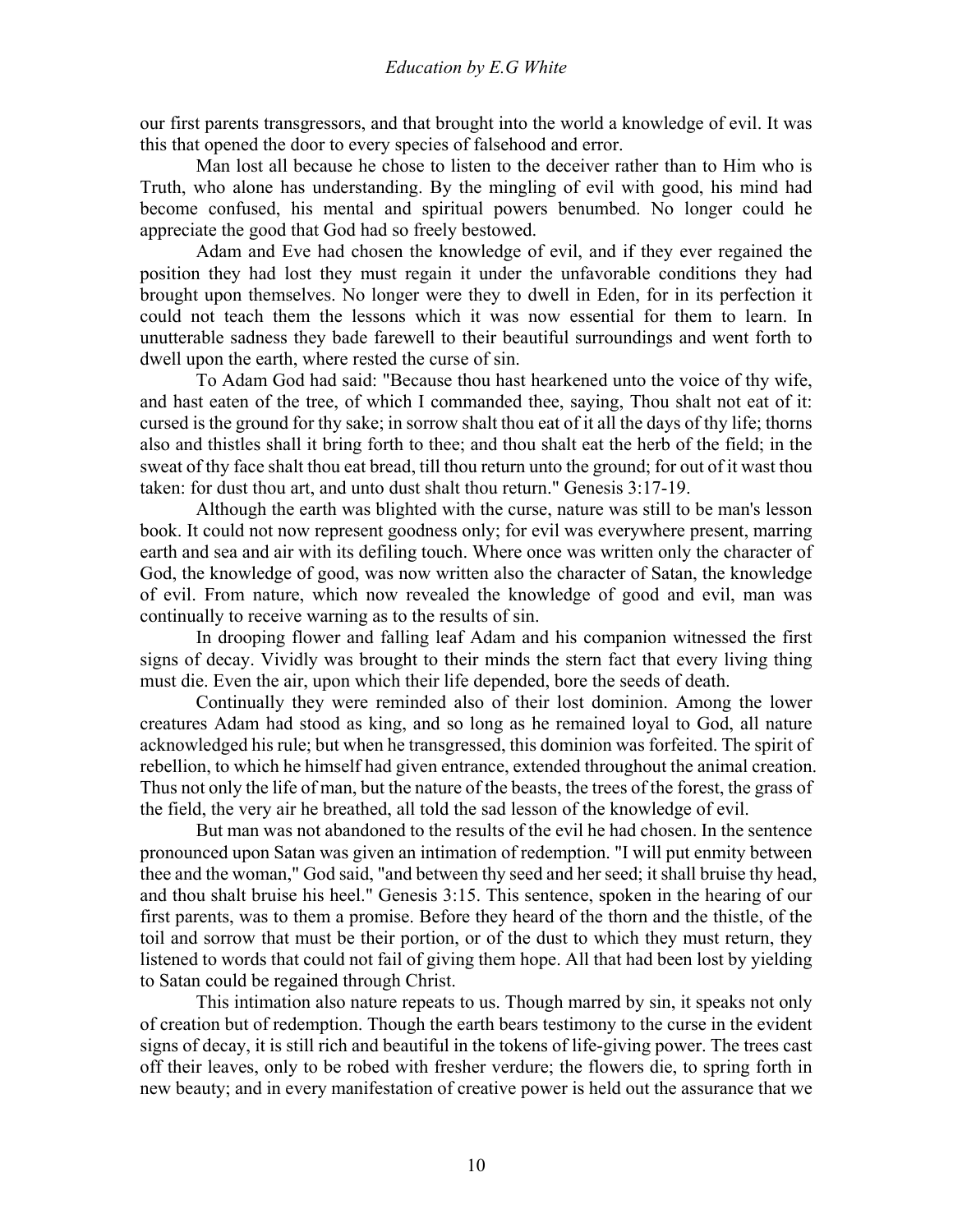may be created anew in "righteousness and holiness of truth." Ephesians 4:24, margin. Thus the very objects and operations of nature that bring so vividly to mind our great loss become to us the messengers of hope.

 As far as evil extends, the voice of our Father is heard, bidding His children see in its results the nature of sin, warning them to forsake the evil, and inviting them to receive the good.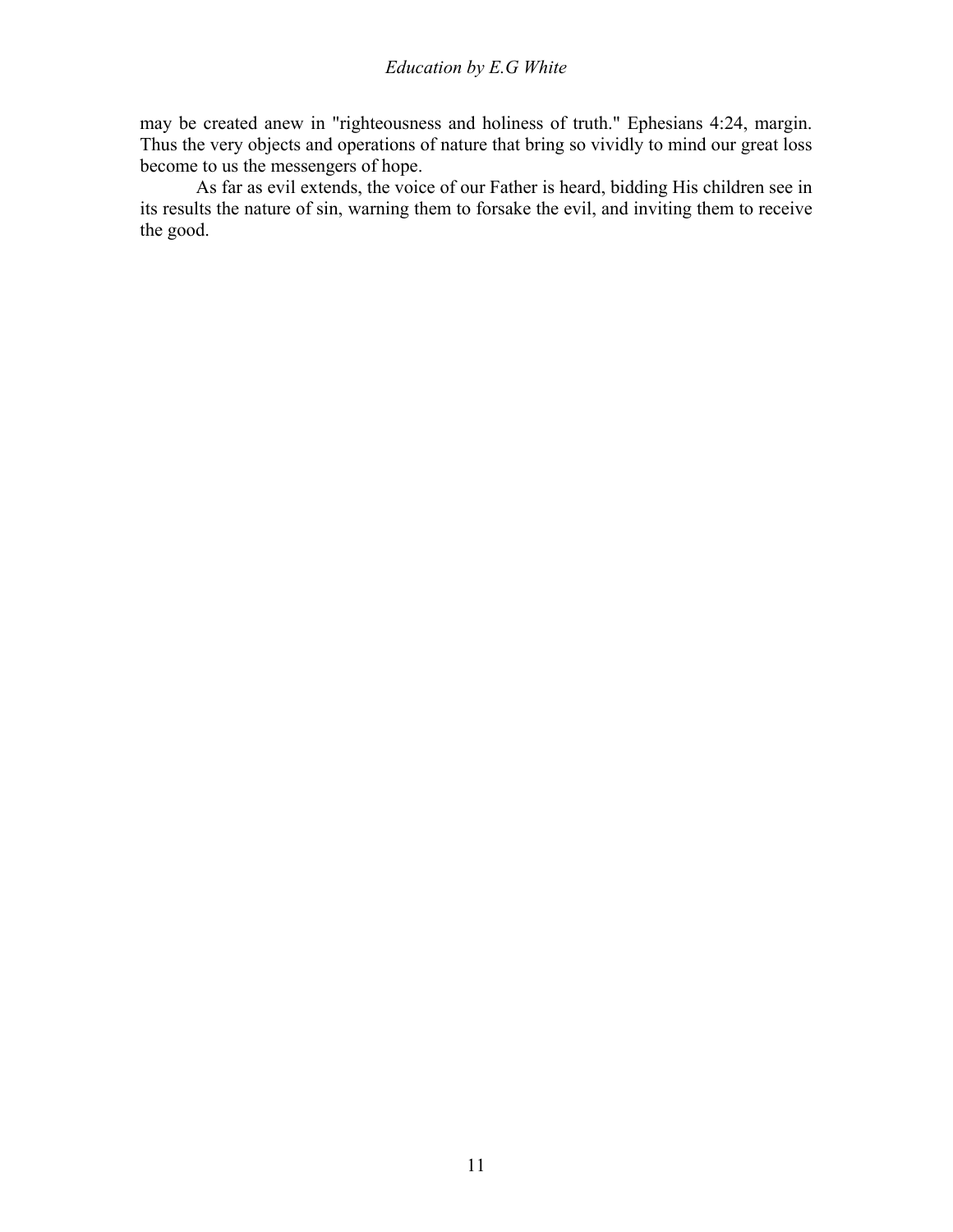### <span id="page-11-0"></span>**Chap. 4 - Relation of Education to Redemption**

 By sin man was shut out from God. Except for the plan of redemption, eternal separation from God, the darkness of unending night, would have been his. Through the Saviour's sacrifice, communion with God is again made possible. We may not in person approach into His presence; in our sin we may not look upon His face; but we can behold Him and commune with Him in Jesus, the Saviour. "The light of the knowledge of the glory of God" is revealed "in the face of Jesus Christ." God is "in Christ, reconciling the world unto Himself." 2 Corinthians 4:6; 5:19.

 "The Word became flesh, and dwelt among us, . . . full of grace and truth." "In Him was life; and the life was the light of men." John 1:14, R.V.; 1:4. The life and the death of Christ, the price of our redemption, are not only to us the promise and pledge of life, not only the means of opening again to us the treasures of wisdom: they are a broader, higher revelation of His character than even the holy ones of Eden knew.

 And while Christ opens heaven to man, the life which He imparts opens the heart of man to heaven. Sin not only shuts us away from God, but destroys in the human soul both the desire and the capacity for knowing Him. All this work of evil it is Christ's mission to undo. The faculties of the soul, paralyzed by sin, the darkened mind, the perverted will, He has power to invigorate and to restore. He opens to us the riches of the universe, and by Him the power to discern and to appropriate these treasures is imparted.

 Christ is the "Light, which lighteth every man that cometh into the world." John 1:9. As through Christ every human being has life, so also through Him every soul receives some ray of divine light. Not only intellectual but spiritual power, a perception of right, a desire for goodness, exists in every heart. But against these principles there is struggling an antagonistic power. The result of the eating of the tree of knowledge of good and evil is manifest in every man's experience. There is in his nature a bent to evil, a force which, unaided, he cannot resist. To withstand this force, to attain that ideal which in his inmost soul he accepts as alone worthy, he can find help in but one power. That power is Christ. Co-operation with that power is man's greatest need. In all educational effort should not this co-operation be the highest aim?

 The true teacher is not satisfied with second-rate work. He is not satisfied with directing his students to a standard lower than the highest which it is possible for them to attain. He cannot be content with imparting to them only technical knowledge, with making them merely clever accountants, skillful artisans, successful tradesmen. It is his ambition to inspire them with principles of truth, obedience, honor, integrity, and purity--principles that will make them a positive force for the stability and uplifting of society. He desires them, above all else, to learn life's great lesson of unselfish service.

 These principles become a living power to shape the character, through the acquaintance of the soul with Christ, through an acceptance of His wisdom as the guide, His power as the strength, of heart and life. This union formed, the student has found the Source of wisdom. He has within his reach the power to realize in himself his noblest ideals. The opportunities of the highest education for life in this world are his. And in the training here gained, he is entering upon that course which embraces eternity.

 In the highest sense the work of education and the work of redemption are one, for in education, as in redemption, "other foundation can no man lay than that is laid, which is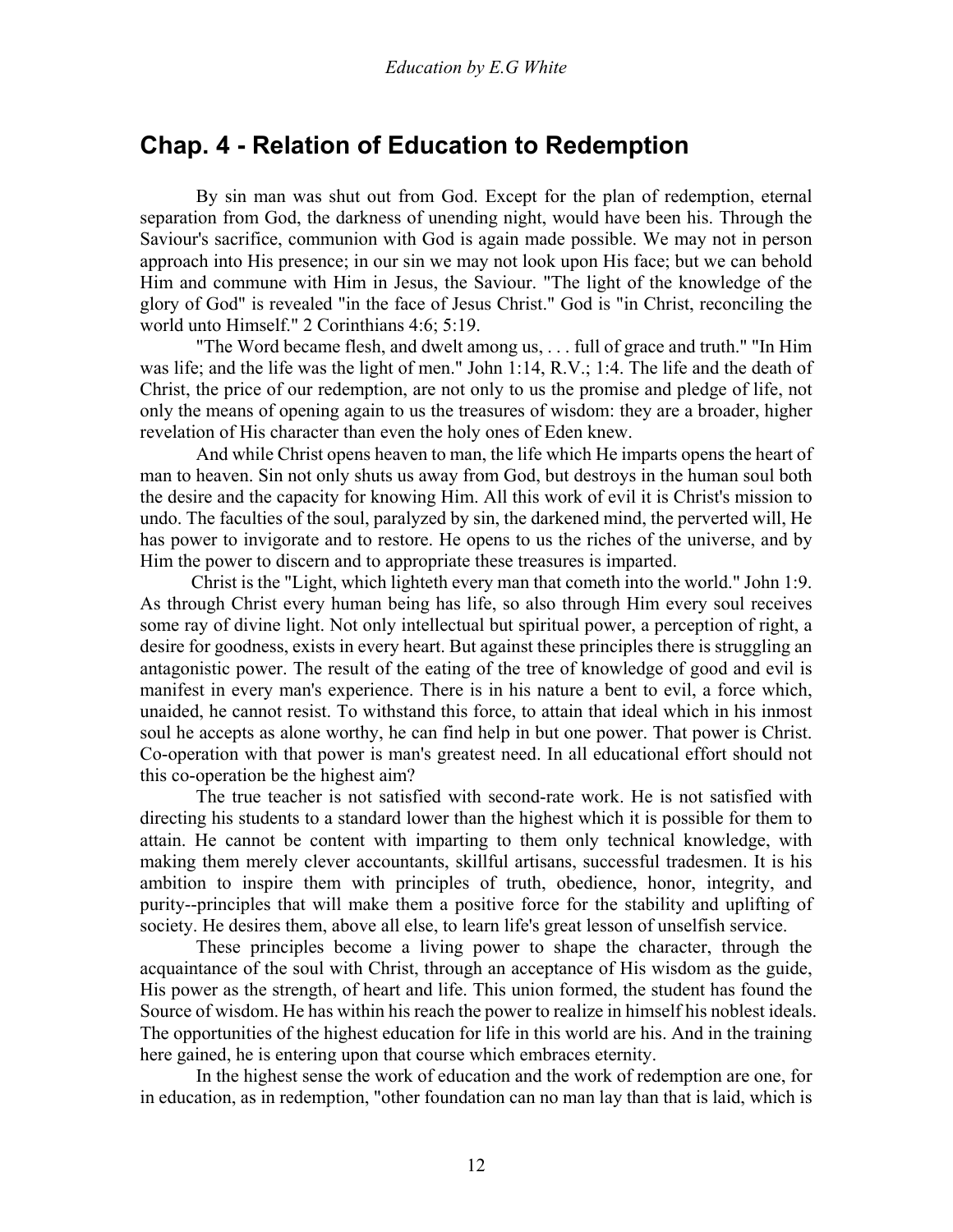Jesus Christ." "It was the good pleasure of the Father that in Him should all the fullness dwell." 1 Corinthians 3:11; Colossians 1:19, R.V.

 Under changed conditions, true education is still conformed to the Creator's plan, the plan of the Eden school. Adam and Eve received instruction through direct communion with God; we behold the light of the knowledge of His glory in the face of Christ.

 The great principles of education are unchanged. "They stand fast for ever and ever" (Psalm III:8); for they are the principles of the character of God. To aid the student in comprehending these principles, and in entering into that relation with Christ which will make them a controlling power in the life, should be the teacher's first effort and his constant aim. The teacher who accepts this aim is in truth a co-worker with Christ, a laborer together with God.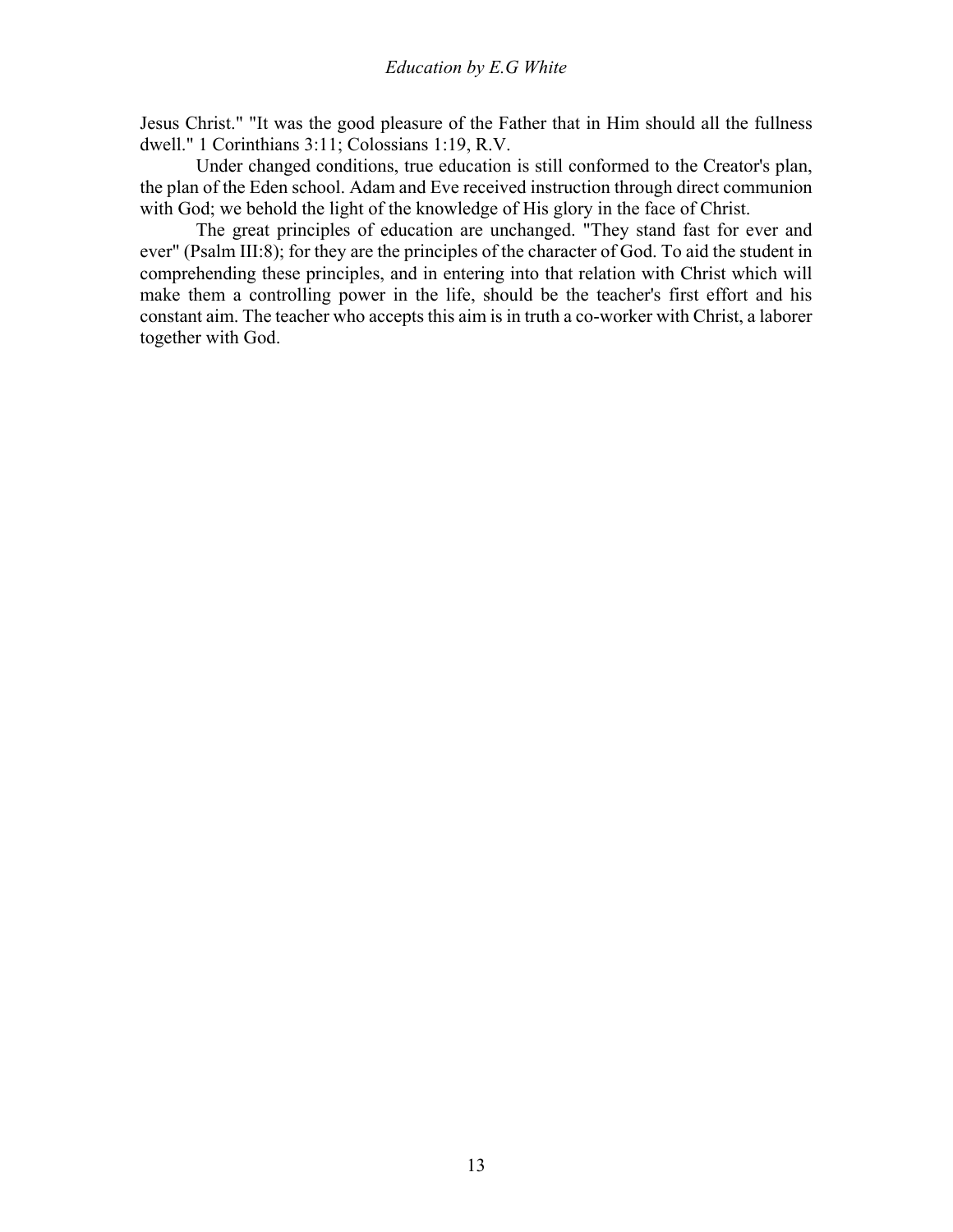### <span id="page-13-0"></span>**Chap. 5 - The Education of Israel**

 The system of education established in Eden centered in the family. Adam was "the son of God" (Luke 3:38), and it was from their Father that the children of the Highest received instruction. Theirs, in the truest sense, was a family school.

 In the divine plan of education as adapted to man's condition after the Fall, Christ stands as the representative of the Father, the connecting link between God and man; He is the great teacher of mankind. And He ordained that men and women should be His representatives. The family was the school, and the parents were the teachers.

 The education centering in the family was that which prevailed in the days of the patriarchs. For the schools thus established, God provided the conditions most favorable for the development of character. The people who were under His direction still pursued the plan of life that He had appointed in the beginning. Those who departed from God built for themselves cities, and, congregating in them, gloried in the splendor, the luxury, and the vice that make the cities of today the world's pride and its curse. But the men who held fast God's principles of life dwelt among the fields and hills. They were tillers of the soil and keepers of flocks and herds, and in this free, independent life, with its opportunities for labor and study and meditation, they learned of God and taught their children of His works and ways.

 This was the method of education that God desired to establish in Israel. But when brought out of Egypt there were among the Israelites few prepared to be workers together with Him in the training of their children. The parents themselves needed instruction and discipline. Victims of lifelong slavery, they were ignorant, untrained, degraded. They had little knowledge of God and little faith in Him. They were confused by false teaching and corrupted by their long contact with heathenism. God desired to lift them to a higher moral level, and to this end He sought to give them a knowledge of Himself.

 In His dealings with the wanderers in the desert, in all their marchings to and fro, in their exposure to hunger, thirst, and weariness, in their peril from heathen foes, and in the manifestation of His providence for their relief, God was seeking to strengthen their faith by revealing to them the power that was continually working for their good. And having taught them to trust in His love and power, it was His purpose to set before them, in the precepts of His law, the standard of character to which, through His grace, He desired them to attain.

 Precious were the lessons taught to Israel during their sojourn at Sinai. This was a period of special training for the inheritance of Canaan. And their surroundings here were favorable for the accomplishing of God's purpose. On the summit of Sinai, overshadowing the plain where the people spread their tents, rested the pillar of cloud which had been the guide of their journey. A pillar of fire by night, it assured them of the divine protection; and while they were locked in slumber, the bread of heaven fell gently upon the encampment. On every hand, vast, rugged heights, in their solemn grandeur, spoke of eternal endurance and majesty. Man was made to feel his ignorance and weakness in the presence of Him who hath "weighed the mountains in scales, and the hills in a balance." Isaiah 40:12. Here, by the manifestation of His glory, God sought to impress Israel with the holiness of His character and requirements, and the exceeding guilt of transgression.

But the people were slow to learn the lesson. Accustomed as they had been in Egypt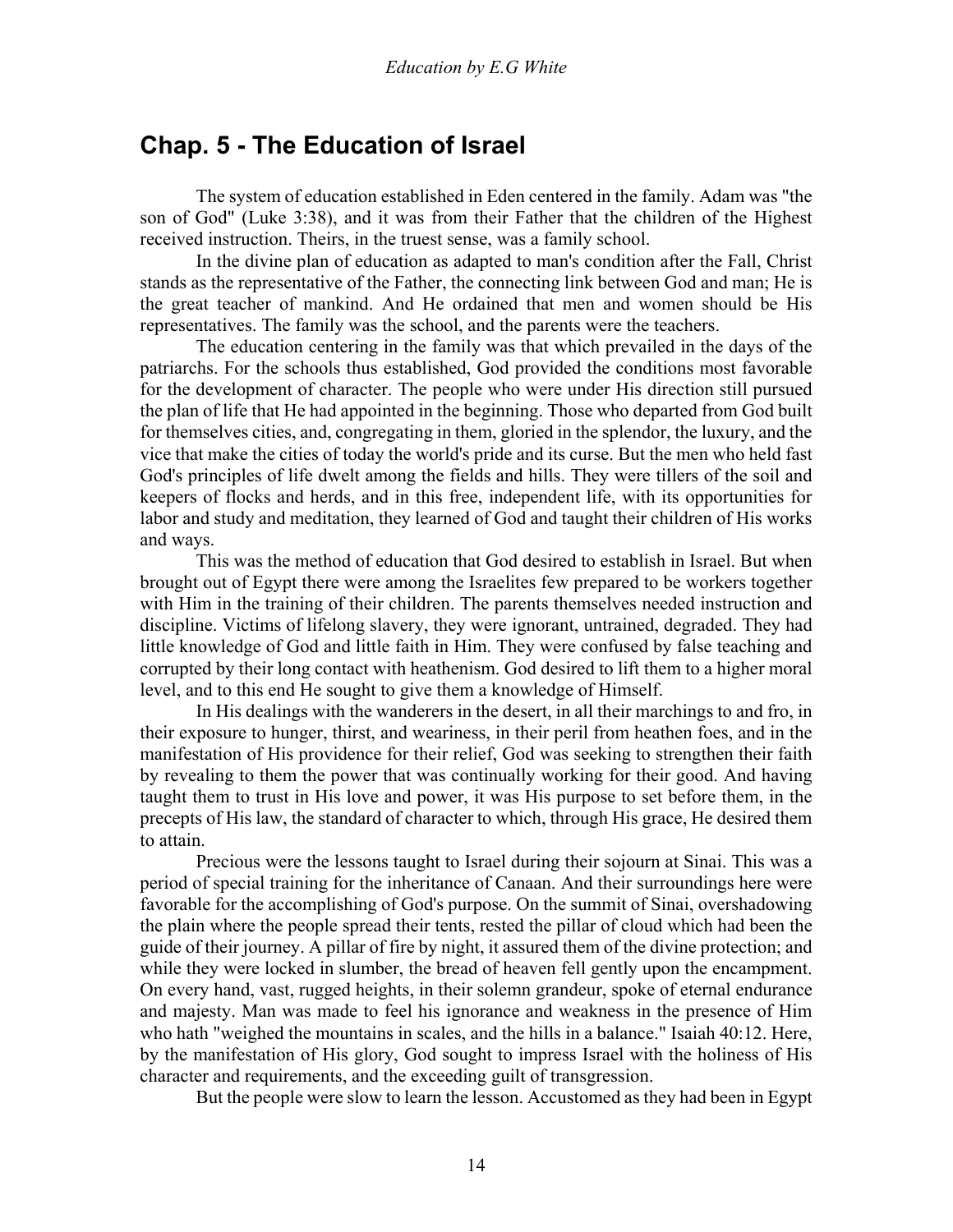to material representations of the Deity, and these of the most degrading nature, it was difficult for them to conceive of the existence or the character of the Unseen One. In pity for their weakness, God gave them a symbol of His presence. "Let them make Me a sanctuary," He said; "that I may dwell among them." Exodus 25:8.

 In the building of the sanctuary as a dwelling place for God, Moses was directed to make all things according to the pattern of things in the heavens. God called him into the mount, and revealed to him the heavenly things, and in their similitude the tabernacle, with all that pertained to it, was fashioned.

 So to Israel, whom He desired to make His dwelling place, He revealed His glorious ideal of character. The pattern was shown them in the mount when the law was given from Sinai and when God passed by before Moses and proclaimed, "The Lord, The Lord God, merciful and gracious, long-suffering, and abundant in goodness and truth." Exodus 34:6.

 But this ideal they were, in themselves, powerless to attain. The revelation at Sinai could only impress them with their need and helplessness. Another lesson the tabernacle, through its service of sacrifice, was to teach-- the lesson of pardon of sin, and power through the Saviour for obedience unto life.

 Through Christ was to be fulfilled the purpose of which the tabernacle was a symbol--that glorious building, its walls of glistening gold reflecting in rainbow hues the curtains inwrought with cherubim, the fragrance of ever-burning incense pervading all, the priests robed in spotless white, and in the deep mystery of the inner place, above the mercy seat, between the figures of the bowed, worshiping angels, the glory of the Holiest. In all, God desired His people to read His purpose for the human soul. It was the same purpose long afterward set forth by the apostle Paul, speaking by the Holy Spirit:

 "Know ye not that ye are the temple of God, and that the Spirit of God dwelleth in you? If any man defile the temple of God, him shall God destroy; for the temple of God is holy, which temple ye are." 1 Corinthians 3:16, 17.

 Great was the privilege and honor granted Israel in the preparation of the sanctuary; and great was also the responsibility. A structure of surpassing splendor, demanding for its construction the most costly material and the highest artistic skill, was to be erected in the wilderness, by a people just escaped from slavery. It seemed a stupendous task. But He who had given the plan of the building stood pledged to co-operate with the builders.

 "The Lord spake unto Moses, saying, See, I have called by name Bezaleel the son of Uri, the son of Hur, of the tribe of Judah: and I have filled him with the Spirit of God, in wisdom, and in understanding, and in knowledge, and in all manner of workmanship. . . . And I, behold, I have given with him Aholiab, the son of Ahisamach, of the tribe of Dan: and in the hearts of all that are wisehearted I have put wisdom, that they may make all that I have commanded thee." Exodus 31:1-6.

 What an industrial school was that in the wilderness, having for its instructors Christ and His angels!

 In the preparation of the sanctuary and in its furnishing, all the people were to co-operate. There was labor for brain and hand. A great variety of material was required, and all were invited to contribute as their own hearts prompted.

 Thus in labor and in giving they were taught to co-operate with God and with one another. And they were to co-operate also in the preparation of the spiritual building--God's temple in the soul.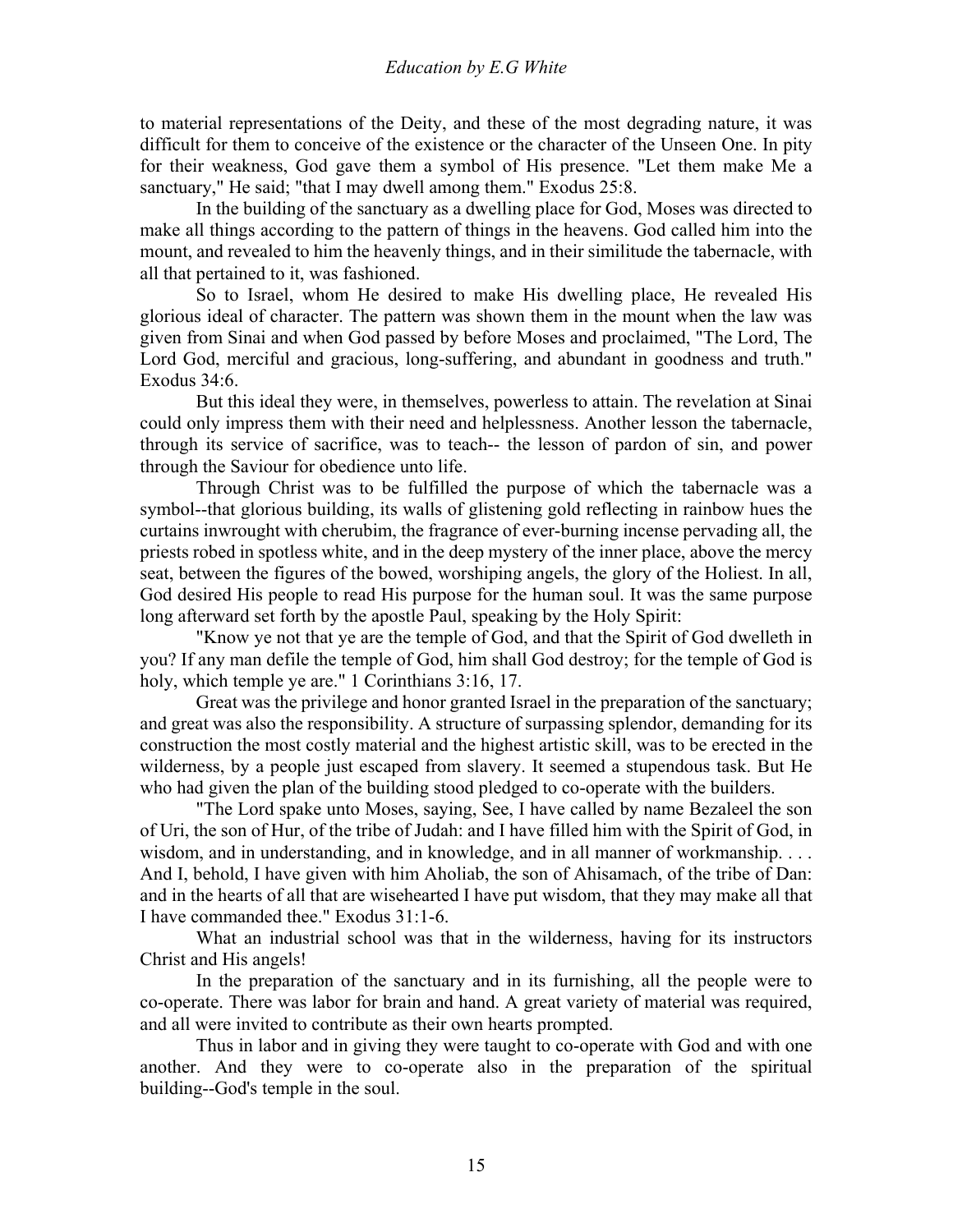From the outset of the journey from Egypt, lessons had been given for their training and discipline. Even before they left Egypt a temporary organization had been effected, and the people were arranged in companies, under appointed leaders. At Sinai the arrangements for organization were completed. The order so strikingly displayed in all the works of God was manifest in the Hebrew economy. God was the center of authority and government. Moses, as His representative, was to administer the laws in His name. Then came the council of seventy, then the priests and the princes, under these "captains over thousands, and captains over hundreds, and captains over fifties, and captains over tens" (Numbers 11:16, 17; Deuteronomy 1:15), and, lastly, officers appointed for special duties. The camp was arranged in exact order, the tabernacle, the abiding place of God, in the midst, and around it the tents of the priests and the Levites. Outside of these each tribe encamped beside its own standard.

 Thoroughgoing sanitary regulations were enforced. These were enjoined on the people, not only as necessary to health, but as the condition of retaining among them the presence of the Holy One. By divine authority Moses declared to them, "The Lord thy God walketh in the midst of thy camp, to deliver thee; ... therefore shall thy camp be holy." Deuteronomy 23:14.

 The education of the Israelites included all their habits of life. Everything that concerned their well-being was the subject of divine solicitude, and came within the province of divine law. Even in providing their food, God sought their highest good. The manna with which He fed them in the wilderness was of a nature to promote physical, mental, and moral strength. Though so many of them rebelled against the restriction of their diet, and longed to return to the days when, they said, "We sat by the fleshpots, and when we did eat bread to the full" (Exodus 16:3), yet the wisdom of God's choice for them was vindicated in a manner they could not gainsay. Notwithstanding the hardships of their wilderness life, there was not a feeble one in all their tribes.

 In all their journeyings the ark containing the law of God was to lead the way. The place of their encampment was indicated by the descent of the pillar of cloud. As long as the cloud rested over the tabernacle, they remained in camp. When it lifted, they pursued their journey. Both the halt and the departure were marked by a solemn invocation. "It came to pass, when the ark set forward, that Moses said, Rise up, Lord, and let Thine enemies be scattered. . . . And when it rested, he said, Return, O Lord, unto the many thousands of Israel." Numbers 10:35, 36.

 As the people journeyed through the wilderness, many precious lessons were fixed in their minds by means of song. At their deliverance from Pharaoh's army the whole host of Israel had joined in the song of triumph. Far over desert and sea rang the joyous refrain, and the mountains re-echoed the accents of praise, "Sing ye to the Lord, for He hath triumphed gloriously." Exodus 15:21. Often on the journey was this song repeated, cheering the hearts and kindling the faith of the pilgrim travelers. The commandments as given from Sinai, with promises of God's favor and records of His wonderful works for their deliverance, were by divine direction expressed in song, and were chanted to the sound of instrumental music, the people keeping step as their voices united in praise.

 Thus their thoughts were uplifted from the trials and difficulties of the way, the restless, turbulent spirit was soothed and calmed, the principles of truth were implanted in the memory, and faith was strengthened. Concert of action taught order and unity, and the people were brought into closer touch with God and with one another.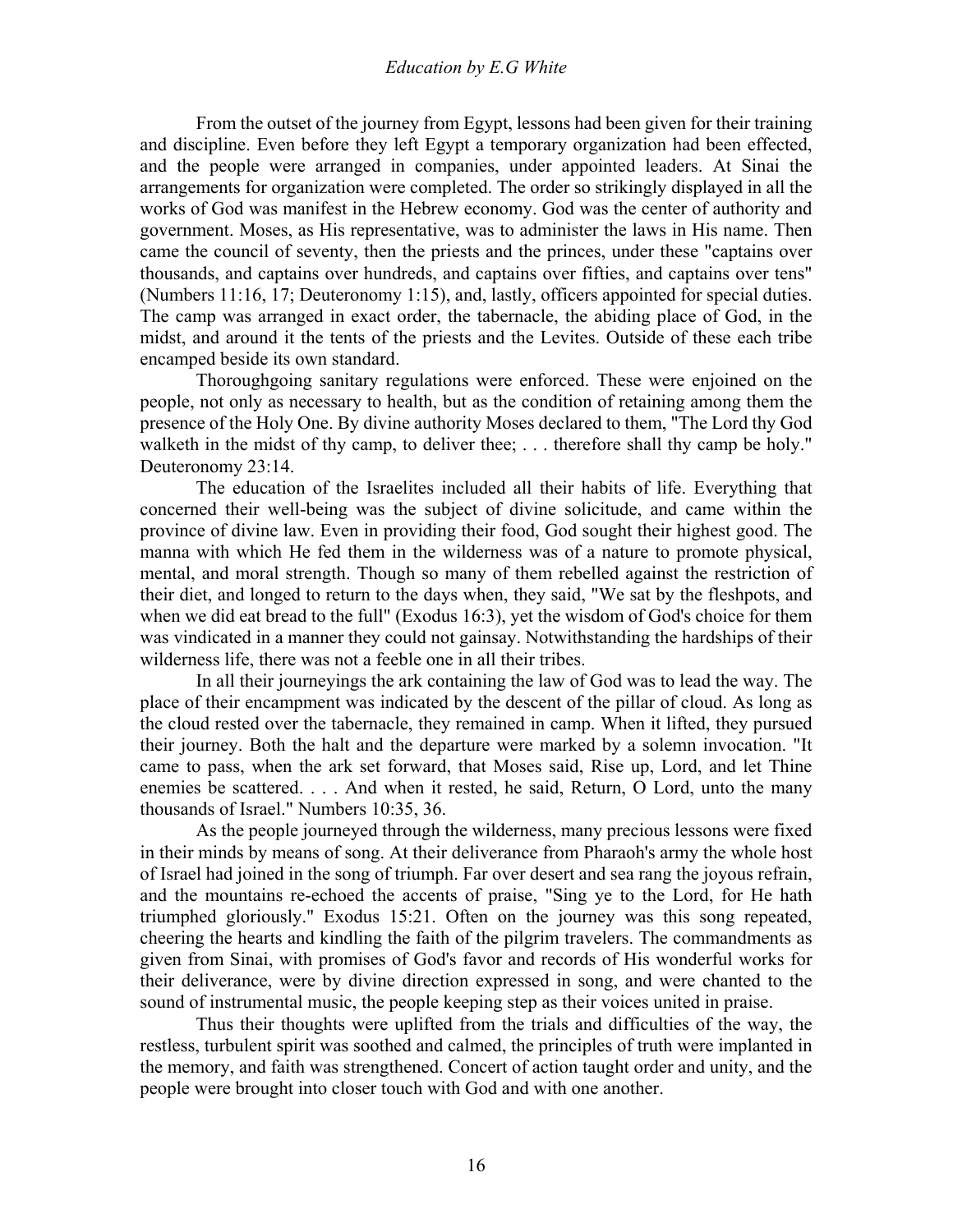Of the dealing of God with Israel during the forty years of wilderness wandering, Moses declared: "As a man chasteneth his son, so the Lord thy God chasteneth thee;" "to humble thee, and to prove thee, to know what was in thine heart, whether thou wouldest keep His commandments, or no." Deuteronomy 8:5, 2.

 "He found him in a desert land, and in the waste howling wilderness; He led him about, He instructed him, He kept him as the apple of His eye. As an eagle stirreth up her nest, fluttereth over her young, spreadeth abroad her wings, taketh them, beareth them on her wings: so the Lord alone did lead him, and there was no strange god with him." Deuteronomy 32:10-12.

 "He remembered His holy promise, and Abraham His servant. And He brought forth His people with joy, and His chosen with gladness: and gave them the lands of the heathen: and they inherited the labor of the people; that they might observe His statutes, and keep His laws." Psalm 105:42-45.

 God surrounded Israel with every facility, gave them every privilege, that would make them an honor to His name and a blessing to surrounding nations. If they would walk in the ways of obedience, He promised to make them "high above all nations which He hath made, in praise, and in name, and in honor." "All people of the earth," He said, "shall hear that thou art called by the name of the Lord; and they shall be afraid of thee." The nations which shall hear all these statutes shall say, "Surely this great nation is a wise and understanding people." Deuteronomy 26:19; 28:10; 4:6.

 In the laws committed to Israel, explicit instruction was given concerning education. To Moses at Sinai God had revealed Himself as "merciful and gracious, long-suffering, and abundant in goodness and truth." Exodus 34:6. These principles, embodied in His law, the fathers and mothers in Israel were to teach their children. Moses by divine direction declared to them: "These words, which I command thee this day, shall be in thine heart: and thou shalt teach them diligently unto thy children, and shalt talk of them when thou sittest in thine house, and when thou walkest by the way, and when thou liest down, and when thou risest up." Deuteronomy 6:6, 7.

 Not as a dry theory were these things to be taught. Those who would impart truth must themselves practice its principles. Only by reflecting the character of God in the uprightness, nobility, and unselfishness of their own lives can they impress others.

 True education is not the forcing of instruction on an unready and unreceptive mind. The mental powers must be awakened, the interest aroused. For this, God's method of teaching provided. He who created the mind and ordained its laws, provided for its development in accordance with them. In the home and the sanctuary, through the things of nature and of art, in labor and in festivity, in sacred building and memorial stone, by methods and rites and symbols unnumbered, God gave to Israel lessons illustrating His principles and preserving the memory of His wonderful works. Then, as inquiry was made, the instruction given impressed mind and heart.

 In the arrangements for the education of the chosen people it is made manifest that a life centered in God is a life of completeness. Every want He has implanted, He provides to satisfy; every faculty imparted, He seeks to develop.

 The Author of all beauty, Himself a lover of the beautiful, God provided to gratify in His children the love of beauty. He made provision also for their social needs, for the kindly and helpful associations that do so much to cultivate sympathy and to brighten and sweeten life.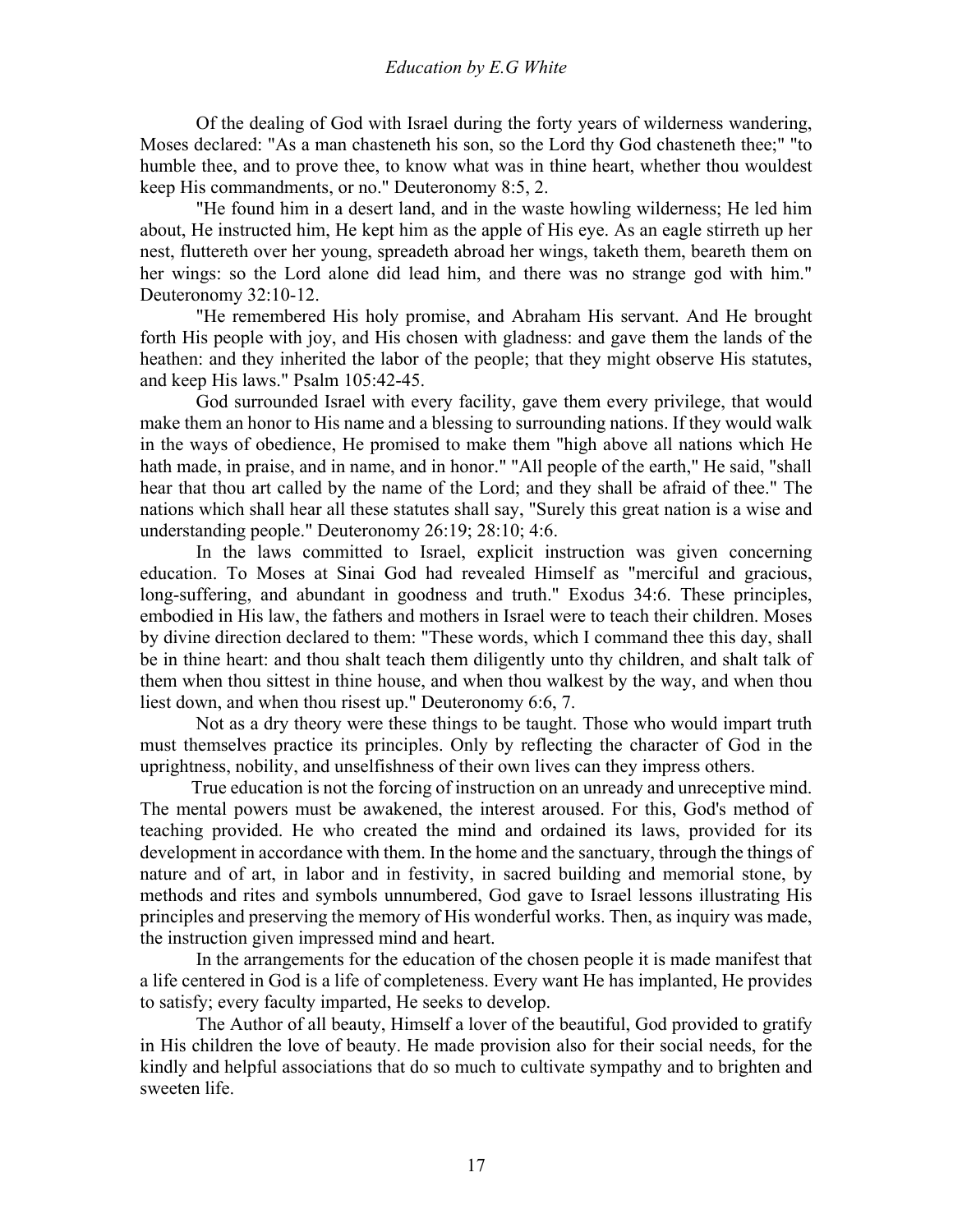As a means of education an important place was filled by the feasts of Israel. In ordinary life the family was both a school and a church, the parents being the instructors in secular and in religious lines. But three times a year seasons were appointed for social intercourse and worship. First at Shiloh, and afterward at Jerusalem, these gatherings were held. Only the fathers and sons were required to be present; but none desired to forgo the opportunities of the feasts, and, so far as possible, all the household were in attendance; and with them, as sharers of their hospitality, were the stranger, the Levite, and the poor.

 The journey to Jerusalem, in the simple, patriarchal style, amidst the beauty of the springtime, the richness of midsummer, or the ripened glory of autumn, was a delight. With offerings of gratitude they came, from the man of white hairs to the little child, to meet with God in His holy habitation. As they journeyed, the experiences of the past, the stories that both old and young still love so well, were recounted to the Hebrew children. The songs that had cheered the wilderness wandering were sung. God's commandments were chanted, and, bound up with the blessed influences of nature and of kindly human association, they were forever fixed in the memory of many a child and youth.

 The ceremonies witnessed at Jerusalem in connection with the paschal service,--the night assembly, the men with their girded loins, shoes on feet, and staff in hand, the hasty meal, the lamb, the unleavened bread, and the bitter herbs, and in the solemn silence the rehearsal of the story of the sprinkled blood, the death-dealing angel, and the grand march from the land of bondage,--all were of a nature to stir the imagination and impress the heart.

 The Feast of Tabernacles, or harvest festival, with its offerings from orchard and field, its week's encampment in the leafy booths, its social reunions, the sacred memorial service, and the generous hospitality to God's workers, the Levites of the sanctuary, and to His children, the strangers and the poor, uplifted all minds in gratitude to Him who had crowned the year with His goodness, and whose paths dropped fatness.

 By the devout in Israel, fully a month of every year was occupied in this way. It was a period free from care and labor, and almost wholly devoted, in the truest sense, to purposes of education.

 In apportioning the inheritance of His people, it was God's purpose to teach them, and through them the people of after generations, correct principles concerning the ownership of the land. The land of Canaan was divided among the whole people, the Levites only, as ministers of the sanctuary, being excepted. Though one might for a season dispose of his possession, he could not barter away the inheritance of his children. When able to do so, he was at liberty at any time to redeem it; debts were remitted every seventh year, and in the fiftieth, or year of jubilee, all landed property reverted to the original owner. Thus every family was secured in its possession, and a safeguard was afforded against the extremes either of wealth or of poverty.

 By the distribution of the land among the people, God provided for them, as for the dwellers in Eden, the occupation most favorable to development--the care of plants and animals. A further provision for education was the suspension of agricultural labor every seventh year, the land lying fallow, and its spontaneous products being left to the poor. Thus was given opportunity for more extended study, for social intercourse and worship, and for the exercise of benevolence, so often crowded out by life's cares and labors.

 Were the principles of God's laws regarding the distribution of property carried out in the world today, how different would be the condition of the people! An observance of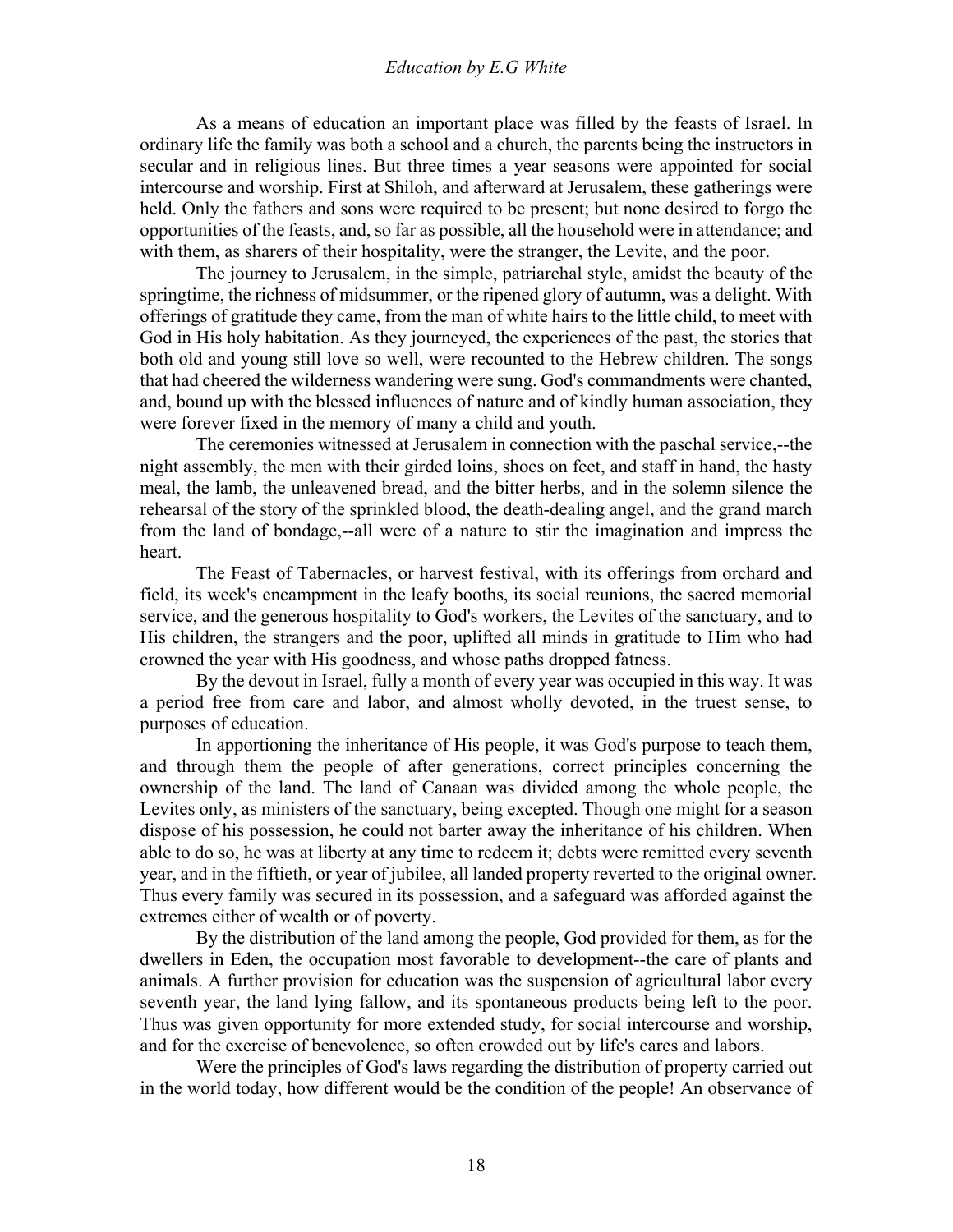these principles would prevent the terrible evils that in all ages have resulted from the oppression of the poor by the rich and the hatred of the rich by the poor. While it might hinder the amassing of great wealth, it would tend to prevent the ignorance and degradation of tens of thousands whose ill-paid servitude is required for the building up of these colossal fortunes. It would aid in bringing a peaceful solution of problems that now threaten to fill the world with anarchy and bloodshed.

 The consecration to God of a tithe of all increase, whether of the orchard and harvest field, the flocks and herds, or the labor of brain or hand, the devotion of a second tithe for the relief of the poor and other benevolent uses, tended to keep fresh before the people the truth of God's ownership of all, and of their opportunity to be channels of His blessings. It was a training adapted to kill out all narrowing selfishness, and to cultivate breadth and nobility of character.

 A knowledge of God, fellowship with Him in study and in labor, likeness to Him in character, were to be the source, the means, and the aim of Israel's education--the education imparted by God to the parents, and by them to be given to their children.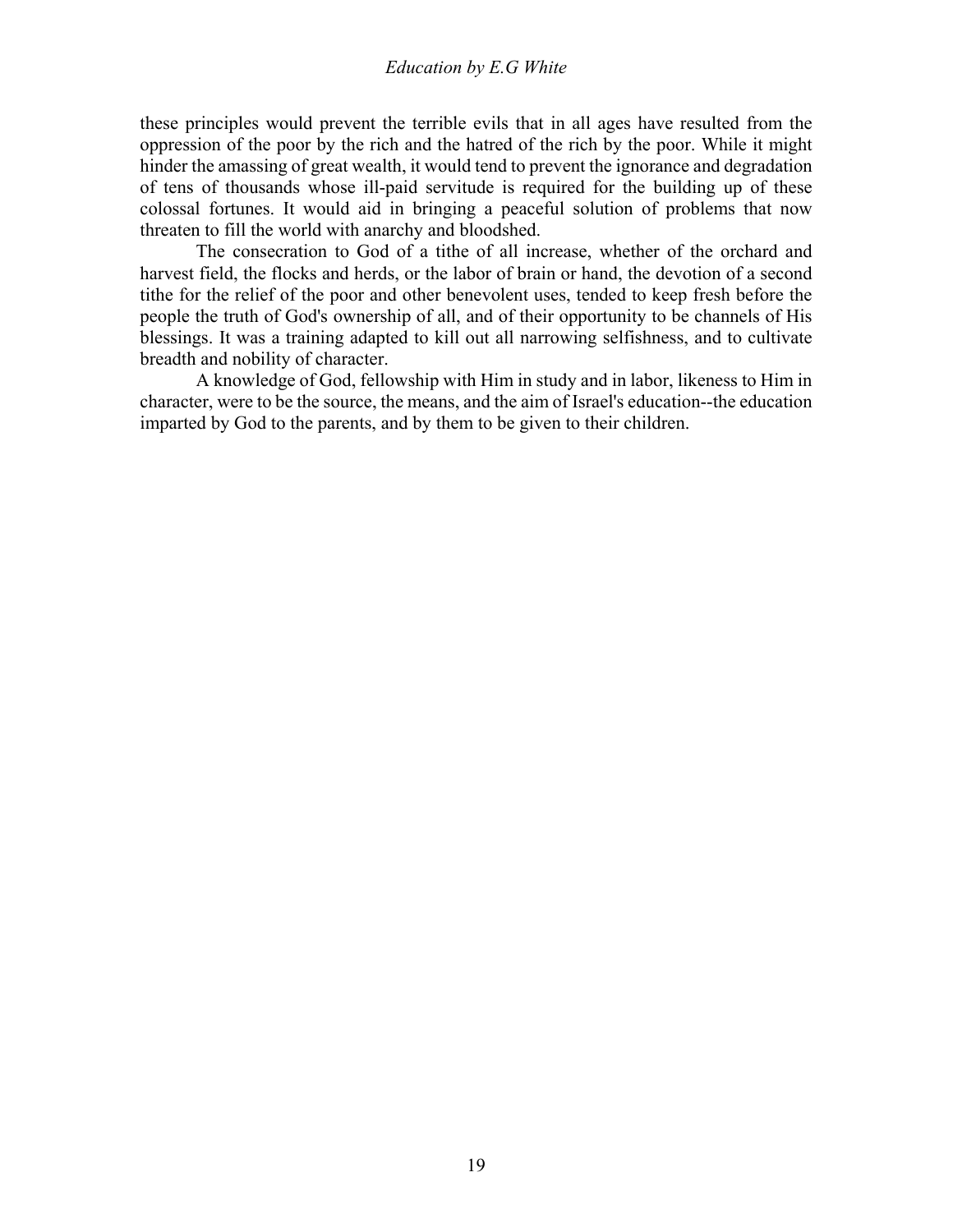### <span id="page-19-0"></span>**Chap. 6 - The Schools of the Prophets**

 Wherever in Israel God's plan of education was carried into effect, its results testified of its Author. But in very many households the training appointed by Heaven, and the characters thus developed, were alike rare. God's plan was but partially and imperfectly fulfilled. By unbelief and by disregard of the Lord's directions, the Israelites surrounded themselves with temptations that few had power to resist. At their settlement in Canaan "they did not destroy the nations, concerning whom the Lord commanded them: but were mingled among the heathen, and learned their works. And they served their idols: which were a snare unto them." Their heart was not right with God, "neither were they steadfast in His covenant. But He, being full of compassion, forgave their iniquity, and destroyed them not: yea, many a time turned He His anger away. . . . For He remembered that they were but flesh; a wind that passeth away, and cometh not again." Psalms 106:34-36; 78:37-39. Fathers and mothers in Israel became indifferent to their obligation to God, indifferent to their obligation to their children. Through unfaithfulness in the home, and idolatrous influences without, many of the Hebrew youth received an education differing widely from that which God had planned for them. They learned the ways of the heathen.

 To meet this growing evil, God provided other agencies as an aid to parents in the work of education. From the earliest times, prophets had been recognized as teachers divinely appointed. In the highest sense the prophet was one who spoke by direct inspiration, communicating to the people the messages he had received from God. But the name was given also to those who, though not so directly inspired, were divinely called to instruct the people in the works and ways of God. For the training of such a class of teachers, Samuel, by the Lord's direction, established the schools of the prophets.

 These schools were intended to serve as a barrier against the wide-spreading corruption, to provide for the mental and spiritual welfare of the youth, and to promote the prosperity of the nation by furnishing it with men qualified to act in the fear of God as leaders and counselors. To this end, Samuel gathered companies of young men who were pious, intelligent, and studious. These were called the sons of the prophets. As they studied the word and the works of God, His life-giving power quickened the energies of mind and soul, and the students received wisdom from above. The instructors were not only versed in divine truth, but had themselves enjoyed communion with God, and had received the special endowment of His Spirit. They had the respect and confidence of the people, both for learning and for piety. In Samuel's day there were two of these schools- one at Ramah, the home of the prophet, and the other at Kirjath-jearim. In later times others were established.

 The pupils of these schools sustained themselves by their own labor in tilling the soil or in some mechanical employment. In Israel this was not thought strange or degrading; indeed, it was regarded as a sin to allow children to grow up in ignorance of useful labor. Every youth, whether his parents were rich or poor, was taught some trade. Even though he was to be educated for holy office, a knowledge of practical life was regarded as essential to the greatest usefulness. Many, also, of the teachers supported themselves by manual labor.

 In both the school and the home much of the teaching was oral; but the youth also learned to read the Hebrew writings, and the parchment rolls of the Old Testament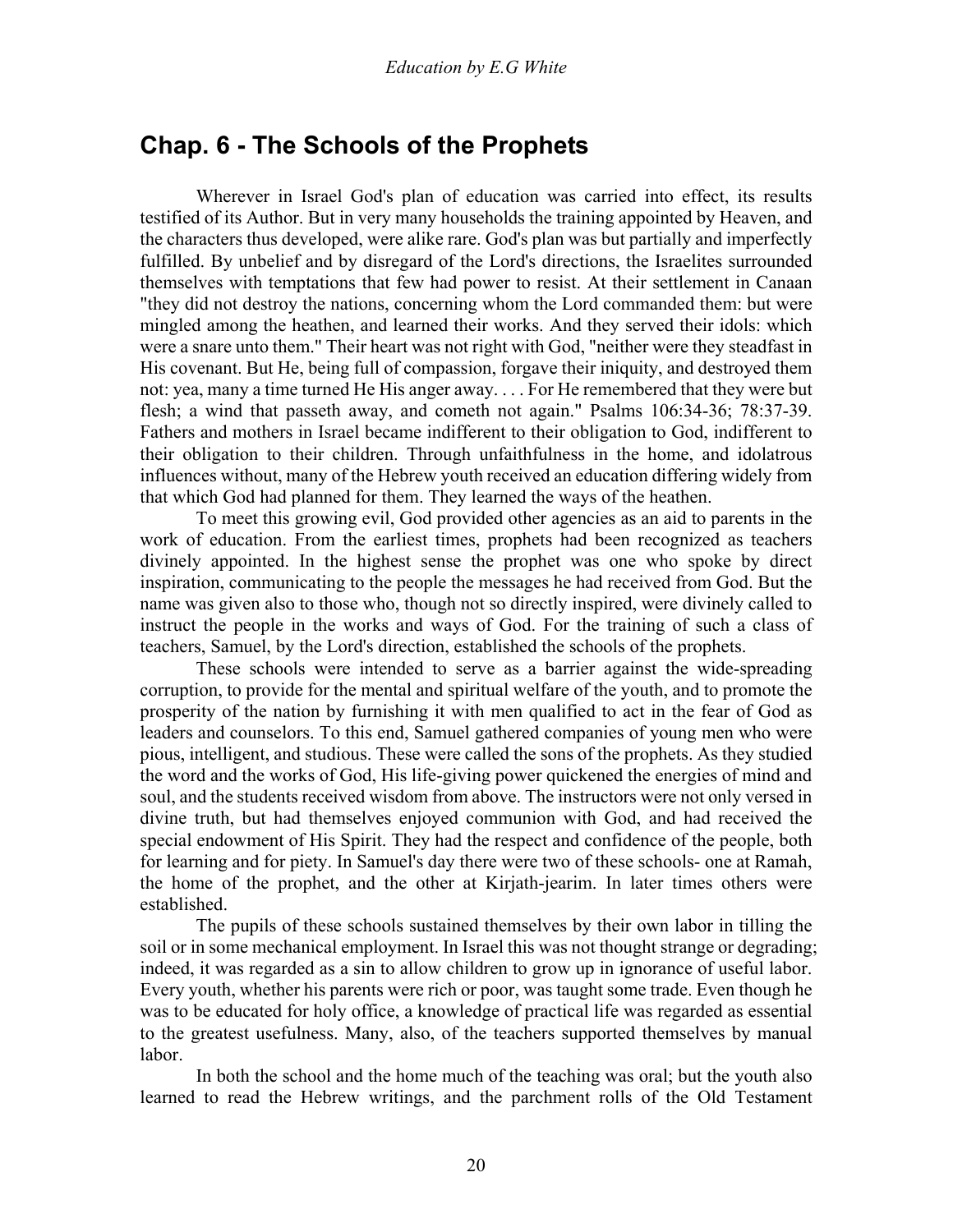Scriptures were open to their study. The chief subjects of study in these schools were the law of God, with the instruction given to Moses, sacred history, sacred music, and poetry. In the records of sacred history were traced the footsteps of Jehovah. The great truths set forth by the types in the service of the sanctuary were brought to view, and faith grasped the central object of all that system--the Lamb of God, that was to take away the sin of the world. A spirit of devotion was cherished. Not only were the students taught the duty of prayer, but they were taught how to pray, how to approach their Creator, how to exercise faith in Him, and how to understand and obey the teachings of His Spirit. Sanctified intellect brought forth from the treasure house of God things new and old, and the Spirit of God was manifested in prophecy and sacred song.

 These schools proved to be one of the means most effective in promoting that righteousness which "exalteth a nation." Proverbs 14:34. In no small degree they aided in laying the foundation of that marvelous prosperity which distinguished the reigns of David and Solomon.

 The principles taught in the schools of the prophets were the same that molded David's character and shaped his life. The world of God was his instructor. "Through Thy precepts," he said, "I get understanding. . . . I have inclined mine heart to perform Thy statutes." Psalm 119: 104-112. It was this that caused the Lord to pronounce David, when in his youth He called him to the throne, "a man after Mine own heart." Acts 13:22.

 In the early life of Solomon also are seen the results of God's method of education. Solomon in his youth made David's choice his own. Above every earthly good he asked of God a wise and understanding heart. And the Lord gave him not only that which he sought, but that also for which he had not sought--both riches and honor. The power of his understanding, the extent of his knowledge, the glory of his reign, became the wonder of the world.

 In the reigns of David and Solomon, Israel reached the height of her greatness. The promise given to Abraham and repeated through Moses was fulfilled: "If ye shall diligently keep all these commandments which I command you, to do them, to love the Lord your God, to walk in all His ways, and to cleave unto Him; then will the Lord drive out all these nations from before you, and ye shall possess greater nations and mightier than yourselves. Every place whereon the soles of your feet shall tread shall be yours: from the wilderness and Lebanon, from the river, the river Euphrates, even unto the uttermost sea shall your coast be. There shall no man be able to stand before you." Deuteronomy 11:22-25.

 But in the midst of prosperity lurked danger. The sin of David's later years, though sincerely repented of and sorely punished, emboldened the people in transgression of God's commandments. And Solomon's life, after a morning of so great promise, was darkened with apostasy. Desire for political power and self-aggrandizement led to alliance with heathen nations. The silver of Tarshish and the gold of Ophir were procured by the sacrifice of integrity, the betrayal of sacred trusts. Association with idolaters, marriage with heathen wives, corrupted his faith. The barriers that God had erected for the safety of His people were thus broken down, and Solomon gave himself up to the worship of false gods. On the summit of the Mount of Olives, confronting the temple of Jehovah, were erected gigantic images and altars for the service of heathen deities. As he cast off his allegiance to God, Solomon lost the mastery of himself. His fine sensibilities became blunted. The conscientious, considerate spirit of his early reign was changed. Pride, ambition, prodigality, and indulgence bore fruit in cruelty and exaction. He who had been a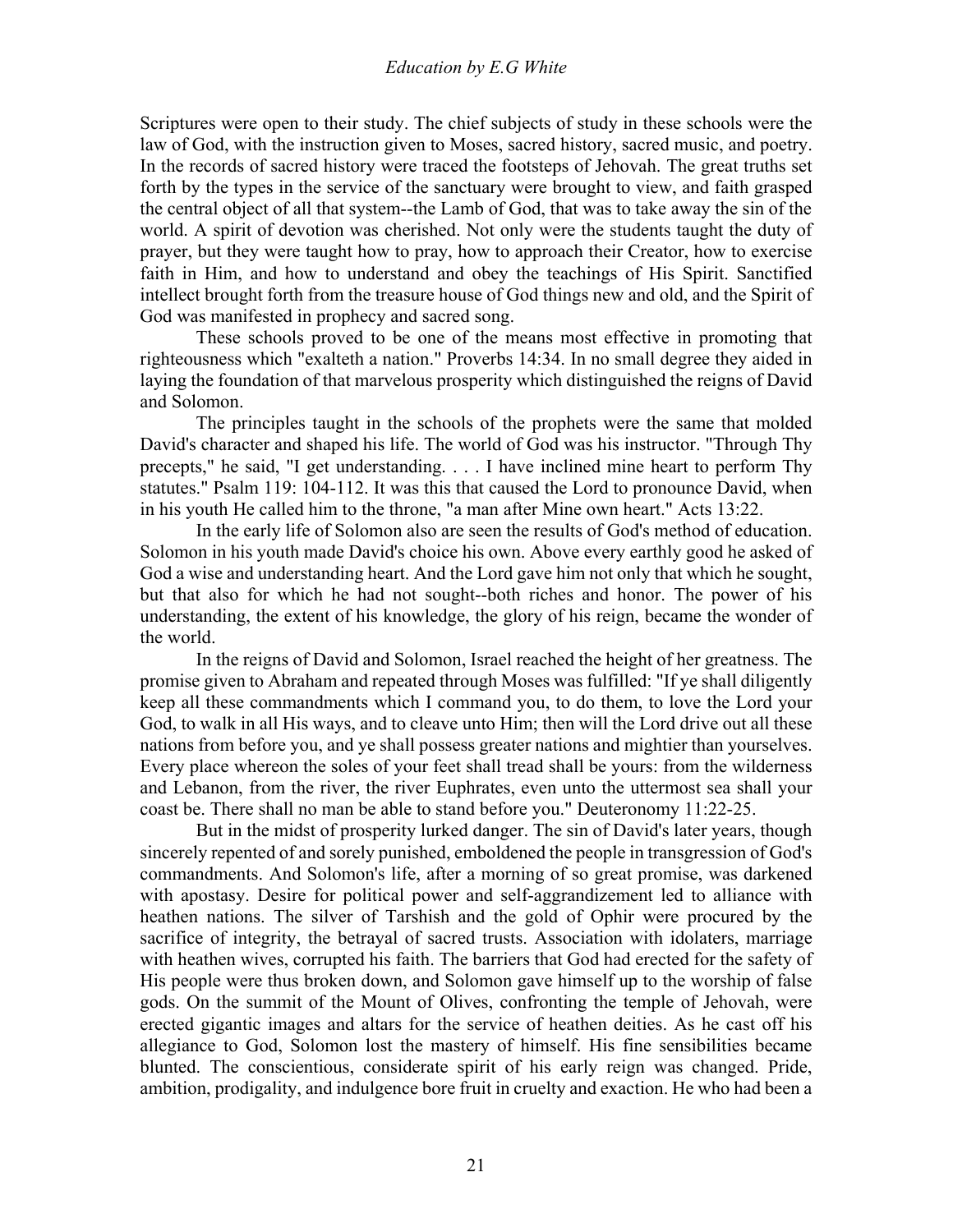just, compassionate, and God-fearing ruler, became tyrannical and oppressive. He who at the dedication of the temple had prayed for his people that their hearts might be undividedly given to the Lord, became their seducer. Solomon dishonored himself, dishonored Israel, and dishonored God.

 The nation, of which he had been the pride, followed his leading. Though he afterward repented, his repentance did not prevent the fruition of the evil he had sown. The discipline and training that God appointed for Israel would cause them, in all their ways of life, to differ from the people of other nations. This peculiarity, which should have been regarded as a special privilege and blessing, was to them unwelcome. The simplicity and self-restraint essential to the highest development they sought to exchange for the pomp and self-indulgence of heathen peoples. To be "like all the nations" (1 Samuel 8:5) was their ambition. God's plan of education was set aside, His authority disowned.

 In the rejection of the ways of God for the ways of men, the downfall of Israel began. Thus also it continued, until the Jewish people became a prey to the very nations whose practices they had chosen to follow.

 As a nation the children of Israel failed of receiving the benefits that God desired to give them. They did not appreciate His purpose or co-operate in its execution. But though individuals and peoples may thus separate themselves from Him, His purpose for those who trust Him is unchanged. "Whatsoever God doeth, it shall be forever." Ecclesiastes  $3:14.$ 

 While there are different degrees of development and different manifestations of His power to meet the wants of men in the different ages, God's work in all time is the same. The Teacher is the same. God's character and His plan are the same. With Him "is no variableness, neither shadow of turning." James 1:17.

 The experiences of Israel were recorded for our instruction. "All these things happened unto them for ensamples: and they are written for our admonition, upon whom the ends of the world are come." 1 Corinthians 10:11. With us, as with Israel of old, success in education depends on fidelity in carrying out the Creator's plan. Adherence to the principles of God's word will bring as great blessings to us as it would have brought to the Hebrew people.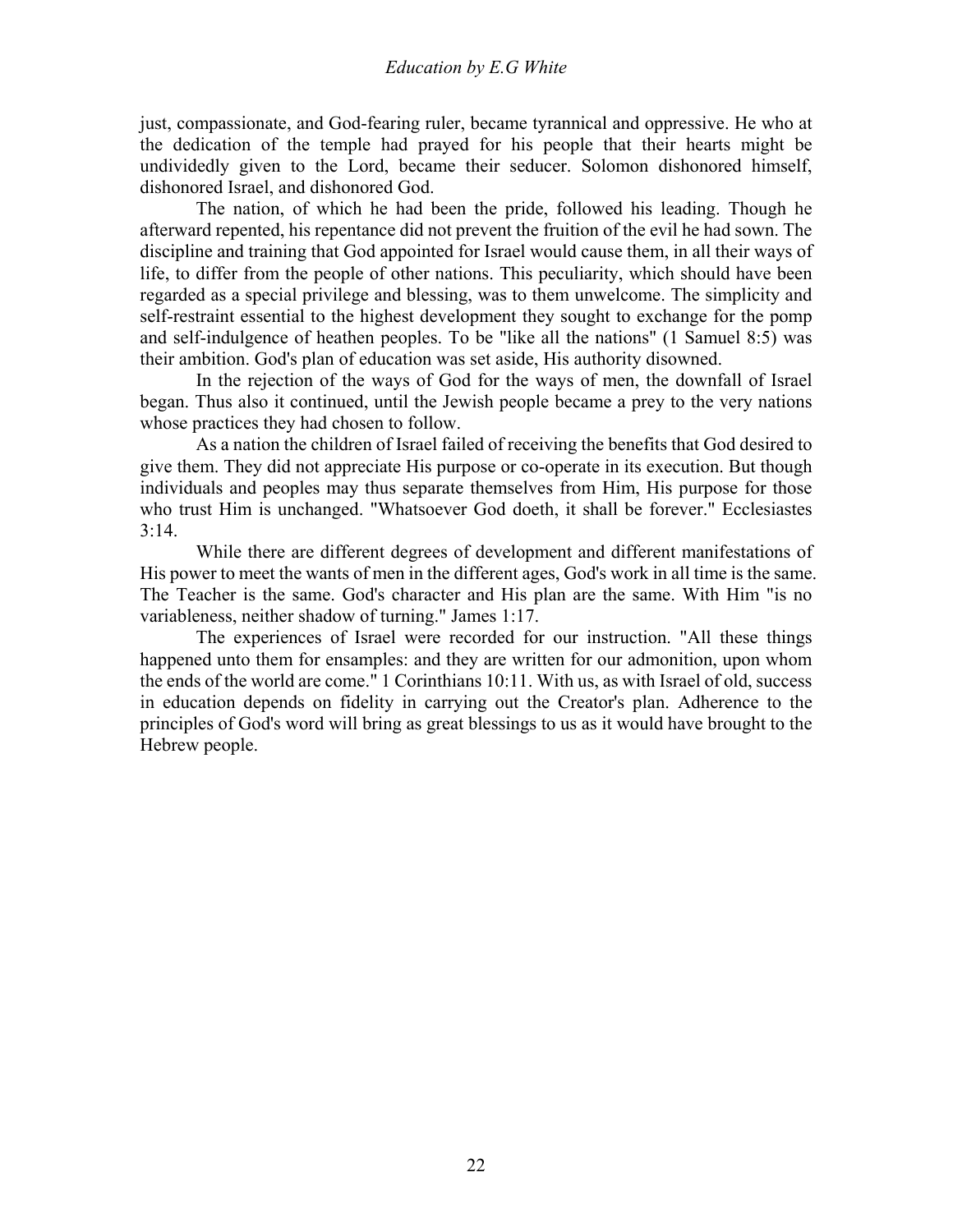### <span id="page-22-0"></span>**Chap. 7 - Lives of Great Men**

 Sacred history presents many illustrations of the results of true education. It presents many noble examples of men whose characters were formed under divine direction, men whose lives were a blessing to their fellow men and who stood in the world as representatives of God. Among these are Joseph and Daniel, Moses, Elisha, and Paul--the greatest statesmen, the wisest legislator, one of the most faithful of reformers, and, except Him who spoke as never man spake, the most illustrious teacher that this world has known.

 In early life, just as they were passing from youth to manhood, Joseph and Daniel were separated from their homes and carried as captives to heathen lands. Especially was Joseph subject to the temptations that attend great changes of fortune. In his father's home a tenderly cherished child; in the house of Potiphar a slave, then a confidant and companion; a man of affairs, educated by study, observation, contact with men; in Pharaoh's dungeon a prisoner of state, condemned unjustly, without hope of vindication or prospect of release; called at a great crisis to the leadership of the nation--what enabled him to preserve his integrity?

 No one can stand upon a lofty height without danger. As the tempest that leaves unharmed the flower of the valley uproots the tree upon the mountaintop, so do fierce temptations that leave untouched the lowly in life assail those who stand in the world's high places of success and honor. But Joseph bore alike the test of adversity and of prosperity. The same fidelity was manifest in the palace of the Pharaohs as in the prisoner's cell.

 In his childhood, Joseph had been taught the love and fear of God. Often in his father's tent, under the Syrian stars, he had been told the story of the night vision at Bethel, of the ladder from heaven to earth, and the descending and ascending angels, and of Him who from the throne above revealed Himself to Jacob. He had been told the story of the conflict beside the Jabbok, when, renouncing cherished sins, Jacob stood conqueror, and received the title of a prince with God.

 A shepherd boy, tending his father's flocks, Joseph's pure and simple life had favored the development of both physical and mental power. By communion with God through nature and the study of the great truths handed down as a sacred trust from father to son, he had gained strength of mind and firmness of principle.

 In the crisis of his life, when making that terrible journey from his childhood home in Canaan to the bondage which awaited him in Egypt, looking for the last time on the hills that hid the tents of his kindred, Joseph remembered his father's God. He remembered the lessons of his childhood, and his soul thrilled with the resolve to prove himself true--ever to act as became a subject of the King of heaven.

 In the bitter life of a stranger and a slave, amidst the sights and sounds of vice and the allurements of heathen worship, a worship surrounded with all the attractions of wealth and culture and the pomp of royalty, Joseph was steadfast. He had learned the lesson of obedience to duty. Faithfulness in every station, from the most lowly to the most exalted, trained every power for highest service.

 At the time when he was called to the court of Pharaoh, Egypt was the greatest of nations. In civilization, art, learning, she was unequaled. Through a period of utmost difficulty and danger, Joseph administered the affairs of the kingdom; and this he did in a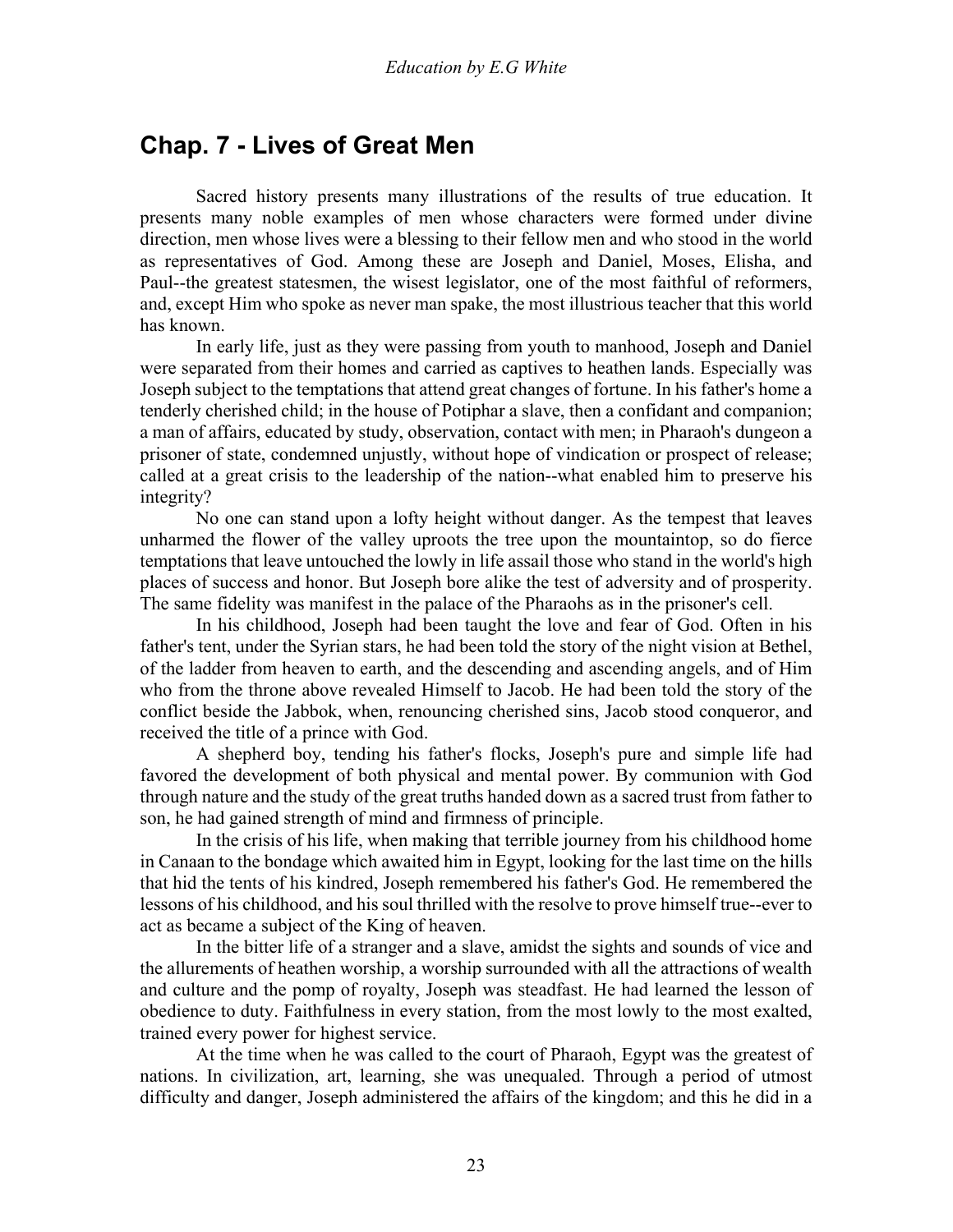manner that won the confidence of the king and the people. Pharaoh "made him lord of his house, and ruler of all his substance: to bind his princes at his pleasure; and teach his senators wisdom." Psalm 105:21, 22.

 The secret of Joseph's life Inspiration has set before us. In words of divine power and beauty, Jacob, in the blessing pronounced upon his children, spoke thus of his best-loved son:

"Joseph is a fruitful bough, Even a fruitful bough by a well; Whose branches run over the wall: The archers have sorely grieved him, And shot at him, and hated him: But his bow abode in strength, And the arms of his hands were made strong By the hands of the mighty God of Jacob; . . . Even by the God of thy father, who shall help thee; And by the Almighty, who shall bless thee With blessings of heaven above, Blessings of the deep that lieth under: ... The blessings of thy father have prevailed Above the blessings of my progenitors Unto the utmost bound of the everlasting hills: They shall be on the head of Joseph, And on the crown of the head of him that was separate from his brethren." Genesis 49:22-26.

 Loyalty to God, faith in the Unseen, was Joseph's anchor. In this lay the hiding of his power.

"The arms of his hands were made strong By the hands of the mighty God of Jacob." *Daniel, an Ambassador of Heaven*

Daniel and his companions in Babylon were, in their youth, apparently more favored of fortune than was Joseph in the earlier years of his life in Egypt; yet they were subjected to tests of character scarcely less severe. From the comparative simplicity of their Judean home these youth of royal line were transported to the most magnificent of cities, to the court of its greatest monarch, and were singled out to be trained for the king's special service. Strong were the temptations surrounding them in that corrupt and luxurious court. The fact that they, the worshipers of Jehovah, were captives to Babylon; that the vessels of God's house had been placed in the temple of the gods of Babylon; that the king of Israel was himself a prisoner in the hands of the Babylonians, was boastfully cited by the victors as evidence that their religion and customs were superior to the religion and customs of the Hebrews. Under such circumstances, through the very humiliations that Israel's departure from His commandments had invited, God gave to Babylon evidence of His supremacy, of the holiness of His requirements, and of the sure result of obedience. And this testimony He gave, as alone it could be given, through those who still held fast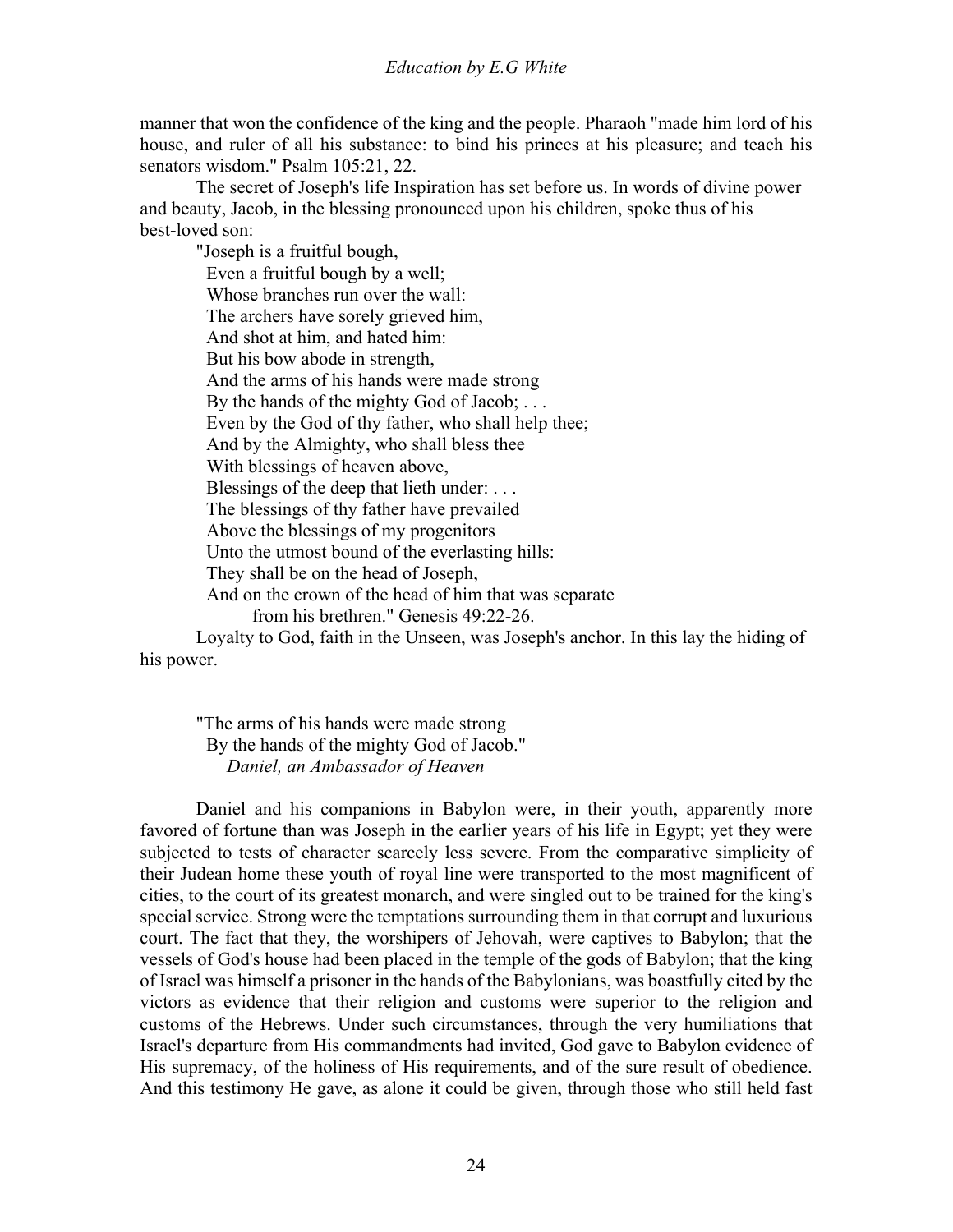their loyalty.

 To Daniel and his companions, at the very outset of their career, there came a decisive test. The direction that their food should be supplied from the royal table was an expression both of the king's favor and of his solicitude for their welfare. But a portion having been offered to idols, the food from the king's table was consecrated to idolatry; and in partaking of the king's bounty these youth would be regarded as uniting in his homage to false gods. In such homage loyalty to Jehovah forbade them to participate. Nor dared they risk the enervating effect of luxury and dissipation on physical, mental, and spiritual development.

 Daniel and his companions had been faithfully instructed in the principles of the word of God. They had learned to sacrifice the earthly to the spiritual, to seek the highest good. And they reaped the reward. Their habits of temperance and their sense of responsibility as representatives of God called to noblest development the powers of body, mind, and soul. At the end of their training, in their examination with other candidates for the honors of the kingdom, there was "found none like Daniel, Hananiah, Mishael, and Azariah." Daniel 1:19.

 At the court of Babylon were gathered representatives from all lands, men of the choicest talents, men the most richly endowed with natural gifts, and possessed of the highest culture this world could bestow; yet amidst them all, the Hebrew captives were without a peer. In physical strength and beauty, in mental vigor and literary attainment, they stood unrivaled. "In all matters of wisdom and understanding, that the king inquired of them, he found them ten times better than all the magicians and astrologers that were in all his realm." Daniel 1:20.

 Unwavering in allegiance to God, unyielding in the mastery of himself, Daniel's noble dignity and courteous deference won for him in his youth the "favor and tender love" of the heathen officer in whose charge he was. The same characteristics marked his life. Speedily he rose to the position of prime minister of the kingdom. Throughout the reign of successive monarchs, the downfall of the nation, and the establishment of a rival kingdom, such were his wisdom and statesmanship, so perfect his tact, his courtesy, and his genuine goodness of heart, combined with fidelity to principle, that even his enemies were forced to the confession that "they could find none occasion nor fault; forasmuch as he was faithful." Daniel 6:4.

 While Daniel clung to God with unwavering trust, the spirit of prophetic power came upon him. While honored by men with the responsibilities of the court and the secrets of the kingdom, he was honored by God as His ambassador, and taught to read the mysteries of ages to come. Heathen monarchs, through association with Heaven's representative, were constrained to acknowledge the God of Daniel. "Of a truth it is," declared Nebuchadnezzar, "that your God is a God of gods, and a Lord of kings, and a revealer of secrets." And Darius, in his proclamation "unto all people, nations, and languages, that dwell in all the earth," exalted the "God of Daniel" as "the living God, and steadfast forever, and His kingdom that which shall not be destroyed;" who "delivereth and rescueth, and . . . worketh signs and wonders in heaven and in earth." Daniel 2:47; 6:25-27. *True and Honest Men*

By their wisdom and justice, by the purity and benevolence of their daily life, by their devotion to the interests of the people,--and they, idolaters,--Joseph and Daniel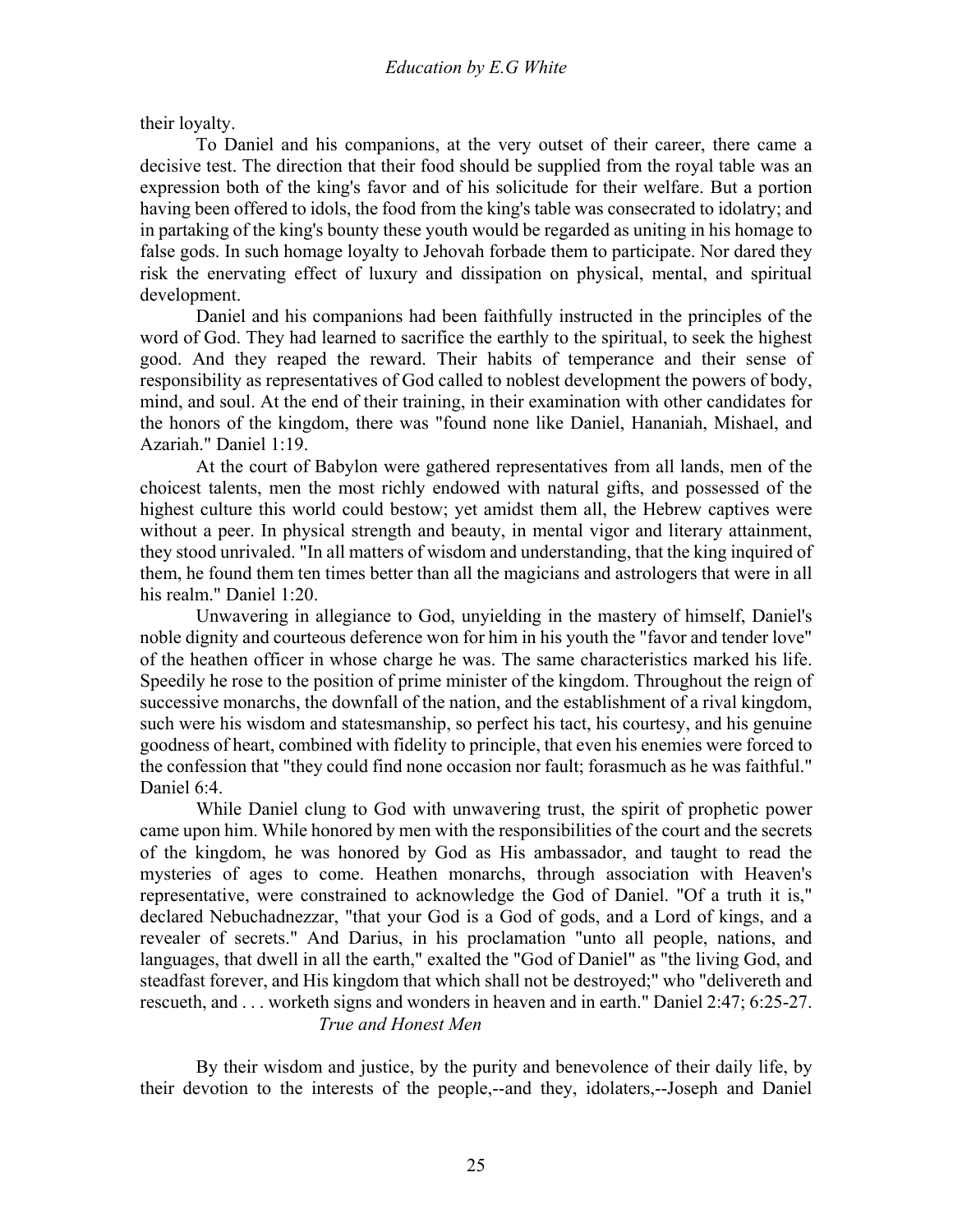proved themselves true to the principles of their early training, true to Him whose representatives they were. These men, both in Egypt and in Babylon, the whole nation honored; and in them a heathen people, and all the nations with which they were connected, beheld an illustration of the goodness and beneficence of God, an illustration of the love of Christ.

 What a lifework was that of these noble Hebrews! As they bade farewell to their childhood home, how little did they dream of their high destiny! Faithful and steadfast, they yielded themselves to the divine guiding, so that through them God could fulfill His purpose.

 The same mighty truths that were revealed through these men, God desires to reveal through the youth and the children of today. The history of Joseph and Daniel is an illustration of what He will do for those who yield themselves to Him and with the whole heart seek to accomplish His purpose.

 The greatest want of the world is the want of men-- men who will not be bought or sold, men who in their inmost souls are true and honest, men who do not fear to call sin by its right name, men whose conscience is as true to duty as the needle to the pole, men who will stand for the right though the heavens fall.

 But such a character is not the result of accident; it is not due to special favors or endowments of Providence. A noble character is the result of self-discipline, of the subjection of the lower to the higher nature--the surrender of self for the service of love to God and man.

 The youth need to be impressed with the truth that their endowments are not their own. Strength, time, intellect, are but lent treasures. They belong to God, and it should be the resolve of every youth to put them to the highest use. He is a branch, from which God expects fruit; a steward, whose capital must yield increase; a light, to illuminate the world's darkness.

 Every youth, every child, has a work to do for the honor of God and the uplifting of humanity.

#### *Elisha, Faithful in Little Things*

The early years of the prophet Elisha were passed in the quietude of country life, under the teaching of God and nature and the discipline of useful work. In a time of almost universal apostasy his father's household were among the number who had not bowed the knee to Baal. Theirs was a home where God was honored and where faithfulness to duty was the rule of daily life.

 The son of a wealthy farmer, Elisha had taken up the work that lay nearest. While possessing the capabilities of a leader among men, he received a training in life's common duties. In order to direct wisely, he must learn to obey. By faithfulness in little things, he was prepared for weightier trusts.

 Of a meek and gentle spirit, Elisha possessed also energy and steadfastness. He cherished the love and fear of God, and in the humble round of daily toil he gained strength of purpose and nobleness of character, growing in divine grace and knowledge. While co-operating with his father in the home duties, he was learning to co-operate with God.

 The prophetic call came to Elisha while with his father's servants he was plowing in the field. As Elijah, divinely directed in seeking a successor, cast his mantle upon the young man's shoulders, Elisha recognized and obeyed the summons. He "went after Elijah,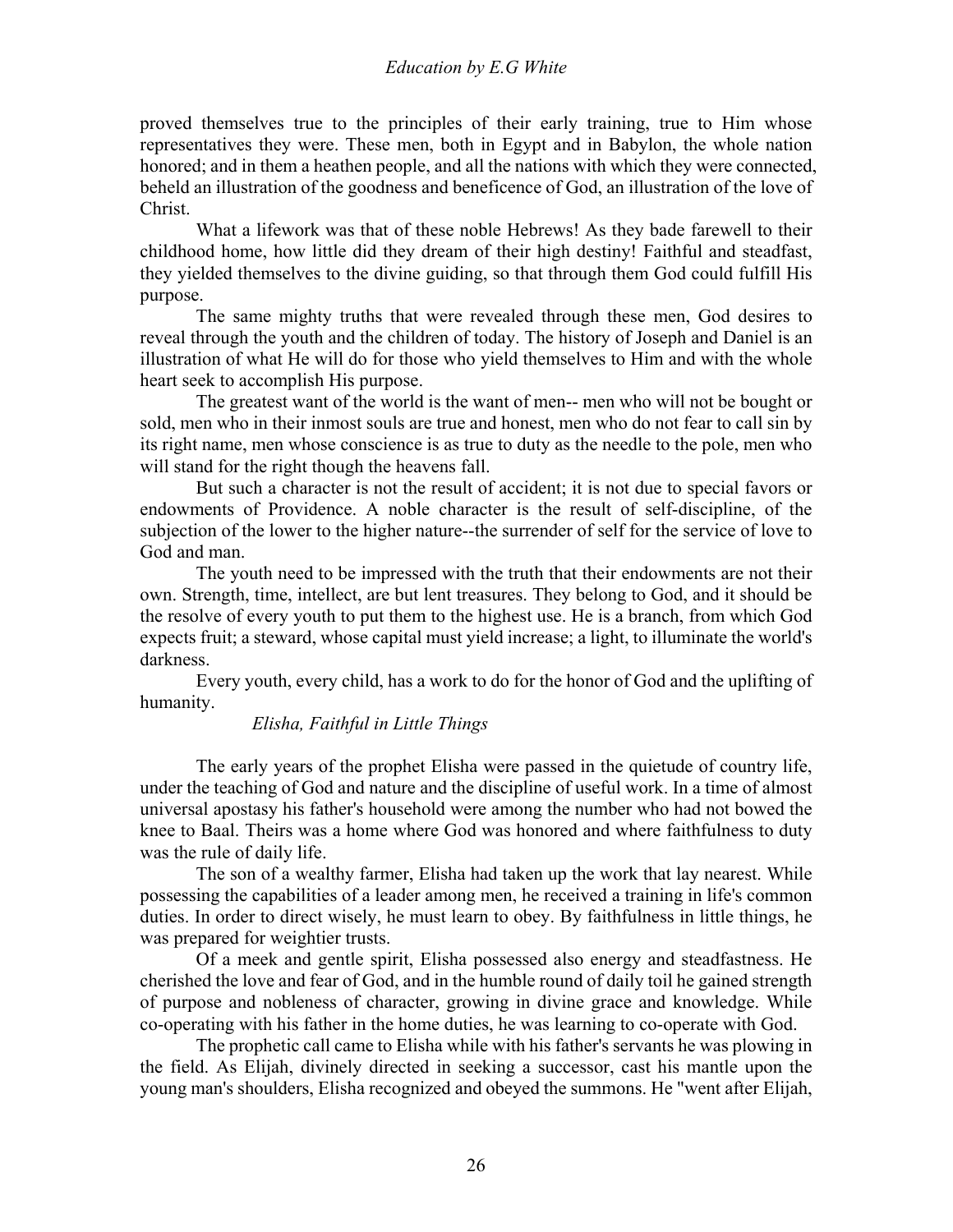and ministered unto him." 1 Kings 19:21. It was no great work that was at first required of Elisha; commonplace duties still constituted his discipline. He is spoken of as pouring water on the hands of Elijah, his master. As the prophet's personal attendant, he continued to prove faithful in little things, while with daily strengthening purpose he devoted himself to the mission appointed him by God.

 When he was first summoned, his resolution had been tested. As he turned to follow Elijah he was bidden by the prophet to return home. He must count the cost-- decide for himself to accept or reject the call. But Elisha understood the value of his opportunity. Not for any worldly advantage would he forgo the possibility of becoming God's messenger, or sacrifice the privilege of association with His servant.

 As time passed, and Elijah was prepared for translation, so Elisha was prepared to become his successor. And again his faith and resolution were tested. Accompanying Elijah in his round of service, knowing the change soon to come, he was at each place invited by the prophet to turn back. "Tarry here, I pray thee," Elijah said; "for the Lord hath sent me to Bethel." But in his early labor of guiding the plow, Elisha had learned not to fail or to become discouraged; and now that he had set his hand to the plow in another line of duty, he would not be diverted from his purpose. As often as the invitation to turn back was given, his answer was, "As the Lord liveth, and as thy soul liveth, I will not leave thee." 2 Kings 2:2.

 "And they two went on. . . . And they two stood by Jordan. And Elijah took his mantle, and wrapped it together, and smote the waters, and they were divided hither and thither, so that they two went over on dry ground. And it came to pass, when they were gone over, that Elijah said unto Elisha, Ask what I shall do for thee, before I be taken away from thee. And Elisha said, I pray thee, let a double portion of thy spirit be upon me. And he said, Thou hast asked a hard thing: nevertheless, if thou see me when I am taken from thee, it shall be so unto thee; but if not, it shall not be so. And it came to pass, as they still went on, and talked, that, behold, there appeared a chariot of fire, and horses of fire, and parted them both asunder; and Elijah went up by a whirlwind into heaven.

 "And Elisha saw it, and he cried, My father, my father, the chariot of Israel, and the horsemen thereof. And he saw him no more: and he took hold of his own clothes, and rent them in two pieces. He took up also the mantle of Elijah that fell from him, and went back, and stood by the bank of Jordan; and he took the mantle of Elijah that fell from him, and smote the waters, and said, Where is the Lord God of Elijah? and when he also had smitten the waters, they parted hither and thither: and Elisha went over. And when the sons of the prophets which were to view at Jericho saw him, they said, The spirit of Elijah doth rest on Elisha. And they came to meet him, and bowed themselves to the ground before him." 2 Kings 2:6-15.

 Henceforth Elisha stood in Elijah's place. And he who had been faithful in that which was least, proved himself faithful also in much.

 Elijah, the man of power, had been God's instrument for the overthrow of gigantic evils. Idolatry, which, supported by Ahab and the heathen Jezebel, had seduced the nation, had been cast down. Baal's prophets had been slain. The whole people of Israel had been deeply stirred, and many were returning to the worship of God. As successor to Elijah was needed one who by careful, patient instruction could guide Israel in safe paths. For this work Elisha's early training under God's direction had prepared him.

The lesson is for all. None can know what may be God's purpose in His discipline;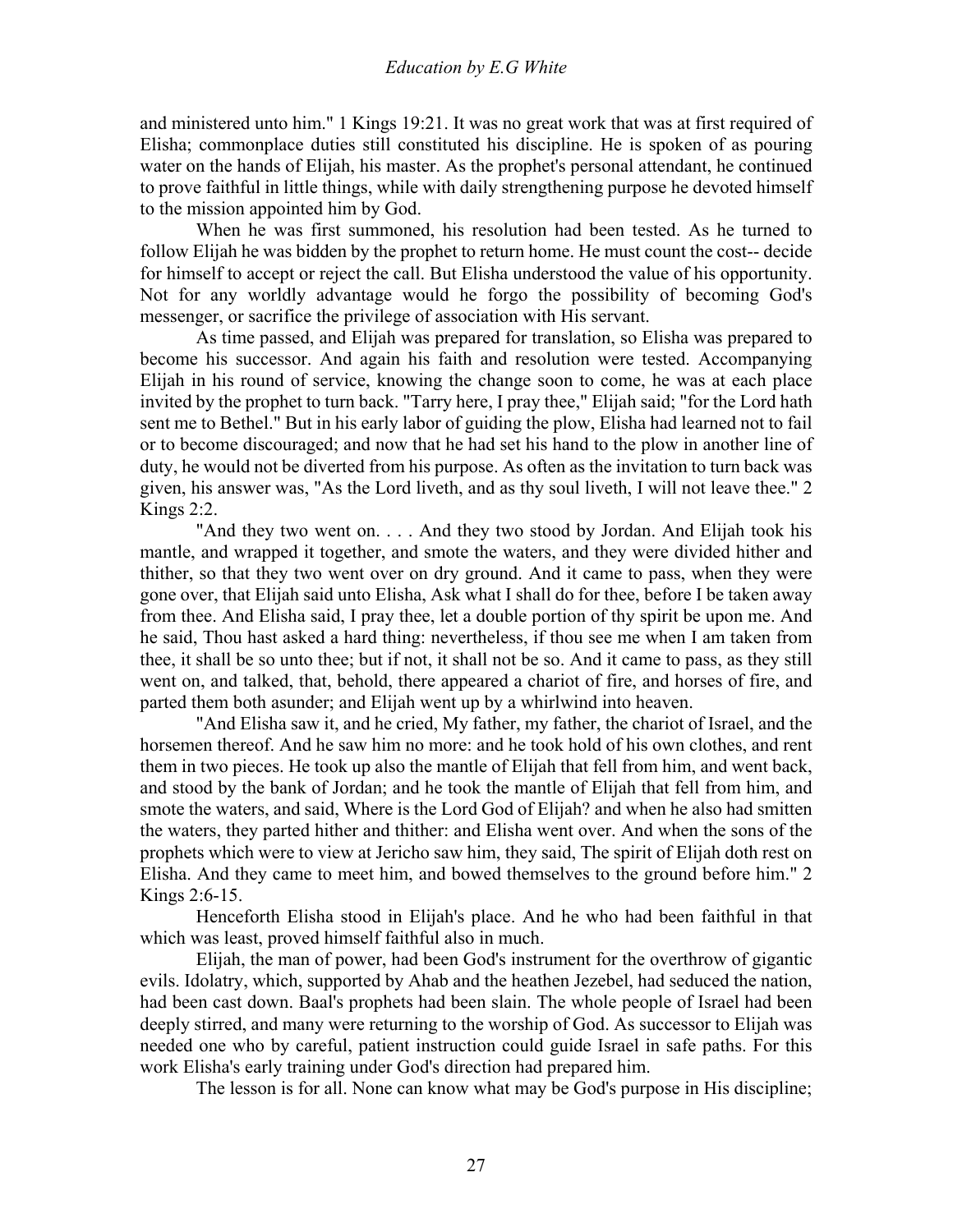but all may be certain that faithfulness in little things is the evidence of fitness for greater responsibilities. Every act of life is a revelation of character, and he only who in small duties proves himself "a workman that needeth not to be ashamed" (2 Timothy 2:15) will be honored by God with weightier trusts.

*Moses, Powerful Through Faith*

Younger than Joseph or Daniel was Moses when removed from the sheltering care of his childhood home; yet already the same agencies that shaped their lives had molded his. Only twelve years did he spend with his Hebrew kindred; but during these years was laid the foundation of his greatness; it was laid by the hand of one little known to fame.

 Jochebed was a woman and a slave. Her lot in life was humble, her burden heavy. But through no other woman, save Mary of Nazareth, has the world received greater blessing. Knowing that her child must soon pass beyond her care, to the guardianship of those who knew not God, she the more earnestly endeavored to link his soul with heaven. She sought to implant in his heart love and loyalty to God. And faithfully was the work accomplished. Those principles of truth that were the burden of his mother's teaching and the lesson of her life, no after influence could induce Moses to renounce.

 From the humble home in Goshen the son of Jochebed passed to the palace of the Pharaohs, to the Egyptian princess, by her to be welcomed as a loved and cherished son. In the schools of Egypt, Moses received the highest civil and military training. Of great personal attractions, noble in form and stature, of cultivated mind and princely bearing, and renowned as a military leader, he became the nation's pride. The king of Egypt was also a member of the priesthood; and Moses, though refusing to participate in the heathen worship, was initiated into all the mysteries of the Egyptian religion. Egypt at this time being still the most powerful and most highly civilized of nations, Moses, as its prospective sovereign, was heir to the highest honors this world could bestow. But his was a nobler choice. For the honor of God and the deliverance of His downtrodden people, Moses sacrificed the honors of Egypt. Then, in a special sense, God undertook his training.

 Not yet was Moses prepared for his lifework. He had yet to learn the lesson of dependence upon divine power. He had mistaken God's purpose. It was his hope to deliver Israel by force of arms. For this he risked all, and failed. In defeat and disappointment he became a fugitive and exile in a strange land.

 In the wilds of Midian, Moses spent forty years as a keeper of sheep. Apparently cut off forever from his life's mission, he was receiving the discipline essential for its fulfillment. Wisdom to govern an ignorant and undisciplined multitude must be gained through self-mastery. In the care of the sheep and the tender lambs he must obtain the experience that would make him a faithful, long-suffering shepherd to Israel. That he might become a representative of God, he must learn of Him.

 The influences that had surrounded him in Egypt, the affection of his foster mother, his own position as the grandson of the king, the luxury and vice that allured in ten thousand forms, the refinement, the subtlety, and the mysticism of a false religion, had made an impression on his mind and character. In the stern simplicity of the wilderness all this disappeared.

 Amidst the solemn majesty of the mountain solitudes Moses was alone with God. Everywhere the Creator's name was written. Moses seemed to stand in His presence and to be overshadowed by His power. Here his self-sufficiency was swept away. In the presence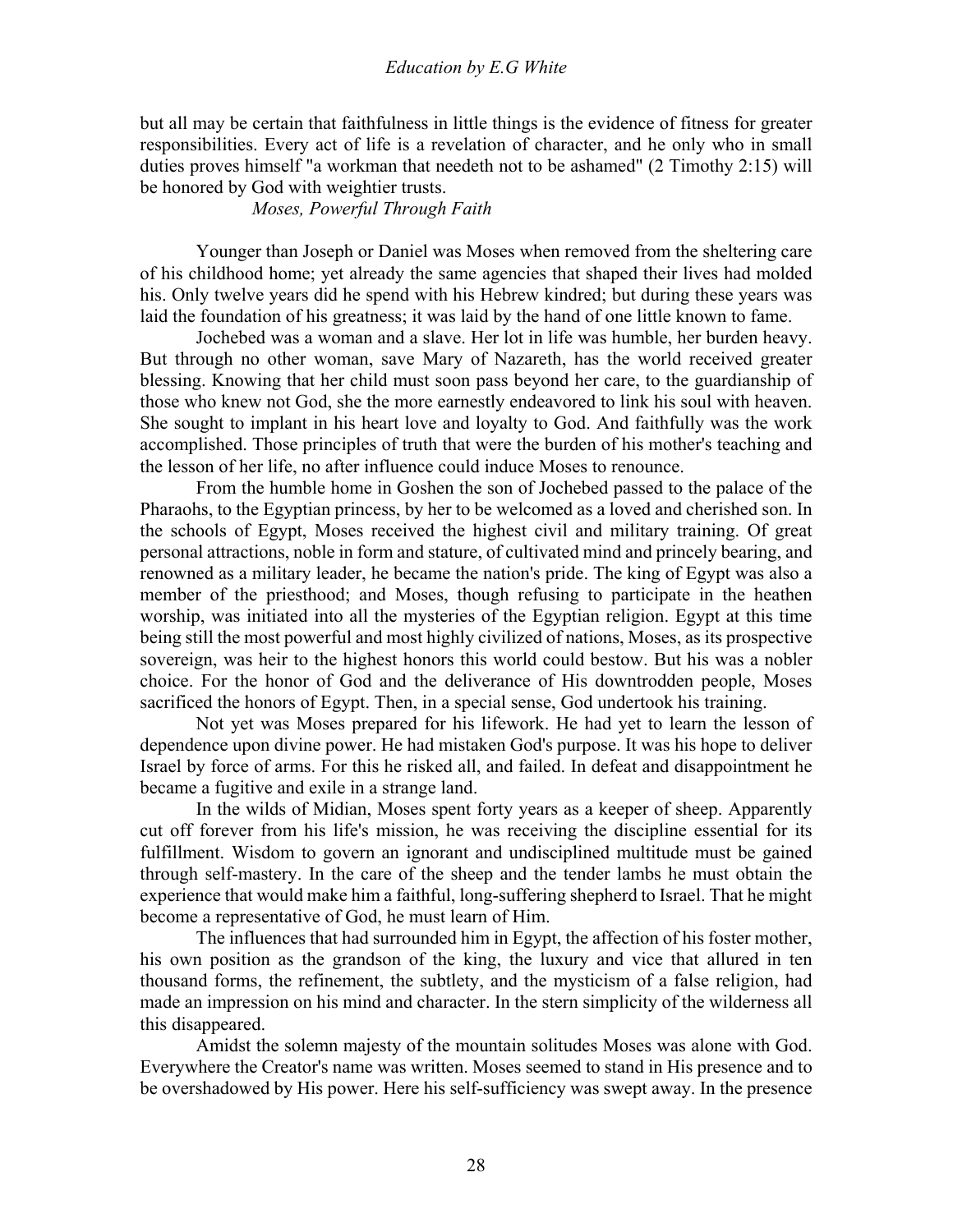of the Infinite One he realized how weak, how inefficient, how short-sighted, is man.

 Here Moses gained that which went with him throughout the years of his toilsome and care-burdened life--a sense of the personal presence of the Divine One. Not merely did he look down the ages for Christ to be made manifest in the flesh; he saw Christ accompanying the host of Israel in all their travels. When misunderstood and misrepresented, when called to bear reproach and insult, to face danger and death, he was able to endure "as seeing Him who is invisible." Hebrews 11:27.

 Moses did not merely think of God, he saw Him. God was the constant vision before him. Never did he lose sight of His face.

 To Moses faith was no guesswork; it was a reality. He believed that God ruled his life in particular; and in all its details he acknowledged Him. For strength to withstand every temptation, he trusted in Him.

 The great work assigned him he desired to make in the highest degree successful, and he placed his whole dependence upon divine power. He felt his need of help, asked for it, by faith grasped it, and in the assurance of sustaining strength went forward.

 Such was the experience that Moses gained by his forty years of training in the desert. To impart such an experience, Infinite Wisdom counted not the period too long or the price too great.

 The results of that training, of the lessons there taught, are bound up, not only with the history of Israel, but with all which from that day to this has told for the world's progress. The highest testimony to the greatness of Moses, the judgment passed upon his life by Inspiration, is, "There arose not a prophet since in Israel like unto Moses, whom the Lord knew face to face." Deuteronomy 34:10.

#### *Paul, Joyful in Service*

With the faith and experience of the Galilean disciples who had companied with Jesus were united, in the work of the gospel, the fiery vigor and intellectual power of a rabbi of Jerusalem. A Roman citizen, born in a Gentile city; a Jew, not only by descent but by lifelong training, patriotic devotion, and religious faith; educated in Jerusalem by the most eminent of the rabbis, and instructed in all the laws and traditions of the fathers, Saul of Tarsus shared to the fullest extent the pride and the prejudices of his nation. While still a young man, he became an honored member of the Sanhedrin. He was looked upon as a man of promise, a zealous defender of the ancient faith.

 In the theological schools of Judea the word of God had been set aside for human speculations; it was robbed of its power by the interpretations and traditions of the rabbis. Self-aggrandizement, love of domination, jealous exclusiveness, bigotry and contemptuous pride, were the ruling principles and motives of these teachers.

 The rabbis gloried in their superiority, not only to the people of other nations, but to the masses of their own. With their fierce hatred of their Roman oppressors, they cherished the determination to recover by force of arms their national supremacy. The followers of Jesus, whose message of peace was so contrary to their schemes of ambition, they hated and put to death. In this persecution, Saul was one of the most bitter and relentless actors.

 In the military schools of Egypt, Moses was taught the law of force, and so strong a hold did this teaching have upon his character that it required forty years of quiet and communion with God and nature to fit him for the leadership of Israel by the law of love. The same lesson Paul had to learn.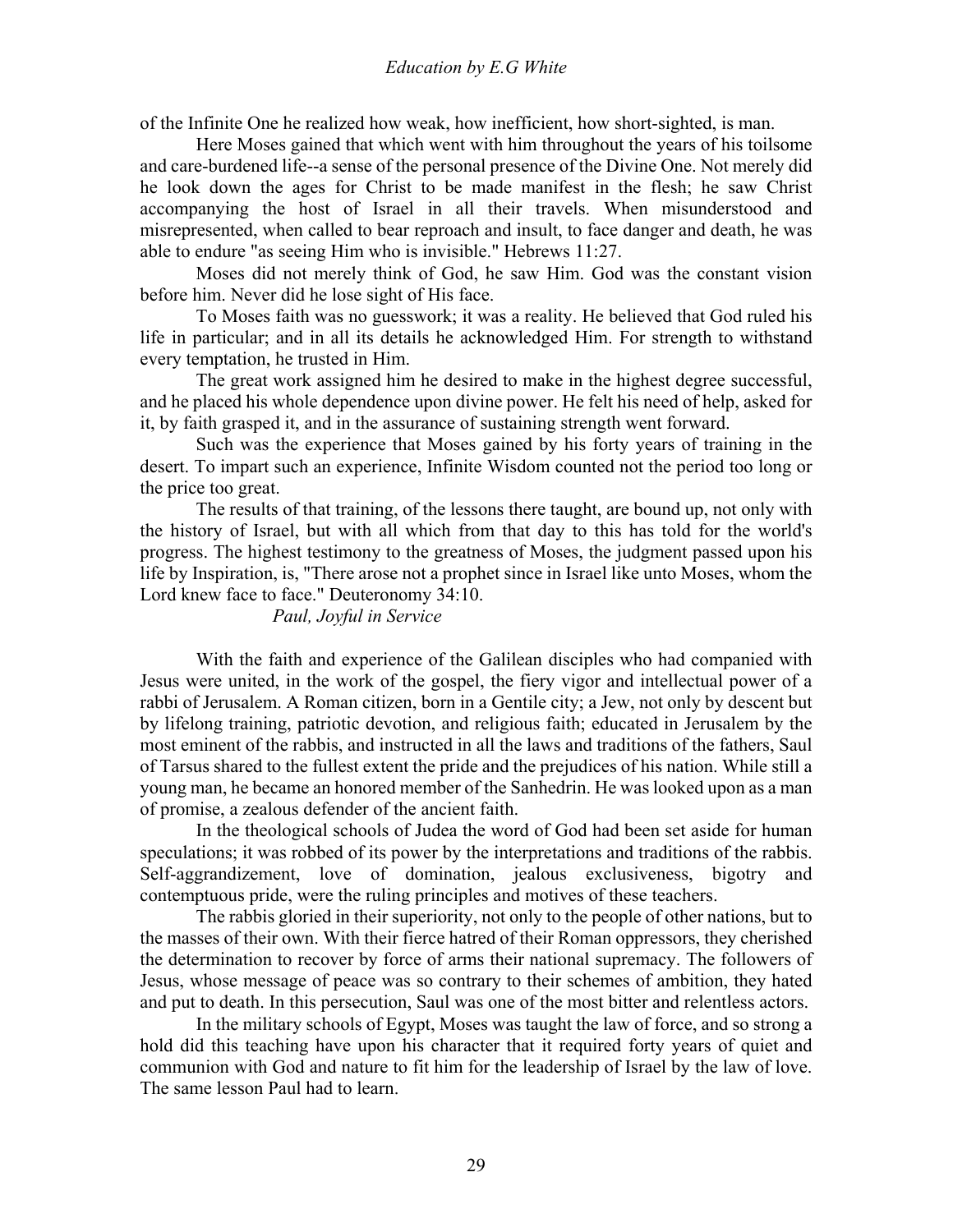At the gate of Damascus the vision of the Crucified One changed the whole current of his life. The persecutor became a disciple, the teacher a learner. The days of darkness spent in solitude at Damascus were as years in his experience. The Old Testament Scriptures stored in his memory were his study, and Christ his teacher. To him also nature's solitudes became a school. To the desert of Arabia he went, there to study the Scriptures and to learn of God. He emptied his soul of prejudices and traditions that had shaped his life, and received instruction from the Source of truth.

 His afterlife was inspired by the one principle of self-sacrifice, the ministry of love. "I am debtor," he said, "both to the Greeks, and to the barbarians; both to the wise, and to the unwise." "The love of Christ constraineth us." Romans 1:14; 2 Corinthians 5:14.

 The greatest of human teachers, Paul accepted the lowliest as well as the highest duties. He recognized the necessity of labor for the hand as well as for the mind, and he wrought at a handicraft for his own support. His trade of tentmaking he pursued while daily preaching the gospel in the great centers of civilization. "These hands," he said, at parting with the elders of Ephesus, "have ministered unto my necessities, and to them that were with me." Acts 20:34.

 While he possessed high intellectual endowments, the life of Paul revealed the power of a rarer wisdom. Principles of deepest import, principles concerning which the greatest minds of this time were ignorant, are unfolded in his teachings and exemplified in his life. He had that greatest of all wisdom, which gives quickness of insight and sympathy of heart, which brings man in touch with men, and enables him to arouse their better nature and inspire them to a higher life.

 Listen to his words before the heathen Lystrians, as he points them to God revealed in nature, the Source of all good, who "gave us rain from heaven, and fruitful seasons, filling our hearts with food and gladness." Acts 14:17.

 See him in the dungeon at Philippi, where, despite his pain-racked body, his song of praise breaks the silence of midnight. After the earthquake has opened the prison doors, his voice is again heard, in words of cheer to the heathen jailer, "Do thyself no harm: for we are all here" (Acts 16:28)--every man in his place, restrained by the presence of one fellow prisoner. And the jailer, convicted of the reality of that faith which sustains Paul, inquires the way of salvation, and with his whole household unites with the persecuted band of Christ's disciples.

 See Paul at Athens before the council of the Areopagus, as he meets science with science, logic with logic, and philosophy with philosophy. Mark how, with the tact born of divine love, he points to Jehovah as "the Unknown God," whom his hearers have ignorantly worshiped; and in words quoted from a poet of their own he pictures Him as a Father whose children they are. Hear him, in that age of caste, when the rights of man as man were wholly unrecognized, as he sets forth the great truth of human brotherhood, declaring that God "hath made of one blood all nations of men for to dwell on all the face of the earth." Then he shows how, through all the dealings of God with man, runs like a thread of gold His purpose of grace and mercy. He "hath determined the times before appointed, and the bounds of their habitation; that they should seek the Lord, if haply they might feel after Him, and find Him, though He be not far from every one of us." Acts 17:23, 26, 27.

 Hear him in the court of Festus, when King Agrippa, convicted of the truth of the gospel, exclaims, "Almost thou persuadest me to be a Christian." With what gentle courtesy does Paul, pointing to his own chain, make answer, "I would to God, that not only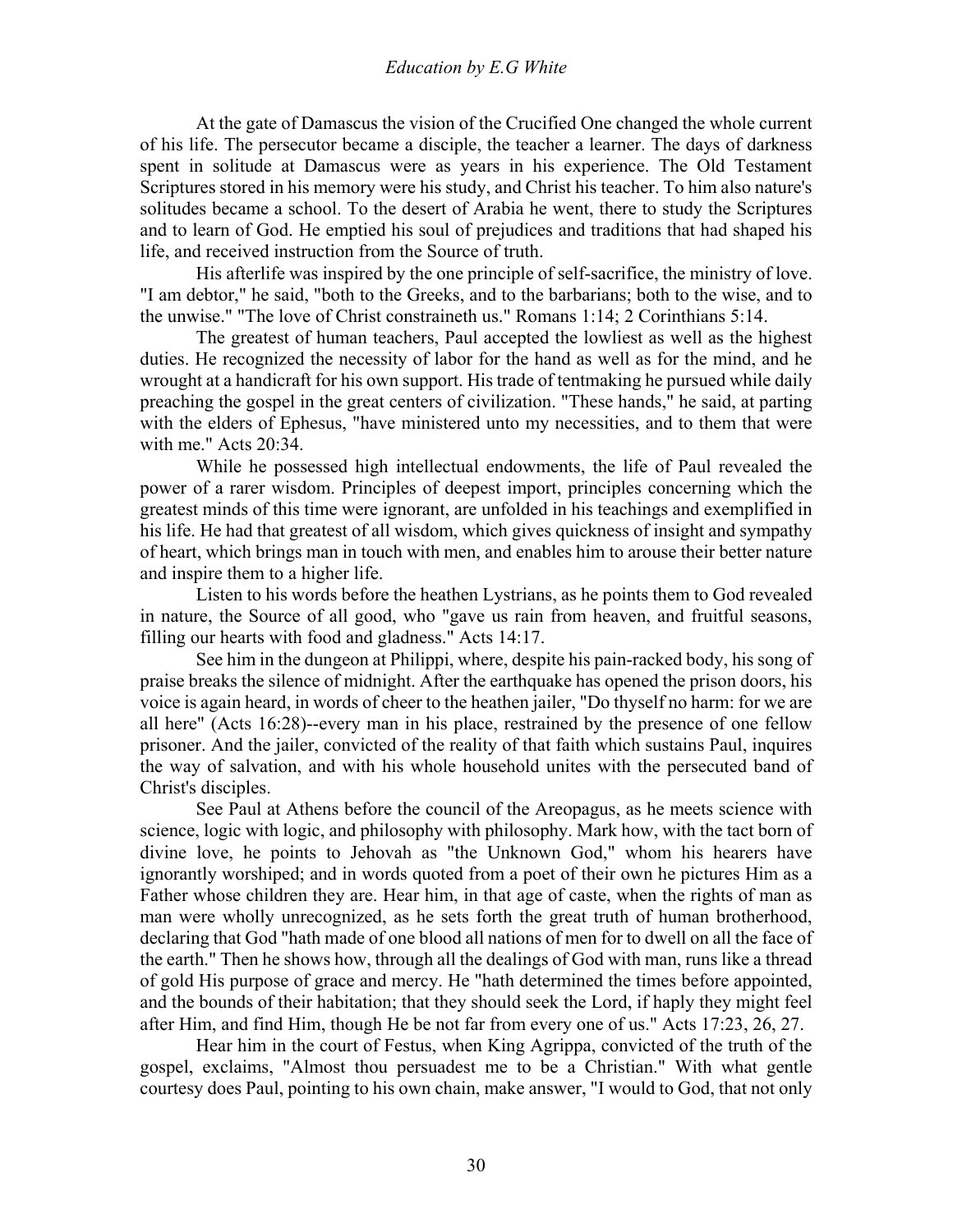thou, but also all that hear me this day, were both almost, and altogether such as I am, except these bonds." Acts 26:28, 29.

 Thus passed his life, as described in his own words, "in journeyings often, in perils of waters, in perils of robbers, in perils by mine own countrymen, in perils by the heathen, in perils in the city, in perils in the wilderness, in perils in the sea, in perils among false brethren; in weariness and painfulness, in watchings often, in hunger and thirst, in fastings often, in cold and nakedness." 2 Corinthians 11:26, 27.

 "Being reviled," he said, "we bless; being persecuted, we suffer it: being defamed, we entreat; "as sorrowful, yet alway rejoicing; as poor, yet making many rich; as having nothing, and yet possessing all things." 1 Corinthians 4:12, 13; 2 Corinthians 6:10.

 In service he found his joy; and at the close of his life of toil, looking back on its struggles and triumphs, he could say, "I have fought a good fight." 2 Timothy 4:7.

 These histories are of vital interest. To none are they of deeper importance than to the youth. Moses renounced a prospective kingdom, Paul the advantages of wealth and honor among his people, for a life of burden bearing in God's service. To many the life of these men appears one of renunciation and sacrifice. Was it really so? Moses counted the reproach of Christ greater riches than the treasures in Egypt. He counted it so because it was so. Paul declared: "What things were gain to me, these have I counted loss for Christ. Yea verily, and I count all things to be loss for the excellency of the knowledge of Christ Jesus my Lord: for whom I suffered the loss of all things, and do count them but refuse, that I may gain Christ." Philippians 3:7, 8, R.V., margin. He was satisfied with his choice.

 Moses was offered the palace of the Pharaohs and the monarch's throne; but the sinful pleasures that make men forget God were in those lordly courts, and he chose instead the "durable riches and righteousness." Proverbs 8:18. Instead of linking himself with the greatness of Egypt, he chose to bind up his life with God's purpose. Instead of giving laws to Egypt, he by divine direction enacted laws for the world. He became God's instrument in giving to men those principles that are the safeguard alike of the home and of society, that are the cornerstone of the prosperity of nations--principles recognized today by the world's greatest men as the foundation of all that is best in human governments.

 The greatness of Egypt is in the dust. Its power and civilization have passed away. But the work of Moses can never perish. The great principles of righteousness which he lived to establish are eternal.

 Moses' life of toil and heart-burdening care was irradiated with the presence of Him who is "the chiefest among ten thousand," and the One "altogether lovely." Canticles 5:10, 16. With Christ in the wilderness wandering, with Christ on the mount of transfiguration, with Christ in the heavenly courts--his was a life on earth blessing and blessed, and in heaven honored.

 Paul also in his manifold labors was upheld by the sustaining power of His presence. "I can do all things," he said, "through Christ which strengtheneth me." "Who shall separate us from the love of Christ? shall tribulation, or distress, or persecution, or famine, or nakedness, or peril, or sword? . . . Nay, in all these things we are more than conquerors through Him that loved us. For I am persuaded, that neither death, nor life, nor angels, nor principalities, nor powers, nor things present, nor things to come, nor height, nor depth, nor any other created thing (Rotherham's translation), shall be able to separate us from the love of God, which is in Christ Jesus our Lord." Philippians 4:13; Rom. 8:35-39.

Yet there is a future joy to which Paul looked forward as the recompense of his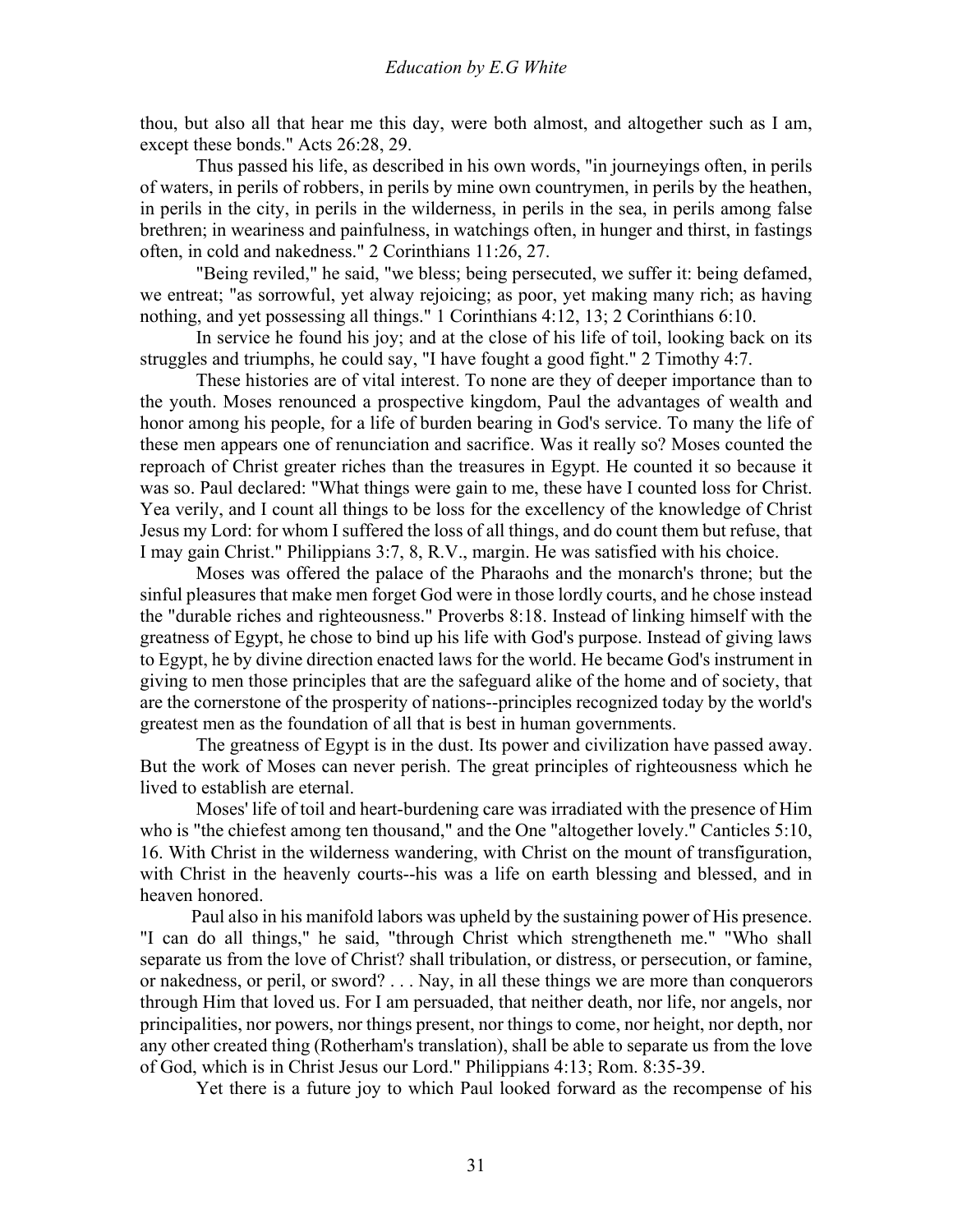labors--the same joy for the sake of which Christ endured the cross and despised the shame --the joy of seeing the fruition of his work. "What is our hope, or joy, or crown of rejoicing?" he wrote to the Thessalonian converts. "Are not even ye in the presence of our Lord Jesus Christ at His coming? For ye are our glory and joy." I Thessalonians 2:19, 20.

 Who can measure the results to the world of Paul's lifework? Of all those beneficent influences that alleviate suffering, that comfort sorrow, that restrain evil, that uplift life from the selfish and the sensual, and glorify it with the hope of immortality, how much is due to the labors of Paul and his fellow workers, as with the gospel of the Son of God they made their unnoticed journey from Asia to the shores of Europe?

 What is it worth to any life to have been God's instrument in setting in motion such influences of blessing? What will it be worth in eternity to witness the results of such a lifework?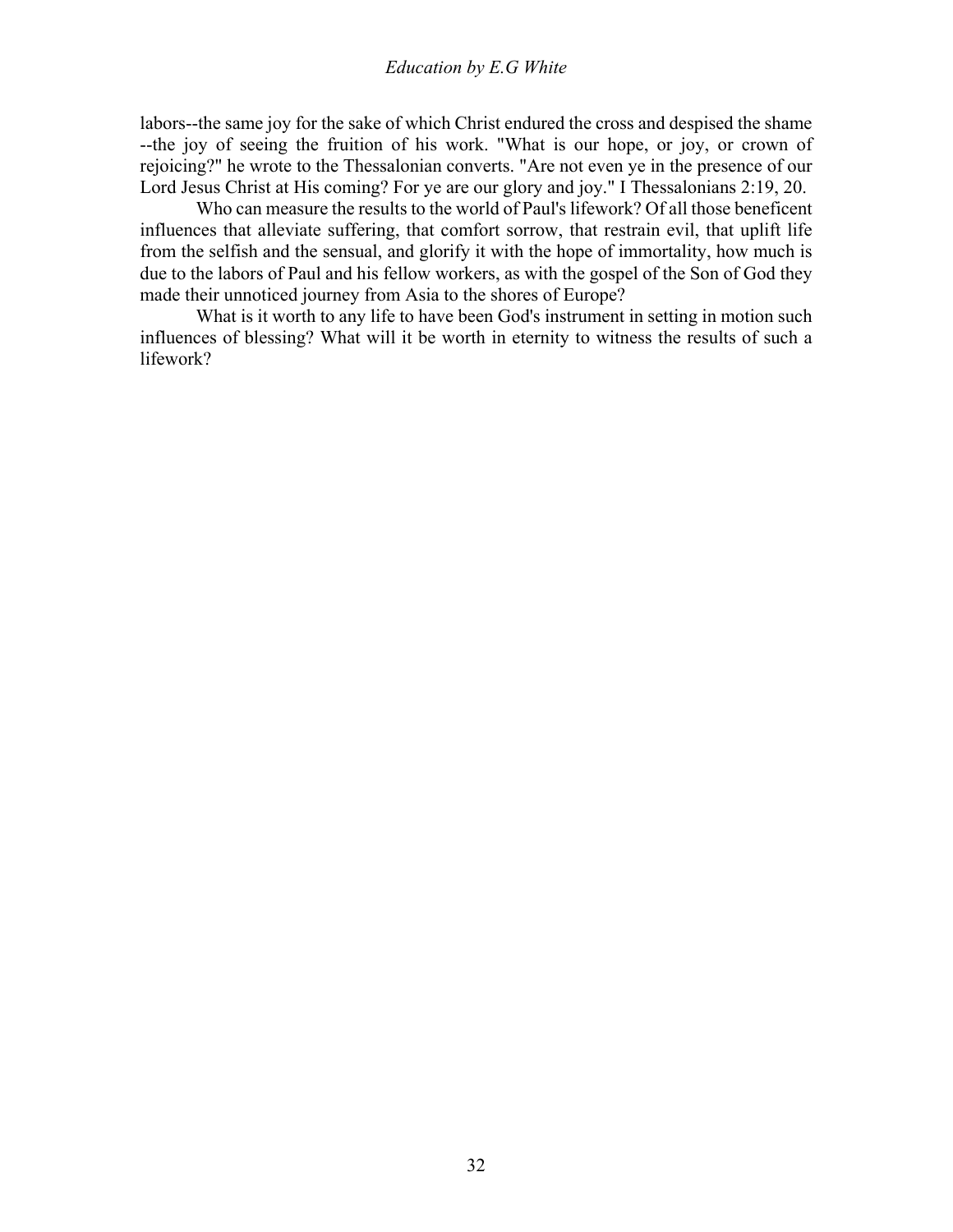### <span id="page-32-0"></span>**Chap. 8 - The Teacher Sent From God**

 "His name shall be called Wonderful, Counselor, The mighty God, The everlasting Father, The Prince of Peace." Isaiah 9:6.

 In the Teacher sent from God, heaven gave to men its best and greatest. He who had stood in the councils of the Most High, who had dwelt in the innermost sanctuary of the Eternal, was the One chosen to reveal in person to humanity the knowledge of God.

 Through Christ had been communicated every ray of divine light that had ever reached our fallen world. It was He who had spoken through everyone that throughout the ages had declared God's word to man. Of Him all the excellences manifest in the earth's greatest and noblest souls were reflections. The purity and beneficence of Joseph, the faith and meekness and long-suffering of Moses, the steadfastness of Elisha, the noble integrity and firmness of Daniel, the ardor and self-sacrifice of Paul, the mental and spiritual power manifest in all these men, and in all others who had ever dwelt on the earth, were but gleams from the shining of His glory. In Him was found the perfect ideal.

 To reveal this ideal as the only true standard for attainment; to show what every human being might become; what, through the indwelling of humanity by divinity, all who received Him would become--for this, Christ came to the world. He came to show how men are to be trained as befits the sons of God; how on earth they are to practice the principles and to live the life of heaven.

 God's greatest gift was bestowed to meet man's greatest need. The Light appeared when the world's darkness was deepest. Through false teaching the minds of men had long been turned away from God. In the prevailing systems of education, human philosophy had taken the place of divine revelation. Instead of the heaven-given standard of truth, men had accepted a standard of their own devising. From the Light of life they had turned aside to walk in the sparks of the fire which they had kindled.

 Having separated from God, their only dependence being the power of humanity, their strength was but weakness. Even the standard set up by themselves they were incapable of reaching. The want of true excellence was supplied by appearance and profession. Semblance took the place of reality.

 From time to time, teachers arose who pointed men to the Source of truth. Right principles were enunciated, and human lives witnessed to their power. But these efforts made no lasting impression. There was a brief check in the current of evil, but its downward course was not stayed. The reformers were as lights that shone in the darkness; but they could not dispel it. The world "loved darkness rather than light." John 3:19.

 When Christ came to the earth, humanity seemed to be fast reaching its lowest point. The very foundations of society were undermined. Life had become false and artificial. The Jews, destitute of the power of God's word, gave to the world mind-benumbing, soul-deadening traditions and speculations. The worship of God "in Spirit and in truth" had been supplanted by the glorification of men in an endless round of man-made ceremonies. Throughout the world all systems of religion were losing their hold on mind and soul. Disgusted with fable and falsehood, seeking to drown thought, men turned to infidelity and materialism. Leaving eternity out of their reckoning, they lived for the present.

 As they ceased to recognize the Divine, they ceased to regard the human. Truth, honor, integrity, confidence, compassion, were departing from the earth. Relentless greed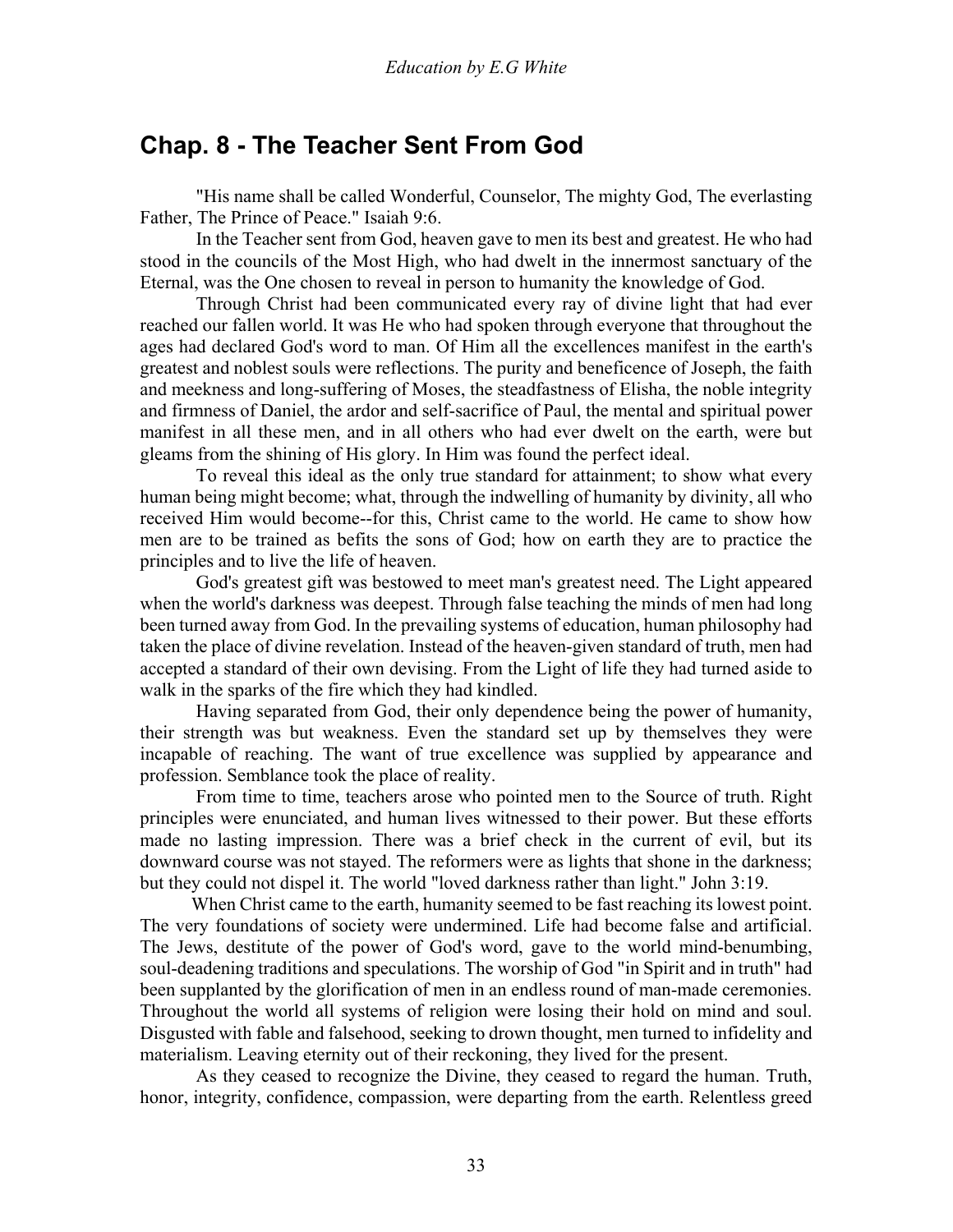and absorbing ambition gave birth to universal distrust. The idea of duty, of the obligation of strength to weakness, of human dignity and human rights, was cast aside as a dream or a fable. The common people were regarded as beasts of burden or as the tools and the steppingstones for ambition. Wealth and power, ease and self-indulgence, were sought as the highest good. Physical degeneracy, mental stupor, spiritual death, characterized the age.

 As the evil passions and purposes of men banished God from their thoughts, so forgetfulness of Him inclined them more strongly to evil. The heart in love with sin clothed Him with its own attributes, and this conception strengthened the power of sin. Bent on self-pleasing, men came to regard God as such a one as themselves--a Being whose aim was self-glory, whose requirements were suited to His own pleasure; a Being by whom men were lifted up or cast down according as they helped or hindered His selfish purpose. The lower classes regarded the Supreme Being as one scarcely differing from their oppressors, save by exceeding them in power. By these ideas every form of religion was molded. Each was a system of exaction. By gifts and ceremonies, the worshipers sought to propitiate the Deity in order to secure His favor for their own ends. Such religion, having no power upon the heart or the conscience, could be but a round of forms, of which men wearied, and from which, except for such gain as it might offer, they longed to be free. So evil, unrestrained, grew stronger, while the appreciation and desire for good diminished. Men lost the image of God and received the impress of the demoniacal power by which they were controlled. The whole world was becoming a sink of corruption.

 There was but one hope for the human race--that into this mass of discordant and corrupting elements might be cast a new leaven; that there might be brought to mankind the power of a new life; that the knowledge of God might be restored to the world.

 Christ came to restore this knowledge. He came to set aside the false teaching by which those who claimed to know God had misrepresented Him. He came to manifest the nature of His law, to reveal in His own character the beauty of holiness.

 Christ came to the world with the accumulated love of eternity. Sweeping away the exactions which had encumbered the law of God, He showed that the law is a law of love, an expression of the Divine Goodness. He showed that in obedience to its principles is involved the happiness of mankind, and with it the stability, the very foundation and framework, of human society.

 So far from making arbitrary requirements, God's law is given to men as a hedge, a shield. Whoever accepts its principles is preserved from evil. Fidelity to God involves fidelity to man. Thus the law guards the rights, the individuality, of every human being. It restrains the superior from oppression, and the subordinate from disobedience. It ensures man's well-being, both for this world and for the world to come. To the obedient it is the pledge of eternal life, for it expresses the principles that endure forever.

 Christ came to demonstrate the value of the divine principles by revealing their power for the regeneration of humanity. He came to teach how these principles are to be developed and applied.

 With the people of that age the value of all things was determined by outward show. As religion had declined in power, it had increased in pomp. The educators of the time sought to command respect by display and ostentation. To all this the life of Jesus presented a marked contrast. His life demonstrated the worthlessness of those things that men regarded as life's great essentials. Born amidst surroundings the rudest, sharing a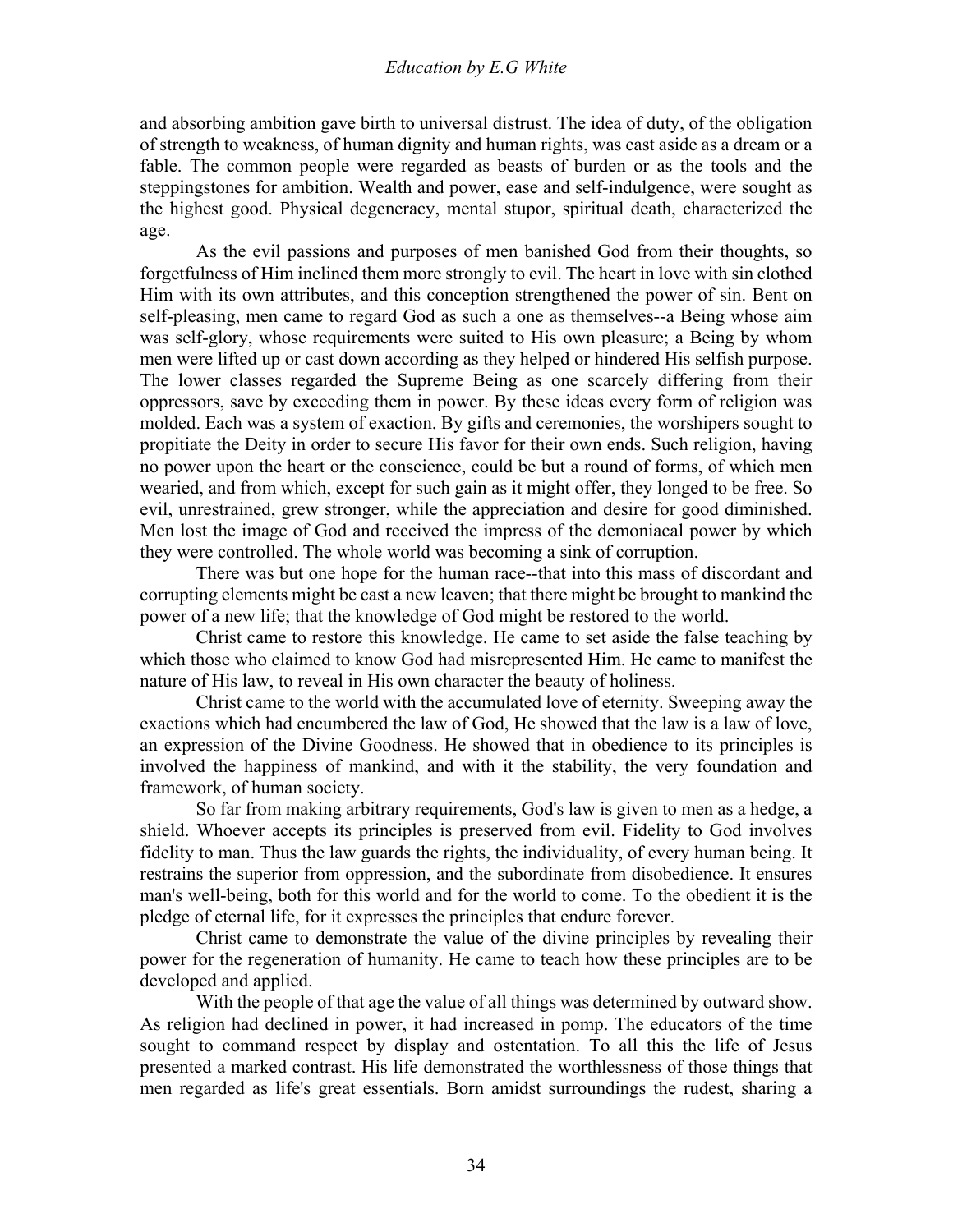peasant's home, a peasant's fare, a craftsman's occupation, living a life of obscurity, identifying Himself with the world's unknown toilers,--amidst these conditions and surroundings,-- Jesus followed the divine plan of education. The schools of His time, with their magnifying of things small and their belittling of things great, He did not seek. His education was gained directly from the Heaven-appointed sources; from useful work, from the study of the Scriptures and of nature, and from the experiences of life-- God's lesson books, full of instruction to all who bring to them the willing hand, the seeing eye, and the understanding heart.

 "The Child grew, and waxed strong in spirit, filled with wisdom: and the grace of God was upon Him." Luke 2:40.

 Thus prepared, He went forth to His mission, in every moment of His contact with men exerting upon them an influence to bless, a power to transform, such as the world had never witnessed.

 He who seeks to transform humanity must himself understand humanity. Only through sympathy, faith, and love can men be reached and uplifted. Here Christ stands revealed as the master teacher; of all that ever dwelt on the earth, He alone has perfect understanding of the human soul.

 "We have not a high priest"--master teacher, for the priests were teachers--"we have not a high priest that cannot be touched with the feeling of our infirmities; but One that hath been in all points tempted like as we are." Hebrews 4:15, R.V.

 "In that He Himself hath suffered being tempted, He is able to succor them that are tempted." Hebrews 2:18.

 Christ alone had experience in all the sorrows and temptations that befall human beings. Never another of woman born was so fiercely beset by temptation; never another bore so heavy a burden of the world's sin and pain. Never was there another whose sympathies were so broad or so tender. A sharer in all the experiences of humanity, He could feel not only for, but with, every burdened and tempted and struggling one.

 What He taught, He lived. "I have given you an example," He said to His disciples; "that ye should do as I have done." "I have kept My Father's commandments." John 13:15; 15:10. Thus in His life, Christ's words had perfect illustration and support. And more than this; what He taught, He was. His words were the expression, not only of His own life experience, but of His own character. Not only did He teach the truth, but He was the truth. It was this that gave His teaching, power.

 Christ was a faithful reprover. Never lived there another who so hated evil; never another whose denunciation of it was so fearless. To all things untrue and base His very presence was a rebuke. In the light of His purity, men saw themselves unclean, their life's aims mean and false. Yet He drew them. He who had created man, understood the value of humanity. Evil He denounced as the foe of those whom He was seeking to bless and to save. In every human being, however, fallen, He beheld a son of God, one who might be restored to the privilege of his divine relationship.

 "God sent not His Son into the world to condemn the world; but that the world through Him might be saved." John 3:17. Looking upon men in their suffering and degradation, Christ perceived ground for hope where appeared only despair and ruin. Wherever there existed a sense of need, there He saw opportunity for uplifting. Souls tempted, defeated, feeling themselves lost, ready to perish, He met, not with denunciation, but with blessing.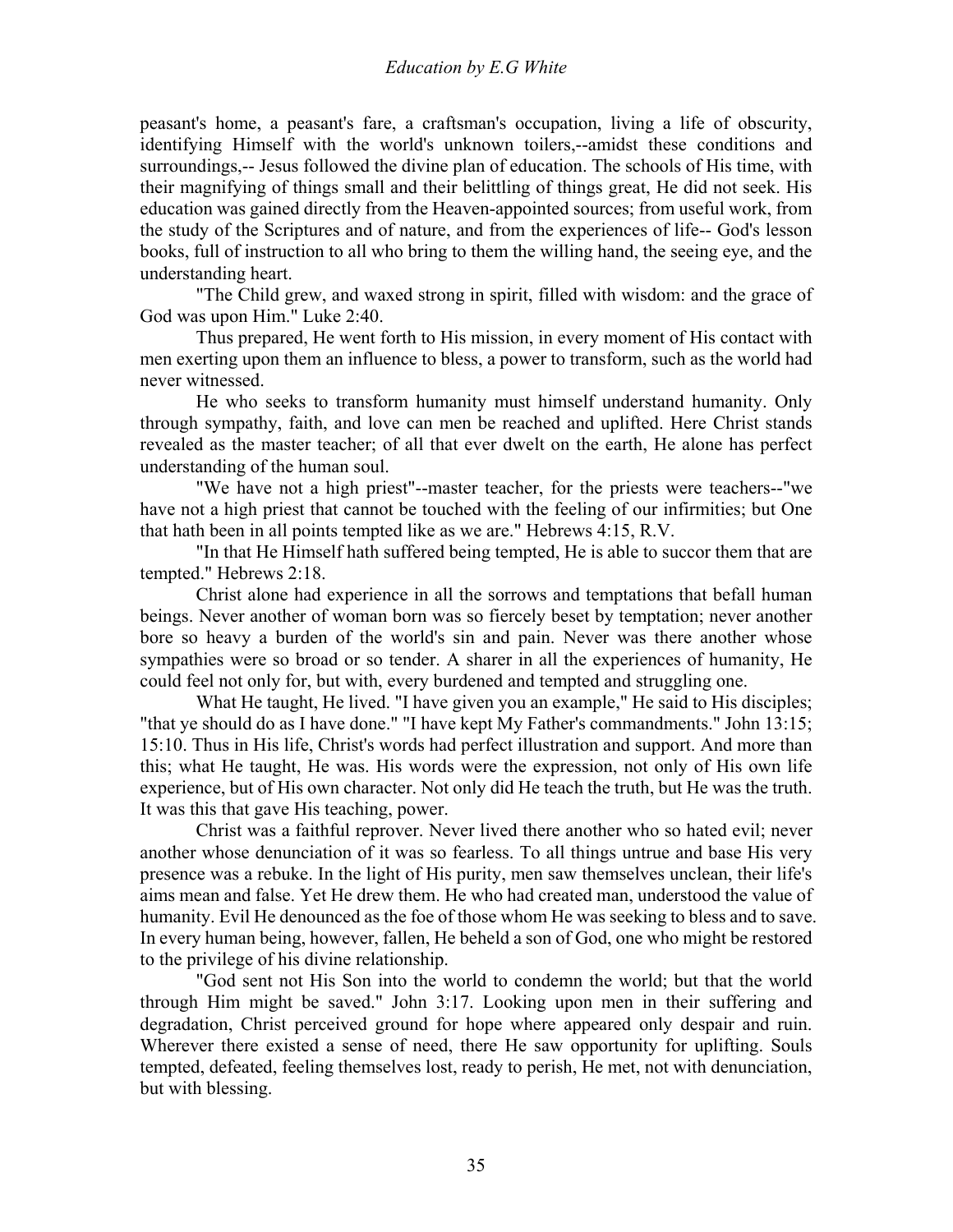The beatitudes were His greeting to the whole human family. Looking upon the vast throng gathered to listen to the Sermon on the Mount, He seemed for the moment to have forgotten that He was not in heaven, and He used the familiar salutation of the world of light. From His lips flowed blessings as the gushing forth of a long-sealed fountain.

 Turning from the ambitious, self-satisfied favorites of this world, He declared that those were blessed who, however great their need, would receive His light and love. To the poor in spirit, the sorrowing, the persecuted, He stretched out His arms, saying, "Come unto Me, . . . and I will give you rest." Matthew 11:28.

 In every human being He discerned infinite possibilities. He saw men as they might be, transfigured by His grace--in "the beauty of the Lord our God." Psalm 90:17. Looking upon them with hope, He inspired hope. Meeting them with confidence, He inspired trust. Revealing in Himself man's true ideal, He awakened, for its attainment, both desire and faith. In His presence souls despised and fallen realized that they still were men, and they longed to prove themselves worthy of His regard. In many a heart that seemed dead to all things holy, were awakened new impulses. To many a despairing one there opened the possibility of a new life.

 Christ bound them to His heart by the ties of love and devotion; and by the same ties He bound them to their fellow men. With Him love was life, and life was service. "Freely ye have received," He said, "freely give." Matthew 10:8.

 It was not on the cross only that Christ sacrificed Himself for humanity. As He "went about doing good" (Acts 10:38), every day's experience was an outpouring of His life. In one way only could such a life be sustained. Jesus lived in dependence upon God and communion with Him. To the secret place of the Most High, under the shadow of the Almighty, men now and then repair; they abide for a season, and the result is manifest in noble deeds; then their faith fails, the communion is interrupted, and the lifework marred. But the life of Jesus was a life of constant trust, sustained by continual communion; and His service for heaven and earth was without failure or faltering.

 As a man He supplicated the throne of God, till His humanity was charged with a heavenly current that connected humanity with divinity. Receiving life from God, He imparted life to men.

 "Never man spake like this Man." John 7:46. This would have been true of Christ had He taught only in the realm of the physical and the intellectual, or in matters of theory and speculation solely. He might have unlocked mysteries that have required centuries of toil and study to penetrate. He might have made suggestions in scientific lines that, till the close of time, would have afforded food for thought and stimulus for invention. But He did not do this. He said nothing to gratify curiosity or to stimulate selfish ambition. He did not deal in abstract theories, but in that which is essential to the development of character; that which will enlarge man's capacity for knowing God, and increase his power to do good. He spoke of those truths that relate to the conduct of life and that unite man with eternity.

 Instead of directing the people to study men's theories about God, His word, or His works, He taught them to behold Him, as manifested in His works, in His word, and by His providences. He brought their minds in contact with the mind of the Infinite.

 The people "were astonished at His teaching (R.V.), for His word was with power." Luke 4:32. Never before spoke one who had such power to awaken thought, to kindle aspiration, to arouse every capability of body, mind, and soul.

Christ's teaching, like His sympathies, embraced the world. Never can there be a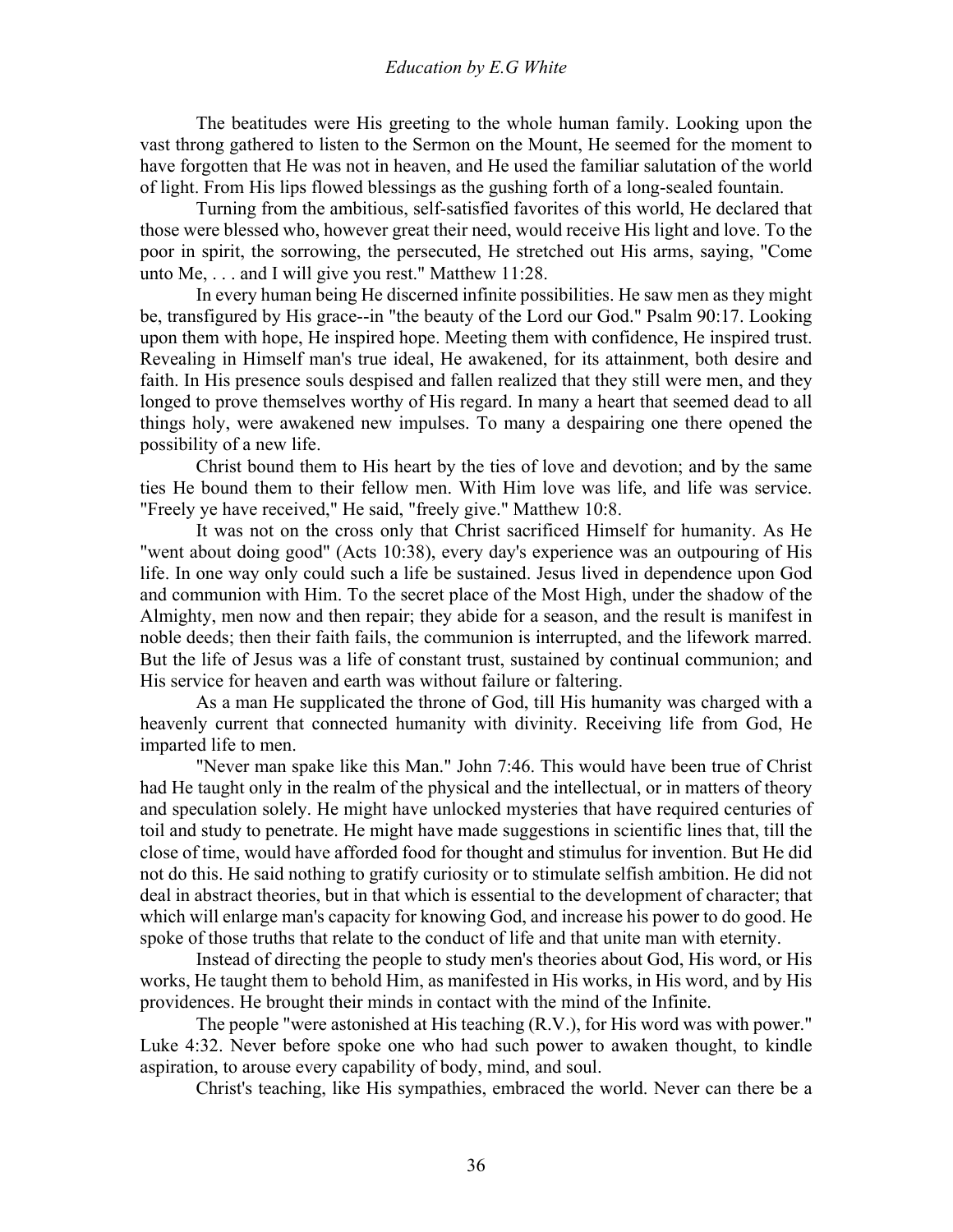circumstance of life, a crisis in human experience, which has not been anticipated in His teaching, and for which its principles have not a lesson. The Prince of teachers, His words will be found a guide to His co-workers till the end of time.

 To Him the present and the future, the near and the far, were one. He had in view the needs of all mankind. Before His mind's eye was outspread every scene of human effort and achievement, of temptation and conflict, of perplexity and peril. All hearts, all homes, all pleasures and joys and aspirations, were known to Him.

 He spoke not only for, but to, all mankind. To the little child, in the gladness of life's morning; to the eager, restless heart of youth; to men in the strength of their years, bearing the burden of responsibility and care; to the aged in their weakness and weariness,--to all, His message was spoken,--to every child of humanity, in every land and in every age.

 In His teaching were embraced the things of time and the things of eternity--things seen, in their relation to things unseen, the passing incidents of common life and the solemn issues of the life to come.

 The things of this life He placed in their true relation, as subordinate to those of eternal interest; but He did not ignore their importance. He taught that Heaven and earth are linked together, and that a knowledge of divine truth prepares man better to perform the duties of daily life.

 To Him nothing was without purpose. The sports of the child, the toils of the man, life's pleasures and cares and pains, all were means to the end--the revelation of God for the uplifting of humanity.

 From His lips the word of God came home to men's hearts with new power and new meaning. His teaching caused the things of creation to stand out in new light. Upon the face of nature once more rested gleamings of that brightness which sin had banished. In all the facts and experiences of life were revealed a divine lesson and the possibility of divine companionship. Again God dwelt on earth; human hearts became conscious of His presence; the world was encompassed with His love. Heaven came down to men. In Christ their hearts acknowledged Him who opened to them the science of eternity--

"Immanuel, . . . God with us."

 In the Teacher sent from God, all true educational work finds its center. Of this work today as verily as of the work He established eighteen hundred years ago, the Saviour speaks in the words--

"I am the First and the Last, and the Living One."

 "I am the Alpha and the Omega, the beginning and the end." Revelation 1:17, 18, R.V.; 21:6, R.V.

 In the presence of such a Teacher, of such opportunity for divine education, what worse than folly is it to seek an education apart from Him--to seek to be wise apart from Wisdom; to be true while rejecting Truth; to seek illumination apart from the Light, and existence without the Life; to turn from the Fountain of living waters, and hew out broken cisterns, that can hold no water.

 Behold, He is still inviting: "If any man thirst, let him come unto Me, and drink. He that believeth on Me, as the Scripture hath said," out of him "shall flow rivers of living water." "The water that I shall give him shall become in him a well of water springing up unto eternal life." John 7:37, 38; 4:14, R.V.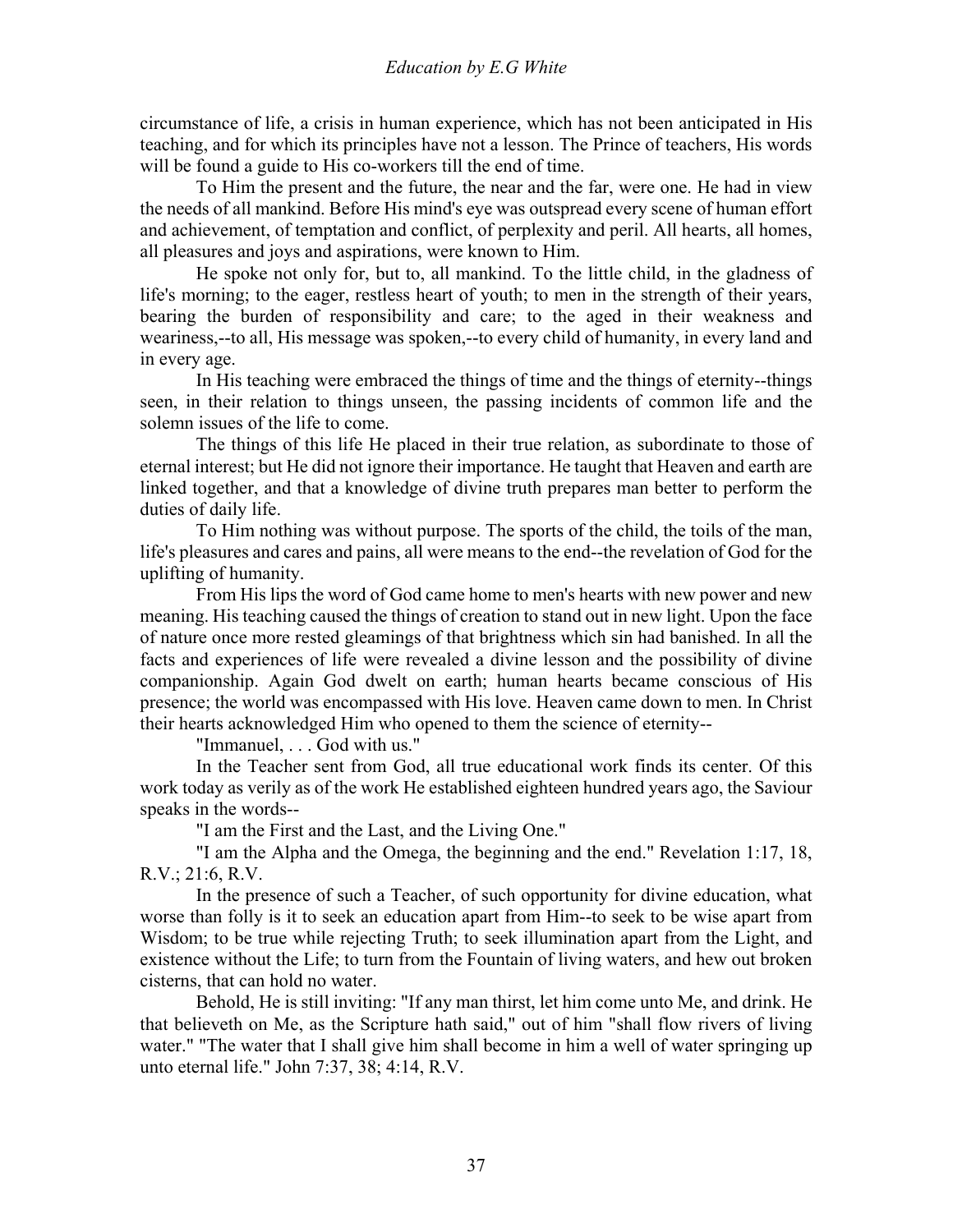# **Chap. 9 - An Illustration of His Methods**

 The most complete illustration of Christ's methods as a teacher is found in His training of the twelve first disciples. Upon these men were to rest weighty responsibilities. He had chosen them as men whom He could imbue with His Spirit, and who could be fitted to carry forward His work on earth when He should leave it. To them, above all others, He gave the advantage of His own companionship. Through personal association He impressed Himself upon these chosen colaborers. "The Life was manifested," says John the beloved, "and we have seen it, and bear witness." 1 John 1:12.

 Only by such communion--the communion of mind with mind and heart with heart, of the human with the divine--can be communicated that vitalizing energy which it is the work of true education to impart. It is only life that begets life.

 In the training of His disciples the Saviour followed the system of education established at the beginning. The Twelve first chosen, with a few others who through ministry to their needs were from time to time connected with them, formed the family of Jesus. They were with Him in the house, at the table, in the closet, in the field. They accompanied Him on His journeys, shared His trials and hardships, and, as much as in them was, entered into His work.

 Sometimes He taught them as they sat together on the mountainside, sometimes beside the sea, or from the fisherman's boat, sometimes as they walked by the way. Whenever He spoke to the multitude, the disciples formed the inner circle. They pressed close beside Him, that they might lose nothing of His instruction. They were attentive listeners, eager to understand the truths they were to teach in all lands and to all ages.

 The first pupils of Jesus were chosen from the ranks of the common people. They were humble, unlettered men, these fishers of Galilee; men unschooled in the learning and customs of the rabbis, but trained by the stern discipline of toil and hardship. They were men of native ability and of teachable spirit; men who could be instructed and molded for the Saviour's word. In the common walks of life there is many a toiler patiently treading the round of his daily tasks, unconscious of latent powers that, roused to action, would place him among the world's great leaders. Such were the men who were called by the Saviour to be His colaborers. And they had the advantage of three years' training by the greatest educator this world has ever known.

 In these first disciples was presented a marked diversity. They were to be the world's teachers, and they represented widely varied types of character. There were Levi Matthew the publican, called from a life of business activity, and subservience to Rome; the zealot Simon, the uncompromising foe of the imperial authority; the impulsive, self-sufficient, warmhearted Peter, with Andrew his brother; Judas the Judean, polished, capable, and mean-spirited; Philip and Thomas, faithful and earnest, yet slow of heart to believe; James the less and Jude, of less prominence among the brethren, but men of force, positive both in their faults and in their virtues; Nathanael, a child in sincerity and trust; and the ambitious, loving-hearted sons of Zebedee.

 In order successfully to carry forward the work to which they had been called, these disciples, differing so widely in natural characteristics, in training, and in habits of life, needed to come into unity of feeling, thought, and action. This unity it was Christ's object to secure. To this end He sought to bring them into unity with Himself. The burden of His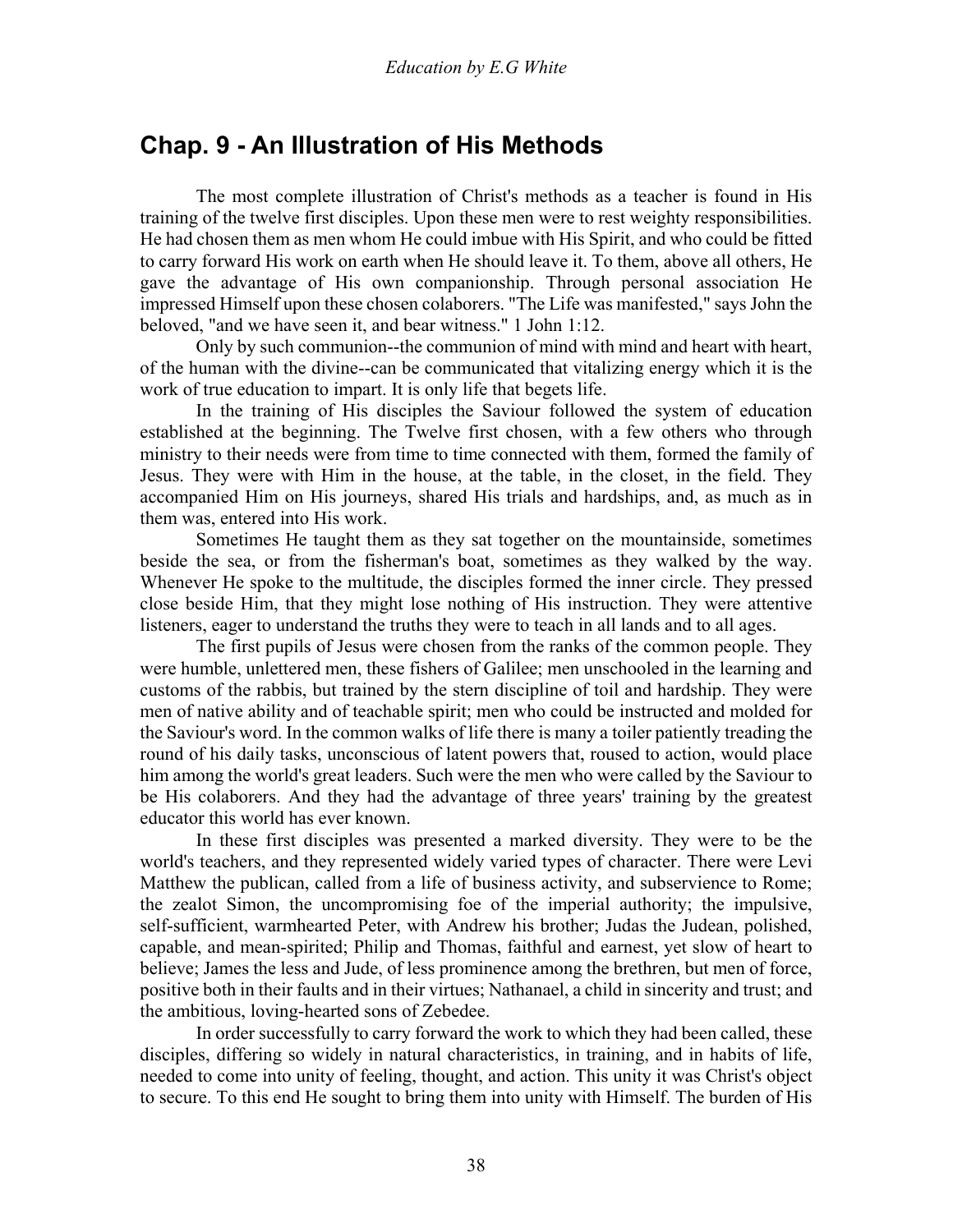labor for them is expressed in His prayer to the Father, "that they all may be one; as Thou, Father, art in Me, and I in Thee, that they also may be one in Us: . . . that the world may know that Thou hast sent Me, and hast loved them, as Thou hast loved Me." John 17:21-23.

## *The Transforming Power of Christ*

Of the twelve disciples, four were to act a leading part, each in a distinct line. In preparation for this, Christ taught them, foreseeing all. James, destined to swift-coming death by the sword; John, longest of the brethren to follow his Master in labor and persecution; Peter, the pioneer in breaking through the barriers of ages, and teaching the heathen world; and Judas, in service capable of pre-eminence above his brethren, yet brooding in his soul purposes of whose ripening he little dreamed-- these were the objects of Christ's greatest solicitude and the recipients of His most frequent and careful instruction.

 Peter, James, and John sought every opportunity of coming into close contact with their Master, and their desire was granted. Of all the Twelve their relationship to Him was closest. John could be satisfied only with a still near intimacy, and this he obtained. At that first conference beside the Jordan, when Andrew, having heard Jesus, hurried away to call his brother, John sat silent, rapt in the contemplation of wondrous themes. He followed the Saviour, ever an eager, absorbed listener. Yet John's was no faultless character. He was no gentle, dreamy enthusiast. He and his brother were called "the sons of thunder." Mark 3:17. John was proud, ambitious, combative; but beneath all this the divine Teacher discerned the ardent, sincere, loving heart. Jesus rebuked his self-seeking, disappointed his ambitions, tested his faith. But He revealed to him that for which his soul longed--the beauty of holiness, His own transforming love. "Unto the men which Thou gavest Me out of the world," He said to the Father, "I have manifested Thy name." John 17:6.

 John's was a nature that longed for love, for sympathy and companionship. He pressed close to Jesus, sat by His side, leaned upon His breast. As a flower drinks the sun and dew, so did he drink in the divine light and life. In adoration and love he beheld the Saviour, until likeness to Christ and fellowship with Him became his one desire, and in his character was reflected the character of his Master.

 "Behold," he said, "what manner of love the Father hath bestowed upon us, that we should be called the sons of God: therefore the world knoweth us not, because it knew Him not. Beloved, now are we the sons of God, and it doth not yet appear what we shall be: but we know that, when He shall appear, we shall be like Him; for we shall see Him as He is. And every man that hath this hope in Him purifieth himself, even as He is pure." 1 John  $3:1-3$ .

## *From Weakness to Strength*

The history of no one of the disciples better illustrates Christ's method of training than does the history of Peter. Bold, aggressive, and self-confident, quick to perceive and forward to act, prompt in retaliation yet generous in forgiving, Peter often erred, and often received reproof. Nor were his warmhearted loyalty and devotion to Christ the less decidedly recognized and commended. Patiently, with discriminating love, the Saviour dealt with His impetuous disciple, seeking to check his self-confidence, and to teach him humility, obedience, and trust.

But only in part was the lesson learned. Self-assurance was not uprooted.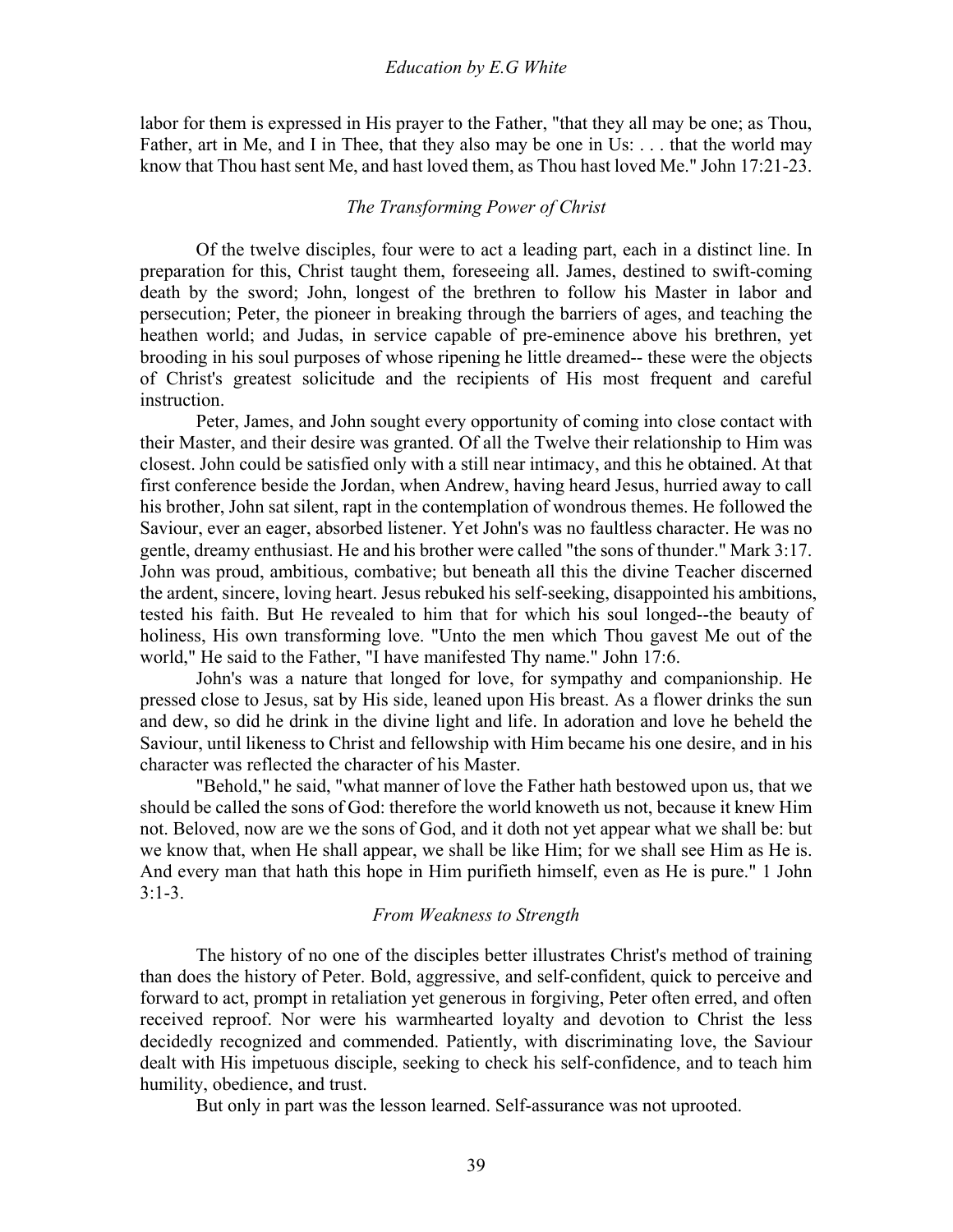Often Jesus, the burden heavy upon His own heart, sought to open to the disciples the scenes of His trial and suffering. But their eyes were holden. The knowledge was unwelcome, and they did not see. Self-pity, that shrank from fellowship with Christ in suffering, prompted Peter's remonstrance, "Pity Thyself, Lord: this shall not be unto Thee." Matthew 16:22, margin. His words expressed the thought and feeling of the Twelve.

 So they went on, the crisis drawing nearer; they, boastful, contentious, in anticipation apportioning regal honors, and dreaming not of the cross.

 For them all, Peter's experience had a lesson. To self-trust, trial is defeat. The sure outworking of evil still unforsaken, Christ could not prevent. But as His hand had been outstretched to save when the waves were about to sweep over Peter, so did His love reach out for his rescue when the deep waters swept over his soul. Over and over again, on the very verge of ruin, Peter's words of boasting brought him nearer and still nearer to the brink. Over and over again was given the warning, "Thou shalt . . . deny that thou knowest Me." Luke 22:34. It was the grieved, loving heart of the disciple that spoke out in the avowal, "Lord, I am ready to go with Thee, both into prison, and to death" (Luke 22:33); and He who reads the heart gave to Peter the message, little valued then, but that in the swift-falling darkness would shed a ray of hope: "Simon, Simon, behold, Satan hath desired to have you, that he may sift you as wheat: but I have prayed for thee, that thy faith fail not: and when thou art converted, strengthen thy brethren." Luke 22:31, 32.

 When in the judgment hall the words of denial had been spoken; when Peter's love and loyalty, awakened under the Saviour's glance of pity and love and sorrow, had sent him forth to the garden where Christ had wept and prayed; when his tears of remorse dropped upon the sod that had been moistened with the blood drops of His agony--then the Saviour's words, "I have prayed for thee: . . . when thou art converted, strengthen thy brethren," were a stay to his soul. Christ, though foreseeing his sin, had not abandoned him to despair.

 If the look that Jesus cast upon him had spoken condemnation instead of pity; if in foretelling the sin He had failed of speaking hope, how dense would have been the darkness that encompassed Peter! how reckless the despair of that tortured soul! In that hour of anguish and self-abhorrence, what could have held him back from the path trodden by Judas?

 He who could not spare His disciple the anguish, left him not alone to its bitterness. His is a love that fails not nor forsakes.

 Human beings, themselves given to evil, are prone to deal untenderly with the tempted and the erring. They cannot read the heart, they know not its struggle and pain. Of the rebuke that is love, of the blow that wounds to heal, of the warning that speaks hope, they have need to learn.

 It was not John, the one who watched with Him in the judgment hall, who stood beside His cross, and who of the Twelve was first at the tomb--it was not John, but Peter, that was mentioned by Christ after His resurrection. "Tell His disciples and Peter," the angel said, "that He goeth before you into Galilee: there shall ye see Him." Mark 16:7.

 At the last meeting of Christ with the disciples by the sea, Peter, tested by the thrice-given question, "Lovest thou Me?" was restored to his place among the Twelve. His work was appointed him; he was to feed the Lord's flock. Then, as His last personal direction, Jesus bade him, "Follow thou Me." John 21:17, 22.

Now he could appreciate the words. The lesson Christ had given when He set a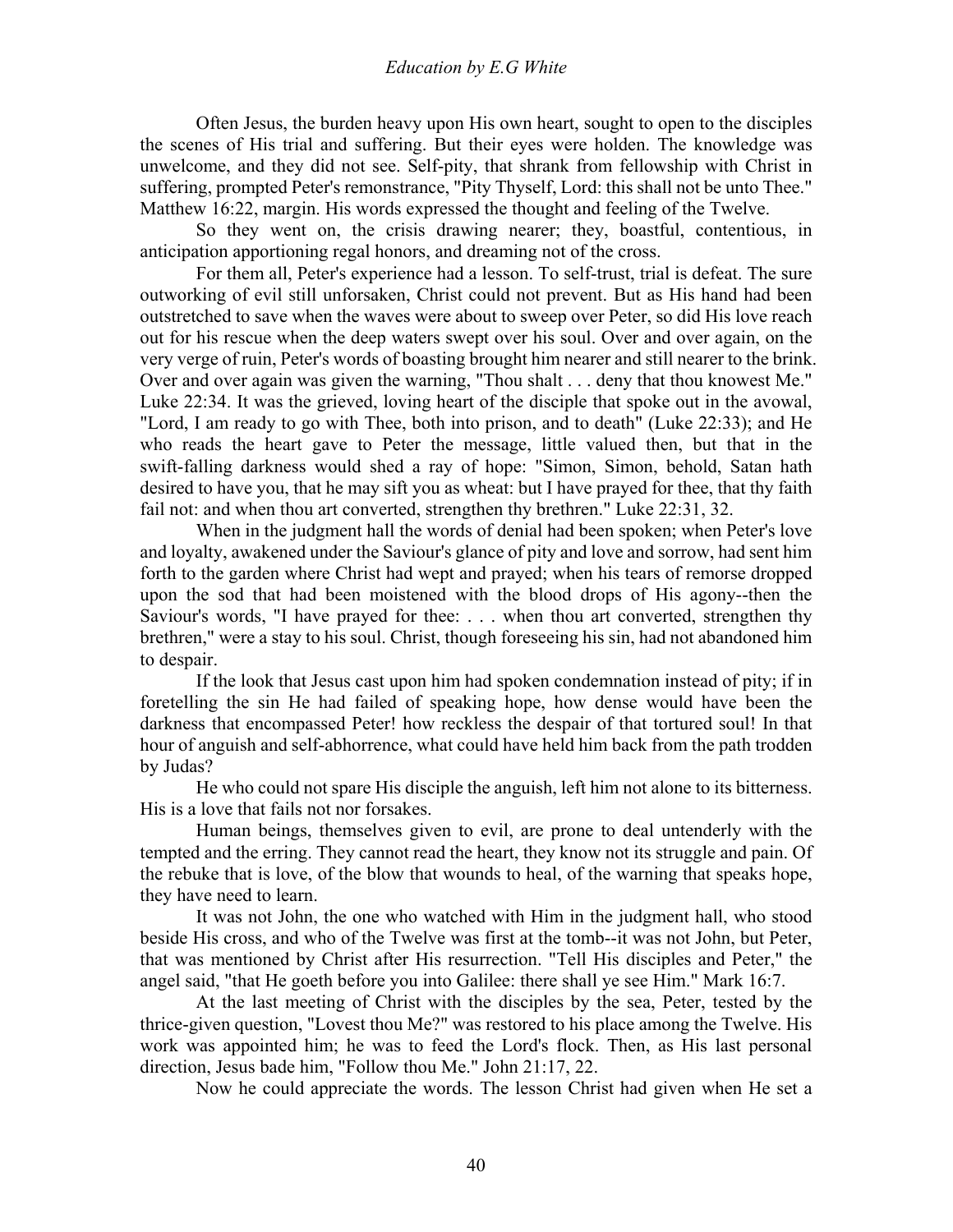little child in the midst of the disciples and bade them become like him, Peter could now better understand. Knowing more fully both his own weakness and Christ's power, he was ready to trust and to obey. In His strength he could follow his Master.

 And at the close of his experience of labor and sacrifice, the disciple once so unready to discern the cross, counted it a joy to yield up his life for the gospel, feeling only that, for him who had denied the Lord, to die in the same manner as his Master died was too great an honor.

 A miracle of divine tenderness was Peter's transformation. It is a life lesson to all who seek to follow in the steps of the Master Teacher.

### *A Lesson in Love*

Jesus reproved His disciples, He warned and cautioned them; but John and Peter and their brethren did not leave Him. Notwithstanding the reproofs, they chose to be with Jesus. And the Saviour did not, because of their errors, withdraw from them. He takes men as they are, with all their faults and weaknesses, and trains them for His service, if they will be disciplined and taught by Him.

 But there was one of the Twelve to whom, until very near the close of His work, Christ spoke no word of direct reproof.

 With Judas an element of antagonism was introduced among the disciples. In connecting himself with Jesus he had responded to the attraction of His character and life. He had sincerely desired a change in himself, and had hoped to experience this through a union with Jesus. But this desire did not become predominant. That which ruled him was the hope of selfish benefit in the worldly kingdom which he expected Christ to establish. Though recognizing the divine power of the love of Christ, Judas did not yield to its supremacy. He continued to cherish his own judgment and opinions, his disposition to criticize and condemn. Christ's motives and movements, often so far above his comprehension, excited doubt and disapproval, and his own questionings and ambitions were insinuated to the disciples. Many of their contentions for supremacy, much of their dissatisfaction with Christ's methods, originated with Judas.

 Jesus, seeing that to antagonize was but to harden, refrained from direct conflict. The narrowing selfishness of Judas' life, Christ sought to heal through contact with His own self-sacrificing love. In His teaching He unfolded principles that struck at the root of the disciple's self-centered ambitions. Lesson after lesson was thus given, and many a time Judas realized that his character had been portrayed, and his sin pointed out; but he would not yield.

 Mercy's pleading resisted, the impulse of evil bore final sway. Judas, angered at an implied rebuke and made desperate by the disappointment of his ambitious dreams, surrendered his soul to the demon of greed and determined upon the betrayal of his Master. From the Passover chamber, the joy of Christ's presence, and the light of immortal hope, he went forth to his evil work--into the outer darkness, where hope was not.

 "Jesus knew from the beginning who they were that believed not, and who should betray Him." John 6:64. Yet, knowing all, He had withheld no pleading of mercy or gift of love.

 Seeing the danger of Judas, He had brought him close to Himself, within the inner circle of His chosen and trusted disciples. Day after day, when the burden lay heaviest upon His own heart, He had borne the pain of continual contact with that stubborn, suspicious,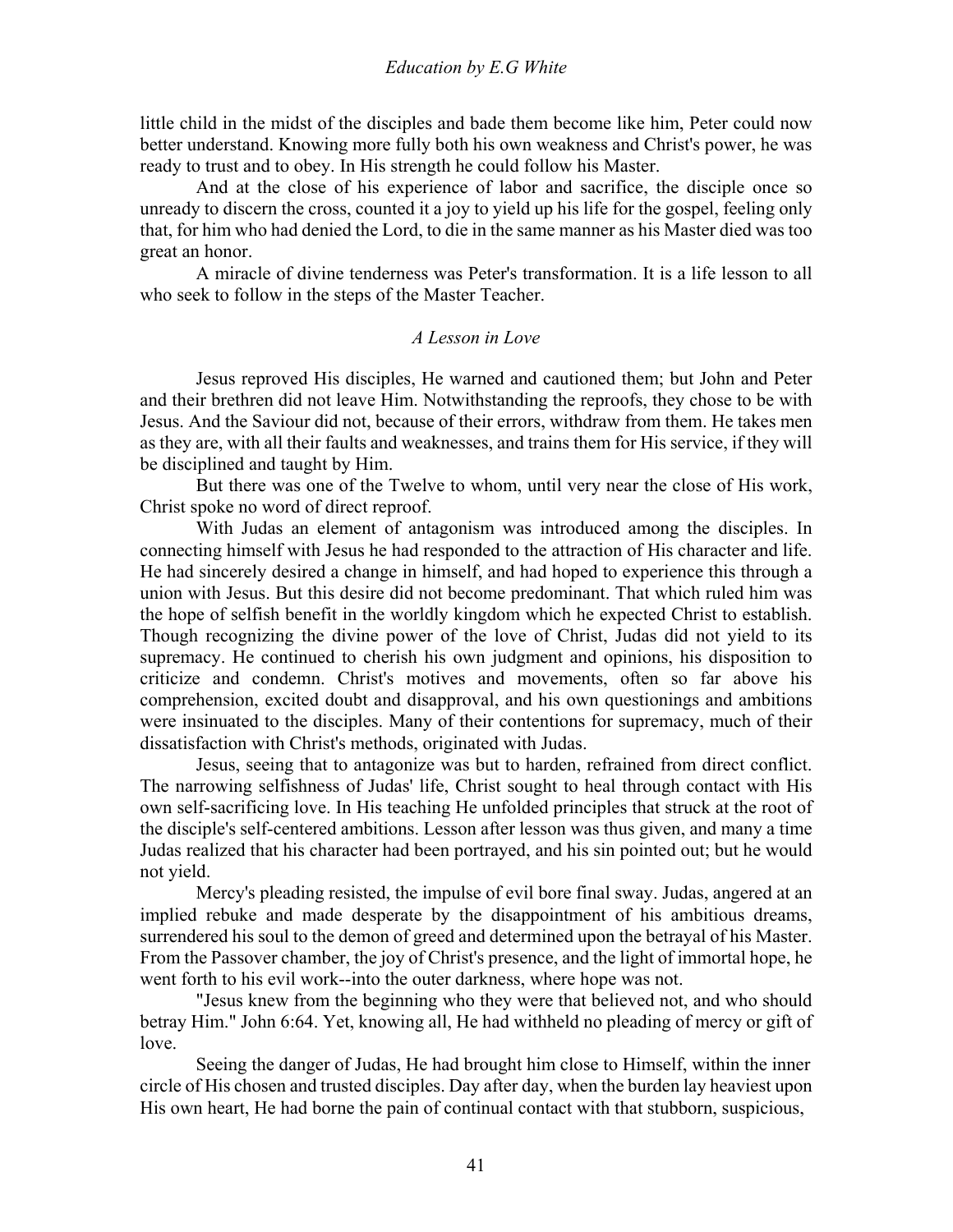brooding spirit; He had witnessed and labored to counteract among His disciples that continuous, secret, and subtle antagonism. And all this that no possible saving influence might be lacking to that imperiled soul!

"Many waters cannot quench love,

Neither can the floods drown it;"

"For love is strong as death." Canticles 8:7, 6.

 So far as Judas himself was concerned, Christ's work of love had been without avail. But not so as regards his fellow disciples. To them it was a lesson of lifelong influence. Ever would its example of tenderness and long-suffering mold their intercourse with the tempted and the erring. And it had other lessons. At the ordination of the Twelve the disciples had greatly desired that Judas should become one of their number, and they had counted his accession an event of much promise to the apostolic band. He had come more into contact with the world than they, he was a man of good address, of discernment and executive ability, and, having a high estimate of his own qualifications, he had led the disciples to hold him in the same regard. But the methods he desired to introduce into Christ's work were based upon worldly principles and were controlled by worldly policy. They looked to the securing of worldly recognition and honor--to the obtaining of the kingdom of this world. The working out of these desires in the life of Judas, helped the disciples to understand the antagonism between the principle of self-aggrandizement and Christ's principle of humility and self-sacrifice--the principle of the spiritual kingdom. In the fate of Judas they saw the end to which self-serving tends.

 For these disciples the mission of Christ finally accomplished its purpose. Little by little His example and His lessons of self-abnegation molded their characters. His death destroyed their hope of worldly greatness. The fall of Peter, the apostasy of Judas, their own failure in forsaking Christ in His anguish and peril, swept away their self-sufficiency. They saw their own weakness; they saw something of the greatness of the work committed to them; they felt their need of their Master's guidance at every step.

 They knew that His personal presence was no longer to be with them, and they recognized, as they had never recognized before, the value of the opportunities that had been theirs to walk and talk with the Sent of God. Many of His lessons, when spoken, they had not appreciated or understood; now they longed to recall these lessons, to hear again His words. With what joy now came back to them His assurance:

 "It is expedient for you that I go away; for if I go not away, the Comforter will not come unto you; but if I depart, I will send Him." "All things that I have heard of My Father I have made known unto you." And "the Comforter, . . . whom the Father will send in My name, He shall teach you all things, and bring all things to your remembrance, whatsoever I have said unto you." John 16:7; 15:15; 14:26.

 "All things that the Father hath are Mine." "When He, the Spirit of truth, is come, He will guide you into all truth. . . . He shall receive of Mine, and shall show it unto you." John 16:15, 13, 14.

 The disciples had seen Christ ascend from among them on the Mount of Olives. And as the heavens received Him, there had come back to them His parting promise, "Lo, I am with you alway, even unto the end of the world." Matthew 28:20.

They knew that His sympathies were with them still. They knew that they had a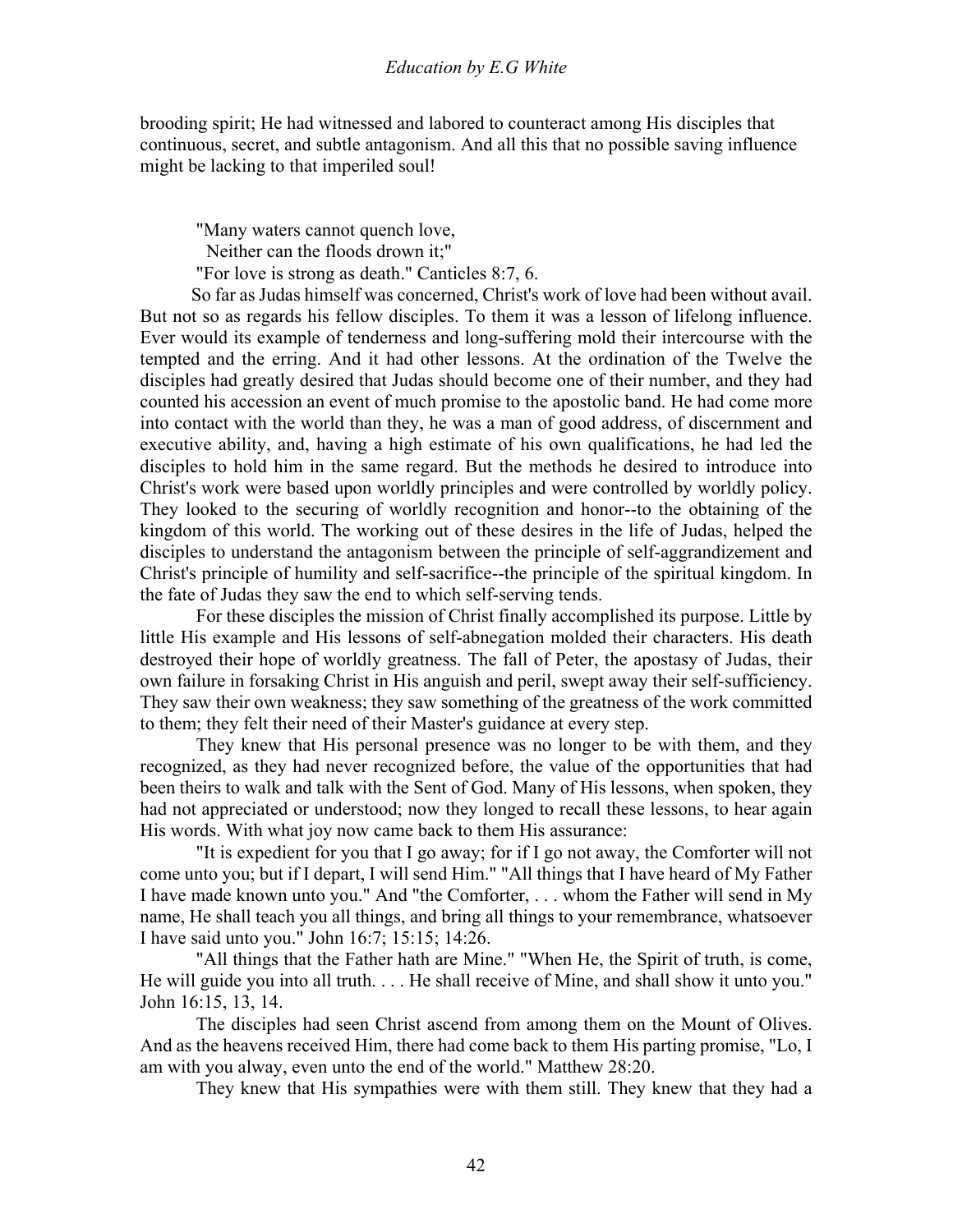representative, an advocate, at the throne of God. In the name of Jesus they presented their petitions, repeating His promise, "Whatsoever ye shall ask the Father in My name, He will give it you." John 16:23.

 Higher and higher they extended the hand of faith, with the mighty argument, "It is Christ that died, yea rather, that is risen again, who is even at the right hand of God, who also maketh intercession for us." Romans 8:34.

 Faithful to his promise, the Divine One, exalted in the heavenly courts, imparted of His fullness to His followers on earth. His enthronement at God's right hand was signalized by the outpouring of the Spirit upon His disciples.

 By the work of Christ these disciples had been led to feel their need of the Spirit; under the Spirit's teaching they received their final preparation and went forth to their lifework.

 No longer were they ignorant and uncultured. No longer were they a collection of independent units or of discordant and conflicting elements. No longer were their hopes set on worldly greatness. They were of "one accord," of one mind and one soul. Christ filled their thoughts. The advancement of His kingdom was their aim. In mind and character they had become like their Master; and men "took knowledge of them, that they had been with Jesus." Acts 4:13.

 Then was there such a revelation of the glory of Christ as had never before been witnessed by mortal man. Multitudes who had reviled His name and despised His power confessed themselves disciples of the Crucified. Through the co-operation of the divine Spirit the labors of the humble men whom Christ had chosen stirred the world. To every nation under heaven was the gospel carried in a single generation.

 The same Spirit that in His stead was sent to be the instructor of His first co-workers, Christ has commissioned to be the instructor of His co-workers today. "Lo, I am with you alway, even unto the end of the world" (Matthew 28:20), is His promise.

 The presence of the same guide in educational work today will produce the same results as of old. This is the end to which true education tends; this is the work that God designs it to accomplish.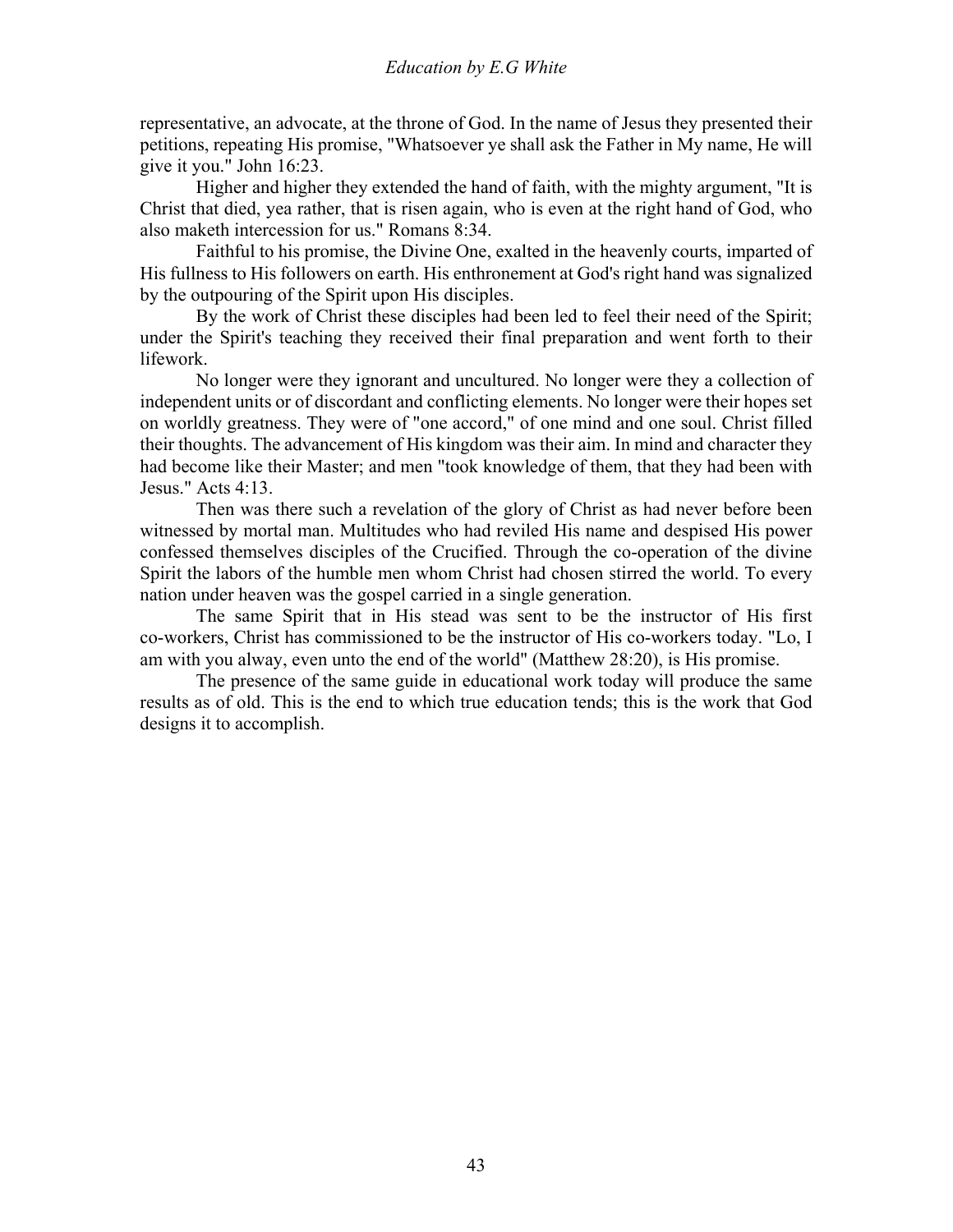# **Chap. 10 - God in Nature**

 Upon all created things is seen the impress of the Deity. Nature testifies of God. The susceptible mind, brought in contact with the miracle and mystery of the universe, cannot but recognize the working of infinite power. Not by its own inherent energy does the earth produce its bounties, and year by year continue its motion around the sun. An unseen hand guides the planets in their circuit of the heavens. A mysterious life pervades all nature--a life that sustains the unnumbered worlds throughout immensity, that lives in the insect atom which floats in the summer breeze, that wings the flight of the swallow and feeds the young ravens which cry, that brings the bud to blossom and the flower to fruit.

 The same power that upholds nature, is working also in man. The same great laws that guide alike the star and the atom control human life. The laws that govern the heart's action, regulating the flow of the current of life to the body, are the laws of the mighty Intelligence that has the jurisdiction of the soul. From Him all life proceeds. Only in harmony with Him can be found its true sphere of action. For all the objects of His creation the condition is the same--a life sustained by receiving the life of God, a life exercised in harmony with the Creator's will. To transgress His law, physical, mental, or moral, is to place one's self out of harmony with the universe, to introduce discord, anarchy, ruin.

 To him who learns thus to interpret its teachings, all nature becomes illuminated; the world is a lesson book, life a school. The unity of man with nature and with God, the universal dominion of law, the results of transgression, cannot fail of impressing the mind and molding the character.

 These are lessons that our children need to learn. To the little child, not yet capable of learning from the printed page or of being introduced to the routine of the schoolroom, nature presents an unfailing source of instruction and delight. The heart not yet hardened by contact with evil is quick to recognize the Presence that pervades all created things. The ear as yet undulled by the world's clamor is attentive to the Voice that speaks through nature's utterances. And for those of older years, needing continually its silent reminders of the spiritual and eternal, nature's teaching will be no less a source of pleasure and of instruction. As the dwellers in Eden learned from nature's pages, as Moses discerned God's handwriting on the Arabian plains and mountains, and the child Jesus on the hillsides of Nazareth, so the children of today may learn of Him. The unseen is illustrated by the seen. On everything upon the earth, from the loftiest tree of the forest to the lichen that clings to the rock, from the boundless ocean to the tiniest shell on the shore, they may behold the image and superscription of God.

 So far as possible, let the child from his earliest years be placed where this wonderful lesson book shall be open before him. Let him behold the glorious scenes painted by the great Master Artist upon the shifting canvas of the heavens, let him become acquainted with the wonders of earth and sea, let him watch the unfolding mysteries of the changing seasons, and, in all His works, learn of the Creator.

 In no other way can the foundation of a true education be so firmly and surely laid. Yet even the child, as he comes in contact with nature, will see cause for perplexity. He cannot but recognize the working of antagonistic forces. It is here that nature needs an interpreter. Looking upon the evil manifest even in the natural world, all have the same sorrowful lesson to learn--"An enemy hath done this." Matthew 13:28.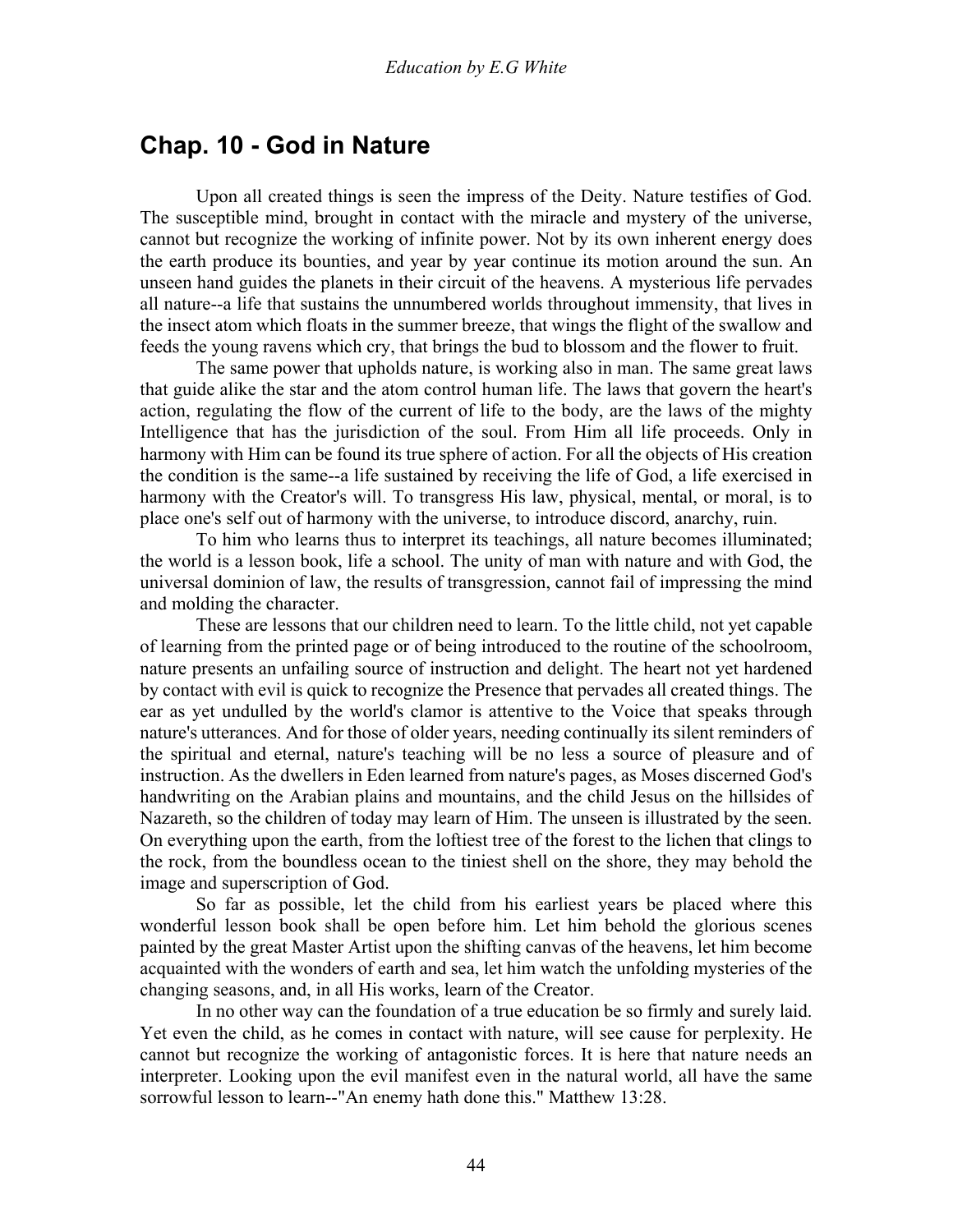Only in the light that shines from Calvary can nature's teaching be read aright. Through the story of Bethlehem and the cross let it be shown how good is to conquer evil, and how every blessing that comes to us is a gift of redemption.

 In brier and thorn, in thistle and tare, is represented the evil that blights and mars. In singing bird and opening blossom, in rain and sunshine, in summer breeze and gentle dew, in ten thousand objects in nature, from the oak of the forest to the violet that blossoms at its root, is seen the love that restores. And nature still speaks to us of God's goodness.

 "I know the thoughts that I think toward you, saith the Lord, thoughts of peace, and not of evil." Jeremiah 29:11. This is the message that, in the light from the cross, may be read upon all the face of nature. The heavens declare His glory, and the earth is full of His riches.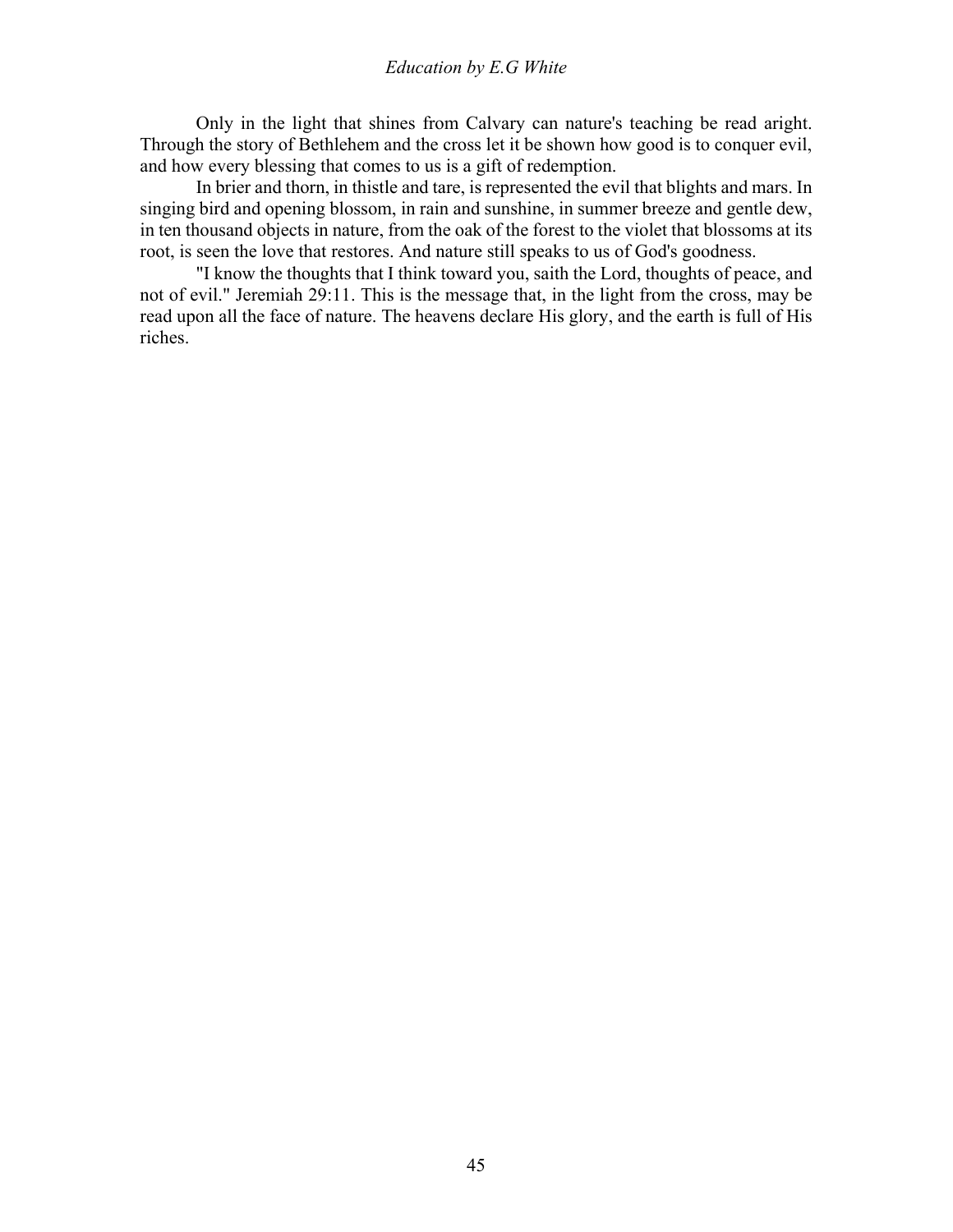# **Chap. 11 - Lessons of Life**

 The Great Teacher brought His hearers in contact with nature, that they might listen to the voice which speaks in all created things; and as their hearts became tender and their minds receptive, He helped them to interpret the spiritual teaching of the scenes upon which their eyes rested. The parables, by means of which He loved to teach lessons of truth, show how open His spirit was to the influences of nature and how He delighted to gather the spiritual teaching from the surroundings of daily life.

 The birds of the air, the lilies of the field, the sower and the seed, the shepherd and the sheep--with these Christ illustrated immortal truth. He drew illustrations also from the events of life, facts of experience familiar to the hearers--the leaven, the hid treasure, the pearl, the fishing net, the lost coin, the prodigal son, the houses on the rock and the sand. In His lessons there was something to interest every mind, to appeal to every heart. Thus the daily task, instead of being a mere round of toil, bereft of higher thoughts, was brightened and uplifted by constant reminders of the spiritual and the unseen.

 So we should teach. Let the children learn to see in nature an expression of the love and the wisdom of God; let the thought of Him be linked with bird and flower and tree; let all things seen become to them the interpreters of the unseen, and all the events of life be a means of divine teaching.

 As they learn thus to study the lessons in all created things, and in all life's experiences, show that the same laws which govern the things of nature and the events of life are to control us; that they are given for our good; and that only in obedience to them can we find true happiness and success.

## *The Law of Ministry*

All things both in heaven and in earth declare that the great law of life is a law of service. The infinite Father ministers to the life of every living thing. Christ came to the earth "as He that serveth." Luke 22:27. The angels are "ministering spirits, sent forth to minister for them who shall be heirs of salvation." Hebrews 1:14. The same law of service is written upon all things in nature. The birds of the air, the beasts of the field, the trees of the forest, the leaves, the grass, and the flowers, the sun in the heavens and the stars of light--all have their ministry. Lake and ocean, river and water spring--each takes to give.

 As each thing in nature ministers thus to the world's life, it also secures its own. "Give, and it shall be given unto you" (Luke 6:38), is the lesson written no less surely in nature than in the pages of Holy Writ.

 As the hillsides and the plains open a channel for the mountain stream to reach the sea, that which they give is repaid a hundredfold. The stream that goes singing on its way leaves behind its gift of beauty and fruitfulness. Through the fields, bare and brown under the summer's heat, a line of verdure marks the river's course; every noble tree, every bud, every blossom, a witness to the recompense God's grace decrees to all who become its channels to the world.

#### *Sowing in Faith*

Of the almost innumerable lessons taught in the varied processes of growth, some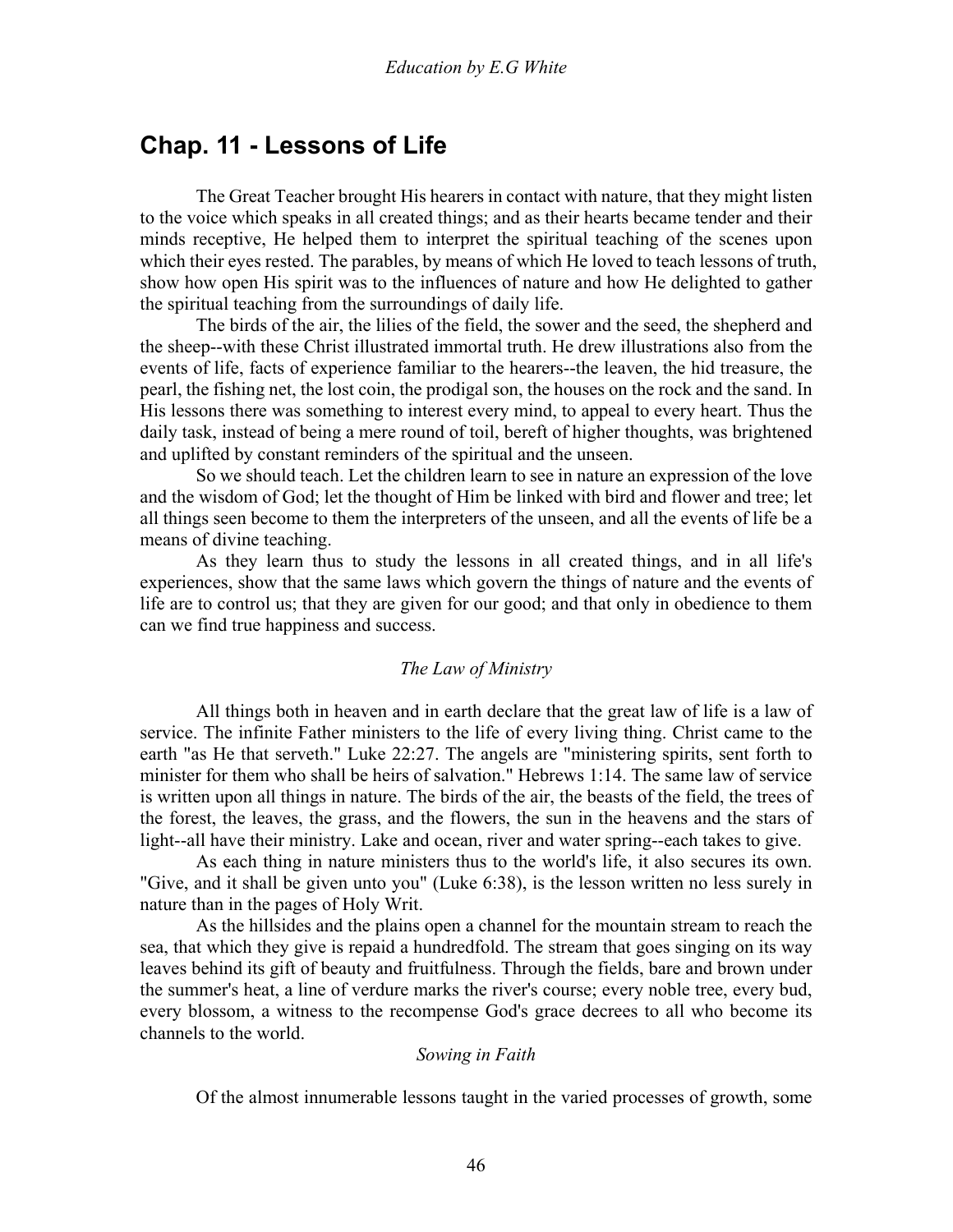of the most precious are conveyed in the Saviour's parable of the growing seed. It has lessons for old and young.

 "So is the kingdom of God, as if a man should cast seed into the ground; and should sleep, and rise night and day, and the seed should spring and grow up, he knoweth not how. For the earth bringeth forth fruit of herself; first the blade, then the ear, after that the full corn in the ear." Mark 4:26-28.

 The seed has in itself a germinating principle, a principle that God Himself has implanted; yet if left to itself the seed would have no power to spring up. Man has his part to act in promoting the growth of the grain; but there is a point beyond which he can accomplish nothing. He must depend upon One who has connected the sowing and the reaping by wonderful links of His own omnipotent power.

 There is life in the seed, there is power in the soil; but unless infinite power is exercised day and night, the seed will yield no return. The showers of rain must refresh the thirsty fields; the sun must impart warmth; electricity must be conveyed to the buried seed. The life which the Creator has implanted, He alone can call forth. Every seed grows, every plant develops, by the power of God.

 "The seed is the word of God." "As the earth bringeth forth her bud, and as the garden causeth the things that are sown in it to spring forth; so the Lord God will cause righteousness and praise to spring forth." Luke 8:11; Isaiah 61:11. As in the natural, so in the spiritual sowing; the power that alone can produce life is from God.

 The work of the sower is a work of faith. The mystery of the germination and growth of the seed he cannot understand; but he has confidence in the agencies by which God causes vegetation to flourish. He casts away the seed, expecting to gather it manyfold in an abundant harvest. So parents and teachers are to labor, expecting a harvest from the seed they sow.

 For a time the good seed may lie unnoticed in the heart, giving no evidence that it has taken root; but afterward, as the Spirit of God breathes on the soul, the hidden seed springs up, and at last brings forth fruit. In our lifework we know not which shall prosper, this or that. This question it is not for us to settle. "In the morning sow thy seed, and in the evening withhold not thine hand." Ecclesiastes 11:6. God's great covenant declares that "while the earth remaineth, seedtime and harvest . . . shall not cease." Genesis 8:22. In the confidence of this promise the husbandman tills and sows. Not less confidently are we, in the spiritual sowing, to labor, trusting His assurance: "So shall My word be that goeth forth out of My mouth: it shall not return unto Me void, but it shall accomplish that which I please, and it shall prosper in the thing whereto I sent it." "He that goeth forth and weepeth, bearing precious seed, shall doubtless come again with rejoicing, bringing his sheaves with him." Isaiah 55:11; Psalm 126:6.

 The germination of the seed represents the beginning of spiritual life, and the development of the plant is a figure of the development of character. There can be no life without growth. The plant must either grow or die. As its growth is silent and imperceptible, but continuous, so is the growth of character. At every stage of development our life may be perfect; yet if God's purpose for us is fulfilled, there will be constant advancement.

 The plant grows by receiving that which God has provided to sustain its life. So spiritual growth is attained through co-operation with divine agencies. As the plant takes root in the soil, so we are to take root in Christ. As the plant receives the sunshine, the dew, and the rain, so are we to receive the Holy Spirit. If our hearts are stayed upon Christ, He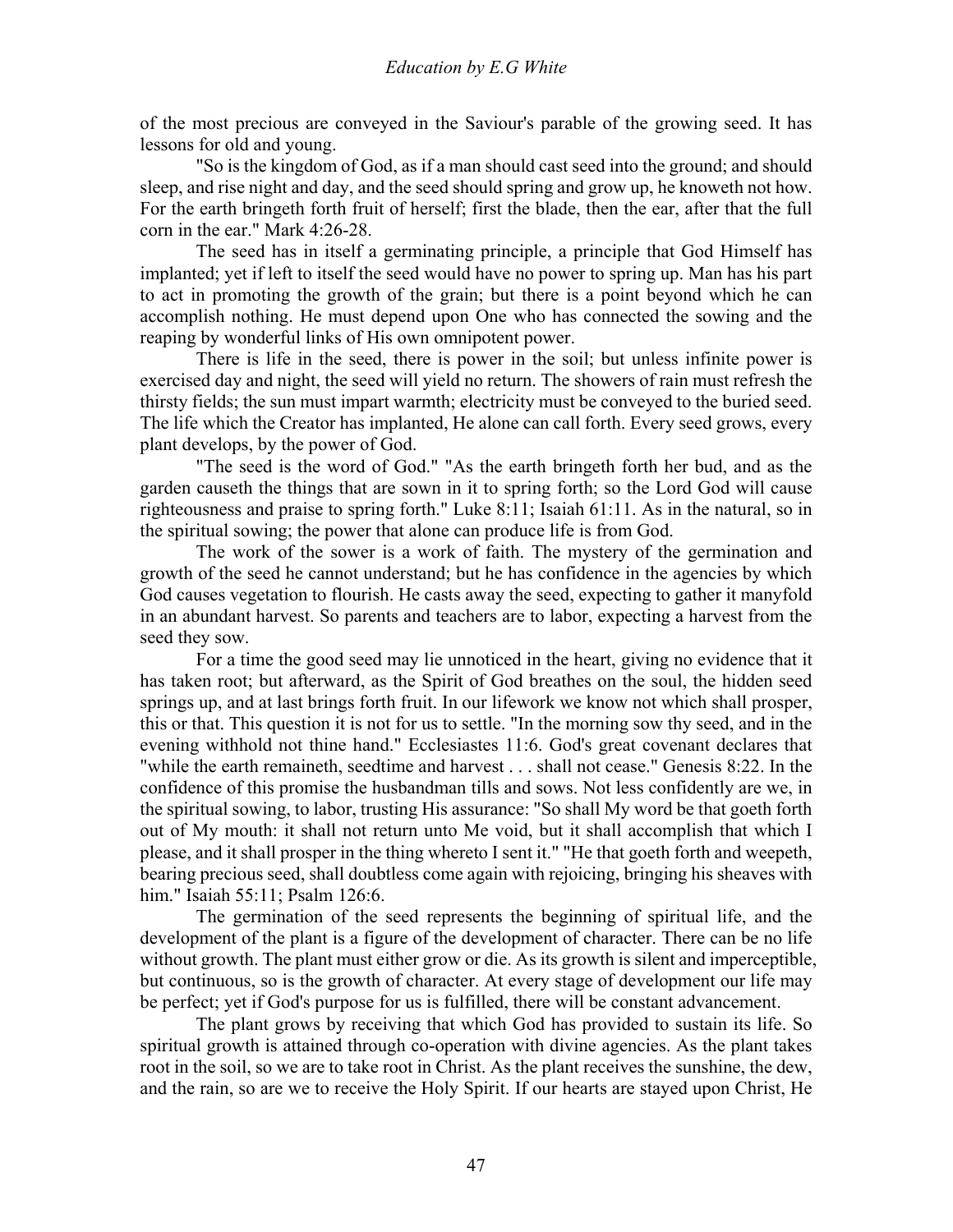will come unto us "as the rain, as the latter and former rain unto the earth." As the Sun of Righteousness, He will arise upon us "with healing in His wings." We shall "grow as the lily." We "shall revive as the corn, and grow as the vine." Hosea 6:3; Malachi 4:2; Hosea 14:5, 7.

 The wheat develops, "first the blade, then the ear, after that the full corn in the ear." Mark 4:28. The object of the husbandman in the sowing of the seed and the culture of the plant, is the production of grain--bread for the hungry, and seed for future harvests. So the divine Husbandman looks for a harvest. He is seeking to reproduce Himself in the hearts and lives of His followers, that through them He may be reproduced in other hearts and lives.

 The gradual development of the plant from the seed is an object lesson in child training. There is "first the blade, then the ear, after that the full corn in the ear." Mark 4:28. He who gave this parable created the tiny seed, gave it its vital properties, and ordained the laws that govern its growth. And the truths taught by the parable were made a reality in His own life. He, the Majesty of heaven, the King of glory, became a babe in Bethlehem, and for a time represented the helpless infant in its mother's care. In childhood He spoke and acted as a child, honoring His parents, and carrying out their wishes in helpful ways. But from the first dawning of intelligence He was constantly growing in grace and in a knowledge of truth.

 Parents and teachers should aim so to cultivate the tendencies of the youth that at each stage of life they may represent the beauty appropriate to that period, unfolding naturally, as do the plants in the garden.

 The little ones should be educated in childlike simplicity. They should be trained to be content with the small, helpful duties and the pleasures and experiences natural to their years. Childhood answers to the blade in the parable, and the blade has a beauty peculiarly its own. Children should not be forced into a precocious maturity, but as long as possible should retain the freshness and grace of their early years. The more quiet and simple the life of the child--the more free from artificial excitement and the more in harmony with nature--the more favorable it is to physical and mental vigor and to spiritual strength.

 In the Saviour's miracle of feeding the five thousand is illustrated the working of God's power in the production of the harvest. Jesus draws aside the veil from the world of nature and reveals the creative energy that is constantly exercised for our good. In multiplying the seed cast into the ground, He who multiplied the loaves is working a miracle every day. It is by miracle that He constantly feeds millions from earth's harvest fields. Men are called upon to co-operate with Him in the care of the grain and the preparation of the loaf, and because of this they lose sight of the divine agency. The working of His power is ascribed to natural causes or to human instrumentality, and too often His gifts are perverted to selfish uses and made a curse instead of a blessing. God is seeking to change all this. He desires that our dull senses shall be quickened to discern His merciful kindness, that His gifts may be to us the blessing that He intended.

 It is the word of God, the impartation of His life, that gives life to the seed; and of that life, we, in eating the grain, become partakers. This, God desires us to discern; He desires that even in receiving our daily bread we may recognize His agency and may be brought into closer fellowship with Him.

 By the laws of God in nature, effect follows cause with unvarying certainty. The reaping testifies to the sowing. Here no pretense is tolerated. Men may deceive their fellow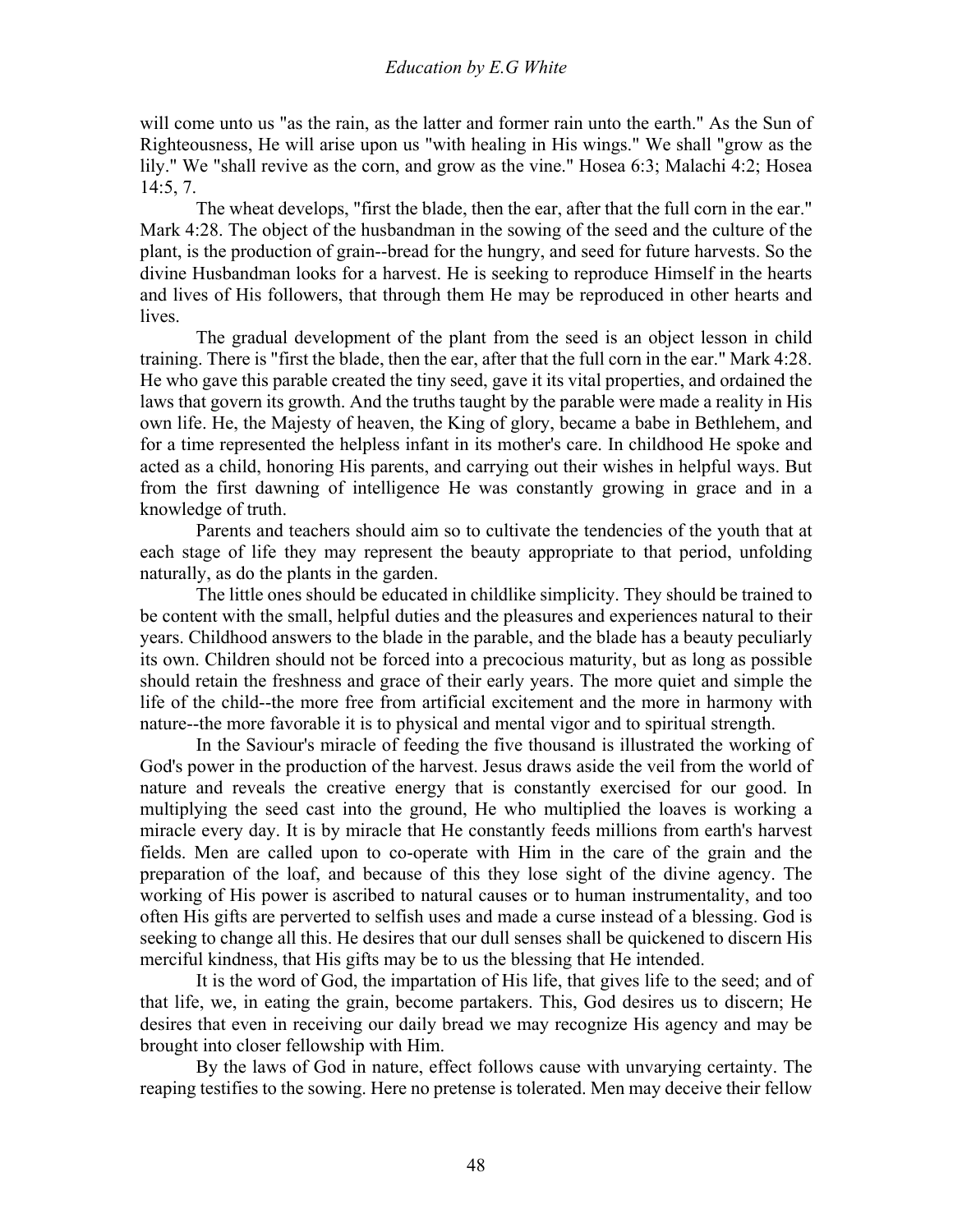men and may receive praise and compensation for service which they have not rendered. But in nature there can be no deception. On the unfaithful husbandman the harvest passes sentence of condemnation. And in the highest sense this is true also in the spiritual realm. It is in appearance, not in reality, that evil succeeds. The child who plays truant from school, the youth who is slothful in his studies, the clerk or apprentice who fails of serving the interests of his employer, the man in any business or profession who is untrue to his highest responsibilities, may flatter himself that, so long as the wrong is concealed, he is gaining an advantage. But not so; he is cheating himself. The harvest of life is character, and it is this that determines destiny, both for this life and for the life to come.

 The harvest is a reproduction of the seed sown. Every seed yields fruit after its kind. So it is with the traits of character we cherish. Selfishness, self-love, self-esteem, self-indulgence, reproduce themselves, and the end is wretchedness and ruin. "He that soweth to his flesh shall of the flesh reap corruption; but he that soweth to the Spirit shall of the Spirit reap life everlasting." Galatians 6:8. Love, sympathy, and kindness yield fruitage of blessing, a harvest that is imperishable.

 In the harvest the seed is multiplied. A single grain of wheat, increased by repeated sowings, would cover a whole land with golden sheaves. So widespread may be the influence of a single life, of even a single act.

 What deeds of love the memory of that alabaster box broken for Christ's anointing has through the long centuries prompted! What countless gifts that contribution, by a poor unnamed widow, of "two mites, which make a farthing" (Mark 12:42), has brought to the Saviour's cause!

## *Life Through Death*

The lesson of seed sowing teaches liberality. "He which soweth sparingly shall reap also sparingly; and he which soweth bountifully shall reap also bountifully." 2 Corinthians 9:6.

 The Lord says, "Blessed are ye that sow beside all waters." Isaiah 32:20. To sow beside all waters means to give wherever our help is needed. This will not tend to poverty. "He which soweth bountifully shall reap also bountifully." By casting it away the sower multiplies his seed. So by imparting we increase our blessings. God's promise assures a sufficiency, that we may continue to give.

 More than this: as we impart the blessings of this life, gratitude in the recipient prepares the heart to receive spiritual truth, and a harvest is produced unto life everlasting.

 By the casting of grain into the earth, the Saviour represents His sacrifice for us. "Except a corn of wheat fall into the ground and die." He says, "it abideth alone: but if it die, it bringeth forth much fruit." John 12:24. Only through the sacrifice of Christ, the Seed, could fruit be brought forth for the kingdom of God. In accordance with the law of the vegetable kingdom, life is the result of His death.

 So with all who bring forth fruit as workers together with Christ: self-love, self-interest, must perish; the life must be cast into the furrow of the world's need. But the law of self-sacrifice is the law of self-preservation. The husbandman preserves his grain by casting it away. So the life that will be preserved is the life that is freely given in service to God and man.

 The seed dies, to spring forth into new life. In this we are taught the lesson of the resurrection. Of the human body laid away to molder in the grave, God has said: "It is sown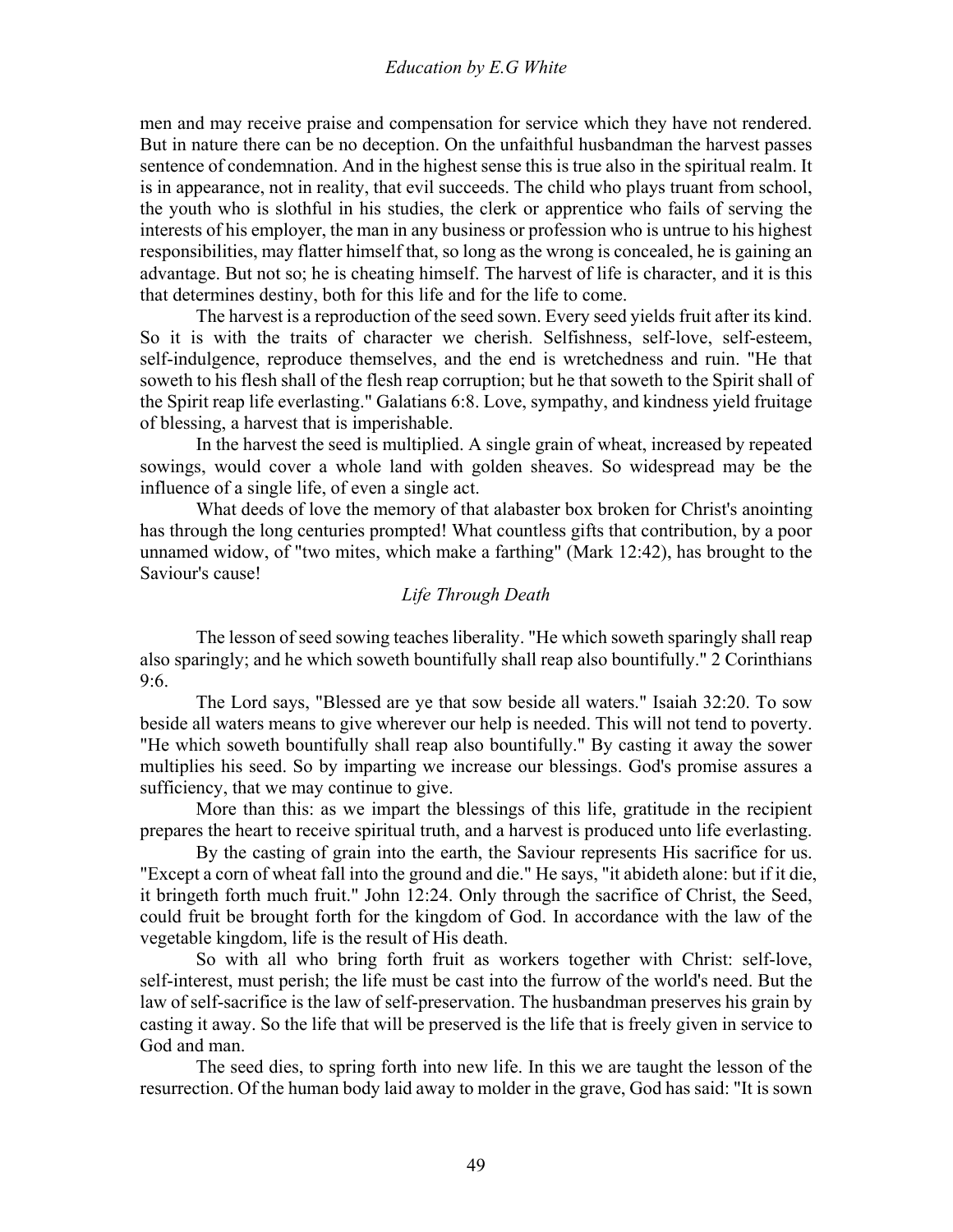in corruption; it is raised in incorruption: it is sown in dishonor; it is raised in glory: it is sown in weakness; it is raised in power." 1 Corinthians 15:42, 43.

 As parents and teachers try to teach these lessons, the work should be made practical. Let the children themselves prepare the soil and sow the seed. As they work, the parent or teacher can explain the garden of the heart, with the good or bad seed sown there, and that as the garden must be prepared for the natural seed, so the heart must be prepared for the seed of truth. As the seed is cast into the ground, they can teach the lesson of Christ's death; and as the blade springs up, the truth of the resurrection. As the plant grows, the correspondence between the natural and the spiritual sowing may be continued.

 The youth should be instructed in a similar way. From the tilling of the soil, lessons may constantly be learned. No one settles upon a raw piece of land with the expectation that it will at once yield a harvest. Diligent, persevering labor must be put forth in the preparation of the soil, the sowing of the seed, and the culture of the crop. So it must be in the spiritual sowing. The garden of the heart must be cultivated. The soil must be broken up by repentance. The evil growths that choke the good grain must be uprooted. As soil once overgrown with thorns can be reclaimed only by diligent labor, so the evil tendencies of the heart can be overcome only by earnest effort in the name and strength of Christ.

 In the cultivation of the soil the thoughtful worker will find that treasures little dreamed of are opening up before him. No one can succeed in agriculture or gardening without attention to the laws involved. The special needs of every variety of plant must be studied. Different varieties require different soil and cultivation, and compliance with the laws governing each is the condition of success. The attention required in transplanting, that not even a root fiber shall be crowded or misplaced, the care of the young plants, the pruning and watering, the shielding from frost at night and sun by day, keeping out weeds, disease, and insect pests, the training and arranging, not only teach important lessons concerning the development of character, but the work itself is a means of development. In cultivating carefulness, patience, attention to detail, obedience to law, it imparts a most essential training. The constant contact with the mystery of life and the loveliness of nature, as well as the tenderness called forth in ministering to these beautiful objects of God's creation, tends to quicken the mind and refine and elevate the character; and the lessons taught prepare the worker to deal more successfully with other minds.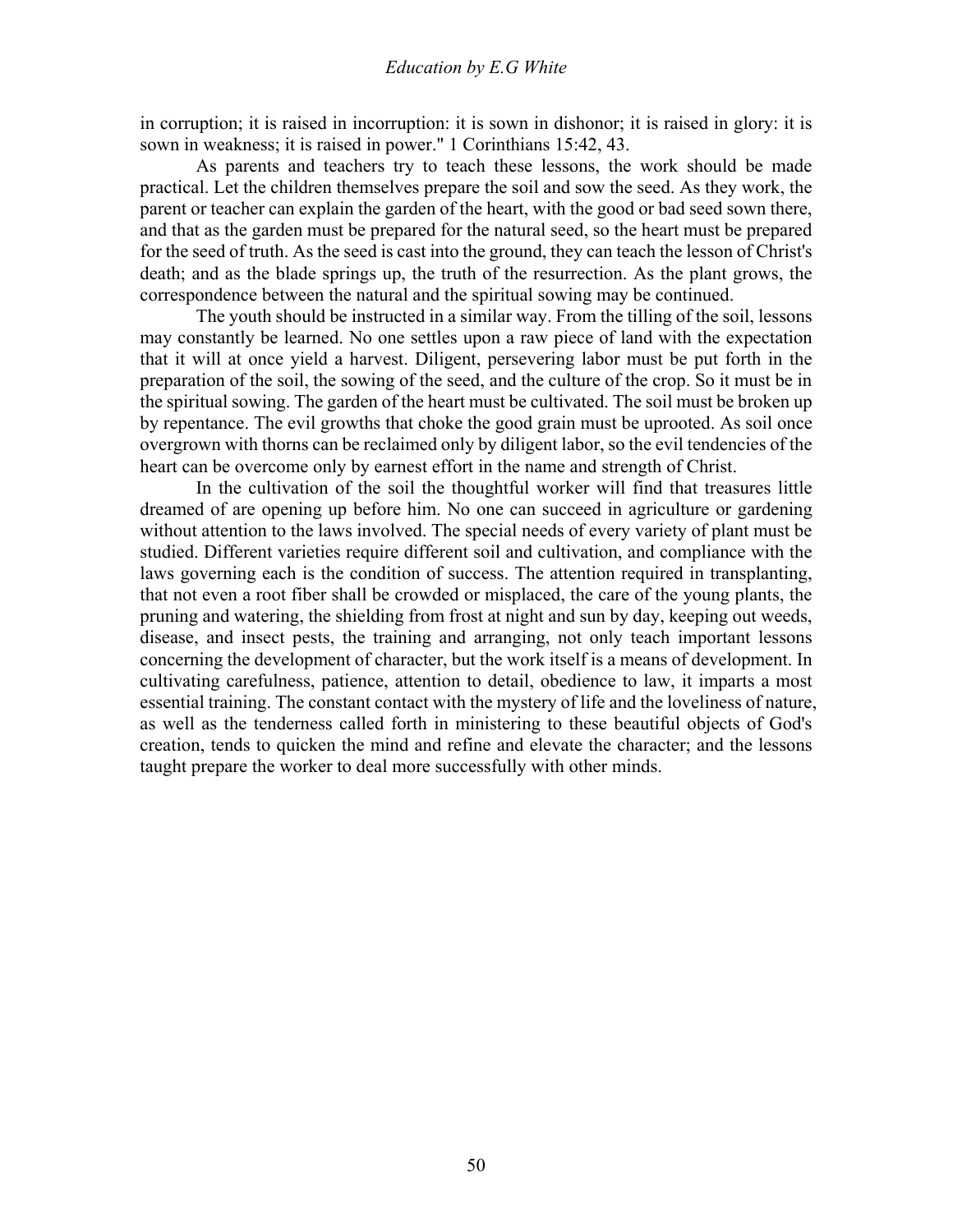# **Chap. 12 - Other Object Lessons**

 God's healing power runs all through nature. If a tree is cut, if a human being is wounded or breaks a bone, nature begins at once to repair the injury. Even before the need exists, the healing agencies are in readiness; and as soon as a part is wounded, every energy is bent to the work of restoration. So it is in the spiritual realm. Before sin created the need, God had provided the remedy. Every soul that yields to temptation is wounded, bruised, by the adversary; but whenever there is sin, there is the Saviour. It is Christ's work "to heal the brokenhearted, to preach deliverance to the captives, . . . to set at liberty them that are bruised." Luke 4:18.

 In this work we are to co-operate. "If a man be overtaken in a fault, . . . restore such an one." Galatians 6:1. The word here translated "restore" means to put in joint, as a dislocated bone. How suggestive the figure! He who falls into error or sin is thrown out of relation to everything about him. He may realize his error, and be filled with remorse; but he cannot recover himself. He is in confusion and perplexity, worsted and helpless. He is to be reclaimed, healed, re-established. "Ye which are spiritual, restore such an one." Only the love that flows from the heart of Christ can heal. Only he in whom that love flows, even as the sap in the tree or the blood in the body, can restore the wounded soul.

 Love's agencies have wonderful power, for they are divine. The soft answer that "turneth away wrath," the love that "suffereth long, and is kind," the charity that "covereth a multitude of sins" (Proverbs 15:1; 1 Corinthians 13:4, R.V.; 1 Peter 4:8, R.V.)--would we learn the lesson, with what power for healing would our lives be gifted! How life would be transformed, and the earth become a very likeness and foretaste of heaven!

 These precious lessons may be so simply taught as to be understood, even by little children. The heart of the child is tender and easily impressed; and when we who are older become "as little children" (Matthew 18:3); when we learn the simplicity and gentleness and tender love of the Saviour, we shall not find it difficult to touch the hearts of the little ones, and teach them love's ministry of healing.

 Perfection exists in the least as well as in the greatest of the works of God. The hand that hung the worlds in space is the hand that fashions the flowers of the field. Examine under the microscope the smallest and commonest of wayside blossoms, and note in all its parts the exquisite beauty and completeness. So in the humblest lot true excellence may be found; the commonest tasks, wrought with loving faithfulness, are beautiful in God's sight. Conscientious attention to the little things will make us workers together with Him, and win for us His commendation who seeth and knoweth all.

 The rainbow spanning the heavens with its arch of light is a token of "the everlasting covenant between God and every living creature." Genesis 9:16. And the rainbow encircling the throne on high is also a token to God's children of His covenant of peace.

 As the bow in the cloud results from the union of sunshine and shower, so the bow above God's throne represents the union of His mercy and His justice. To the sinful but repentant soul God says, Live thou; "I have found a ransom." Job 33:24.

 "As I have sworn that the waters of Noah should no more go over the earth; so have I sworn that I would not be wroth with thee, nor rebuke thee. For the mountains shall depart, and the hills be removed; but My kindness shall not depart from thee, neither shall the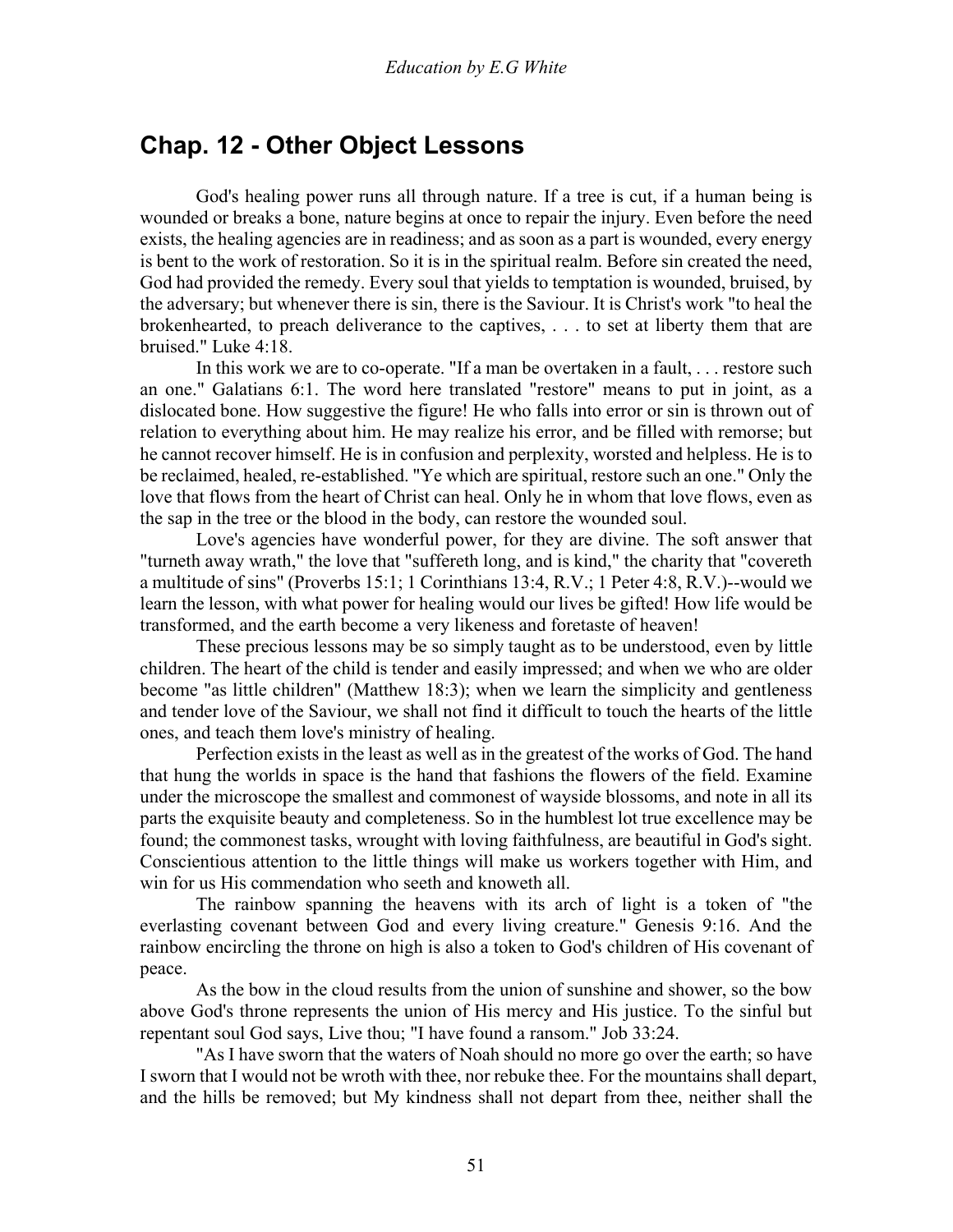covenant of My peace be removed, saith the Lord that hath mercy on thee." Isaiah 54:9, 10.

## *The Message of the Stars*

The stars also have a message of good cheer for every human being. In those hours that come to all, when the heart is faint and temptation presses sore; when obstacles seem insurmountable, life's aims impossible of achievement, its fair promises like apples of Sodom; where, then, can such courage and steadfastness be found as in that lesson which God has bidden us learn from the stars in their untroubled course?

 "Lift up your eyes on high, and behold who hath created these things, that bringeth out their host by number: He calleth them all by names by the greatness of His might, for that He is strong in power; not one faileth. Why sayest thou, O Jacob, and speakest, O Israel, My way is hid from the Lord, and my judgment is passed over from my God? Hast thou not known? hast thou not heard, that the everlasting God, the Lord, the Creator of the ends of the earth, fainteth not, neither is weary? there is no searching of His understanding. He giveth power to the faint; and to them that have no might He increaseth strength." "Fear thou not; for I am with thee: be not dismayed for I am Thy God: I will strengthen thee; yea, I will help thee; yea, I will uphold thee with the right hand of My righteousness." "I the Lord thy God will hold thy right hand, saying unto thee, Fear not; I will help thee." Isaiah 40:26-29; 41:10, 13.

 The palm tree, beaten by the scorching sun and the fierce sandstorm, stands green and flourishing and fruitful in the midst of the desert. Its roots are fed by living springs. Its crown of verdure is seen afar over the parched, desolate plain; and the traveler, ready to die, urges his failing steps to the cool shade and the life-giving water.

 The tree of the desert is a symbol of what God means the life of His children in this world to be. They are to guide weary souls, full of unrest, and ready to perish in the desert of sin, to the living water. They are to point their fellow men to Him who gives the invitation, "If any man thirst, let him come unto Me, and drink." John 7:37.

 The wide, deep river, that offers a highway for the traffic and travel of nations, is valued as a world-wide benefit; but what of the little rills that help to form this noble stream? Were it not for them, the river would disappear. Upon them its very existence depends. So men called to lead in some great work are honored as if its success were due to them alone; but that success required the faithful co-operation of humbler workers almost without number--workers of whom the world knows nothing. Tasks uncommended, labor without recognition, is the lot of most of the world's toilers. And in such a lot many are filled with discontent. They feel that life is wasted. But the little rill that makes its noiseless way through grove and meadow, bearing health and fertility and beauty, is as useful in its way as the broad river. And in contributing to the river's life, it helps achieve that which alone it could never have accomplished.

 The lesson is one needed by many. Talent is too much idolized, and station too much coveted. There are too many who will do nothing unless they are recognized as leaders; too many who must receive praise, or they have no interest to labor. What we need to learn is faithfulness in making the utmost use of the powers and opportunities we have, and contentment in the lot to which Heaven assigns us.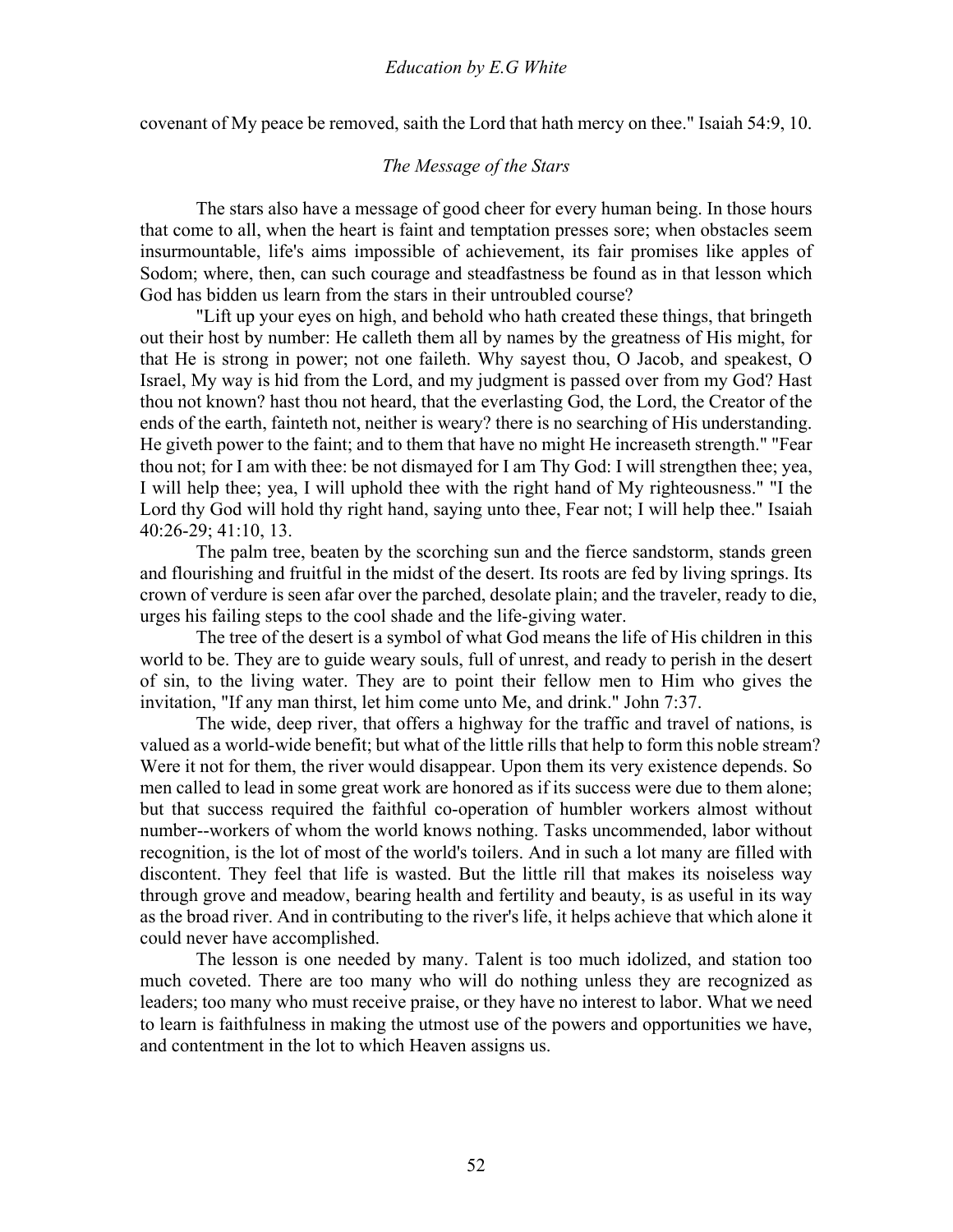#### *A Lesson of Trust*

"Ask now the beasts, and they shall teach thee; and the fowls of the air, and they shall tell thee: . . . and the fishes of the sea shall declare unto thee." "Go to the ant; . . . consider her ways." "Behold the birds." "Consider the ravens." Job 12:7, 8; Proverbs 6:6; Matthew 6:26, R.V.; Luke 12:24.

 We are not merely to tell the child about these creatures of God. The animals themselves are to be his teachers. The ants teach lessons of patient industry, of perseverance in surmounting obstacles, of providence for the future. And the birds are teachers of the sweet lesson of trust. Our heavenly Father provides for them; but they must gather the food, they must build their nests and rear their young. Every moment they are exposed to enemies that seek to destroy them. Yet how cheerily they go about their work! how full of joy are their little songs!

 How beautiful the psalmist's description of God's care for the creatures of the woods--

> "The high hills are a refuge for the wild goats; And the rocks for the conies." Psalm 104:18.

He sends the springs to run among the hills, where the birds have their habitation, and "sing among the branches." Psalm 104:12. All the creatures of the woods and hills are a part of His great household. He opens His hand, and satisfies "the desire of every living thing." Psalm 145:16.

 The eagle of the Alps is sometimes beaten down by the tempest into the narrow defiles of the mountains. Storm clouds shut in this mighty bird of the forest, their dark masses separating her from the sunny heights where she has made her home. Her efforts to escape seem fruitless. She dashes to and fro, beating the air with her strong wings, and waking the mountain echoes with her cries. At length, with a note of triumph, she darts upward, and, piercing the clouds, is once more in the clear sunlight, with the darkness and tempest far beneath. So we may be surrounded with difficulties, discouragement, and darkness. Falsehood, calamity, injustice, shut us in. There are clouds that we cannot dispel. We battle with circumstances in vain. There is one, and but one, way of escape. The mists and fogs cling to the earth; beyond the clouds God's light is shining. Into the sunlight of His presence we may rise on the wings of faith.

 Many are the lessons that may thus be learned. Self-reliance, from the tree that, growing alone on plain or mountainside, strikes down its roots deep into the earth, and in its rugged strength defies the tempest. The power of early influence, from the gnarled, shapeless trunk, bent as a sapling, to which no earthly power can afterward restore its lost symmetry. The secret of a holy life, from the water lily, that, on the bosom of some slimy pool, surrounded by weeds and rubbish, strikes down its channeled stem to the pure sands beneath, and, drawing thence its life, lifts up its fragrant blossoms to the light in spotless purity.

 Thus while the children and youth gain a knowledge of facts from teachers and textbooks, let them learn to draw lessons and discern truth for themselves. In their gardening, question them as to what they learn from the care of their plants. As they look on a beautiful landscape, ask them why God clothed the fields and woods with such lovely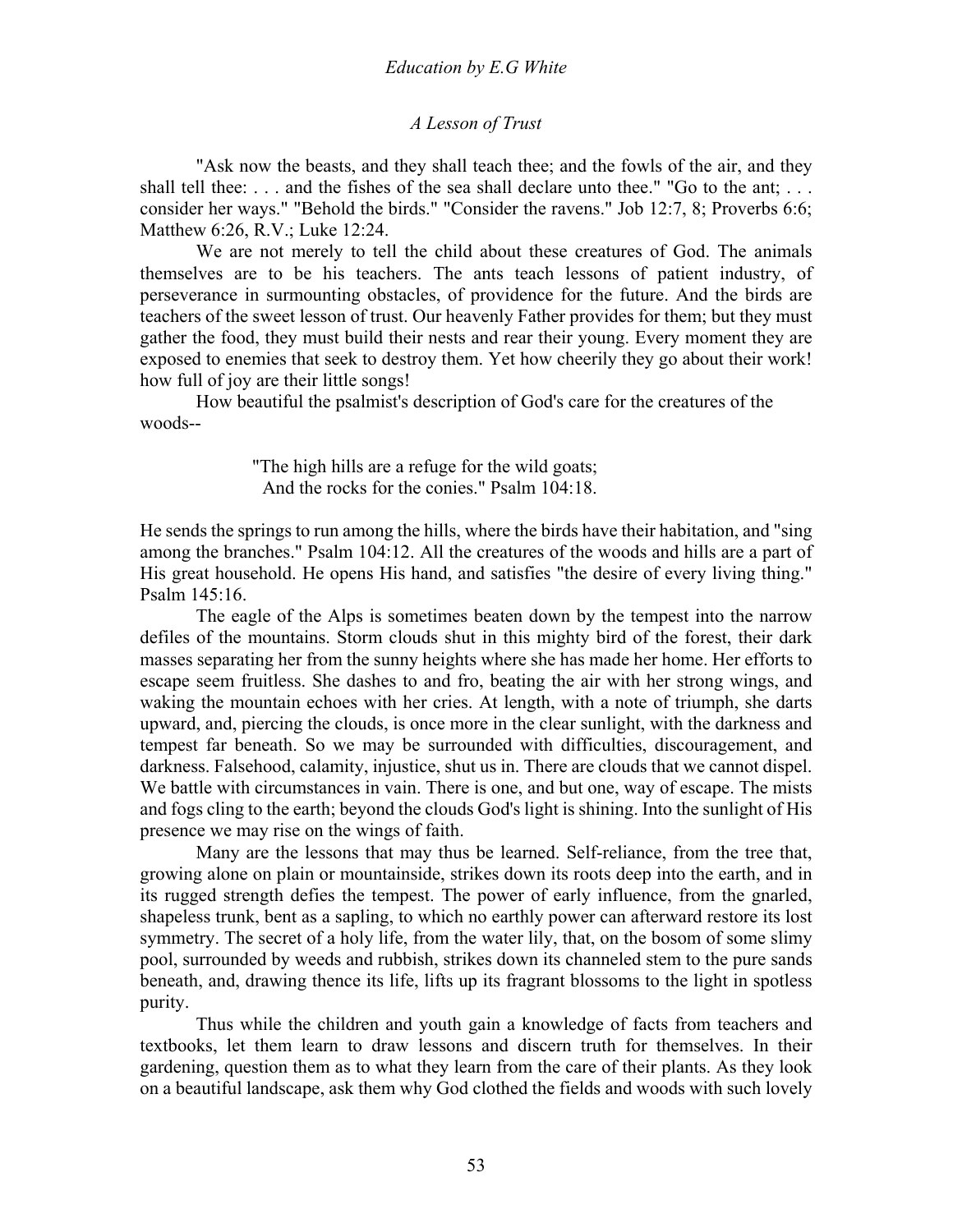and varied hues. Why was not all colored a somber brown? When they gather the flowers, lead them to think why He spared us the beauty of these wanderers from Eden. Teach them to notice the evidences everywhere manifest in nature of God's thought for us, the wonderful adaptation of all things to our need and happiness.

 He alone who recognizes in nature his Father's handiwork, who in the richness and beauty of the earth reads the Father's handwriting--he alone learns from the things of nature their deepest lessons, and receives their highest ministry. Only he can fully appreciate the significance of hill and vale, river and sea, who looks upon them as an expression of the thought of God, a revelation of the Creator.

 Many illustrations from nature are used by the Bible writers, and as we observe the things of the natural world, we shall be enabled, under the guiding of the Holy Spirit, more fully to understand the lessons of God's word. It is thus that nature becomes a key to the treasure house of the word.

 Children should be encouraged to search out in nature the objects that illustrate Bible teachings, and to trace in the Bible the similitudes drawn from nature. They should search out, both in nature and in Holy Writ, every object representing Christ, and those also that He employed in illustrating truth. Thus may they learn to see Him in tree and vine, in lily and rose, in sun and star. They may learn to hear His voice in the song of birds, in the sighing of the trees, in the rolling thunder, and in the music of the sea. And every object in nature will repeat to them His precious lessons.

 To those who thus acquaint themselves with Christ, the earth will nevermore be a lonely and desolate place. It will be their Father's house, filled with the presence of Him who once dwelt among men.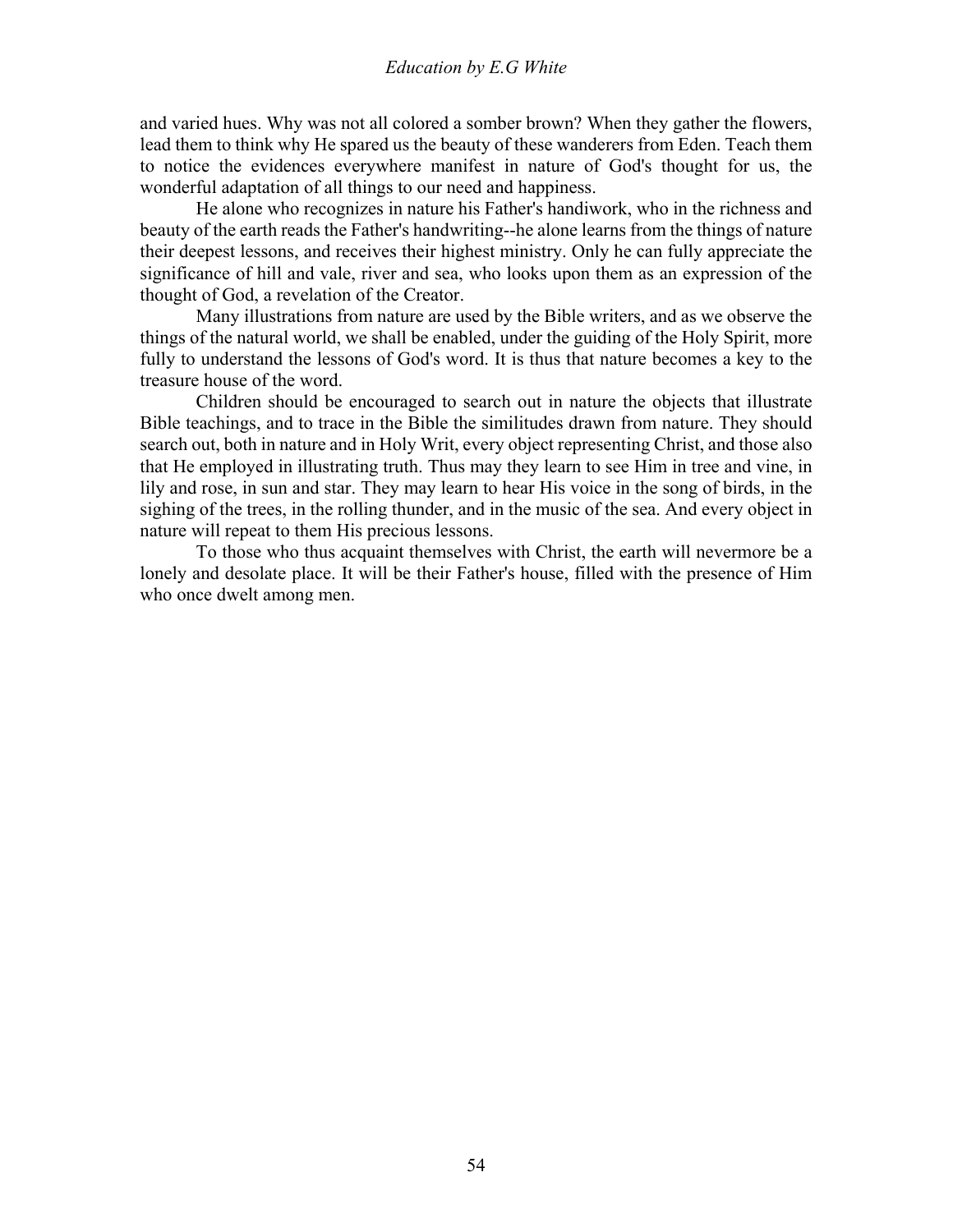# **Chap. 13 - Mental and Spiritual Culture**

 For the mind and the soul, as well as for the body, it is God's law that strength is acquired by effort. It is exercise that develops. In harmony with this law, God has provided in His word the means for mental and spiritual development.

 The Bible contains all the principles that men need to understand in order to be fitted either for this life or for the life to come. And these principles may be understood by all. No one with a spirit to appreciate its teaching can read a single passage from the Bible without gaining from it some helpful thought. But the most valuable teaching of the Bible is not to be gained by occasional or disconnected study. Its great system of truth is not so presented as to be discerned by the hasty or careless reader. Many of its treasures lie far beneath the surface, and can be obtained only by diligent research and continuous effort. The truths that go to make up the great whole must be searched out and gathered up, "here a little, and there a little." Isaiah 28:10.

 When thus searched out and brought together, they will be found to be perfectly fitted to one another. Each Gospel is a supplement to the others, every prophecy an explanation of another, every truth a development of some other truth. The types of the Jewish economy are made plain by the gospel. Every principle in the word of God has its place, every fact its bearing. And the complete structure, in design and execution, bears testimony to its Author. Such a structure no mind but that of the Infinite could conceive or fashion.

 In searching out the various parts and studying their relationship, the highest faculties of the human mind are called into intense activity. No one can engage in such study without developing mental power.

 And not alone in searching out truth and bringing it together does the mental value of Bible study consist. It consists also in the effort required to grasp the themes presented. The mind occupied with commonplace matters only, becomes dwarfed and enfeebled. If never tasked to comprehend grand and far-reaching truths, it after a time loses the power of growth. As a safeguard against this degeneracy, and a stimulus to development, nothing else can equal the study of God's word. As a means of intellectual training, the Bible is more effective than any other book, or all other books combined. The greatness of its themes, the dignified simplicity of its utterances, the beauty of its imagery, quicken and uplift the thoughts as nothing else can. No other study can impart such mental power as does the effort to grasp the stupendous truths of revelation. The mind thus brought in contact with the thoughts of the Infinite cannot but expand and strengthen.

 And even greater is the power of the Bible in the development of the spiritual nature. Man, created for fellowship with God, can only in such fellowship find his real life and development. Created to find in God his highest joy, he can find in nothing else that which can quiet the cravings of the heart, can satisfy the hunger and thirst of the soul. He who with sincere and teachable spirit studies God's word, seeking to comprehend its truths, will be brought in touch with its Author; and, except by his own choice, there is no limit to the possibilities of his development.

 In its wide range of style and subjects the Bible has something to interest every mind and appeal to every heart. In its pages are found history the most ancient; biography the truest to life; principles of government for the control of the state, for the regulation of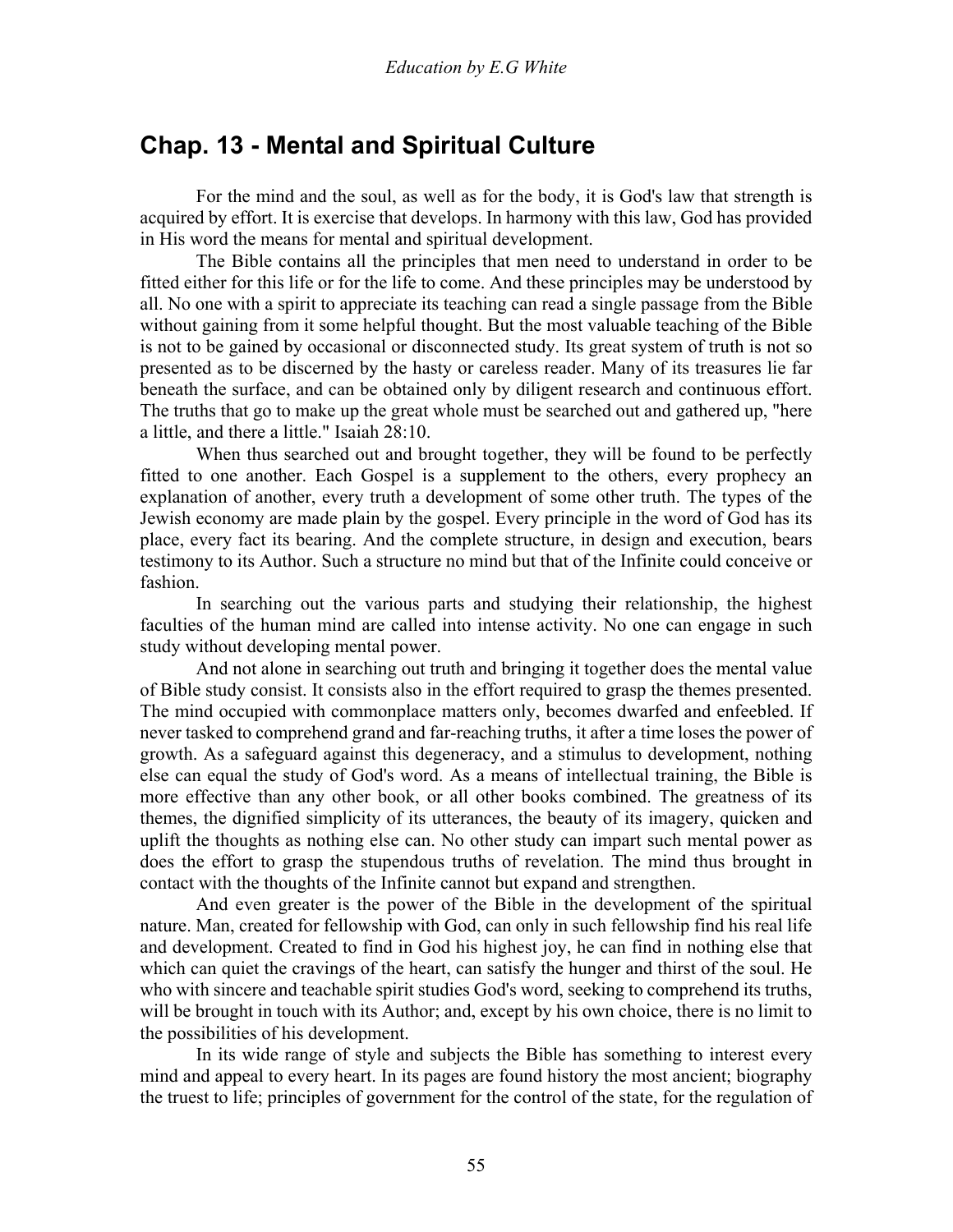the household--principles that human wisdom has never equaled. It contains philosophy the most profound, poetry the sweetest and the most sublime, the most impassioned and the most pathetic. Immeasurably superior in value to the productions of any human author are the Bible writings, even when thus considered; but of infinitely wider scope, of infinitely greater value, are they when viewed in their relation to the grand central thought. Viewed in the light of this thought, every topic has a new significance. In the most simply stated truths are involved principles that are as high as heaven and that compass eternity.

 The central theme of the Bible, the theme about which every other in the whole book clusters, is the redemption plan, the restoration in the human soul of the image of God. From the first intimation of hope in the sentence pronounced in Eden to that last glorious promise of the Revelation, "They shall see His face; and His name shall be in their foreheads" (Revelation 22:4), the burden of every book and every passage of the Bible is the unfolding of this wondrous theme,--man's uplifting,--the power of God, "which giveth us the victory through our Lord Jesus Christ." 1 Corinthians 15:57.

 He who grasps this thought has before him an infinite field for study. He has the key that will unlock to him the whole treasure house of God's word.

 The science of redemption is the science of all sciences; the science that is the study of the angels and of all the intelligences of the unfallen worlds; the science that engages the attention of our Lord and Saviour; the science that enters into the purpose brooded in the mind of the Infinite--"kept in silence through times eternal" (Romans 16:25, R.V.); the science that will be the study of God's redeemed throughout endless ages. This is the highest study in which it is possible for man to engage. As no other study can, it will quicken the mind and uplift the soul.

 "The excellency of knowledge is, that wisdom giveth life to them that have it." "The words that I speak unto you," said Jesus, "they are spirit, and they are life." "This is life eternal, that they should know Thee the only true God, and Him whom Thou didst send." Ecclesiastes 7:12; John 6:63; 17:3, R.V.

 The creative energy that called the worlds into existence is in the word of God. This word imparts power; it begets life. Every command is a promise; accepted by the will, received into the soul, it brings with it the life of the Infinite One. It transforms the nature and re-creates the soul in the image of God.

 The life thus imparted is in like manner sustained. "By every word that proceedeth out of the mouth of God" (Matthew 4:4) shall man live.

 The mind, the soul, is built up by that upon which it feeds; and it rests with us to determine upon what it shall be fed. It is within the power of everyone to choose the topics that shall occupy the thoughts and shape the character. Of every human being privileged with access to the Scriptures, God says, "I have written to him the great things of My law." "Call unto Me, and I will answer thee, and show thee great and mighty things, which thou knowest not." Hosea 8:12; Jeremiah 33:3.

 With the word of God in his hands, every human being, wherever his lot in life may be cast, may have such companionship as he shall choose. In its pages he may hold converse with the noblest and best of the human race, and may listen to the voice of the Eternal as He speaks with men. As he studies and meditates upon the themes into which "the angels desire to look" (1 Peter 1:12), he may have their companionship. He may follow the steps of the heavenly Teacher, and listen to His words as when He taught on mountain and plain and sea. He may dwell in this world in the atmosphere of heaven,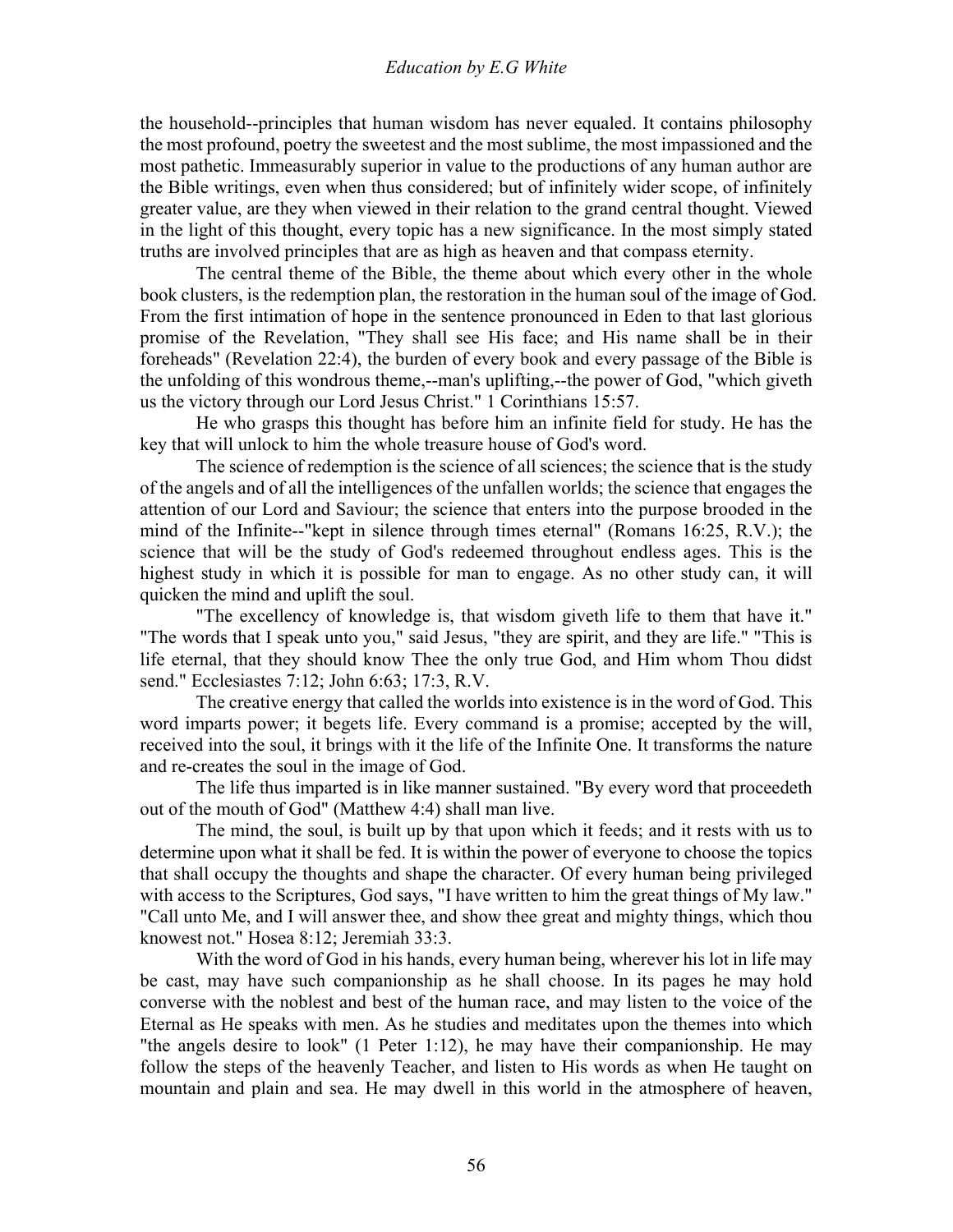imparting to earth's sorrowing and tempted ones thoughts of hope and longings for holiness; himself coming closer and still closer into fellowship with the Unseen; like him of old who walked with God, drawing nearer and nearer the threshold of the eternal world, until the portals shall open, and he shall enter there. He will find himself no stranger. The voices that will greet him are the voices of the holy ones, who, unseen, were on earth his companions --voices that here he learned to distinguish and to love. He who through the word of God has lived in fellowship with heaven, will find himself at home in heaven's companionship.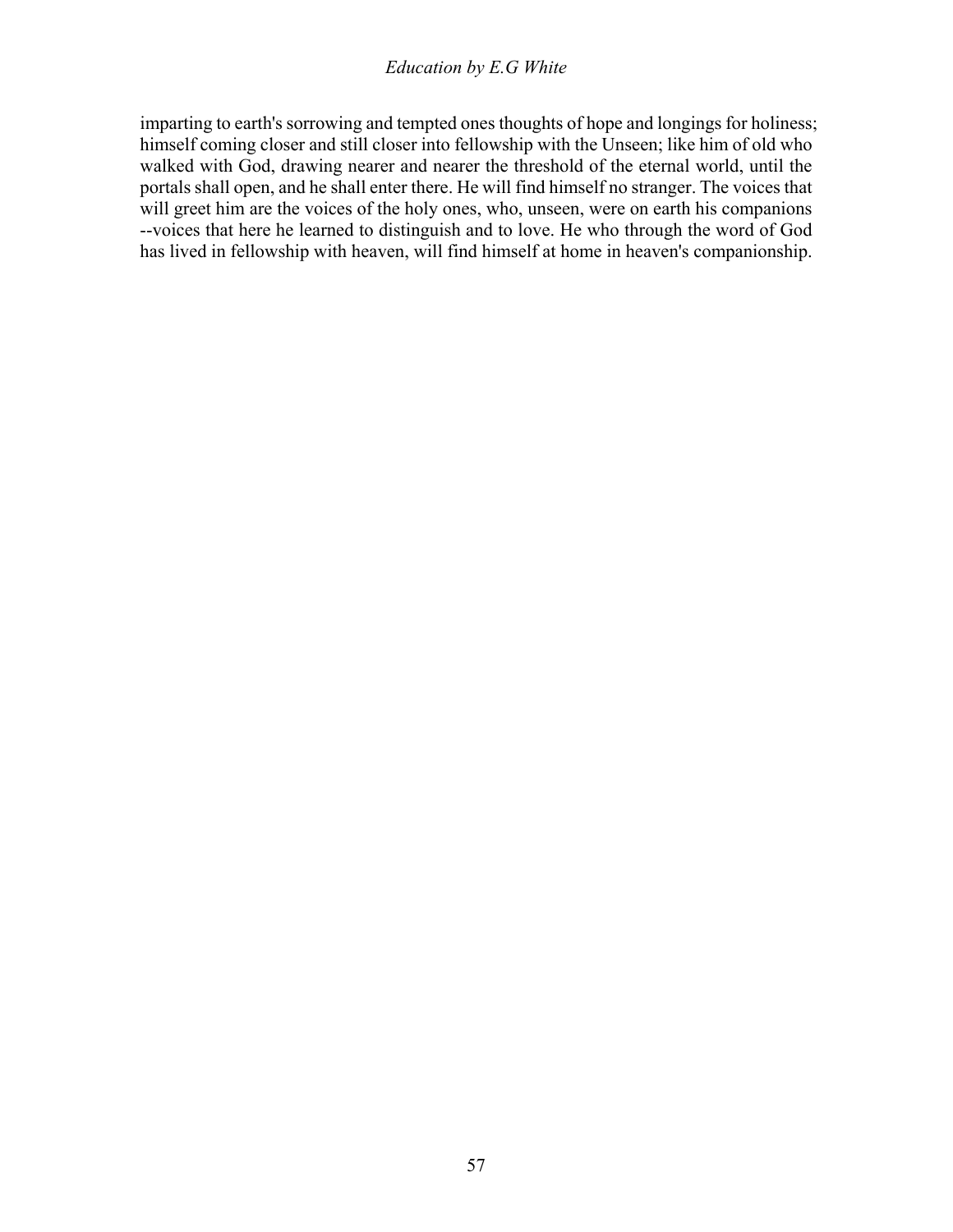# **Chap. 14 - Science and the Bible**

 Since the book of nature and the book of revelation bear the impress of the same master mind, they cannot but speak in harmony. By different methods, and in different languages, they witness to the same great truths. Science is ever discovering new wonders; but she brings from her research nothing that, rightly understood, conflicts with divine revelation. The book of nature and the written word shed light upon each other. They make us acquainted with God by teaching us something of the laws through which He works.

 Inferences erroneously drawn from facts observed in nature have, however, led to supposed conflict between science and revelation; and in the effort to restore harmony, interpretations of Scripture have been adopted that undermine and destroy the force of the word of God. Geology has been thought to contradict the literal interpretation of the Mosaic record of the creation. Millions of years, it is claimed, were required for the evolution of the earth from chaos; and in order to accommodate the Bible to this supposed revelation of science, the days of creation are assumed to have been vast, indefinite periods, covering thousands or even millions of years.

 Such a conclusion is wholly uncalled for. The Bible record is in harmony with itself and with the teaching of nature. Of the first day employed in the work of creation is given the record, "The evening and the morning were the first day." Genesis 1:5. And the same in substance is said of each of the first six days of creation week. Each of these periods Inspiration declares to have been a day consisting of evening and morning, like every other day since that time. In regard to the work of creation itself the divine testimony is, "He spake, and it was done; He commanded, and it stood fast." Psalm 33:9. With Him who could thus call into existence unnumbered worlds, how long a time would be required for the evolution of the earth from chaos? In order to account for His works, must we do violence to His word?

 It is true that remains found in the earth testify to the existence of men, animals, and plants much larger than any now known. These are regarded as proving the existence of vegetable and animal life prior to the time of the Mosaic record. But concerning these things Bible history furnishes ample explanation. Before the Flood the development of vegetable and animal life was immeasurably superior to that which has since been known. At the Flood the surface of the earth was broken up, marked changes took place, and in the re-formation of the earth's crust were preserved many evidences of the life previously existing. The vast forests buried in the earth at the time of the Flood, and since changed to coal, form the extensive coal fields, and yield the supplies of oil that minister to our comfort and convenience today. These things, as they are brought to light, are so many witnesses mutely testifying to the truth of the word of God.

 Akin to the theory concerning the evolution of the earth is that which attributes to an ascending line of germs, mollusks, and quadrupeds the evolution of man, the crowning glory of the creation.

When consideration is given to man's opportunities for research; how brief his life; how limited his sphere of action; how restricted his vision; how frequent and how great the errors in his conclusions, especially as concerns the events thought to antedate Bible history; how often the supposed deductions of science are revised or cast aside; with what readiness the assumed period of the earth's development is from time to time increased or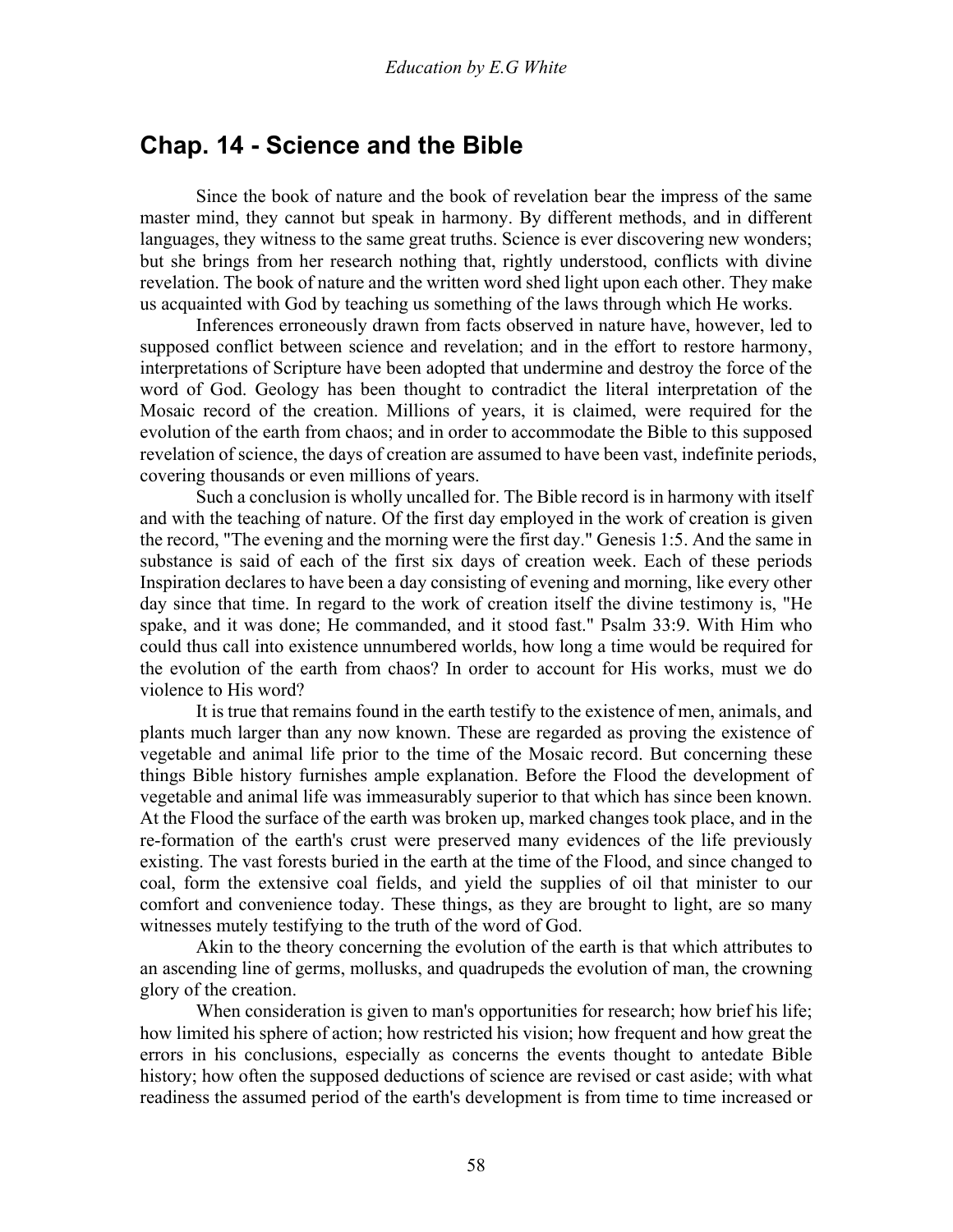diminished by millions of years; and how the theories advanced by different scientists conflict with one another, --considering all this, shall we, for the privilege of tracing our descent from germs and mollusks and apes, consent to cast away that statement of Holy Writ, so grand in its simplicity, "God created man in His own image, in the image of God created He him"? Genesis 1:27. Shall we reject that genealogical record,--prouder than any treasured in the courts of kings,--"which was the son of Adam, which was the son of God"? Luke 3:38.

 Rightly understood, both the revelations of science and the experiences of life are in harmony with the testimony of Scripture to the constant working of God in nature.

 In the hymn recorded by Nehemiah, the Levites sang, "Thou, even Thou, art Lord alone; Thou hast made heaven, the heaven of heavens, with all their host, the earth, and all things that are therein, the seas, and all that is therein, and Thou preservest them all." Nehemiah 9:6.

 As regards this earth, Scripture declares the work of creation to have been completed. "The works were finished from the foundation of the world." Hebrews 4:3. But the power of God is still exercised in upholding the objects of His creation. It is not because the mechanism once set in motion continues to act by its own inherent energy that the pulse beats, and breath follows breath. Every breath, every pulsation of the heart, is an evidence of the care of Him in whom we live and move and have our being. From the smallest insect to man, every living creature is daily dependent upon His providence.

"These wait all upon Thee. . . . That Thou givest them they gather: Thou openest Thine hand, they are filled with good. Thou hidest Thy face, they are troubled: Thou takest away their breath, they die, And return to their dust. Thou sendest forth Thy Spirit, they are created: And Thou renewest the face of the earth." Psalm 104:27-30.

"He stretcheth out the north over the empty place, And hangeth the earth upon nothing. He bindeth up the waters in His thick clouds; And the cloud is not rent under them.... He hath compassed the waters with bounds, Until the day and night come to an end."

"The pillars of heaven tremble And are astonished at His rebuke. He stilleth the sea with His power. . . . By His Spirit the heavens are beauty; His hand hath pierced the gliding serpent. Lo, these are but the outskirts of His ways: And how small a whisper do we hear of Him! But the thunder of His power who can understand?"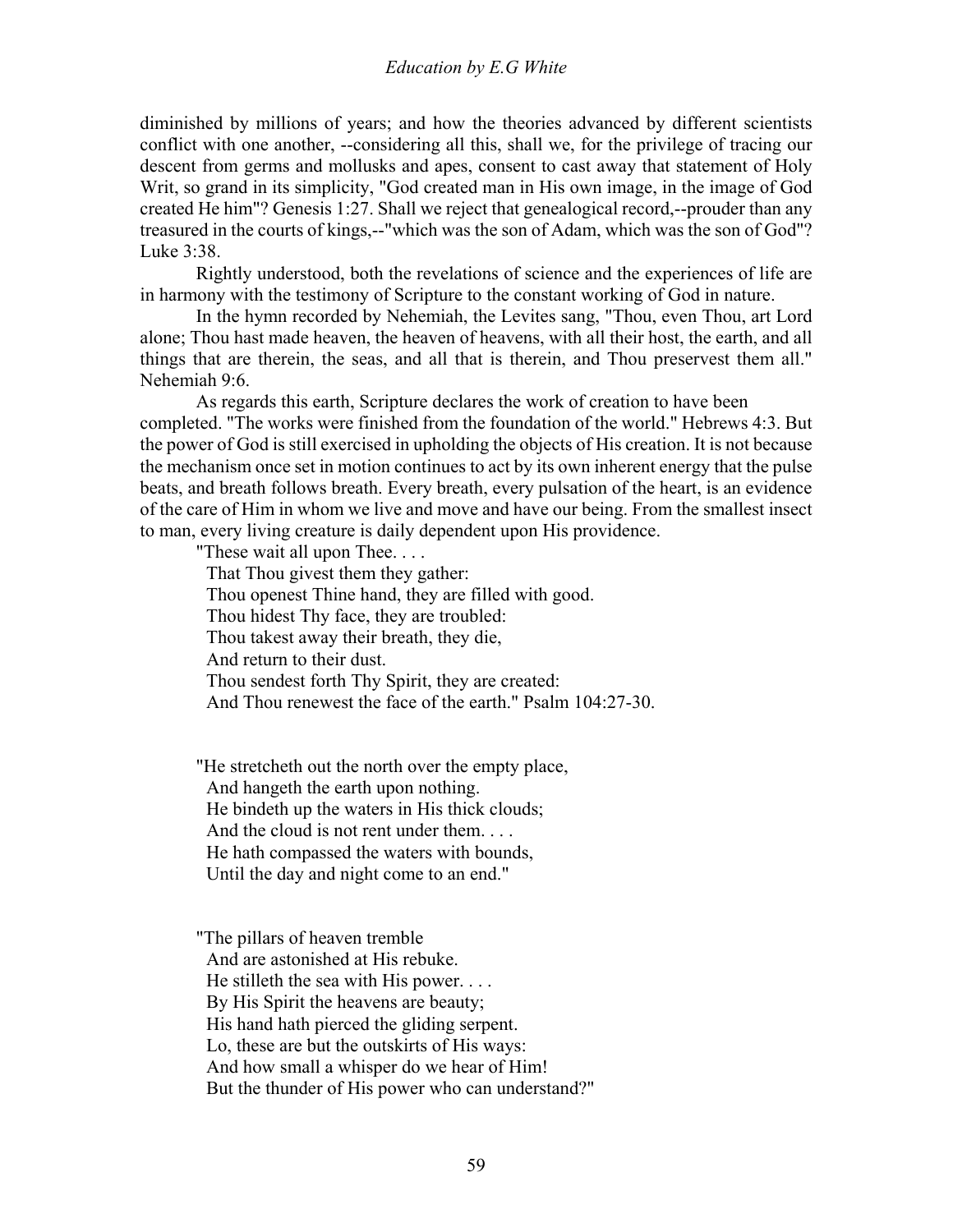Job 26:7-10; 26:11-14, R.V., margin. "The Lord hath His way in the whirlwind and in the

storm,

And the clouds are the dust of His feet." Nahum 1:3.

 The mighty power that works through all nature and sustains all things is not, as some men of science claim, merely an all-pervading principle, an actuating energy. God is a spirit; yet He is a personal being, for man was made in His image. As a personal being, God has revealed Himself in His Son. Jesus, the outshining of the Father's glory, "and the express image of His person" (Hebrews 1:3), was on earth found in fashion as a man. As a personal Savior He came to the world. As a personal Savior He ascended on high. As a personal Savior He intercedes in the heavenly courts. Before the throne of God in our behalf ministers "One like the Son of man." Daniel 7:13.

 The apostle Paul, writing by the Holy Spirit, declares of Christ that "all things have been created through Him, and unto Him; and He is before all things, and in Him all things hold together." Colossians 1:16,17, R.V., margin. The hand that sustains the worlds in space, the hand that holds in their orderly arrangement and tireless activity all things throughout the universe of God, is the hand that was nailed to the cross for us.

 The greatness of God is to us incomprehensible. "The Lord's throne is in heaven" (Psalm 11:4); yet by His Spirit He is everywhere present. He has an intimate knowledge of, and a personal interest in, all the works of His hand.

"Who is like unto the Lord our God, who dwelleth on high, Who humbleth Himself to behold the things that are in heaven, and in the earth!"

"Whither shall I go from Thy Spirit? Or whither shall I flee from Thy presence? If I ascend up into heaven, Thou art there: If I make my bed in the grave (see Psalm 139:8, R.V.; Job 26:6, R.V., margin), behold, Thou art there. "If I take the wings of the morning, And dwell in the uttermost parts of the sea; Even there shall Thy hand lead me, And Thy right hand shall hold me." Psalms 113:5, 6; 139:7-10. "Thou knowest my downsitting and mine uprising, Thou understandest my thought afar off. Thou searchest out my path and my lying down, And art acquainted with all my ways. . . . Thou hast beset me behind and before, And laid Thine hand upon me. Such knowledge is too wonderful for me; It is high, I cannot attain unto it." Psalm 139:2-6, R.V. It was the Maker of all things who ordained the wonderful adaptation of means to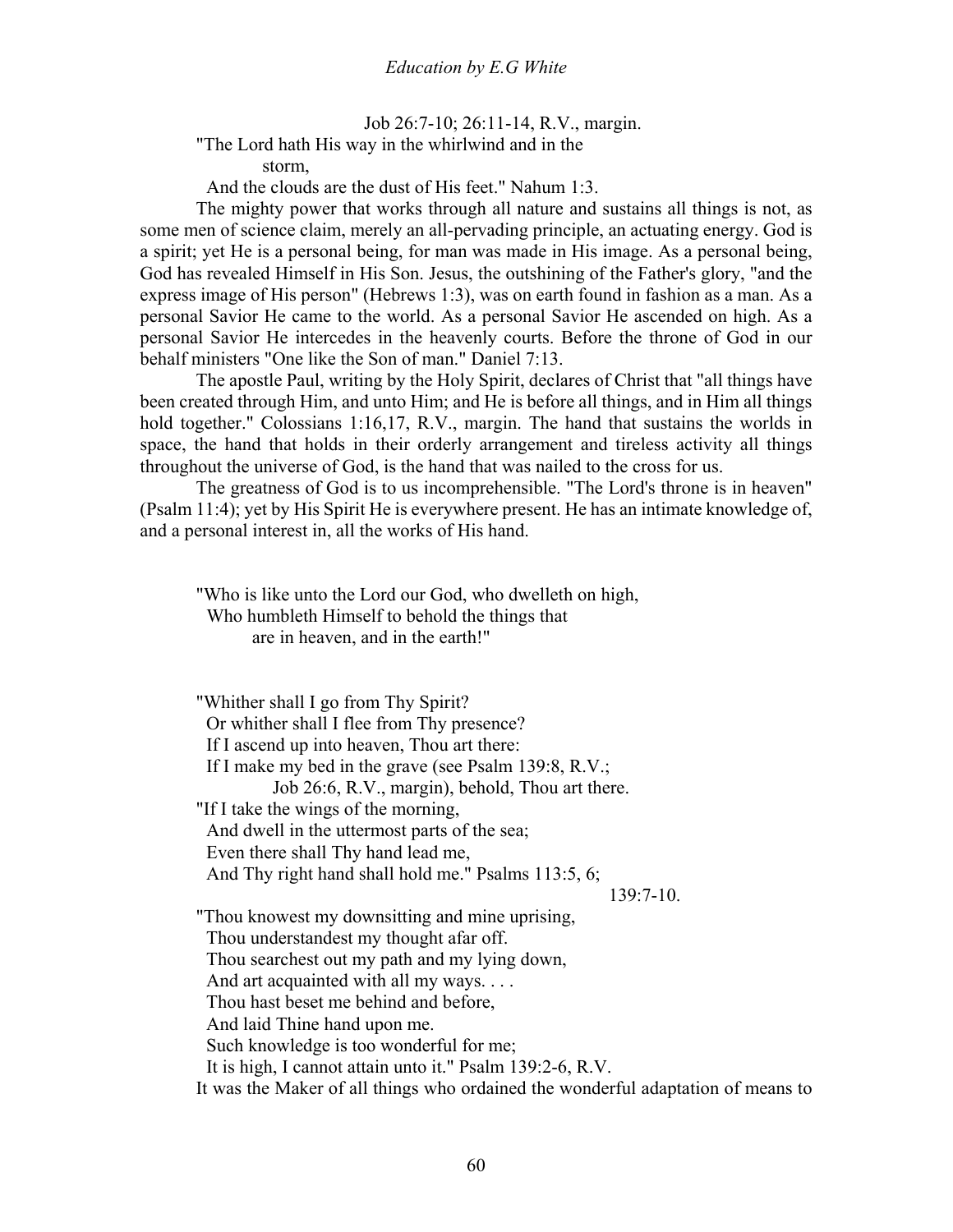end, of supply to need. It was He who in the material world provided that every desire implanted should be met. It was He who created the human soul, with its capacity for knowing and for loving. And He is not in Himself such as to leave the demands of the soul unsatisfied. No intangible principle, no impersonal essence or mere abstraction, can satisfy the needs and longings of human beings in this life of struggle with sin and sorrow and pain. It is not enough to believe in law and force, in things that have no pity, and never hear the cry for help. We need to know of an almighty arm that will hold us up, of an infinite Friend that pities us. We need to clasp a hand that is warm, to trust in a heart full of tenderness. And even so God has in His word revealed Himself.

 He who studies most deeply into the mysteries of nature will realize most fully his own ignorance and weakness. He will realize that there are depths and heights which he cannot reach, secrets which he cannot penetrate, vast fields of truth lying before him unentered. He will be ready to say, with Newton, "I seem to myself to have been like a child on the seashore finding pebbles and shells, while the great ocean of truth lay undiscovered before me."

 The deepest students of science are constrained to recognize in nature the working of infinite power. But to man's unaided reason, nature's teaching cannot but be contradictory and disappointing. Only in the light of revelation can it be read aright. "Through faith we understand." Hebrews 11:3.

 "In the beginning God." Genesis 1:1. Here alone can the mind in its eager questioning, fleeing as the dove to the ark, find rest. Above, beneath, beyond, abides Infinite Love, working out all things to accomplish "the good pleasure of His goodness." 2 Thessalonians 1:11.

 "The invisible things of Him since the creation of the world are . . . perceived through the things that are made, even His everlasting power and divinity." Romans 1:20, R.V. But their testimony can be understood only through the aid of the divine Teacher. "What man knoweth the things of a man, save the spirit of man which is in him? even so the things of God knoweth no man, but the Spirit of God." 1 Corinthians 2:11.

 "When He, the Spirit of truth, is come, He will guide you into all truth." John 16:13. Only by the aid of that Spirit who in the beginning "was brooding upon the face of the waters;" of that Word by whom "all things were made;" of that "true Light, which lighteth every man that cometh into the world," can the testimony of science be rightly interpreted. Only by their guidance can its deepest truths be discerned.

 Only under the direction of the Omniscient One shall we, in the study of His works, be enabled to think His thoughts after Him.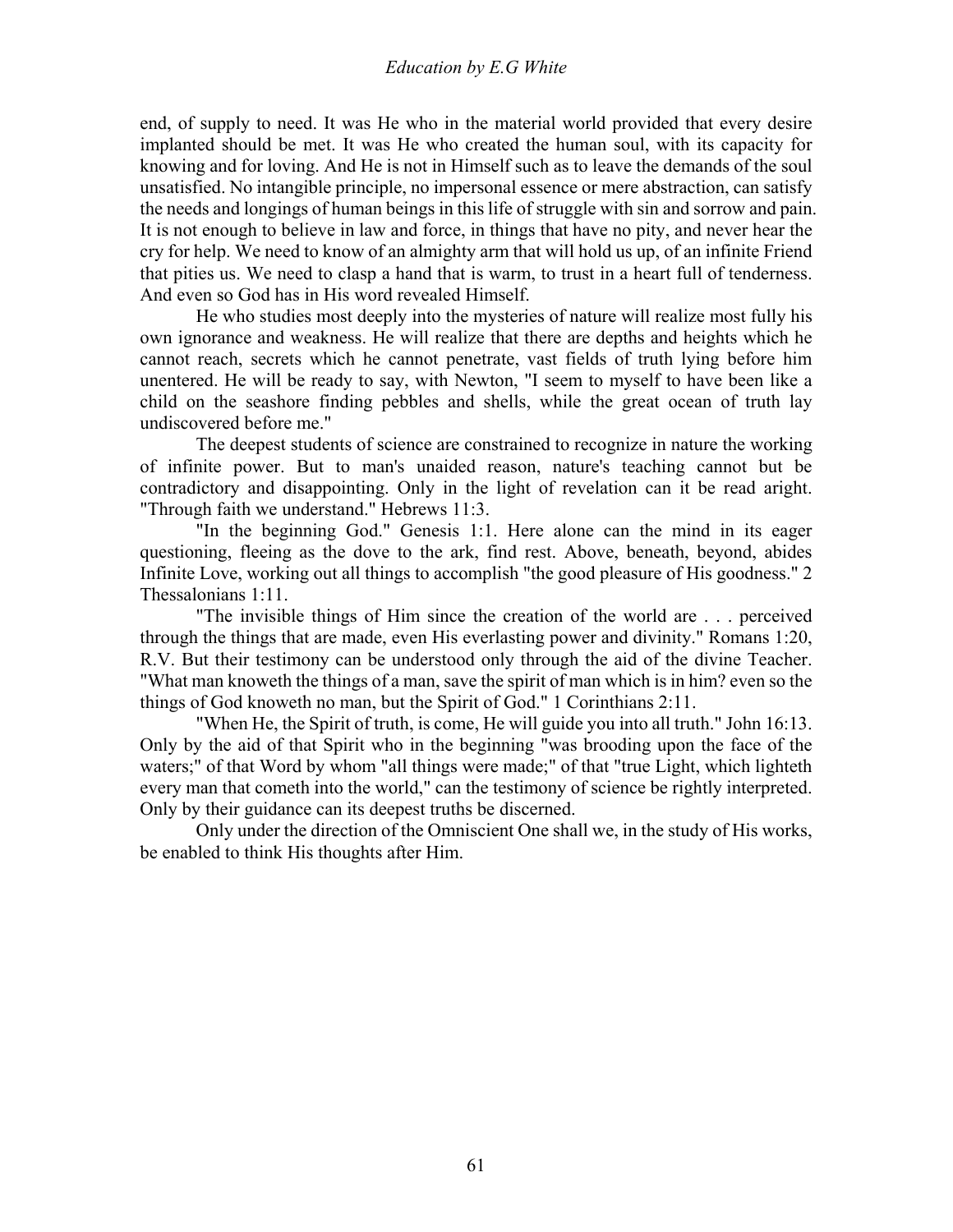# **Chap. 15 - Business Principles and Methods**

 There is no branch of legitimate business for which the Bible does not afford an essential preparation. Its principles of diligence, honesty, thrift, temperance, and purity are the secret of true success. These principles, as set forth in the book of Proverbs, constitute a treasury of practical wisdom. Where can the merchant, the artisan, the director of men in any department of business, find better maxims for himself or for his employees than are found in these words of the wise man:

 "Seest thou a man diligent in his business? he shall stand before kings; he shall not stand before mean men." Proverbs 22:29.

 "In all labor there is profit: but the talk of the lips tendeth only to penury." Proverbs 14:23.

 "The soul of the sluggard desireth, and hath nothing." "The drunkard and the glutton shall come to poverty: and drowsiness shall clothe a man with rags." Proverbs 13:4; 23:21.

 "A talebearer revealeth secrets: therefore meddle not with him that flattereth with his lips." Proverbs 20:19.

 "He that hath knowledge spareth his words;" but "every fool will be meddling." Proverbs 17:27; 20:3.

 "Go not in the way of evil men;" "can one go upon hot coals, and his feet not be burned?" Proverbs 4:14; 6:28.

"He that walketh with wise men shall be wise." Proverbs 13:20.

"A man that hath friends must show himself friendly." Proverbs 18:24.

 The whole circle of our obligation to one another is covered by that word of Christ's, "Whatsoever ye would that men should do to you, do ye even so to them." Matthew 7:12.

 How many a man might have escaped financial failure and ruin by heeding the warnings, so often repeated and emphasized in the Scriptures:

"He that maketh haste to be rich shall not be innocent." Proverbs 28:20.

 "Wealth gotten in haste shall be diminished: but he that gathereth by labor shall have increase." Proverbs 13:11, R.V., margin.

 "The getting of treasures by a lying tongue is a vanity tossed to and fro of them that seek death." Proverbs 21:6.

"The borrower is servant to the lender." Proverbs 22:7.

 "He that is surety for a stranger shall smart for it: and he that hateth suretyship is sure." Proverbs 11:15.

 "Remove not the old landmark; and enter not into the fields of the fatherless: for their Redeemer is mighty; He shall plead their cause with thee." "He that oppresseth the poor to increase his riches, and he that giveth to the rich, shall surely come to want." "Whoso diggeth a pit shall fall therein: and he that rolleth a stone, it will return upon him." Proverbs 23:10, 11; 22:16; 26:27. These are principles with which are bound up the well-being of society, of both secular and religious associations. It is these principles that give security to property and life. For all that makes confidence and co-operation possible, the world is indebted to the law of God, as given in His word, and as still traced, in lines often obscure and well-nigh obliterated, in the hearts of men.

The psalmist's words, "The law of Thy mouth is better unto me than thousands of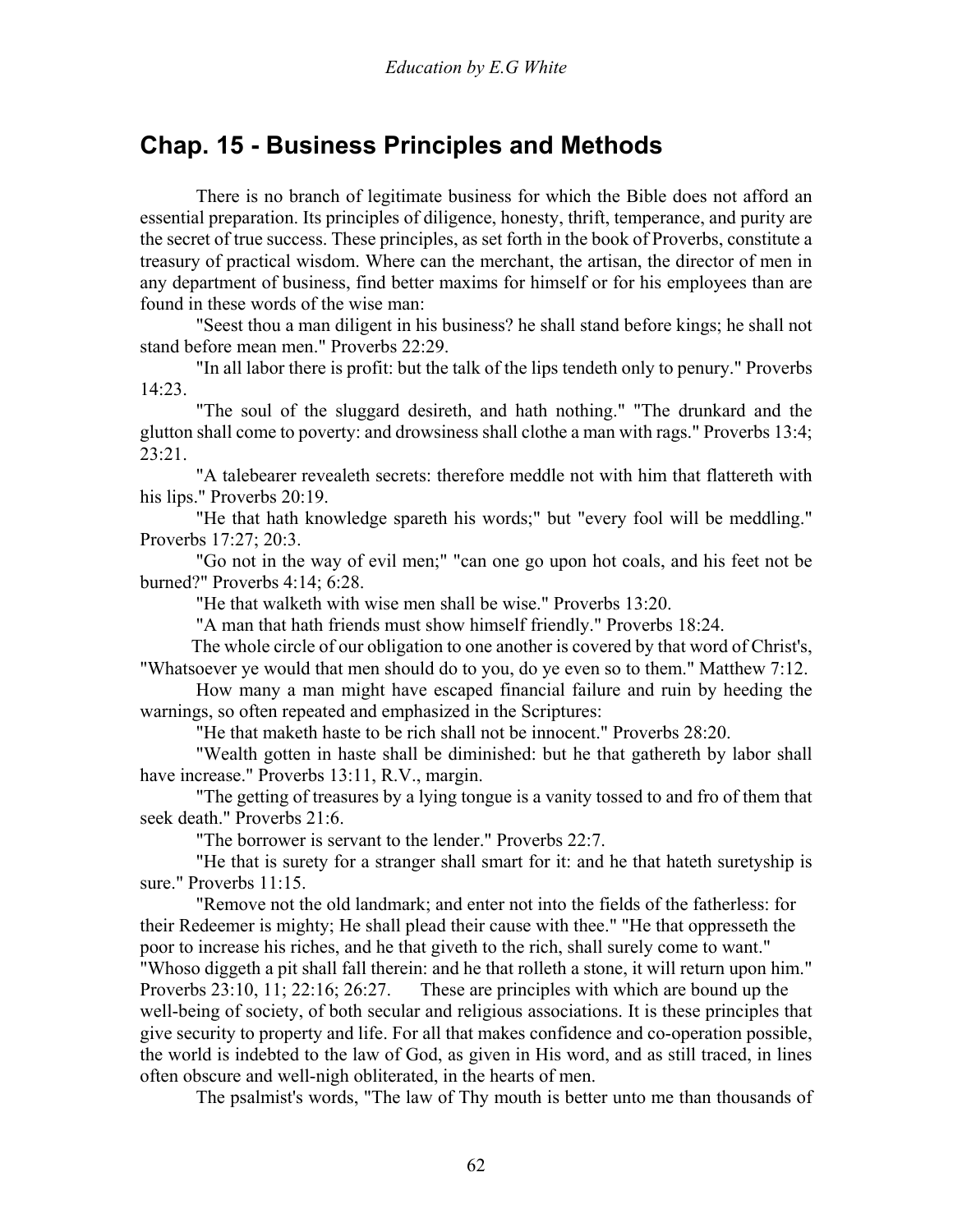gold and silver" (Psalm 119:72), state that which is true from other than a religious point of view. They state an absolute truth and one that is recognized in the business world. Even in this age of passion for money getting, when competition is so sharp and methods are so unscrupulous, it is still widely acknowledged that, for a young man starting in life, integrity, diligence, temperance, purity, and thrift constitute a better capital than any amount of mere money.

 Yet even of those who appreciate the value of these qualities and acknowledge the Bible as their source, there are but few who recognize the principle upon which they depend.

 That which lies at the foundation of business integrity and of true success is the recognition of God's ownership. The Creator of all things, He is the original proprietor. We are His stewards. All that we have is a trust from Him, to be used according to His direction.

 This is an obligation that rests upon every human being. It has to do with the whole sphere of human activity. Whether we recognize it or not, we are stewards, supplied from God with talents and facilities, and placed in the world to do a work appointed by Him.

 To every man is given "his work" (Mark 13:34), the work for which his capabilities adapt him, the work which will result in greatest good to himself and to his fellow men, and in greatest honor to God.

 Thus our business or calling is a part of God's great plan, and, so long as it is conducted in accordance with His will, He Himself is responsible for the results. "Laborers together with God" (1 Corinthians 3:9), our part is faithful compliance with His directions. Thus there is no place for anxious care. Diligence, fidelity, caretaking, thrift, and discretion are called for. Every faculty is to be exercised to its highest capacity. But the dependence will be, not on the successful outcome of our efforts, but on the promise of God. The word that fed Israel in the desert, and sustained Elijah through the time of famine, has the same power today. "Be not therefore anxious (R.V.), saying, What shall we eat? or, What shall we drink? . . . Seek ye first the kingdom of God, and His righteousness; and all these things shall be added unto you." Matthew 6:31-33.

 He who gives men power to get wealth has with the gift bound up an obligation. Of all that we acquire He claims a specified portion. The tithe is the Lord's. "All the tithe of the land, whether of the seed of the land, or of the fruit of the tree," "the tithe of the herd, or of the flock, . . . shall be holy unto the Lord." Leviticus 27:30, 32. The pledge made by Jacob at Bethel shows the extent of the obligation. "Of all that Thou shalt give me," he said, "I will surely give the tenth unto Thee." Genesis 28:22.

 "Bring ye all the tithes into the storehouse" (Malachi 3:10), is God's command. No appeal is made to gratitude or to generosity. This is a matter of simple honesty. The tithe is the Lord's; and He bids us return to Him that which is His own.

 "It is required in stewards, that a man be found faithful." 1 Corinthians 4:2. If honesty is an essential principle of business life, must we not recognize our obligation to God--the obligation that underlies every other?

 By the terms of our stewardship we are placed under obligation, not only to God, but to man. To the infinite love of the Redeemer every human being is indebted for the gifts of life. Food and raiment and shelter, body and mind and soul--all are the purchase of His blood. And by the obligation of gratitude and service thus imposed, Christ has bound us to our fellow men. He bids us, "By love serve one another." Galatians 5:13. "Inasmuch as ye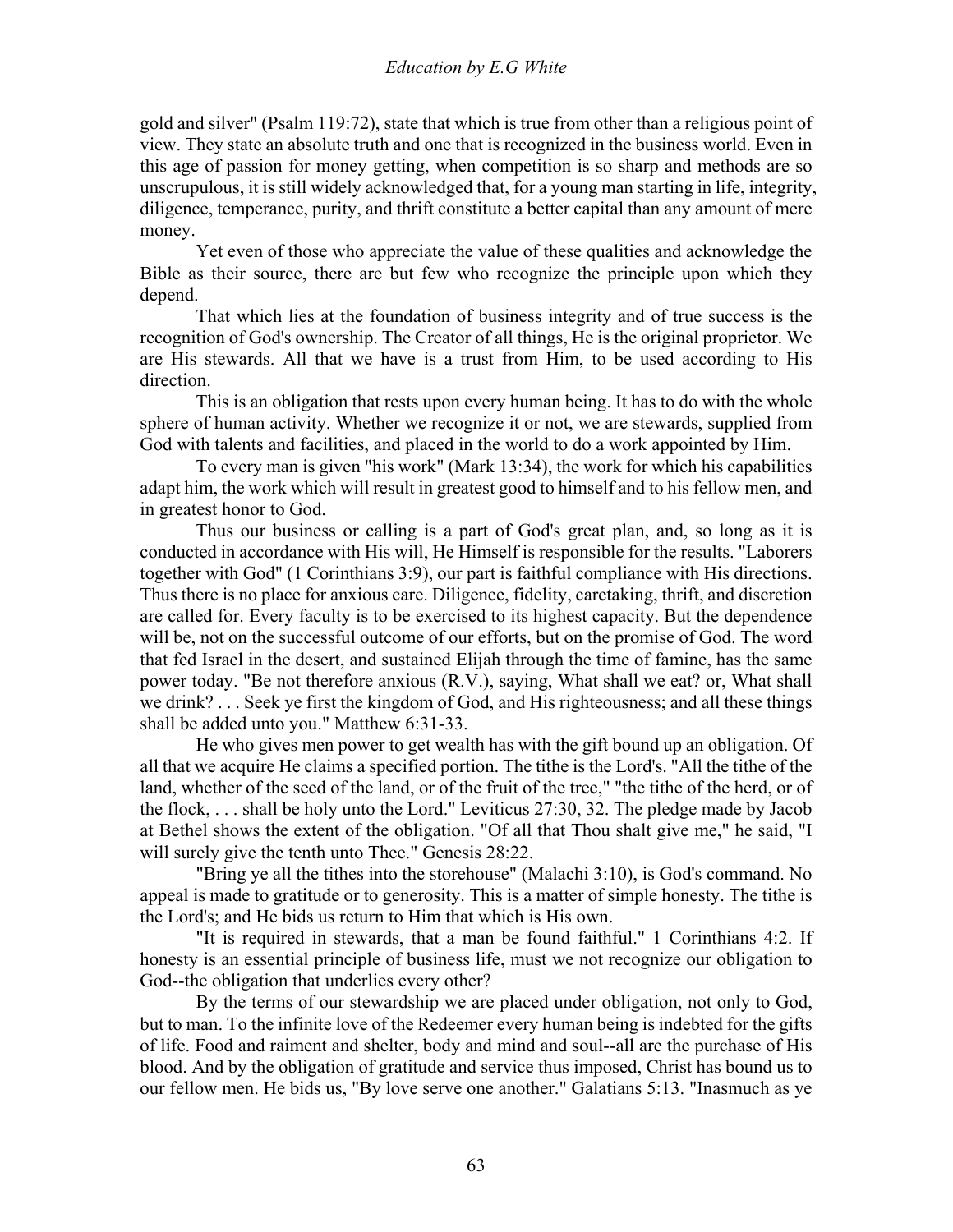have done it unto one of the least of these My brethren, ye have done it unto Me." Matthew  $25:40.$ 

 "I am debtor," Paul declares, "both to the Greeks, and to the barbarians; both to the wise, and to the unwise." Romans 1:14. So also are we. By all that has blessed our life above others, we are placed under obligation to every human being whom we might benefit.

 These truths are not for the closet more than for the counting room. The goods that we handle are not our own, and never can this fact safely be lost sight of. We are but stewards, and on the discharge of our obligation to God and man depend both the welfare of our fellow beings and our own destiny for this life and for the life to come.

 "There is that scattereth, and yet increaseth; and there is that withholdeth more than is meet, but it tendeth to poverty." "Cast thy bread upon the waters: for thou shalt find it after many days." "The liberal soul shall be made fat: and he that watereth shall be watered also himself." Proverbs 11:24, 25; Ecclesiastes 11:1.

 "Labor not to be rich. . . . Wilt thou set thine eyes upon that which is not? for riches certainly make themselves wings; they fly away as an eagle toward heaven." Proverbs 23:4, 5.

 "Give, and it shall be given unto you; good measure, pressed down, and shaken together, and running over, shall men give into your bosom. For with the same measure that ye mete withal it shall be measured to you again." Luke 6:38.

 "Honor the Lord with thy substance, and with the first fruits of all thine increase: so shall thy barns be filled with plenty, and thy presses shall burst out with new wine." Proverbs 3:9, 10.

 "Bring ye all the tithes into the storehouse, that there may be meat in Mine house, and prove Me now herewith, saith the Lord of hosts, if I will not open you the windows of heaven, and pour you out a blessing, that there shall not be room enough to receive it. And I will rebuke the devourer for your sakes, and he shall not destroy the fruits of your ground; neither shall your vine cast her fruit before the time in the field. . . . And all nations shall call you blessed: for ye shall be a delightsome land." Malachi 3:10-12.

 "If ye walk in My statutes, and keep My commandments, and do them; then I will give you rain in due season, and the land shall yield her increase, and the trees of the field shall yield their fruit. And your threshing shall reach unto the vintage, and the vintage shall reach unto the sowing time: and ye shall eat your bread to the full, and dwell in your land safely. And I will give peace in the land, . . . and none shall make you afraid." Leviticus 26:3-6.

 "Seek judgment, relieve the oppressed, judge the fatherless, plead for the widow." "Blessed is he that considereth the poor: the Lord will deliver him in time of trouble. The Lord will preserve him, and keep him alive; and he shall be blessed upon the earth: and Thou wilt not deliver him unto the will of his enemies." "He that hath pity upon the poor lendeth unto the Lord; and that which he hath given will He pay him again." Isaiah 1:17; Psalm 41:1, 2; Proverbs 19:17.

 He who makes this investment lays up double treasure. Besides that which, however wisely improved, he must leave at last, he is amassing wealth for eternity,--that treasure of character which is the most valuable possession of earth or heaven.

*Honest Business Dealings*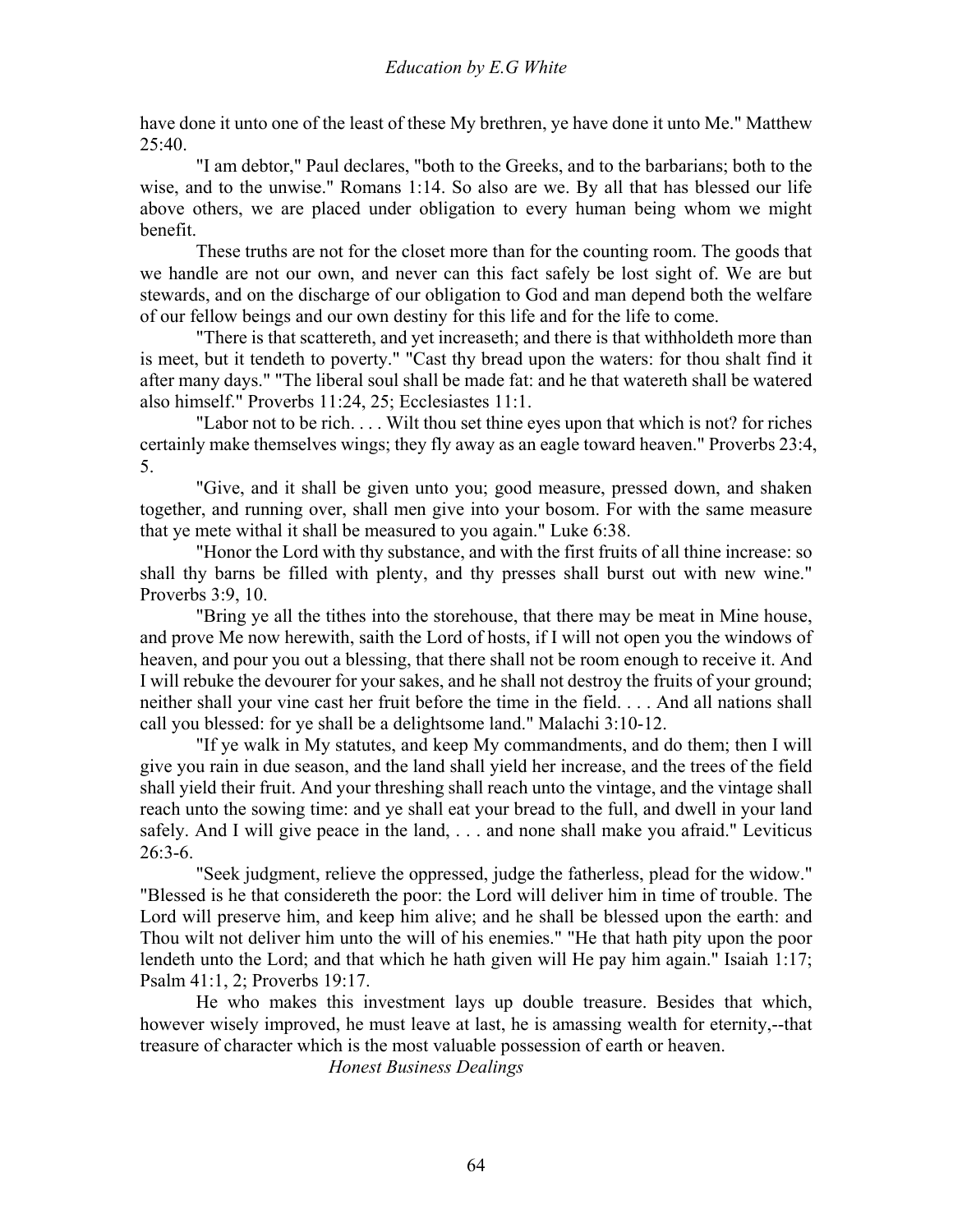"The Lord knoweth the days of the upright: and their inheritance shall be forever. They shall not be ashamed in the evil time: and in the days of famine they shall be satisfied." Psalm 37:18, 19.

 "He that walketh uprightly, and worketh righteousness, and speaketh the truth in his heart. . . . He that sweareth to his own hurt, and changeth not;" "he that despiseth the gain of oppressions, that shaketh his hands from holding of bribes, . . . and shutteth his eyes from seeing evil; he shall dwell on high: . . . bread shall be given him; his waters shall be sure. Thine eyes shall see the King in His beauty: they shall behold the land that is very far off." Psalm 15:2-4; Isaiah 33:15-17.

 God has given in His word a picture of a prosperous man--one whose life was in the truest sense a success, a man whom both heaven and earth delighted to honor. Of his experiences Job himself says:

"In the ripeness of my days, When the secret of God was upon my tent; When the Almighty was yet with me, And my children were about me; ... When I went forth to the gate unto the city, When I prepared my seat in the broad place [margin], The young men saw me and hid themselves, And the aged rose up and stood; The princes refrained talking, And laid their hand on their mouth; The voice of the nobles was hushed....

"For when the ear heard me, then it blessed me; And when the eye saw me, it gave witness unto me; Because I delivered the poor that cried, The fatherless also, and him [margin], that had none to help him.

"The blessing of him that was ready to perish came upon me; And I caused the widow's heart to sing for joy. I put on righteousness, and it clothed me: My justice was as a robe and a diadem. I was eyes to the blind, And feet was I to the lame. I was a father to the needy: And the cause of him that I knew not I searched out." "The stranger did not lodge in the street: But I opened my doors to the traveler."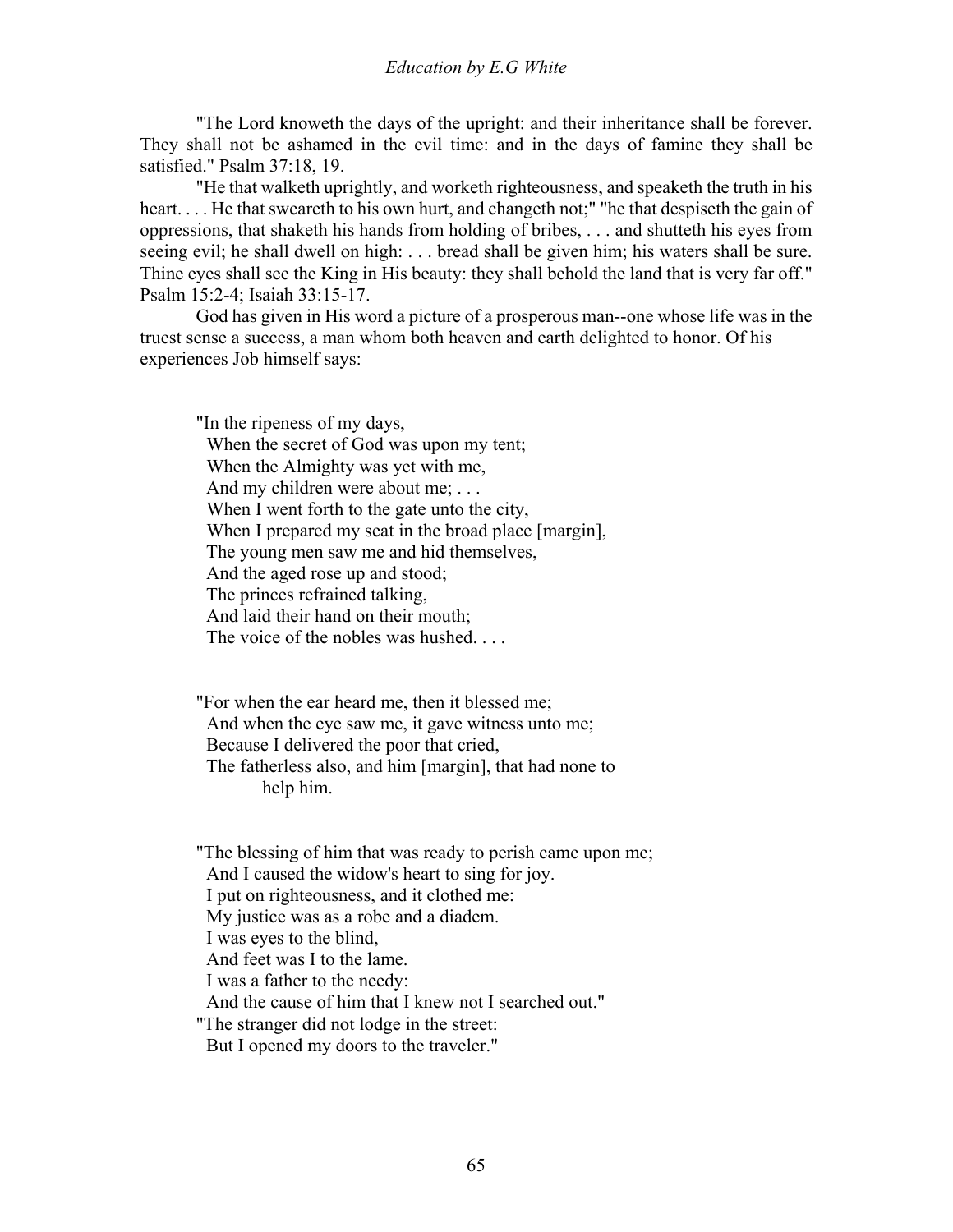"Unto me men gave ear, and waited. . . .

And the light of my countenance they cast not down.

I chose out their way, and sat chief,

And dwelt as a king in the army,

As one that *comforteth the mourners."*

Job 29:4-16, R.V.; 31:32; 29:21-25.

 "The blessing of the Lord, it maketh rich, and He addeth no sorrow with it." Proverbs 10:22.

 "Riches and honor are with Me," declares Wisdom; "yea, durable riches and righteousness." Proverbs 8:18.

 The Bible shows also the result of a departure from right principles in our dealing both with God and with one another. To those who are entrusted with His gifts but indifferent to His claims, God says:

 "Consider your ways. Ye have sown much, and bring in little; ye eat, but ye have not enough; ye drink, but ye are not filled with drink; ye clothe you, but there is none warm; and he that earneth wages earneth wages to put it into a bag with holes. . . . Ye looked for much, and, lo, it came to little; and when ye brought it home, I did blow upon it." "When one came to an heap of twenty measures, there were but ten: when one came to the pressfat for to draw out fifty vessels out of the press, there were but twenty." "Why? saith the Lord of hosts. Because of Mine house that is waste." "Will a man rob God? Yet ye have robbed Me. But ye say, Wherein have we robbed Thee? In tithes and offerings." "Therefore the heaven over you is stayed from dew, and the earth is stayed from her fruit." Haggai 1:5-9; 2:16; Malachi 3:8; Haggai 1:10.

 "Forasmuch therefore as your treading is upon the poor, . . . ye have built houses of hewn stone, but ye shall not dwell in them; ye have planted pleasant vineyards, but ye shall not drink wine of them." "The Lord shall send upon thee cursing, vexation, and rebuke, in all that thou settest thine hand unto." "Thy sons and thy daughters shall be given unto another, . . . and thine eyes shall look, and fail with longing for them all the day long: and there shall be no might in thine hand." Amos 5:11; Deuteronomy 28:20, 32.

 "He that getteth riches, and not by right, shall leave them in the midst of his days, and at his end shall be a fool." Jeremiah 17:11.

 The accounts of every business, the details of every transaction, pass the scrutiny of unseen auditors, agents of Him who never compromises with injustice, never overlooks evil, never palliates wrong.

 "If thou seest the oppression of the poor, and violent perverting of judgment and justice, . . . marvel not at the matter: for He that is higher than the highest regardeth." "There is no darkness, nor shadow of death, where the workers of iniquity may hide themselves." Ecclesiastes 5:8, Job 34:22.

 "They set their mouth against the heavens. . . . And they say, How doth God know? and is there knowledge in the Most High?" "These things hast thou done," God says, "and I kept silence; thou thoughtest that I was altogether such an one as thyself: but I will reprove thee, and set them in order before thine eyes," Psalms 73:9-11; 50:21.

 "I turned, and lifted up mine eyes, and looked, and behold a flying roll. . . . This is the curse that goeth forth over the face of the whole earth: for everyone that stealeth shall be cut off as on this side according to it; and everyone that sweareth shall be cut off as on that side according to it. I will bring it forth, saith the Lord of hosts, and it shall enter into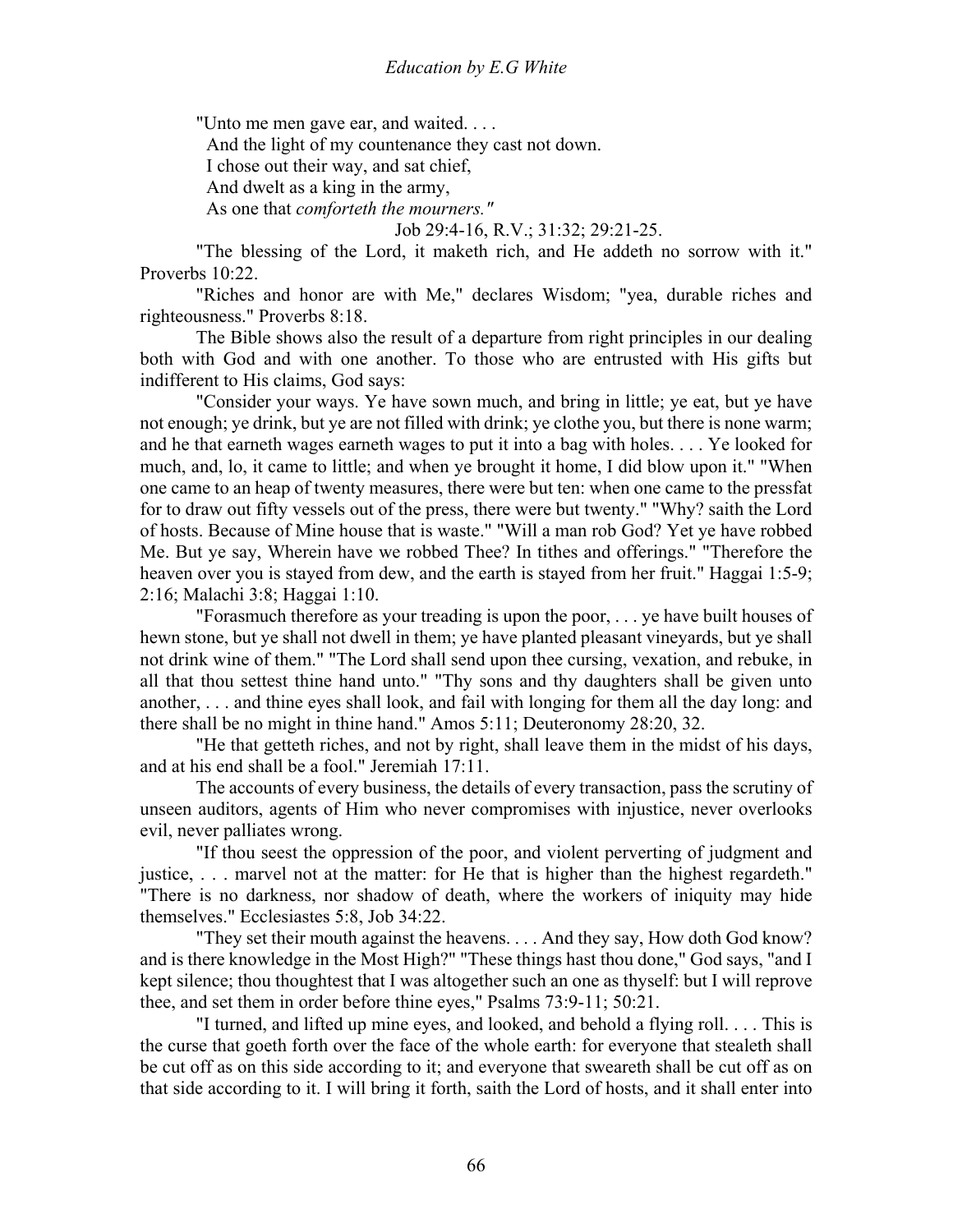the house of the thief, and into the house of him that sweareth falsely by My name: and it shall remain in the midst of his house, and shall consume it with the timber thereof and the stones thereof." Zechariah 5:1-4.

 Against every evildoer God's law utters condemnation. He may disregard that voice, he may seek to drown its warning, but in vain. It follows him. It makes itself heard. It destroys his peace. If unheeded, it pursues him to the grave. It bears witness against him at the judgement. A quenchless fire, it consumes at last soul and body.

 "What shall it profit a man, if he shall gain the whole world, and lose his own soul? Or what shall a man give in exchange for his soul?" Mark 8:36, 37.

 This is a question that demands consideration by every parent, every teacher, every student--by every human being, young or old. No scheme of business or plan of life can be sound or complete that embraces only the brief years of this present life and makes no provision for the unending future. Let the youth be taught to take eternity into their reckoning. Let them be taught to choose the principles and seek the possessions that are enduring--to lay up for themselves that "treasure in the heavens that faileth not, where no thief approacheth, neither moth corrupteth;" to make to themselves friends "by means of the mammon of unrighteousness," that when it shall fail, these may receive them "into the eternal tabernacles." Luke 12:33; 16:9, R.V.

 All who do this are making the best possible preparation for life in this world. No man can lay up treasure in heaven without finding his life on earth thereby enriched and ennobled.

 "Godliness is profitable unto all things, having promise of the life that now is, and of that which is to come." 1 Timothy 4:8.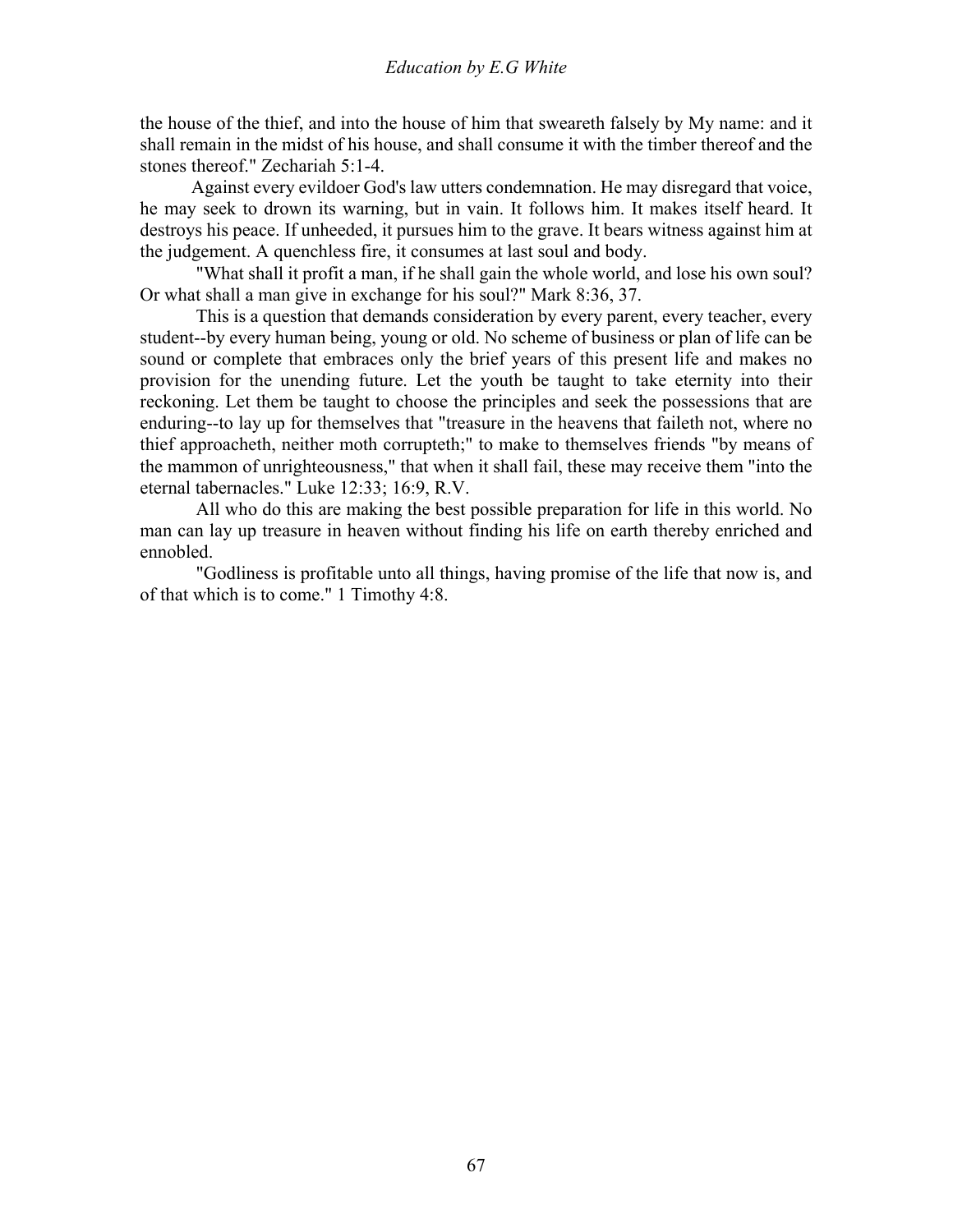# **Chap. 16 - Bible Biographies**

 As an educator no part of the Bible is of greater value than are its biographies. These biographies differ from all others in that they are absolutely true to life. It is impossible for any finite mind to interpret rightly, in all things, the workings of another. None but He who reads the heart, who discerns the secret springs of motive and action, can with absolute truth delineate character, or give a faithful picture of a human life. In God's word alone is found such delineation.

 No truth does the Bible more clearly teach than that what we do is the result of what we are. To a great degree the experiences of life are the fruition of our own thoughts and deeds.

"The curse causeless shall not come." Proverbs 26:2.

 "Say ye to the righteous, that it shall be well with him. . . . Woe unto the wicked! it shall be ill with him: for the reward of his hands shall be given him." Isaiah 3: 10, 11.

 "Hear, O earth: behold, I will bring evil upon this people, even the fruit of their thoughts." Jeremiah 6:19.

 Terrible is this truth, and deeply should it be impressed. Every deed reacts upon the doer. Never a human being but may recognize, in the evils that curse his life, fruitage of his own sowing. Yet even thus we are not without hope.

 To gain the birthright that was his already by God's promise, Jacob resorted to fraud, and he reaped the harvest in his brother's hatred. Through twenty years of exile he was himself wronged and defrauded, and was at last forced to find safety in flight; and he reaped a second harvest, as the evils of his own character were seen to crop out in his sons--all but too true a picture of the retributions of human life.

 But God says: "I will not contend forever, neither will I be always wroth: for the spirit should fail before Me, and the souls which I have made. For the iniquity of his covetousness was I wroth, and smote him: I hid Me, and was wroth, and he went on frowardly in the way of his heart. I have seen his ways, and will heal him: I will lead him also, and restore comforts unto him and to his mourners. . . . Peace, peace to him that is far off, and to him that is near, saith the Lord; and I will heal him." Isaiah 57:16-19.

 Jacob in his distress was not overwhelmed. He had repented, he had endeavored to atone for the wrong to his brother. And when threatened with death through the wrath of Esau, he sought help from God. "Yea, he had power over the Angel, and prevailed: he wept, and made supplication." "And He blessed him there." Hosea 12:4; Genesis 32:29. In the power of His might the forgiven one stood up, no longer the supplanter, but a prince with God. He had gained not merely deliverance from his outraged brother, but deliverance from himself. The power of evil in his own nature was broken; his character was transformed.

 At eventide there was light. Jacob, reviewing his life-history, recognized the sustaining power of God--"the God which fed me all my life long unto this day, the Angel which redeemed me from all evil." Genesis 48: 15, 16.

 The same experience is repeated in the history of Jacob's sons--sin working retribution, and repentance bearing fruit of righteousness unto life.

 God does not annul His laws. He does not work contrary to them. The work of sin He does not undo. But He transforms. Through His grace the curse works out blessing.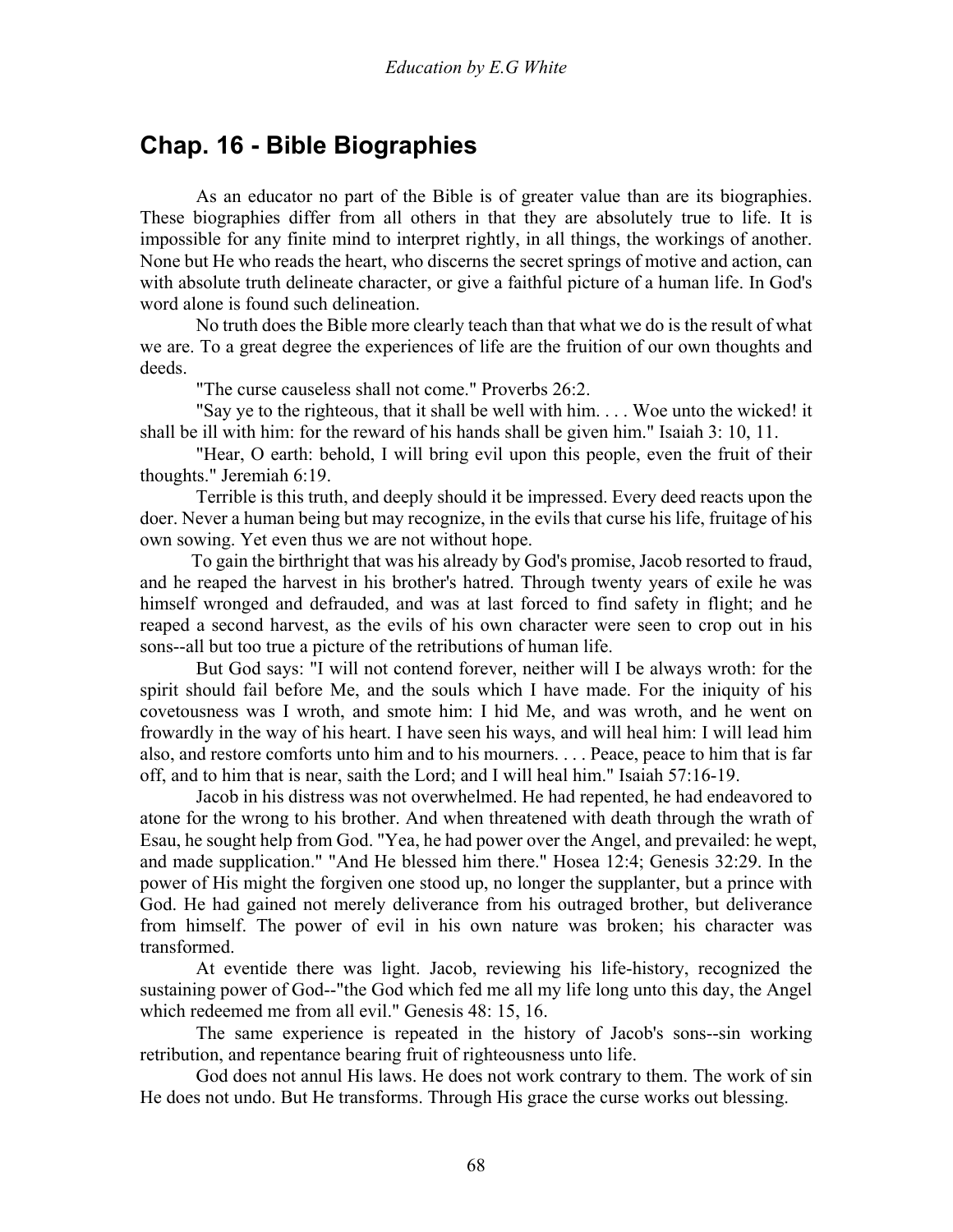Of the sons of Jacob, Levi was one of the most cruel and vindictive, one of the two most guilty in the treacherous murder of the Shechemites. Levi's characteristics, reflected in his descendants, incurred for them the decree from God, "I will divide them in Jacob, and scatter them in Israel." Genesis 49:7. But repentance wrought reformation; and by their faithfulness to God amidst the apostasy of the other tribes, the curse was transformed into a token of highest honor.

 "The Lord separated the tribe of Levi, to bear the ark of the covenant of the Lord, to stand before the Lord to minister unto Him, and to bless in His name." "My covenant was with him of life and peace; and I gave them to him for the fear wherewith he feared Me, and was afraid before My name. . . . He walked with Me in peace and equity, and did turn many away from iniquity." Deuteronomy 10:8; Malachi 2:5, 6.

 The appointed ministers of the sanctuary, the Levites received no landed inheritance; they dwelt together in cities set apart for their use, and received their support from the tithes and the gifts and offerings devoted to God's service. They were the teachers of the people, guests at all their festivities, and everywhere honored as servants and representatives of God. To the whole nation was given the command: "Take heed to thyself that thou forsake not the Levite as long as thou livest upon the earth." "Levi hath no part nor inheritance with his brethren; the Lord is his inheritance." Deuteronomy 12: 19; 10:9.

#### *By Faith to Conquest*

The truth that as a man "thinketh in his heart, so is he" (Proverbs 23:7), finds another illustration in Israel's experience. On the borders of Canaan the spies, returned from searching the country, made their report. The beauty and fruitfulness of the land were lost sight of through fear of the difficulties in the way of its occupation. The cities walled up to heaven, the giant warriors, the iron chariots, daunted their faith. Leaving God out of the question, the multitude echoed the decision of the unbelieving spies, "We be not able to go up against the people; for they are stronger than we." Numbers 13:31. Their words proved true. They were not able to go up, and they wore out their lives in the desert.

 Two, however, of the twelve who had viewed the land, reasoned otherwise. "We are well able to overcome it" (Numbers 13:30), they urged, counting God's promise superior to giants, walled cities, or chariots of iron. For them their word was true. Though they shared with their brethren the forty years' wandering, Caleb and Joshua entered the Land of Promise. As courageous of heart as when with the hosts of the Lord he set out from Egypt, Caleb asked for and received as his portion the stronghold of the giants. In God's strength he drove out the Canaanites. The vineyards and olive groves where his feet had trodden became his possession. Though the cowards and rebels perished in the wilderness, the men of faith ate of the grapes of Eschol.

 No truth does the Bible set forth in clearer light than the peril of even one departure from the right--peril both to the wrongdoer and to all whom his influence shall reach. Example has wonderful power; and when cast on the side of the evil tendencies of our nature, it becomes well-nigh irresistible.

 The strongest bulwark of vice in our world is not the iniquitous life of the abandoned sinner or the degraded outcast; it is that life which otherwise appears virtuous, honorable, and noble, but in which one sin is fostered, one vice indulged. To the soul that is struggling in secret against some giant temptation, trembling upon the very verge of the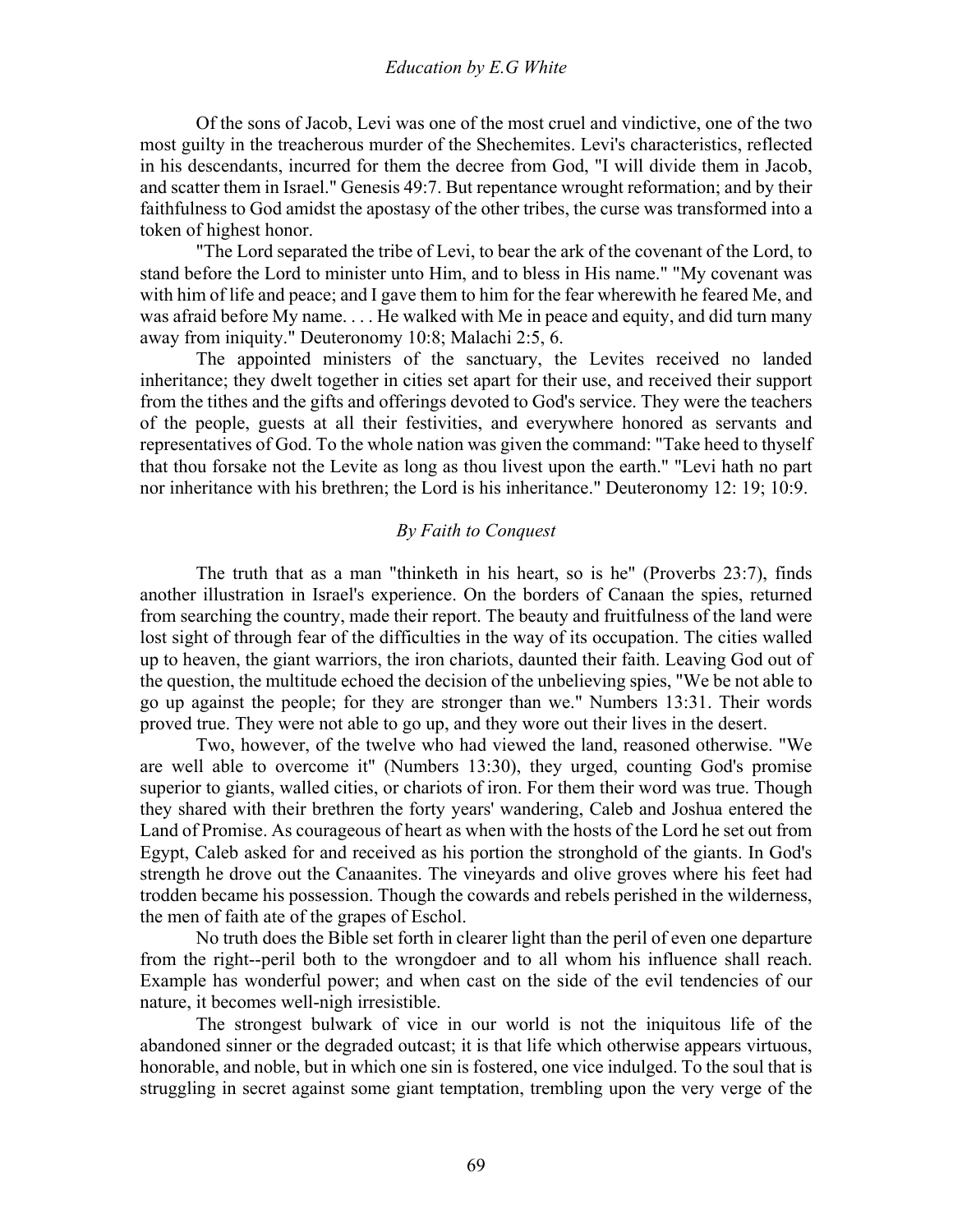precipice, such an example is one of the most powerful enticements to sin. He who, endowed with high conceptions of life and truth and honor, does yet willfully transgress one precept of God's holy law, has perverted his noble gifts into a lure to sin. Genius, talent, sympathy, even generous and kindly deeds, may thus become decoys of Satan to entice souls over the precipice of ruin.

 This is why God has given so many examples showing the results of even one wrong act. From the sad story of that one sin which "brought death into the world and all our woe, with loss of Eden," to the record of him who for thirty pieces of silver sold the Lord of glory, Bible biography abounds in these examples, set up as beacons of warning at the byways leading from the path of life.

 There is warning also in noting the results that have followed upon even once yielding to human weakness and error, the fruit of the letting go of faith.

 By one failure of his faith, Elijah cut short his lifework. Heavy was the burden that he had borne in behalf of Israel; faithful had been his warnings against the national idolatry; and deep was his solicitude as during three years and a half of famine he watched and waited for some token of repentance. Alone he stood for God upon Mount Carmel. Through the power of faith, idolatry was cast down, and the blessed rain testified to the showers of blessing waiting to be poured upon Israel. Then in his weariness and weakness he fled before the threats of Jezebel and alone in the desert prayed that he might die. His faith had failed. The work he had begun he was not to complete. God bade him anoint another to be prophet in his stead.

 But God had marked the heart service of His servant. Elijah was not to perish in discouragement and solitude in the wilderness. Not for him the descent to the tomb, but the ascent with God's angels to the presence of His glory.

 These life records declare what every human being will one day understand--that sin can bring only shame and loss; that unbelief means failure; but that God's mercy reaches to the deepest depths; that faith lifts up the repenting soul to share the adoption of the sons of God.

#### *The Discipline of Suffering*

All who in this world render true service to God or man receive a preparatory training in the school of sorrow. The weightier the trust and the higher the service, the closer is the test and the more severe the discipline.

 Study the experiences of Joseph and of Moses, of Daniel and of David. Compare the early history of David with the history of Solomon, and consider the results.

 David in his youth was intimately associated with Saul, and his stay at court and his connection with the king's household gave him an insight into the cares and sorrows and perplexities concealed by the glitter and pomp of royalty. He saw of how little worth is human glory to bring peace to the soul. And it was with relief and gladness that he returned from the king's court to the sheepfolds and the flocks.

 When by the jealousy of Saul driven a fugitive into the wilderness, David, cut off from human support, leaned more heavily upon God. The uncertainty and unrest of the wilderness life, its unceasing peril, its necessity for frequent flight, the character of the men who gathered to him there,--"everyone that was in distress, and everyone that was in debt, and everyone that was discontented" (1 Samuel 22:2),--all rendered the more essential a stern self-discipline. These experiences aroused and developed power to deal with men,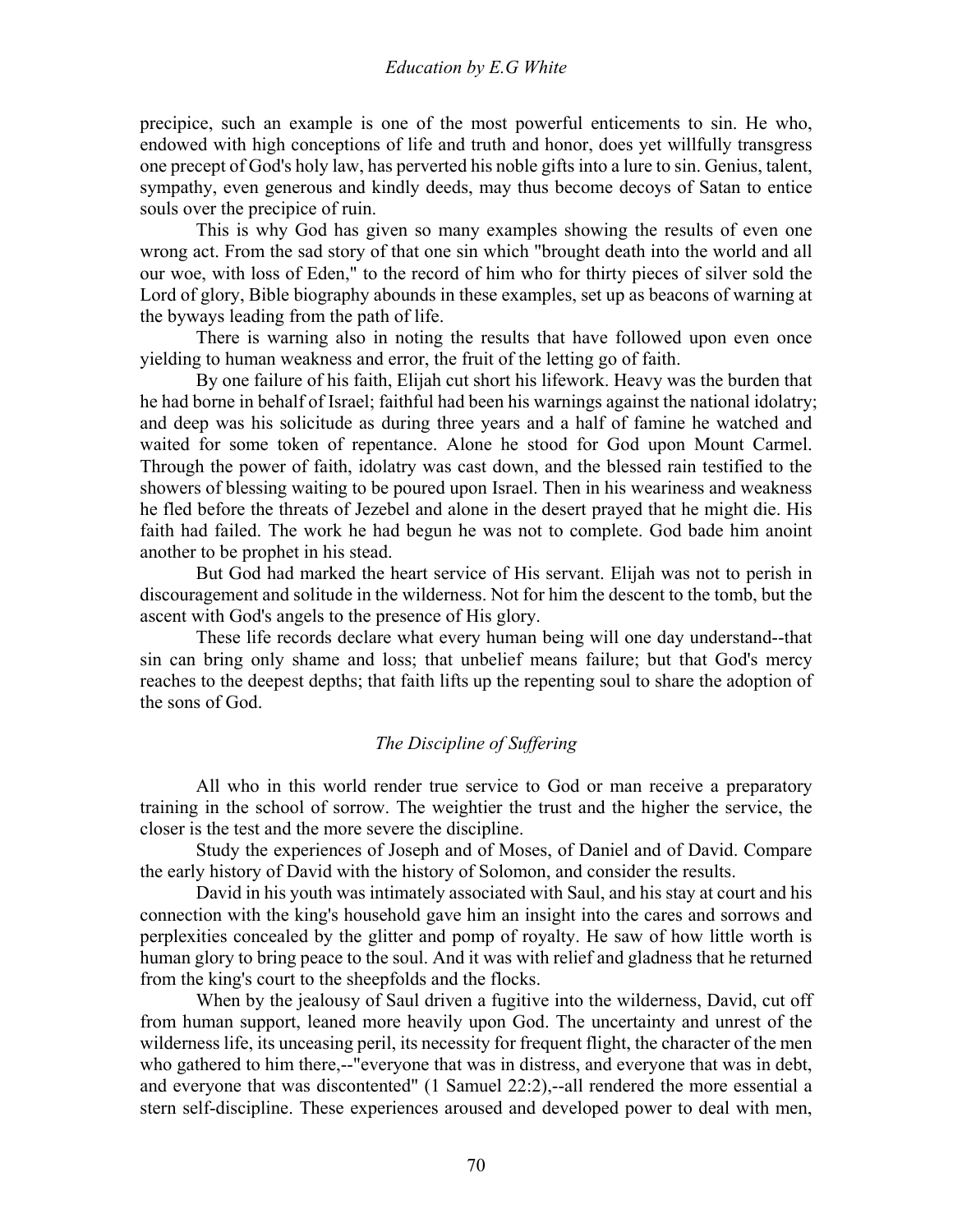sympathy for the oppressed, and hatred of injustice. Through years of waiting and peril, David learned to find in God his comfort, his support, his life. He learned that only by God's power could he come to the throne; only in His wisdom could he rule wisely. It was through the training in the school of hardship and sorrow that David was able to make the record--though afterward marred with his great sin--that he "executed judgment and justice unto all his people." 2 Samuel 8:15.

 The discipline of David's early experience was lacking in that of Solomon. In circumstances, in character, and in life, he seemed favored above all others. Noble in youth, noble in manhood, the beloved of his God, Solomon entered on a reign that gave high promise of prosperity and honor. Nations marveled at the knowledge and insight of the man to whom God had given wisdom. But the pride of prosperity brought separation from God. From the joy of divine communion Solomon turned to find satisfaction in the pleasures of sense. Of this experience he says:

 "I made me great works; I builded me houses; I planted me vineyards: I made me gardens and orchards: . . . I got me servants and maidens: . . . I gathered me also silver and gold, and the peculiar treasure of kings and of the provinces: I gat me men singers and women singers, and the delights of the sons of men, as musical instruments, and that of all sorts. So I was great, and increased more than all that were before me in Jerusalem. . . . And whatsoever mine eyes desired I kept not from them, I withheld not my heart from any joy; for my heart rejoiced in all my labor. . . . Then I looked on all the works that my hands had wrought, and on the labor that I had labored to do: and, behold, all was vanity and vexation of spirit, and there was no profit under the sun. And I turned myself to behold wisdom, and madness, and folly: for what can the man do that cometh after the king? even that which hath been already done."

 "I hated life. . . . Yea, I hated all my labor which I had taken under the sun." Ecclesiastes 2:4-12, 17, 18.

 By his own bitter experience, Solomon learned the emptiness of a life that seeks in earthly things its highest good. He erected altars to heathen gods, only to learn how vain is their promise of rest to the soul.

 In his later years, turning wearied and thirsting from earth's broken cisterns, Solomon returned to drink at the fountain of life. The history of his wasted years, with their lessons of warning, he by the Spirit of inspiration recorded for after generations. And thus, although the seed of his sowing was reaped by his people in harvests of evil, the lifework of Solomon was not wholly lost. For him at last the discipline of suffering accomplished its work.

 But with such a dawning, how glorious might have been his life's day had Solomon in his youth learned the lesson that suffering had taught in other lives!

## *The Testing of Job*

For those who love God, those who are "the called according to His purpose" (Romans 8:28), Bible biography has a yet higher lesson of the ministry of sorrow. "Ye are My witnesses, saith the Lord, that I am God" (Isaiah 43:12)--witnesses that He is good, and that goodness is supreme. "We are made a theater unto the world, both (R.V., margin) to angels, and to men." 1 Corinthians 4:9, margin.

 Unselfishness, the principle of God's kingdom, is the principle that Satan hates; its very existence he denies. From the beginning of the great controversy he has endeavored to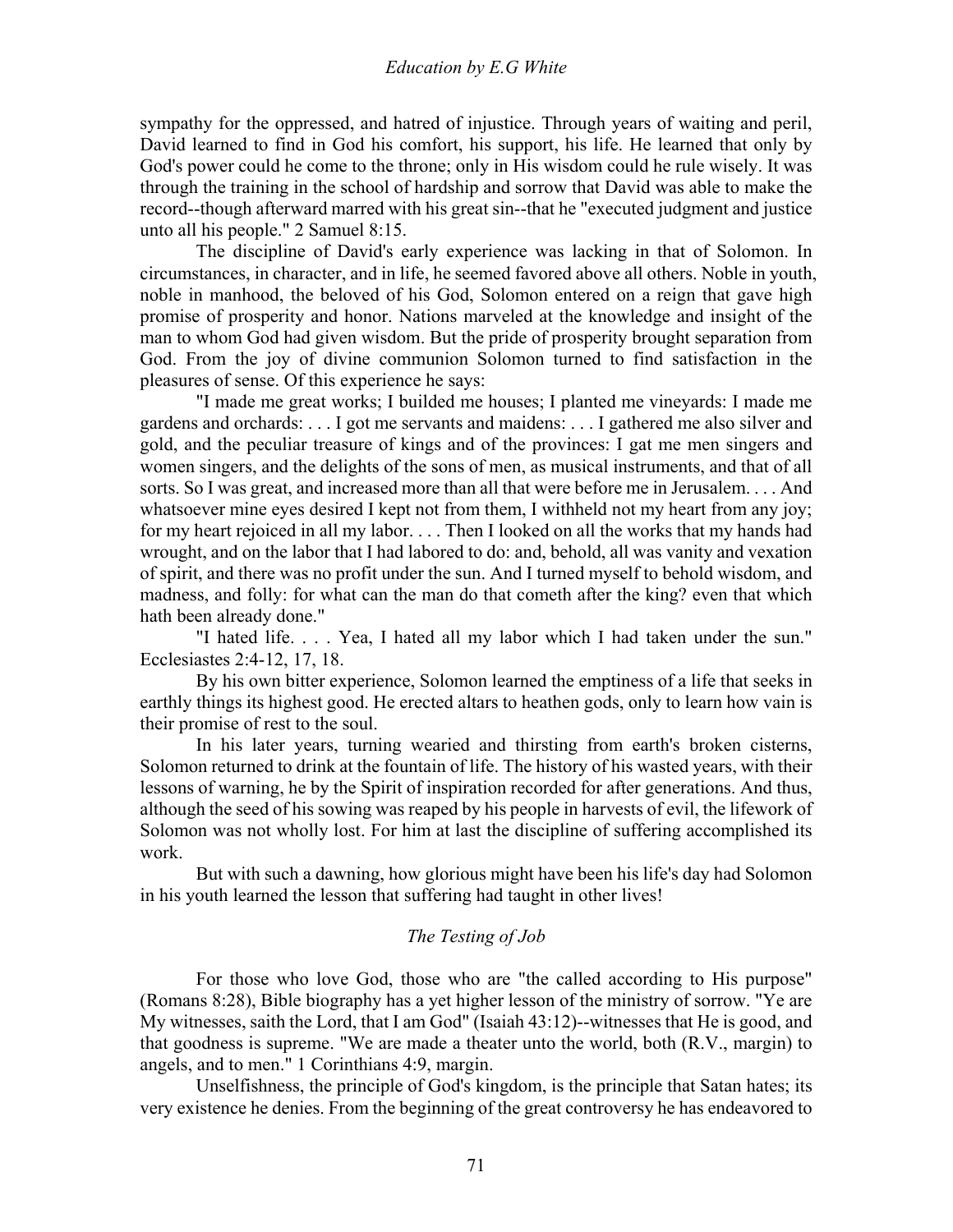prove God's principles of action to be selfish, and he deals in the same way with all who serve God. To disprove Satan's claim is the work of Christ and of all who bear His name.

 It was to give in His own life an illustration of unselfishness that Jesus came in the form of humanity. And all who accept this principle are to be workers together with Him in demonstrating it in practical life. To choose the right because it is right; to stand for truth at the cost of suffering and sacrifice--"this is the heritage of the servants of the Lord, and their righteousness is of Me, saith the Lord." Isaiah 54:17.

 Very early in the history of the world is given the life record of one over whom this controversy of Satan's was waged.

 Of Job, the patriarch of Uz, the testimony of the Searcher of hearts was, "There is none like him in the earth, a perfect and an upright man, one that feareth God, and escheweth evil."

 Against this man, Satan brought scornful charge: "Doth Job fear God for nought? Hast Thou not made an hedge about him, and about his house, and about all that he hath on every side? . . . Put forth Thine hand now, and touch all that he hath;" "touch his bone and his flesh, and he will curse Thee to Thy face."

 The Lord said unto Satan, "All that he hath is in thy power." "Behold, he is in thine hand; but save his life."

 Thus permitted, Satan swept away all that Job possessed--flocks and herds, menservants and maidens, sons and daughters; and he "smote Job with sore boils from the sole of his foot unto his crown." Job 1:8-12; 2:5-7.

 Still another element of bitterness was added to his cup. His friends, seeing in adversity but the retribution of sin, pressed on his bruised and burdened spirit their accusations of wrongdoing.

 Seemingly forsaken of heaven and earth, yet holding fast his faith in God and his consciousness of integrity, in anguish and perplexity he cried:

"My soul is weary of my life."

"O that Thou wouldest hide me in the grave,

 That Thou wouldest keep me secret, until Thy wrath be past,

That Thou wouldest appoint me a set time, and

remember me!" Job 10:1; 14:13.

"Behold, I cry out of wrong, but I am not heard:

I cry for help, but there is no judgment. . . .

He hath stripped me of my glory,

And taken the crown from my head. . . .

My kinsfolk have failed,

And my familiar friends have forgotten me. . . .

They whom I loved are turned against me. . . .

Have pity upon me, have pity upon me, O ye my friends;

For the hand of God hath touched me."

"Oh that I knew where I might find Him,

That I might come even to His seat! . . .

Behold, I go forward, but He is not there;

And backward, but I cannot perceive Him:

On the left hand, where He doth work, but I cannot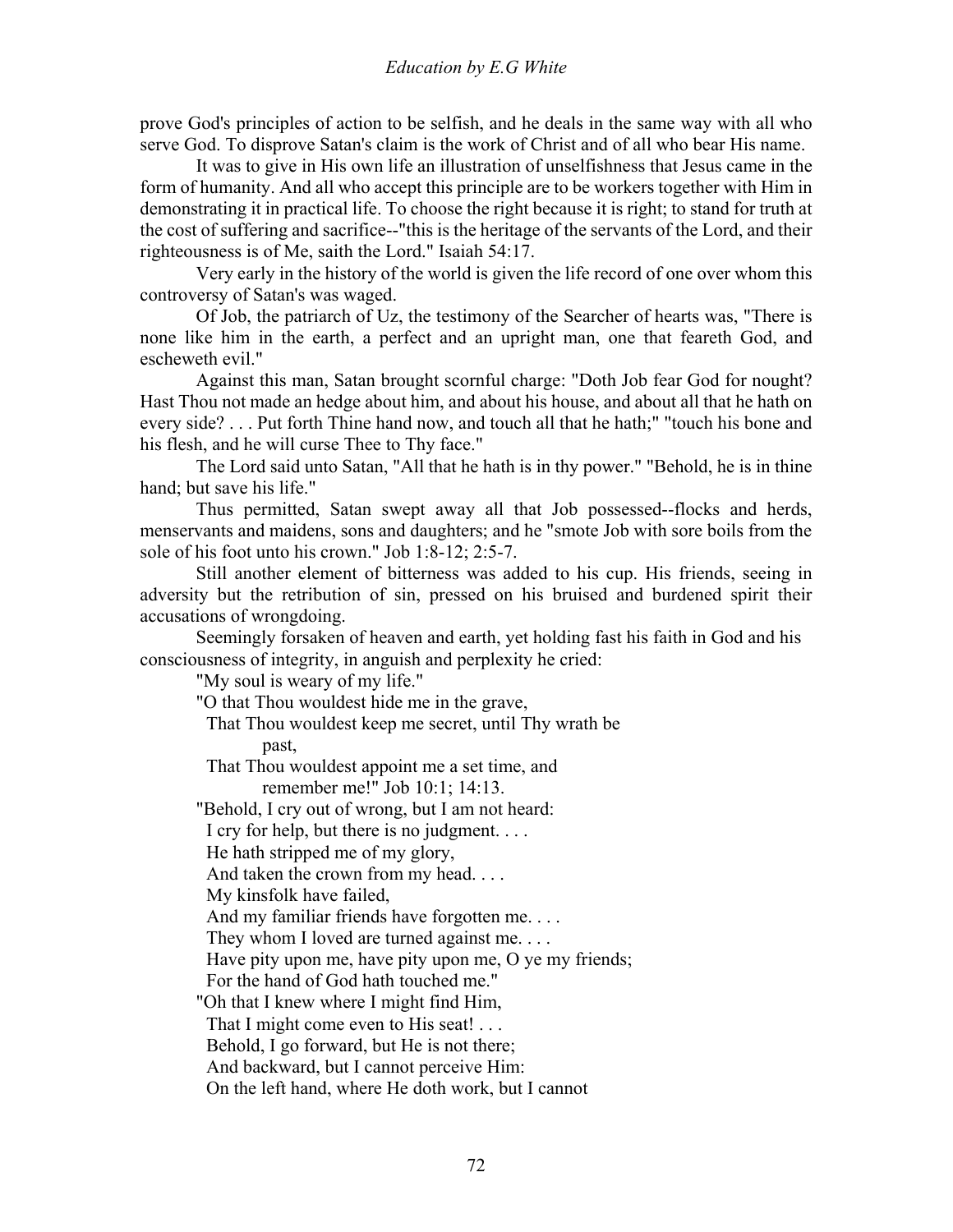behold Him:

 He hideth Himself on the right hand, that I cannot see Him.

But He knoweth the way that I take;

When He hath tried me, I shall come forth as gold."

"Though He slay me, yet will I trust in Him."

"I know that my Redeemer liveth,

And that He shall stand up at the last upon the earth:

And after my skin hath been destroyed, this shall be,

Even from my flesh shall I see God:

Whom I shall see for myself,

And mine eyes shall behold, and not as a stranger."

Job 19:7-21, R.V.; 23:3-10, R.V.; 13:15; 19:25-27,

R.V., margin.

 According to his faith, so was it unto Job. "When He hath tried me," he said, "I shall come forth as gold." Job 23:10. So it came to pass. By his patient endurance he vindicated his own character, and thus the character of Him whose representative he was. And "the Lord turned the captivity of Job: . . . also the Lord gave Job twice as much as he had before. . . . So the Lord blessed the latter end of Job more than his beginning." Job 42:10-12.

 On the record of those who through self-abnegation have entered into the fellowship of Christ's sufferings, stand--one in the Old Testament and one in the New-- the names of Jonathan and of John the Baptist.

 Jonathan, by birth heir to the throne, yet knowing himself set aside by the divine decree; to his rival the most tender and faithful of friends, shielding David's life at the peril of his own; steadfast at his father's side through the dark days of his declining power, and at his side falling at the last--the name of Jonathan is treasured in heaven, and it stands on earth a witness to the existence and the power of unselfish love.

 John the Baptist, at his appearance as the Messiah's herald, stirred the nation. From place to place his steps were followed by vast throngs of people of every rank and station. But when the One came to whom he had borne witness, all was changed. The crowds followed Jesus, and John's work seemed fast closing. Yet there was no wavering of his faith. "He must increase," he said, "but I must decrease." John 3:30.

 Time passed, and the kingdom which John had confidently expected was not established. In Herod's dungeon, cut off from the life-giving air and the desert freedom, he waited and watched.

 There was no display of arms, no rending of prison doors; but the healing of the sick, the preaching of the gospel, the uplifting of men's souls, testified to Christ's mission.

 Alone in the dungeon, seeing whither his path, like his Master's, tended, John accepted the trust--fellowship with Christ in sacrifice. Heaven's messengers attended him to the grave. The intelligences of the universe, fallen and unfallen, witnessed his vindication of unselfish service.

 And in all the generations that have passed since then, suffering souls have been sustained by the testimony of John's life. In the dungeon, on the scaffold, in the flames, men and women through centuries of darkness have been strengthened by the memory of him of whom Christ declared, "Among them that are born of women there hath not risen a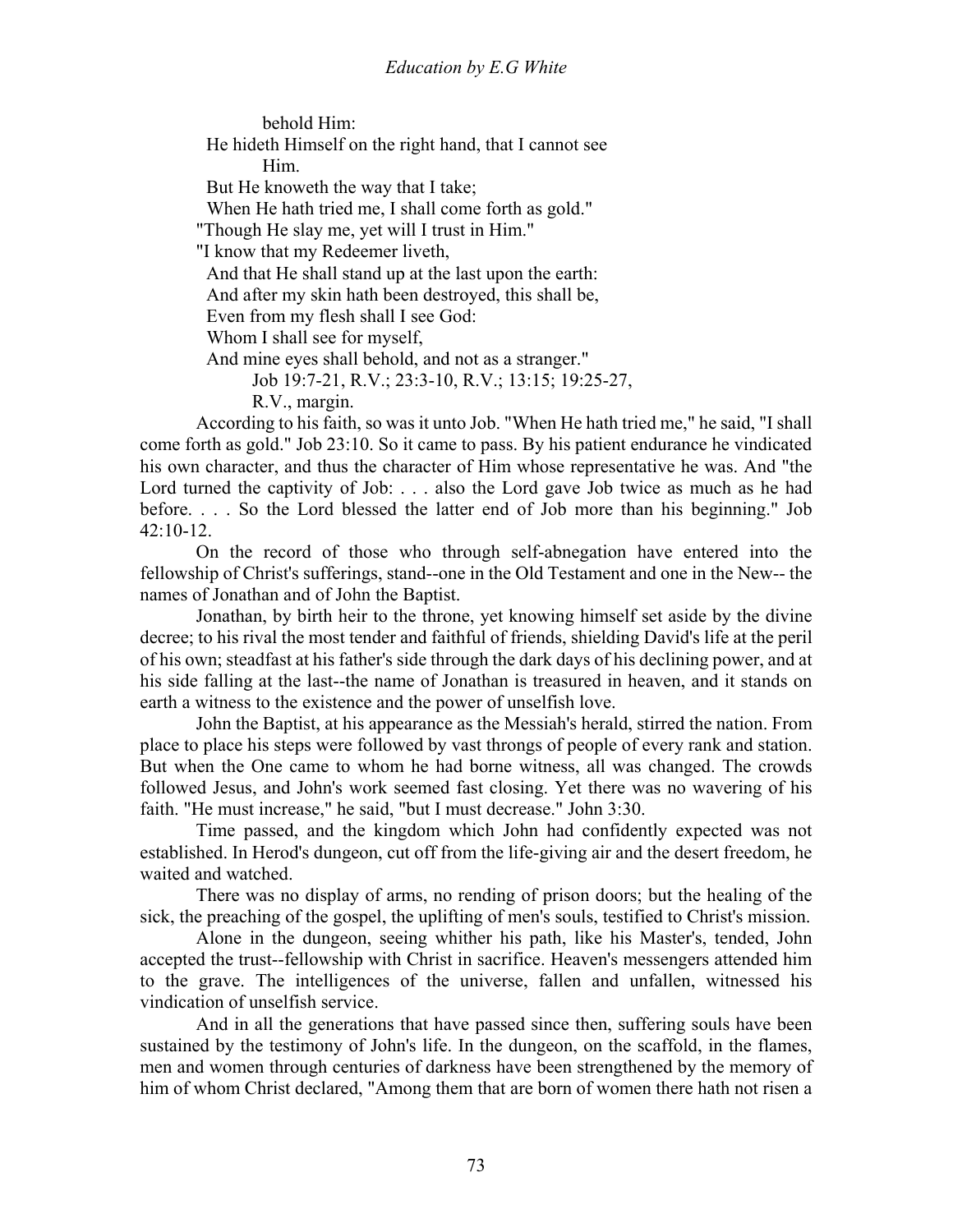greater." Matthew 11:11.

 "And what shall I more say? for the time would fail me to tell of Gideon, and of Barak, and of Samson, and of Jephthah; . . . and Samuel, and of the prophets: who through faith subdued kingdoms, wrought righteousness, obtained promises, stopped the mouths of lions, quenched the violence of fire, escaped the edge of the sword, out of weakness were made strong, waxed valiant in fight, turned to flight the armies of the aliens.

 "Women received their dead raised to life again: and others were tortured, not accepting deliverance; that they might obtain a better resurrection: and others had trial of cruel mockings and scourgings, yea, moreover of bonds and imprisonment: they were stoned, they were sawn asunder, were tempted, were slain with the sword: they wandered about in sheepskins and goatskins; being destitute, afflicted, tormented; (of whom the world was not worthy:) they wandered in deserts, and in mountains, and in dens and caves of the earth.

 "And these all, having obtained a good report through faith, received not the promise: God having provided some better thing for us, that they without us should not be made perfect." Hebrews 11:32-40.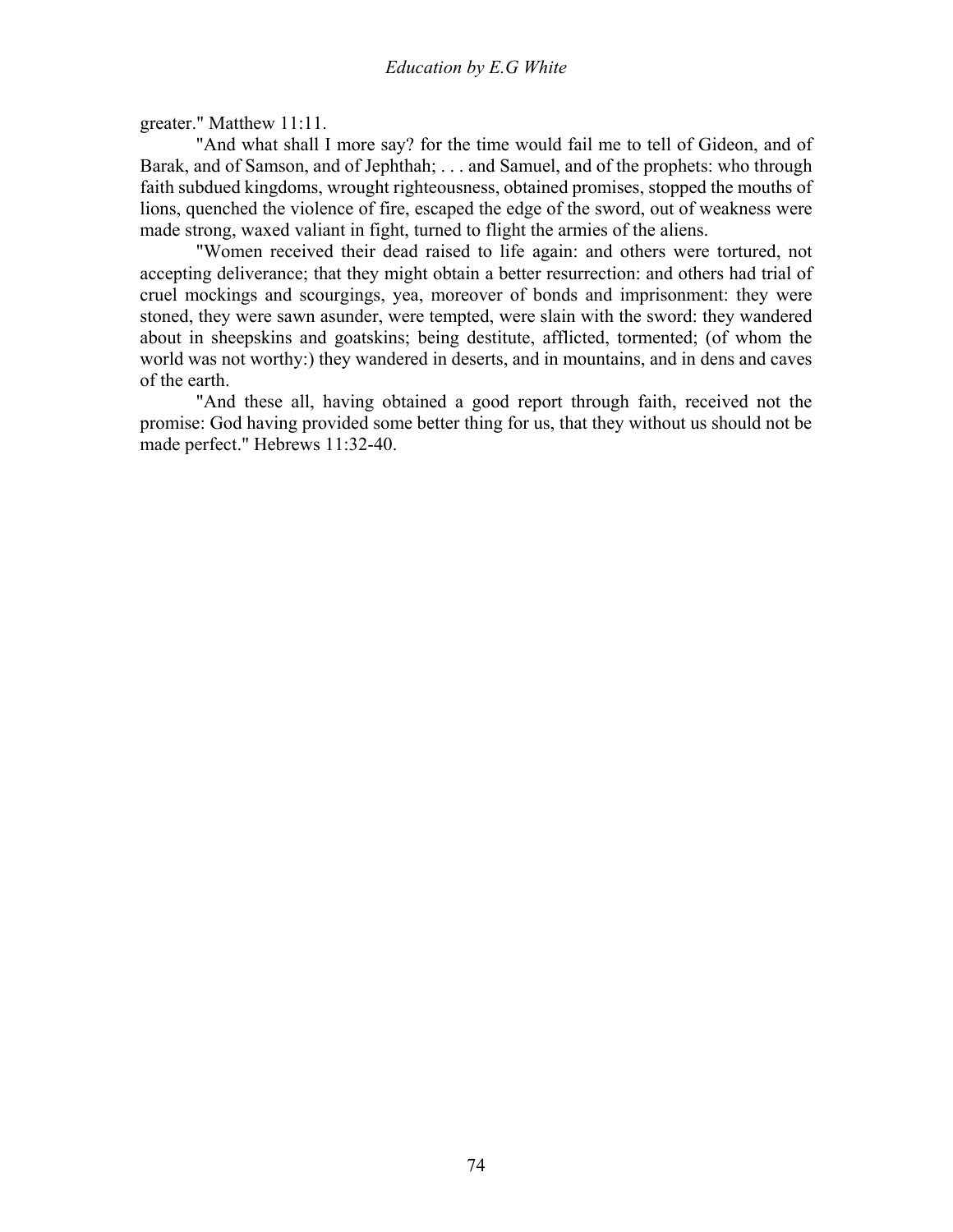## **Chap. 17 - Poetry and Song**

 The earliest as well as the most sublime of poetic utterances known to man are found in the Scriptures. Before the oldest of the world's poets had sung, the shepherd of Midian recorded those words of God to Job --in their majesty unequaled, unapproached, by the loftiest productions of human genius:

"Where wast thou when I laid the foundations of the earth? . . . Or who shut up the sea with doors, When it brake forth: . . . When I made the cloud the garment thereof, And thick darkness a swaddling band for it, And prescribed for it My decree, And set bars and doors, And said, Hitherto shalt thou come, but no further; And here shall thy proud waves be stayed?

"Hast thou commanded the morning since thy days began, And caused the dayspring to know its place? ...

"Hast thou entered into the springs of the sea? Or hast thou walked in the recesses of the deep? Have the gates of death been revealed unto thee? Or hast thou seen the gates of the shadow of death? Hast thou comprehended the breadth of the earth? Declare, if thou knowest it all.

"Where is the way to the dwelling of light, And as for darkness, where is the place thereof? . . . "Hast thou entered the treasuries of the snow, Or hast thou seen the treasuries of the hail? . . . By what way is the light parted, Or the east wind scattered upon the earth? Who hath cleft a channel for the water flood, Or a way for the lightning of the thunder; To cause it to rain on a land where no man is; On the wilderness, wherein there is no man; To satisfy the waste and desolate ground; And to cause the tender grass to spring forth?" "Canst thou bind the sweet influences of Pleiades,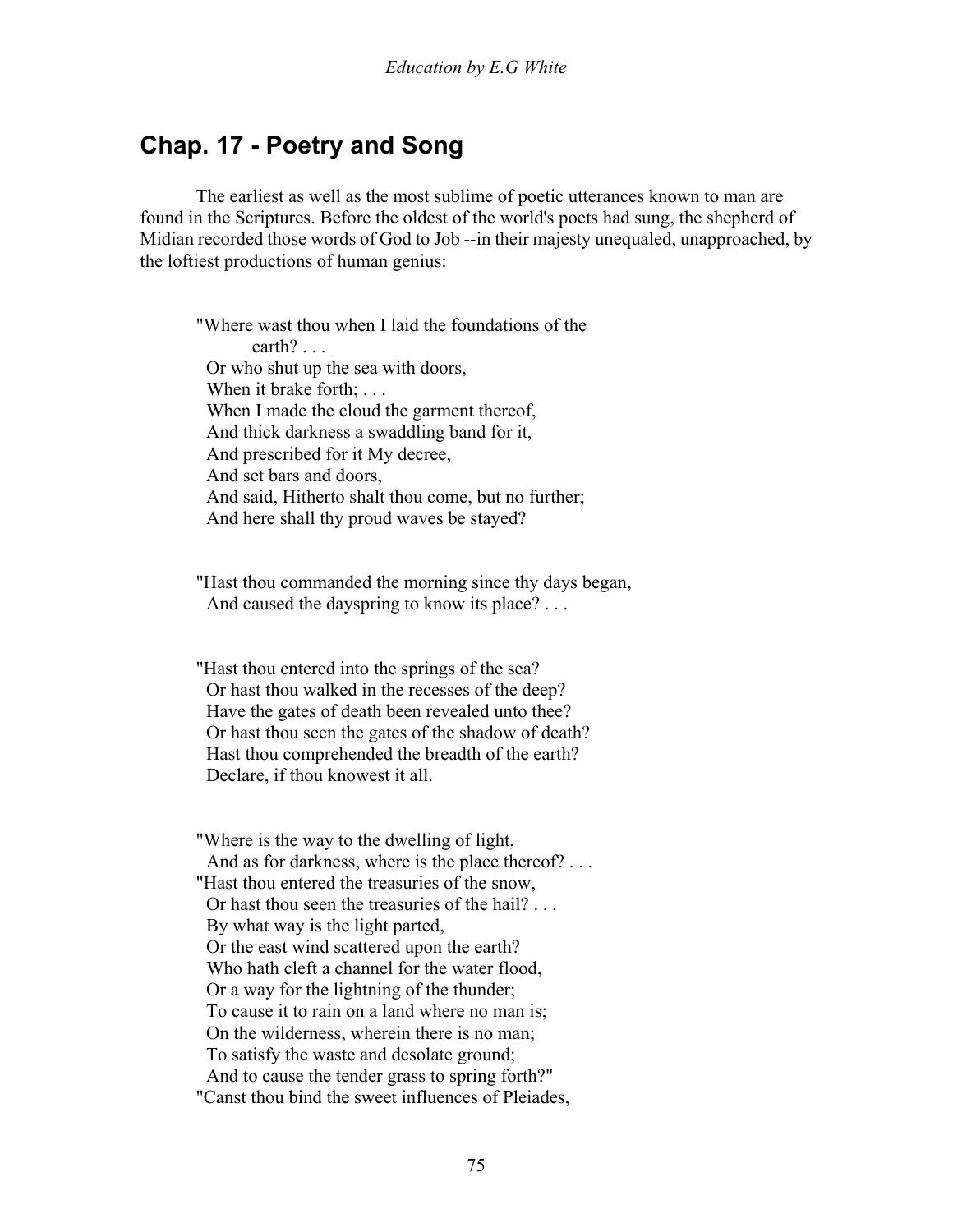#### *Education by E.G White*

 Or loose the bands of Orion? Canst thou bring forth Mazzaroth in his season? Or canst thou guide Arcturus with his sons?" Job 38:4-27, R.V.; 38:31, 32. For beauty of expression read also the description of springtime, from the Song of

Songs:

"Lo, the winter is past, The rain is over and gone; The flowers appear on the earth; The time of the singing of birds is come, And the voice of the turtle is heard in our land; The fig tree ripeneth her green figs, And the vines are in blossom, They give forth their fragrance. Arise, my love, my fair one, and come away." Canticles 2:11-13, R.V.

And not inferior in beauty is Balaam's unwilling prophecy of blessing to Israel:

"From Aram hath Balak brought me, The king of Moab from the mountains of the East: Come, curse me Jacob, And come, defy Israel. How shall I curse, whom God hath not cursed? And how shall I defy, whom the Lord hath not defied? For from the top of the rocks I see him? And from the hills I behold him: Lo, it is a people that dwell alone, And shall not be reckoned among the nations. . . . "Behold, I have received commandment to bless: And He hath blessed, and I cannot reverse it. He hath not beheld iniquity in Jacob, Neither hath He seen perverseness in Israel: The Lord his God is with him, And the shout of a King is among them.... Surely there is no enchantment against (margin) Jacob, Neither is there any divination against (margin) Israel: Now shall it be said of Jacob and of Israel, What hath God wrought!"

"He saith, which heareth the words of God, Which seeth the vision of the Almighty: ... How goodly are thy tents, O Jacob,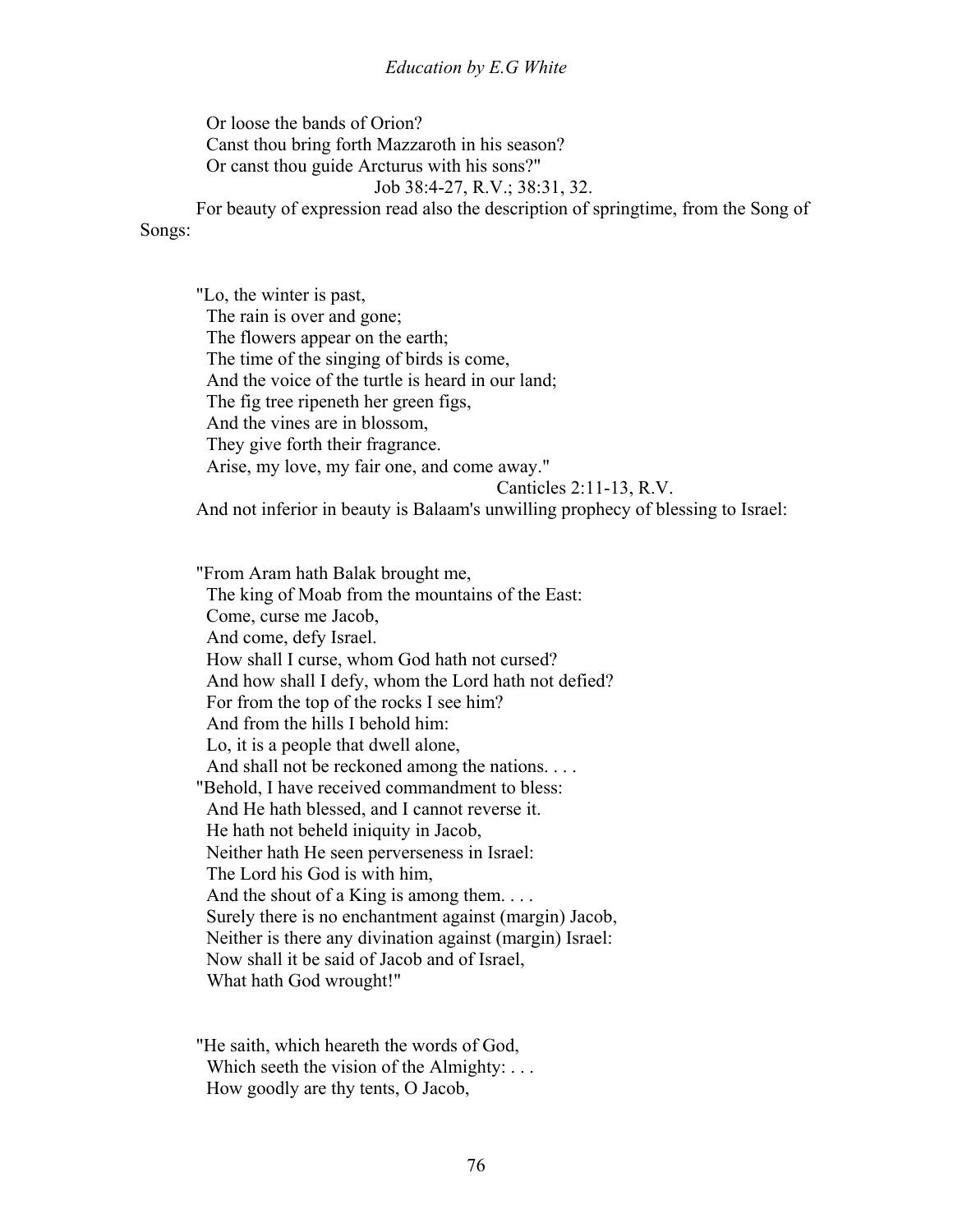Thy tabernacles, O Israel! As valleys are they spread forth, As gardens by the riverside, As lignaloes which the Lord hath planted, As cedar trees beside the waters."

"He hath said, which heard the words of God, And knew the knowledge of the Most High: . . . I shall see Him, but not now: I shall behold Him, but not nigh: There shall come a Star out of Jacob, And a Scepter shall rise out of Israel. . . . Out of Jacob shall come He that shall have dominion." Numbers 23:7-23, R.V.; 24:4-6, R.V.; 24:16-19.

 The melody of praise is the atmosphere of heaven; and when heaven comes in touch with the earth, there is music and song--"thanksgiving, and the voice of melody." Isaiah 51:3.

 Above the new-created earth, as it lay, fair and unblemished, under the smile of God, "the morning stars sang together, and all the sons of God shouted for joy." Job 38:7. So human hearts, in sympathy with heaven, have responded to God's goodness in notes of praise. Many of the events of human history have been linked with song.

 The earliest song recorded in the Bible from the lips of men was that glorious outburst of thanksgiving by the hosts of Israel at the Red Sea:

"I will sing unto the Lord, for He hath triumphed gloriously: The horse and his rider hath He thrown into the sea. The Lord is my strength and song, And He is become my salvation: This is my God, and I will praise Him; My father's God, and I will exalt Him."

"Thy right hand, O Lord, is glorious in power, Thy right hand, O Lord, dasheth in pieces the enemy.... Who is like unto Thee, O Lord, among the gods? Who is like Thee, glorious in holiness, Fearful in praises, doing wonders?"

"The Lord shall reign for ever and ever. . . . Sing ye to the Lord, for He hath triumphed gloriously."

Exodus 15:1, 2, 6-11, 18-21, R.V.

 Great have been the blessings received by men in response to songs of praise. The few words recounting an experience of the wilderness journey of Israel have a lesson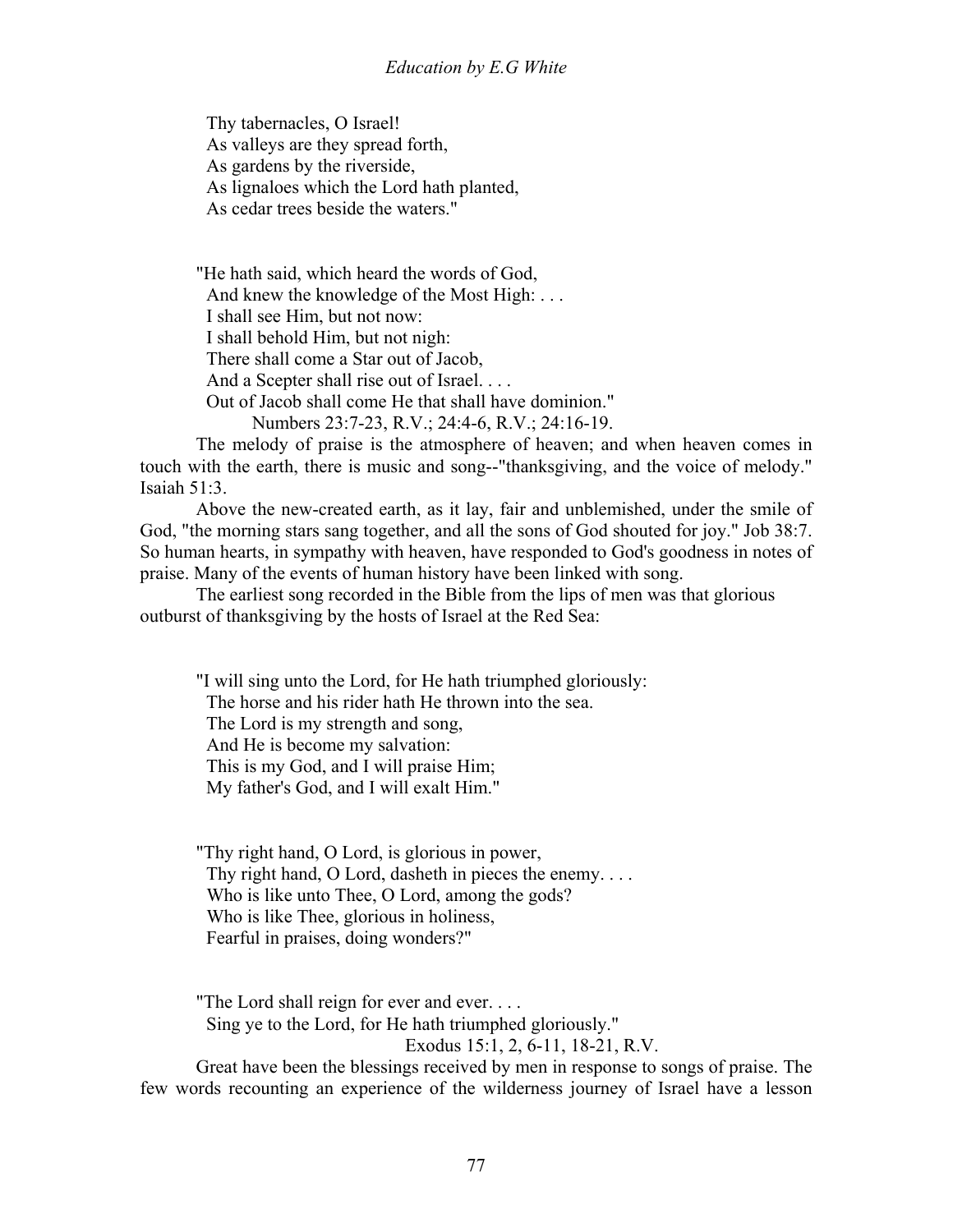worthy of our thought:

 "They went to Beer: that is the well whereof the Lord spake unto Moses, Gather the people together, and I will give them water." Numbers 21:16. "Then sang Israel this song:

"Spring up, O well; sing ye unto it: The well, which the princes digged, Which the nobles of the people delved, With the scepter, and with their staves."

#### Numbers 21:17, 18, R.V.

 How often in spiritual experience is this history repeated! how often by words of holy song are unsealed in the soul the springs of penitence and faith, of hope and love and joy!

 It was with songs of praise that the armies of Israel went forth to the great deliverance under Jehoshaphat. To Jehoshaphat had come the tidings of threatened war. "There cometh a great multitude against thee," was the message, "the children of Moab, and the children of Ammon, and with them other beside." "And Jehoshaphat feared, and set himself to seek the Lord, and proclaimed a fast throughout all Judah. And Judah gathered themselves together, to ask help of the Lord: even out of all the cities of Judah they came to seek the Lord." And Jehoshaphat, standing in the temple court before his people, poured out his soul in prayer, pleading God's promise, with confession of Israel's helplessness. "We have no might against this great company that cometh against us," he said: "neither know we what to do: but our eyes are upon Thee." 2 Chronicles 20:2, 1, 3, 4, 12.

 Then upon Jahaziel a Levite "came the Spirit of the Lord; . . . and he said, Hearken ye, all Judah, and ye inhabitants of Jerusalem, and thou King Jehoshaphat, Thus saith the Lord unto you, Be not afraid nor dismayed by reason of this great multitude; for the battle is not yours, but God's. . . . Ye shall not need to fight in this battle: set yourselves, stand ye still, and see the salvation of the Lord. . . . Fear not, nor be dismayed; tomorrow go out against them: for the Lord will be with you." 2 Chronicles 20:14-17.

 "And they rose early in the morning, and went forth into the wilderness of Tekoa." 2 Chronicles 20:20. Before the army went singers, lifting their voices in praise to God --praising Him for the victory promised.

 On the fourth day thereafter, the army returned to Jerusalem, laden with the spoil of their enemies, singing praise for the victory won.

 Through song, David, amidst the vicissitudes of his changeful life, held communion with heaven. How sweetly are his experiences as a shepherd lad reflected in the words:

"The Lord is my Shepherd; I shall not want.

He maketh me to lie down in green pastures:

He leadeth me beside the still waters. . . .

Though I walk through the valley of the shadow of death,

I will fear no evil: for Thou art with me;

Thy rod and Thy staff they comfort me." Psalm 23:1-4.

 In his manhood a hunted fugitive, finding refuge in the rocks and caves of the wilderness, he wrote:

"O God, Thou art my God; early will I seek Thee: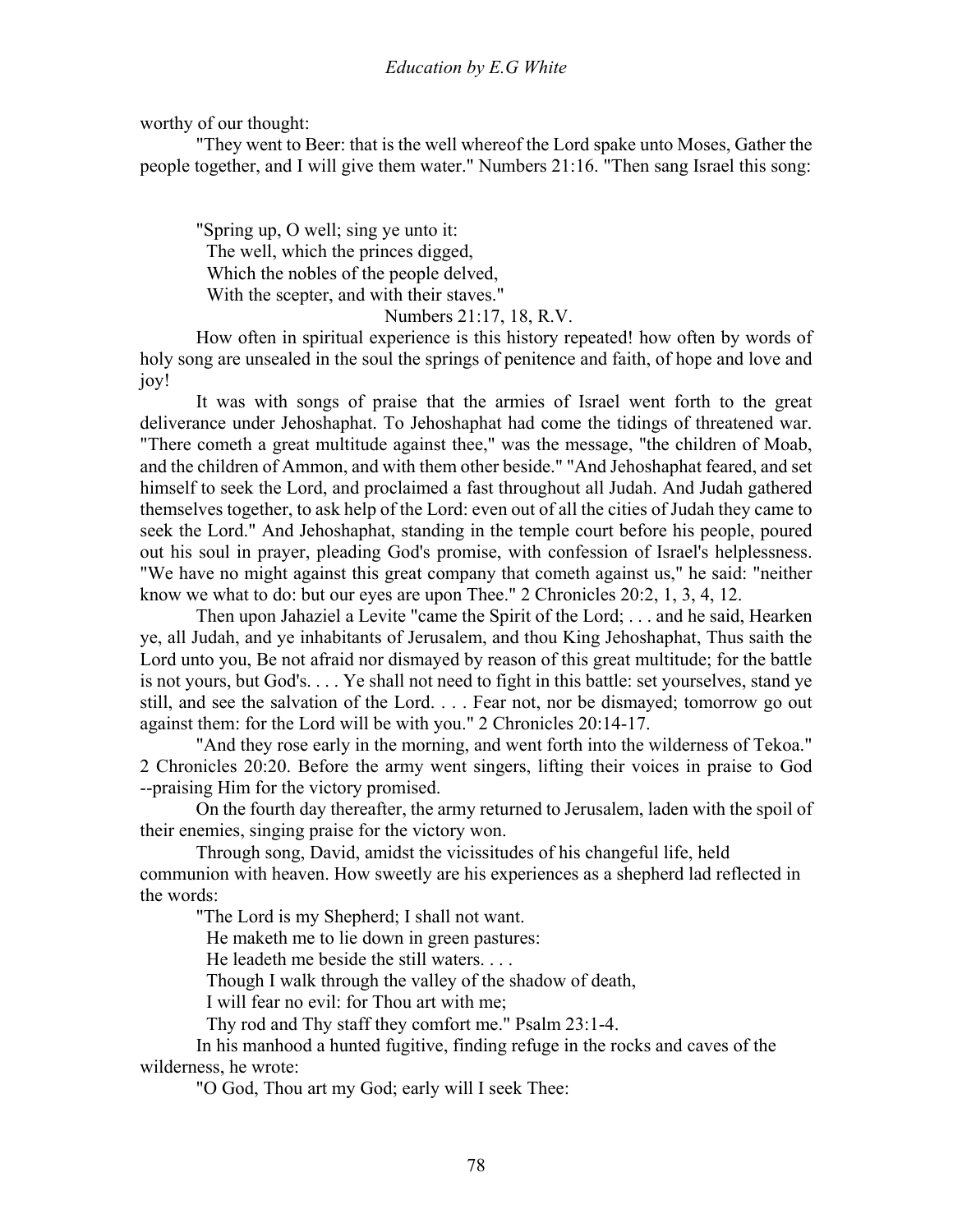#### *Education by E.G White*

 My soul thirsteth for Thee, my flesh longeth for Thee, In a dry and weary land, where no water is. . . . Thou hast been my help, And in the shadow of Thy wings will I rejoice." "Why art thou cast down, O my soul? And why art thou disquieted within me? Hope thou in God: For I shall yet praise Him, Who is the health of my countenance, And my God." "The Lord is my light and my salvation; Whom shall I fear? The Lord is the strength of my life; Of whom shall I be afraid?" Psalms 63:1-7, R.V.; 42:11; 27:1.

 The same trust is breathed in the words written when, a dethroned and crownless king, David fled from Jerusalem at the rebellion of Absalom. Spent with grief and the weariness of his flight, he with his company had tarried beside the Jordan for a few hours' rest. He was awakened by the summons to immediate flight. In the darkness, the passage of the deep and swift-flowing stream must be made by that whole company of men, women, and little children; for hard after them were the forces of the traitor son.

In that hour of darkest trial, David sang:

"I cried unto the Lord with my voice, And He heard me out of His holy hill.

"I laid me down and slept; I awaked; for the Lord sustained me. I will not be afraid of ten thousands of people, That have set themselves against me around about."

Psalm 3:4-6.

 After his great sin, in the anguish of remorse and self-abhorrence he still turned to God as his best friend:

"Have mercy upon me, O God, according to Thy loving kindness: According unto the multitude of Thy tender mercies blot out my transgressions. . . . Purge me with hyssop, and I shall be clean: Wash me, and I shall be whiter than snow." Psalm 51:1-7.

 In his long Life, David found on earth no resting place. "We are strangers before Thee, and sojourners," he said, "as all our fathers were: our days on the earth are as a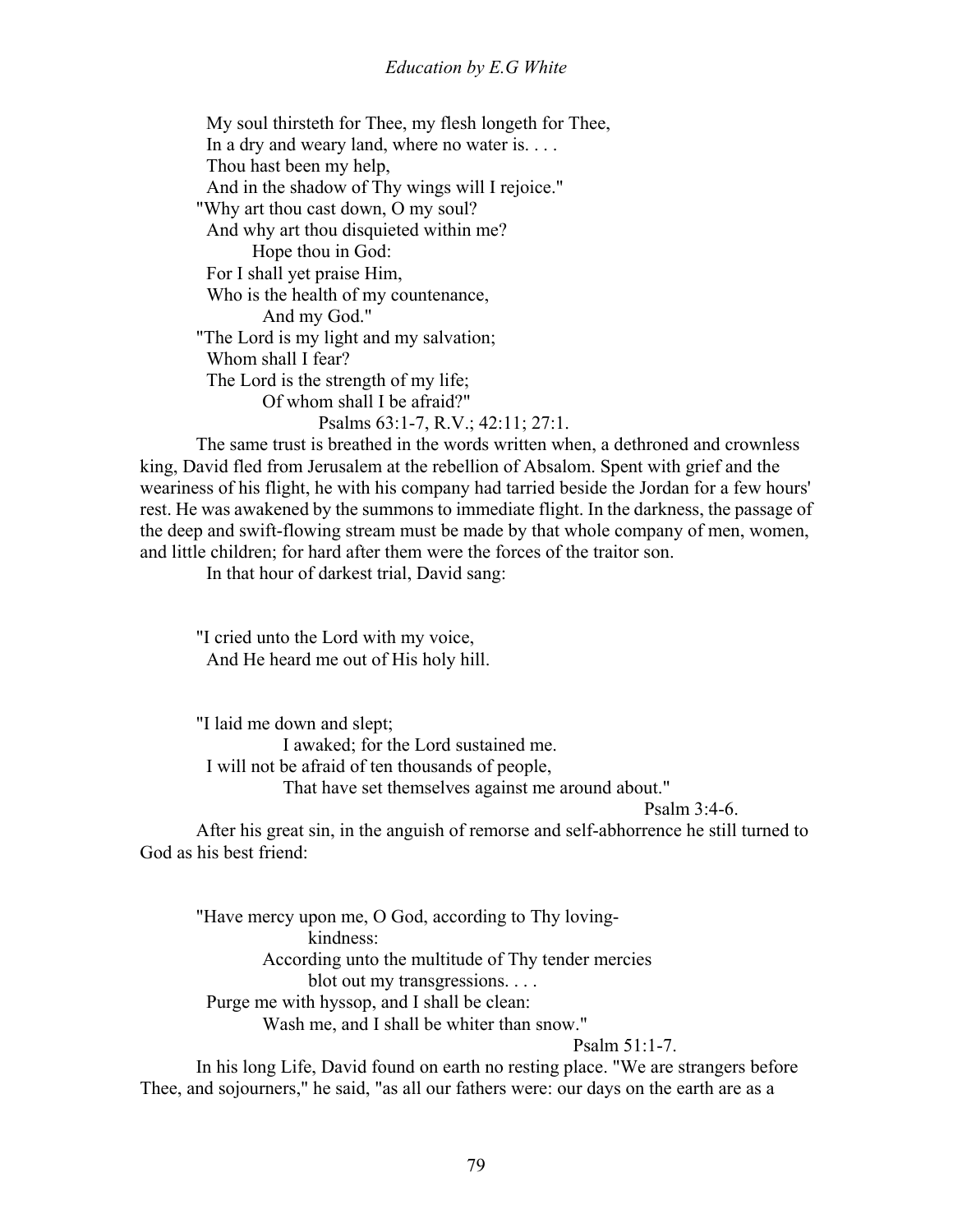shadow, and there is no abiding." I Chronicles 29:15, R.V.

"God is our refuge and strength, A very present help in trouble. Therefore will not we fear, though the earth be removed, And though the mountains be carried into the midst of the sea."

"There is a river, the streams whereof make glad the City of God, The holy place of the tabernacles of the Most High. God is in the midst of her; she shall not be moved God shall help her, at the dawn of morning. . . . The Lord of hosts is with us; The God of Jacob is our refuge."

"This God is our God for ever and ever: He will be our guide even unto death."

Psalms 46:1,2; 46:4-7, R.V., margin; 48:14.

 With a song, Jesus in His earthly life met temptation. Often when sharp, stinging words were spoken, often when the atmosphere about Him was heavy with gloom, with dissatisfaction, distrust, or oppressive fear, was heard His song of faith and holy cheer.

 On that last sad night of the Passover supper, as He was about to go forth to betrayal and to death, His voice was lifted in the psalm:

"Blessed be the name of the Lord From this time forth and for evermore. From the rising of the sun until the going down of the same The Lord's name is to be praised."

"I love the Lord because He hath heard my voice and my supplications. Because He hath inclined His ear unto me, Therefore will I call upon Him as long as I live.

"The sorrows of death compassed me, And the pains of hell gat hold upon me: I found trouble and sorrow. Then called I upon the name of the Lord; O Lord, I beseech Thee, deliver my soul.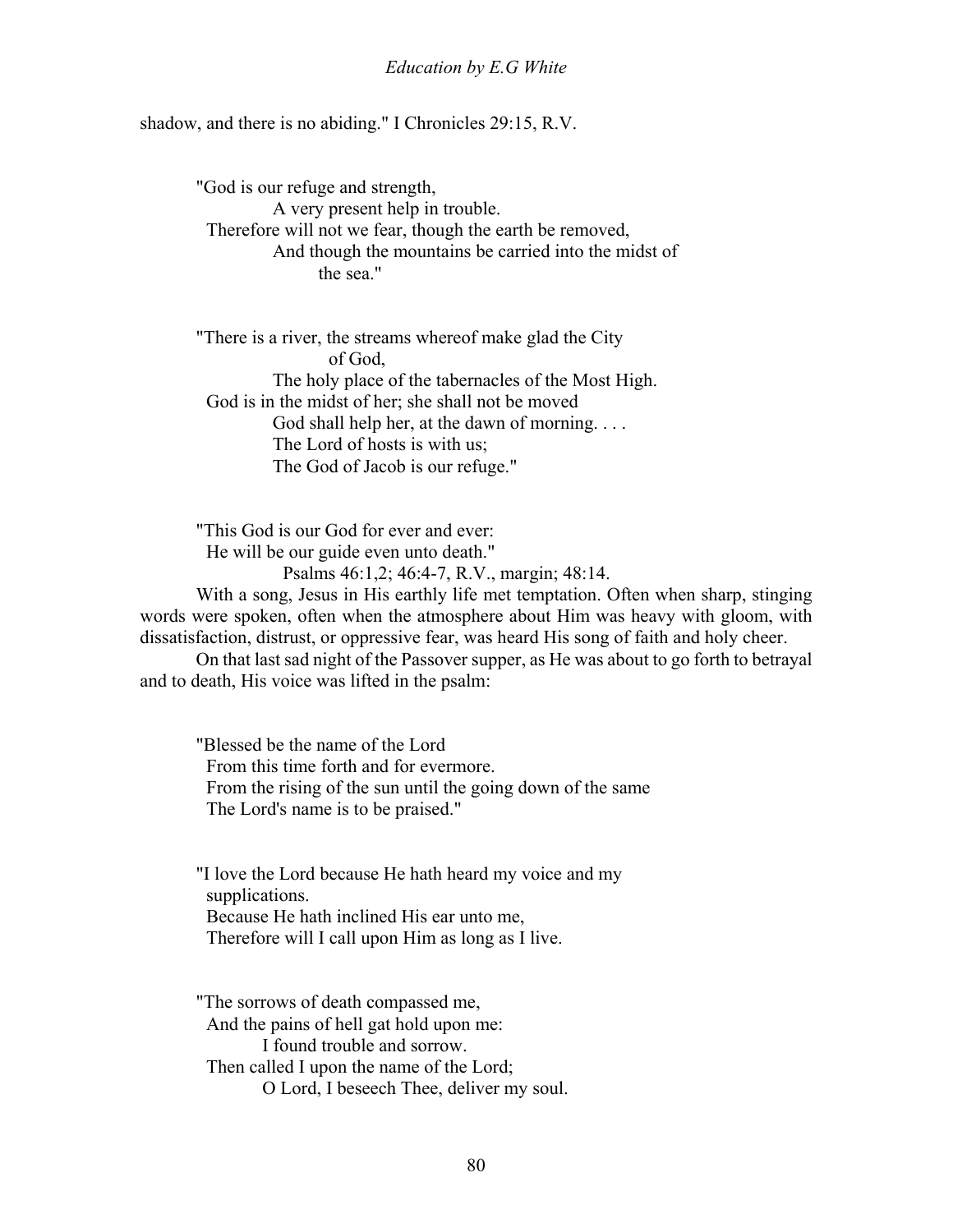Gracious is the Lord, and righteous; Yea, our God is merciful.

"The Lord preserveth the simple:

I was brought low, and He helped me.

Return unto thy rest, O my soul;

For the Lord hath dealt bountifully with thee.

For Thou hast delivered my soul from death, mine eyes

from tears, and my feet from falling."

Psalms 113:2, 3; 116:1-8.

 Amidst the deepening shadows of earth's last great crisis, God's light will shine brightest, and the song of hope and trust will be heard in clearest and loftiest strains.

"In that day shall this song be sung in the land of Judah;

We have a strong city:

Salvation will God appoint for walls and bulwarks.

Open ye the gates,

That the righteous nation which keepeth the truth may

enter in.

Thou wilt keep him in perfect peace,

Whose mind is stayed on Thee: because he trusteth in Thee.

Trust ye in the Lord forever:

For in the Lord Jehovah is everlasting strength."

Isaiah 26:1-4.

 "The ransomed of the Lord shall return, and come with singing unto Zion; and everlasting joy shall be upon their heads: they shall obtain gladness and joy, and sorrow and sighing shall flee away." Isaiah 35:10, R.V.

 "They shall come and sing in the height of Zion, and shall flow together unto the goodness of the Lord: . . . and their soul shall be as a watered garden; and they shall not sorrow any more at all." Jeremiah 31:12.

*The Power of Song*

The history of the songs of the Bible is full of suggestion as to the uses and benefits of music and song. Music is often perverted to serve purposes of evil, and it thus becomes one of the most alluring agencies of temptation. But, rightly employed, it is a precious gift of God, designed to uplift the thoughts to high and noble themes, to inspire and elevate the soul.

 As the children of Israel, journeying through the wilderness, cheered their way by the music of sacred song, so God bids His children today gladden their pilgrim life. There are few means more effective for fixing His words in the memory than repeating them in song. And such song has wonderful power. It has power to subdue rude and uncultivated natures; power to quicken thought and to awaken sympathy, to promote harmony of action, and to banish the gloom and foreboding that destroy courage and weaken effort.

 It is one of the most effective means of impressing the heart with spiritual truth. How often to the soul hard-pressed and ready to despair, memory recalls some word of God's--the long-forgotten burden of a childhood song, --and temptations lose their power,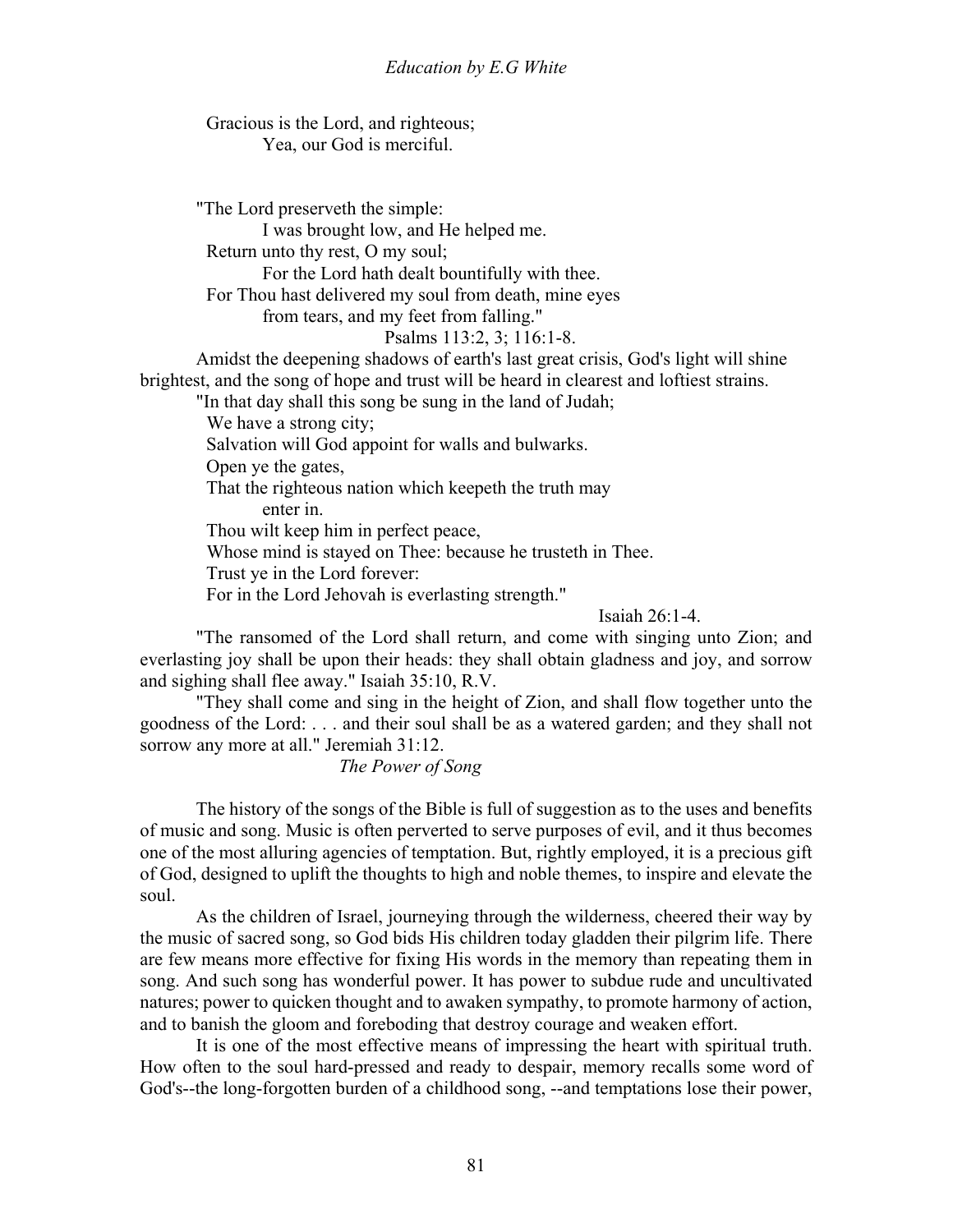life takes on new meaning and new purpose, and courage and gladness are imparted to other souls!

 The value of song as a means of education should never be lost sight of. Let there be singing in the home, of songs that are sweet and pure, and there will be fewer words of censure and more of cheerfulness and hope and joy. Let there be singing in the school, and the pupils will be drawn closer to God, to their teachers, and to one another.

 As a part of religious service, singing is as much an act of worship as is prayer. Indeed, many a song is prayer. If the child is taught to realize this, he will think more of the meaning of the words he sings and will be more susceptible to their power.

 As our Redeemer leads us to the threshold of the Infinite, flushed with the glory of God, we may catch the themes of praise and thanksgiving from the heavenly choir round about the throne; and as the echo of the angels' song is awakened in our earthly homes, hearts will be drawn closer to the heavenly singers. Heaven's communion begins on earth. We learn here the keynote of its praise.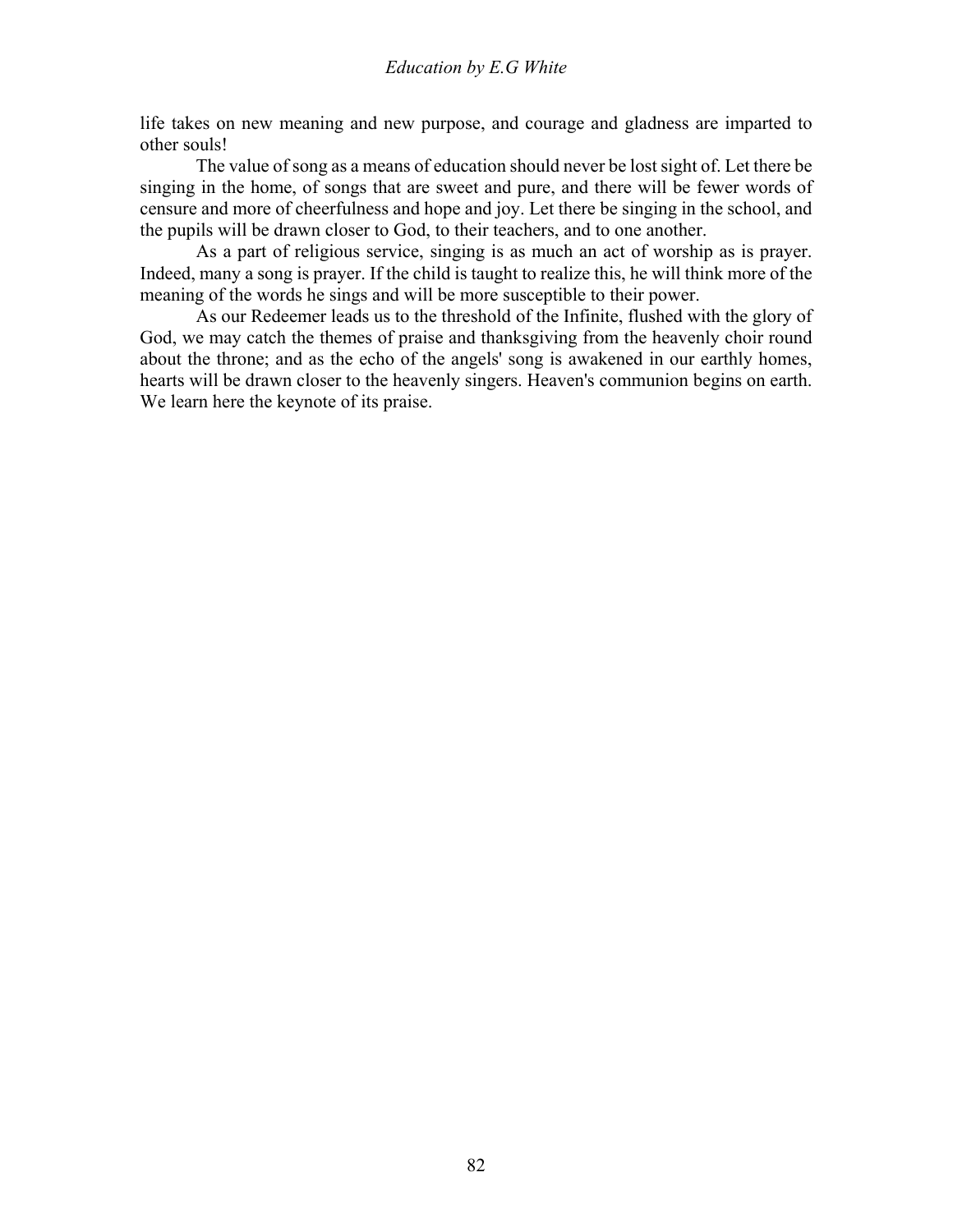### **Chap. 18 - Mysteries of the Bible**

 No finite mind can fully comprehend the character or the works of the Infinite One. We cannot by searching find out God. To minds the strongest and most highly cultured, as well as to the weakest and most ignorant, that holy Being must remain clothed in mystery. But though "clouds and darkness are round about Him: righteousness and judgment are the foundation of His throne." Psalm 97:2, R.V. We can so far comprehend His dealing with us as to discern boundless mercy united to infinite power. We can understand as much of His purposes as we are capable of comprehending; beyond this we may still trust the hand that is omnipotent, the heart that is full of love.

 The word of God, like the character of its Author, presents mysteries that can never be fully comprehended by finite beings. But God has given in the Scriptures sufficient evidence of their divine authority. His own existence, His character, the truthfulness of His word, are established by testimony that appeals to our reason; and this testimony is abundant. True, He has not removed the possibility of doubt; faith must rest upon evidence, not demonstration; those who wish to doubt have opportunity; but those who desire to know the truth find ample ground for faith.

 We have no reason to doubt God's word because we cannot understand the mysteries of His providence. In the natural world we are constantly surrounded with wonders beyond our comprehension. Should we then be surprised to find in the spiritual world also mysteries that we cannot fathom? The difficulty lies solely in the weakness and narrowness of the human mind.

 The mysteries of the Bible, so far from being an argument against it, are among the strongest evidences of its divine inspiration. If it contained no account of God but that which we could comprehend; if His greatness and majesty could be grasped by finite minds, then the Bible would not, as now, bear the unmistakable evidences of divinity. The greatness of its themes should inspire faith in it as the word of God.

 The Bible unfolds truth with a simplicity and an adaptation to the needs and longings of the human heart that has astonished and charmed the most highly cultivated minds, while to the humble and uncultured also it makes plain the way of life. "The wayfaring men, though fools, shall not err therein," Isaiah 35:8. No child need mistake the path. Not one trembling seeker need fail of walking in pure and holy light. Yet the most simply stated truths lay hold upon themes elevated, far-reaching, infinitely beyond the power of human comprehension,--mysteries that are the hiding of His glory, mysteries that overpower the mind in its research,--while they inspire the sincere seeker for truth with reverence and faith. The more we search the Bible, the deeper is our conviction that it is the word of the living God, and human reason bows before the majesty of divine revelation.

 God intends that to the earnest seeker the truths of His word shall be ever unfolding. While "the secret things belong unto the Lord our God," "those things which are revealed belong unto us and to our children." Deuteronomy 29:29. The idea that certain portions of the Bible cannot be understood has led to neglect of some of its most important truths. The fact needs to be emphasized, and often repeated, that the mysteries of the Bible are not such because God has sought to conceal truth, but because our own weakness or ignorance makes us incapable of comprehending or appropriating truth. The limitation is not in His purpose, but in our capacity. Of those very portions of Scripture often passed by as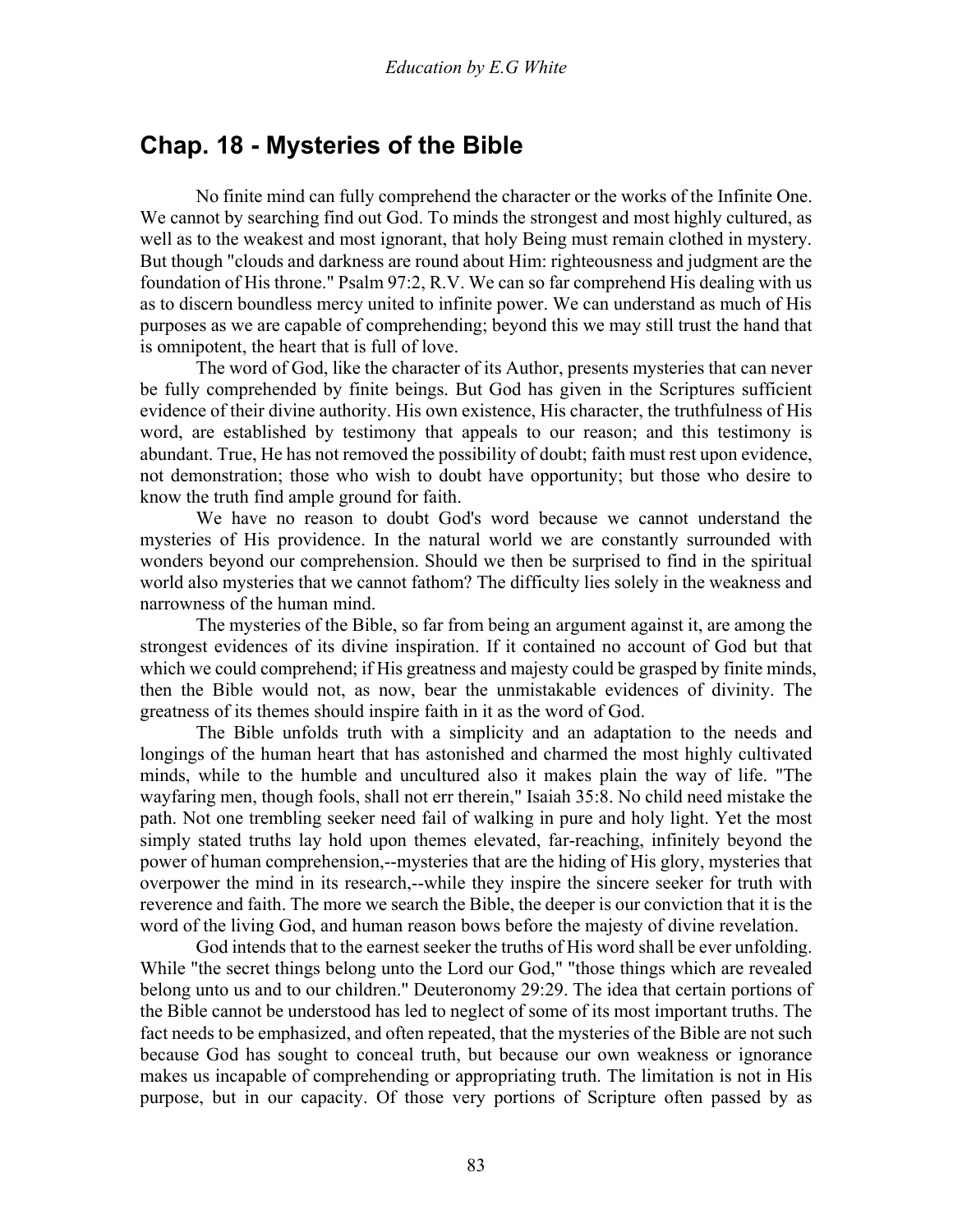impossible to be understood, God desires us to understand as much as our minds are capable of receiving. "All Scripture is given by inspiration of God," that we may be "throughly furnished unto all good works," 2 Timothy 3:16, 17.

 It is impossible for any human mind to exhaust even one truth or promise of the Bible. One catches the glory from one point of view, another from another point; yet we can discern only gleamings. The full radiance is beyond our vision.

 As we contemplate the great things of God's word, we look into a fountain that broadens and deepens beneath our gaze. Its breadth and depth pass our knowledge. As we gaze, the vision widens; stretched out before us we behold a boundless, shoreless sea.

Such study has vivifying power. The mind and heart acquire new strength, new life.

 This experience is the highest evidence of the divine authorship of the Bible. We receive God's word as food for the soul, through the same evidence by which we receive bread as food for the body. Bread supplies the need of our nature; we know by experience that it produces blood and bone and brain. Apply the same test to the Bible; when its principles have actually become the elements of character, what has been the result? what changes have been made in the life? "Old things are passed away; behold, all things are become new." 2 Corinthians 5:17. In its power, men and women have broken the chains of sinful habit. They have renounced selfishness. The profane have become reverent, the drunken sober, the profligate pure. Souls that have borne the likeness of Satan have been transformed into the image of God. This change is itself the miracle of miracles. A change wrought by the word, it is one of the deepest mysteries of the word. We cannot understand it; we can only believe, as declared by the Scriptures, it is "Christ in you, the hope of glory." Colossians 1:27.

 A knowledge of this mystery furnishes a key to every other. It opens to the soul the treasures of the universe, the possibilities of infinite development.

 And this development is gained through the constant unfolding to us of the character of God--the glory and the mystery of the written word. If it were possible for us to attain to a full understanding of God and His word, there would be for us no further discovery of truth, no greater knowledge, no further development. God would cease to be supreme, and man would cease to advance. Thank God, it is not so. Since God is infinite, and in Him are all the treasures of wisdom, we may to all eternity be ever searching, ever learning, yet never exhaust the riches of His wisdom, His goodness, or His power.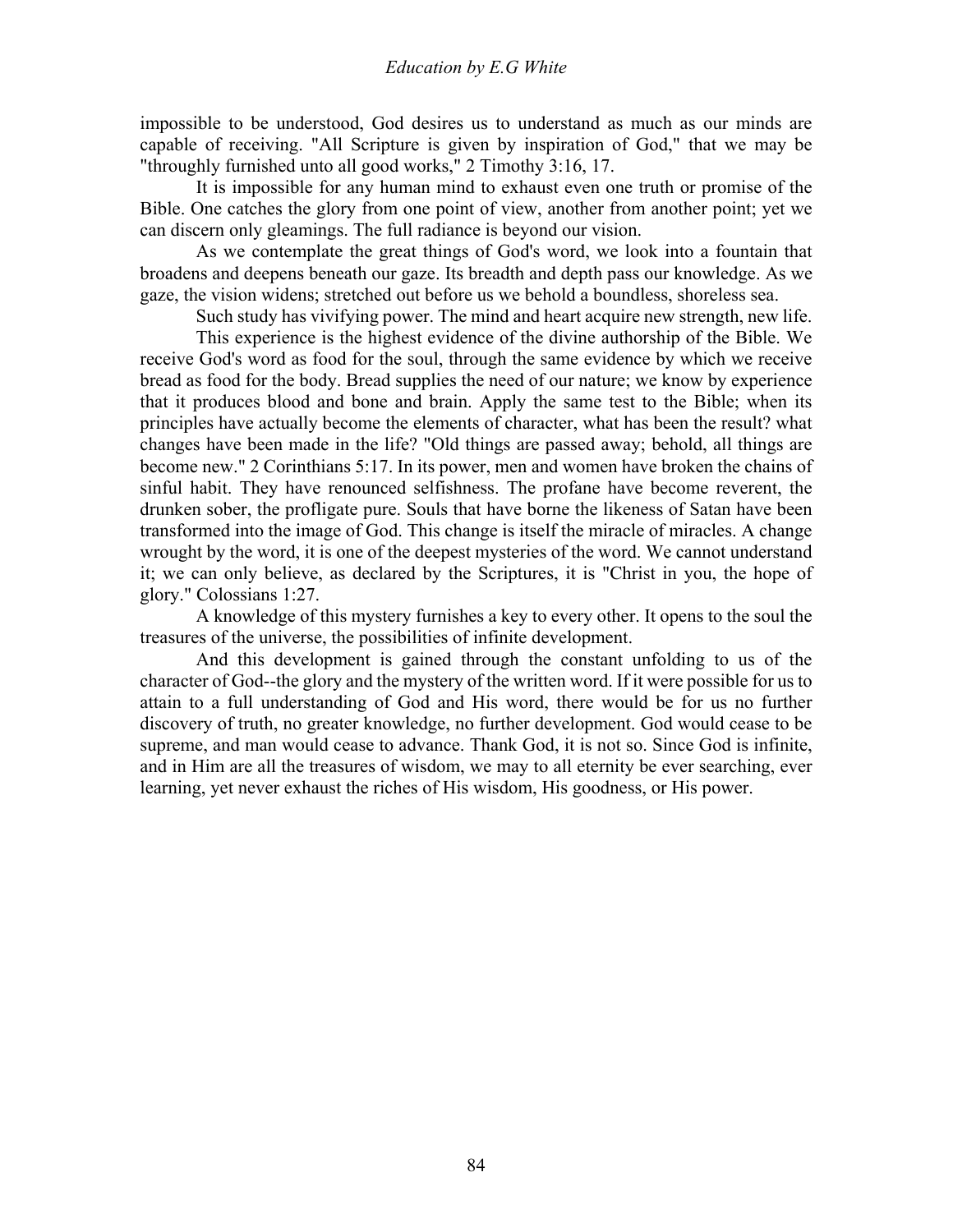## **Chap. 19 - History and Prophecy**

 The Bible is the most ancient and the most comprehensive history that men possess. It came fresh from the fountain of eternal truth, and throughout the ages a divine hand has preserved its purity. It lights up the far-distant past, where human research in vain seeks to penetrate. In God's word only do we behold the power that laid the foundations of the earth and that stretched out the heavens. Here only do we find an authentic account of the origin of nations. Here only is given a history of our race unsullied by human pride or prejudice.

 In the annals of human history the growth of nations, the rise and fall of empires, appear as dependent on the will and prowess of man. The shaping of events seems, to a great degree, to be determined by his power, ambition, or caprice. But in the word of God the curtain is drawn aside, and we behold, behind, above, and through all the play and counterplay of human interests and power and passions, the agencies of the all-merciful One, silently, patiently working out the counsels of His own will.

 The Bible reveals the true philosophy of history. In those words of matchless beauty and tenderness spoken by the apostle Paul to the sages of Athens is set forth God's purpose in the creation and distribution of races and nations: He "hath made of one blood all nations of men for to dwell on all the face of the earth, and hath determined the times before appointed, and the bounds of their habitation; that they should seek the Lord, if haply they might feel after Him, and find Him." Acts 17:26, 27. God declares that whosoever will may come "into the bond of the covenant." Ezekiel 20:37. In the creation it was His purpose that the earth be inhabited by beings whose existence should be a blessing to themselves and to one another, and an honor to their Creator. All who will may identify themselves with this purpose. Of them it is spoken, "This people have I formed for Myself; they shall show forth My praise." Isaiah 43:21.

 God has revealed in His law the principles that underlie all true prosperity both of nations and of individuals. "This is your wisdom and your understanding," Moses declared to the Israelites of the law of God. "It is not a vain thing for you; because it is your life." Deuteronomy 4:6; 32:47. The blessings thus assured to Israel are, on the same conditions and in the same degree, assured to every nation and every individual under the broad heavens.

 The power exercised by every ruler on the earth is Heaven-imparted; and upon his use of the power thus bestowed, his success depends. To each the word of the divine Watcher is, "I girded thee, though thou hast not known Me." Isaiah 45:5. And to each the words spoken to Nebuchadnezzar of old are the lesson of life: "Break off thy sins by righteousness, and thine iniquities by showing mercy to the poor; if it may be a lengthening of thy tranquility." Daniel 4:27.

 To understand these things,--to understand that "righteousness exalteth a nation;" that "the throne is established by righteousness" and "upholden by mercy" (Proverbs 14:34; 16:12; 20:28); to recognize the outworking of these principles in the manifestation of His power who "removeth kings, and setteth up kings" (Daniel 2: 21),--this is to understand the philosophy of history.

 In the word of God only is this clearly set forth. Here it is shown that the strength of nations, as of individuals, is not found in the opportunities or facilities that appear to make them invincible; it is not found in their boasted greatness. It is measured by the fidelity with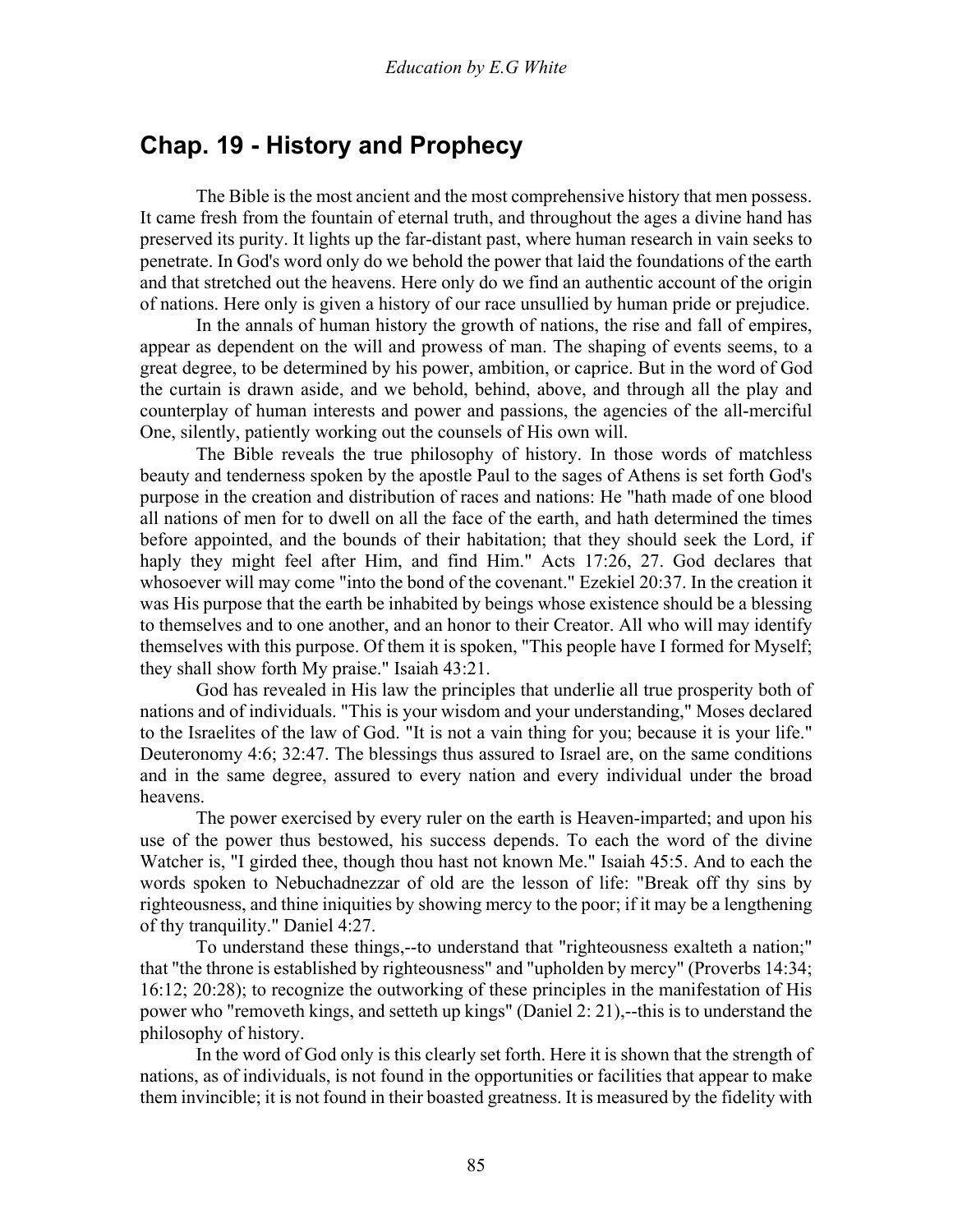which they fulfill God's purpose.

 An illustration of this truth is found in the history of ancient Babylon. To Nebuchadnezzar the king the true object of national government was represented under the figure of a great tree, whose height "reached unto heaven, and the sight thereof to the end of all the earth: the leaves thereof were fair, and the fruit thereof much, and in it was meat for all;" under its shadow the beasts of the field dwelt, and among its branches the birds of the air had their habitation. Daniel 4:11, 12. This representation shows the character of a government that fulfills God's purpose--a government that protects and upbuilds the nation.

 God exalted Babylon that it might fulfill this purpose. Prosperity attended the nation until it reached a height of wealth and power that has never since been equaled- fitly represented in the Scriptures by the inspired symbol, a "head of gold." Daniel 2:38.

 But the king failed of recognizing the power that had exalted him. Nebuchadnezzar in the pride of his heart said: "Is not this great Babylon, that I have built for the house of the kingdom by the might of my power, and for the honor of my majesty?" Daniel 4:30.

 Instead of being a protector of men, Babylon became a proud and cruel oppressor. The words of Inspiration picturing the cruelty and greed of rulers in Israel reveal the secret of Babylon's fall and of the fall of many another kingdom since the world began: "Ye eat the fat, and ye clothe you with the wool, ye kill them that are fed: but ye feed not the flock. The diseased have ye not strengthened, neither have ye healed that which was sick, neither have ye bound up that which was broken, neither have ye brought again that which was driven away, neither have ye sought that which was lost; but with force and with cruelty have ye ruled them." Ezekiel 34:3, 4.

 To the ruler of Babylon came the sentence of the divine Watcher: O king, "to thee it is spoken; The kingdom is departed from thee." Daniel 4:31.

"Come down, and sit in the dust, O virgin daughter of Babylon, Sit on the ground: there is no throne.... Sit thou silent, And get thee into darkness, O daughter of the Chaldeans; For thou shalt no more be called, The lady of kingdoms."

Isaiah 47:1-5.

"O thou that dwellest upon many waters, abundant in treasures, Thine end is come, and the measure of thy covetousness,"

"Babylon, the glory of kingdoms, The beauty of the Chaldees' excellency,

Shall be as when God overthrew Sodom and Gomorrah."

 "I will also make it a possession for the bittern, and pools of water: and I will sweep it with the besom of destruction, saith the Lord of hosts." Jeremiah 51:13; Isaiah 13:19;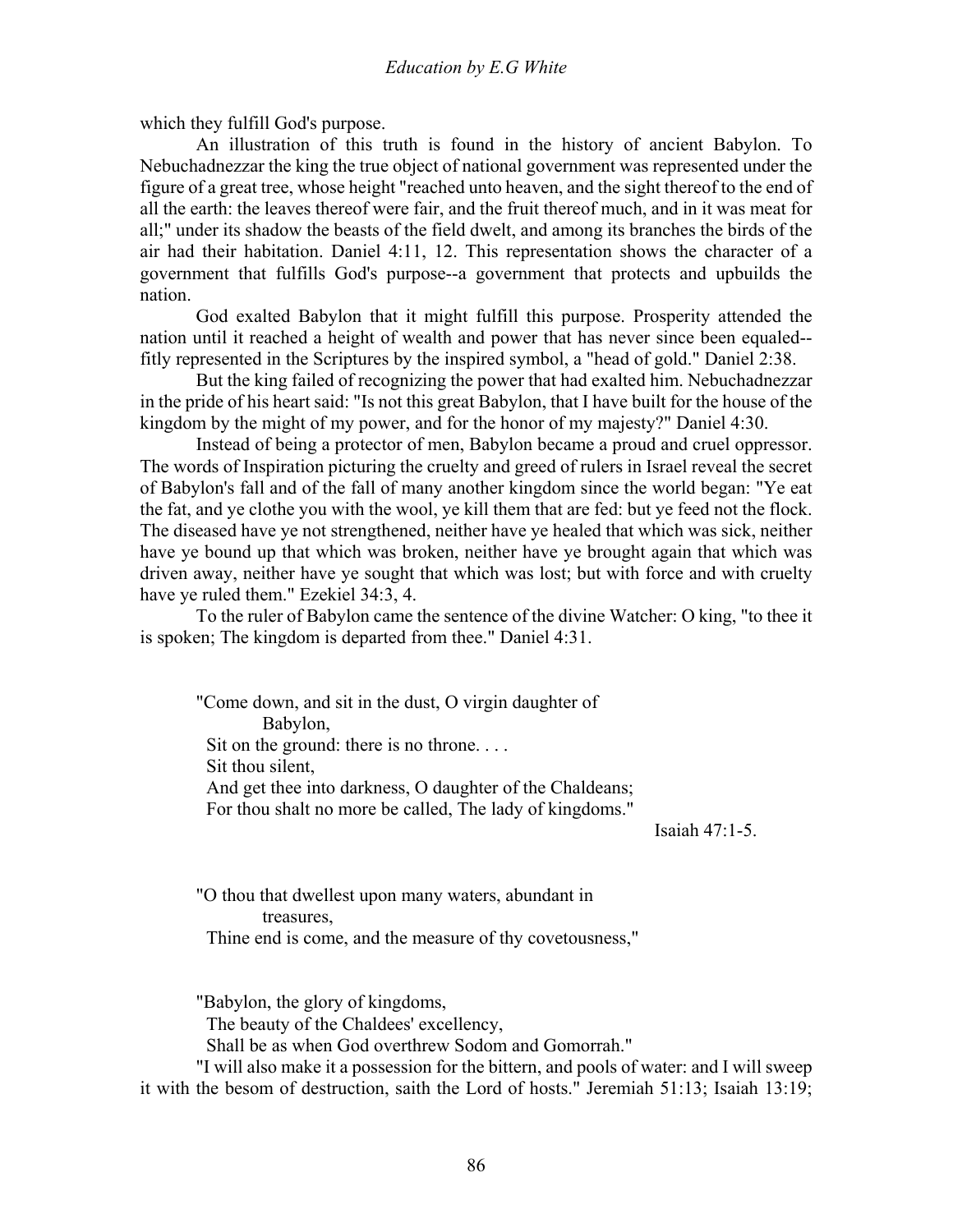14:23.

 Every nation that has come upon the stage of action has been permitted to occupy its place on the earth, that it might be seen whether it would fulfill the purpose of "the Watcher and the Holy One." Prophecy has traced the rise and fall of the world's great empires--Babylon, Medo-Persia, Greece, and Rome. With each of these, as with nations of less power, history repeated itself. Each had its period of test, each failed, its glory faded, its power departed, and its place was occupied by another.

 While the nations rejected God's principles, and in this rejection wrought their own ruin, it was still manifest that the divine, overruling purpose was working through all their movements.

 This lesson is taught in a wonderful symbolic representation given to the prophet Ezekiel during his exile in the land of the Chaldeans. The vision was given at a time when Ezekiel was weighed down with sorrowful memories and troubled forebodings. The land of his fathers was desolate. Jerusalem was depopulated. The prophet himself was a stranger in a land where ambition and cruelty reigned supreme. As on every hand he beheld tyranny and wrong, his soul was distressed, and he mourned day and night. But the symbols presented to him revealed a power above that of earthly rulers.

 Upon the banks of the river Chebar, Ezekiel beheld a whirlwind seeming to come from the north, "a great cloud, and a fire infolding itself, and a brightness was about it, and out of the midst thereof as the color of amber." A number of wheels, intersecting one another, were moved by four living beings. High above all these "was the likeness of a throne, as the appearance of a sapphire stone: and upon the likeness of the throne was the likeness as the appearance of a man above upon it." "And there appeared in the cherubims the form of a man's hand under their wings." Ezekiel 1:4, 26, 10:8. The wheels were so complicated in arrangement that at first sight they appeared to be in confusion; but they moved in perfect harmony. Heavenly beings, sustained and guided by the hand beneath the wings of the cherubim, were impelling these wheels; above them, upon the sapphire throne, was the Eternal One; and round about the throne a rainbow, the emblem of divine mercy.

 As the wheellike complications were under the guidance of the hand beneath the wings of the cherubim, so the complicated play of human events is under divine control. Amidst the strife and tumult of nations, He that sitteth above the cherubim still guides the affairs of the earth.

 The history of nations that one after another have occupied their allotted time and place, unconsciously witnessing to the truth of which they themselves knew not the meaning, speaks to us. To every nation and to every individual of today God has assigned a place in His great plan. Today men and nations are being measured by the plummet in the hand of Him who makes no mistake. All are by their own choice deciding their destiny, and God is overruling all for the accomplishment of His purposes.

 The history which the great I AM has marked out in His word, uniting link after link in the prophetic chain, from eternity in the past to eternity in the future, tells us where we are today in the procession of the ages, and what may be expected in the time to come. All that prophecy has foretold as coming to pass, until the present time, has been traced on the pages of history, and we may be assured that all which is yet to come will be fulfilled in its order.

 The final overthrow of all earthly dominions is plainly foretold in the word of truth. In the prophecy uttered when sentence from God was pronounced upon the last king of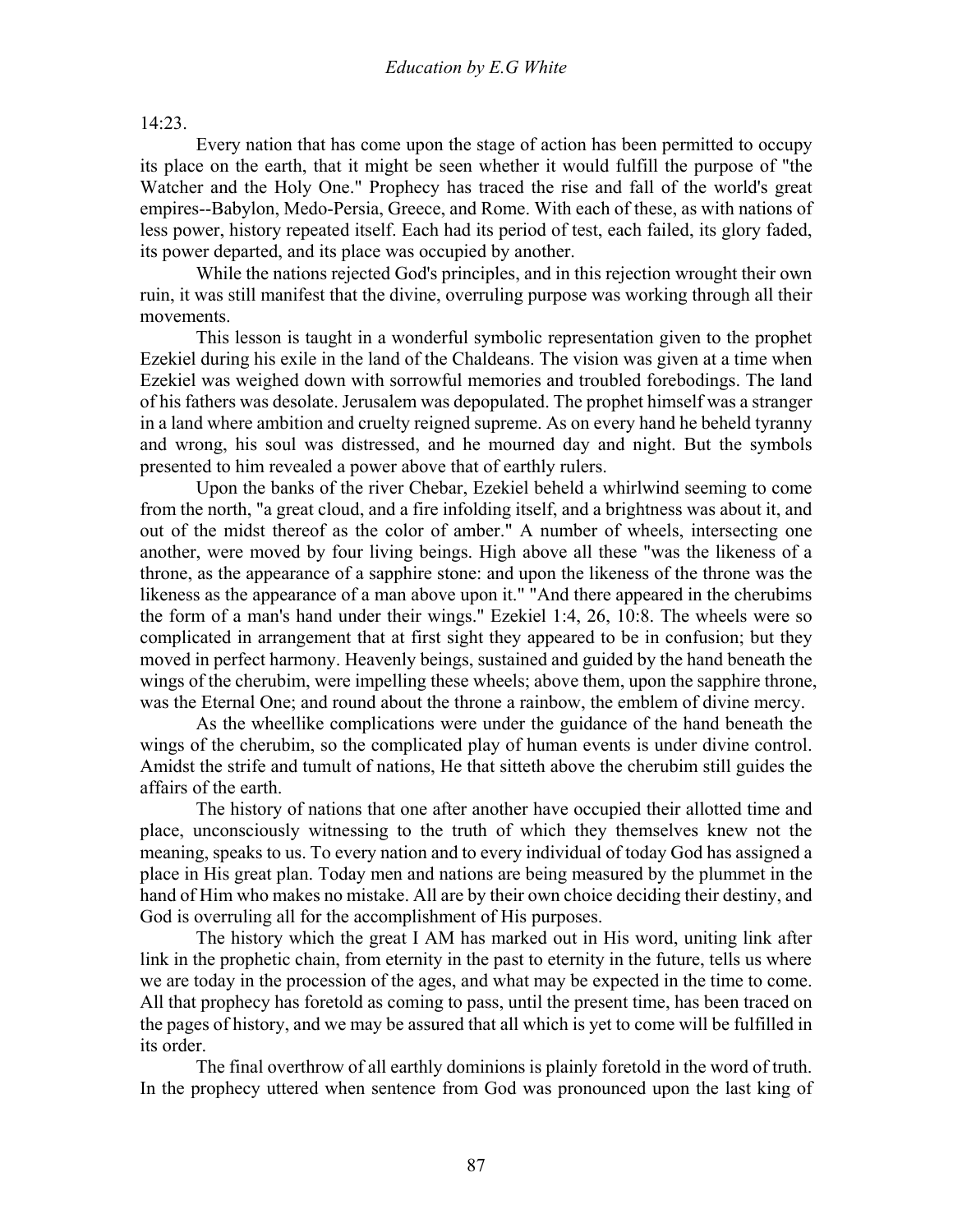Israel is given the message:

 "Thus saith the Lord God; Remove the diadem, and take off the crown: . . . exalt him that is low, and abase him that is high. I will overturn, overturn, overturn, it: and it shall be no more, until He come whose right it is; and I will give it Him." Ezekiel 21:26, 27.

 The crown removed from Israel passed successively to the kingdoms of Babylon, Medo-Persia, Greece, and Rome. God says, "It shall be no more, until He come whose right it is; and I will give it Him."

 That time is at hand. Today the signs of the times declare that we are standing on the threshold of great and solemn events. Everything in our world is in agitation. Before our eyes is fulfilling the Saviour's prophecy of the events to precede His coming: "Ye shall hear of wars and rumors of wars. . . . Nation shall rise against nation, and kingdom against kingdom: and there shall be famines, and pestilences, and earthquakes, in divers places." Matthew 24:6, 7.

 The present is a time of overwhelming interest to all living. Rulers and statesmen, men who occupy positions of trust and authority, thinking men and women of all classes, have their attention fixed upon the events taking place about us. They are watching the strained, restless relations that exist among the nations. They observe the intensity that is taking possession of every earthly element, and they recognize that something great and decisive is about to take place--that the world is on the verge of a stupendous crisis.

 Angels are now restraining the winds of strife, that they may not blow until the world shall be warned of its coming doom; but a storm is gathering, ready to burst upon the earth; and when God shall bid His angels loose the winds, there will be such a scene of strife as no pen can picture.

 The Bible, and the Bible only, gives a correct view of these things. Here are revealed the great final scenes in the history of our world, events that already are casting their shadows before, the sound of their approach causing the earth to tremble and men's hearts to fail them for fear.

 "Behold, the Lord maketh the earth empty, and maketh it waste, and turneth it upside down, and scattereth abroad the inhabitants thereof. . . . They have transgressed the laws, changed the ordinance, broken the everlasting covenant. Therefore hath the curse devoured the earth, and they that dwell therein are desolate. . . . The mirth of tabrets ceaseth, the noise of them that rejoice endeth, the joy of the harp ceaseth." Isaiah 24:1-18.

 "Alas for the day! for the day of the Lord is at hand, and as a destruction from the Almighty shall it come. . . . The seed is rotten under their clods, the garners are laid desolate, the barns are broken down; for the corn is withered. How do the beasts groan! the herds of cattle are perplexed, because they have no pasture; yea, the flocks of sheep are made desolate." "The vine is dried up, and the fig tree languisheth; the pomegranate tree, the palm tree also, and the apple tree, even all the trees of the field, are withered: because joy is withered away from the sons of men." Joel 1:15-18, 12.

 "I am pained at my very heart; . . . I cannot hold my peace, because thou hast heard, O my soul, the sound of the trumpet, the alarm of war. Destruction upon destruction is cried; for the whole land is spoiled."

 "I beheld the earth, and, lo, it was without form, and void; and the heavens, and they had no light. I beheld the mountains, and, lo, they trembled, and all the hills moved lightly. I beheld, and, lo, there was no man, and all the birds of the heavens were fled. I beheld, and, lo, the fruitful place was a wilderness, and all the cities thereof were broken down."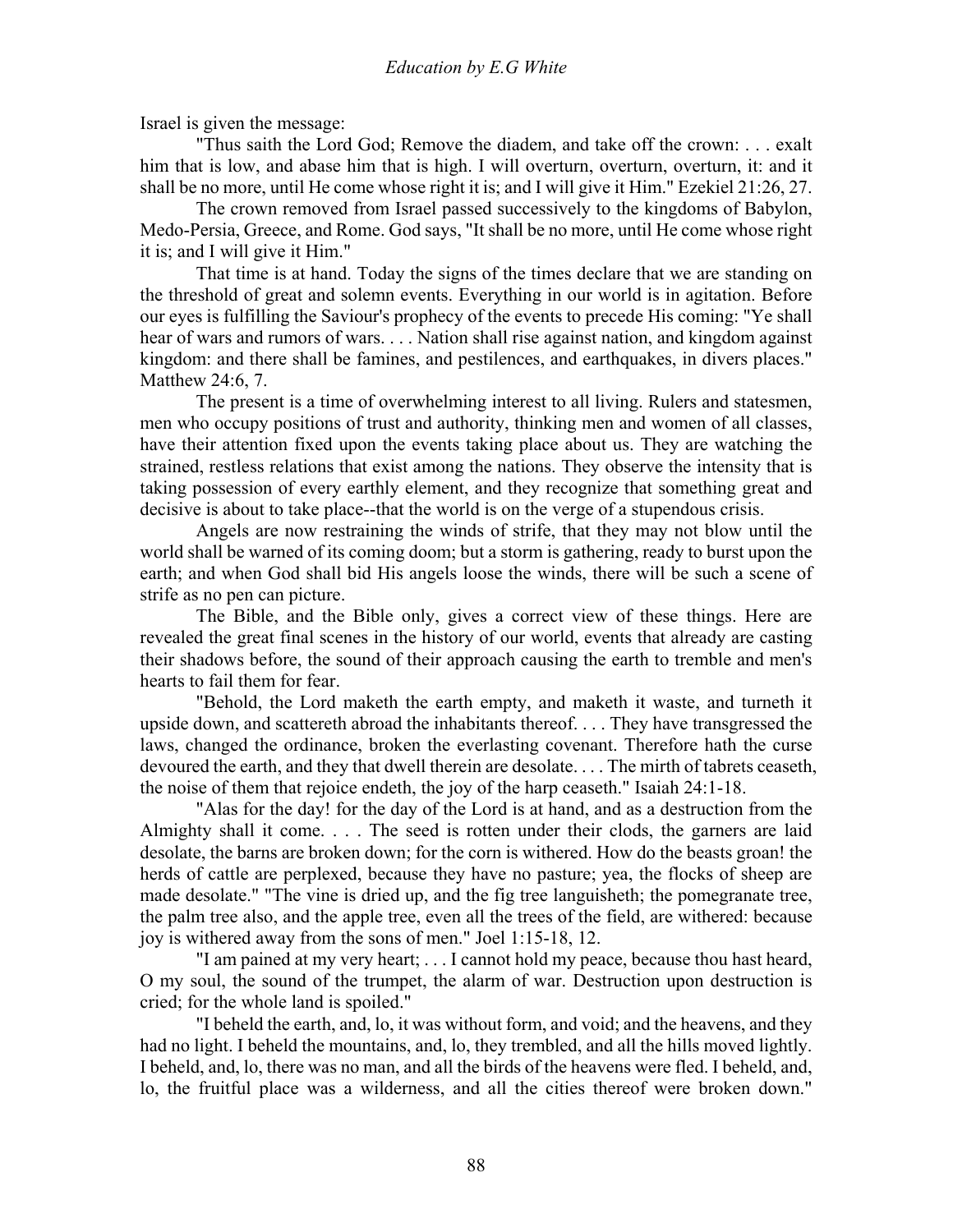Jeremiah 4:19, 20, 23-26.

 "Alas! for that day is great, so that none is like it: it is even the time of Jacob's trouble; but he shall be saved out of it." Jeremiah 30:7.

 "Come, My people, enter thou into thy chambers, and shut thy doors about thee: hide thyself as it were for a little moment, until the indignation be overpast." Isaiah 26:20.

"Because thou hast made the Lord, which is my refuge, Even the Most High, thy habitation; There shall no evil befall thee, Neither shall any plague come nigh thy dwelling."

Psalm 91:9, 10.

"The mighty God, even the Lord, hath spoken,

 And called the earth from the rising of the sun unto the going down thereof.

Out of Zion, the perfection of beauty, God hath shined.

Our God shall come, and shall not keep silence."

"He shall call to the heavens above,

And to the earth, that He may judge His people. . . .

And the heavens shall declare His righteousness;

For God is judge Himself." Psalm 50:1-3; 50:4-6, R.V.

 "O daughter of Zion, . . . the Lord shall redeem thee from the hand of thine enemies. Now also many nations are gathered against thee, that say, Let her be defiled, and let our eye look upon Zion. But they know not the thoughts of the Lord, neither understand they His counsel." "Because they call thee an Outcast, saying, This is Zion, whom no man seeketh after," "I will restore health unto thee, and I will heal thee of thy wounds, saith the Lord." "I will bring again the captivity of Jacob's tents, and have mercy on his dwelling places." Micah 4: 10-12; Jeremiah 30:17, 18.

"And it shall be said in that day, Lo, this is our God;

We have waited for Him, and He will save us:

This is the Lord; we have waited for Him,

We will be glad and rejoice in His salvation."

 "He will swallow up death in victory; . . . and the rebuke of His people shall He take away from off all the earth: for the Lord hath spoken it." Isaiah 25:9, 8.

 "Look upon Zion, the city of our solemnities: thine eyes shall see Jerusalem a quiet habitation, a tabernacle that shall not be taken down. . . . For the Lord is our judge, the Lord is our lawgiver, the Lord is our king." Isaiah 33:20-22.

 "With righteousness shall He judge the poor, and reprove with equity for the meek of the earth." Isaiah 11:4.

 Then will the purpose of God be fulfilled; the principles of His kingdom will be honored by all beneath the sun.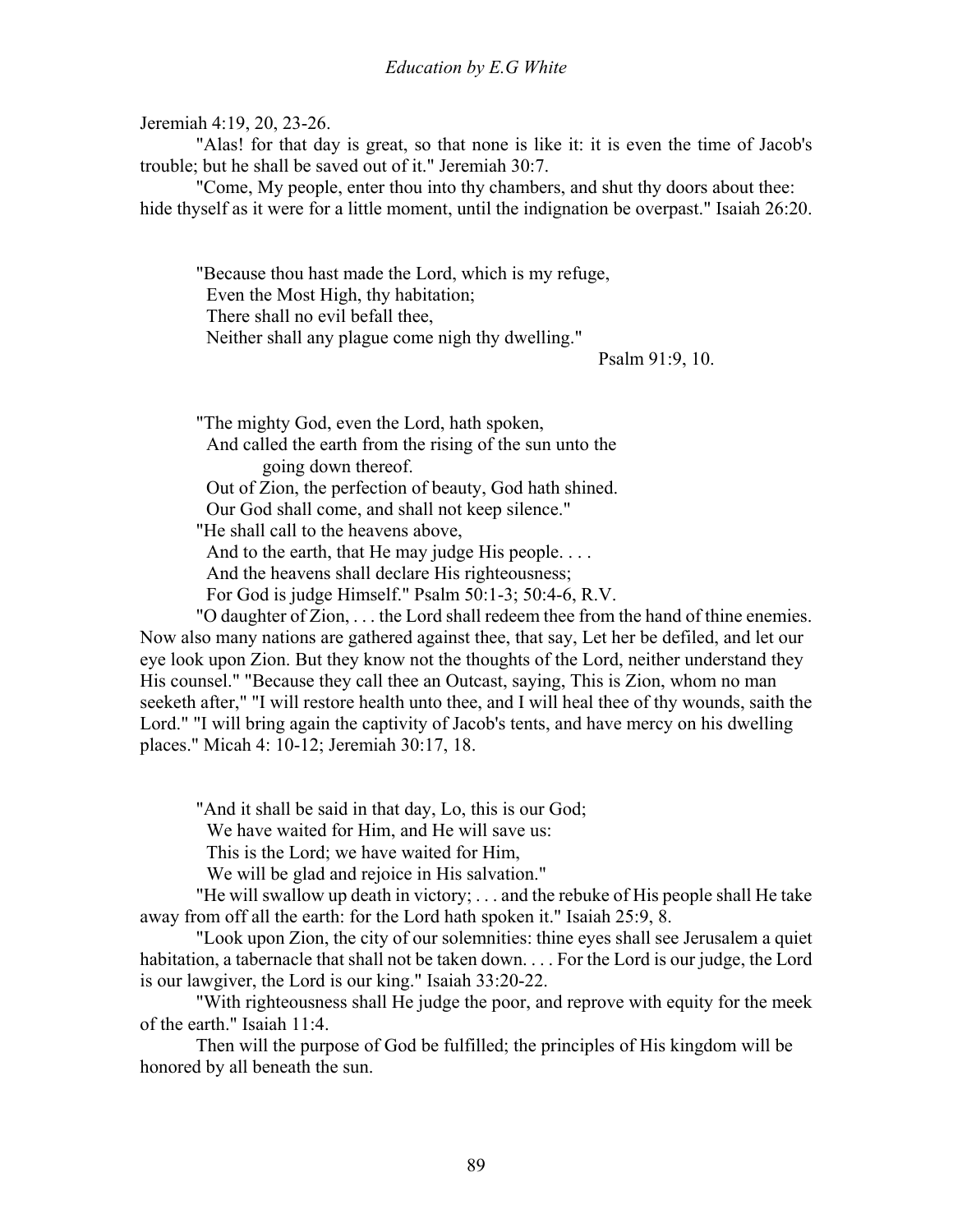"Violence shall no more be heard in thy land, Wasting nor destruction within thy borders; But thou shalt call thy walls Salvation, And thy gates Praise."

"In righteousness shalt thou be established: Thou shalt be far from oppression; for thou shalt not fear:

And from terror; for it shall not come near thee."

Isaiah 60:18; 54:14.

 The prophets to whom these great scenes were revealed longed to understand their import. They "inquired and searched diligently: . . . searching what, or what manner of time the Spirit of Christ which was in them did signify. . . . Unto whom it was revealed, that not unto themselves, but unto us they did minister the things, which are now reported unto you; . . . which things the angels desire to look into." 1 Peter 1:10-12.

 To us who are standing on the very verge of their fulfillment, of what deep moment, what living interest, are these delineations of the things to come--events for which, since our first parents turned their steps from Eden, God's children have watched and waited, longed and prayed!

 At this time, before the great final crisis, as before the world's first destruction, men are absorbed in the pleasures and the pursuits of sense. Engrossed with the seen and transitory, they have lost sight of the unseen and eternal. For the things that perish with the using, they are sacrificing imperishable riches. Their minds need to be uplifted, their views of life to be broadened. They need to be aroused from the lethargy of worldly dreaming.

 From the rise and fall of nations as made plain in the pages of Holy Writ, they need to learn how worthless is mere outward and worldly glory. Babylon, with all its power and its magnificence, the like of which our world has never since beheld,--power and magnificence which to the people of that day seemed so stable and enduring, --how completely has it passed away! As "the flower of the grass" it has perished. So perishes all that has not God for its foundation. Only that which is bound up with His purpose and expresses His character can endure. His principles are the only steadfast things our world knows.

 It is these great truths that old and young need to learn. We need to study the working out of God's purpose in the history of nations and in the revelation of things to come, that we may estimate at their true value things seen and things unseen; that we may learn what is the true aim of life; that, viewing the things of time in the light of eternity, we may put them to their truest and noblest use. Thus, learning here the principles of His kingdom and becoming its subjects and citizens, we may be prepared at His coming to enter with Him into its possession.

 The day is at hand. For the lessons to be learned, the work to be done, the transformation of character to be effected, the time remaining is but too brief a span.

 "Behold, they of the house of Israel say, The vision that he seeth is for many days to come, and he prophesieth of the times that are far off. Therefore say unto them, Thus saith the Lord God; There shall none of My words be prolonged any more, but the word which I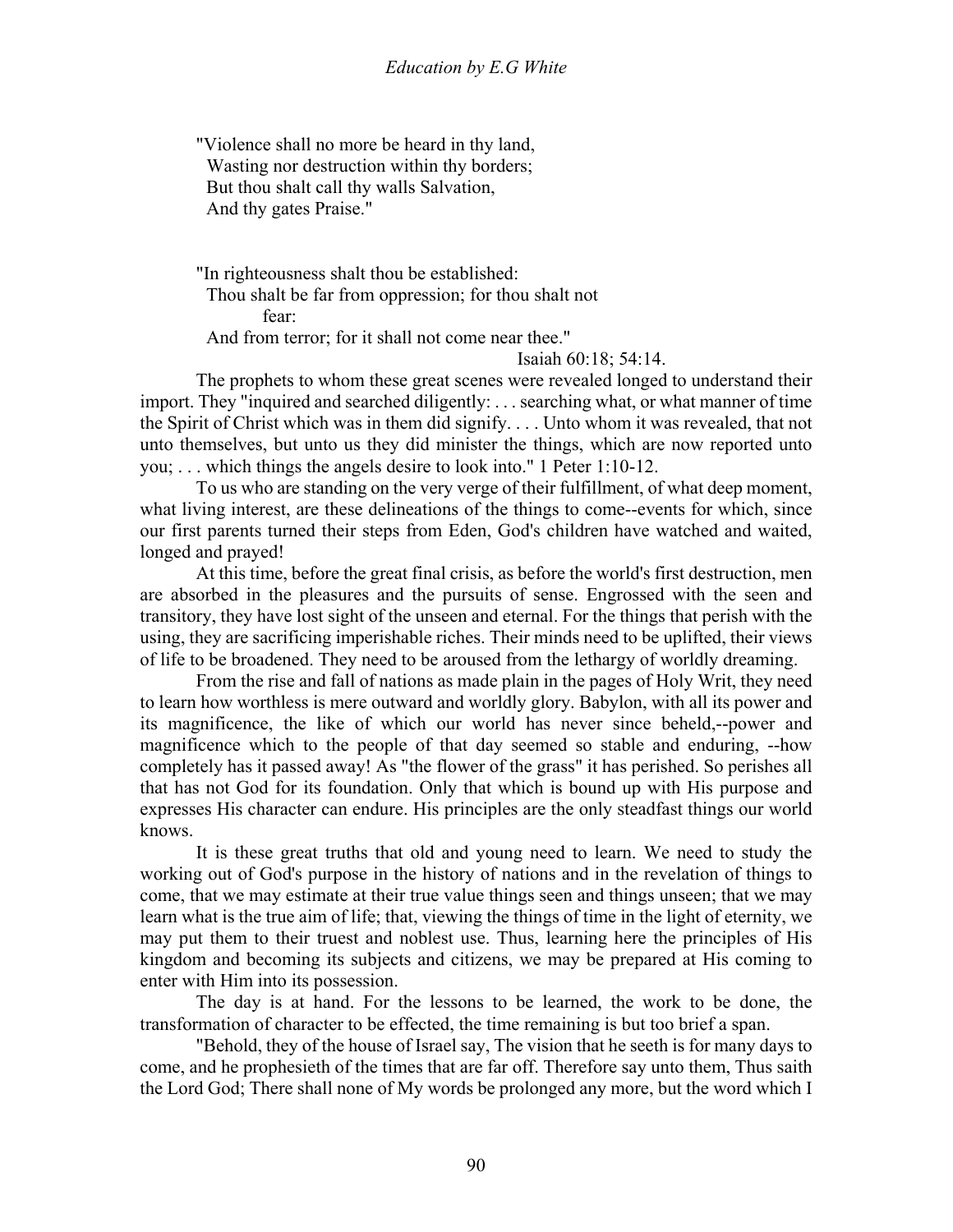### *Education by E.G White*

have spoken shall be done, saith the Lord God." Ezekiel 12:27, 28.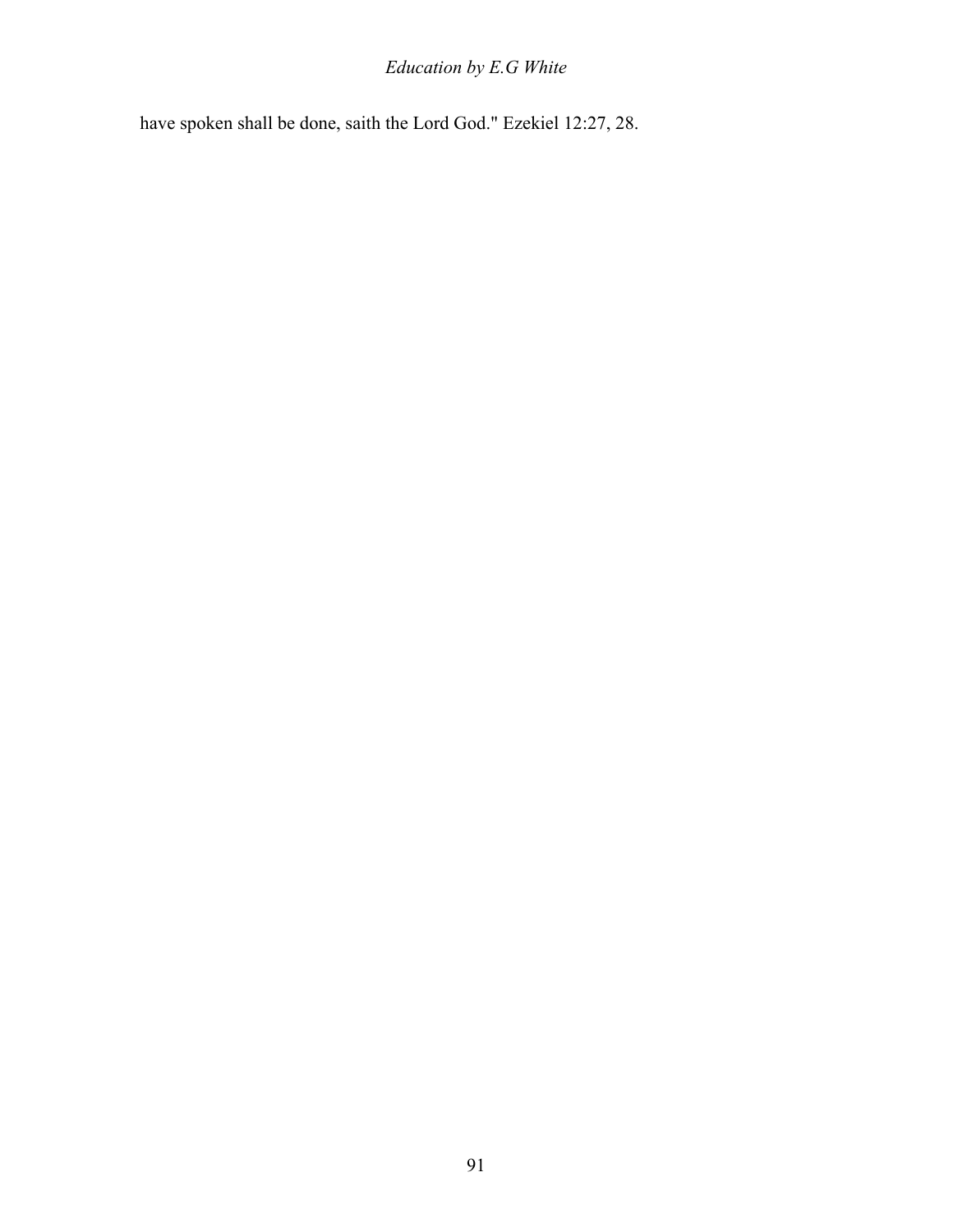### **Chap. 20 - Bible Teaching and Study**

 In childhood, youth, and manhood, Jesus studied the Scriptures. As a little child He was daily at His mother's knee taught from the scrolls of the prophets. In His youth the early morning and the evening twilight often found Him alone on the mountainside or among the trees of the forest, spending a quiet hour in prayer and the study of God's word. During His ministry His intimate acquaintance with the Scriptures testifies to His diligence in their study. And since He gained knowledge as we may gain it, His wonderful power, both mental and spiritual, is a testimony to the value of the Bible as a means of education.

 Our heavenly Father, in giving His word, did not overlook the children. In all that men have written, where can be found anything that has such a hold upon the heart, anything so well adapted to awaken the interest of the little ones, as the stories of the Bible?

 In these simple stories may be made plain the great principles of the law of God. Thus by illustrations best suited to the child's comprehension, parents and teachers may begin very early to fulfill the Lord's injunction concerning His precepts: "Thou shalt teach them diligently unto thy children, and shalt talk of them when thou sittest in thine house, and when thou walkest by the way, and when thou liest down, and when thou risest up." Deuteronomy 6:7.

 The use of object lessons, blackboards, maps, and pictures, will be an aid in explaining these lessons, and fixing them in the memory. Parents and teachers should constantly seek for improved methods. The teaching of the Bible should have our freshest thought, our best methods, and our most earnest effort.

 In arousing and strengthening a love for Bible study, much depends on the use of the hour of worship. The hours of morning and evening worship should be the sweetest and most helpful of the day. Let it be understood that into these hours no troubled, unkind thoughts are to intrude; that parents and children assemble to meet with Jesus, and to invite into the home the presence of holy angels. Let the services be brief and full of life, adapted to the occasion, and varied from time to time. Let all join in the Bible reading and learn and often repeat God's law. It will add to the interest of the children if they are sometimes permitted to select the reading. Question them upon it, and let them ask questions. Mention anything that will serve to illustrate its meaning. When the service is not thus made too lengthy, let the little ones take part in prayer, and let them join in song, if it be but a single verse.

 To make such a service what it should be, thought should be given to preparation. And parents should take time daily for Bible study with their children. No doubt it will require effort and planning and some sacrifice to accomplish this; but the effort will be richly repaid.

 As a preparation for teaching His precepts, God commands that they be hidden in the hearts of the parents. "These words, which I command thee this day, shall be in thine heart," He says; "and thou shalt teach them diligently." Deuteronomy 6:6, 7. In order to interest our children in the Bible, we ourselves must be interested in it. To awaken in them a love for its study, we must love it. Our instruction to them will have only the weight of influence given it by our own example and spirit.

 God called Abraham to be a teacher of His word, He chose him to be the father of a great nation, because He saw that Abraham would instruct his children and his household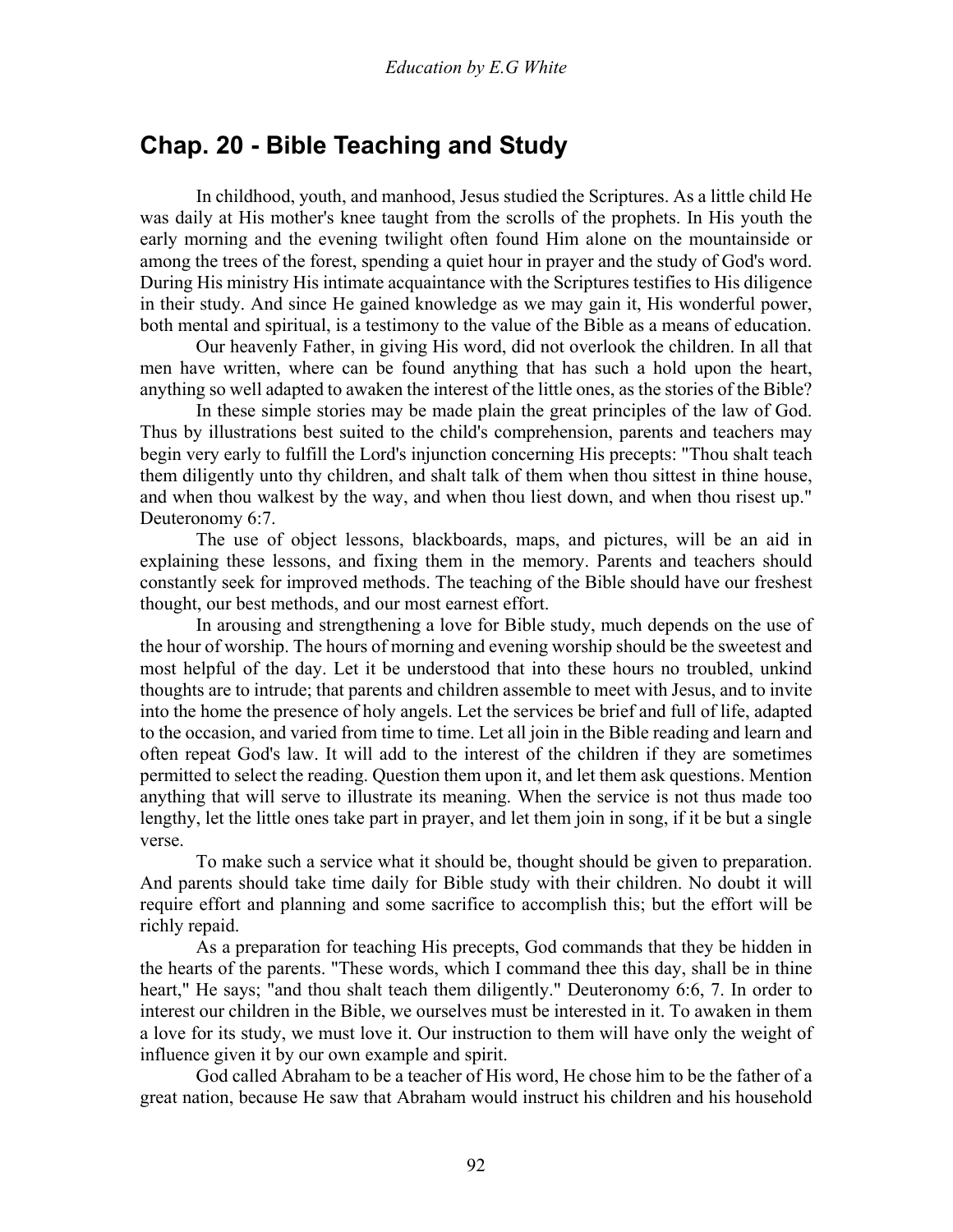#### *Education by E.G White*

in the principles of God's law. And that which gave power to Abraham's teaching was the influence of his own life. His great household consisted of more than a thousand souls, many of them heads of families, and not a few but newly converted from heathenism. Such a household required a firm hand at the helm. No weak, vacillating methods would suffice. Of Abraham God said, "I know him, that he will command his children and his household after him." Genesis 18:19. Yet his authority was exercised with such wisdom and tenderness that hearts were won. The testimony of the divine Watcher is, "They shall keep the way of the Lord, to do justice and judgment." Genesis 18:19. And Abraham's influence extended beyond his own household. Wherever he pitched his tent, he set up beside it the altar for sacrifice and worship. When the tent was removed, the altar remained; and many a roving Canaanite, whose knowledge of God had been gained from the life of Abraham His servant, tarried at that altar to offer sacrifice to Jehovah.

 No less effective today will be the teaching of God's word when it finds as faithful a reflection in the teacher's life.

 It is not enough to know what others have thought or learned about the Bible. Everyone must in the judgment give account of himself to God, and each should now learn for himself what is truth. But in order to do effective study, the interest of the pupil must be enlisted. Especially by the one who has to deal with children and youth differing widely in disposition, training, and habits of thought, this is a matter not to be lost sight of. In teaching children the Bible, we may gain much by observing the bent of their minds, the things in which they are interested, and arousing their interest to see what the Bible says about these things. He who created us, with our various aptitudes, has in His word given something for everyone. As the pupils see that the lessons of the Bible apply to their own lives, teach them to look to it as a counselor.

 Help them also to appreciate its wonderful beauty. Many books of no real value, books that are exciting and unhealthful are recommended, or at least permitted to be used, because of their supposed literary value. Why should we direct our children to drink of these polluted streams when they may have free access to the pure fountains of the word of God? The Bible has a fullness, a strength, a depth of meaning, that is inexhaustible. Encourage the children and youth to seek out its treasures both of thought and of expression.

 As the beauty of these precious things attracts their minds, a softening, subduing power will touch their hearts. They will be drawn to Him who has thus revealed Himself to them. And there are few who will not desire to know more of His works and ways.

 The student of the Bible should be taught to approach it in the spirit of a learner. We are to search its pages, not for proof to sustain our opinions, but in order to know what God says.

 A true knowledge of the Bible can be gained only through the aid of that Spirit by whom the word was given. And in order to gain this knowledge we must live by it. All that God's word commands, we are to obey. All that it promises, we may claim. The life which it enjoins is the life that, through its power, we are to live. Only as the Bible is thus held can it be studied effectively.

 The study of the Bible demands our most diligent effort and persevering thought. As the miner digs for the golden treasure in the earth, so earnestly, persistently, must we seek for the treasure of God's word.

In daily study the verse-by-verse method is often most helpful. Let the student take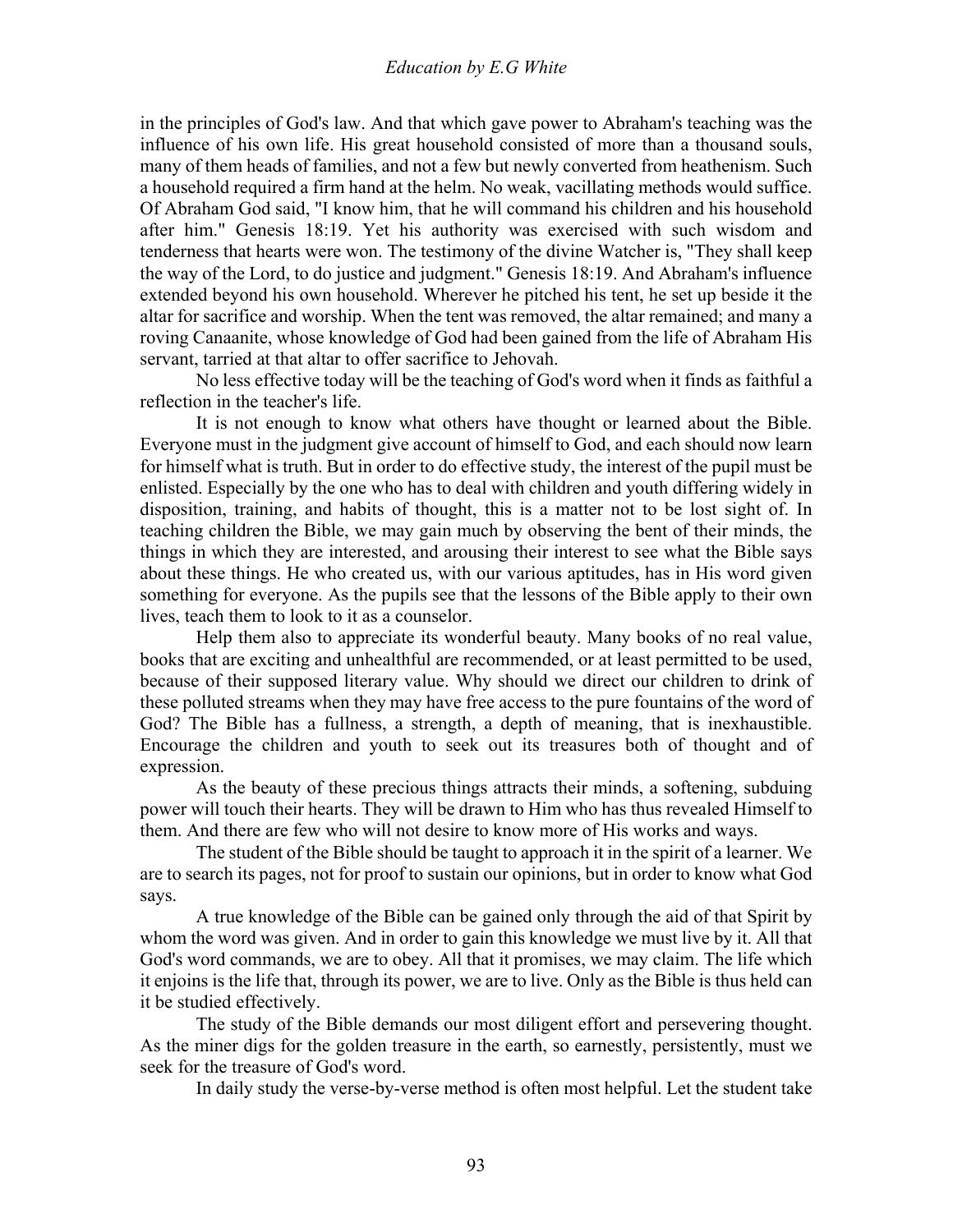one verse, and concentrate the mind on ascertaining the thought that God has put into that verse for him, and then dwell upon the thought until it becomes his own. One passage thus studied until its significance is clear is of more value than the perusal of many chapters with no definite purpose in view and no positive instruction gained.

 One of the chief causes of mental inefficiency and moral weakness is the lack of concentration for worthy ends. We pride ourselves on the wide distribution of literature; but the multiplication of books, even books that in themselves are not harmful, may be a positive evil. With the immense tide of printed matter constantly pouring from the press, old and young form the habit of reading hastily and superficially, and the mind loses its power of connected and vigorous thought. Furthermore, a large share of the periodicals and books that, like the frogs of Egypt, are overspreading the land, are not merely commonplace, idle, and enervating, but unclean and degrading. Their effect is not merely to intoxicate and ruin the mind, but to corrupt and destroy the soul. The mind, the heart, that is indolent, aimless, falls an easy prey to evil. It is on diseased, lifeless organisms that fungus roots. It is the idle mind that is Satan's workshop. Let the mind be directed to high and holy ideals, let the life have a noble aim, an absorbing purpose, and evil finds little foothold.

 Let the youth, then, be taught to give close study to the word of God. Received into the soul, it will prove a mighty barricade against temptation. "Thy word," the psalmist declares, "have I hid in mine heart, that I might not sin against Thee." "By the word of Thy lips I have kept me from the paths of the destroyer." Psalms 119:11; 17:4.

 The Bible is its own expositor. Scripture is to be compared with scripture. The student should learn to view the word as a whole, and to see the relation of its parts. He should gain a knowledge of its grand central theme, of God's original purpose for the world, of the rise of the great controversy, and of the work of redemption. He should understand the nature of the two principles that are contending for supremacy, and should learn to trace their working through the records of history and prophecy, to the great consummation. He should see how this controversy enters into every phase of human experience; how in every act of life he himself reveals the one or the other of the two antagonistic motives; and how, whether he will or not, he is even now deciding upon which side of the controversy he will be found.

 Every part of the Bible is given by inspiration of God and is profitable. The Old Testament no less than the New should receive attention. As we study the Old Testament we shall find living springs bubbling up where the careless reader discerns only a desert.

 The book of Revelation, in connection with the book of Daniel, especially demands study. Let every God-fearing teacher consider how most clearly to comprehend and to present the gospel that our Saviour came in person to make known to His servant John--"The Revelation of Jesus Christ, which God gave unto Him, to show unto His servants things which must shortly come to pass." Revelation 1:1. None should become discouraged in the study of the Revelation because of its apparently mystical symbols. "If any of you lack wisdom, let him ask of God, that giveth to all men liberally, and upbraideth not." James 1:5.

 "Blessed is he that readeth, and they that hear the words of this prophecy, and keep those things which are written therein: for the time is at hand." Revelation 1:3.

 When a real love for the Bible is awakened, and the student begins to realize how vast is the field and how precious its treasure, he will desire to seize upon every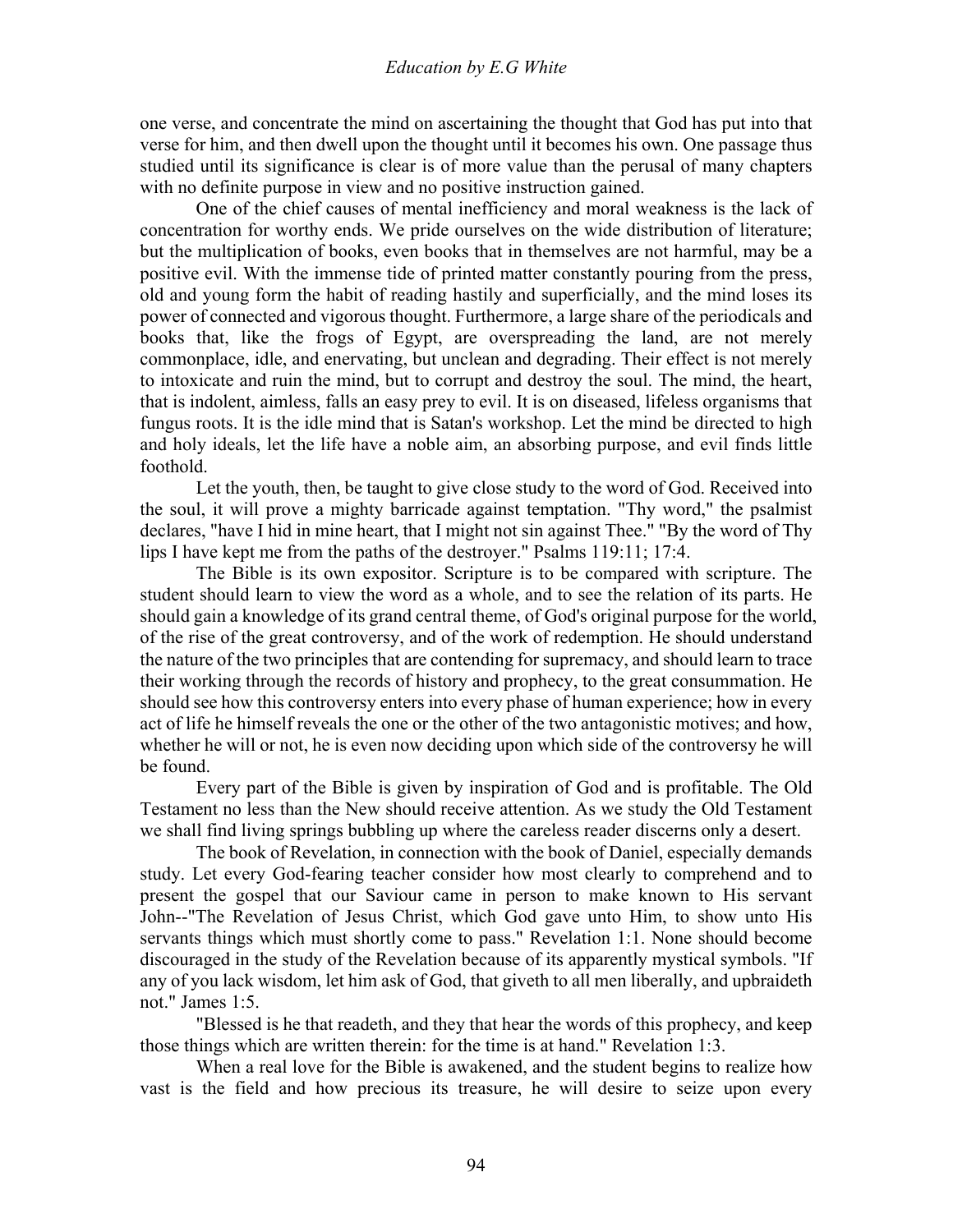opportunity for acquainting himself with God's word. Its study will be restricted to no special time or place. And this continuous study is one of the best means of cultivating a love for the Scriptures. Let the student keep his Bible always with him. As you have opportunity, read a text and meditate upon it. While walking the streets, waiting at a railway station, waiting to meet an engagement, improve the opportunity to gain some precious thought from the treasure house of truth.

 The great motive powers of the soul are faith, hope, and love; and it is to these that Bible study, rightly pursued, appeals. The outward beauty of the Bible, the beauty of imagery and expression, is but the setting, as it were, for its real treasure--the beauty of holiness. In its record of the men who walked with God, we may catch glimpses of His glory. In the One "altogether lovely" we behold Him, of whom all beauty of earth and heaven is but a dim reflection. "I, if I be lifted up," He said, "will draw all men unto Me." John 12:32. As the student of the Bible beholds the Redeemer, there is awakened in the soul the mysterious power of faith, adoration, and love. Upon the vision of Christ the gaze is fixed, and the beholder grows into the likeness of that which he adores. The words of the apostle Paul become the language of the soul: "I count all things but loss for the excellency of the knowledge of Christ Jesus my Lord: . . . that I may know Him, and the power of His resurrection, and the fellowship of His sufferings." Philippians 3:8-10.

 The springs of heavenly peace and joy unsealed in the soul by the words of Inspiration will become a mighty river of influence to bless all who come within its reach. Let the youth of today, the youth who are growing up with the Bible in their hands, become the recipients and the channels of its life-giving energy, and what streams of blessing would flow forth to the world!--influences of whose power to heal and comfort we can scarcely conceive --rivers of living water, fountains "springing up unto everlasting life."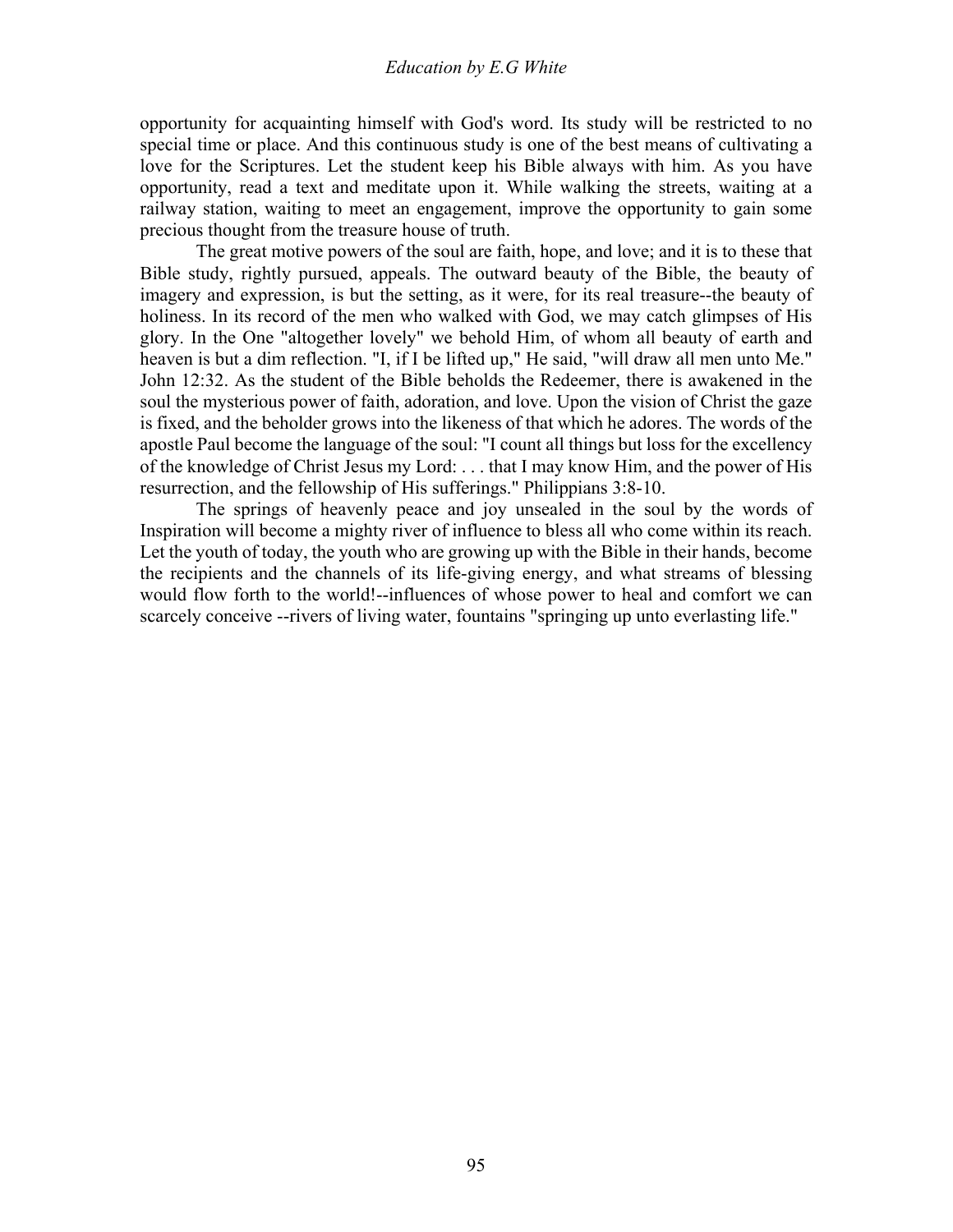# **Chap. 21 - Study of Physiology**

 Since the mind and the soul find expression through the body, both mental and spiritual vigor are in great degree dependent upon physical strength and activity; whatever promotes physical health, promotes the development of a strong mind and a well-balanced character. Without health no one can as distinctly understand or as completely fulfill his obligations to himself, to his fellow beings, or to his Creator. Therefore the health should be as faithfully guarded as the character. A knowledge of physiology and hygiene should be the basis of all educational effort.

 Though the facts of physiology are now so generally understood, there is an alarming indifference in regard to the principles of health. Even of those who have a knowledge of these principles, there are few who put them in practice. Inclination or impulse is followed as blindly as if life were controlled by mere chance rather than by definite and unvarying laws.

 The youth, in the freshness and vigor of life, little realize the value of their abounding energy. A treasure more precious than gold, more essential to advancement than learning or rank or riches--how lightly it is held! how rashly squandered! How many a man, sacrificing health in the struggle for riches or power, has almost reached the object of his desire, only to fall helpless, while another, possessing superior physical endurance, grasped the longed-for prize! Through morbid conditions, the result of neglecting the laws of health, how many have been led into evil practices, to the sacrifice of every hope for this world and the next!

 In the study of physiology, pupils should be led to see the value of physical energy and how it can be so preserved and developed as to contribute in the highest degree to success in life's great struggle.

 Children should be early taught, in simple, easy lessons, the rudiments of physiology and hygiene. The work should be begun by the mother in the home and should be faithfully carried forward in the school. As the pupils advance in years, instruction in this line should be continued until they are qualified to care for the house they live in. They should understand the importance of guarding against disease by preserving the vigor of every organ and should also be taught how to deal with common diseases and accidents. Every school should give instruction in both physiology and hygiene, and, so far as possible, should be provided with facilities for illustrating the structure, use, and care of the body.

 There are matters not usually included in the study of physiology that should be considered--matters of far greater value to the student than are many of the technicalities commonly taught under this head. As the foundation principle of all education in these lines, the youth should be taught that the laws of nature are the laws of God--as truly divine as are the precepts of the Decalogue. The laws that govern our physical organism, God has written upon every nerve, muscle, and fiber of the body. Every careless or willful violation of these laws is a sin against our Creator.

 How necessary, then, that a thorough knowledge of these laws should be imparted! The principles of hygiene as applied to diet, exercise, the care of children, the treatment of the sick, and many like matters, should be given much more attention than they ordinarily receive.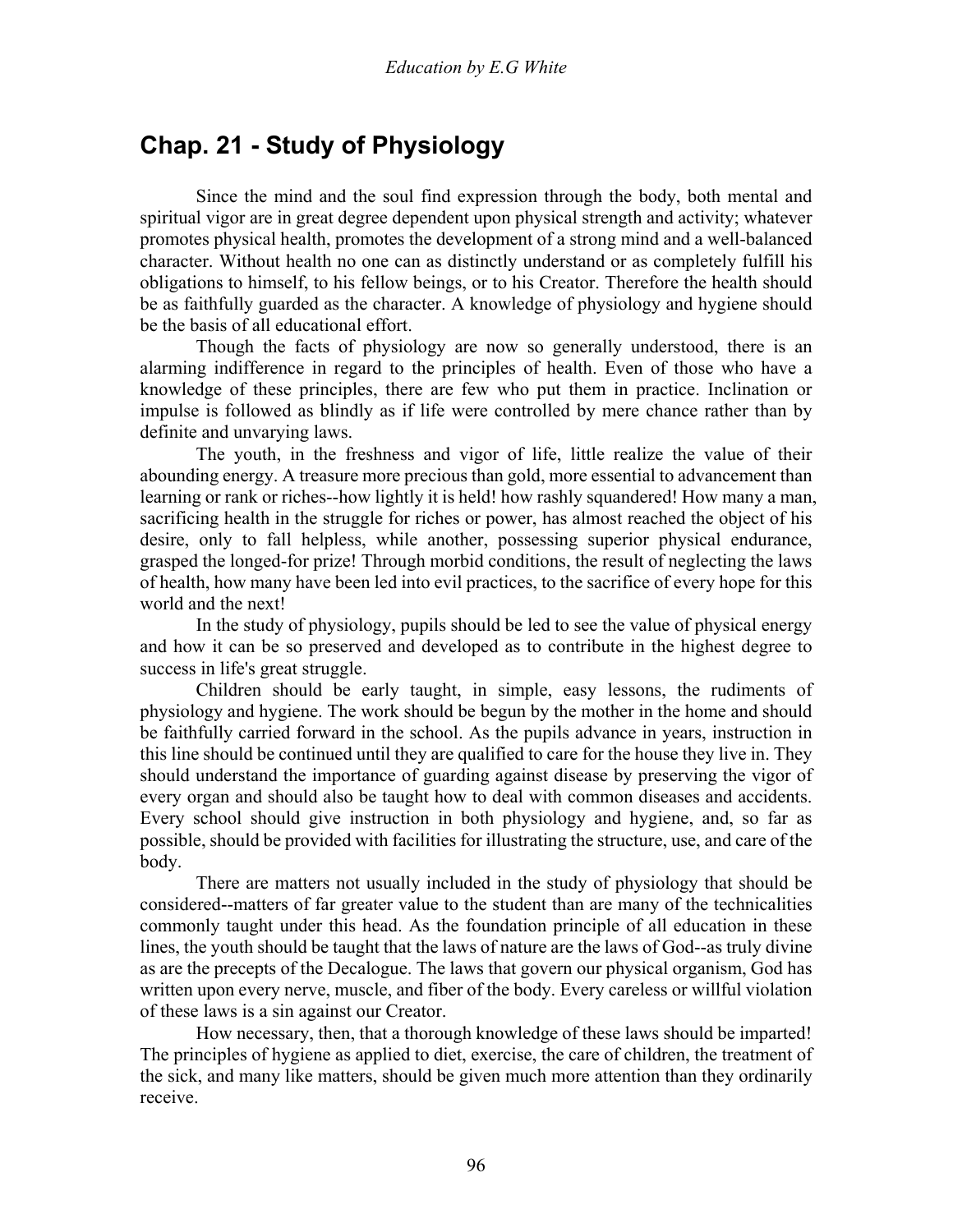#### *Education by E.G White*

 The influence of the mind on the body, as well as of the body on the mind, should be emphasized. The electric power of the brain, promoted by mental activity, vitalizes the whole system, and is thus an invaluable aid in resisting disease. This should be made plain. The power of the will and the importance of self-control, both in the preservation and in the recovery of health, the depressing and even ruinous effect of anger, discontent, selfishness, or impurity, and, on the other hand, the marvelous life-giving power to be found in cheerfulness, unselfishness, gratitude, should also be shown.

 There is a physiological truth--truth that we need to consider--in the scripture, "A merry [rejoicing] heart doeth good like a medicine." Proverbs 17:22.

 "Let thine heart keep My commandments," God says; "for length of days, and years of life, and peace, shall they add to thee." "They are life unto those that find them, and health to all their flesh." "Pleasant words" the Scriptures declare to be not only "sweet to the soul," but "health to the bones." Proverbs 3:1, 2, margin; 4:22; 16:24.

 The youth need to understand the deep truth underlying the Bible statement that with God "is the fountain of life." Psalm 36:9. Not only is He the originator of all, but He is the life of everything that lives. It is His life that we receive in the sunshine, in the pure, sweet air, in the food which builds up our bodies and sustains our strength. It is by His life that we exist, hour by hour, moment by moment. Except as perverted by sin, all His gifts tend to life, to health and joy.

 "He hath made everything beautiful in its time" (Ecclesiastes 3:11, R.V.); and true beauty will be secured, not in marring God's work, but in coming into harmony with the laws of Him who created all things, and who finds pleasure in their beauty and perfection.

 As the mechanism of the body is studied, attention should be directed to its wonderful adaptation of means to ends, the harmonious action and dependence of the various organs. As the interest of the student is thus awakened, and he is led to see the importance of physical culture, much can be done by the teacher to secure proper development and right habits.

 Among the first things to be aimed at should be a correct position, both in sitting and in standing. God made man upright, and He desires him to possess not only the physical but the mental and moral benefit, the grace and dignity and self-possession, the courage and self-reliance, which an erect bearing so greatly tends to promote. Let the teacher give instruction on this point by example and by precept. Show what a correct position is, and insist that it shall be maintained.

 Next in importance to right position are respiration and vocal culture. The one who sits and stands erect is more likely than others to breathe properly. But the teacher should impress upon his pupils the importance of deep breathing. Show how the healthy action of the respiratory organs, assisting the circulation of the blood, invigorates the whole system, excites the appetite, promotes digestion, and induces sound, sweet sleep, thus not only refreshing the body, but soothing and tranquilizing the mind. And while the importance of deep breathing is shown, the practice should be insisted upon. Let exercises be given which will promote this, and see that the habit becomes established.

 The training of the voice has an important place in physical culture, since it tends to expand and strengthen the lungs, and thus to ward off disease. To ensure correct delivery in reading and speaking, see that the abdominal muscles have full play in breathing and that the respiratory organs are unrestricted. Let the strain come on the muscles of the abdomen rather than on those of the throat. Great weariness and serious disease of the throat and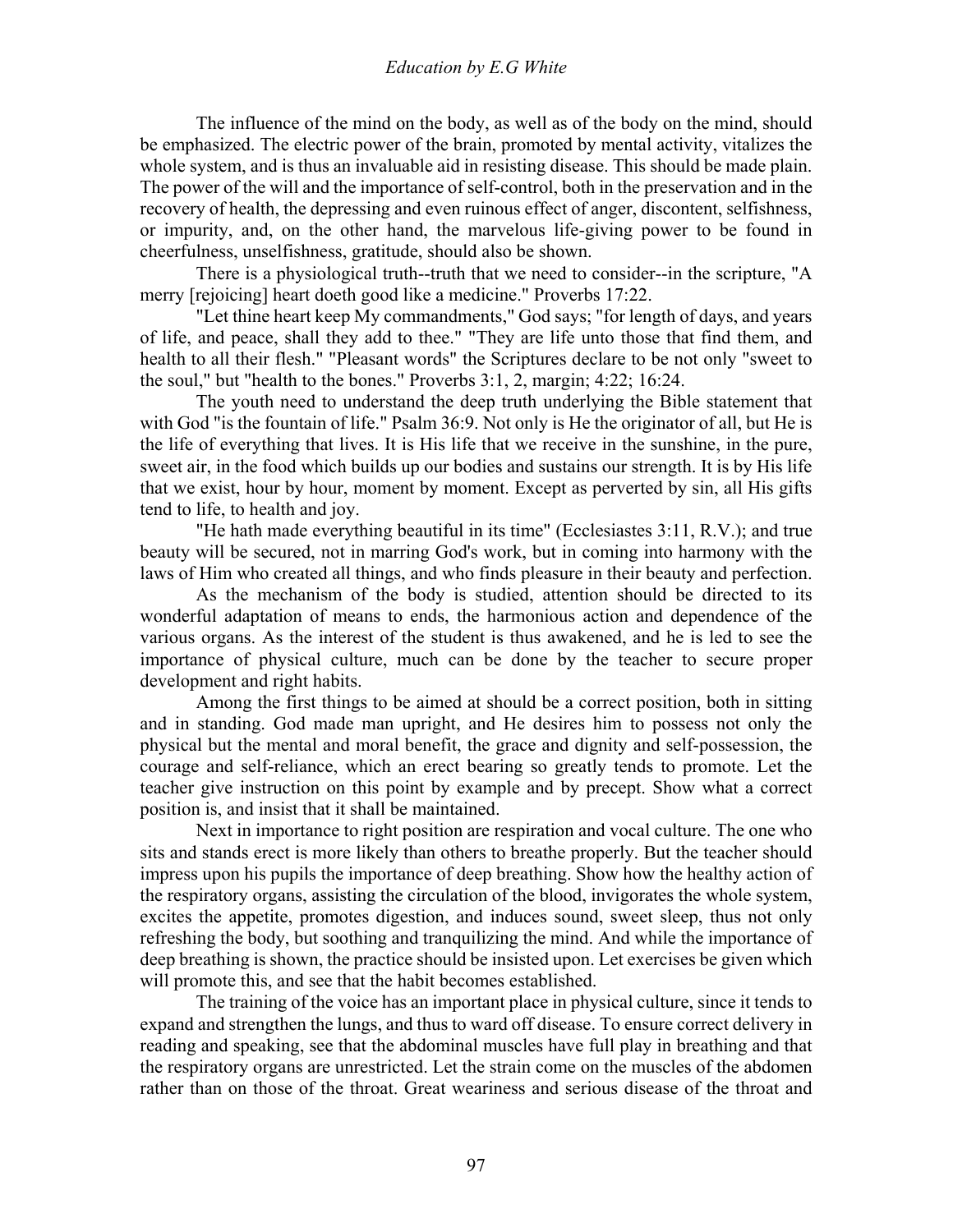lungs may thus be prevented. Careful attention should be given to securing distinct articulation, smooth, well-modulated tones, and a not-too-rapid delivery. This will not only promote health, but will add greatly to the agreeableness and efficiency of the student's work.

 In teaching these things a golden opportunity is afforded for showing the folly and wickedness of tight lacing and every other practice that restricts vital action. An almost endless train of disease results from unhealthful modes of dress, and careful instruction on this point should be given. Impress upon the pupils the danger of allowing the clothing to weigh on the hips or to compress any organ of the body. The dress should be so arranged that a full respiration can be taken and the arms be raised above the head without difficulty. The cramping of the lungs not only prevents their development, but hinders the processes of digestion and circulation, and thus weakens the whole body. All such practices lessen both physical and mental power, thus hindering the student's advancement and often preventing his success.

 In the study of hygiene the earnest teacher will improve every opportunity to show the necessity of perfect cleanliness both in personal habits and in all one's surroundings. The value of the daily bath in promoting health and in stimulating mental action, should be emphasized. Attention should be given also to sunlight and ventilation, the hygiene of the sleeping room and the kitchen. Teach the pupils that a healthful sleeping room, a thoroughly clean kitchen, and a tastefully arranged, wholesomely supplied table, will go further toward securing the happiness of the family and the regard of every sensible visitor than any amount of expensive furnishing in the drawing room. That "the life is more than meat, and the body is more than raiment" (Luke 12:23), is a lesson no less needed now than when given by the divine Teacher eighteen hundred years ago.

 The student of physiology should be taught that the object of his study is not merely to gain a knowledge of facts and principles. This alone will prove of little benefit. He may understand the importance of ventilation, his room may be supplied with pure air; but unless he fills his lungs properly he will suffer the results of imperfect respiration. So the necessity of cleanliness may be understood, and needful facilities may be supplied; but all will be without avail unless put to use. The great requisite in teaching these principles is to impress the pupil with their importance so that he will conscientiously put them in practice.

 By a most beautiful and impressive figure, God's word shows the regard He places upon our physical organism and the responsibility resting on us to preserve it in the best condition: "Know ye not that your body is a temple of the Holy Spirit which is in you, which ye have from God? and ye are not your own." "If any man defile the temple of God, him shall God destroy; for the temple of God is holy, which temple ye are." I Corinthians 6:19, R.V., margin; 3:17.

 Let pupils be impressed with the thought that the body is a temple in which God desires to dwell, that it must be kept pure, the abiding place of high and noble thoughts. As in the study of physiology they see that they are indeed "fearfully and wonderfully made" (Psalm 139:14), they will be inspired with reverence. Instead of marring God's handiwork, they will have an ambition to make all that is possible of themselves, in order to fulfill the Creator's glorious plan. Thus they will come to regard obedience to the laws of health, not as a matter of sacrifice or self-denial, but as it really is, an inestimable privilege and blessing.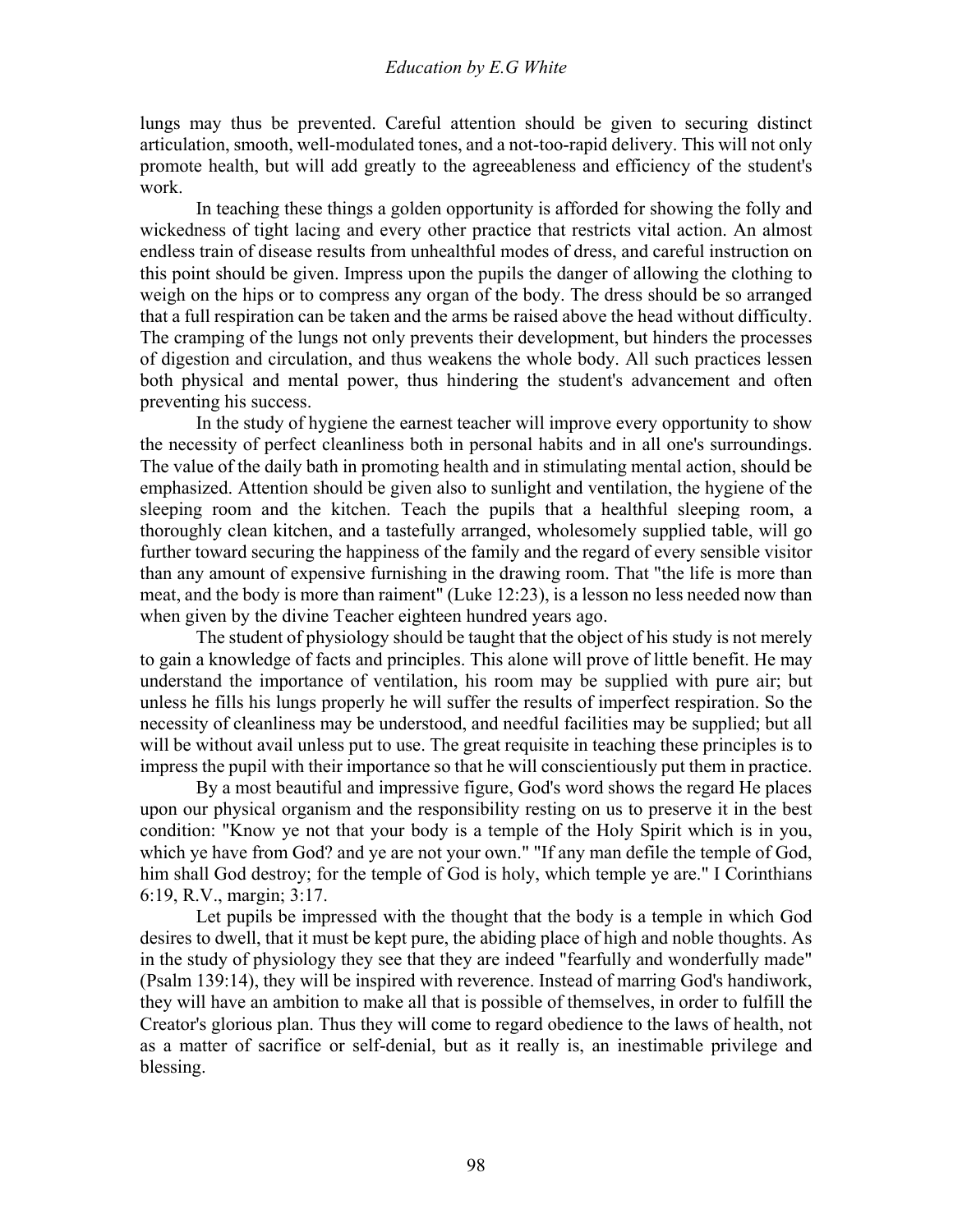### **Chap. 22 - Temperance and Dietetics**

 Every student needs to understand the relation between plain living and high thinking. It rests with us individually to decide whether our lives shall be controlled by the mind or by the body. The youth must, each for himself, make the choice that shapes his life; and no pains should be spared that he may understand the forces with which he has to deal, and the influences which mold character and destiny.

 Intemperance is a foe against which all need to be guarded. The rapid increase of this terrible evil should arouse every lover of his race to warfare against it. The practice of giving instruction on temperance topics in the schools is a move in the right direction. Instruction in this line should be given in every school and in every home. The youth and children should understand the effect of alcohol, tobacco, and other like poisons in breaking down the body, beclouding the mind, and sensualizing the soul. It should be made plain that no one who uses these things can long possess the full strength of his physical, mental, or moral faculties.

 But in order to reach the root of intemperance we must go deeper than the use of alcohol or tobacco. Idleness, lack of aim, or evil associations, may be the predisposing cause. Often it is found at the home table, in families that account themselves strictly temperate. Anything that disorders digestion, that creates undue mental excitement, or in any way enfeebles the system, disturbing the balance of the mental and the physical powers, weakens the control of the mind over the body, and thus tends toward intemperance. The downfall of many a promising youth might be traced to unnatural appetites created by an unwholesome diet.

 Tea and coffee, condiments, confectionery, and pastries are all active causes of indigestion. Flesh food also is harmful. Its naturally stimulating effect should be a sufficient argument against its use; and the almost universally diseased condition of animals makes it doubly objectionable. It tends to irritate the nerves and to excite the passions, thus giving the balance of power to the lower propensities.

 Those who accustom themselves to a rich, stimulating diet, find after a time that the stomach is not satisfied with simple food. It demands that which is more and more highly seasoned, pungent, and stimulating. As the nerves become disordered and the system weakened, the will seems powerless to resist the unnatural craving. The delicate coating of the stomach becomes irritated and inflamed until the most stimulating food fails of giving relief. A thirst is created that nothing but strong drink will quench.

 It is the beginnings of evil that should be guarded against. In the instruction of the youth the effect of apparently small deviations from the right should be made very plain. Let the student be taught the value of a simple, healthful diet in preventing the desire for unnatural stimulants. Let the habit of self-control be early established. Let the youth be impressed with the thought that they are to be masters, and not slaves. Of the kingdom within them God has made them rulers, and they are to exercise their Heaven-appointed kingship. When such instruction is faithfully given, the results will extend far beyond the youth themselves. Influences will reach out that will save thousands of men and women who are on the very brink of ruin.

*Diet and Mental Development*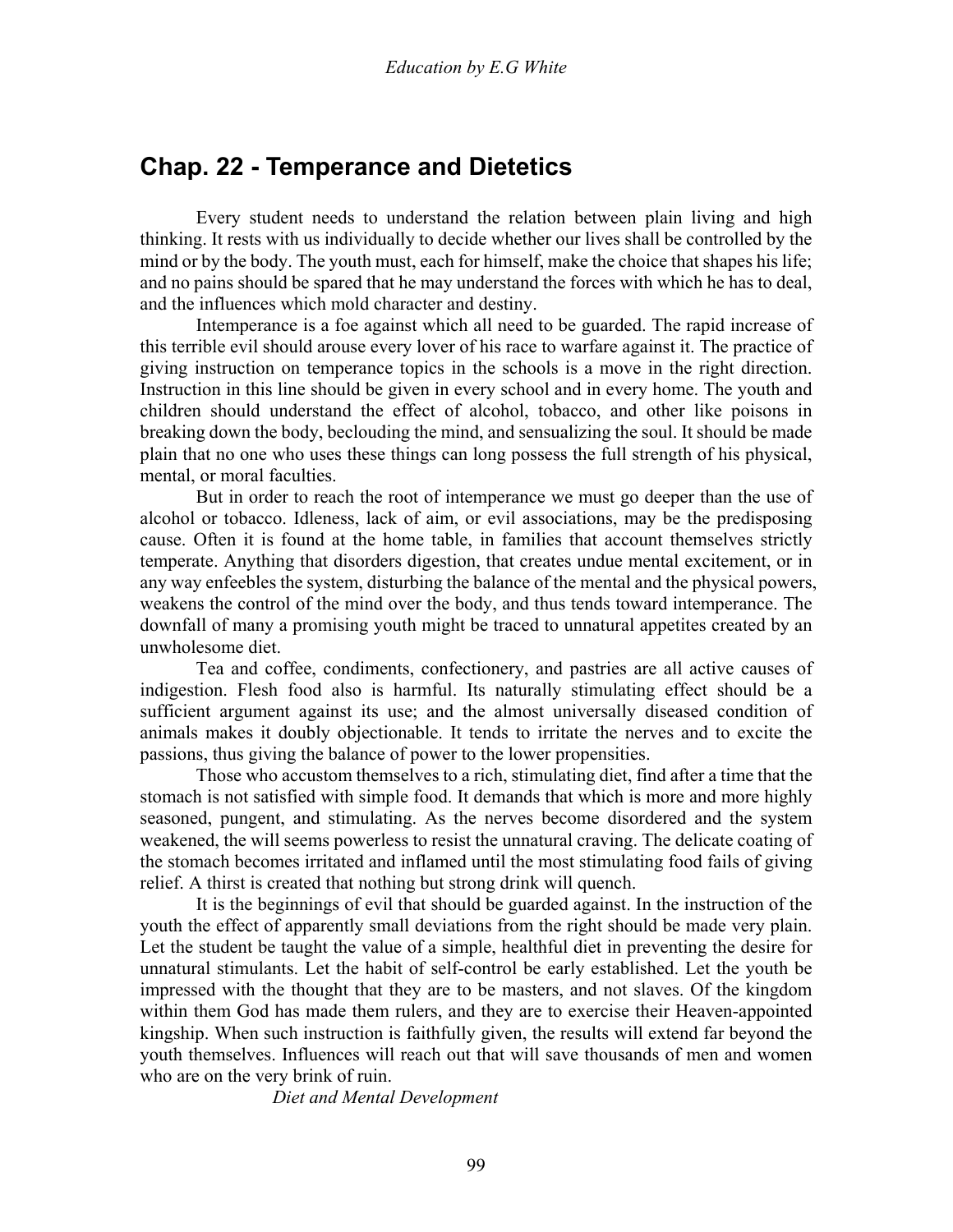The relation of diet to intellectual development should be given far more attention than it has received. Mental confusion and dullness are often the result of errors in diet.

 It is frequently urged that, in the selection of food, appetite is a safe guide. If the laws of health had always been obeyed, this would be true. But through wrong habits, continued from generation to generation, appetite has become so perverted that it is constantly craving some hurtful gratification. As a guide it cannot now be trusted.

 In the study of hygiene, students should be taught the nutrient value of different foods. The effect of a concentrated and stimulating diet, also of foods deficient in the elements of nutrition, should be made plain. Tea and coffee, fine-flour bread, pickles, coarse vegetables, candies, condiments, and pastries fail of supplying proper nutriment. Many a student has broken down as the result of using such foods. Many a puny child, incapable of vigorous effort of mind or body, is the victim of an impoverished diet. Grains, fruits, nuts, and vegetables, in proper combination, contain all the elements of nutrition; and when properly prepared, they constitute the diet that best promotes both physical and mental strength.

 There is need to consider not only the properties of the food but its adaptation to the eater. Often food that can be eaten freely by persons engaged in physical labor must be avoided by those whose work is chiefly mental. Attention should be given also to the proper combination of foods. By brain workers and others of sedentary pursuits, but few kinds should be taken at a meal.

 And overeating, even of the most wholesome food, is to be guarded against. Nature can use no more than is required for building up the various organs of the body, and excess clogs the system. Many a student is supposed to have broken down from overstudy, when the real cause was overeating. While proper attention is given to the laws of health, there is little danger from mental taxation; but in many cases of so-called mental failure it is the overcrowding of the stomach that wearies the body and weakens the mind.

 In most cases two meals a day are preferable to three. Supper, when taken at an early hour, interferes with the digestion of the previous meal. When taken later, it is not itself digested before bedtime. Thus the stomach fails of securing proper rest. The sleep is disturbed, the brain and nerves are wearied, the appetite for breakfast is impaired, the whole system is unrefreshed and is unready for the day's duties.

 The importance of regularity in the time for eating and sleeping should not be overlooked. Since the work of building up the body takes place during the hours of rest, it is essential, especially in youth, that sleep should be regular and abundant.

 So far as possible we should avoid hurried eating. The shorter the time for a meal, the less should be eaten. It is better to omit a meal than to eat without proper mastication.

 Mealtime should be a season for social intercourse and refreshment. Everything that can burden or irritate should be banished. Let trust and kindliness and gratitude to the Giver of all good be cherished, and the conversation will be cheerful, a pleasant flow of thought that will uplift without wearying.

 The observance of temperance and regularity in all things has a wonderful power. It will do more than circumstances or natural endowments in promoting that sweetness and serenity of disposition which count so much in smoothing life's pathway. At the same time the power of self-control thus acquired will be found one of the most valuable of equipments for grappling successfully with the stern duties and realities that await every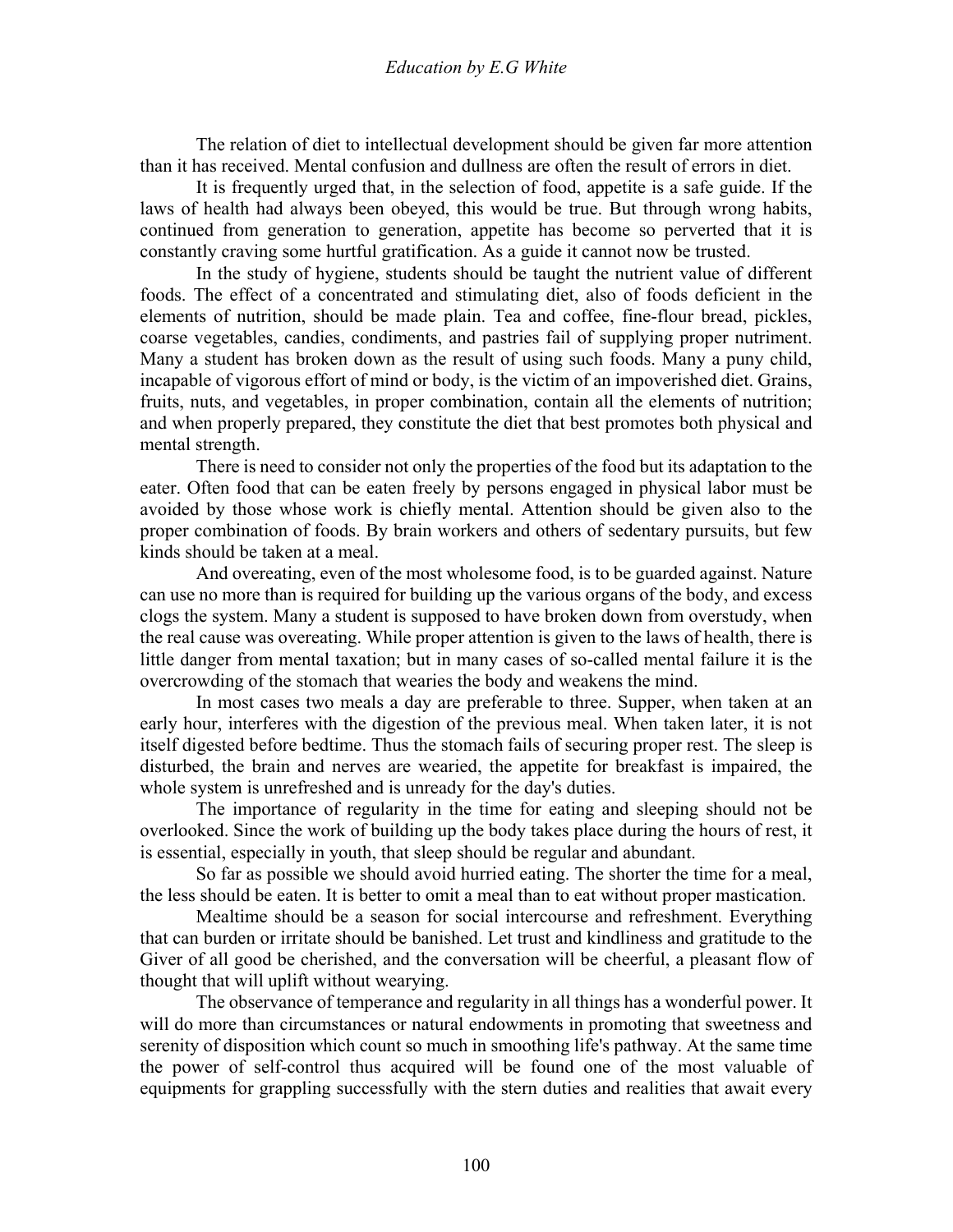human being.

 Wisdom's "ways are ways of pleasantness, and all her paths are peace." Proverbs 3:17. Let every youth in our land, with the possibilities before him of a destiny higher than that of crowned kings, ponder the lesson conveyed in the words of the wise man, "Blessed art thou, O land, when ... thy princes eat in due season, for strength, and not for drunkenness!" Ecclesiastes 10:17.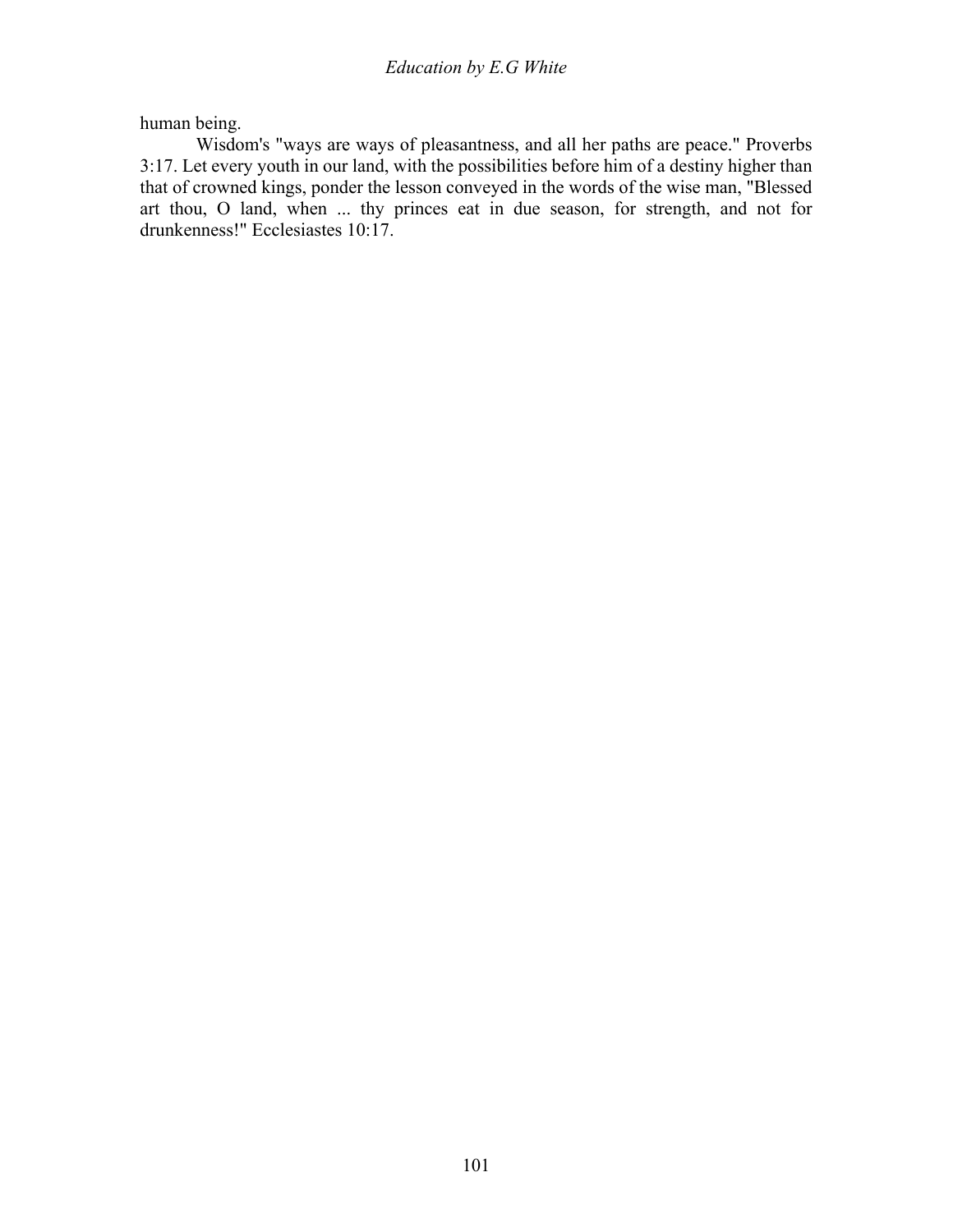### **Chap. 23 - Recreation**

 There is a distinction between recreation and amusement. Recreation, when true to its name, re-creation, tends to strengthen and build up. Calling us aside from our ordinary cares and occupations, it affords refreshment for mind and body, and thus enables us to return with new vigor to the earnest work of life. Amusement, on the other hand, is sought for the sake of pleasure and is often carried to excess; it absorbs the energies that are required for useful work and thus proves a hindrance to life's true success.

 The whole body is designed for action; and unless the physical powers are kept in health by active exercise, the mental powers cannot long be used to their highest capacity. The physical inaction which seems almost inevitable in the schoolroom--together with other unhealthful conditions--makes it a trying place for children, especially for those of feeble constitution. Often the ventilation is insufficient. Ill-formed seats encourage unnatural positions, thus cramping the action of the lungs and the heart. Here little children have to spend from three to five hours a day, breathing air that is laden with impurity and perhaps infected with the germs of disease. No wonder that in the schoolroom the foundation of lifelong illness is so often laid. The brain, the most delicate of all the physical organs, and that from which the nervous energy of the whole system is derived, suffers the greatest injury. By being forced into premature or excessive activity, and this under unhealthful conditions, it is enfeebled, and often the evil results are permanent.

 Children should not be long confined within doors, nor should they be required to apply themselves closely to study until a good foundation has been laid for physical development. For the first eight or ten years of a child's life the field or garden is the best schoolroom, the mother the best teacher, nature the best lesson book. Even when the child is old enough to attend school, his health should be regarded as of greater importance than a knowledge of books. He should be surrounded with the conditions most favorable to both physical and mental growth.

 The child is not alone in the danger from want of air and exercise. In the higher as well as the lower schools these essentials to health are still too often neglected. Many a student sits day after day in a close room bending over his books, his chest so contracted that he cannot take a full, deep breath, his blood moving sluggishly, his feet cold, his head hot. The body not being sufficiently nourished, the muscles are weakened, and the whole system is enervated and diseased. Often such students become lifelong invalids. They might have come from school with increased physical as well as mental strength, had they pursued their studies under proper conditions, with regular exercise in the sunlight and the open air.

 The student who with limited time and means is struggling to gain an education should realize that time spent in physical exercise is not lost. He who continually pores over his books will find, after a time, that the mind has lost its freshness. Those who give proper attention to physical development will make greater advancement in literary lines than they would if their entire time were devoted to study.

 By pursuing one line of thought exclusively, the mind often becomes unbalanced. But every faculty may be safely exercised if the mental and physical powers are equally taxed and the subjects of thought are varied.

Physical inaction lessens not only mental but moral power. The brain nerves that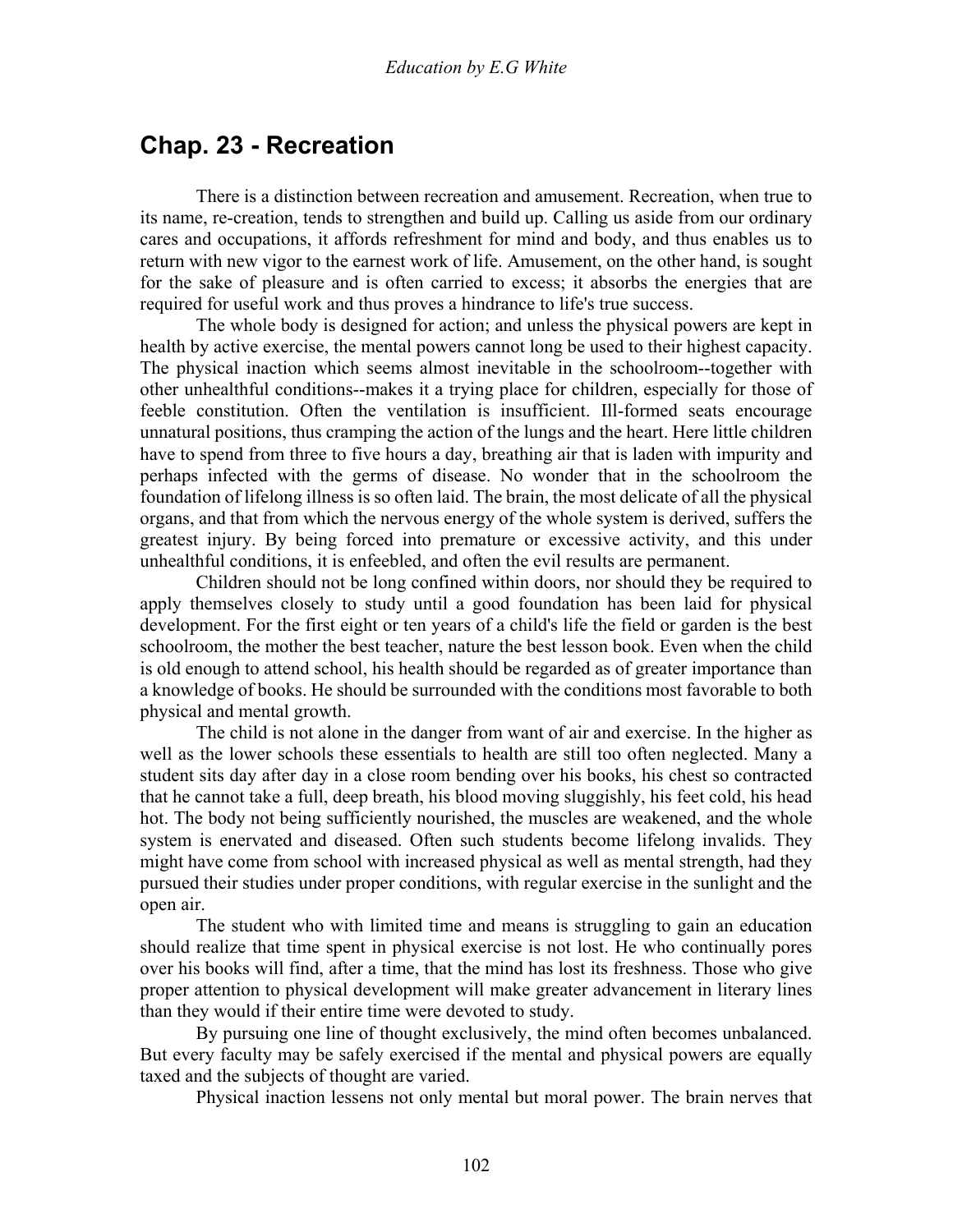connect with the whole system are the medium through which heaven communicates with man and affects the inmost life. Whatever hinders the circulation of the electric current in the nervous system, thus weakening the vital powers and lessening mental susceptibility, makes it more difficult to arouse the moral nature.

 Again, excessive study, by increasing the flow of blood to the brain, creates morbid excitability that tends to lessen the power of self-control, and too often gives sway to impulse or caprice. Thus the door is opened to impurity. The misuse or nonuse of the physical powers is largely responsible for the tide of corruption that is overspreading the world. "Pride, fullness of bread, and abundance of idleness," are as deadly foes to human progress in this generation as when they led to the destruction of Sodom.

 Teachers should understand these things, and should instruct their pupils in these lines. Teach the students that right living depends on right thinking, and that physical activity is essential to purity of thought.

 The question of suitable recreation for their pupils is one that teachers often find perplexing. Gymnastic exercises fill a useful place in many schools; but without careful supervision they are often carried to excess. In the gymnasium many youth, by their attempted feats of strength, have done themselves lifelong injury.

 Exercise in a gymnasium, however well conducted, cannot supply the place of recreation in the open air, and for this our schools should afford better opportunity. Vigorous exercise the pupils must have. Few evils are more to be dreaded than indolence and aimlessness. Yet the tendency of most athletic sports is a subject of anxious thought to those who have at heart the well-being of the youth. Teachers are troubled as they consider the influence of these sports both on the student's progress in school and on his success in afterlife. The games that occupy so much of his time are diverting the mind from study. They are not helping to prepare the youth for practical, earnest work in life. Their influence does not tend toward refinement, generosity, or real manliness.

 Some of the most popular amusements, such as football and boxing, have become schools of brutality. They are developing the same characteristics as did the games of ancient Rome. The love of domination, the pride in mere brute force, the reckless disregard of life, are exerting upon the youth a power to demoralize that is appalling.

 Other athletic games, though not so brutalizing, are scarcely less objectionable because of the excess to which they are carried. They stimulate the love of pleasure and excitement, thus fostering a distaste for useful labor, a disposition to shun practical duties and responsibilities. They tend to destroy a relish for life's sober realities and its tranquil enjoyments. Thus the door is opened to dissipation and lawlessness, with their terrible results.

 As ordinarily conducted, parties of pleasure also are a hindrance to real growth, either of mind or of character. Frivolous associations, habits of extravagance, of pleasure seeking, and too often of dissipation, are formed, that shape the whole life for evil. In place of such amusements, parents and teachers can do much to supply diversions wholesome and life-giving.

 In this, as in all things else that concern our well-being, Inspiration has pointed the way. In early ages, with the people who were under God's direction, life was simple. They lived close to the heart of nature. Their children shared in the labor of the parents and studied the beauties and mysteries of nature's treasure house. And in the quiet of field and wood they pondered those mighty truths handed down as a sacred trust from generation to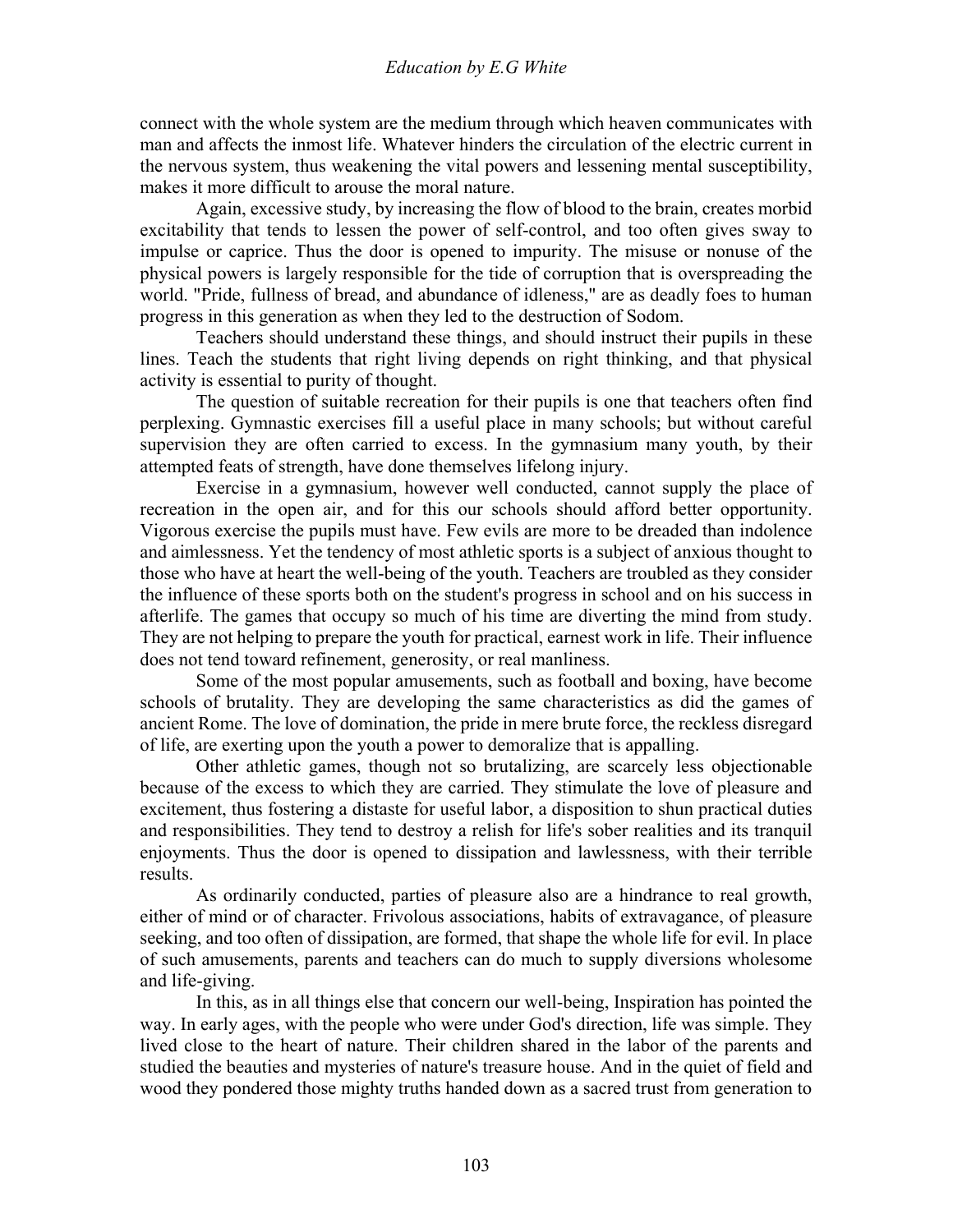generation. Such training produced strong men.

 In this age, life has become artificial, and men have degenerated. While we may not return fully to the simple habits of those early times, we may learn from them lessons that will make our seasons of recreation what the name implies--seasons of true upbuilding for body and mind and soul.

 With the question of recreation the surroundings of the home and the school have much to do. In the choice of a home or the location of a school these things should be considered. Those with whom mental and physical well-being is of greater moment than money or the claims and customs of society, should seek for their children the benefit of nature's teaching, and recreation amidst her surroundings. It would be a great aid in educational work could every school be so situated as to afford the pupils land for cultivation, and access to the fields and woods.

 In lines of recreation for the student the best results will be attained through the personal co-operation of the teacher. The true teacher can impart to his pupils few gifts so valuable as the gift of his own companionship. It is true of men and women, and how much more of youth and children, that only as we come in touch through sympathy can we understand them; and we need to understand in order most effectively to benefit. To strengthen the tie of sympathy between teacher and student there are few means that count so much as pleasant association together outside the schoolroom. In some schools the teacher is always with his pupils in their hours of recreation. He unites in their pursuits, accompanies them in their excursions, and seems to make himself one with them. Well would it be for our schools were this practice more generally followed. The sacrifice demanded of the teacher would be great, but he would reap a rich reward.

 No recreation helpful only to themselves will prove so great a blessing to the children and youth as that which makes them helpful to others. Naturally enthusiastic and impressible, the young are quick to respond to suggestion. In planning for the culture of plants, let the teacher seek to awaken an interest in beautifying the school grounds and the schoolroom. A double benefit will result. That which the pupils seek to beautify they will be unwilling to have marred or defaced. A refined taste, a love of order, and a habit of care-taking will be encouraged; and the spirit of fellowship and co-operation developed will prove to the pupils a lifelong blessing.

 So also a new interest may be given to the work of the garden or the excursion in field or wood, as the pupils are encouraged to remember those shut in from these pleasant places and to share with them the beautiful things of nature.

 The watchful teacher will find many opportunities for directing pupils to acts of helpfulness. By little children especially the teacher is regarded with almost unbounded confidence and respect. Whatever he may suggest as to ways of helping in the home, faithfulness in the daily tasks, ministry to the sick or the poor, can hardly fail of bringing forth fruit. And thus again a double gain will be secured. The kindly suggestion will react upon its author. Gratitude and co-operation on the part of the parents will lighten the teacher's burden and brighten his path.

 Attention to recreation and physical culture will at times, no doubt, interrupt the regular routine of school-work; but the interruption will prove no real hindrance. In the invigoration of mind and body, the fostering of an unselfish spirit, and the binding together of pupil and teacher by the ties of common interest and friendly association, the expenditure of time and effort will be repaid a hundredfold. A blessed outlet will be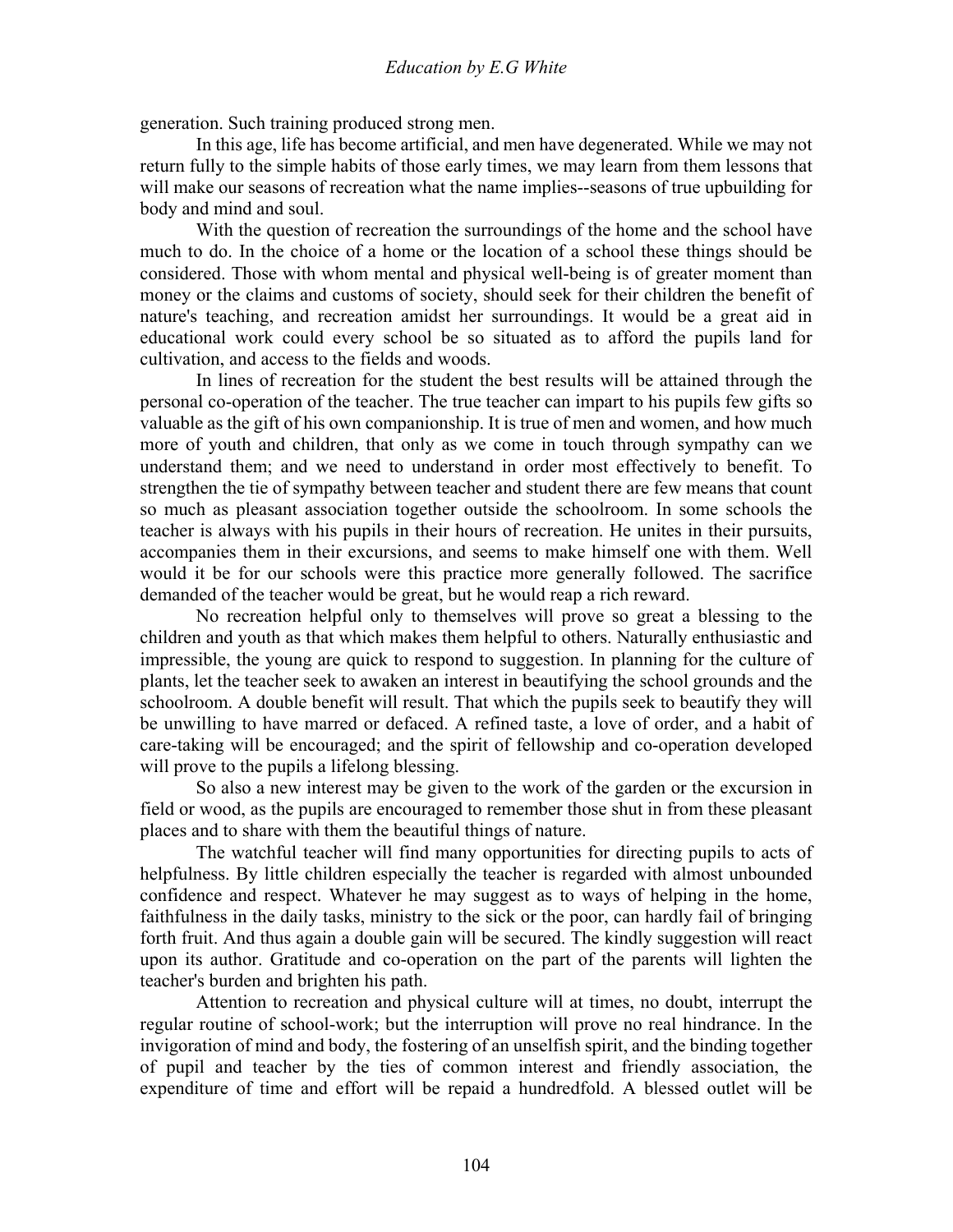### *Education by E.G White*

afforded for that restless energy which is so often a source of danger to the young. As a safeguard against evil, the preoccupation of the mind with good is worth more than unnumbered barriers of law and discipline.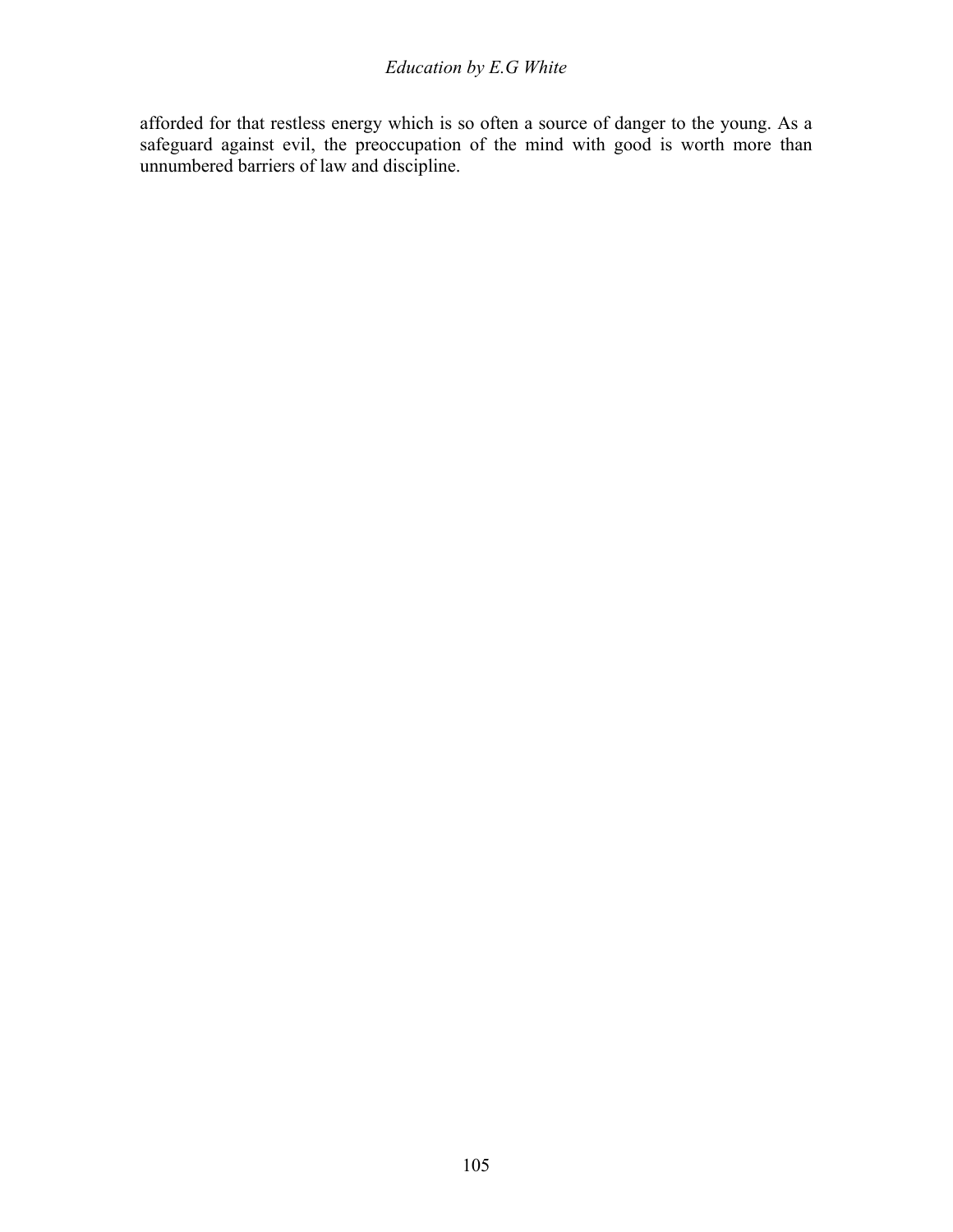## **Chap. 24 - Manual Training**

 At the creation, labor was appointed as a blessing. It meant development, power, happiness. The changed condition of the earth through the curse of sin has brought a change in the conditions of labor; yet though now attended with anxiety, weariness, and pain, it is still a source of happiness and development. And it is a safeguard against temptation. Its discipline places a check on self-indulgence, and promotes industry, purity, and firmness. Thus it becomes a part of God's great plan for our recovery from the Fall.

 The youth should be led to see the true dignity of labor. Show them that God is a constant worker. All things in nature do their allotted work. Action pervades the whole creation, and in order to fulfill our mission we, too, must be active.

 In our labor we are to be workers together with God. He gives us the earth and its treasures; but we must adapt them to our use and comfort. He causes the trees to grow; but we prepare the timber and build the house. He has hidden in the earth the gold and silver, the iron and coal; but it is only through toil that we can obtain them.

 Show that, while God has created and constantly controls all things, He has endowed us with a power not wholly unlike His. To us has been given a degree of control over the forces of nature. As God called forth the earth in its beauty out of chaos, so we can bring order and beauty out of confusion. And though all things are now marred with evil, yet in our completed work we feel a joy akin to His, when, looking on the fair earth, He pronounced it "very good."

 As a rule, the exercise most beneficial to the youth will be found in useful employment. The little child finds both diversion and development in play; and his sports should be such as to promote not only physical, but mental and spiritual growth. As he gains strength and intelligence, the best recreation will be found in some line of effort that is useful. That which trains the hand to helpfulness, and teaches the young to bear their share of life's burdens, is most effective in promoting the growth of mind and character.

 The youth need to be taught that life means earnest work, responsibility, care-taking. They need a training that will make them practical--men and women who can cope with emergencies. They should be taught that the discipline of systematic, well-regulated labor is essential, not only as a safeguard against the vicissitudes of life, but as an aid to all-around development.

 Notwithstanding all that has been said and written concerning the dignity of labor, the feeling prevails that it is degrading. Young men are anxious to become teachers, clerks, merchants, physicians, lawyers, or to occupy some other position that does not require physical toil. Young women shun housework and seek an education in other lines. These need to learn that no man or woman is degraded by honest toil. That which degrades is idleness and selfish dependence. Idleness fosters self-indulgence, and the result is a life empty and barren--a field inviting the growth of every evil. "The earth which drinketh in the rain that cometh oft upon it, and bringeth forth herbs meet for them by whom it is dressed, receiveth blessing from God: but that which beareth thorns and briers is rejected, and is nigh unto cursing; whose end is to be burned." Hebrews 6:7, 8.

 Many of the branches of study that consume the student's time are not essential to usefulness or happiness; but it is essential for every youth to have a thorough acquaintance with everyday duties. If need be, a young woman can dispense with a knowledge of French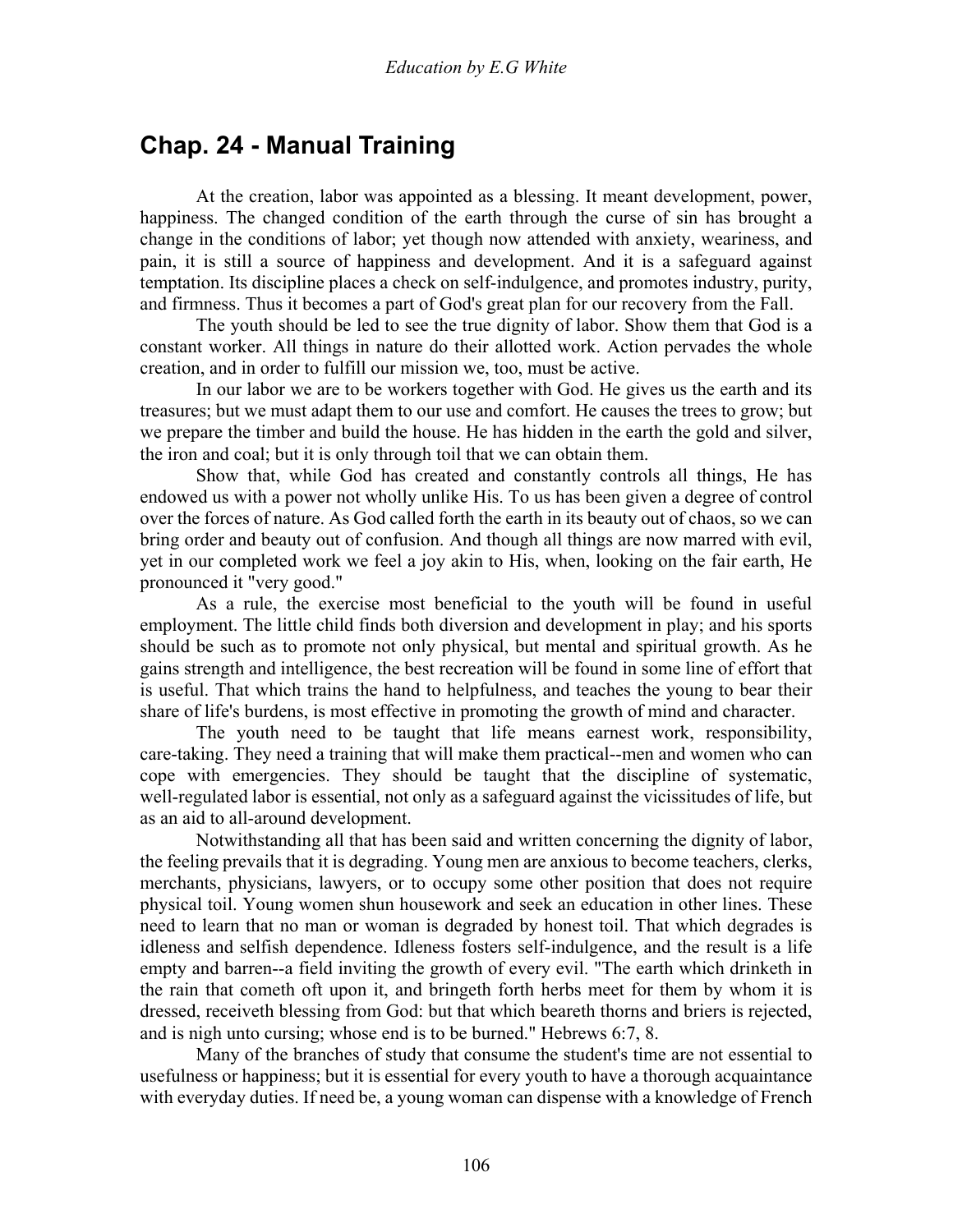and algebra, or even of the piano; but it is indispensable that she learn to make good bread, to fashion neatly-fitting garments, and to perform efficiently the many duties that pertain to homemaking.

 To the health and happiness of the whole family nothing is more vital than skill and intelligence on the part of the cook. By ill-prepared, unwholesome food she may hinder and even ruin both the adult's usefulness and the child's development. Or by providing food adapted to the needs of the body, and at the same time inviting and palatable, she can accomplish as much in the right as otherwise she accomplishes in the wrong direction. So, in many ways, life's happiness is bound up with faithfulness in common duties.

 Since both men and women have a part in home-making, boys as well as girls should gain a knowledge of household duties. To make a bed and put a room in order, to wash dishes, to prepare a meal, to wash and repair his own clothing, is a training that need not make any boy less manly; it will make him happier and more useful. And if girls, in turn, could learn to harness and drive a horse, and to use the saw and the hammer, as well as to rake and the hoe, they would be better fitted to meet the emergencies of life.

 Let the children and youth learn from the Bible how God has honored the work of the everyday toiler. Let them read of "the sons of the prophets" (2 Kings 6:1-7), students at school, who were building a house for themselves, and for whom a miracle was wrought to save from loss the ax that was borrowed. Let them read of Jesus the carpenter, and Paul the tentmaker, who with the toil of the craftsman linked the highest ministry, human and divine. Let them read of the lad whose five loaves were used by the Saviour in that wonderful miracle for the feeding of the multitude; of Dorcas the seamstress, called back from death, that she might continue to make garments for the poor; of the wise woman described in the Proverbs, who "seeketh wool and flax, and worketh willingly with her hands;" who "giveth meat to her household, and their task to her maidens;" who "planteth a vineyard," and strengtheneth her arms;" who "stretcheth out her hand to the poor; yea, . . . reacheth forth her hands to the needy;" who "looketh well to the ways of her household, and eateth not the bread of idleness." Proverbs 31:13, 15, R.V.; 31:16, 17, 20, 27.

 Of such a one, God says: "She shall be praised. Give her of the fruit of her hands; and let her own works praise her in the gates." Proverbs 31:30, 31.

 For every child the first industrial school should be the home. And, so far as possible, facilities for manual training should be connected with every school. To a great degree such training would supply the place of the gymnasium, with the additional benefit of affording valuable discipline.

 Manual training is deserving of far more attention than it has received. Schools should be established that, in addition to the highest mental and moral culture, shall provide the best possible facilities for physical development and industrial training. Instruction should be given in agriculture, manufactures,--covering as many as possible of the most useful trades,--also in household economy, healthful cookery, sewing, hygienic dressmaking, the treatment of the sick, and kindred lines. Gardens, workshops, and treatment rooms should be provided, and the work in every line should be under the direction of skilled instructors.

 The work should have a definite aim and should be thorough. While every person needs some knowledge of different handicrafts, it is indispensable that he become proficient in at least one. Every youth, on leaving school, should have acquired a knowledge of some trade or occupation by which, if need be, he may earn a livelihood.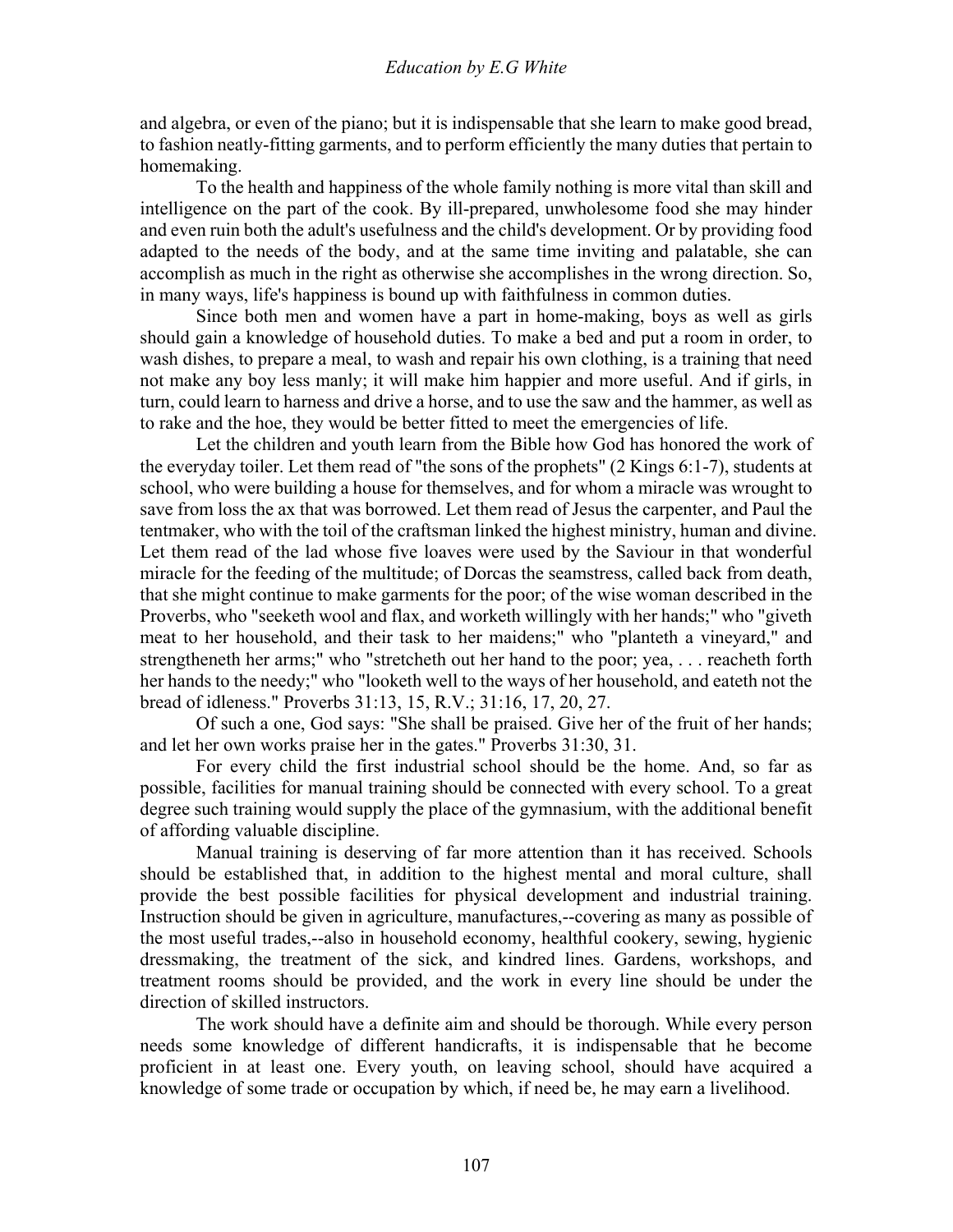The objection most often urged against industrial training in the schools is the large outlay involved. But the object to be gained is worthy of its cost. No other work committed to us is so important as the training of the youth, and every outlay demanded for its right accomplishment is means well spent.

 Even from the viewpoint of financial results, the outlay required for manual training would prove the truest economy. Multitudes of our boys would thus be kept from the street corner and the groggery; the expenditure for gardens, workshops, and baths would be more than met by the saving on hospitals and reformatories. And the youth themselves, trained to habits of industry, and skilled in lines of useful and productive labor--who can estimate their value to society and to the nation?

 As a relaxation from study, occupations pursued in the open air, and affording exercise for the whole body, are the most beneficial. No line of manual training is of more value than agriculture. A greater effort should be made to create and to encourage an interest in agricultural pursuits. Let the teacher call attention to what the Bible says about agriculture: that it was God's plan for man to till the earth; that the first man, the ruler of the whole world, was given a garden to cultivate; and that many of the world's greatest men, its real nobility, have been tillers of the soil. Show the opportunities in such a life. The wise man says, "The king himself is served by the field." Ecclesiastes 5:9. Of him who cultivates the soil the Bible declares, "His God doth instruct him to discretion, and doth teach him." Isaiah 28:26. And again, "Whoso keepeth the fig tree shall eat the fruit thereof." Proverbs 27:18. He who earns his livelihood by agriculture escapes many temptations and enjoys unnumbered privileges and blessings denied to those whose work lies in the great cities. And in these days of mammoth trusts and business competition, there are few who enjoy so real an independence and so great certainty of fair return for their labor as does the tiller of the soil.

 In the study of agriculture, let pupils be given not only theory, but practice. While they learn what science can teach in regard to the nature and preparation of the soil, the value of different crops, and the best methods of production, let them put their knowledge to use. Let teachers share the work with the students, and show what results can be achieved through skillful, intelligent effort. Thus may be awakened a genuine interest, an ambition to do the work in the best possible manner. Such an ambition, together with the invigorating effect of exercise, sunshine, and pure air, will create a love for agricultural labor that with many youth will determine their choice of an occupation. Thus might be set on foot influences that would go far in turning the tide of migration which now sets so strongly toward the great cities.

 Thus, also, our schools could aid effectively in the disposition of the unemployed masses. Thousands of helpless and starving beings, whose numbers are daily swelling the ranks of the criminal classes, might achieve self-support in a happy, healthy, independent life if they could be directed in skillful, diligent labor in the tilling of the soil.

 The benefit of manual training is needed also by professional men. A man may have a brilliant mind; he may be quick to catch ideas; his knowledge and skill may secure for him admission to his chosen calling; yet he may still be far from possessing a fitness for its duties. An education derived chiefly from books leads to superficial thinking. Practical work encourages close observation and independent thought. Rightly performed, it tends to develop that practical wisdom which we call common sense. It develops ability to plan and execute, strengthens courage and perseverance, and calls for the exercise of tact and skill.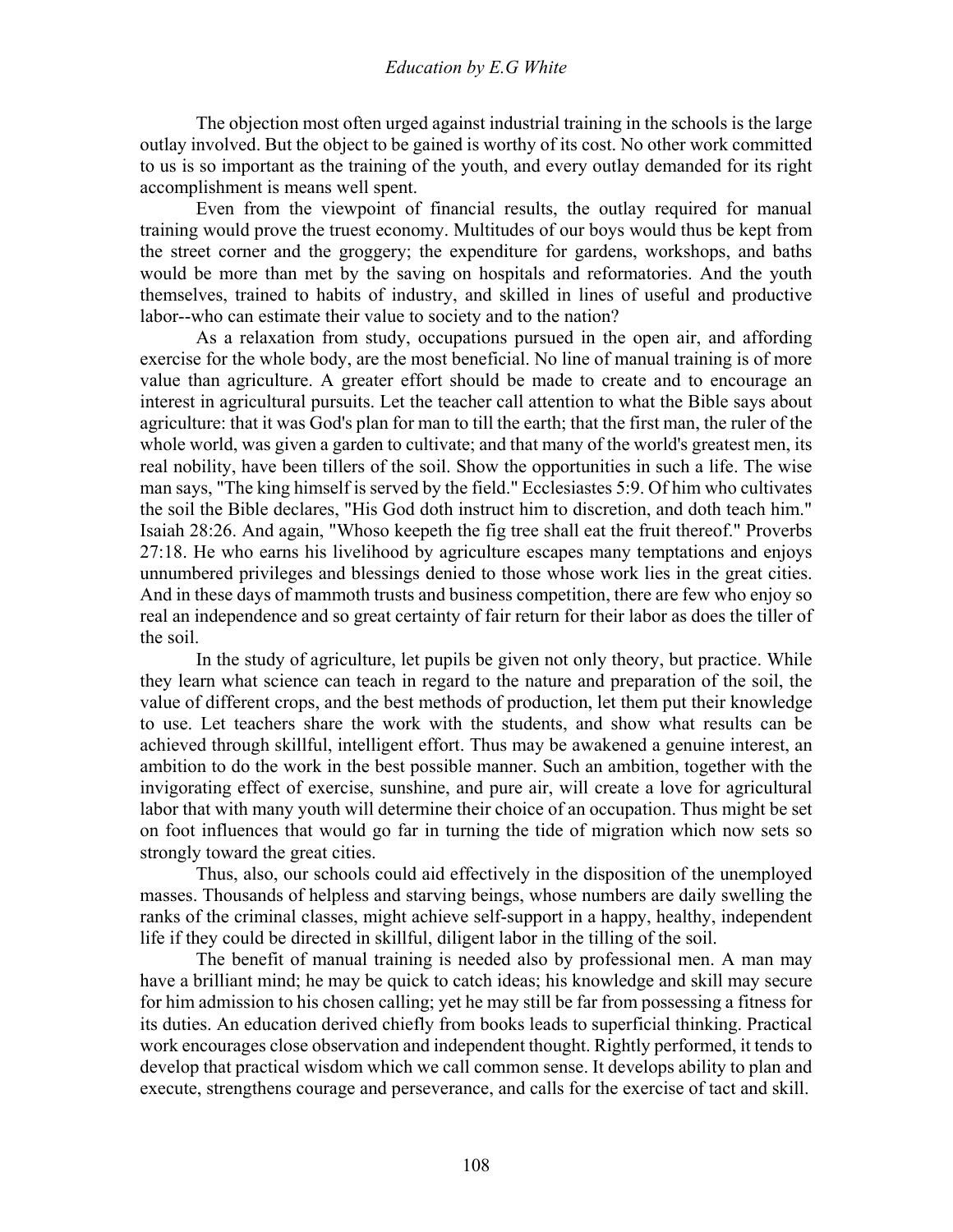The physician who has laid a foundation for his professional knowledge by actual service in the sickroom will have a quickness of insight, an all-around knowledge, and an ability in emergencies to render needed service--all essential qualifications, which only a practical training can so fully impart.

 The minister, the missionary, the teacher, will find their influence with the people greatly increased when it is manifest that they possess the knowledge and skill required for the practical duties of everyday life. And often the success, perhaps the very life, of the missionary depends on his knowledge of practical things. The ability to prepare food, to deal with accidents and emergencies, to treat disease, to build a house, or a church if need be--often these make all the difference between success and failure in his lifework.

 In acquiring an education, many students would gain a most valuable training if they would become self-sustaining. Instead of incurring debts, or depending on the self-denial of their parents, let young men and young women depend on themselves. They will thus learn the value of money, the value of time, strength, and opportunities, and will be under far less temptation to indulge idle and spendthrift habits. The lessons of economy, industry, self-denial, practical business management, and steadfastness of purpose, thus mastered, would prove a most important part of their equipment for the battle of life. And the lesson of self-help learned by the student would go far toward preserving institutions of learning from the burden of debt under which so many schools have struggled, and which has done so much toward crippling their usefulness.

 Let the youth be impressed with the thought that education is not to teach them how to escape life's disagreeable tasks and heavy burdens; that its purpose is to lighten the work by teaching better methods and higher aims. Teach them that life's true aim is not to secure the greatest possible gain for themselves, but to honor their Maker in doing their part of the world's work, and lending a helpful hand to those weaker or more ignorant.

 One great reason why physical toil is looked down on is the slipshod, unthinking way in which it is so often performed. It is done from necessity, not from choice. The worker puts no heart into it, and he neither preserves self-respect nor wins the respect of others. Manual training should correct this error. It should develop habits of accuracy and thoroughness. Pupils should learn tact and system; they should learn to economize time and to make every move count. They should not only be taught the best methods, but be inspired with ambition constantly to improve. Let it be their aim to make their work as nearly perfect as human brains and hands can make it.

 Such training will make the youth masters and not slaves of labor. It will lighten the lot of the hard toiler, and will ennoble even the humblest occupation. He who regards work as mere drudgery, and settles down to it with self-complacent ignorance, making no effort to improve, will find it indeed a burden. But those who recognize science in the humblest work will see in it nobility and beauty, and will take pleasure in performing it with faithfulness and efficiency.

 A youth so trained, whatever his calling in life, so long as it is honest, will make his position one of usefulness and honor.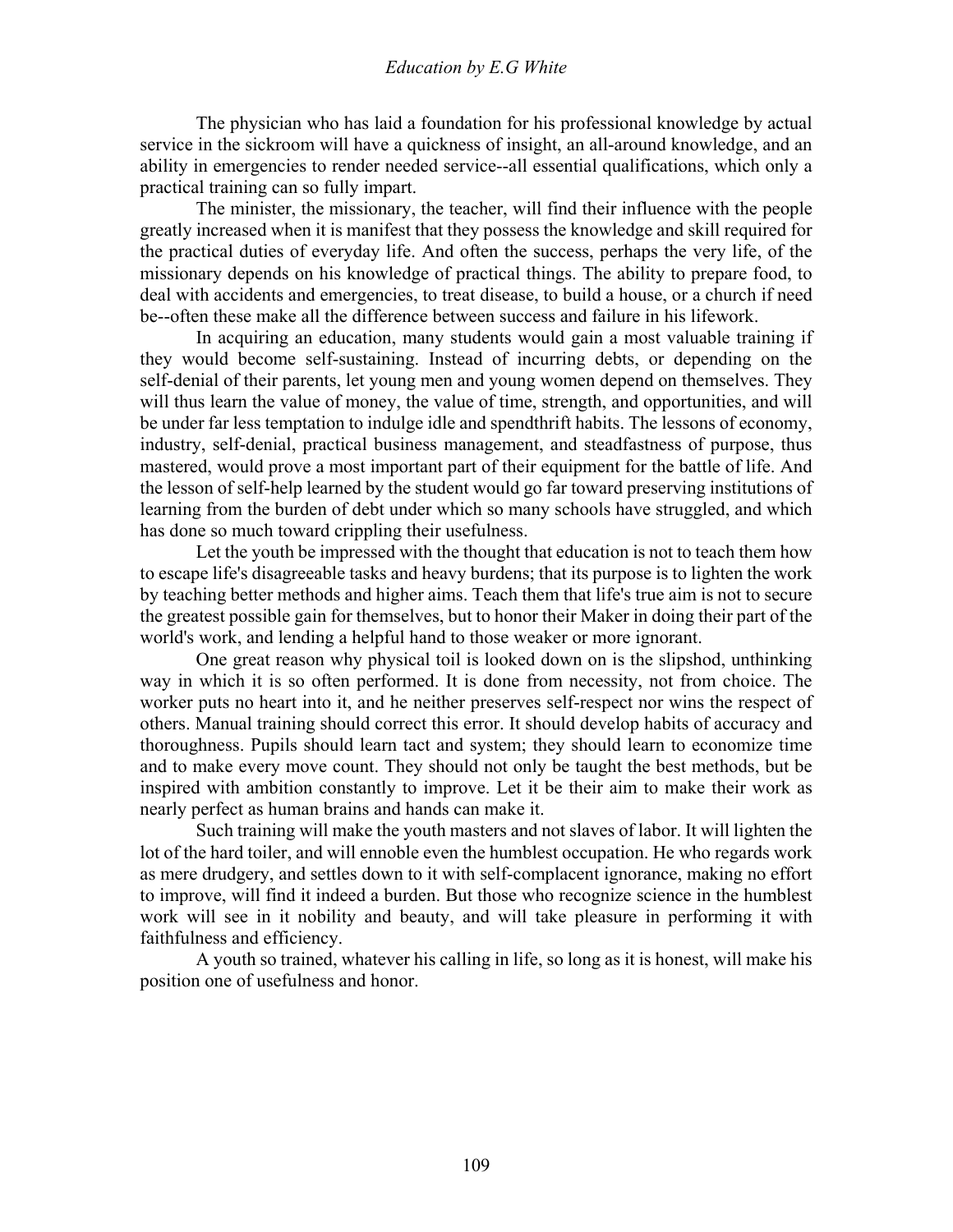### **Chap. 25 - Education and Character**

 True education does not ignore the value of scientific knowledge or literary acquirements; but above information it values power; above power, goodness; above intellectual acquirements, character. The world does not so much need men of great intellect as of noble character. It needs men in whom ability is controlled by steadfast principle.

 "Wisdom is the principal thing; therefore get wisdom." "The tongue of the wise useth knowledge aright." Proverbs 4:7; 15:2. True education imparts this wisdom. It teaches the best use not only of one but of all our powers and acquirements. Thus it covers the whole circle of obligation--to ourselves, to the world, and to God.

 Character building is the most important work ever entrusted to human beings; and never before was its diligent study so important as now. Never was any previous generation called to meet issues so momentous; never before were young men and young women confronted by perils so great as confront them today.

 At such a time as this, what is the trend of the education given? To what motive is appeal most often made? To self-seeking. Much of the education given is a perversion of the name. In true education the selfish ambition, the greed for power, the disregard for the rights and needs of humanity, that are the curse of our world, find a counterinfluence. God's plan of life has a place for every human being. Each is to improve his talents to the utmost; and faithfulness in doing this, be the gifts few or many, entitles one to honor. In God's plan there is no place for selfish rivalry. Those who measure themselves by themselves, and compare themselves among themselves, are not wise. 2 Corinthians 10:12. Whatever we do is to be done "as of the ability which God giveth." 1 Peter 4:11. It is to be done "heartily, as to the Lord, and not unto men; knowing that of the Lord ye shall receive the reward of the inheritance: for ye serve the Lord Christ." Colossians 3:23, 24. Precious the service done and the education gained in carrying out these principles. But how widely different is much of the education now given! From the child's earliest years it is an appeal to emulation and rivalry; it fosters selfishness, the root of all evil.

 Thus is created strife for supremacy; and there is encouraged the system of "cramming," which in so many cases destroys health and unfits for usefulness. In many others, emulation leads to dishonesty; and by fostering ambition and discontent, it embitters the life and helps to fill the world with those restless, turbulent spirits that are a continual menace to society.

 Nor does danger pertain to methods only. It is found also in the subject matter of the studies.

 What are the works on which, throughout the most susceptible years of life, the minds of the youth are led to dwell? In the study of language and literature, from what fountains are the youth taught to drink?--From the wells of paganism; from springs fed by the corruptions of ancient heathendom. They are bidden to study authors, of whom, without dispute, it is declared that they have no regard for the principles of morality.

 And of how many modern authors also might the same be said! With how many are grace and beauty of language but a disguise for principles that in their real deformity would repel the reader!

Besides these there is a multitude of fiction writers, luring to pleasant dreams in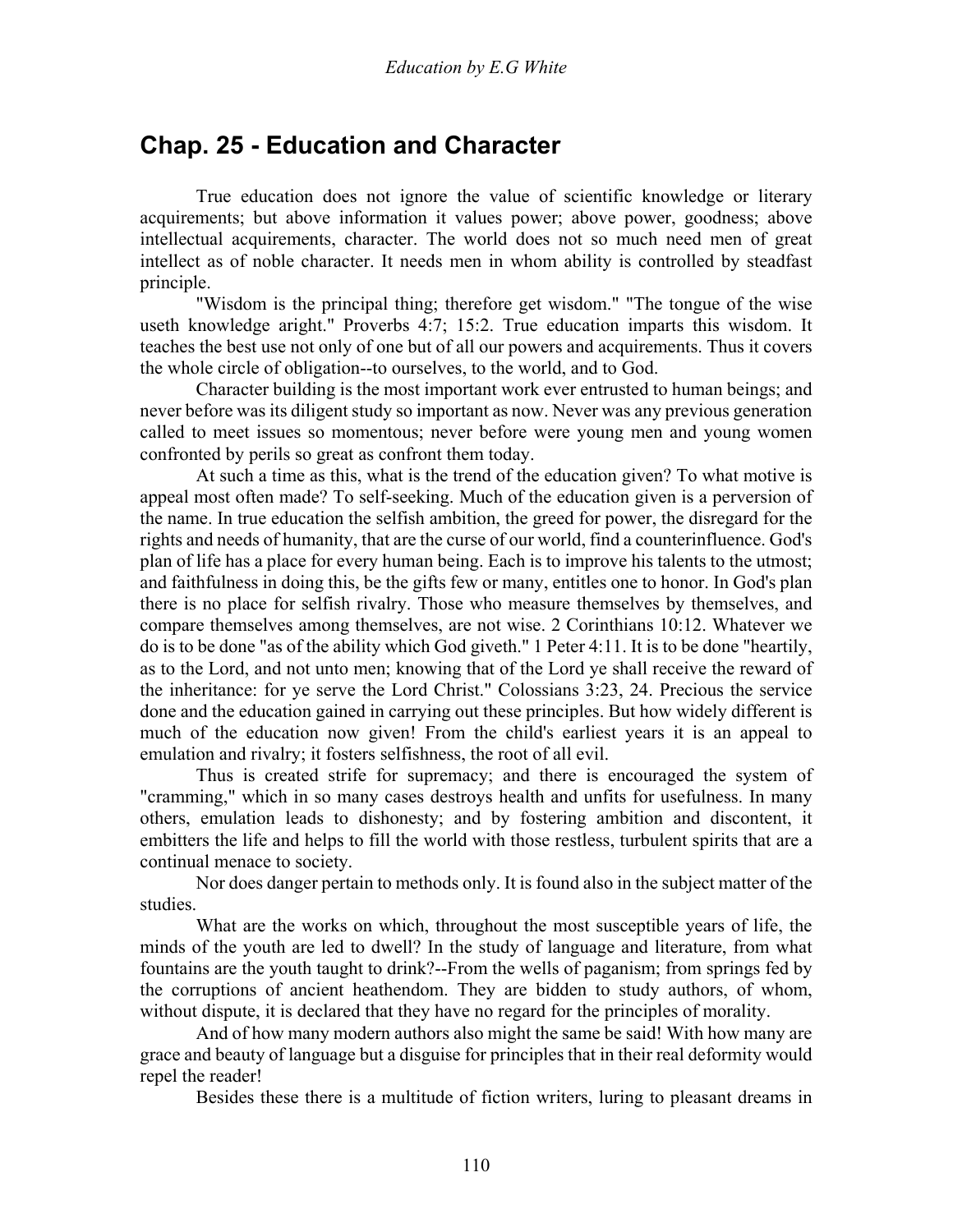palaces of ease. These writers may not be open to the charge of immorality, yet their work is no less really fraught with evil. It is robbing thousands upon thousands of the time and energy and self-discipline demanded by the stern problems of life.

 In the study of science, as generally pursued, there are dangers equally great. Evolution and its kindred errors are taught in schools of every grade, from the kindergarten to the college. Thus the study of science, which should impart a knowledge of God, is so mingled with the speculations and theories of men that it tends to infidelity.

 Even Bible study, as too often conducted in the schools, is robbing the world of the priceless treasure of the word of God. The work of "higher criticism," in dissecting, conjecturing, reconstructing, is destroying faith in the Bible as a divine revelation; it is robbing God's word of power to control, uplift, and inspire human lives.

 As the youth go out into the world to encounter its allurements to sin,--the passion for money getting, for amusement and indulgence, for display, luxury, and extravagance, the overreaching, fraud, robbery, and ruin, --what are the teachings there to be met?

 Spiritualism asserts that men are unfallen demigods; that "each mind will judge itself;" that "true knowledge places men above all law;" that "all sins committed are innocent;" for "whatever is, is right," and "God doth not condemn." The basest of human beings it represents as in heaven, and highly exalted there. Thus it declares to all men, "It matters not what you do; live as you please, heaven is your home." Multitudes are thus led to believe that desire is the highest law, that license is liberty, and that man is accountable only to himself.

 With such teaching given at the very outset of life, when impulse is strongest, and the demand for self-restraint and purity is most urgent, where are the safeguards of virtue? what is to prevent the world from becoming a second Sodom?

 At the same time anarchy is seeking to sweep away all law, not only divine, but human. The centralizing of wealth and power; the vast combinations for the enriching of the few at the expense of the many; the combinations of the poorer classes for the defense of their interests and claims; the spirit of unrest, of riot and bloodshed; the world-wide dissemination of the same teachings that led to the French Revolution--all are tending to involve the whole world in a struggle similar to that which convulsed France.

 Such are the influences to be met by the youth of today. To stand amidst such upheavals they are now to lay the foundations of character.

 In every generation and in every land the true foundation and pattern for character building have been the same. The divine law, "Thou shalt love the Lord thy God with all thy heart; . . . and thy neighbor as thyself" (Luke 10:27), the great principle made manifest in the character and life of our Saviour, is the only secure foundation and the only sure guide.

 "The stability of thy times and the strength of thy happiness shall be wisdom and knowledge" (Isaiah 33:6, Leeser's translation)--that wisdom and knowledge which God's word alone can impart.

 It is as true now as when the words were spoken to Israel of obedience to His commandments: "This is your wisdom and your understanding in the sight of the nations." Deuteronomy 4:6.

 Here is the only safeguard for individual integrity, for the purity of the home, the well-being of society, or the stability of the nation. Amidst all life's perplexities and dangers and conflicting claims the one safe and sure rule is to do what God says. "The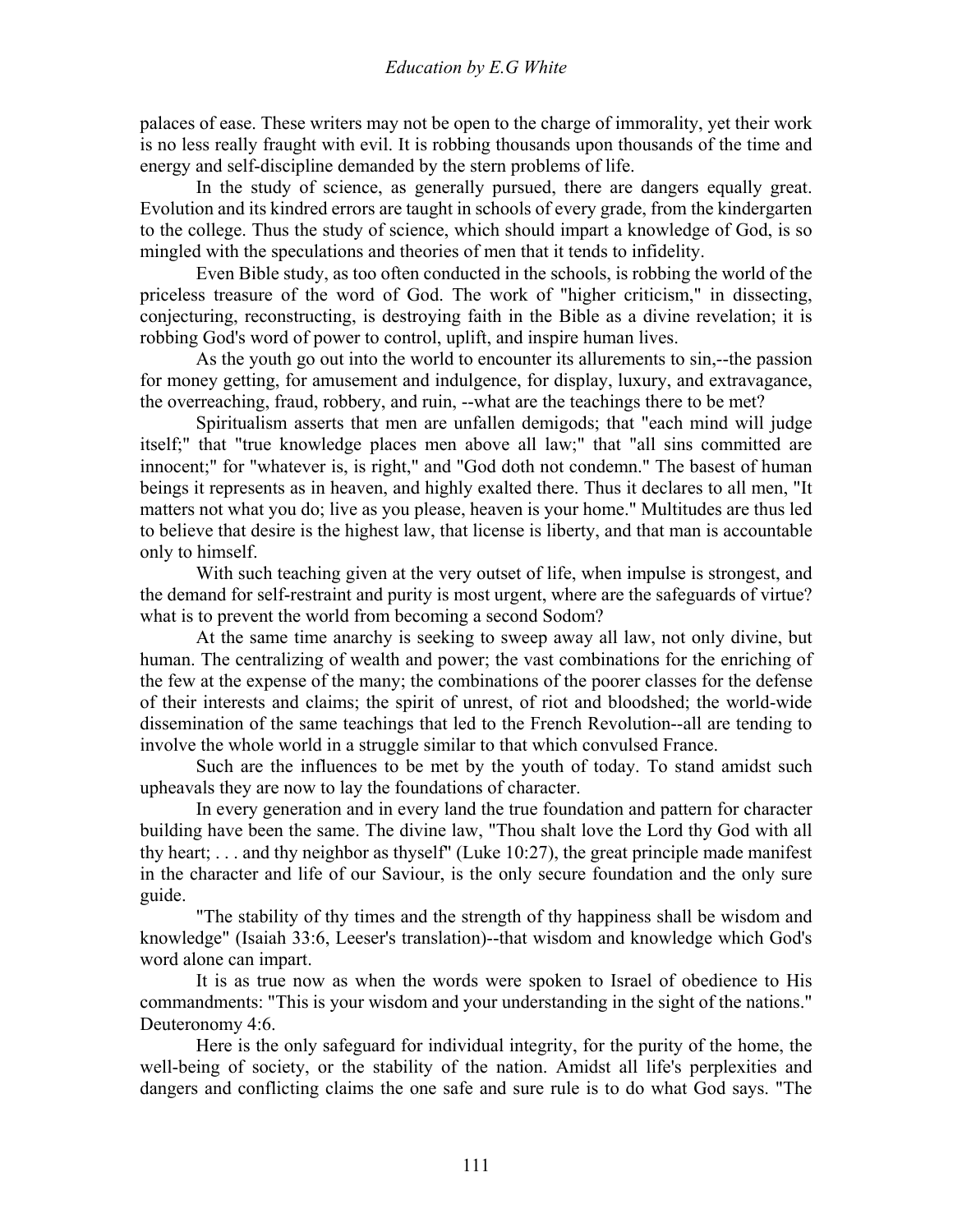statutes of the Lord are right," and "he that doeth these things shall never be moved." Psalms 19:8; 15:5.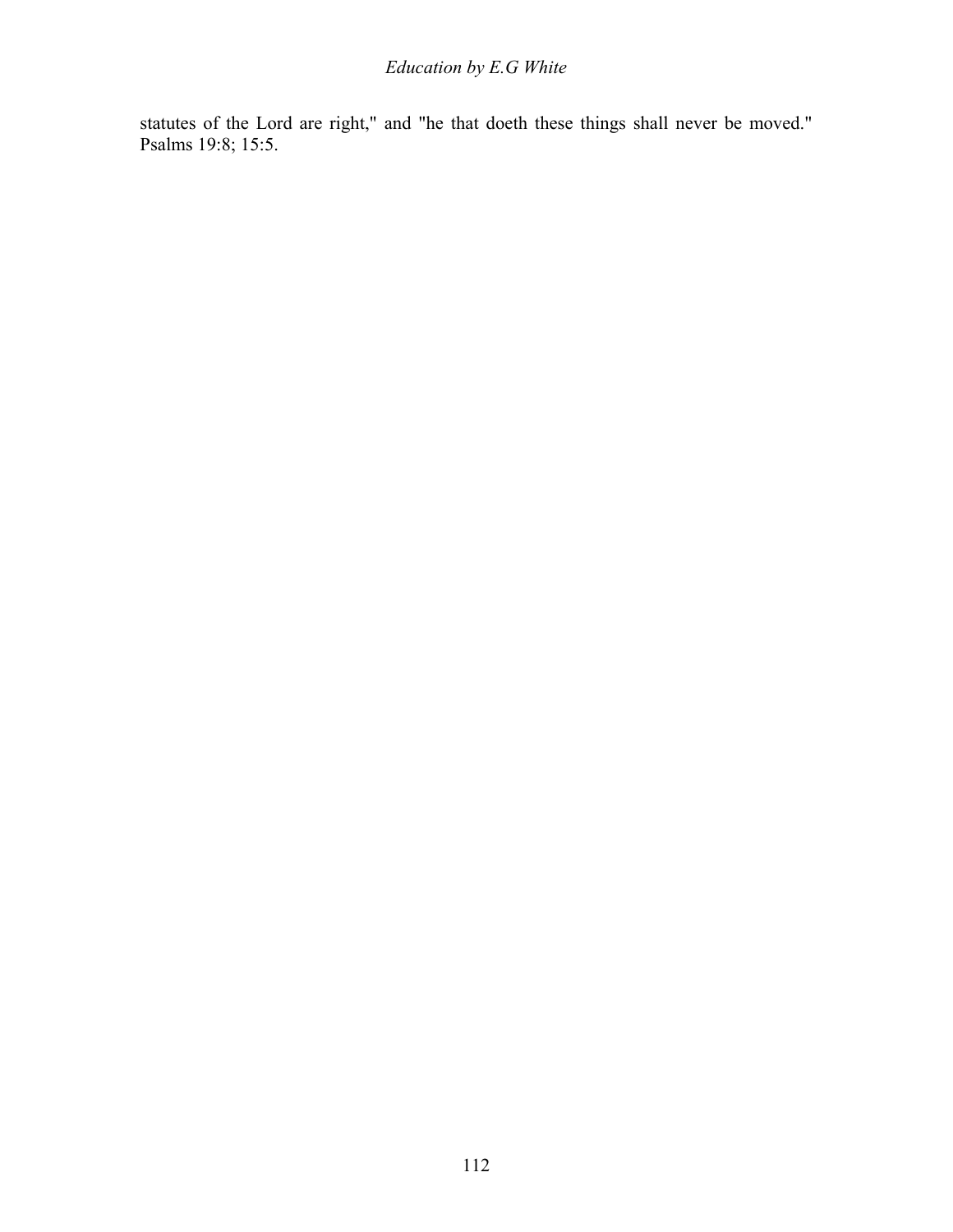## **Chap. 26 - Methods of Teaching**

 For ages education has had to do chiefly with the memory. This faculty has been taxed to the utmost, while the other mental powers have not been correspondingly developed. Students have spent their time in laboriously crowding the mind with knowledge, very little of which could be utilized. The mind thus burdened with that which it cannot digest and assimilate is weakened; it becomes incapable of vigorous, self-reliant effort, and is content to depend on the judgment and perception of others.

 Seeing the evils of this method, some have gone to another extreme. In their view, man needs only to develop that which is within him. Such education leads the student to self-sufficiency, thus cutting him off from the source of true knowledge and power.

 The education that consists in the training of the memory, tending to discourage independent thought, has a moral bearing which is too little appreciated. As the student sacrifices the power to reason and judge for himself, he becomes incapable of discriminating between truth and error, and falls an easy prey to deception. He is easily led to follow tradition and custom.

 It is a fact widely ignored, though never without danger, that error rarely appears for what it really is. It is by mingling with or attaching itself to truth that it gains acceptance. The eating of the tree of knowledge of good and evil caused the ruin of our first parents, and the acceptance of a mingling of good and evil is the ruin of men and women today. The mind that depends upon the judgment of others is certain, sooner or later, to be misled.

 The power to discriminate between right and wrong we can possess only through individual dependence upon God. Each for himself is to learn from Him through His word. Our reasoning powers were given us for use, and God desires them to be exercised. "Come now, and let us reason together" (Isaiah 1:18), He invites us. In reliance upon Him we may have wisdom to "refuse the evil, and choose the good." Isaiah 7:15; James 1:5.

 In all true teaching the personal element is essential. Christ in His teaching dealt with men individually. It was by personal contact and association that He trained the Twelve. It was in private, often to but one listener, that He gave His most precious instruction. To the honored rabbi at the night conference on the Mount of Olives, to the despised woman at the well of Sychar, He opened His richest treasures; for in these hearers He discerned the impressible heart, the open mind, the receptive spirit. Even the crowd that so often thronged His steps was not to Christ an indiscriminate mass of human beings. He spoke directly to every mind and appealed to every heart. He watched the faces of His hearers, marked the lighting up of the countenance, the quick, responsive glance, which told that truth had reached the soul; and there vibrated in His heart the answering chord of sympathetic joy.

 Christ discerned the possibilities in every human being. He was not turned aside by an unpromising exterior or by unfavorable surroundings. He called Matthew from the tolbooth, and Peter and his brethren from the fishing boat, to learn of Him.

 The same personal interest, the same attention to individual development, are needed in educational work today. Many apparently unpromising youth are richly endowed with talents that are put to no use. Their faculties lie hidden because of a lack of discernment on the part of their educators. In many a boy or girl outwardly as unattractive as a rough-hewn stone, may be found precious material that will stand the test of heat and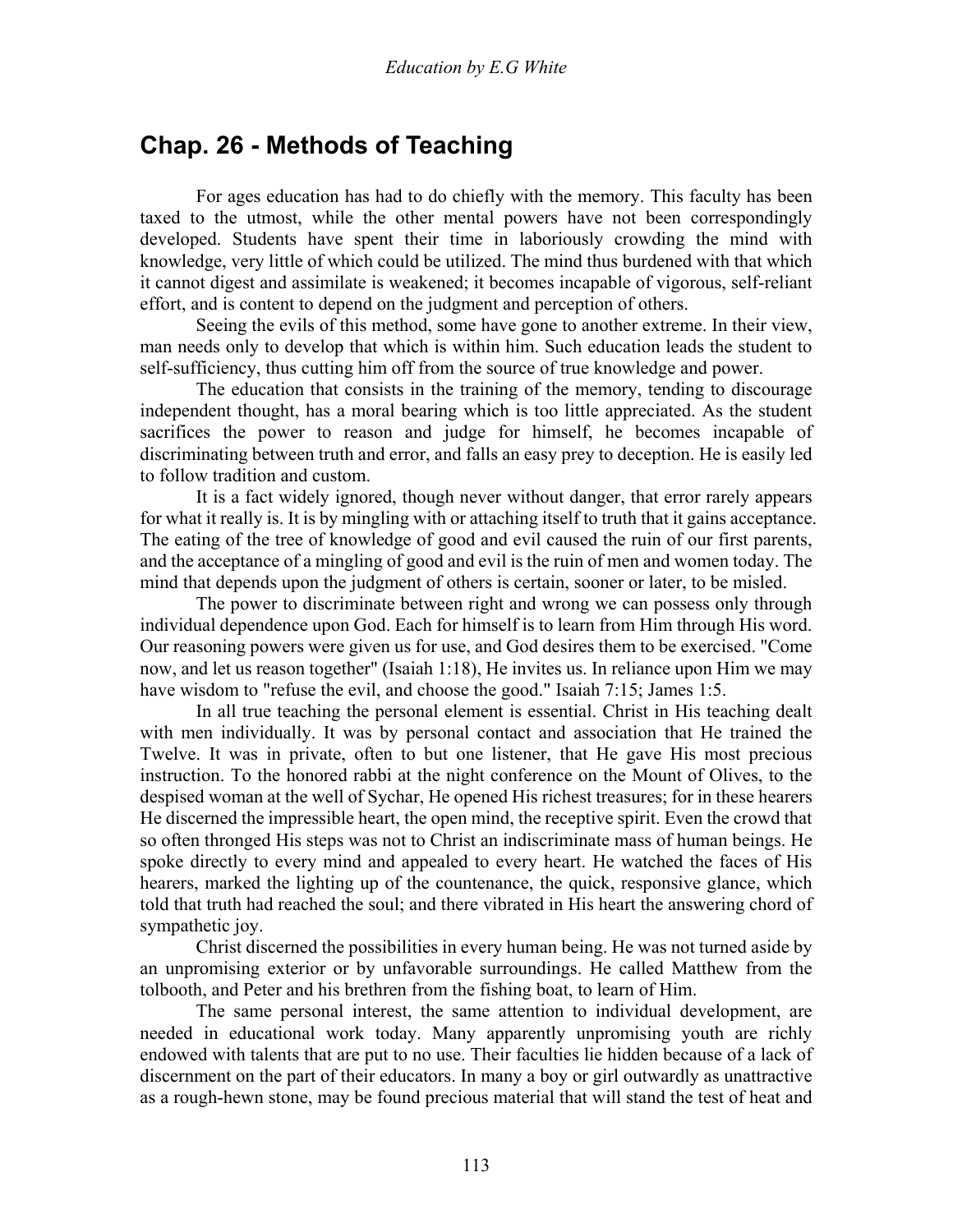storm and pressure. The true educator, keeping in view what his pupils may become, will recognize the value of the material upon which he is working. He will take a personal interest in each pupil and will seek to develop all his powers. However imperfect, every effort to conform to right principles will be encouraged.

 Every youth should be taught the necessity and the power of application. Upon this, far more than upon genius or talent, does success depend. Without application the most brilliant talents avail little, while with rightly directed effort persons of very ordinary natural abilities have accomplished wonders. And genius, at whose achievements we marvel, is almost invariably united with untiring, concentrated effort.

 The youth should be taught to aim at the development of all their faculties, the weaker as well as the stronger. With many there is a disposition to restrict their study to certain lines, for which they have a natural liking. This error should be guarded against. The natural aptitudes indicate the direction of the lifework, and, when legitimate, should be carefully cultivated. At the same time it must be kept in mind that a well-balanced character and efficient work in any line depend, to a great degree, on that symmetrical development which is the result of thorough, all-round training.

 The teacher should constantly aim at simplicity and effectiveness. He should teach largely by illustration, and even in dealing with older pupils should be careful to make every explanation plain and clear. Many pupils well advanced in years are but children in understanding.

 An important element in educational work is enthusiasm. On this point there is a useful suggestion in a remark once made by a celebrated actor. The archbishop of Canterbury had put to him the question why actors in a play affect their audiences so powerfully by speaking of things imaginary, while ministers of the gospel often affect theirs so little by speaking of things real. "With due submission to your grace," replied the actor, "permit me to say that the reason is plain: It lies in the power of enthusiasm. We on the stage speak of things imaginary as if they were real, and you in the pulpit speak of things real as if they were imaginary."

 The teacher in his work is dealing with things real, and he should speak of them with all the force and enthusiasm which a knowledge of their reality and importance can inspire.

 Every teacher should see to it that his work tends to definite results. Before attempting to teach a subject, he should have a distinct plan in mind, and should know just what he desires to accomplish. He should not rest satisfied with the presentation of any subject until the student understands the principle involved, perceives its truth, and is able to state clearly what he has learned.

 So long as the great purpose of education is kept in view, the youth should be encouraged to advance just as far as their capabilities will permit. But before taking up the higher branches of study, let them master the lower. This is too often neglected. Even among students in the higher schools and the colleges there is great deficiency in knowledge of the common branches of education. Many students devote their time to higher mathematics when they are incapable of keeping simple accounts. Many study elocution with a view to acquiring the graces of oratory when they are unable to read in an intelligible and impressive manner. Many who have finished the study of rhetoric fail in the composition and spelling of an ordinary letter.

A thorough knowledge of the essentials of education should be not only the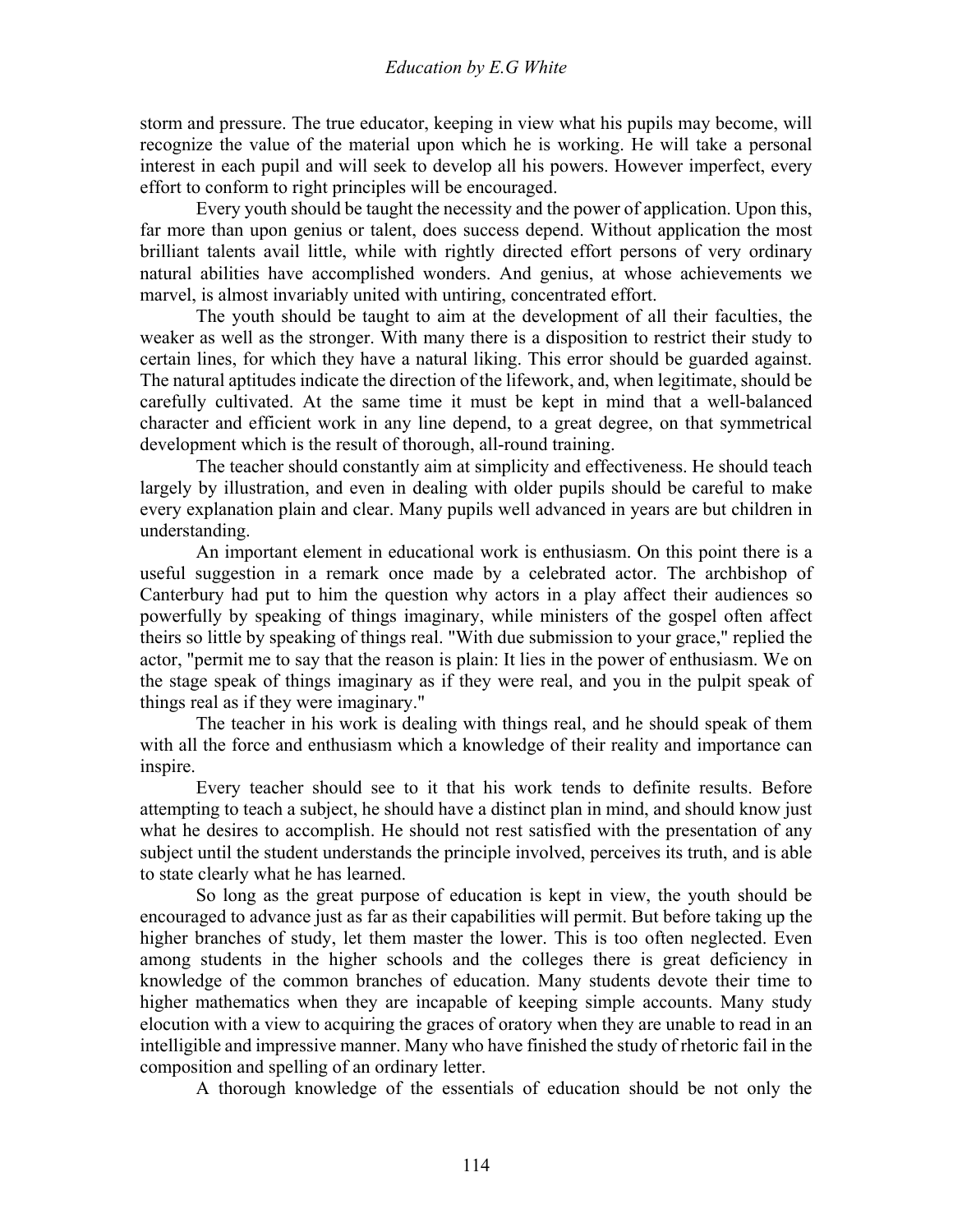condition of admission to a higher course, but the constant test for continuance and advancement.

 And in every branch of education there are objects to be gained more important than those secured by mere technical knowledge. Take language, for example. More important than the acquirement of foreign languages, living or dead, is the ability to write and speak one's mother tongue with ease and accuracy; but no training gained through a knowledge of grammatical rules can compare in importance with the study of language from a higher point of view. With this study, to a great degree, is bound up life's weal or woe.

 The chief requisite of language is that it be pure and kind and true--"the outward expression of an inward grace." God says: "Whatsoever things are true, whatsoever things are honest, whatsoever things are just, whatsoever things are pure, whatsoever things are lovely, whatsoever things are of good report; if there be any virtue, and if there be any praise, think on these things." Philippians 4:8. And if such are the thoughts, such will be the expression.

 The best school for this language study is the home; but since the work of the home is so often neglected, it devolves on the teacher to aid his pupils in forming right habits of speech.

 The teacher can do much to discourage that evil habit, the curse of the community, the neighborhood, and the home--the habit of backbiting, gossip, ungenerous criticism. In this no pains should be spared. Impress upon the students the fact that this habit reveals a lack of culture and refinement and of true goodness of heart; it unfits one both for the society of the truly cultured and refined in this world and for association with the holy ones of heaven.

 We think with horror of the cannibal who feasts on the still warm and trembling flesh of his victim; but are the results of even this practice more terrible than are the agony and ruin caused by misrepresenting motive, blackening reputation, dissecting character? Let the children, and the youth as well, learn what God says about these things:

"Death and life are in the power of the tongue." Proverbs 18:21.

 In Scripture, backbiters are classed with "haters of God," with "inventors of evil things," with those who are "without natural affection, implacable, unmerciful," "full of envy, murder, debate, deceit, malignity." It is "the judgment of God, that they which commit such things are worthy of death." Romans 1:30, 31, 29, 32. He whom God accounts a citizen of Zion is he that "speaketh the truth in his heart;" "that backbiteth not with his tongue," "nor taketh up a reproach against his neighbor." Psalm 15:2, 3.

 God's word condemns also the use of those meaningless phrases and expletives that border on profanity. It condemns the deceptive compliments, the evasions of truth, the exaggerations, the misrepresentations in trade, that are current in society and in the business world. "Let your speech be, Yea, yea; Nay, nay: and whatsoever is more than these is of the evil one." Matthew 5:37, R.V.

 "As a madman who casteth firebrands, arrows, and death, so is the man that deceiveth his neighbor, and saith, Am not I in sport?" Proverbs 26:18, 19.

 Closely allied to gossip is the covert insinuation, the sly innuendo, by which the unclean in heart seek to insinuate the evil they dare not openly express. Every approach to these practices the youth should be taught to shun as they would shun the leprosy.

In the use of language there is perhaps no error that old and young are more ready to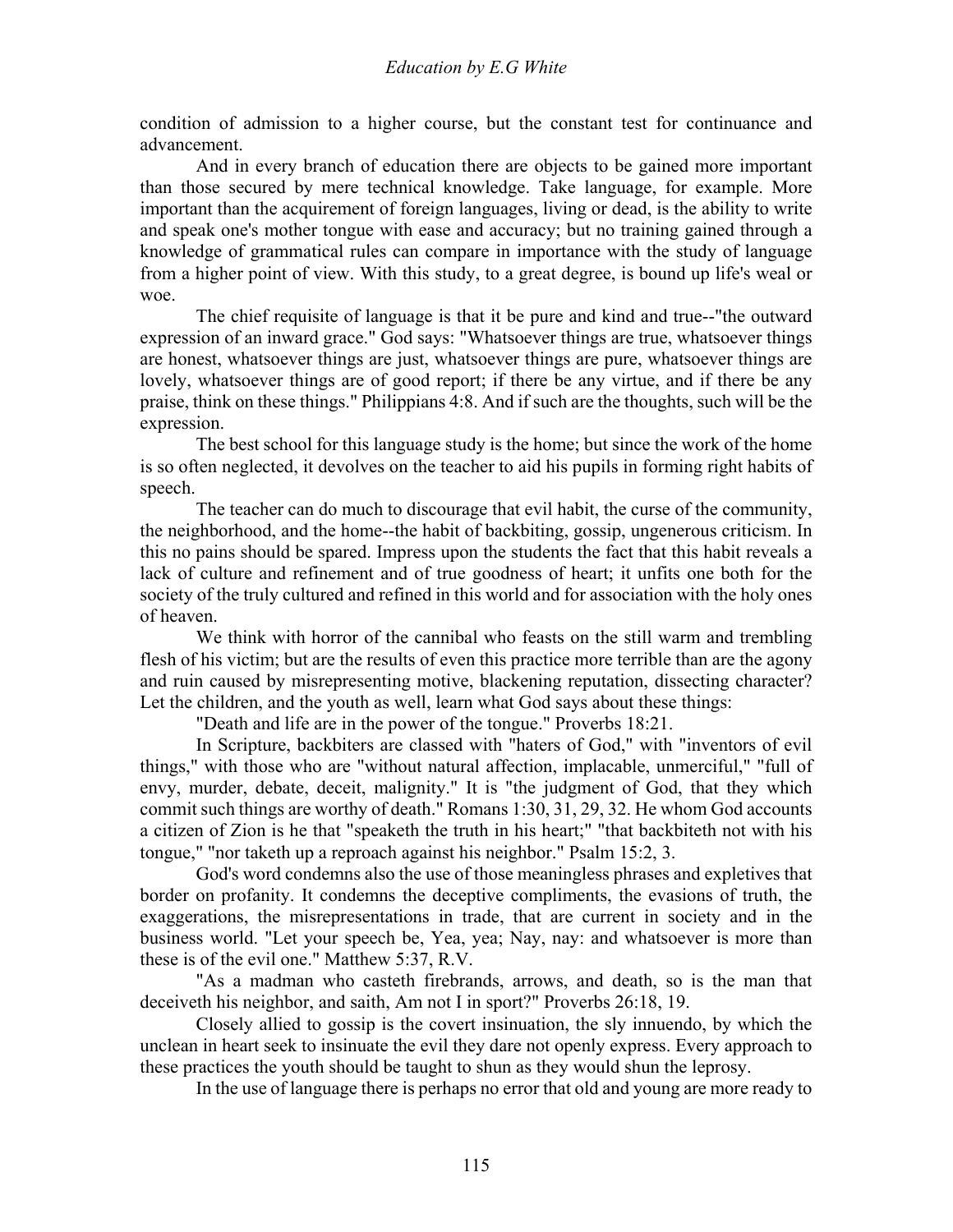pass over lightly in themselves than hasty, impatient speech. They think it a sufficient excuse to plead, "I was off my guard, and did not really mean what I said." But God's word does not treat it lightly. The Scripture says:

 "Seest thou a man that is hasty in his words? there is more hope of a fool than of him." Proverbs 29:20.

 "He that hath no rule over his own spirit is like a city that is broken down, and without walls." Proverbs 25:28.

 In one moment, by the hasty, passionate, careless tongue, may be wrought evil that a whole lifetime's repentance cannot undo. Oh, the hearts that are broken, the friends estranged, the lives wrecked, by the harsh, hasty words of those who might have brought help and healing!

 "There is that speaketh like the piercings of a sword: but the tongue of the wise is health." Proverbs 12:18.

 One of the characteristics that should be especially cherished and cultivated in every child is that self-forgetfulness which imparts to the life such an unconscious grace. Of all excellences of character this is one of the most beautiful, and for every true lifework it is one of the qualifications most essential.

 Children need appreciation, sympathy, and encouragement, but care should be taken not to foster in them a love of praise. It is not wise to give them special notice, or to repeat before them their clever sayings. The parent or teacher who keeps in view the true ideal of character and the possibilities of achievement, cannot cherish or encourage self-sufficiency. He will not encourage in the youth the desire or effort to display their ability or proficiency. He who looks higher than himself will be humble; yet he will possess a dignity that is not abashed or disconcerted by outward display or human greatness.

 It is not by arbitrary law or rule that the graces of character are developed. It is by dwelling in the atmosphere of the pure, the noble, the true. And wherever there is purity of heart and nobleness of character, it will be revealed in purity and nobleness of action and of speech.

 "He that loveth pureness of heart, for the grace of his lips the King shall be his friend." Proverbs 22:11.

 As with language, so with every other study; it may be so conducted that it will tend to the strengthening and upbuilding of character.

 Of no study is this true to a greater degree than of history. Let it be considered from the divine point of view.

 As too often taught, history is little more than a record of the rise and fall of kings, the intrigues of courts, the victories and defeats of armies--a story of ambition and greed, of deception, cruelty, and bloodshed. Thus taught, its results cannot but be detrimental. The heart-sickening reiteration of crimes and atrocities, the enormities, the cruelties portrayed, plant seeds that in many lives bring forth fruit in a harvest of evil.

 Far better is it to learn, in the light of God's word, the causes that govern the rise and fall of kingdoms. Let the youth study these records, and see how the true prosperity of nations has been bound up with an acceptance of the divine principles. Let him study the history of the great reformatory movements, and see how often these principles, though despised and hated, their advocates brought to the dungeon and the scaffold, have through these very sacrifices triumphed.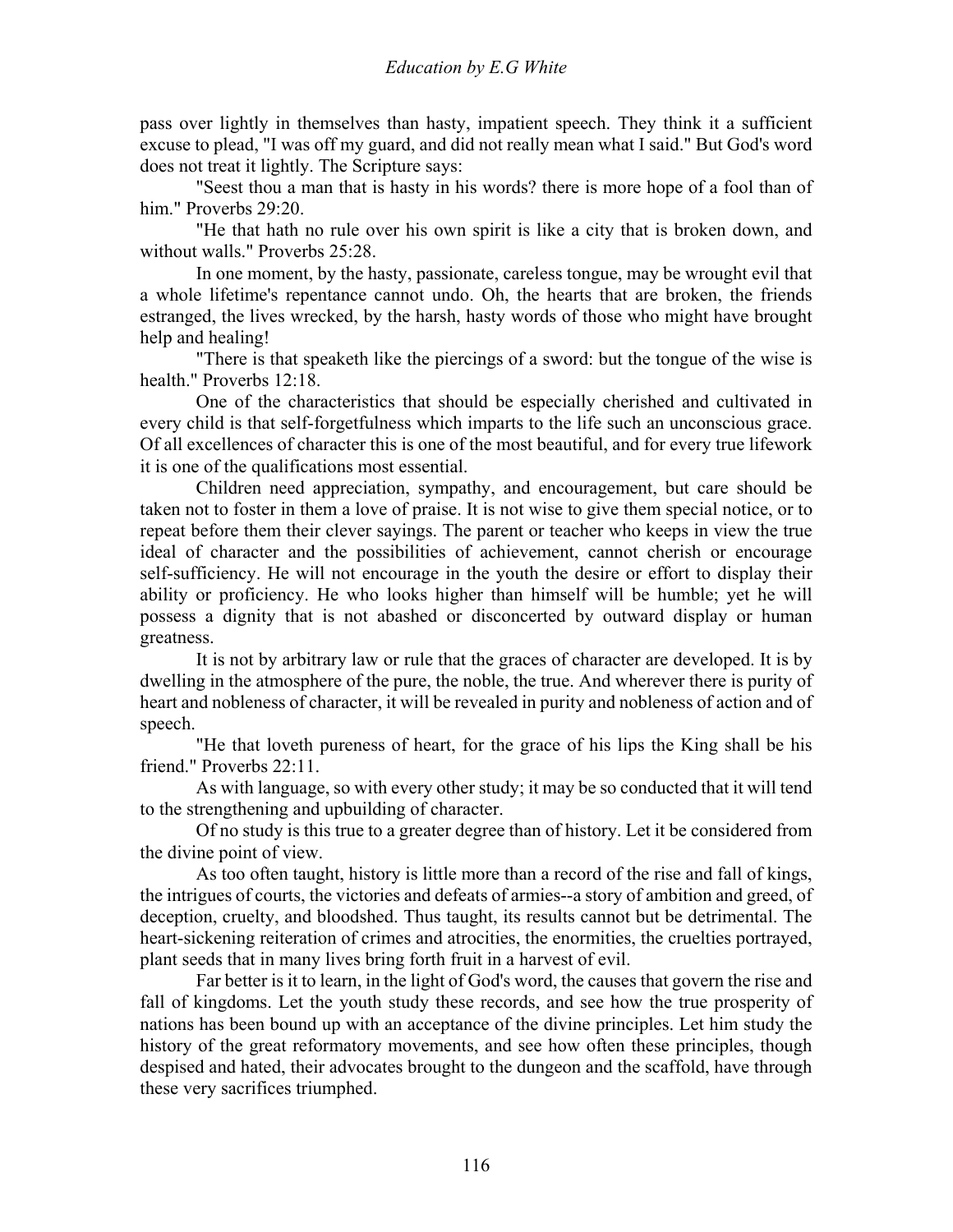Such study will give broad, comprehensive views of life. It will help the youth to understand something of its relations and dependencies, how wonderfully we are bound together in the great brotherhood of society and nations, and to how great an extent the oppression or degradation of one member means loss to all.

 In the study of figures the work should be made practical. Let every youth and every child be taught, not merely to solve imaginary problems, but to keep an accurate account of his own income and outgoes. Let him learn the right use of money by using it. Whether supplied by their parents or by their own earnings, let boys and girls learn to select and purchase their own clothing, their books, and other necessities; and by keeping an account of their expenses they will learn, as they could learn in no other way, the value and the use of money. This training will help them to distinguish true economy from niggardliness on the one hand and prodigality on the other. Rightly directed it will encourage habits of benevolence. It will aid the youth in learning to give, not from the mere impulse of the moment, as their feelings are stirred, but regularly and systematically.

 In this way every study may become an aid in the solution of that greatest of all problems, the training of men and women for the best discharge of life's responsibilities.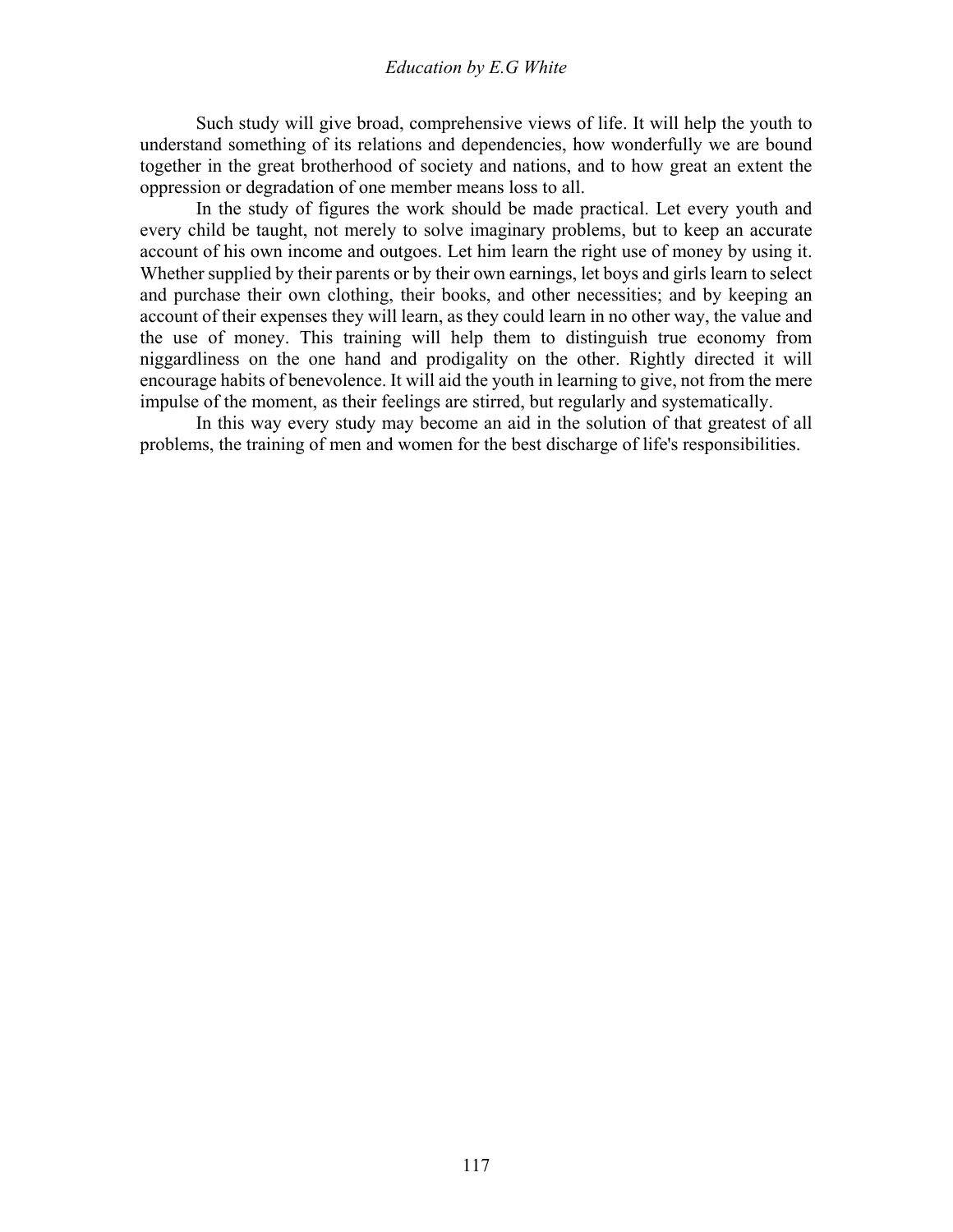## **Chap. 27 - Deportment**

 The value of courtesy is too little appreciated. Many who are kind at heart lack kindliness of manner. Many who command respect by their sincerity and uprightness are sadly deficient in geniality. This lack mars their own happiness and detracts from their service to others. Many of life's sweetest and most helpful experiences are, often for mere want of thought, sacrificed by the uncourteous.

 Cheerfulness and courtesy should especially be cultivated by parents and teachers. All may possess a cheerful countenance, a gentle voice, a courteous manner, and these are elements of power. Children are attracted by a cheerful, sunny demeanor. Show them kindness and courtesy, and they will manifest the same spirit toward you and toward one another.

 True courtesy is not learned by the mere practice of rules of etiquette. Propriety of deportment is at all times to be observed; wherever principle is not compromised, consideration of others will lead to compliance with accepted customs; but true courtesy requires no sacrifice of principle to conventionality. It ignores caste. It teaches self-respect, respect for the dignity of man as man, a regard for every member of the great human brotherhood.

 There is danger of placing too high a value upon mere manner and form, and devoting too much time to education in these lines. The life is strenuous effort demanded of every youth, the hard, often uncongenial work required even for life's ordinary duties, and much more for lightening the world's heavy burden of ignorance and wretchedness--these give little place for conventionalities.

 Many who lay great stress upon etiquette show little respect for anything, however excellent, that fails of meeting their artificial standard. This is false education. It fosters critical pride and narrow exclusiveness.

 The essence of true politeness is consideration for others. The essential, enduring education is that which broadens the sympathies and encourages universal kindliness. That so-called culture which does not make a youth deferential toward his parents, appreciative of their excellences, forbearing toward their defects, and helpful to their necessities; which does not make him considerate and tender, generous and helpful toward the young, the old, and the unfortunate, and courteous toward all, is a failure.

 Real refinement of thought and manner is better learned in the school of the divine Teacher than by any observance of set rules. His love pervading the heart gives to the character those refining touches that fashion it in the semblance of His own. This education imparts a heaven-born dignity and sense of propriety. It gives a sweetness of disposition and a gentleness of manner that can never be equaled by the superficial polish of fashionable society.

 The Bible enjoins courtesy, and it presents many illustrations of the unselfish spirit, the gentle grace, the winsome temper, that characterize true politeness. These are but reflections of the character of Christ. All the real tenderness and courtesy in the world, even among those who do not acknowledge His name, is from Him. And He desires these characteristics to be perfectly reflected in His children. It is His purpose that in us men shall behold His beauty.

The most valuable treatise on etiquette ever penned is the precious instruction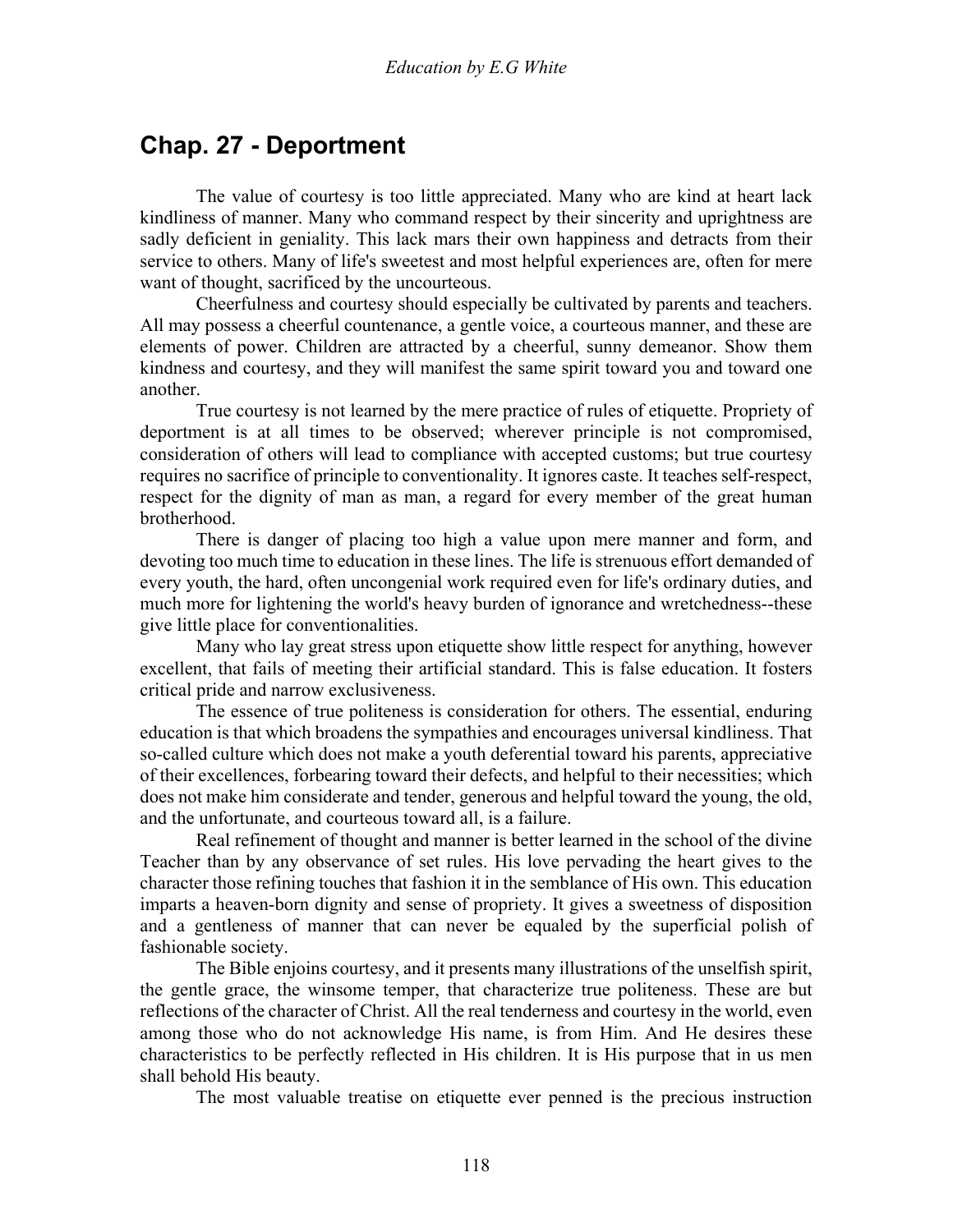given by the Saviour, with the utterance of the Holy Spirit through the apostle Paul-- words that should be ineffaceably written in the memory of every human being, young or old:

"As I have loved you, that ye also love one another." John 13:34.

"Love suffereth long, and is kind;

 Love envieth not; Love vaunteth not itself, Is not puffed up, Doth not behave itself unseemly, Seeketh not its own, Is not provoked, Taketh not account of evil; Rejoiceth not in unrighteousness, But rejoiceth with the truth; Beareth all things, Believeth all things, Hopeth all things, Endureth all things.

Love never faileth." 1 Corinthians 13:4-8, R.V.

 Another precious grace that should be carefully cherished is reverence. True reverence for God is inspired by a sense of His infinite greatness and a realization of His presence. With this sense of the Unseen the heart of every child should be deeply impressed. The hour and place of prayer and the services of public worship the child should be taught to regard as sacred because God is there. And as reverence is manifested in attitude and demeanor, the feeling that inspires it will be deepened.

 Well would it be for young and old to study and ponder and often repeat those words of Holy Writ that show how the place marked by God's special presence should be regarded.

 "Put off thy shoes from off thy feet," He commanded Moses at the burning bush; "for the place whereon thou standest is holy ground." Exodus 3:5.

 Jacob, after beholding the vision of the angels, exclaimed, "The Lord is in this place; and I knew it not. . . . This is none other but the house of God, and this is the gate of heaven." Genesis 28:16,17.

 "The Lord is in His holy temple: let all the earth keep silence before Him." Habakkuk 2:20.

"The Lord is a great God,

And a great King above all gods. . . .

O come, let us worship and bow down:

Let us kneel before the Lord our Maker."

"It is He that hath made us, and not we ourselves;

We are His people, and the sheep of His pasture.

Enter into His gates with thanksgiving,

And into His courts with praise:

Be thankful unto Him, and bless His name."

Psalms 95:3-6; 100:3, 4.

 Reverence should be shown also for the name of God. Never should that name be spoken lightly or thoughtlessly. Even in prayer its frequent or needless repetition should be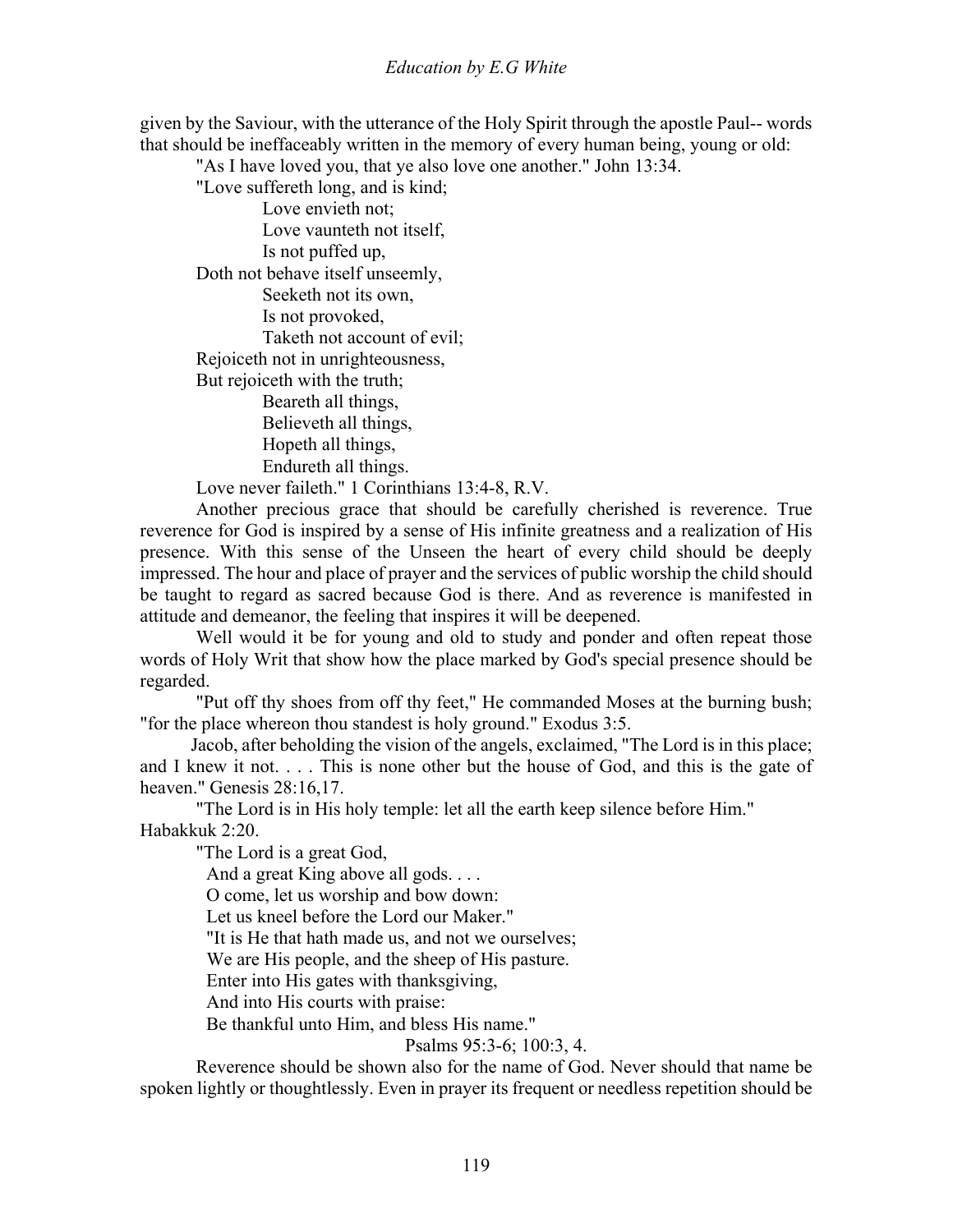avoided. "Holy and reverend is His name." Psalm 111:9. Angels, as they speak it, veil their faces. With what reverence should we, who are fallen and sinful, take it upon your lips!

 We should reverence God's word. For the printed volume we should show respect, never putting it to common uses, or handling it carelessly. And never should Scripture be quoted in a jest, or paraphrased to point a witty saying. "Every word of God is pure;" "as silver tried in a furnace of earth, purified seven times." Proverbs 30:5; Psalm 12:6.

 Above all, let children be taught that true reverence is shown by obedience. God has commanded nothing that is unessential, and there is no other way of manifesting reverence so pleasing to Him as obedience to that which He has spoken.

 Reverence should be shown for God's representatives --for ministers, teachers, and parents who are called to speak and act in His stead. In the respect shown to them He is honored.

 And God has especially enjoined tender respect toward the aged. He says, "The hoary head is a crown of glory, if it be found in the way of righteousness." Proverbs 16:31. It tells of battles fought, and victories gained; of burdens borne, and temptations resisted. It tells of weary feet nearing their rest, of places soon to be vacant. Help the children to think of this, and they will smooth the path of the aged by their courtesy and respect, and will bring grace and beauty into their young lives as they heed the command to "rise up before the hoary head, and honor the face of the old man." Leviticus 19:32.

 Fathers and mothers and teachers need to appreciate more fully the responsibility and honor that God has place upon them, in making them, to the child, the representatives of Himself. The character revealed in the contact of daily life will interpret to the child, for good or evil, those words of God:

 "Like as a father pitieth his children, so the Lord pitieth them that fear Him." Psalm 103:13. "As one whom his mother comforteth, so will I comfort you." Isaiah 66:13.

 Happy the child in whom such words as these awaken love and gratitude and trust; the child to whom the tenderness and justice and long-suffering of father and mother and teacher interpret the love and justice and long-suffering of God; the child who by trust and submission and reverence toward his earthly protectors learns to trust and obey and reverence his God. He who imparts to child or pupil such a gift has endowed him with a treasure more precious than the wealth of all the ages--a treasure as enduring as eternity.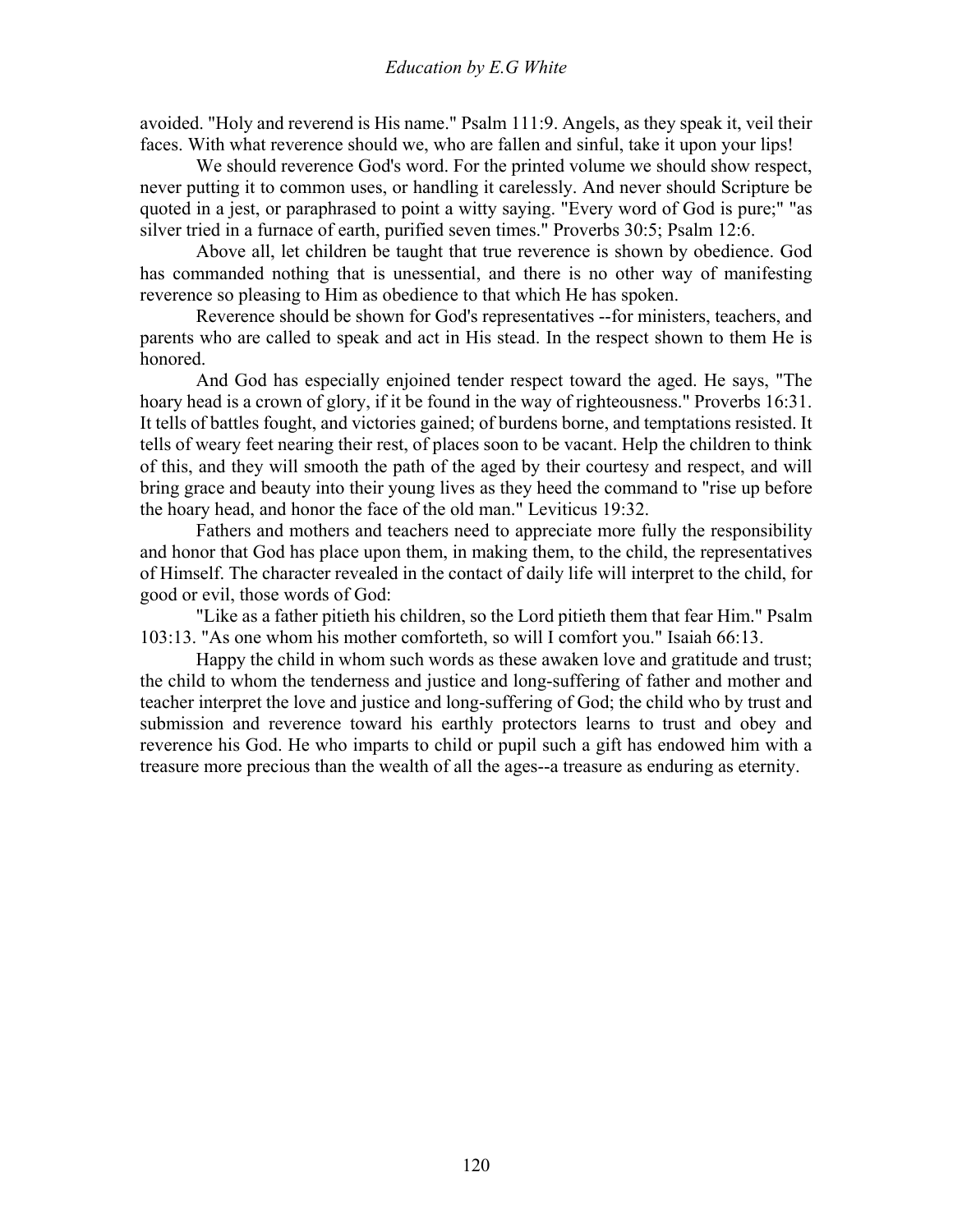## **Chap. 28 - Relation of Dress to Education**

 No education can be complete that does not teach right principles in regard to dress. Without such teaching, the work of education is too often retarded and perverted. Love of dress, and devotion to fashion, are among the teacher's most formidable rivals and most effective hindrances.

 Fashion is a mistress that rules with an iron hand. In very many homes the strength and time and attention of parents and children are absorbed in meeting her demands. The rich are ambitious to outdo one another in conforming to her ever-varying styles; the middle and poorer classes strive to approach the standard set by those supposed to be above them. Where means or strength is limited, and the ambition for gentility is great, the burden becomes almost insupportable.

 With many it matters not how becoming, or even beautiful, a garment may be, let the fashion change, and it must be remade or cast aside. The members of the household are doomed to ceaseless toil. There is no time for training the children, no time for prayer or Bible study, no time for helping the little ones to become acquainted with God through His works.

 There is no time and no money for charity. And often the home table is stinted. The food is ill selected and hastily prepared, and the demands of nature are but partially supplied. The result is wrong habits of diet, which create disease or lead to intemperance.

 The love of display produces extravagance, and in many young people kills the aspiration for a nobler life. Instead of seeking an education, they early engage in some occupation to earn money for indulging the passion for dress. And through this passion many a young girl is beguiled to ruin.

 In many a home the family resources are overtaxed. The father, unable to supply the demands of the mother and the children, is tempted to dishonesty, and again dishonor and ruin are the result.

 Even the day and the services of worship are not exempt from fashion's domination. Rather they afford opportunity for the greater display of her power. The church is made a parade ground, and the fashions are studied more than the sermon. The poor, unable to meet the demands of custom, stay away from church altogether. The day of rest is spent in idleness, and by the youth often in associations that are demoralizing.

 At school, the girls are by unsuitable and uncomfortable clothing unfitted either for study or for recreation. Their minds are preoccupied, and the teacher has a difficult task to awaken their interest.

 For breaking the spell of fashion, the teacher can often find no means more effective than contact with nature. Let pupils taste the delights to be found by river or lake or sea; let them climb the hills, gaze on the sunset glory, explore the treasures of wood and field; let them learn the pleasure of cultivating plants and flowers; and the importance of an additional ribbon or ruffle will sink into insignificance.

 Lead the youth to see that in dress, as in diet, plain living is indispensable to high thinking. Lead them to see how much there is to learn and to do; how precious are the days of youth as a preparation for the lifework. Help them to see what treasures there are in the word of God, in the book of nature, and in the records of noble lives.

Let their minds be directed to the suffering which they might relieve. Help them to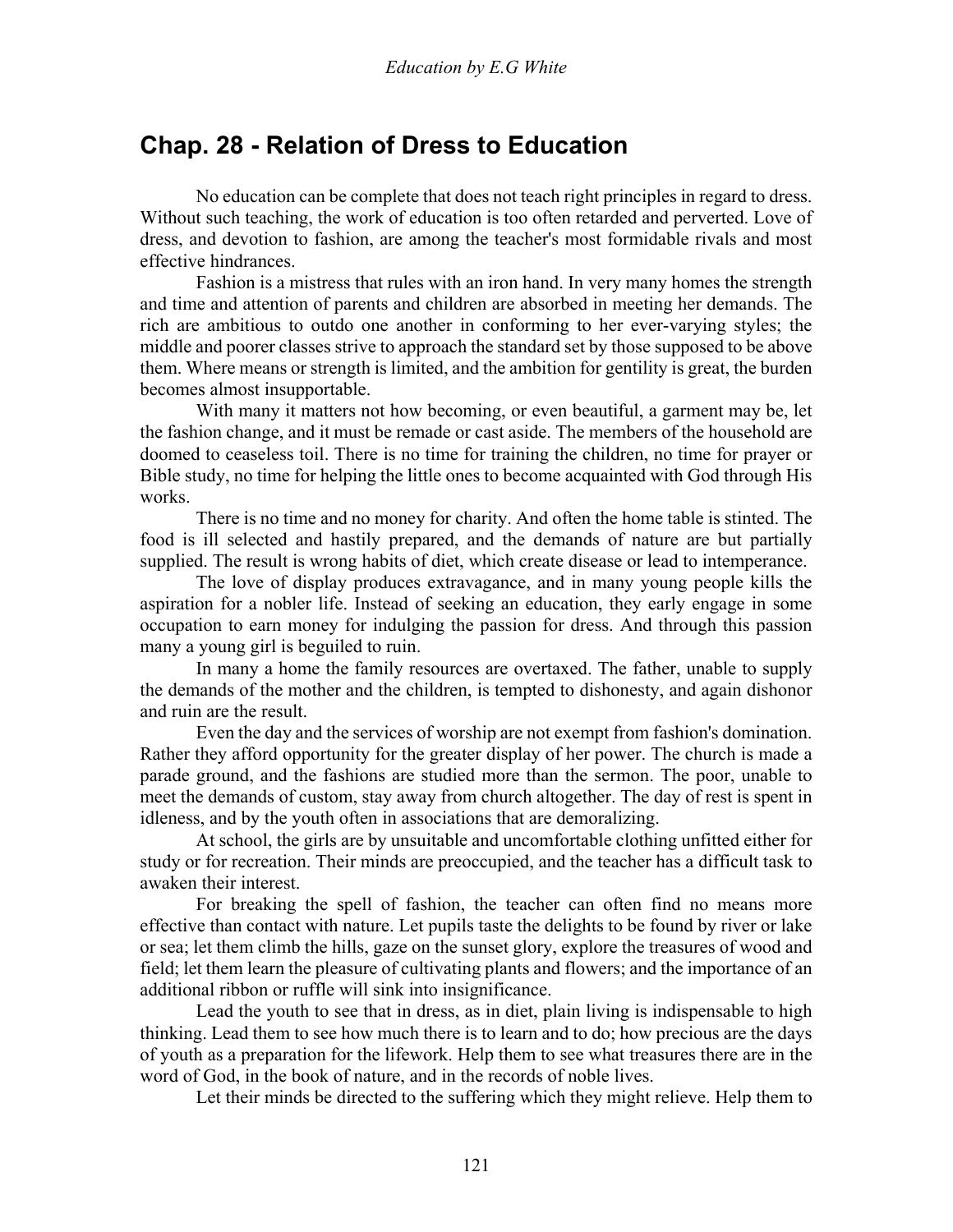see that by every dollar squandered in display, the spender is deprived of means for feeding the hungry, clothing the naked, and comforting the sorrowful.

 They cannot afford to miss life's glorious opportunities, to dwarf their minds, to ruin their health, and to wreck their happiness, for the sake of obedience to mandates that have no foundation in reason, in comfort, or in comeliness.

 At the same time the young should be taught to recognize the lesson of nature, "He hath made everything beautiful in its time." Ecclesiastes 3:11, R.V. In dress, as in all things else, it is our privilege to honor our Creator. He desires our clothing to be not only neat and healthful, but appropriate and becoming.

 A person's character is judged by his style of dress. A refined taste, a cultivated mind, will be revealed in the choice of simple and appropriate attire. Chaste simplicity in dress, when united with modesty of demeanor, will go far toward surrounding a young woman with that atmosphere of sacred reserve which will be to her a shield from a thousand perils.

 Let girls be taught that the art of dressing well includes the ability to make their own clothing. This is an ambition that every girl should cherish. It will be a means of usefulness and independence that she cannot afford to miss.

 It is right to love beauty and to desire it; but God desires us to love and to seek first the highest beauty-- that which is imperishable. The choicest productions of human skill possess no beauty that can bear comparison with that beauty of character which in His sight is of "great price."

 Let the youth and the little children be taught to choose for themselves that royal robe woven in heaven's loom --the "fine linen, clean and white" (Revelation 19:8), which all the holy ones of earth will wear. This robe, Christ's own spotless character, is freely offered to every human being. But all who receive it will receive and wear it here.

 Let the children be taught that as they open their minds to pure, loving thoughts and do loving and helpful deeds, they are clothing themselves with His beautiful garment of character. This apparel will make them beautiful and beloved here, and will hereafter be their title of admission to the palace of the King. His promise is:

"They shall walk with Me in white: for they are worthy." Revelation 3:4.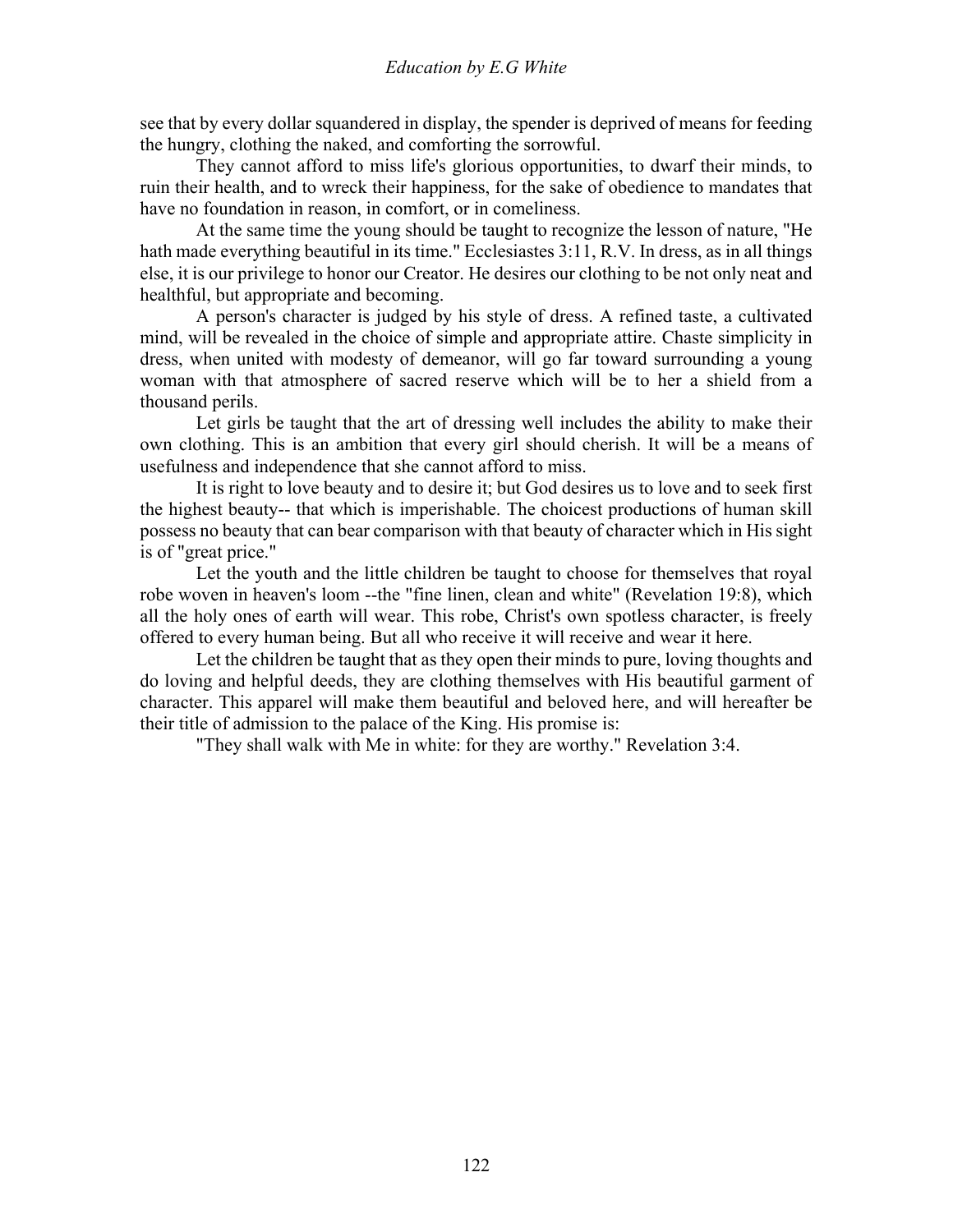### **Chap. 29 - The Sabbath**

 The value of the Sabbath as a means of education is beyond estimate. Whatever of ours God claims from us, He returns again, enriched, transfigured, with His own glory. The tithe that He claimed from Israel was devoted to preserving among men, in its glorious beauty, the pattern of His temple in the heavens, the token of His presence on the earth. So the portion of our time which He claims is given again to us, bearing His name and seal. "It is a sign," He says, "between Me and you; . . . that ye may know that I am the Lord;" because "in six days the Lord made heaven and earth, the sea, and all that in them is, and rested the seventh day: wherefore the Lord blessed the Sabbath day, and hallowed it." Exodus 31:13; 20:11. The Sabbath is a sign of creative and redeeming power; it points to God as the source of life and knowledge; it recalls man's primeval glory, and thus witnesses to God's purpose to re-create us in His own image.

 The Sabbath and the family were alike instituted in Eden, and in God's purpose they are indissolubly linked together. On this day more than on any other, it is possible for us to live the life of Eden. It was God's plan for the members of the family to be associated in work and study, in worship and recreation, the father as priest of his household, and both father and mother as teachers and companions of their children. But the results of sin, having changed the conditions of life, to a great degree prevent this association. Often the father hardly sees the faces of his children throughout the week. He is almost wholly deprived of opportunity for companionship or instruction. But God's love has set a limit to the demands of toil. Over the Sabbath He places His merciful hand. In His own day He preserves for the family opportunity for communion with Him, with nature, and with one another.

 Since the Sabbath is the memorial of creative power, it is the day above all others when we should acquaint ourselves with God through His works. In the minds of the children the very thought of the Sabbath should be bound up with the beauty of natural things. Happy is the family who can go to the place of worship on the Sabbath as Jesus and His disciples went to the synagogue--across the fields, along the shores of the lake, or through the groves. Happy the father and mother who can teach their children God's written word with illustrations from the open pages of the book of nature; who can gather under the green trees, in the fresh, pure air, to study the word and to sing the praise of the Father above.

 By such associations parents may bind their children to their hearts, and thus to God, by ties that can never be broken.

 As a means of intellectual training, the opportunities of the Sabbath are invaluable. Let the Sabbath-school lesson be learned, not by a hasty glance at the lesson scripture on Sabbath morning, but by careful study for the next week on Sabbath afternoon, with daily review or illustration during the week. Thus the lesson will become fixed in the memory, a treasure never to be wholly lost.

 In listening to the sermon, let parents and children note the text and the scriptures quoted, and as much as possible of the line of thought, to repeat to one another at home. This will go far toward relieving the weariness with which children so often listen to a sermon, and it will cultivate in all a habit of attention and of connected thought.

Meditation on the themes thus suggested will open to the student treasures of which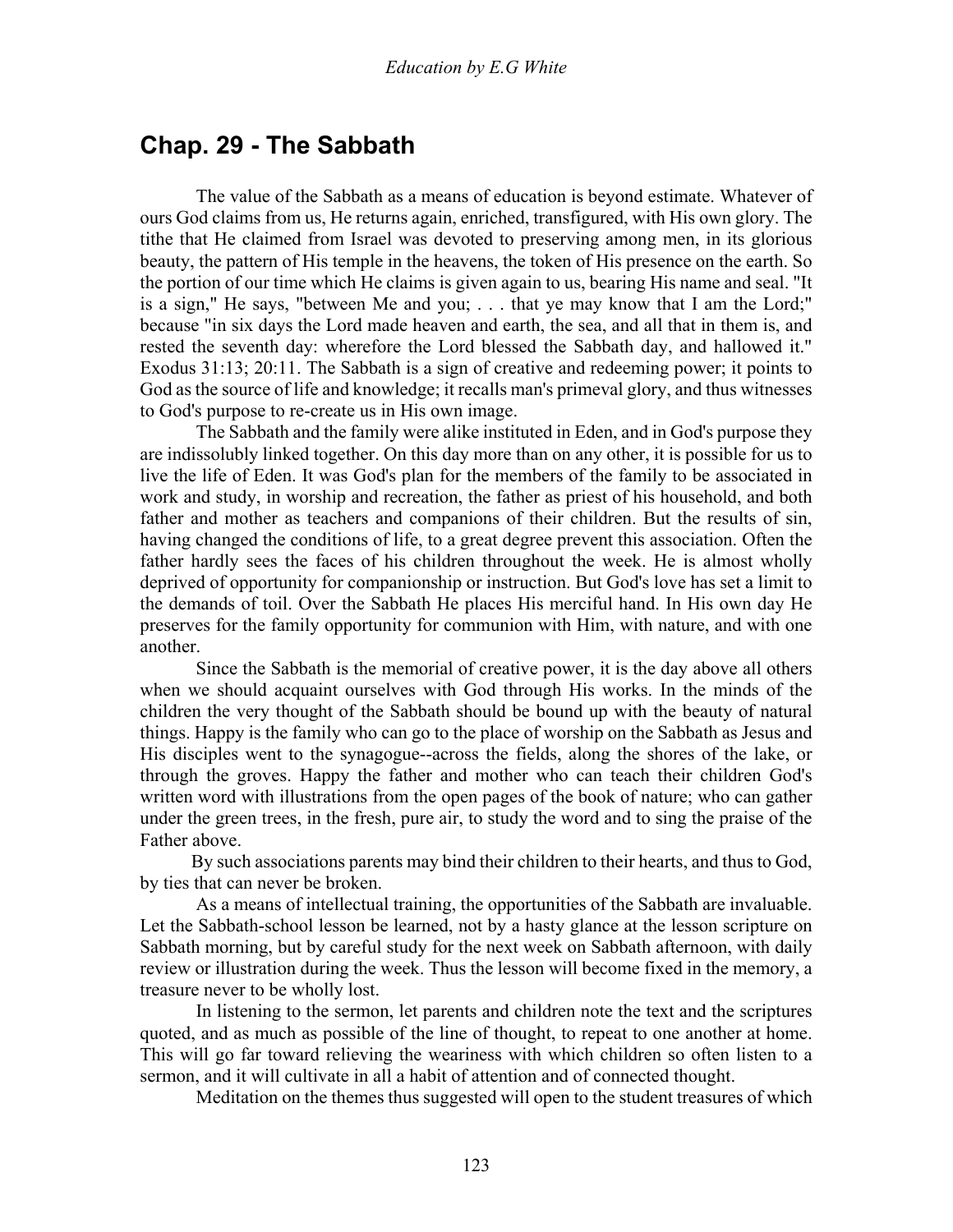he has never dreamed. He will prove in his own life the reality of the experience described in the scripture:

 "Thy words were found, and I did eat them; and Thy word was unto me the joy and rejoicing of mine heart." Jeremiah 15:16.

 "I will meditate in Thy statutes." "More to be desired are they than gold, yea, than much fine gold. . . . Moreover by them is Thy servant warned: and in keeping of them there is great reward." Psalms 119:48; 19:10, 11.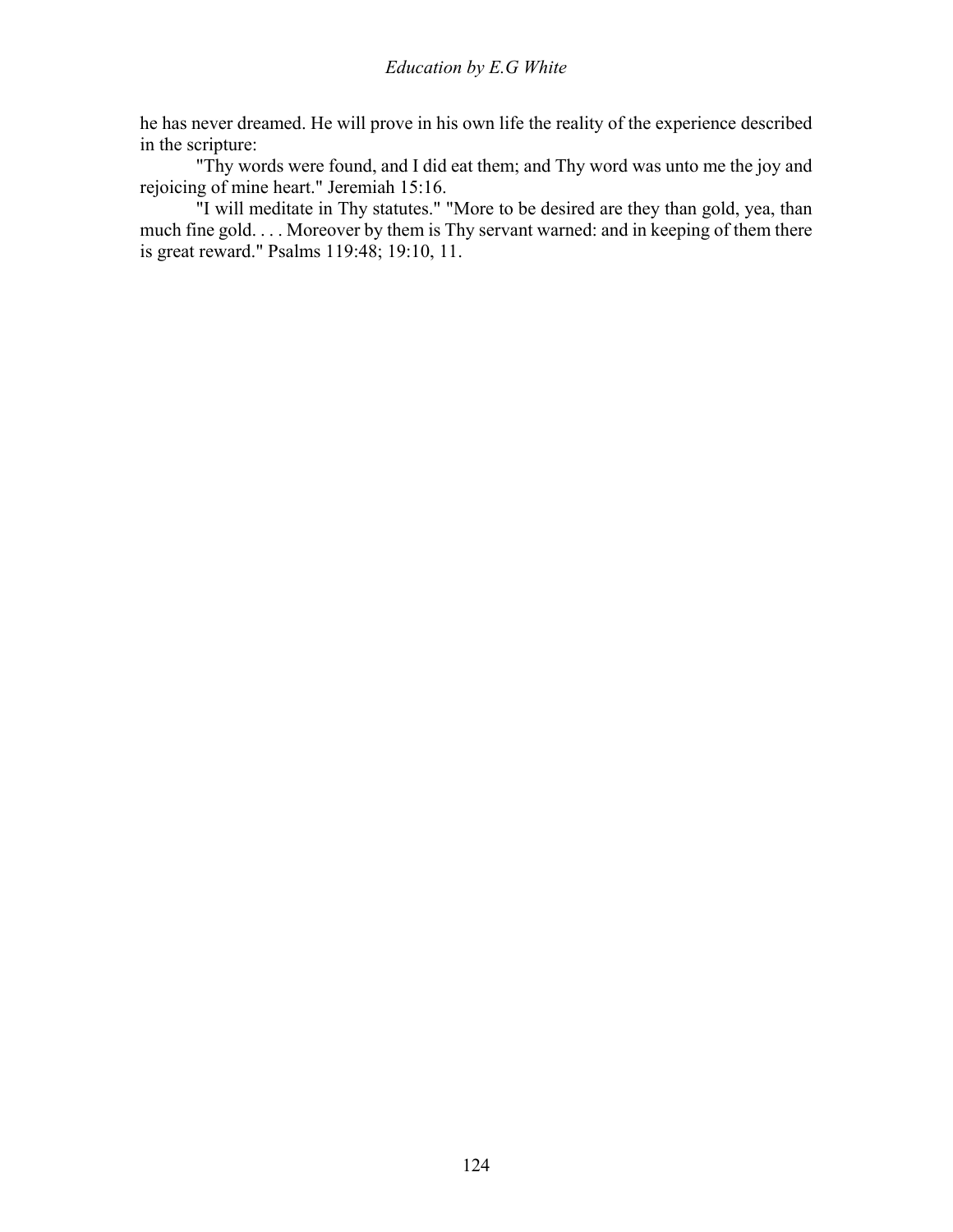## **Chap. 30 - Faith and Prayer**

 Faith is trusting God--believing that He loves us and knows best what is for our good. Thus, instead of our own, it leads us to choose His way. In place of our ignorance, it accepts His wisdom; in place of our weakness, His strength; in place of our sinfulness, His righteousness. Our lives, ourselves, are already His; faith acknowledges His ownership and accepts its blessing. Truth, uprightness, purity, have been pointed out as secrets of life's success. It is faith that puts us in possession of these principles.

 Every good impulse or aspiration is the gift of God; faith receives from God the life that alone can produce true growth and efficiency.

 How to exercise faith should be made very plain. To every promise of God there are conditions. If we are willing to do His will, all His strength is ours. Whatever gift He promises, is in the promise itself. "The seed is the word of God." Luke 8:11. As surely as the oak is in the acorn, so surely is the gift of God in His promise. If we receive the promise, we have the gift.

 Faith that enables us to receive God's gifts is itself a gift, of which some measure is imparted to every human being. It grows as exercised in appropriating the word of God. In order to strengthen faith, we must often bring it in contact with the word.

 In the study of the Bible the student should be led to see the power of God's word. In the creation, "He spake, and it was done; He commanded, and it stood fast." He "calleth those things which be not as though they were" (Psalm 33:9; Romans 4:17); for when He calls them, they are.

 How often those who trusted the word of God, though in themselves utterly helpless, have withstood the power of the whole world--Enoch, pure in heart, holy in life, holding fast his faith in the triumph of righteousness against a corrupt and scoffing generation; Noah and his household against the men of his time, men of the greatest physical and mental strength and the most debased in morals; the children of Israel at the Red Sea, a helpless, terrified multitude of slaves, against the mightiest army of the mightiest nation on the globe; David, a shepherd lad, having God's promise of the throne, against Saul, the established monarch, bent on holding fast his power; Shadrach and his companions in the fire, and Nebuchadnezzar on the throne; Daniel among the lions, his enemies in the high places of the kingdom; Jesus on the cross, and the Jewish priests and rulers forcing even the Roman governor to work their will; Paul in chains led to a criminal's death, Nero the despot of a world empire.

 Such examples are not found in the Bible only. They abound in every record of human progress. The Vaudois and the Huguenots, Wycliffe and Huss, Jerome and Luther, Tyndale and Knox, Zinzendorf and Wesley, with multitudes of others, have witnessed to the power of God's word against human power and policy in support of evil. These are the world's true nobility. This is its royal line. In this line the youth of today are called to take their places.

 Faith is needed in the smaller no less than in the greater affairs of life. In all our daily interests and occupations the sustaining strength of God becomes real to us through an abiding trust.

 Viewed from its human side, life is to all an untried path. It is a path in which, as regards our deeper experiences, we each walk alone. Into our inner life no other human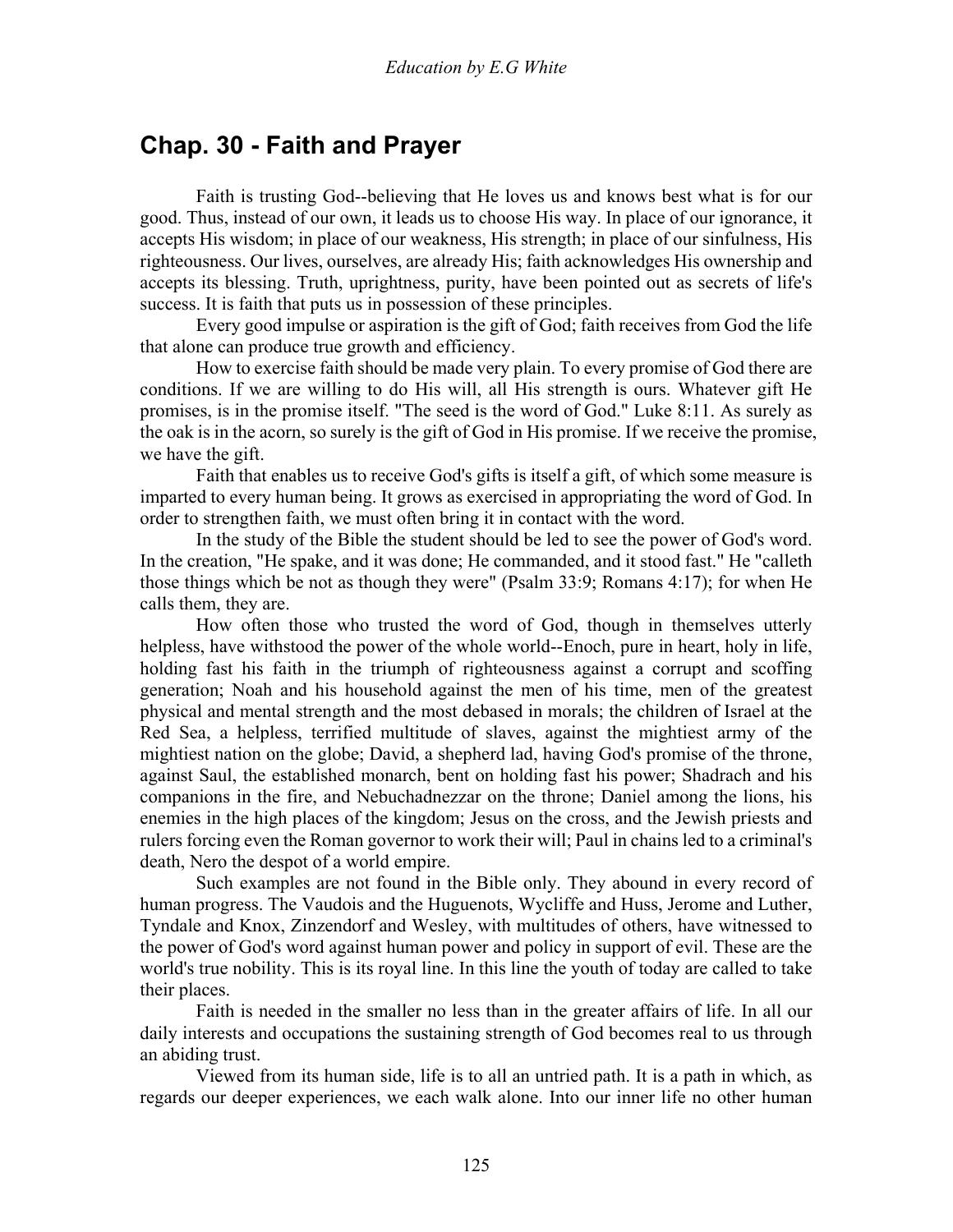being can fully enter. As the little child sets forth on that journey in which, sooner or later, he must choose his own course, himself deciding life's issues for eternity, how earnest should be the effort to direct his trust to the sure Guide and Helper!

 As a shield from temptation and an inspiration to purity and truth, no other influence can equal the sense of God's presence. "All things are naked and opened unto the eyes of Him with whom we have to do." He is "of purer eyes than to behold evil, and canst not look on iniquity." Hebrews 4:13; Habakkuk 1:13. This thought was Joseph's shield amidst the corruptions of Egypt. To the allurements of temptation his answer was steadfast: "How . . . can I do this great wickedness, and sin against God?" Genesis 39:9. Such a shield, faith, if cherished, will bring to every soul.

 Only the sense of God's presence can banish the fear that, for the timid child, would make life a burden. Let him fix in his memory the promise, "The angel of the Lord encampeth round about them that fear Him, and delivereth them." Psalm 34:7. Let him read that wonderful story of Elisha in the mountain city, and, between him and the hosts of armed foemen, a mighty encircling band of heavenly angels. Let him read how to Peter, in prison and condemned to death, God's angel appeared; how, past the armed guards, the massive doors and great iron gateway with their bolts and bars, the angel led God's servant forth in safety. Let him read of that scene on the sea, when the tempest-tossed soldiers and seamen, worn with labor and watching and long fasting, Paul the prisoner, on his way to trial and execution, spoke those grand words of courage and hope: "Be of good cheer: for there shall be no loss of any man's life among you. . . . For there stood by me this night the angel of God, whose I am, and whom I serve, saying, Fear not, Paul; thou must be brought before Caesar: and, lo, God hath given thee all them that sail with thee." In the faith of this promise Paul assured his companions, "There shall not an hair fall from the head of any of you." So it came to pass. Because there was in that ship one man through whom God could work, the whole shipload of heathen soldiers and sailors was preserved. "They escaped all safe to land." Acts 27:22-24, 34, 44.

 These things were not written merely that we might read and wonder, but that the same faith which wrought in God's servants of old might work in us. In no less marked a manner than He wrought then will He work now wherever there are hearts of faith to be channels of His power.

 Let the self-distrustful, whose lack of self-reliance leads them to shrink from care and responsibility, be taught reliance upon God. Thus many a one who otherwise would be but a cipher in the world, perhaps only a helpless burden, will be able to say with the apostle Paul, "I can do all things through Christ which strengtheneth me." Philippians 4:13.

 For the child also who is quick to resent injuries, faith has precious lessons. The disposition to resist evil or to avenge wrong is often prompted by a keen sense of justice and an active, energetic spirit. Let such a child be taught that God is the eternal guardian of right. He has a tender care for the beings whom He has so loved as to give His dearest Beloved to save. He will deal with every wrongdoer.

"For he that toucheth you toucheth the apple of His eye." Zechariah 2:8.

 "Commit thy way unto the Lord; trust also in Him; and He shall bring it to pass. . . . He shall bring forth thy righteousness as the light, and thy judgment as the noonday." Psalm 37:5, 6.

 "The Lord also will be a refuge for the oppressed, a refuge in times of trouble. And they that know Thy name will put their trust in Thee: for Thou, Lord, hast not forsaken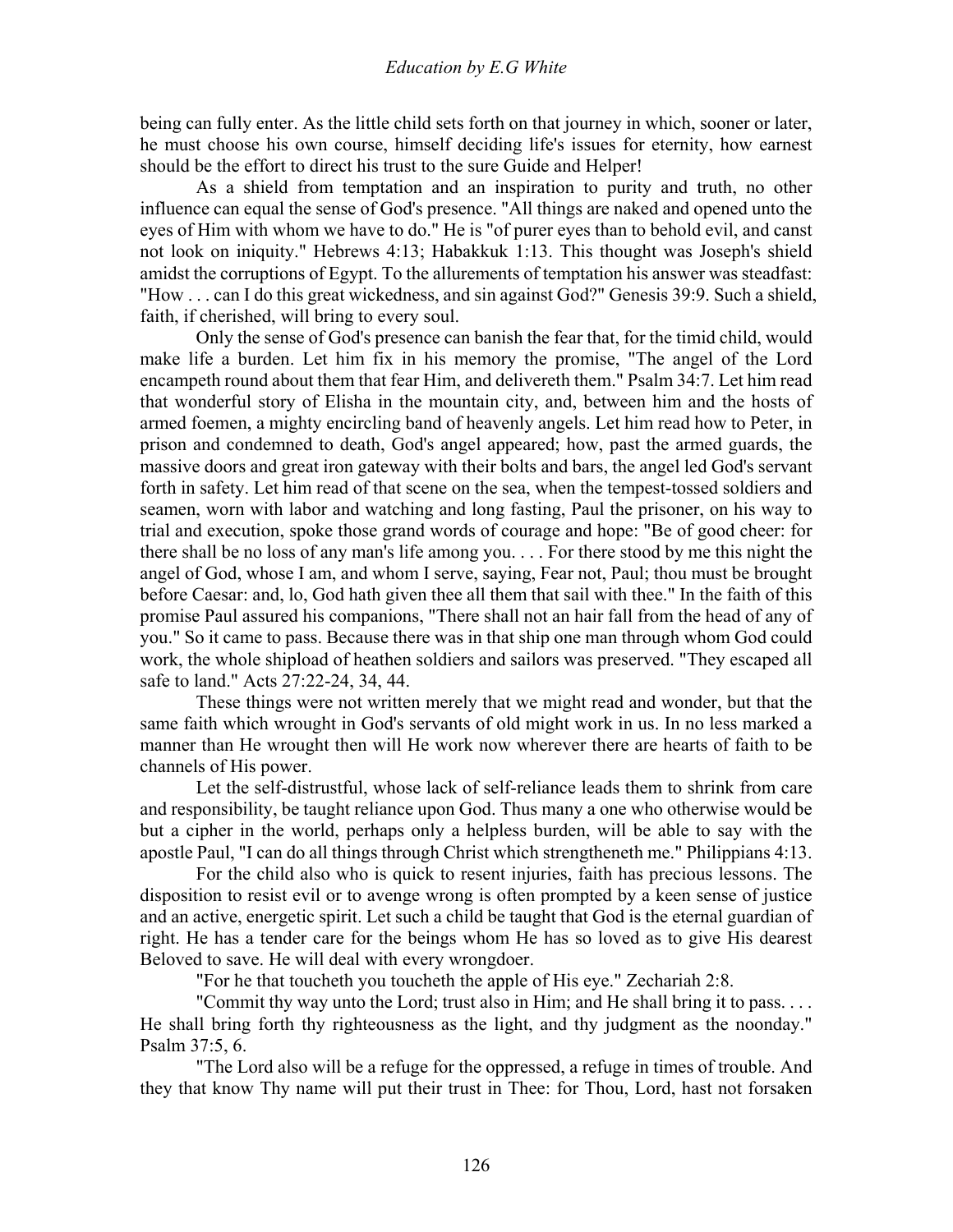them that seek Thee." Psalm 9:9, 10.

 The compassion that God manifests toward us, He bids us manifest toward others. Let the impulsive, the self-sufficient, the revengeful, behold the meek and lowly One, led as a lamb to the slaughter, unretaliating as a sheep dumb before her shearers. Let them look upon Him whom our sins have pierced and our sorrows burdened, and they will learn to endure, to forbear, and to forgive.

 Through faith in Christ, every deficiency of character may be supplied, every defilement cleansed, every fault corrected, every excellence developed.

"Ye are complete in Him." Colossians 2:10.

 Prayer and faith are closely allied, and they need to be studied together. In the prayer of faith there is a divine science; it is a science that everyone who would make his lifework a success must understand. Christ says, "What things soever ye desire, when ye pray, believe that ye receive them, and ye shall have them." Mark 11:24. He makes it plain that our asking must be according to God's will; we must ask for the things that He has promised, and whatever we receive must be used in doing His will. The conditions met, the promise is unequivocal.

 For the pardon of sin, for the Holy Spirit, for a Christlike temper, for wisdom and strength to do His work, for any gift He has promised, we may ask; then we are to believe that we receive, and return thanks to God that we have received.

 We need look for no outward evidence of the blessing. The gift is in the promise, and we may go about our work assured that what God has promised He is able to perform, and that the gift, which we already possess, will be realized when we need it most.

 To live thus by the word of God means the surrender to Him of the whole life. There will be felt a continual sense of need and dependence, a drawing out of the heart after God. Prayer is a necessity; for it is the life of the soul. Family prayer, public prayer, have their place; but it is secret communion with God that sustains the soul life.

 It was in the mount with God that Moses beheld the pattern of that wonderful building which was to be the abiding place of His glory. It is in the mount with God --in the secret place of communion--that we are to contemplate His glorious ideal for humanity. Thus we shall be enabled so to fashion our character building that to us may be fulfilled His promise, "I will dwell in them, and walk in them; and I will be their God, and they shall be My people." 2 Corinthians 6:16.

 It was in hours of solitary prayer that Jesus in His earth life received wisdom and power. Let the youth follow His example in finding at dawn and twilight a quiet season for communion with their Father in heaven. And throughout the day let them lift up their hearts to God. At every step of our way He says, "I the Lord thy God will hold thy right hand, . . . Fear not; I will help thee." Isaiah 41:13. Could our children learn these lessons in the morning of their years, what freshness and power, what joy and sweetness, would be brought into their lives!

 These are lessons that only he who himself has learned can teach. It is because so many parents and teachers profess to believe the word of God while their lives deny its power, that the teaching of Scripture has no greater effect upon the youth. At times the youth are brought to feel the power of the word. They see the preciousness of the love of Christ. They see the beauty of His character, the possibilities of a life given to His service. But in contrast they see the life of those who profess to revere God's precepts. Of how many are the words true that were spoken to the prophet Ezekiel: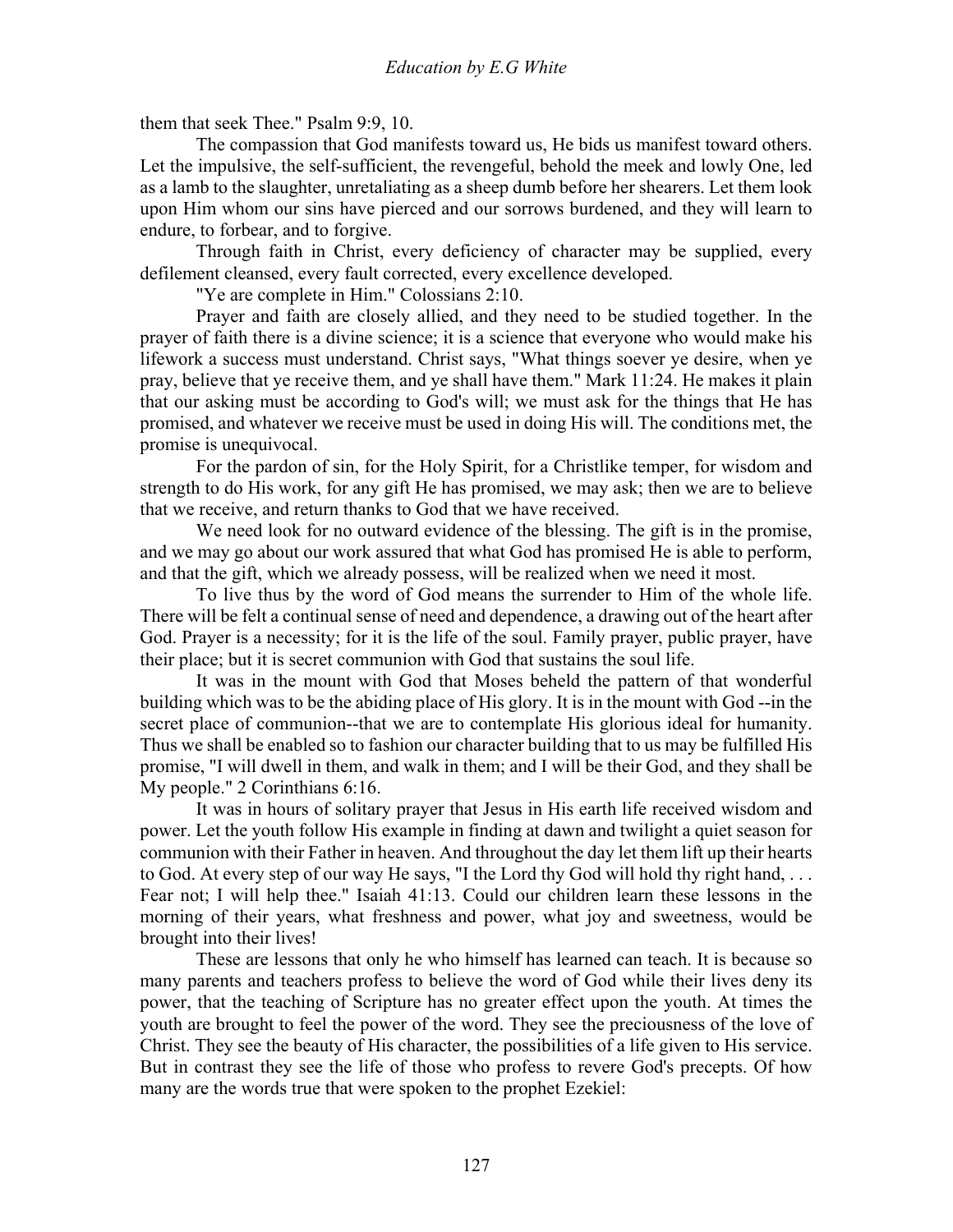Thy people "speak one to another, everyone to his brother, saying, Come, I pray you, and hear what is the word that cometh forth from the Lord. And they come unto thee as the people cometh, and they sit before thee as My people, and they hear thy words, but they will not do them: for with their mouth they show much love, but their heart goeth after their covetousness. And, lo, thou art unto them as a very lovely song of one that hath a pleasant voice, and can play well on an instrument: for they hear thy words, but they do them not." Ezekiel 33:30-32.

 It is one thing to treat the Bible as a book of good moral instruction, to be heeded so far as is consistent with the spirit of the times and our position in the world; it is another thing to regard it as it really is--the word of the living God, the word that is our life, the word that is to mold our actions, our words, and our thoughts. To hold God's word as anything less than this is to reject it. And this rejection by those who profess to believe it, is foremost among the causes of skepticism and infidelity in the youth.

 An intensity such as never before was seen is taking possession of the world. In amusement, in moneymaking, in the contest for power, in the very struggle for existence, there is a terrible force that engrosses body and mind and soul. In the midst of this maddening rush, God is speaking. He bids us come apart and commune with Him. "Be still, and know that I am God." Psalm 46:10.

 Many, even in their seasons of devotion, fail of receiving the blessing of real communion with God. They are in too great haste. With hurried steps they press through the circle of Christ's loving presence, pausing perhaps a moment within the sacred precincts, but not waiting for counsel. They have no time to remain with the divine Teacher. With their burdens they return to their work.

 These workers can never attain the highest success until they learn the secret of strength. They must give themselves time to think, to pray, to wait upon God for a renewal of physical, mental, and spiritual power. They need the uplifting influence of His Spirit. Receiving this, they will be quickened by fresh life. The wearied frame and tired brain will be refreshed, the burdened heart will be lightened.

 Not a pause for a moment in His presence, but personal contact with Christ, to sit down in companionship with Him--this is our need. Happy will it be for the children of our homes and the students of our schools when parents and teachers shall learn in their own lives the precious experience pictured in these words from the Song of Songs:

"As the apple tree among the trees of the wood, So is my Beloved among the sons. I sat down under His shadow with great delight, And His fruit was sweet to my taste. He brought me to the banqueting house, And His banner over me was love." Canticles 2:3, 4.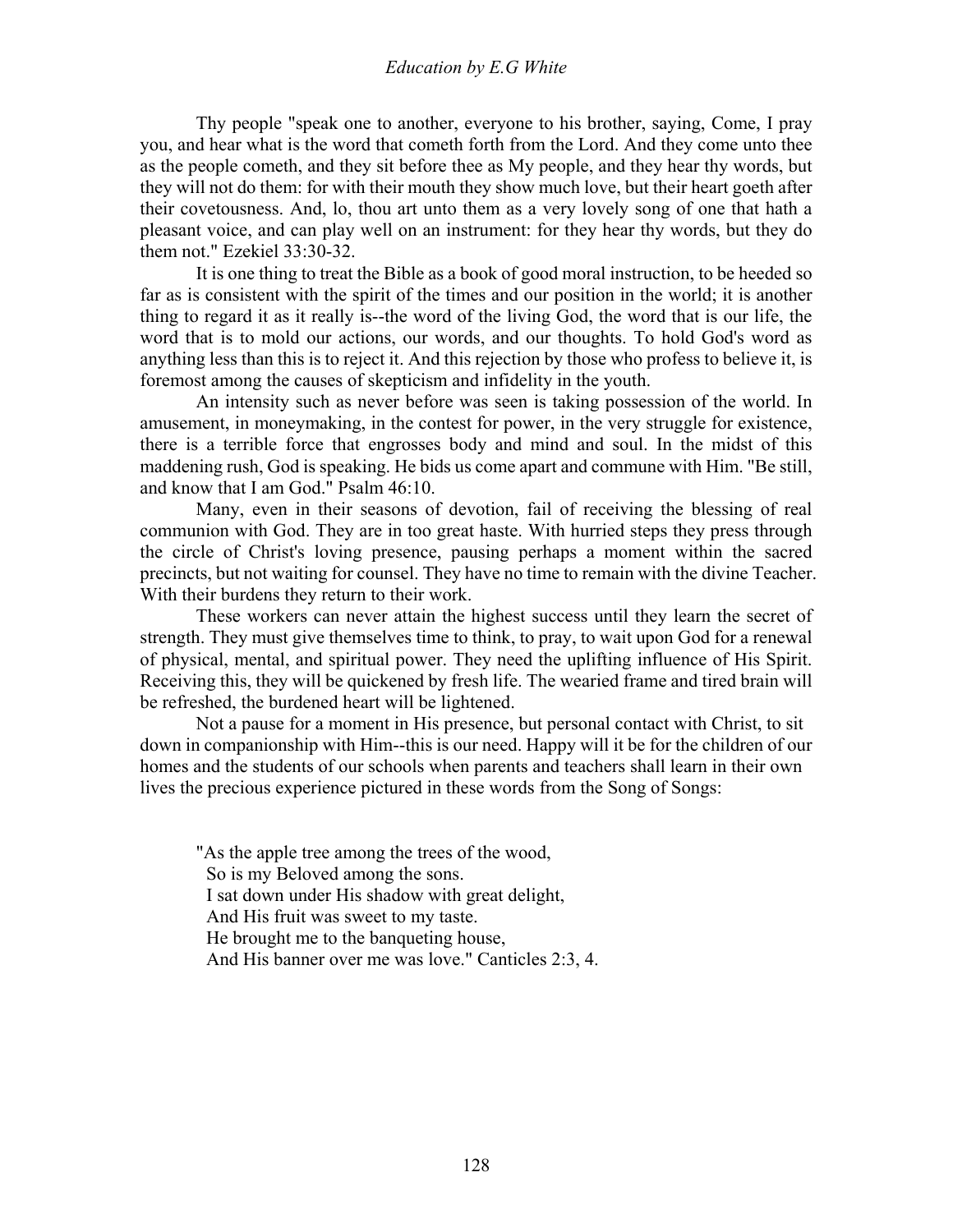### **Chap. 31 - The Lifework**

 Success in any line demands a definite aim. He who would achieve true success in life must keep steadily in view the aim worthy of his endeavor. Such an aim is set before the youth of today. The heaven-appointed purpose of giving the gospel to the world in this generation is the noblest that can appeal to any human being. It opens a field of effort to everyone whose heart Christ has touched.

 God's purpose for the children growing up beside our hearths is wider, deeper, higher, than our restricted vision has comprehended. From the humblest lot those whom He has seen faithful have in time past been called to witness for Him in the world's highest places. And many a lad of today, growing up as did Daniel in his Judean home, studying God's word and His works, and learning the lessons of faithful service, will yet stand in legislative assemblies, in halls of justice, or in royal courts, as a witness for the King of kings. Multitudes will be called to a wider ministry. The whole world is opening to the gospel. Ethiopia is stretching out her hands unto God. From Japan and China and India, from the still-darkened lands of our own continent, from every quarter of this world of ours, comes the cry of sin-stricken hearts for a knowledge of the God of love. Millions upon millions have never so much as heard of God or of His love revealed in Christ. It is their right to receive this knowledge. They have an equal claim with us in the Saviour's mercy. And it rests with us who have received the knowledge, with our children to whom we may impart it, to answer their cry. To every household and every school, to every parent, teacher, and child upon whom has shone the light of the gospel, comes at this crisis the question put to Esther the queen at that momentous crisis in Israel's history, "Who knoweth whether *thou* art come to the kingdom for such a time as this?" Esther 4:14.

 Those who think of the result of hastening or hindering the gospel think of it in relation to themselves and to the world. Few think of its relation to God. Few give thought to the suffering that sin has caused our Creator. All heaven suffered in Christ's agony; but that suffering did not begin or end with His manifestation in humanity. The cross is a revelation to our dull senses of the pain that, from its very inception, sin has brought to the heart of God. Every departure from the right, every deed of cruelty, every failure of humanity to reach His ideal, brings grief to Him. When there came upon Israel the calamities that were the sure result of separation from God,--subjugation by their enemies, cruelty, and death, --it is said that "His soul was grieved for the misery of Israel." "In all their affliction He was afflicted: . . . and He bare them, and carried them all the days of old." Judges 10:16; Isaiah 63:9.

 His Spirit "maketh intercession for us with groanings which cannot be uttered." As the "whole creation groaneth and travaileth in pain together" (Romans 8:26, 22), the heart of the infinite Father is pained in sympathy. Our world is a vast lazar house, a scene of misery that we dare not allow even our thoughts to dwell upon. Did we realize it as it is, the burden would be too terrible. Yet God feels it all. In order to destroy sin and its results He gave His best Beloved, and He has put it in our power, through co-operation with Him, to bring this scene of misery to an end. "This gospel of the kingdom shall be preached in all the world for a witness unto all nations; and then shall the end come." Matthew 24:14.

 "Go ye into all the world, and preach the gospel to every creature" (Mark 16:15), is Christ's command to His followers. Not that all are called to be ministers or missionaries in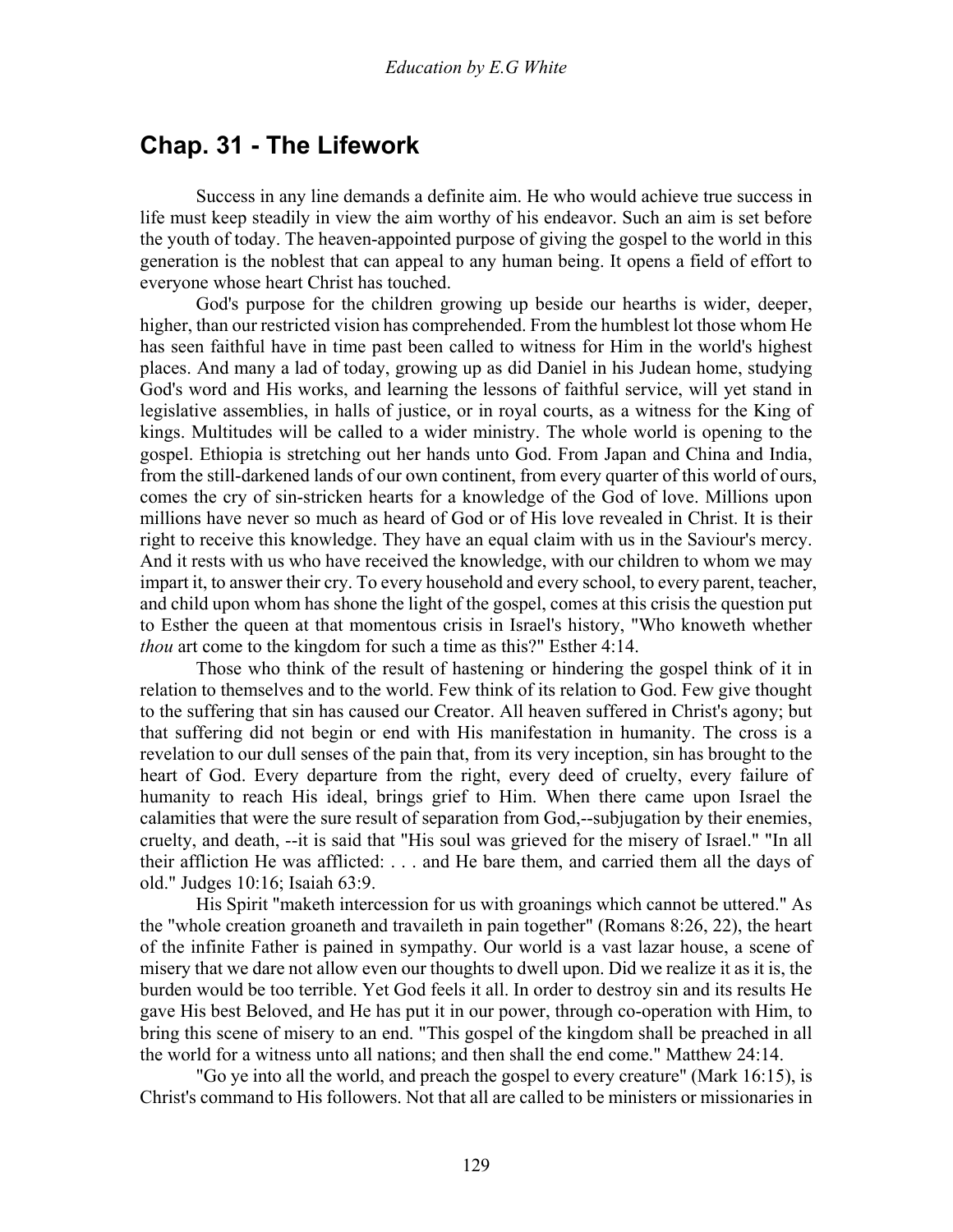the ordinary sense of the term; but all may be workers with Him in giving the "glad tidings" to their fellow men. To all, great or small, learned or ignorant, old or young, the command is given.

 In view of this command, can we educate our sons and daughters for a life of respectable conventionality, a life professedly Christian, but lacking His self-sacrifice, a life on which the verdict of Him who is truth must be, "I know you not"?

 Thousands are doing this. They think to secure for their children the benefits of the gospel while they deny its spirit. But this cannot be. Those who reject the privilege of fellowship with Christ in service, reject the only training that imparts a fitness for participation with Him in His glory. They reject the training that in this life gives strength and nobility of character. Many a father and mother, denying their children to the cross of Christ, have learned too late that they were thus giving them over to the enemy of God and man. They sealed their ruin, not alone for the future but for the present life. Temptation overcame them. They grew up a curse to the world, a grief and shame to those who gave them being.

 Even in seeking a preparation for God's service, many are turned aside by wrong methods of education. Life is too generally regarded as made up of distinct periods, the period of learning and the period of doing--of preparation and of achievement. In preparation for a life of service the youth are sent to school, to acquire knowledge by the study of books. Cut off from the responsibilities of everyday life, they become absorbed in study, and often lose sight of its purpose. The ardor of their early consecration dies out, and too many take up with some personal, selfish ambition. Upon their graduation, thousands find themselves out of touch with life. They have so long dealt with the abstract and theoretical that when the whole being must be roused to meet the sharp contests of real life, they are unprepared. Instead of the noble work they had purposed, their energies are engrossed in a struggle for mere subsistence. After repeated disappointments, in despair even of earning an honest livelihood, many drift into questionable or criminal practices. The world is robbed of the service it might have received; and God is robbed of the souls He longed to uplift, ennoble, and honor as representatives of Himself.

 Many parents err in discriminating between their children in the matter of education. They make almost any sacrifice to secure the best advantages for one that is bright and apt. But these opportunities are not thought a necessity for those who are less promising. Little education is deemed essential for the performance of life's ordinary duties.

 But who is capable of selecting from a family of children the ones upon whom will rest the most important responsibilities? How often human judgment has here proved to be at fault! Remember the experience of Samuel when sent to anoint from the sons of Jesse one to be king over Israel. Seven noble-looking youth passed before him. As he looked upon the first, in features comely, in form well-developed, and in bearing princely, the prophet exclaimed, "Surely the Lord's anointed is before Him." But God said, "Look not on his countenance, or on the height of his stature; because I have refused him: for the Lord seeth not as man seeth; for man looketh on the outward appearance, but the Lord looketh on the heart." So of all the seven the testimony was, "The Lord hath not chosen these." 1 Samuel 16:6, 7, 10. And not until David had been called from the flock was the prophet permitted to fulfill his mission.

The elder brothers, from whom Samuel would have chosen, did not possess the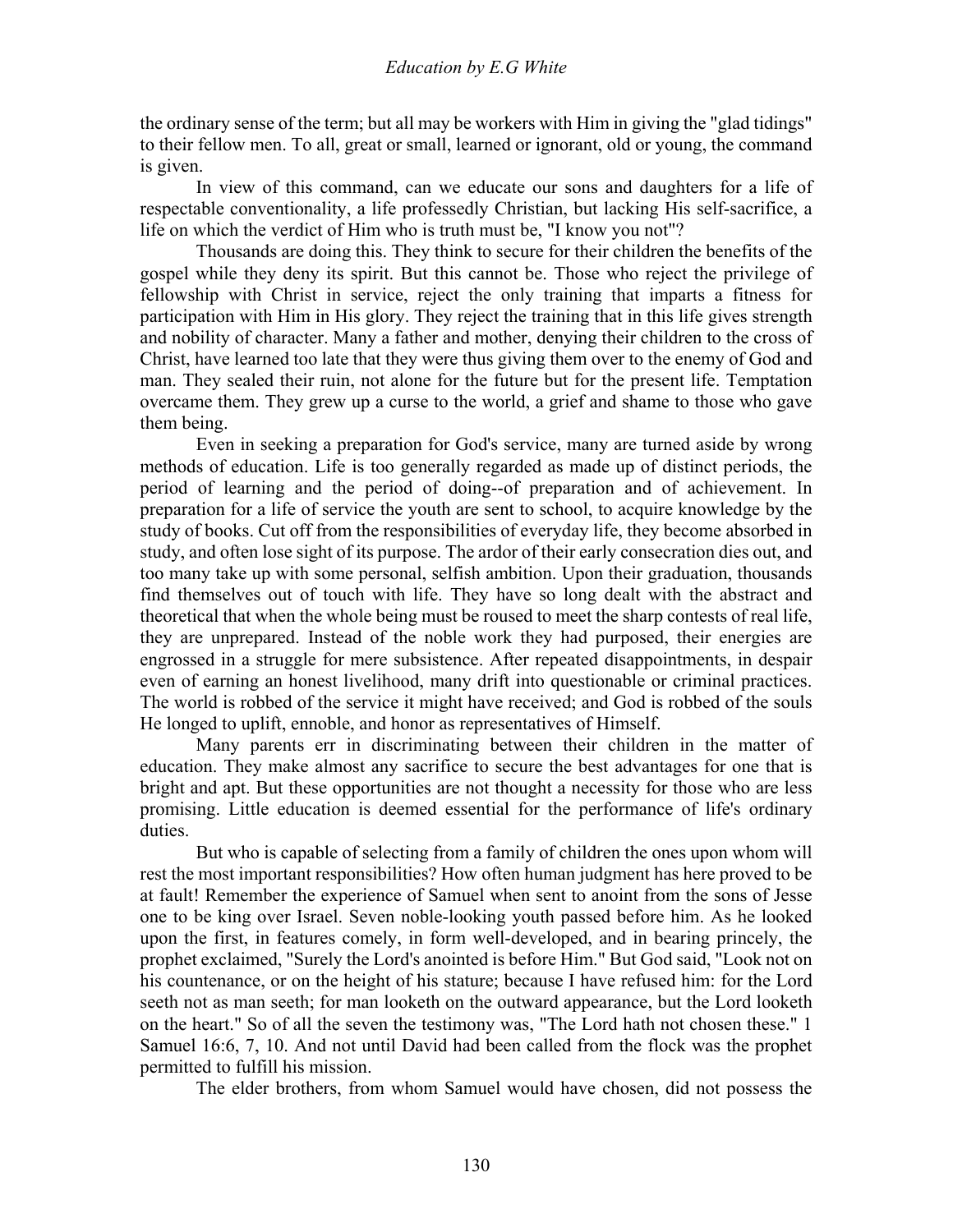qualifications that God saw to be essential in a ruler of His people. Proud, self-centered, self-confident, they were set aside for the one whom they lightly regarded, one who had preserved the simplicity and sincerity of his youth, and who, while little in his own sight, could be trained by God for the responsibilities of the kingdom. So today, in many a child whom the parents would pass by, God sees capabilities far above those revealed by others who are thought to possess great promise.

 And as regards life's possibilities, who is capable of deciding what is great and what is small? How many a worker in the lowly places of life, by setting on foot agencies for the blessing of the world, has achieved results that kings might envy!

 Let every child, then, receive an education for the highest service. "In the morning sow thy seed, and in the evening withhold not thine hand: for thou knowest not which shall prosper, whether this or that," Ecclesiastes 11:6, R.V.

 The specific place appointed us in life is determined by our capabilities. Not all reach the same development or do with equal efficiency the same work. God does not expect the hyssop to attain the proportions of the cedar, or the olive the height of the stately palm. But each should aim just as high as the union of human with divine power makes it possible for him to reach.

 Many do not become what they might, because they do not put forth the power that is in them. They do not, as they might, lay hold on divine strength. Many are diverted from the line in which they might reach the truest success. Seeking greater honor or a more pleasing task, they attempt something for which they are not fitted. Many a man whose talents are adapted for some other calling, is ambitious to enter a profession; and he who might have been successful as a farmer, an artisan, or a nurse, fills inadequately the position of a minister, a lawyer, or a physician. There are others, again, who might have filled a responsible calling, but who, for want of energy, application, or perseverance, content themselves with an easier place.

 We need to follow more closely God's plan of life. To do our best in the work that lies nearest, to commit our ways to God, and to watch for the indications of His providence--these are rules that ensure safe guidance in the choice of an occupation.

 He who came from heaven to be our example spent nearly thirty years of His life in common, mechanical labor; but during this time He was studying the word and the works of God, and helping, teaching, all whom His influence could reach. When His public ministry began, He went about healing the sick, comforting the sorrowful, and preaching the gospel to the poor. This is the work of all His followers.

 "He that is greatest among you," He said, "let him be as the younger; and he that is chief, as he that doth serve. For . . . I am among you as he that serveth." Luke 22:26, 27.

 Love and loyalty to Christ are the spring of all true service. In the heart touched by His love, there is begotten a desire to work for Him. Let this desire be encouraged and rightly guided. Whether in the home, the neighborhood, or the school, the presence of the poor, the afflicted, the ignorant, or the unfortunate should be regarded, not as a misfortune, but as affording precious opportunity for service.

 In this work, as in every other, skill is gained in the work itself. It is by training in the common duties of life and in ministry to the needy and suffering, that efficiency is assured. Without this the best-meant efforts are often useless and even harmful. It is in the water, not on the land, that men learn to swim.

Another obligation, too often lightly regarded,--one that to the youth awakened to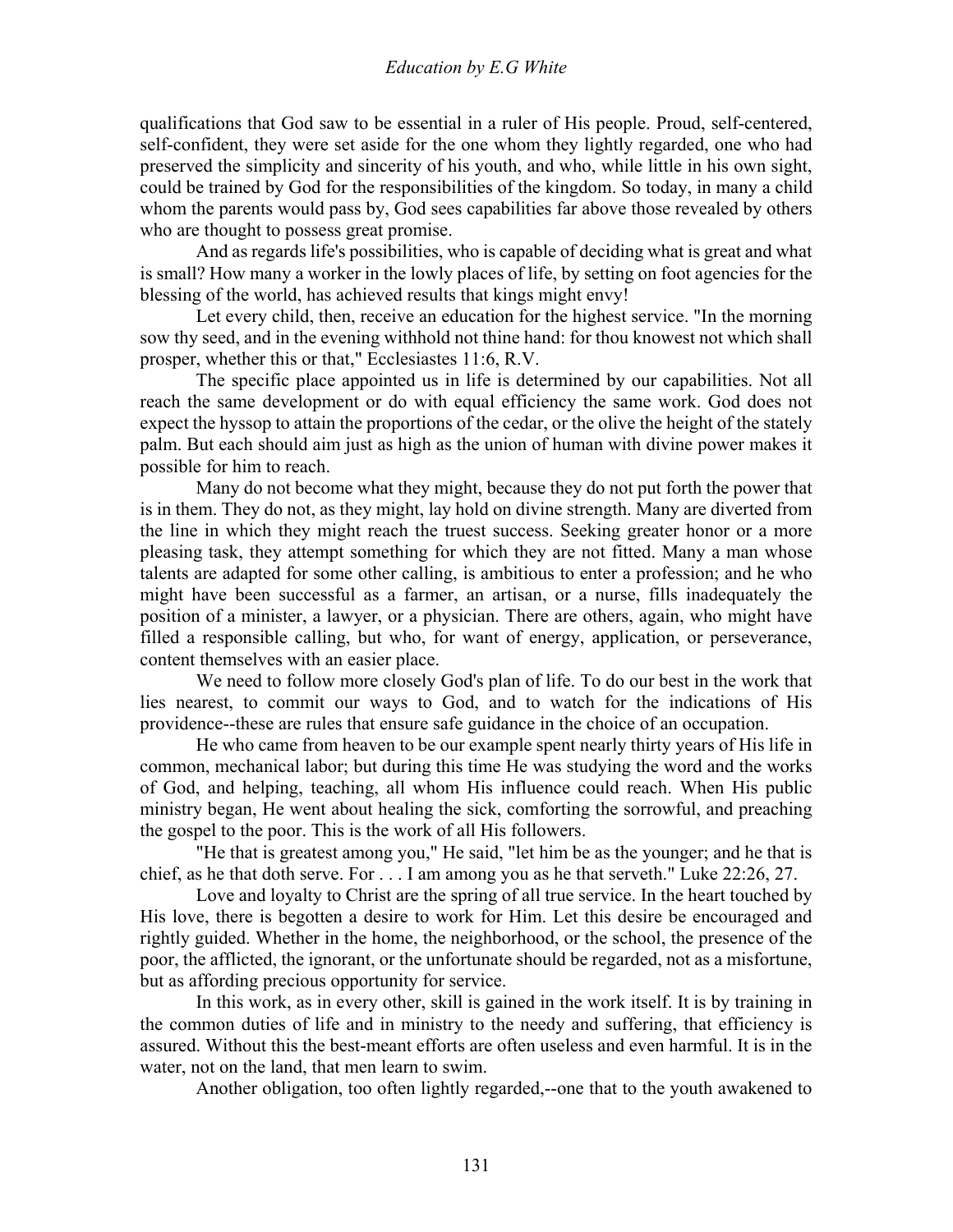the claims of Christ needs to be made plain,--is the obligation of church relationship.

 Very close and sacred is the relation between Christ and His church--He the bridegroom, and the church the bride; He the head, and the church the body. Connection with Christ, then, involves connection with His church.

 The church is organized for service; and in a life of service to Christ, connection with the church is one of the first steps. Loyalty to Christ demands the faithful performance of church duties. This is an important part of one's training; and in a church imbued with the Master's life, it will lead directly to effort for the world without.

 There are many lines in which the youth can find opportunity for helpful effort. Let them organize into bands for Christian service, and the co-operation will prove an assistance and an encouragement. Parents and teachers, by taking an interest in the work of the young people, will be able to give them the benefit of their own larger experience, and can help them to make their efforts effective for good.

 It is acquaintance that awakens sympathy, and sympathy is the spring of effective ministry. To awaken in the children and youth sympathy and the spirit of sacrifice for the suffering millions in the "regions beyond," let them become acquainted with these lands and their peoples. In this line much might be accomplished in our schools. Instead of dwelling on the exploits of the Alexanders and Napoleons of history, let the pupils study the lives of such men as the apostle Paul and Martin Luther, as Moffat and Livingstone and Carey, and the present daily-unfolding history of missionary effort. Instead of burdening their memories with an array of names and theories that have no bearing upon their lives, and to which, once outside the schoolroom, they rarely give a thought, let them study all lands in the light of missionary effort and become acquainted with the peoples and their needs.

 In this closing work of the gospel there is a vast field to be occupied; and, more than ever before, the work is to enlist helpers from the common people. Both the youth and those older in years will be called from the field, from the vineyard, and from the workshop, and sent forth by the Master to give His message. Many of these have had little opportunity for education; but Christ sees in them qualifications that will enable them to fulfill His purpose. If they put their hearts into the work, and continue to be learners, He will fit them to labor for Him.

 He who knows the depths of the world's misery and despair, knows by what means to bring relief. He sees on every hand souls in darkness, bowed down with sin and sorrow and pain. But He sees also their possibilities; He sees the height to which they may attain. Although human beings have abused their mercies, wasted their talents, and lost the dignity of godlike manhood, the Creator is to be glorified in their redemption.

 The burden of labor for these needy ones in the rough places of the earth Christ lays upon those who can feel for the ignorant and for such as are out of the way. He will be present to help those whose hearts are susceptible to pity, though their hands may be rough and unskilled. He will work through those who can see mercy in misery, and gain in loss. When the Light of the world passes by, privilege will be discerned in hardship, order in confusion, success in apparent failure. Calamities will be seen as disguised blessings; woes, as mercies. Laborers from the common people, sharing the sorrows of their fellow men as their Master shared the sorrows of the whole human race, will by faith see Him working with them.

"The great day of the Lord is near, it is near, and hasteth greatly." Zephaniah 1:14.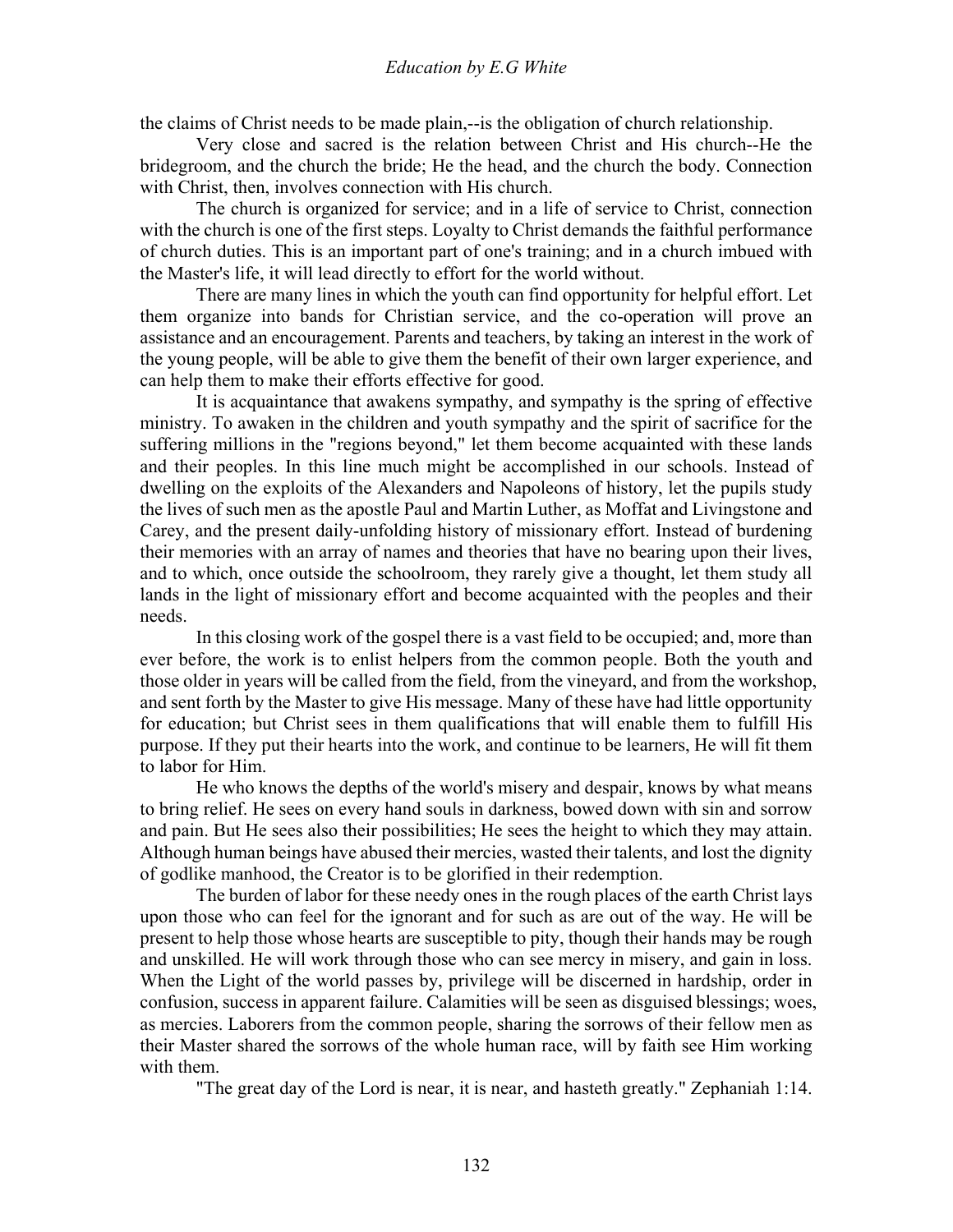And a world is to be warned.

With such preparation as they can gain, thousands upon thousands of the youth and those older in years should be giving themselves to this work. Already many hearts are responding to the call of the Master Worker, and their numbers will increase. Let every Christian educator give such workers sympathy and co-operation. Let him encourage and assist the youth under his care in gaining a preparation to join the ranks.

 There is no line of work in which it is possible for the youth to receive greater benefit. All who engage in ministry are God's helping hand. They are co-workers with the angels; rather, they are the human agencies through whom the angels accomplish their mission. Angels speak through their voices, and work by their hands. And the human workers, co-operating with heavenly agencies, have the benefit of their education and experience. As a means of education, what "university course" can equal this?

 With such an army of workers as our youth, rightly trained, might furnish, how soon the message of a crucified, risen, and soon-coming Saviour might be carried to the whole world! How soon might the end come--the end of suffering and sorrow and sin! How soon, in place of a possession here, with its blight of sin and pain, our children might receive their inheritance where "the righteous shall inherit the land, and dwell therein forever;" where "the inhabitant shall not say, I am sick," and "the voice of weeping shall be no more heard." Psalm 37:29; Isaiah 33:24; 65:19.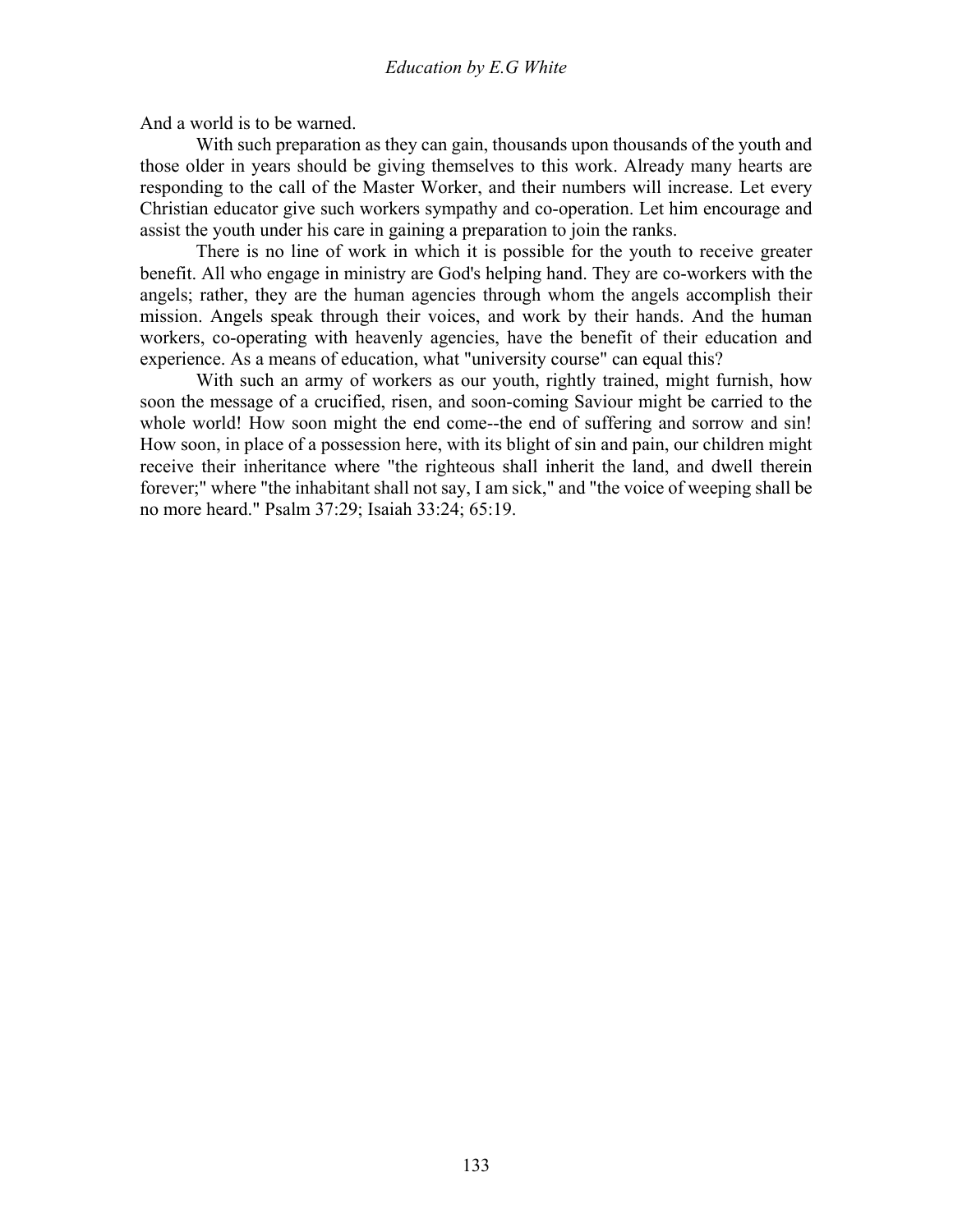### **Chap. 32 - Preparation**

 The child's first teacher is the mother. During the period of greatest susceptibility and most rapid development his education is to a great degree in her hands. To her first is given opportunity to mold the character for good or for evil. She should understand the value of her opportunity, and, above every other teacher, should be qualified to use it to the best account. Yet there is no other to whose training so little thought is given. The one whose influence in education is most potent and far-reaching is the one for whose assistance there is the least systematic effort.

 Those to whom the care of the little child is committed are too often ignorant of its physical needs; they know little of the laws of health or the principles of development. Nor are they better fitted to care for its mental and spiritual growth. They may be qualified to conduct business or to shine in society; they may have made creditable attainments in literature and science; but of the training of a child they have little knowledge. It is chiefly because of this lack, especially because of the early neglect of physical development, that so large a proportion of the human race die in infancy, and of those who reach maturity there are so many to whom life is but a burden.

 Upon fathers as well as mothers rests a responsibility for the child's earlier as well as its later training, and for both parents the demand for careful and thorough preparation is most urgent. Before taking upon themselves the possibilities of fatherhood and motherhood, men and women should become acquainted with the laws of physical development--with physiology and hygiene, with the bearing of prenatal influences, with the laws of heredity, sanitation, dress, exercise, and the treatment of disease; they should also understand the laws of mental development and moral training.

 This work of education the Infinite One has counted so important that messengers from His throne have been sent to a mother that was to be, to answer the question, "How shall we order the child, and how shall we do unto him?" (Judges 13:12), and to instruct a father concerning the education of a promised son.

 Never will education accomplish all that it might and should accomplish until the importance of the parents' work is fully recognized, and they receive a training for its sacred responsibilities.

 The necessity of preparatory training for the teacher is universally admitted; but few recognize the character of the preparation most essential. He who appreciates the responsibility involved in the training of the youth, will realize that instruction in scientific and literary lines alone cannot suffice. The teacher should have a more comprehensive education than can be gained by the study of books. He should possess not only strength but breadth of mind; should be not only whole-souled but large-hearted.

 He only who created the mind and ordained its laws can perfectly understand its needs or direct its development. The principles of education that He has given are the only safe guide. A qualification essential for every teacher is a knowledge of these principles and such an acceptance of them as will make them a controlling power in his own life.

 Experience in practical life is indispensable. Order, thoroughness, punctuality, self-control, a sunny temper, evenness of disposition, self-sacrifice, integrity, and courtesy are essential qualifications.

Because there is so much cheapness of character, so much of the counterfeit all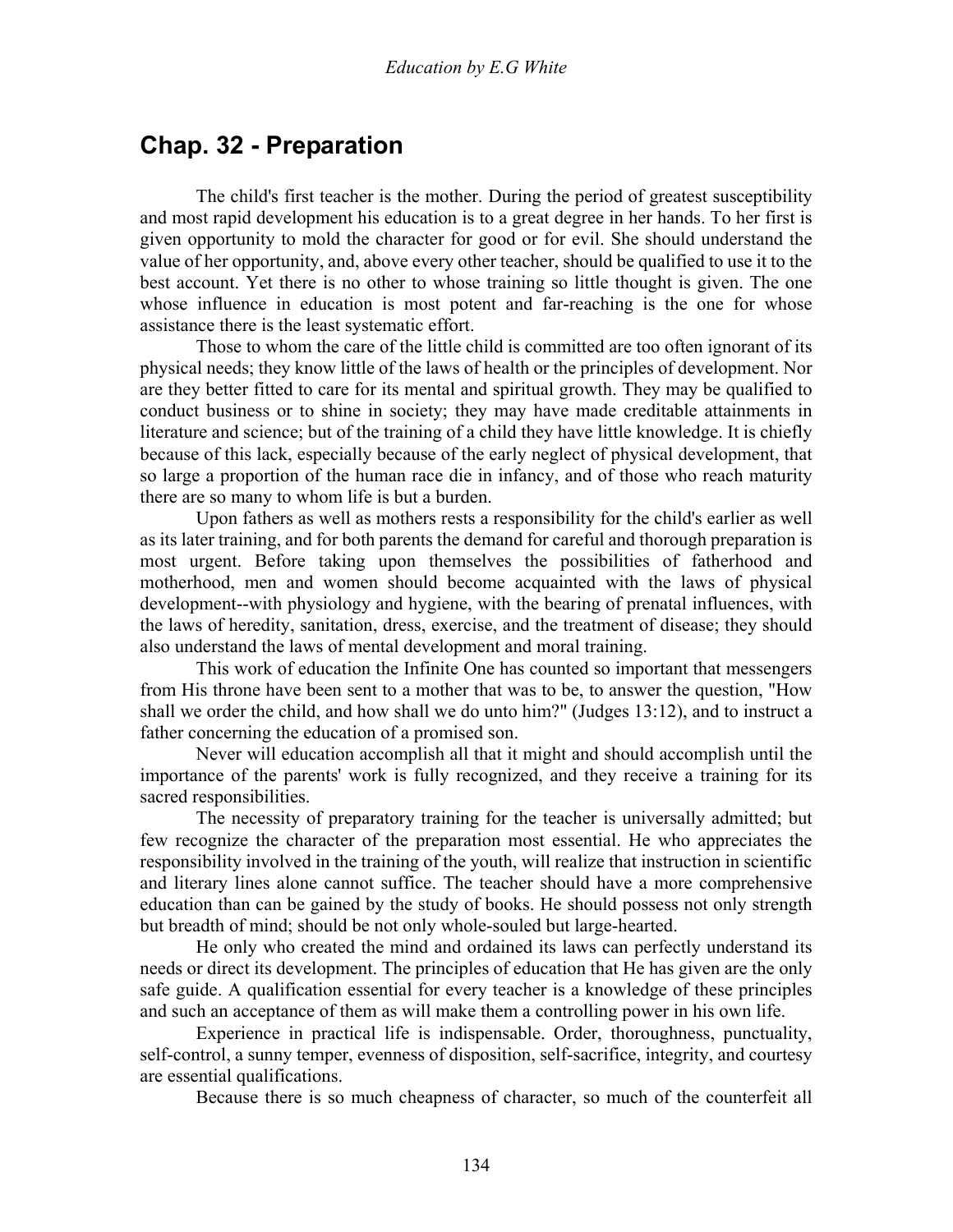around the youth, there is the more need that the teacher's words, attitude, and deportment should represent the elevated and the true. Children are quick to detect affectation or any other weakness or defect. The teacher can gain the respect of his pupils in no other way than by revealing in his own character the principles which he seeks to teach them. Only as he does this in his daily association with them can he have a permanent influence over them for good.

 For almost every other qualification that contributes to his success, the teacher is in great degree dependent upon physical vigor. The better his health, the better will be his work.

 So wearing are his responsibilities that special effort on his part is required to preserve vigor and freshness. Often he becomes heart-weary and brain-weary, with the almost irresistible tendency to depression, coldness, or irritability. It is his duty not merely to resist such moods but to avoid their cause. He needs to keep the heart pure and sweet and trustful and sympathetic. In order to be always firm and calm and cheerful, he must preserve the strength of brain and nerve.

 Since in his work quality is so much more important than quantity, he should guard against overlabor-- against attempting too much in his own line of duty; against accepting other responsibilities that would unfit him for his work; and against engaging in amusements and social pleasures that are exhausting rather than recuperative.

 Outdoor exercise, especially in useful labor, is one of the best means of recreation for body and mind; and the teacher's example will inspire his pupils with interest in, and respect for, manual labor.

 In every line the teacher should scrupulously observe the principles of health. He should do this not only because of its bearing upon his own usefulness, but also because of its influence upon his pupils. He should be temperate in all things; in diet, dress, labor, recreation, he is to be an example.

 With physical health and uprightness of character should be combined high literary qualifications. The more of true knowledge the teacher has, the better will be his work. The schoolroom is no place for surface work. No teacher who is satisfied with superficial knowledge will attain a high degree of efficiency.

 But the teacher's usefulness depends not so much upon the actual amount of his acquirements as upon the standard at which he aims. The true teacher is not content with dull thoughts, an indolent mind, or a loose memory. He constantly seeks higher attainments and better methods. His life is one of continual growth. In the work of such a teacher there is a freshness, a quickening power, that awakens and inspires his pupils.

 The teacher must have aptness for his work. He must have the wisdom and tact required in dealing with minds. However great his scientific knowledge, however excellent his qualifications in other lines, if he does not gain the respect and confidence of his pupils, his efforts will be in vain.

 Teachers are needed who are quick to discern and improve every opportunity for doing good; those who with enthusiasm combine true dignity, who are able to control, and "apt to teach," who can inspire thought, arouse energy, and impart courage and life.

 A teacher's advantages may have been limited, so that he may not possess as high literary qualifications as might be desirable; yet if he has true insight into human nature; if he has a genuine love for his work, an appreciation of its magnitude, and a determination to improve; if he is willing to labor earnestly and perseveringly, he will comprehend the needs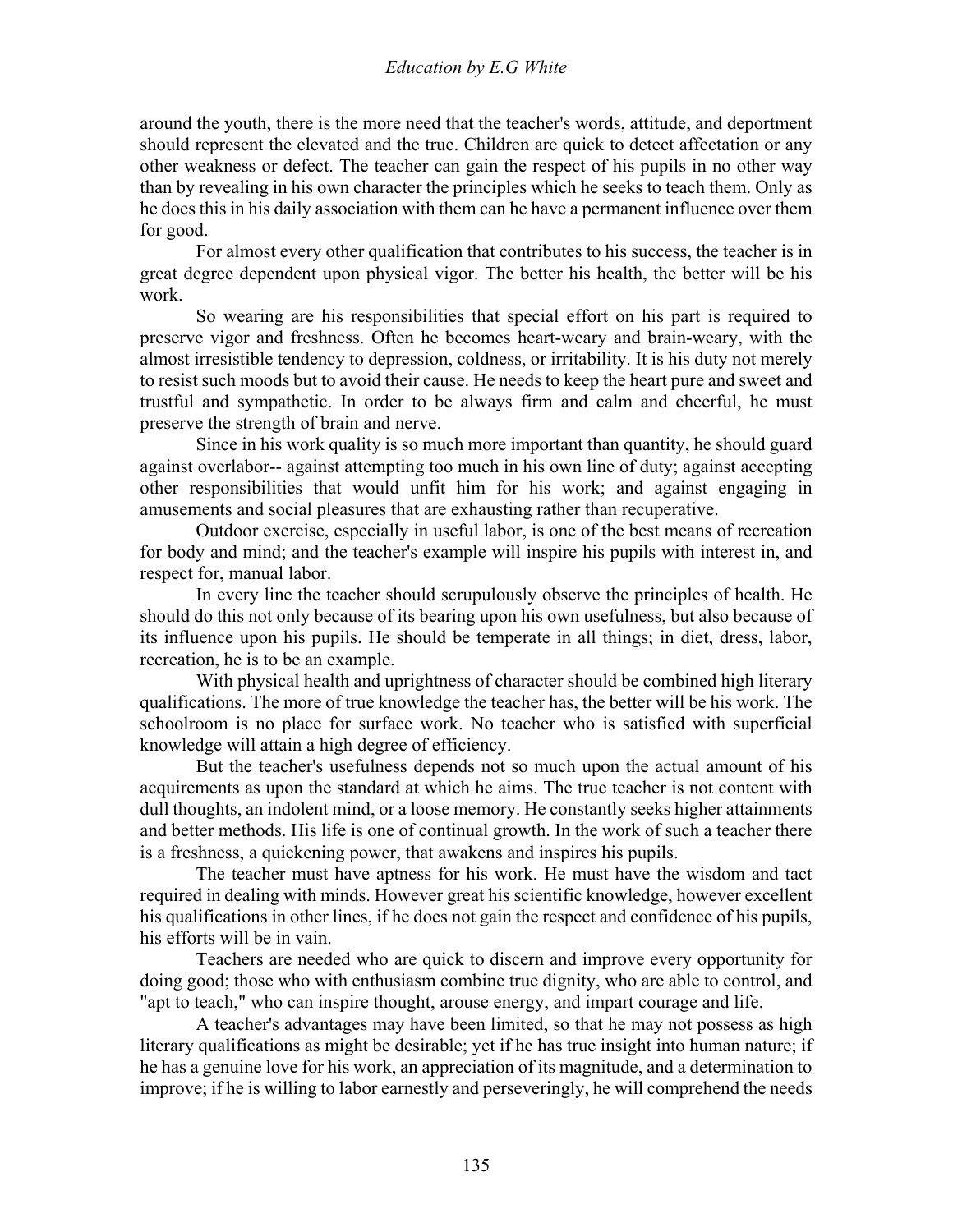of his pupils, and, by his sympathetic, progressive spirit, will inspire them to follow as he seeks to lead them onward and upward.

 The children and youth under the teacher's care differ widely in disposition, habits, and training. Some have no definite purpose or fixed principles. They need to be awakened to their responsibilities and possibilities. Few children have been rightly trained at home. Some have been household pets. Their whole training has been superficial. Allowed to follow inclination and to shun responsibility and burden bearing, they lack stability, perseverance, and self-denial. These often regard all discipline as an unnecessary restraint. Others have been censured and discouraged. Arbitrary restraint and harshness have developed in them obstinacy and defiance. If these deformed characters are reshaped, the work must, in most cases, be done by the teacher. In order to accomplish it successfully, he must have the sympathy and insight that will enable him to trace to their cause the faults and errors manifest in his pupils. He must have also the tact and skill, the patience and firmness, that will enable him to impart to each the needed help--to the vacillating and ease loving, such encouragement and assistance as will be a stimulus to exertion; to the discouraged, sympathy and appreciation that will create confidence and thus inspire effort.

 Teachers often fail of coming sufficiently into social relation with their pupils. They manifest too little sympathy and tenderness, and too much of the dignity of the stern judge. While the teacher must be firm and decided, he should not be exacting or dictatorial. To be harsh and censorious, to stand aloof from his pupils or treat them indifferently, is to close the avenues through which he might influence them for good.

 Under no circumstances should the teacher manifest partiality. To favor the winning, attractive pupil, and be critical, impatient, or unsympathetic toward those who most need encouragement and help, is to reveal a total misconception of the teacher's work. It is in dealing with the faulty, trying ones that the character is tested, and it is proved whether the teacher is really qualified for his position.

 Great is the responsibility of those who take upon themselves the guidance of a human soul. The true father and mother count theirs a trust from which they can never be wholly released. The life of the child, from his earliest to his latest day, feels the power of that tie which binds him to the parent's heart; the acts, the words, the very look of the parent, continue to mold the child for good or for evil. The teacher shares this responsibility, and he needs constantly to realize its sacredness, and to keep in view the purpose of his work. He is not merely to accomplish the daily tasks, to please his employers, to maintain the standing of the school; he must consider the highest good of his pupils as individuals, the duties that life will lay upon them, the service it requires, and the preparation demanded. The work he is doing day by day will exert upon his pupils, and through them upon others, an influence that will not cease to extend and strengthen until time shall end. The fruits of his work he must meet in that great day when every word and deed shall be brought in review before God.

 The teacher who realizes this will not feel that his work is completed when he has finished the daily routine of recitations, and for a time his pupils pass from under his direct care. He will carry these children and youth upon his heart. How to secure for them the noblest standard of attainment will be his constant study and effort.

 He who discerns the opportunities and privileges of his work will allow nothing to stand in the way of earnest endeavor for self-improvement. He will spare no pains to reach the highest standard of excellence. All that he desires his pupils to become, he will himself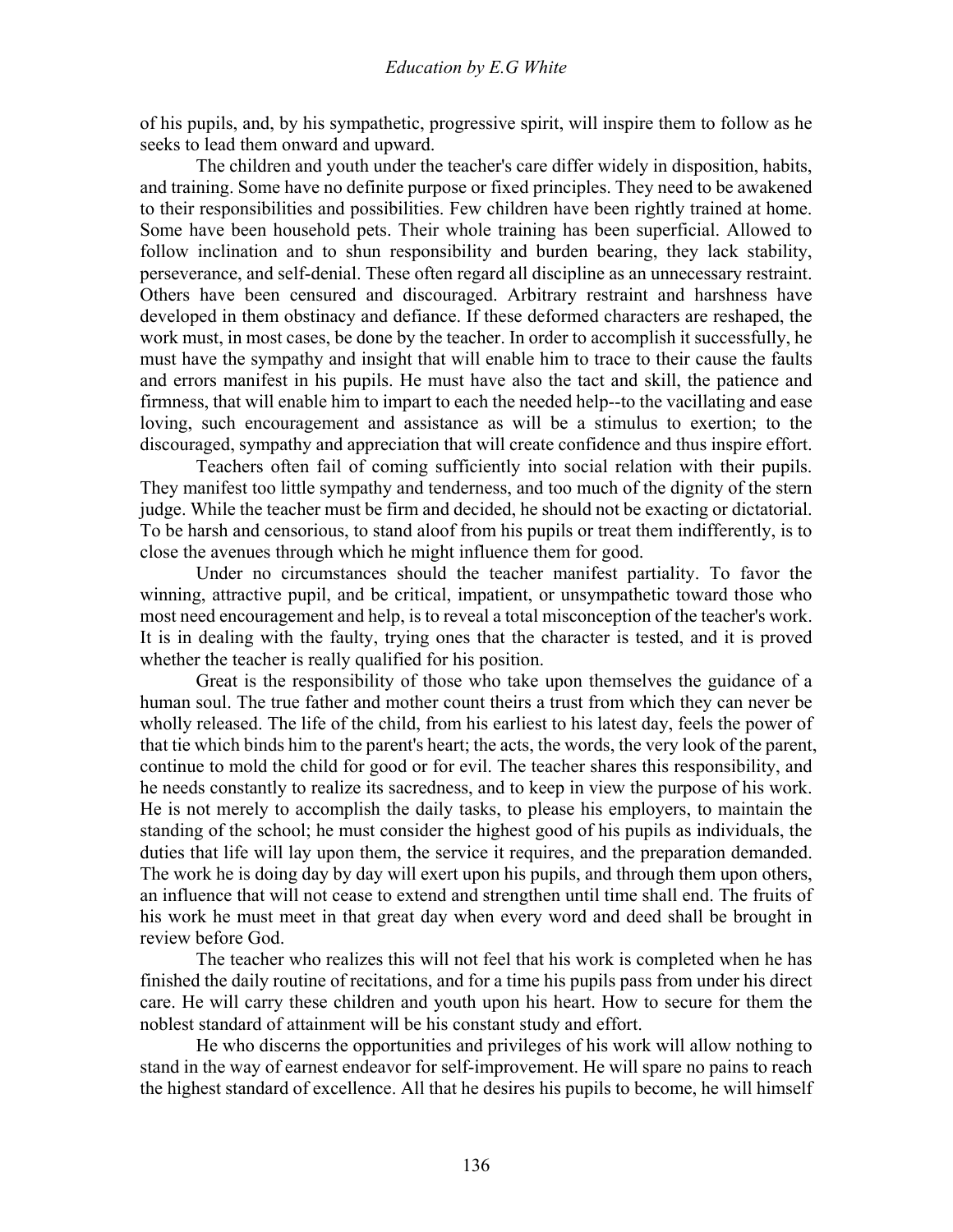strive to be.

 The deeper the sense of responsibility, and the more earnest the effort for self-improvement, the more clearly will the teacher perceive and the more keenly regret the defects that hinder his usefulness. As he beholds the magnitude of his work, its difficulties and possibilities, often will his heart cry out, "Who is sufficient for these things?"

 Dear teacher, as you consider your need of strength and guidance,--need that no human source can supply, --I bid you consider the promises of Him who is the wonderful Counselor.

 "Behold," He says, "I have set before thee an open door, and no man can shut it." Revelation 3:8.

 "Call unto Me, and I will answer thee." "I will instruct thee and teach thee in the way which thou shalt go: I will guide thee with Mine eye." Jeremiah 33:3; Psalm 32:8.

"Even unto the end of the world" "I am with you." Matthew 28:20.

 As the highest preparation for your work, I point you to the words, the life, the methods, of the Prince of teachers. I bid you consider Him. Here is your true ideal. Behold it, dwell upon it, until the Spirit of the divine Teacher shall take possession of your heart and life.

 "Reflecting as a mirror the glory of the Lord," you will be "transformed into the same image." 2 Corinthians 3:18, R.V.

This is the secret of power over your pupils. Reflect Him.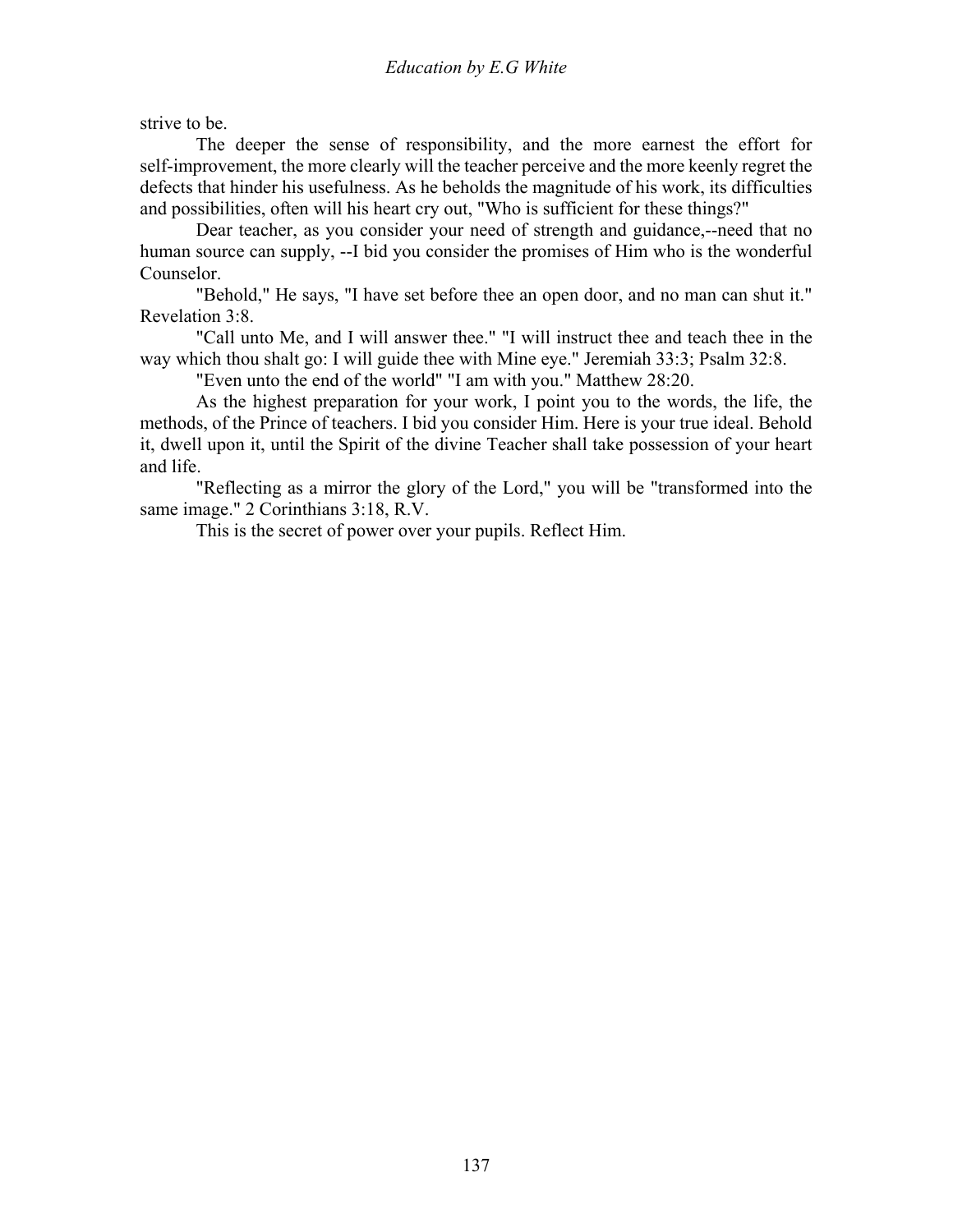# **Chap. 33 - Co-operation**

 In the formation of character, no other influences count so much as the influence of the home. The teacher's work should supplement that of the parents, but is not to take its place. In all that concerns the well-being of the child, it should be the effort of parents and teachers to co-operate.

 The work of co-operation should begin with the father and mother themselves, in the home life. In the training of their children they have a joint responsibility, and it should be their constant endeavor to act together. Let them yield themselves to God, seeking help from Him to sustain each other. Let them teach their children to be true to God, true to principle, and thus true to themselves and to all with whom they are connected. With such training, children when sent to school will not be a cause of disturbance or anxiety. They will be a support to their teachers, and an example and encouragement to their fellow pupils.

 Parents who give this training are not the ones likely to be found criticizing the teacher. They feel that both the interest of their children and justice to the school demand that, so far as possible, they sustain and honor the one who shares their responsibility.

 Many parents fail here. By their hasty, unfounded criticism the influence of the faithful, self-sacrificing teacher is often well-nigh destroyed. Many parents whose children have been spoiled by indulgence, leave to the teacher the unpleasant task of repairing their neglect; and then by their own course they make his task almost hopeless. Their criticism and censure of the school management encourage insubordination in the children, and confirm them in wrong habits.

 If criticism or suggestion in regard to the teacher's work becomes necessary, it should be made to him in private. If this proves ineffective, let the matter be referred to those who are responsible for the management of the school. Nothing should be said or done to weaken the children's respect for the one upon whom their well-being in so great degree depends.

 The parents' intimate knowledge both of the character of the children and of their physical peculiarities or infirmities, if imparted to the teacher, would be an assistance to him. It is to be regretted that so many fail of realizing this. By most parents little interest is shown either to inform themselves as to the teacher's qualifications, or to co-operate with him in his work.

 Since parents so rarely acquaint themselves with the teacher, it is the more important that the teacher seek the acquaintance of parents. He should visit the homes of his pupils and gain a knowledge of the influences and surroundings among which they live. By coming personally in touch with their homes and lives, he may strengthen the ties that bind him to his pupils and may learn how to deal more successfully with their different dispositions and temperaments.

 As he interests himself in the home education, the teacher imparts a double benefit. Many parents, absorbed in work and care, lose sight of their opportunities to influence for good the lives of their children. The teacher can do much to arouse these parents to their possibilities and privileges. He will find others to whom the sense of their responsibility is a heavy burden, so anxious are they that their children shall become good and useful men and women. Often the teacher can assist these parents in bearing their burden, and, by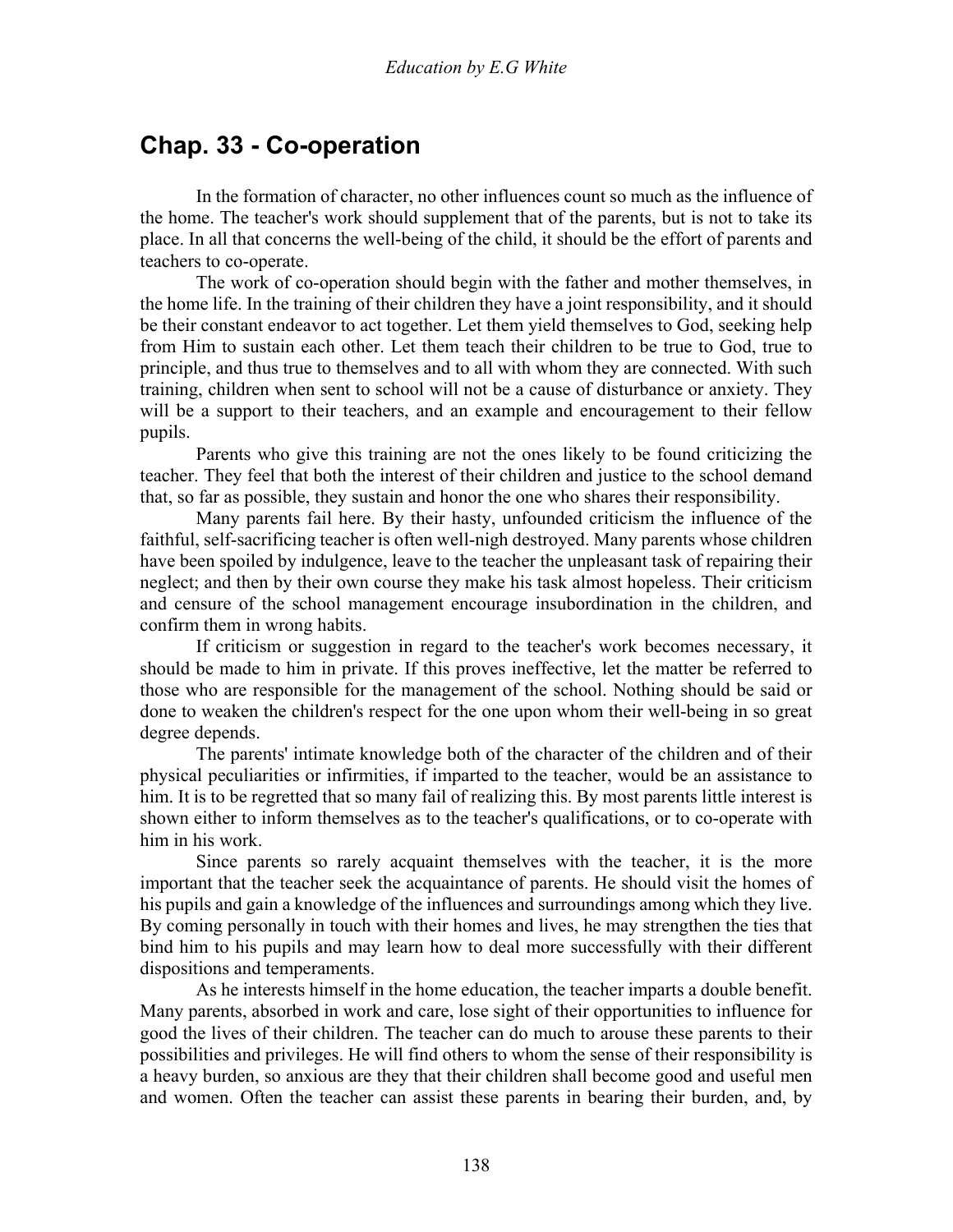counseling together, both teacher and parents will be encouraged and strengthened.

 In the home training of the youth the principle of co-operation is invaluable. From their earliest years children should be led to feel that they are a part of the home firm. Even the little ones should be trained to share in the daily work and should be made to feel that their help is needed and is appreciated. The older ones should be their parents' assistants, entering into their plans and sharing their responsibilities and burdens. Let fathers and mothers take time to teach their children, let them show that they value their help, desire their confidence, and enjoy their companionship, and the children will not be slow to respond. Not only will the parents' burden be lightened, and the children receive a practical training of inestimable worth, but there will be a strengthening of the home ties and a deepening of the very foundations of character.

 Co-operation should be the spirit of the schoolroom, the law of its life. The teacher who gains the co-operation of his pupils secures an invaluable aid in maintaining order. In service in the schoolroom many a boy whose restlessness leads to disorder and insubordination would find an outlet for his superfluous energy. Let the older assist the younger, the strong the weak; and, so far as possible, let each be called upon to do something in which he excels. This will encourage self-respect and a desire to be useful.

 It would be helpful for the youth, and for parents and teachers as well, to study the lesson of co-operation as taught in the Scriptures. Among its many illustrations notice the building of the tabernacle,--that object lesson of character building,--in which the whole people united, "everyone whose heart stirred him up, and everyone whom his spirit made willing." Exodus 35:21. Read how the wall of Jerusalem was rebuilt by the returned captives, in the midst of poverty, difficulty, and danger, the great task successfully accomplished because "the people had a mind to work." Nehemiah 4:6. Consider the part acted by the disciples in the Saviour's miracle for the feeding of the multitude. The food multiplied in the hands of Christ, but the disciples received the loaves and gave to the waiting throng.

 "We are members one of another." As everyone therefore "hath received a (R.V.) gift, even so minister the same one to another, as good stewards of the manifold grace of God." Ephesians 4:25; I Peter 4:10.

 Well might the words written of the idol builders of old be, with worthier aim, adopted as a motto by character builders of today:

 "They helped everyone his neighbor; and everyone said to his brother, Be of good courage." Isaiah 41:6.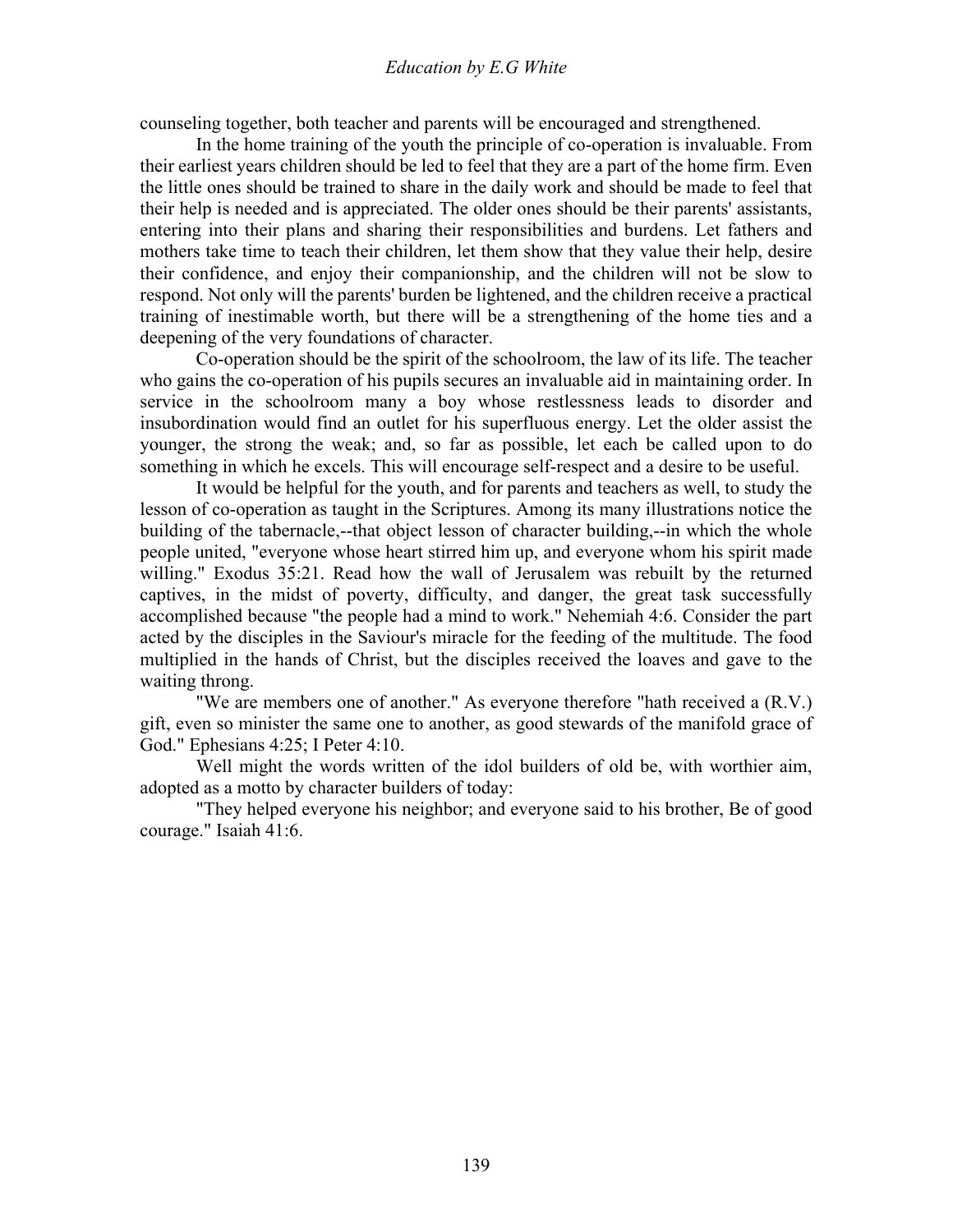## **Chap. 34 - Discipline**

 One of the first lessons a child needs to learn is the lesson of obedience. Before he is old enough to reason, he may be taught to obey. By gentle, persistent effort, the habit should be established. Thus, to a great degree, may be prevented those later conflicts between will and authority that do so much to create alienation and bitterness toward parents and teachers, and too often resistance of all authority, human and divine.

 The object of discipline is the training of the child for self-government. He should be taught self-reliance and self-control. Therefore as soon as he is capable of understanding, his reason should be enlisted on the side of obedience. Let all dealing with him be such as to show obedience to be just and reasonable. Help him to see that all things are under law, and that disobedience leads, in the end, to disaster and suffering. When God says "Thou shalt not," He in love warns us of the consequences of disobedience, in order to save us from harm and loss.

 Help the child to see that parents and teachers are representatives of God, and that, as they act in harmony with Him, their laws in the home and the school are also His. As the child is to render obedience to parents and teachers, so they, in turn, are to render obedience to God.

 To direct the child's development without hindering it by undue control should be the study of both parent and teacher. Too much management is as bad as too little. The effort to "break the will" of a child is a terrible mistake. Minds are constituted differently; while force may secure outward submission, the result with many children is a more determined rebellion of the heart. Even should the parent or teacher succeed in gaining the control he seeks, the outcome may be no less harmful to the child. The discipline of a human being who has reached the years of intelligence should differ from the training of a dumb animal. The beast is taught only submission to its master. For the beast, the master is mind, judgment, and will. This method, sometimes employed in the training of children, makes them little more than automatons. Mind, will, conscience, are under the control of another. It is not God's purpose that any mind should be thus dominated. Those who weaken or destroy individuality assume a responsibility that can result only in evil. While under authority, the children may appear like well-drilled soldiers; but when the control ceases, the character will be found to lack strength and steadfastness. Having never learned to govern himself, the youth recognizes no restraint except the requirement of parents or teacher. This removed, he knows not how to use his liberty, and often gives himself up to indulgence that proves his ruin.

 Since the surrender of the will is so much more difficult for some pupils than for others, the teacher should make obedience to his requirements as easy as possible. The will should be guided and molded, but not ignored or crushed. Save the strength of the will; in the battle of life it will be needed.

 Every child should understand the true force of the will. He should be led to see how great is the responsibility involved in this gift. The will is the governing power in the nature of man, the power of decision, or choice. Every human being possessed of reason has power to choose the right. In every experience of life, God's word to us is, "Choose you this day whom ye will serve." Joshua 24:15. Everyone may place his will on the side of the will of God, may choose to obey Him, and by thus linking himself with divine agencies, he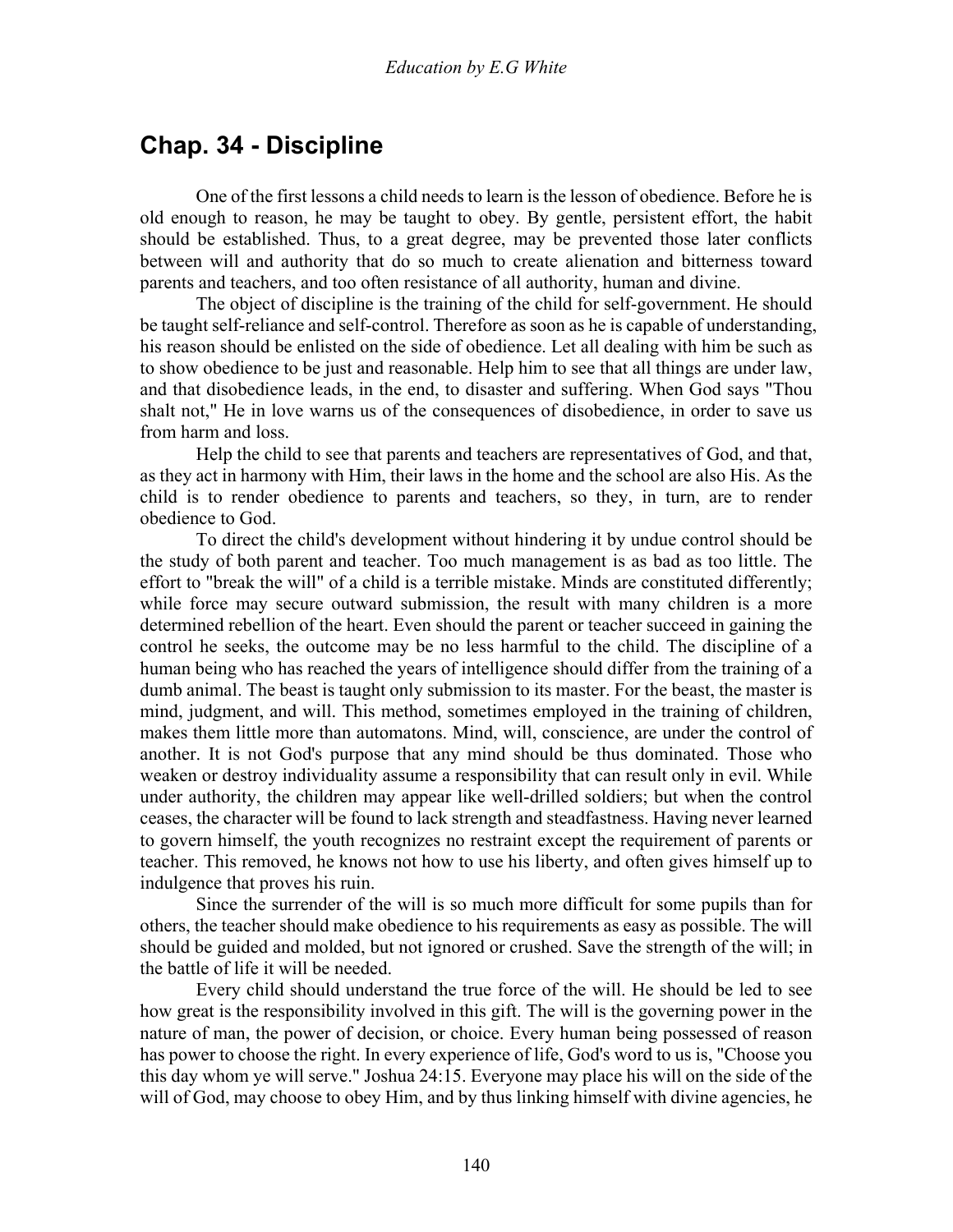may stand where nothing can force him to do evil. In every youth, every child, lies the power, by the help of God, to form a character of integrity and to live a life of usefulness.

 The parent or teacher who by such instruction trains the child to self-control will be the most useful and permanently successful. To the superficial observer his work may not appear to the best advantage; it may not be valued so highly as that of the one who holds the mind and will of the child under absolute authority; but after years will show the result of the better method of training.

 The wise educator, in dealing with his pupils, will seek to encourage confidence and to strengthen the sense of honor. Children and youth are benefited by being trusted. Many, even of the little children, have a high sense of honor; all desire to be treated with confidence and respect, and this is their right. They should not be led to feel that they cannot go out or come in without being watched. Suspicion demoralizes, producing the very evils it seeks to prevent. Instead of watching continually, as if suspecting evil, teachers who are in touch with their pupils will discern the workings of the restless mind, and will set to work influences that will counteract evil. Lead the youth to feel that they are trusted, and there are few who will not seek to prove themselves worthy of the trust.

 On the same principle it is better to request than to command; the one thus addressed has opportunity to prove himself loyal to right principles. His obedience is the result of choice rather than compulsion.

 The rules governing the schoolroom should, so far as possible, represent the voice of the school. Every principle involved in them should be so placed before the student that he may be convinced of its justice. Thus he will feel a responsibility to see that the rules which he himself has helped to frame are obeyed.

 Rules should be few and well considered; and when once made, they should be enforced. Whatever it is found impossible to change, the mind learns to recognize and adapt itself to; but the possibility of indulgence induces desire, hope, and uncertainty, and the results are restlessness, irritably, and insubordination.

 It should be made plain that the government of God knows no compromise with evil. Neither in the home nor in the school should disobedience be tolerated. No parent or teacher who has at heart the well-being of those under his care will compromise with the stubborn self-will that defies authority or resorts to subterfuge or evasion in order to escape obedience. It is not love but sentimentalism that palters with wrongdoing, seeks by coaxing or bribes to secure compliance, and finally accepts some substitute in place of the thing required.

 "Fools make a mock at sin." Proverbs 14:9. We should beware of treating sin as a light thing. Terrible is its power over the wrongdoer. "His own iniquities shall take the wicked himself, and he shall be holden with the cords of his sins." Proverbs 5:22. The greatest wrong done to a child or youth is to allow him to become fastened in the bondage of evil habit.

 The youth have an inborn love of liberty; they desire freedom; and they need to understand that these inestimable blessings are to be enjoyed only in obedience to the law of God. This law is the preserver of true freedom and liberty. It points out and prohibits those things that degrade and enslave, and thus to the obedient it affords protection from the power of evil.

 The psalmist says: "I will walk at liberty: for I seek Thy precepts." "Thy testimonies also are my delight and my counselors." Psalm 119:45, 24.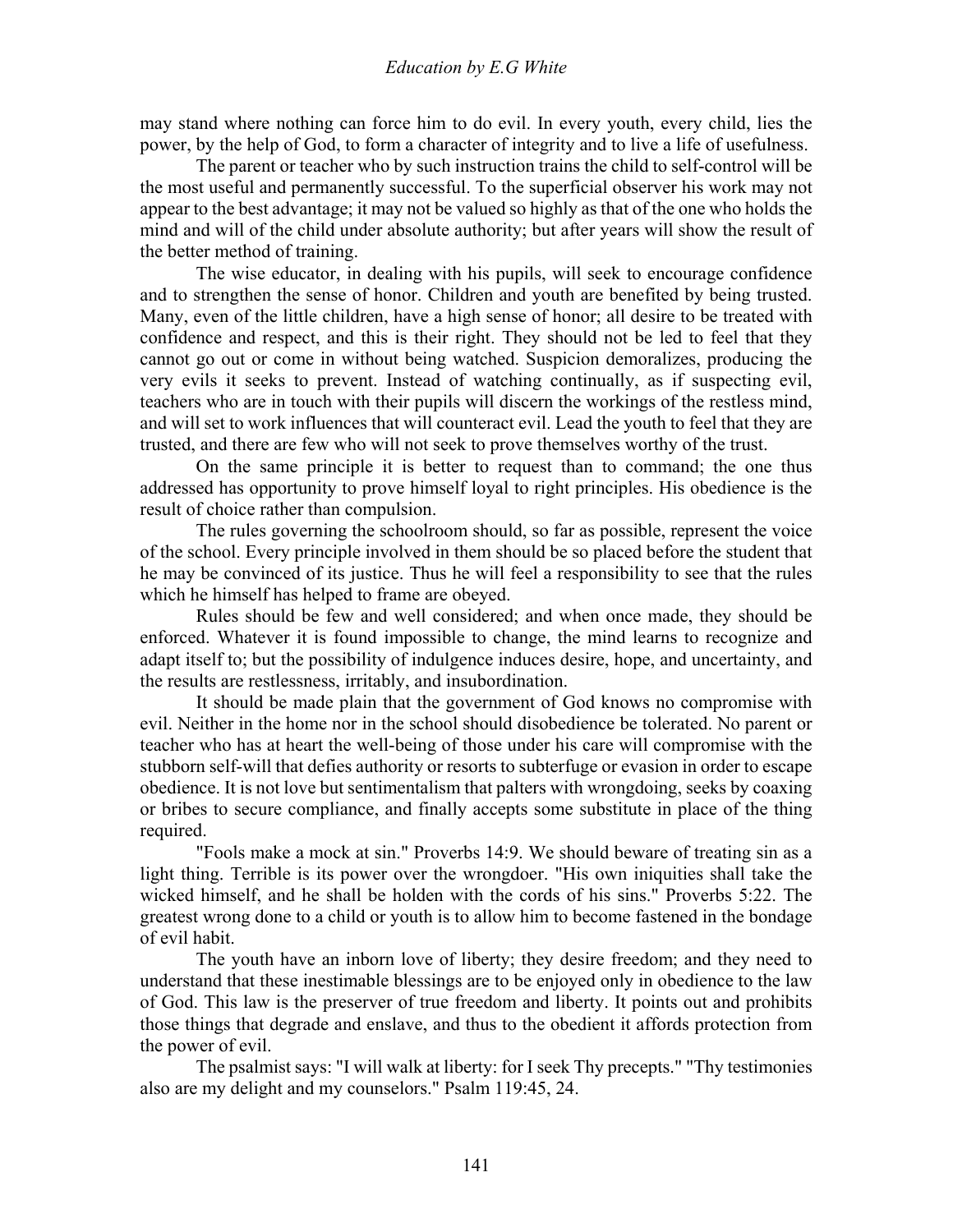In our efforts to correct evil, we should guard against a tendency to faultfinding or censure. Continual censure bewilders, but does not reform. With many minds, and often those of the finest susceptibility, an atmosphere of unsympathetic criticism is fatal to effort. Flowers do not unfold under the breath of a blighting wind.

 A child frequently censured for some special fault, comes to regard that fault as his peculiarity, something against which it is vain to strive. Thus are created discouragement and hopelessness, often concealed under an appearance of indifference or bravado.

 The true object of reproof is gained only when the wrongdoer himself is led to see his fault and his will is enlisted for its correction. When this is accomplished, point him to the source of pardon and power. Seek to preserve his self-respect and to inspire him with courage and hope.

 This work is the nicest, the most difficult, ever committed to human beings. It requires the most delicate tact, the finest susceptibility, a knowledge of human nature, and a heaven-born faith and patience, willing to work and watch and wait. It is a work than which nothing can be more important.

 Those who desire to control others must first control themselves. To deal passionately with a child or youth will only arouse his resentment. When a parent or teacher becomes impatient and is in danger of speaking unwisely, let him remain silent. There is wonderful power in silence.

 The teacher must expect to meet perverse dispositions and obdurate hearts. But in dealing with them he should never forget that he himself was once a child, in need of discipline. Even now, with all his advantages of ages, education, and experience, he often errs, and is in need of mercy and forbearance. In training the youth he should consider that he is dealing with those who have inclinations to evil similar to his own. They have almost everything to learn, and it is much more difficult for some to learn than for others. With the dull pupil he should bear patiently, not censuring his ignorance, but improving every opportunity to give him encouragement. With sensitive, nervous pupils he should deal very tenderly. A sense of his own imperfections should lead him constantly to manifest sympathy and forbearance toward those who also are struggling with difficulties.

 The Saviour's rule--"As ye would that men should do to you, do ye also to them likewise" (Luke 6:31)--should be the rule of all who undertake the training of children and youth. They are the younger members of the Lord's family, heirs with us of the grace of life. Christ's rule should be sacredly observed toward the dullest, the youngest, the most blundering, and even toward the erring and rebellious.

 This rule will lead the teacher to avoid, so far as possible, making public the faults or errors of a pupil. He will seek to avoid giving reproof or punishment in the presence of others. He will not expel a student until every effort has been put forth for his reformation. But when it becomes evident that the student is receiving no benefit himself, while his defiance or disregard of authority tends to overthrow the government of the school, and his influence is contaminating others, then his expulsion becomes a necessity. Yet with many the disgrace of public expulsion would lead to utter recklessness and ruin. In most cases when removal is unavoidable, the matter need not be made public. By counsel and co-operation with the parents, let the teacher privately arrange for the student's withdrawal.

 In this time of special danger for the young, temptations surround them on every hand; and while it is easy to drift, the strongest effort is required in order to press against the current. Every school should be a "city of refuge" for the tempted youth, a place where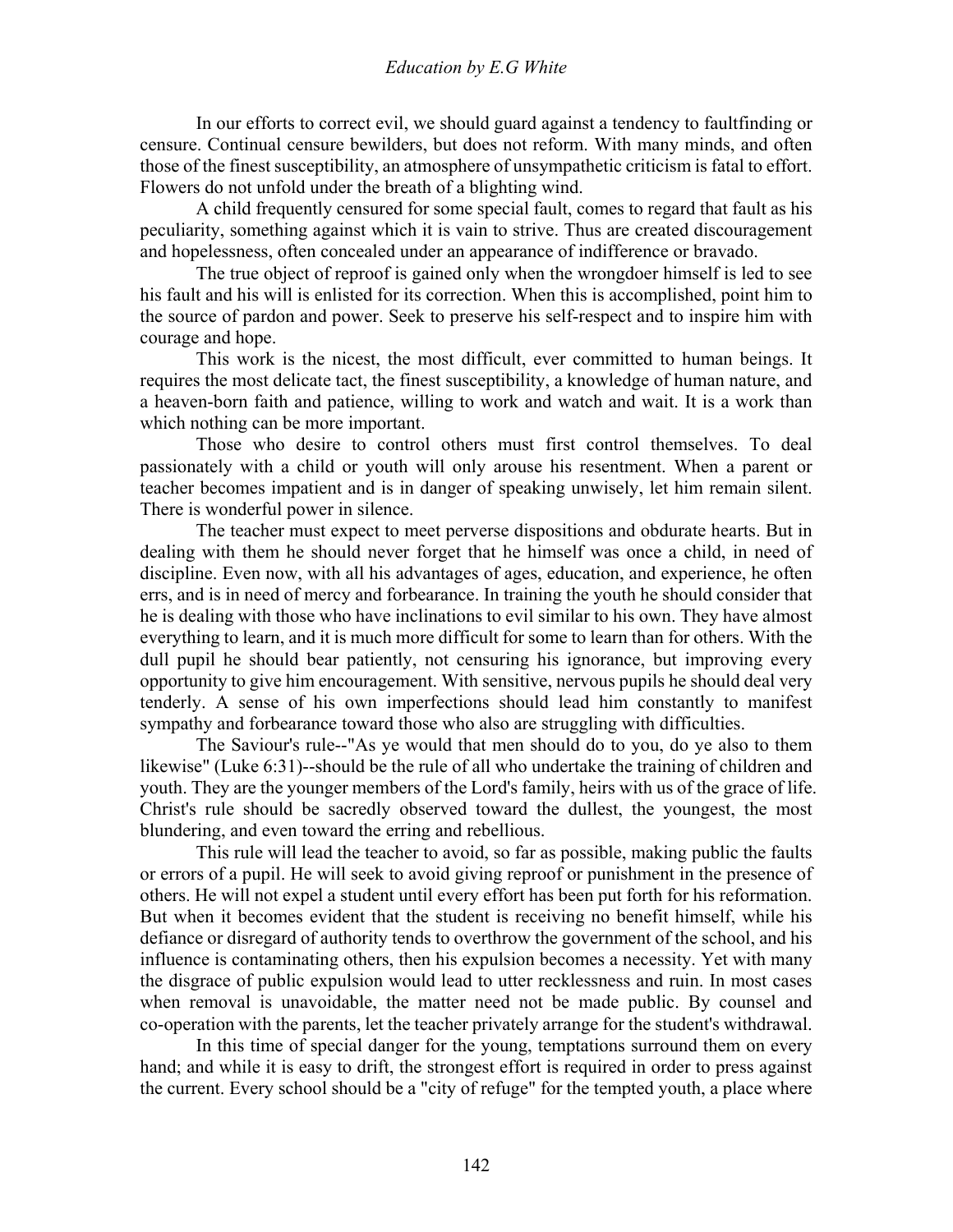their follies shall be dealt with patiently and wisely. Teachers who understand their responsibilities will separate from their own hearts and lives everything that would prevent them from dealing successfully with the willful and disobedient. Love and tenderness, patience and self-control, will at all times be the law of their speech. Mercy and compassion will be blended with justice. When it is necessary to give reproof, their language will not be exaggerated, but humble. In gentleness they will set before the wrongdoer his errors and help him to recover himself. Every true teacher will feel that should he err at all, it is better to err on the side of mercy than on the side of severity.

 Many youth who are thought incorrigible are not at heart so hard as they appear. Many who are regarded as hopeless may be reclaimed by wise discipline. These are often the ones who most readily melt under kindness. Let the teacher gain the confidence of the tempted one, and by recognizing and developing the good in his character, he can, in many cases, correct the evil without calling attention to it.

 The divine Teacher bears with the erring through all their perversity. His love does not grow cold; His efforts to win them do not cease. With outstretched arms He waits to welcome again and again the erring, the rebellious, and even the apostate. His heart is touched with the helplessness of the little child subject to rough usage. The cry of human suffering never reaches His ear in vain. Though all are precious in His sight, the rough, sullen, stubborn dispositions draw most heavily upon His sympathy and love; for He traces from cause to effect. The one who is most easily tempted, and is most inclined to err, is the special object of His solicitude.

 Every parent and every teacher should cherish the attributes of Him who makes the cause of the afflicted, the suffering, and the tempted His own. He should be one who can have "compassion on the ignorant, and on them that are out of the way; for that he himself also is compassed with infirmity." Hebrews 5:2. Jesus treats us far better than we deserve; and as He has treated us, so we are to treat others. The course of no parent or teacher is justifiable if it is unlike that which under similar circumstances the Saviour would pursue.

#### *Meeting Life's Discipline*

Beyond the discipline of the home and the school, all have to meet the stern discipline of life. How to meet this wisely is a lesson that should be made plain to every child and to every youth. It is true that God loves us, that He is working for our happiness, and that, if His law had always been obeyed, we should never have known suffering; and it is no less true that, in this world, as the result of sin, suffering, trouble, burdens, come to every life. We may do the children and the youth a lifelong good by teaching them to meet bravely these troubles and burdens. While we should give them sympathy, let it never be such as to foster self-pity. What they need is that which stimulates and strengthens rather than weakens.

 They should be taught that this world is not a parade ground, but a battlefield. All are called to endure hardness, as good soldiers. They are to be strong and quit themselves like men. Let them be taught that the true test of character is found in the willingness to bear burdens, to take the hard place, to do the work that needs to be done, though it bring no earthly recognition or reward.

 The true way of dealing with trial is not by seeking to escape it, but by transforming it. This applies to all discipline, the earlier as well as the later. The neglect of the child's earliest training, and the consequent strengthening of wrong tendencies, makes his after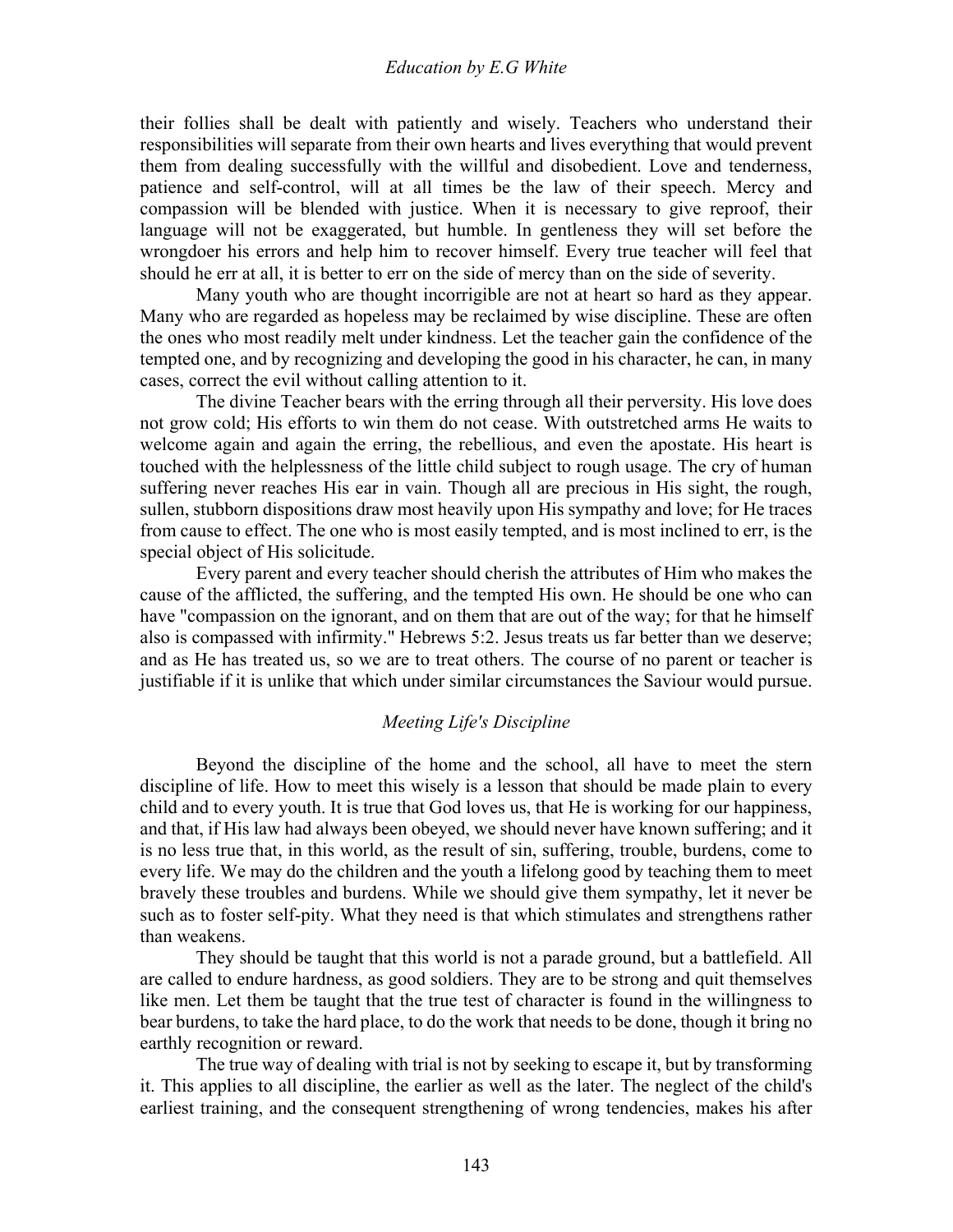education more difficult, and causes discipline to be too often a painful process. Painful it must be to the lower nature, crossing, as it does, the natural desires and inclinations; but the pain may be lost sight of in a higher joy.

 Let the child and the youth be taught that every mistake, every fault, every difficulty, conquered, becomes a stepping-stone to better and higher things. It is through such experiences that all who have ever made life worth the living have achieved success.

"The heights by great men reached and kept Were not attained by sudden flight, But they, while their companions slept, Were toiling upward in the night."

"We rise by things that are under our feet; By what we have mastered of good and gain; By the pride deposed and the passion slain, And the vanquished ills that we hourly meet."

"All common things, each day's events,

That with the hour begin and end,

Our pleasures and our discontents,

Are rounds by which we may ascend."

We are to "look not at the things which are seen, but at the things which are not seen: for the things which are seen are temporal; but the things which are not seen are eternal." 2 Corinthians 4:18. The exchange we make in the denial of selfish desires and inclinations is an exchange of the worthless and transitory for the precious and enduring. This is not sacrifice, but infinite gain.

 "Something better" is the watchword of education, the law of all true living. Whatever Christ asks us to renounce, He offers in its stead something better. Often the youth cherish objects, pursuits, and pleasures that may not appear to be evil, but that fall short of the highest good. They divert the life from its noblest aim. Arbitrary measures or direct denunciation may not avail in leading these youth to relinquish that which they hold dear. Let them be directed to something better than display, ambition, or self-indulgence. Bring them in contact with truer beauty, with loftier principles, and with nobler lives. Lead them to behold the One "altogether lovely." When once the gaze is fixed upon Him, the life finds its center. The enthusiasm, the generous devotion, the passionate ardor, of the youth find here their true object. Duty becomes a delight and sacrifice a pleasure. To honor Christ, to become like Him, to work for Him, is the life's highest ambition and its greatest joy.

"The love of Christ constraineth." 2 Corinthians 5:14.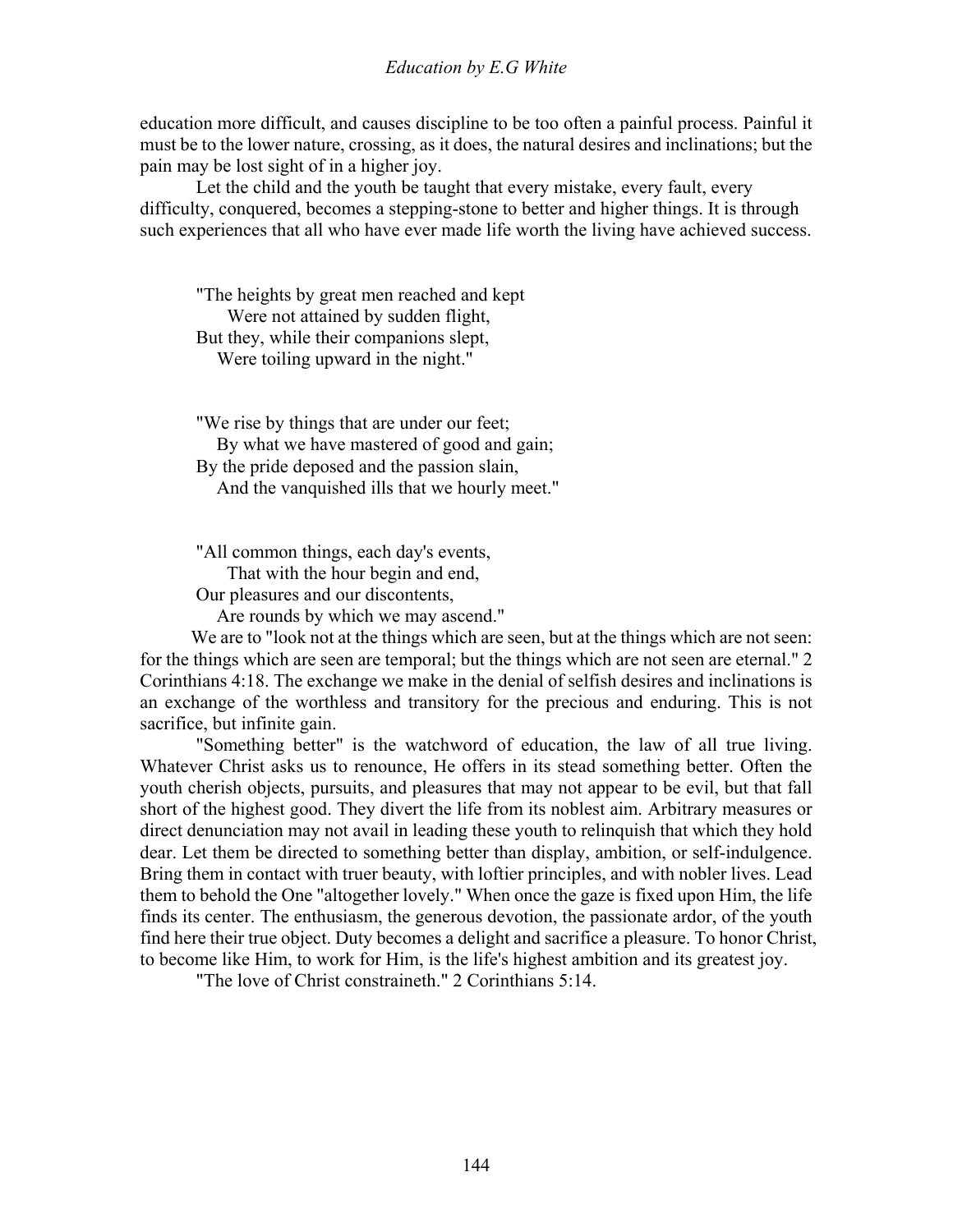## **Chap. 35 - The School of the Hereafter**

 Heaven is a school; its field of study, the universe; its teacher, the Infinite One. A branch of this school was established in Eden; and, the plan of redemption accomplished, education will again be taken up in the Eden school.

 "Eye hath not seen, nor ear heard, neither have entered into the heart of man, the things which God hath prepared for them that love Him." 1 Corinthians 2:9. Only through His word can a knowledge of these things be gained; and even this affords but a partial revelation.

The prophet of Patmos thus describes the location of the school of the hereafter:

 "I saw a new heaven and a new earth: for the first heaven and the first earth were passed away. . . . And I John saw the Holy City, New Jerusalem, coming down from God out of heaven, prepared as a bride adorned for her husband." Revelation 21:1, 2.

 "The city had no need of the sun, neither of the moon, to shine in it: for the glory of God did lighten it, and the Lamb is the light thereof." Revelation 21:23.

 Between the school established in Eden at the beginning and the school of the hereafter there lies the whole compass of this world's history--the history of human transgression and suffering, of divine sacrifice, and of victory over death and sin. Not all the conditions of that first school of Eden will be found in the school of the future life. No tree of knowledge of good and evil will afford opportunity for temptation. No tempter is there, no possibility of wrong. Every character has withstood the testing of evil, and none are longer susceptible to its power.

 "To him that overcometh," Christ says, "will I give to eat of the tree of life, which is in the midst of the Paradise of God." Revelation 2:7. The giving of the tree of life in Eden was conditional, and it was finally withdrawn. But the gifts of the future life are absolute and eternal.

 The prophet beholds the "river of water of life, clear as crystal, proceeding out of the throne of God and of the Lamb." "And on this side of the river and on that was the tree of life." "And there shall be no more death, neither sorrow, nor crying, neither shall there be any more pain: for the former things are passed away." Revelation 22:1; 22:2, R.V.; 21:4.

"Thy people also shall be all righteous:

They shall inherit the land forever,

The branch of My planting,

The work of My hands,

That I may be glorified." Isaiah 60:21.

 Restored to His presence, man will again, as at the beginning, be taught of God: "My people shall know My name: . . . they shall know in that day that I am He that doth speak: behold, it is I." Isaiah 52:6.

 "The tabernacle of God is with men, and He will dwell with them, and they shall be His people, and God Himself shall be with them, and be their God." Revelation 21:3.

 "These are they which came out of great tribulation, and have washed their robes, and made them white in the blood of the Lamb. Therefore are they before the throne of God,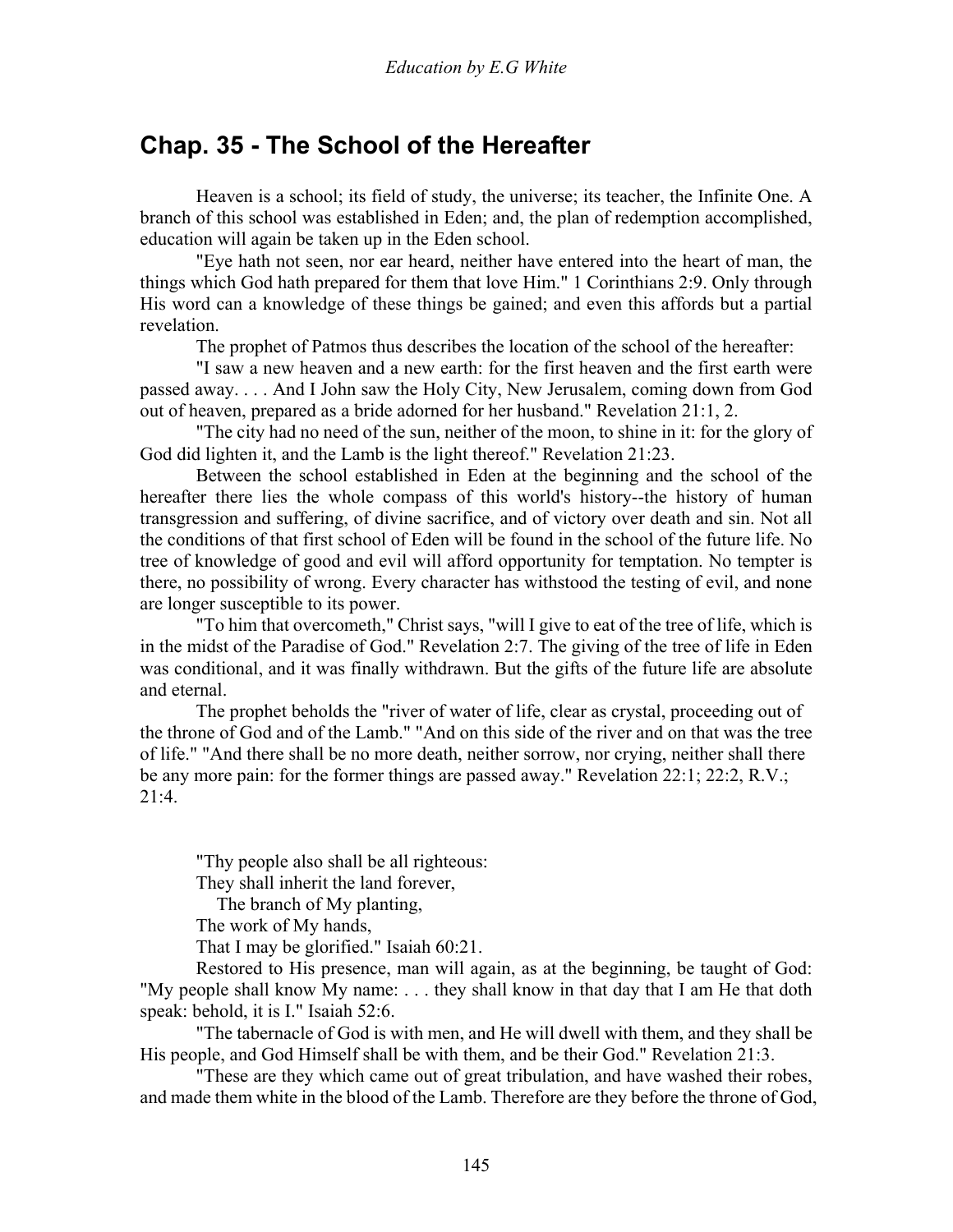## *Education by E.G White*

and serve Him day and night in His temple. . . . They shall hunger no more, neither thirst any more; neither shall the sun light on them, nor any heat. For the Lamb which is in the midst of the throne shall feed them, and shall lead them unto living fountains of waters." Revelation 7:14-17.

 "Now we see through a glass, darkly; but then face to face:" now we know in part; but then shall we know even as also we are known. 1 Corinthians 13:12.

 "They shall see His face; and His name shall be in their foreheads." Revelation  $22:4.$ 

 There, when the veil that darkens our vision shall be removed, and our eyes shall behold that world of beauty of which we now catch glimpses through the microscope; when we look on the glories of the heavens, now scanned afar through the telescope; when, the blight of sin removed, the whole earth shall appear in "the beauty of the Lord our God," what a field will be open to our study! There the student of science may read the records of creation and discern no reminders of the law of evil. He may listen to the music of nature's voices and detect no note of wailing or undertone of sorrow. In all created things he may trace one handwriting--in the vast universe behold "God's name writ large," and not in earth or sea or sky one sign of ill remaining.

 There the Eden life will be lived, the life in garden and field. "They shall build houses, and inhabit them; and they shall plant vineyards, and eat the fruit of them. They shall not build, and another inhabit; they shall not plant, and another eat: for as the days of a tree are the days of My people, and Mine elect shall long enjoy the work of their hands." Isaiah 65:21, 22.

 There shall be nothing to "hurt nor destroy in all My holy mountain, saith the Lord." Isaiah 65:25. There man will be restored to his lost kingship, and the lower order of beings will again recognize his sway; the fierce will become gentle, and the timid trustful.

 There will be open to the student, history of infinite scope and of wealth inexpressible. Here, from the vantage ground of God's word, the student is afforded a view of the vast field of history and may gain some knowledge of the principles that govern the course of human events. But his vision is still clouded, and his knowledge incomplete. Not until he stands in the light of eternity will he see all things clearly.

 Then will be opened before him the course of the great conflict that had its birth before time began, and that ends only when time shall cease. The history of the inception of sin; of fatal falsehood in its crooked working; of truth that, swerving not from its own straight lines, has met and conquered error--all will be made manifest. The veil that interposes between the visible and the invisible world will be drawn aside, and wonderful things will be revealed.

 Not until the providences of God are seen in the light of eternity shall we understand what we owe to the care and interposition of His angels. Celestial beings have taken an active part in the affairs of men. They have appeared in garments that shone as the lightning; they have come as men, in the garb of wayfarers. They have accepted the hospitalities of human homes; they have acted as guides to benighted travelers. They have thwarted the spoiler's purpose and turned aside the stroke of the destroyer.

 Though the rulers of this world know it not, yet often in their councils angels have been spokesmen. Human eyes have looked upon them. Human ears have listened to their appeals. In the council hall the court of justice, heavenly messengers have pleaded the cause of the persecuted and oppressed. They have defeated purposes and arrested evils that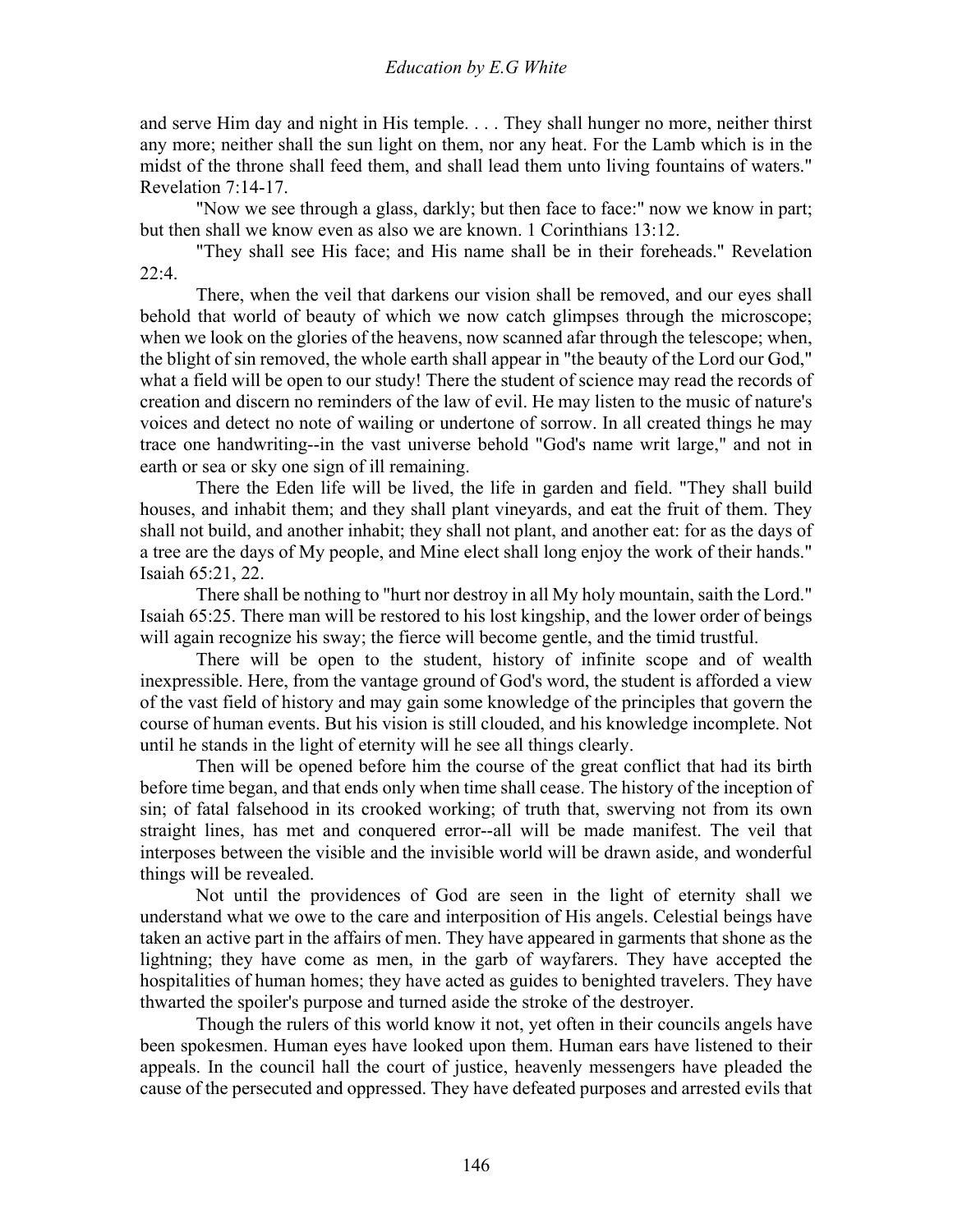would have brought wrong and suffering to God's children. To the students in the heavenly school, all this will be unfolded.

 Every redeemed one will understand the ministry of angels in his own life. The angel who was his guardian from his earliest moment; the angel who watched his steps, and covered his head in the day of peril; the angel who was with him in the valley of the shadow of death, who marked his resting place, who was the first to greet him in the resurrection morning--what will it be to hold converse with him, and to learn the history of divine interposition in the individual life, of heavenly co-operation in every work for humanity!

 All the perplexities of life's experience will then be made plain. Where to us have appeared only confusion and disappointment, broken purposes and thwarted plans, will be seen a grand, overruling, victorious purpose, a divine harmony.

 There all who have wrought with unselfish spirit will behold the fruit of their labors. The outworking of every right principle and noble deed will be seen. Something of this we see here. But how little of the result of the world's noblest work is in this life manifest to the doer! How many toil unselfishly and unweariedly for those who pass beyond their reach and knowledge! Parents and teachers lie down in their last sleep, their lifework seeming to have been wrought in vain; they know not that their faithfulness has unsealed springs of blessing that can never cease to flow; only by faith they see the children they have trained become a benediction and an inspiration to their fellow men, and the influence repeat itself a thousandfold. Many a worker sends out into the world messages of strength and hope and courage, words that carry blessing to hearts in every land; but of the results he, toiling in loneliness and obscurity, knows little. So gifts are bestowed, burdens are borne, labor is done. Men sow the seed from which, above their graves, others reap blessed harvests. They plant trees, that others may eat the fruit. They are content here to know that they have set in motion agencies for good. In the hereafter the action and reaction of all these will be seen.

 Of every gift that God has bestowed, leading men to unselfish effort, a record is kept in heaven. To trace this in its wide-spreading lines, to look upon those who by our efforts have been uplifted and ennobled, to behold in their history the outworking of true principles--this will be one of the studies and rewards of the heavenly school.

 There we shall know even as also we are known. There the loves and sympathies that God has planted in the soul will find truest and sweetest exercise. The pure communion with holy beings, the harmonious social life with the blessed angels and with the faithful ones of all ages, the sacred fellowship that binds together "the whole family in heaven and earth"--all are among the experiences of the hereafter.

 There will be music there, and song, such music and song as, save in the visions of God, no mortal ear has heard or mind conceived.

 "As well the singers as the players on instruments shall be there." Psalm 87:7. "They shall lift up their voice, they shall sing for the majesty of the Lord." Isaiah 24:14.

 "For the Lord shall comfort Zion: He will comfort all her waste places; and He will make her wilderness like Eden, and her desert like the garden of the Lord; joy and gladness shall be found therein, thanksgiving, and the voice of melody." Isaiah 51:3.

 There every power will be developed, every capability increased. The grandest enterprises will be carried forward, the loftiest aspirations will be reached, the highest ambitions realized. And still there will arise new heights to surmount, new wonders to admire, new truths to comprehend, fresh objects to call forth the powers of body and mind and soul.